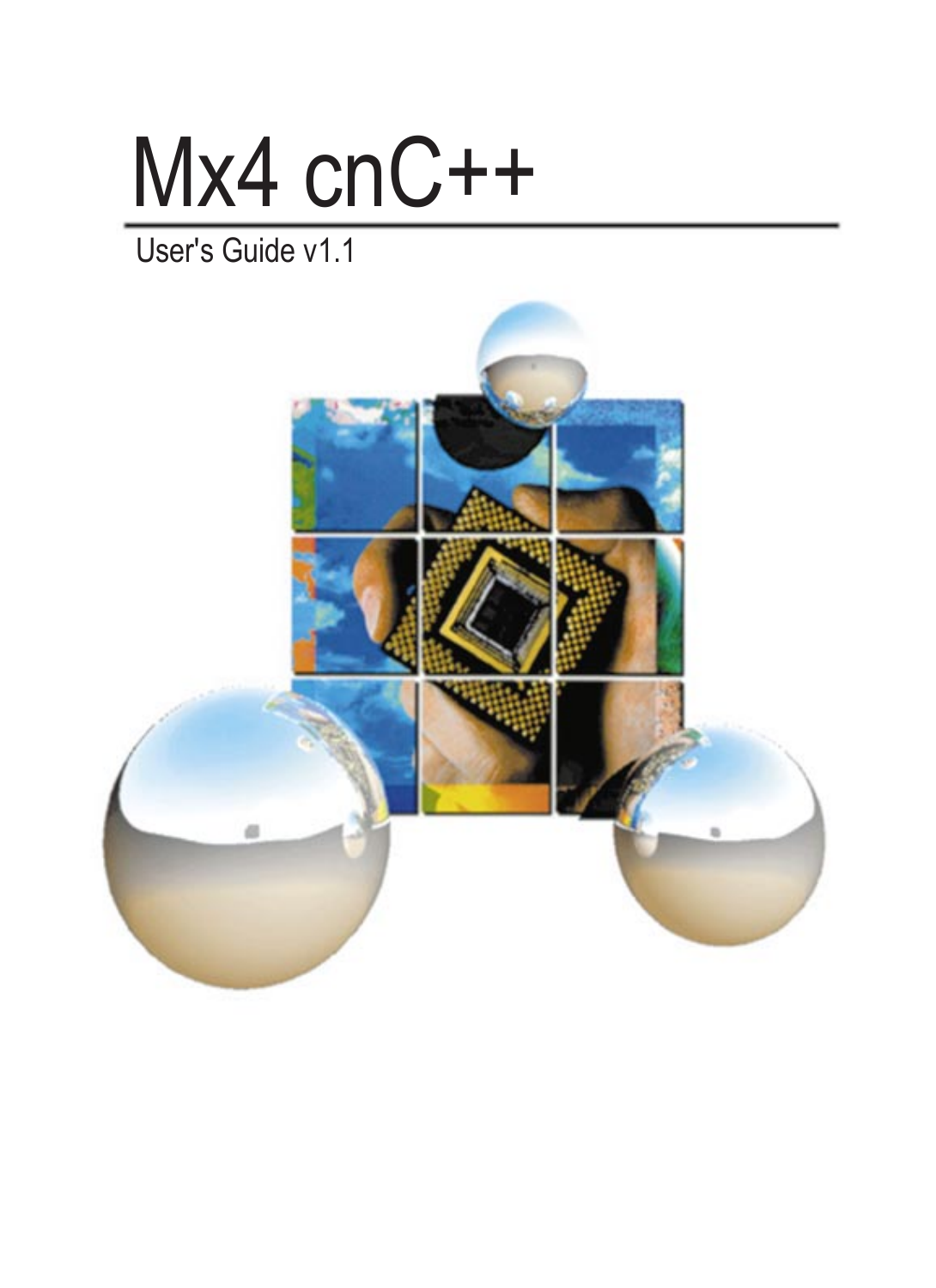**Mx4 cnC++ User's Guide**

**v1.1**

This documentation may not be copied, photocopied, reproduced, translated, modified or reduced to any electronic medium or machine-readable form, in whole or in part, without the prior written consent of DSP Control Group, Inc.

| © Copyright 1991-1995 | DSP Control Group, Inc. |
|-----------------------|-------------------------|
|                       | PO Box 39331            |
|                       | Minneapolis, MN 55439   |
|                       | Phone: (612) 831-9556   |
|                       | FAX: (612) 831-4697     |
|                       |                         |

All rights reserved. Printed in the United States.

The authors and those involved in the manual's production have made every effort to provide accurate, useful information.

Use of this product in an electro mechanical system could result in a mechanical motion that could cause harm. DSP Control Group, Inc. is not responsible for any accident resulting from misuse of its products.

DSPL, Mx4 cnC++ and VECTOR4 are trademarks of DSP Control Group, Inc.

Other brand names and product names are trademarks of their respective holders.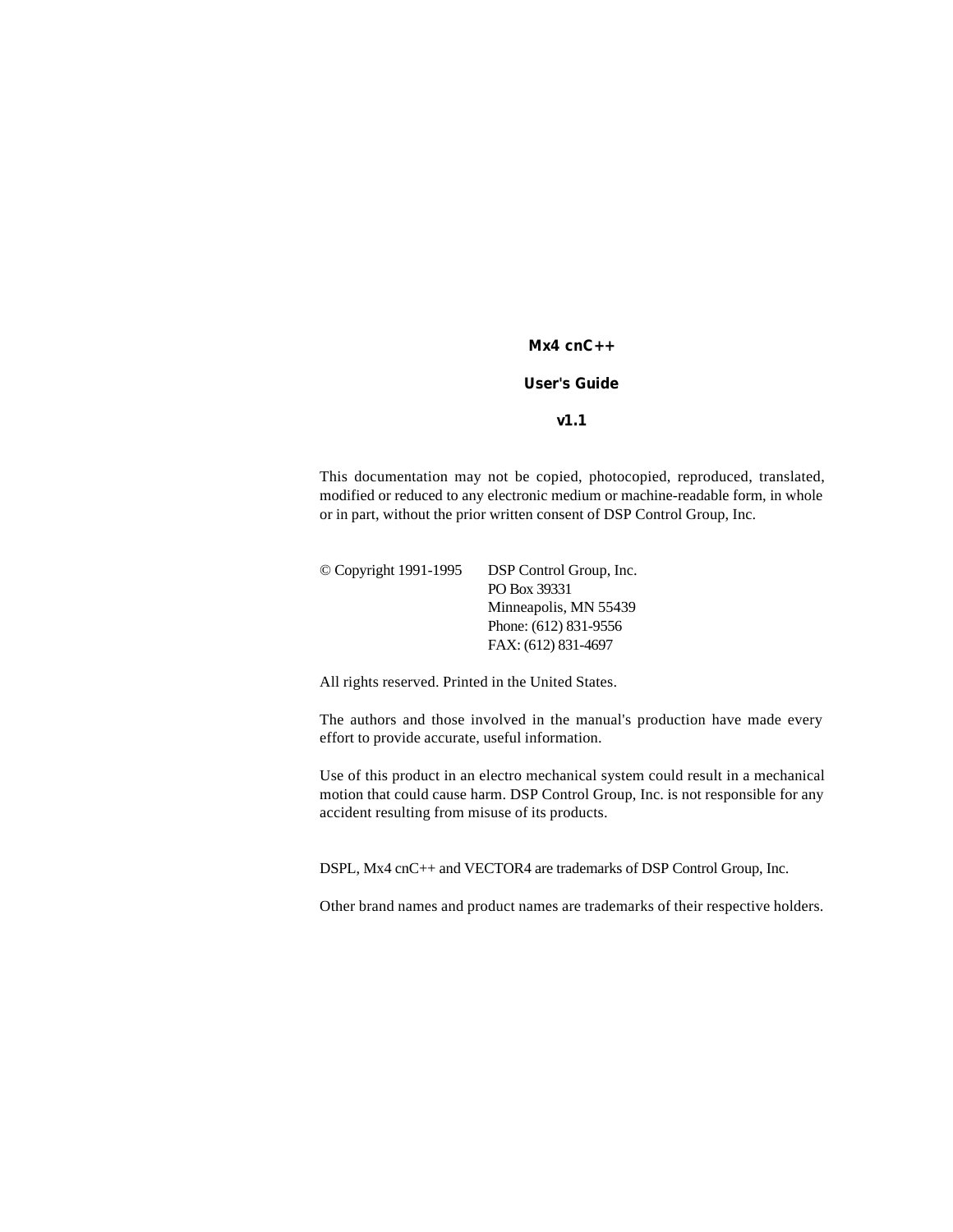| <b>Read This First</b>                                    |  |
|-----------------------------------------------------------|--|
|                                                           |  |
|                                                           |  |
|                                                           |  |
|                                                           |  |
|                                                           |  |
| Mx4 cnC++ Computation Power & Servo Update Rate 1-3       |  |
|                                                           |  |
|                                                           |  |
|                                                           |  |
|                                                           |  |
|                                                           |  |
|                                                           |  |
|                                                           |  |
|                                                           |  |
|                                                           |  |
| PC/AT Mx4 cnC++ J6 ConnectorMotor / System Interfacing2-4 |  |
|                                                           |  |
|                                                           |  |
|                                                           |  |
|                                                           |  |
|                                                           |  |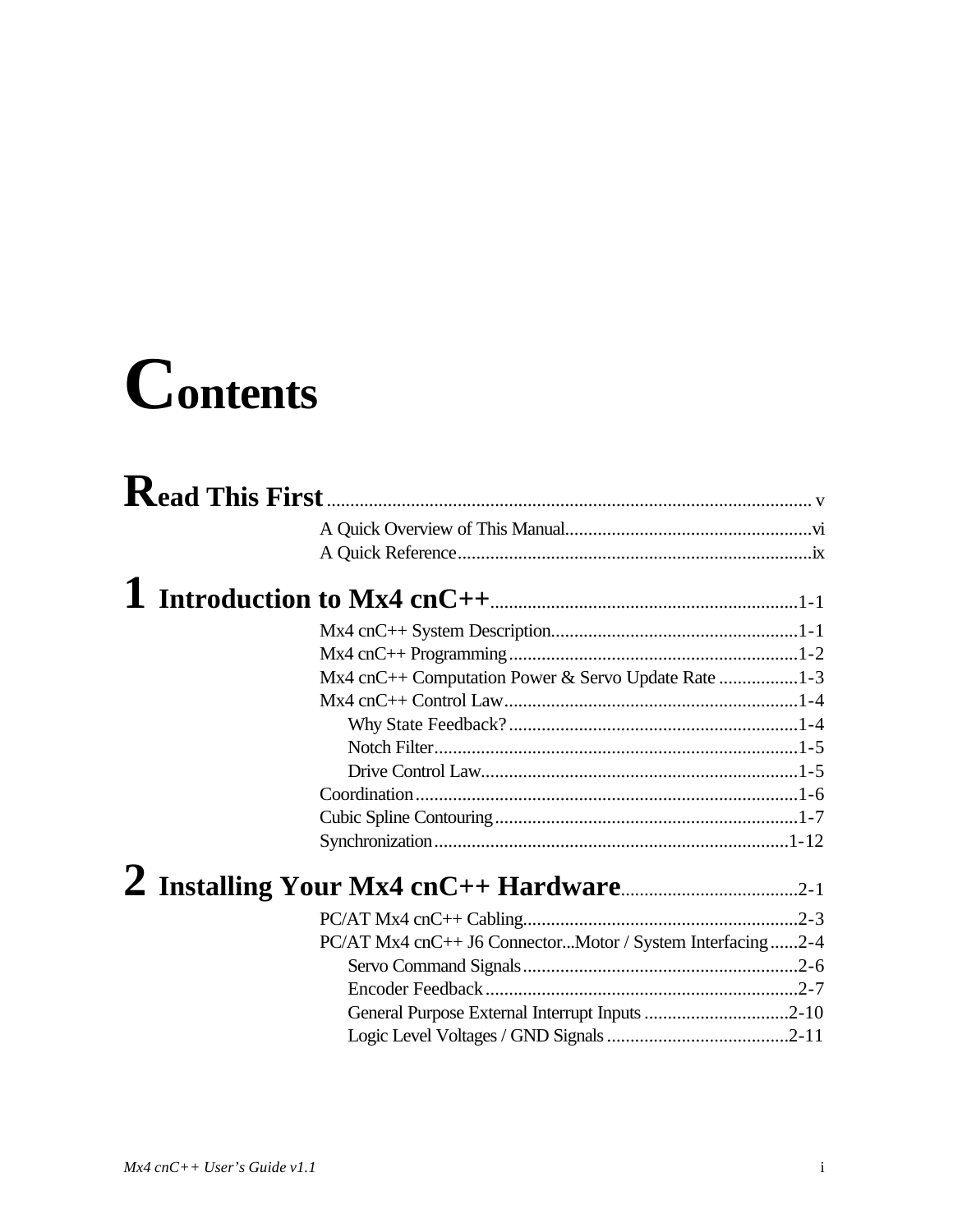| PC/AT Mx4 cnC++ J3 Connector  Inputs / Outputs 2-12 |                |
|-----------------------------------------------------|----------------|
|                                                     | $.2 - 13$      |
|                                                     | $.2 - 16$      |
| General Purpose External Interrupt Inputs 2-17      |                |
| PC/AT Mx4 cnC++ J5 Connector  Synchronization2-18   |                |
|                                                     |                |
| PC/AT Mx4 cnC++ Bus Specifications / Settings 2-20  |                |
|                                                     | $.2 - 21$      |
|                                                     |                |
|                                                     |                |
|                                                     |                |
|                                                     |                |
|                                                     |                |
|                                                     | $2^{\prime}$ 1 |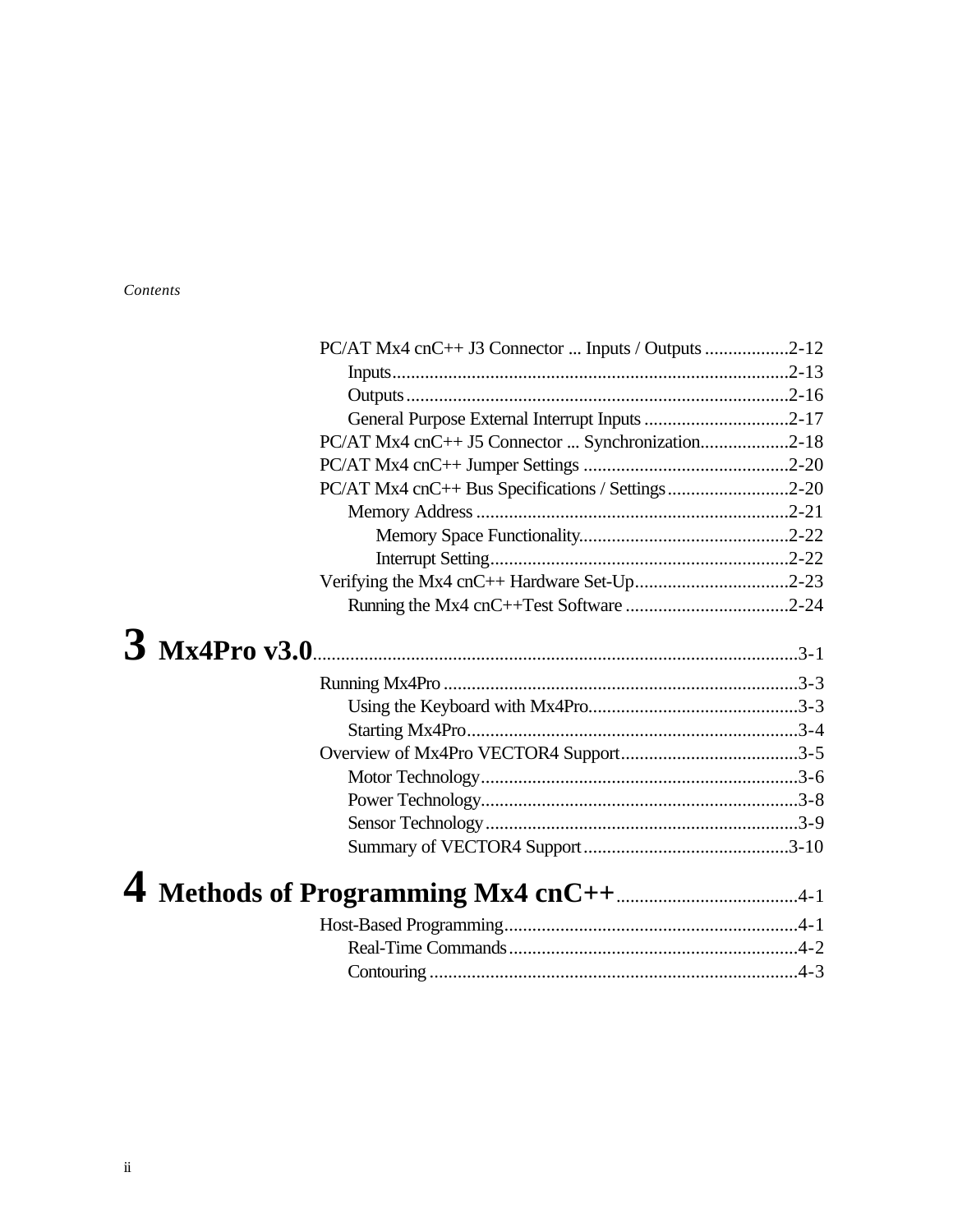| Mx4 cnC++ Host-Based Programming Command Listing 5-6 |
|------------------------------------------------------|
|                                                      |
|                                                      |
|                                                      |
|                                                      |
|                                                      |
|                                                      |
|                                                      |
|                                                      |
|                                                      |
| 2nd Order Contouring Ring Buffer (120h - 3C1h) 6-13  |
|                                                      |
|                                                      |
|                                                      |
|                                                      |
|                                                      |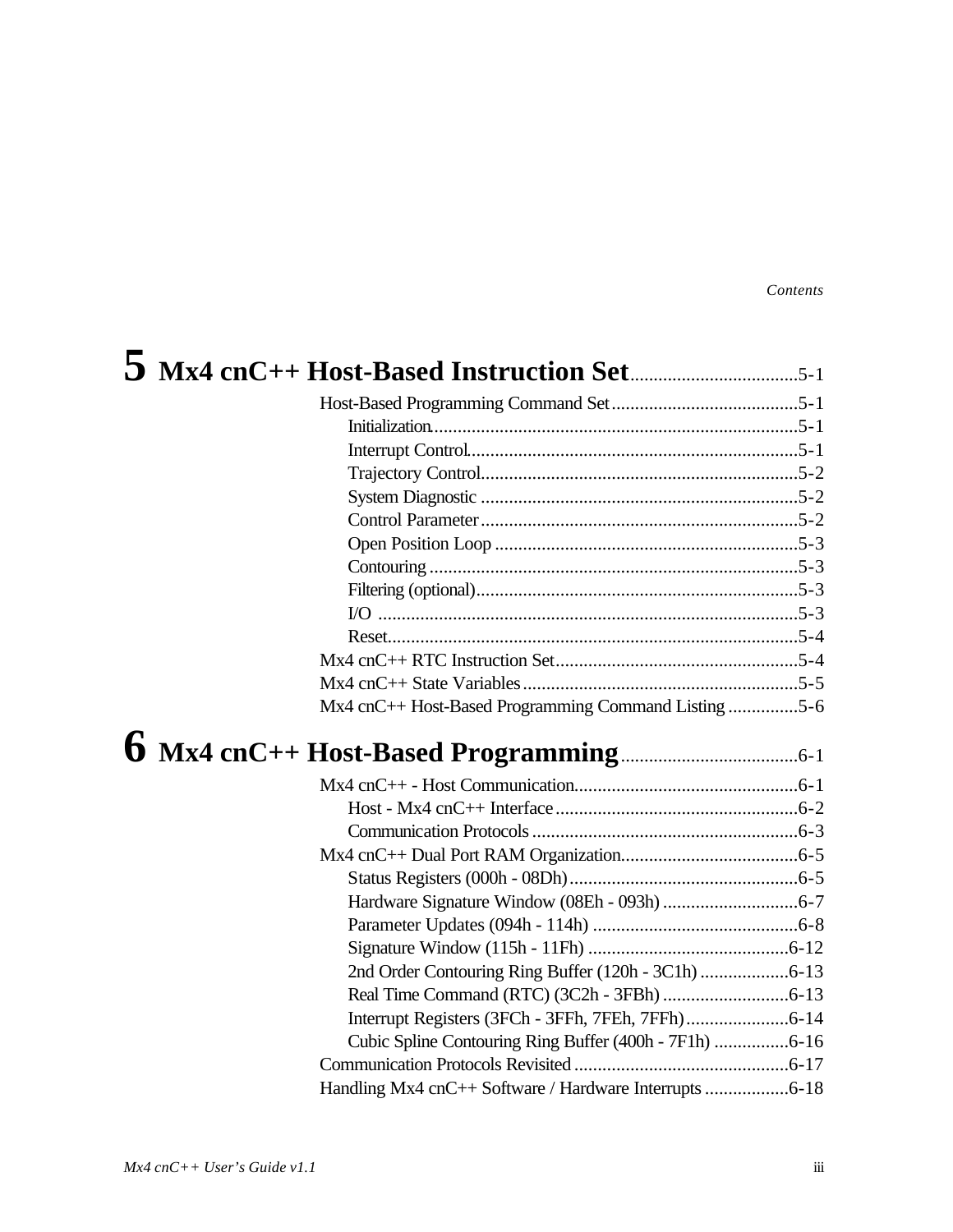| Mx4 cnC++ Host Programming Using C, C++, Visual Basic or Visual |
|-----------------------------------------------------------------|
|                                                                 |
| Mx4 cnC++ Power-Up / Reset Software Initialization6-29          |
|                                                                 |
|                                                                 |
|                                                                 |
| Mx4 cnC++ Interrupts, Status Codes & Error Condition Reports    |
|                                                                 |
|                                                                 |
| $8$ VECTOR4 $***$                                               |
|                                                                 |
|                                                                 |
|                                                                 |
|                                                                 |
|                                                                 |
|                                                                 |
|                                                                 |
|                                                                 |
|                                                                 |
|                                                                 |
|                                                                 |
|                                                                 |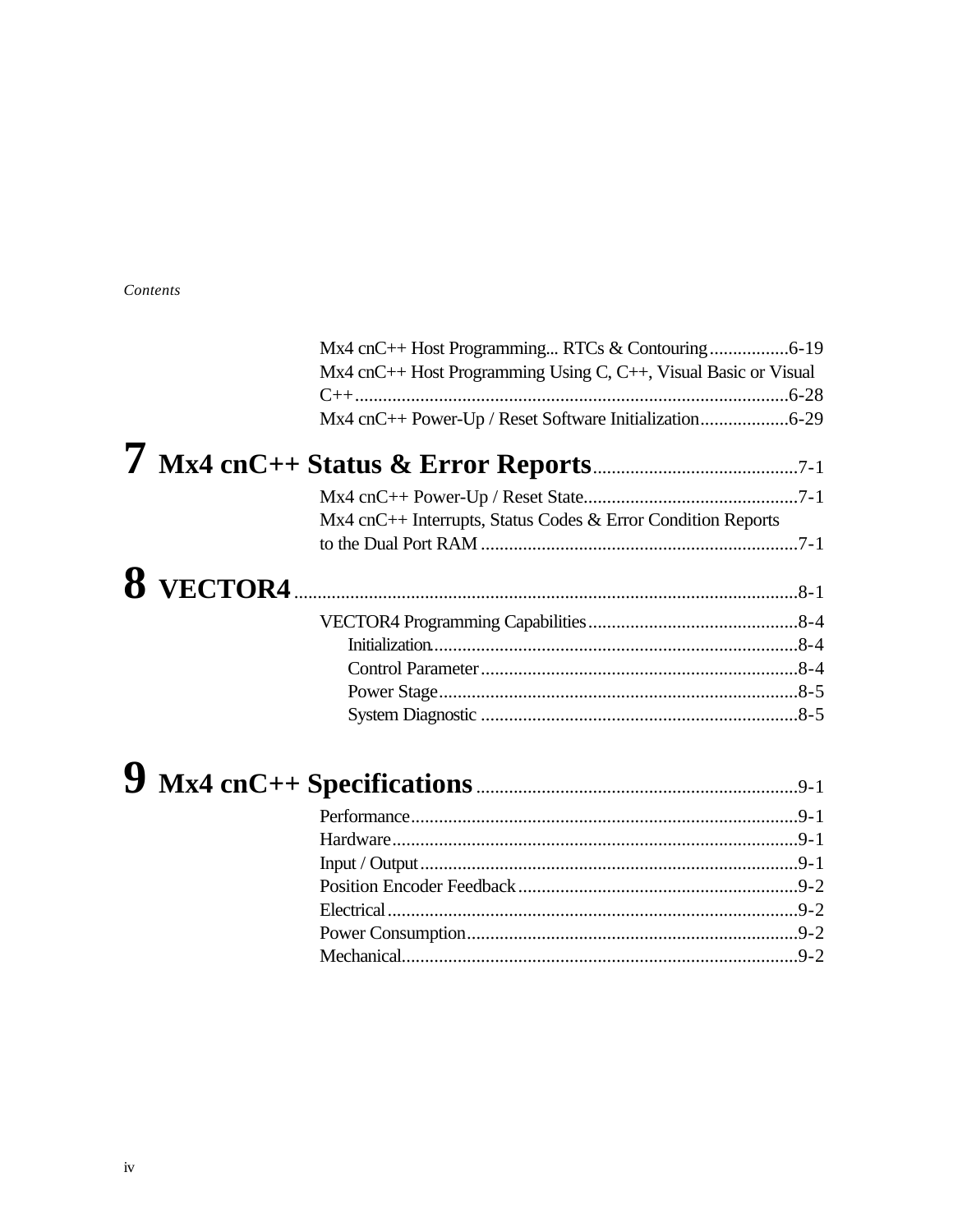Congratulations on purchasing Mx4 cnC++, DSP Control Group's high-speed multi-DSP based motion controller. You will find Mx4 cnC++ a powerful controller with an instruction set suitable for all coordinated motion control applications.

In conjunction with this manual, the following four manuals will assist you to develop and integrate Mx4 cnC++ into your simple or complex machine. Depending on your application and system integration expertise, you may find none, one or more of these supplementary manuals necessary.

#### **Mx4Pro: Mx4 Tuning Expert**

This manual describes Mx4Pro - a testing and tuning software used with Mx4 cnC++. Mx4Pro includes features such as a signal generator oscilloscope and live block diagram which make this software useful for testing and performance optimization.

#### **Mx4 and C Programmer's Guide**

This manual is written for those who wish to know about programming Mx4 in the C environment. *Mx4 & C* assumes a minimum background in C programming and in simple words describes efficient programming in the x86 environment.

#### **Mx4 and Windows, Programming Mx4 in C++**

This manual contains information on the Mx4 Windows Programming Library (DLL) which permits C and C++ Windows applications to directly interface with the Mx4 controller. Using the library applications can issue RTCs to Mx4 and obtain the values of process variables made available by the controller.

#### **VECTOR4 User's Guide**

This manual includes information on the add-on drive control option. VECTOR4 is DSPCG's multi-DSP based drive controller that provides complete drive signal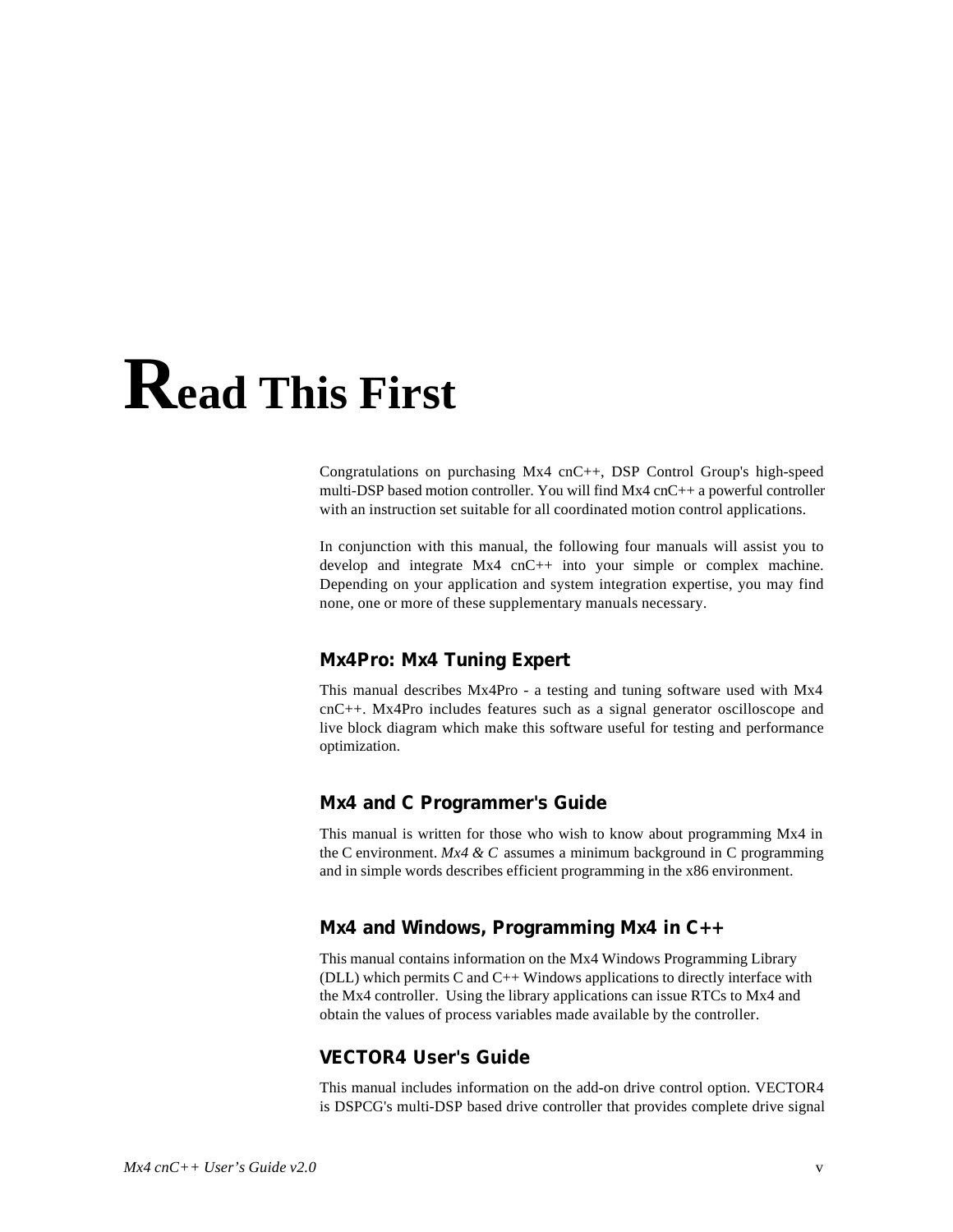processing for all industrial DC and AC machines. The capabilities of VECTOR4 include that normally offered by servo control amplifiers.

#### **Mx4 Development System User's Guide**

This manual describes simple instruction on how DSPCG's full Mx4 development system works. The development system includes:

One Mx4 PC/AT One VECTOR4 Add-On Drive Control Card Three Self-Protected Power Modules for three axes of AC motor control One Brushless DC Motor (1 hp) with 1000 line incremental encoder One AC Induction Motor (1 hp) with 1000 line incremental encoder One Power Cabinet One Switching DC Power Supply Set of Cables

### **A Quick Overview of This Manual**

First, we would like to share with you the way this manual is organized, hoping this knowledge will help you quickly find the information you need.

We feel the first step in using an involved computerized product like Mx4 cnC++ is to understand its definition and topology (the way it is connected to other subsystems and functions) in a system. Chapter 1 is dedicated to this task. This chapter contains simple block diagrams that will describe Mx4 cnC++'s capabilities and functions. Please bear in mind that detailed information on Mx4 cnC++ is provided in the following chapters, and in Chapter 1 we only describe this product qualitatively.

Once you have learned about the basic functions of  $Mx4$  cnC++, you may want to test Mx4 cnC++'s strength in your system. Chapter 2 provides you with information on hardware installation. In this chapter you will find information on the location of jumpers and DIP switches, wiring Mx4 cnC++ to your amplifier, I/O and encoder subsystems, Mx4 cnC++ memory space address settings, interrupt request jumper/DIP switch settings, etc.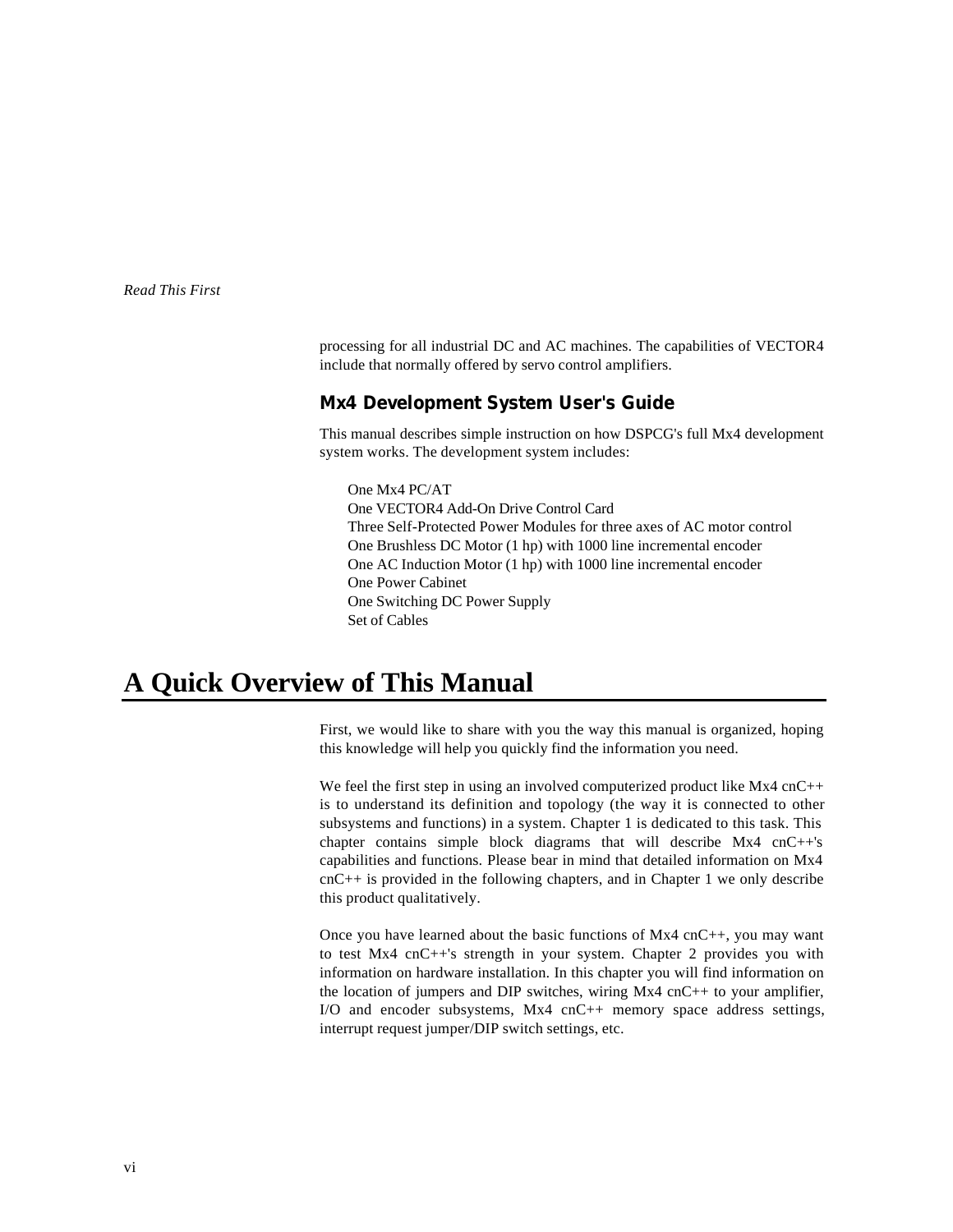

*Note:* Please always read the "README" file in the root directory of the enclosed Mx4 Utilities diskette for the latest updates.

The accompanying 3.5" diskette contains a program called MX4TEST.EXE. This test program is very useful in initial hardware installation and power-up. In short you can use this program as a quick "sanity check" on your wiring and switch settings.

Once you have installed your hardware and made sure that all communications, switches and jumpers are made and set correctly, you may move onto Chapter 3. Chapter 3 briefly describes the main features of the Mx4Pro development software. *Mx4Pro* is an easy-to-use graphic program that allows for quick system programming and tuning (useful for single and multi-axis applications). No programming skills are required to use this program. When running *Mx4Pro,* all functions of Mx4 cnC++ are menu selectable; this is done to ensure you will focus on system tuning and optimization and won't be bogged down with programming details. Mx4Pro is supported by its independent manual. You should feel comfortable with all the functions of Mx4 cnC++ and tune the control gains to your satisfaction before you move onto the next chapter.

Beginning Chapter 4 and beyond, information on Mx4 cnC++ will become more technical and "lower level". You must deal with Mx4 cnC++ at this level of detail only when you are ready to write your own customized application program. Chapter 5 is dedicated to the description of Mx4 cnC++'s low-level instruction set. For each instruction we describe its function, code, arguments and a few applications that can benefit from its strength. Please remember that this chapter explains what each instruction does but not how it can be transmitted to Mx4 cnC++ by the host.

We dedicated Chapter 6 to explain Host-Mx4 cnC++ communication. To understand the communication between the host computer and Mx4 cnC++, users are required to know about Mx4 cnC++'s memory organization, the address space each Mx4 cnC++ card occupies and software communication protocols. In describing Mx4 cnC++'s memory organization, we have categorized the Mx4 cnC++ commands into two major groups of real time commands (the commands that receive the DSP's immediate attention) and contouring commands (those that are executed based on the order they are stored in a special location of the dual port memory called the ring buffer). You will also learn how Mx4 cnC++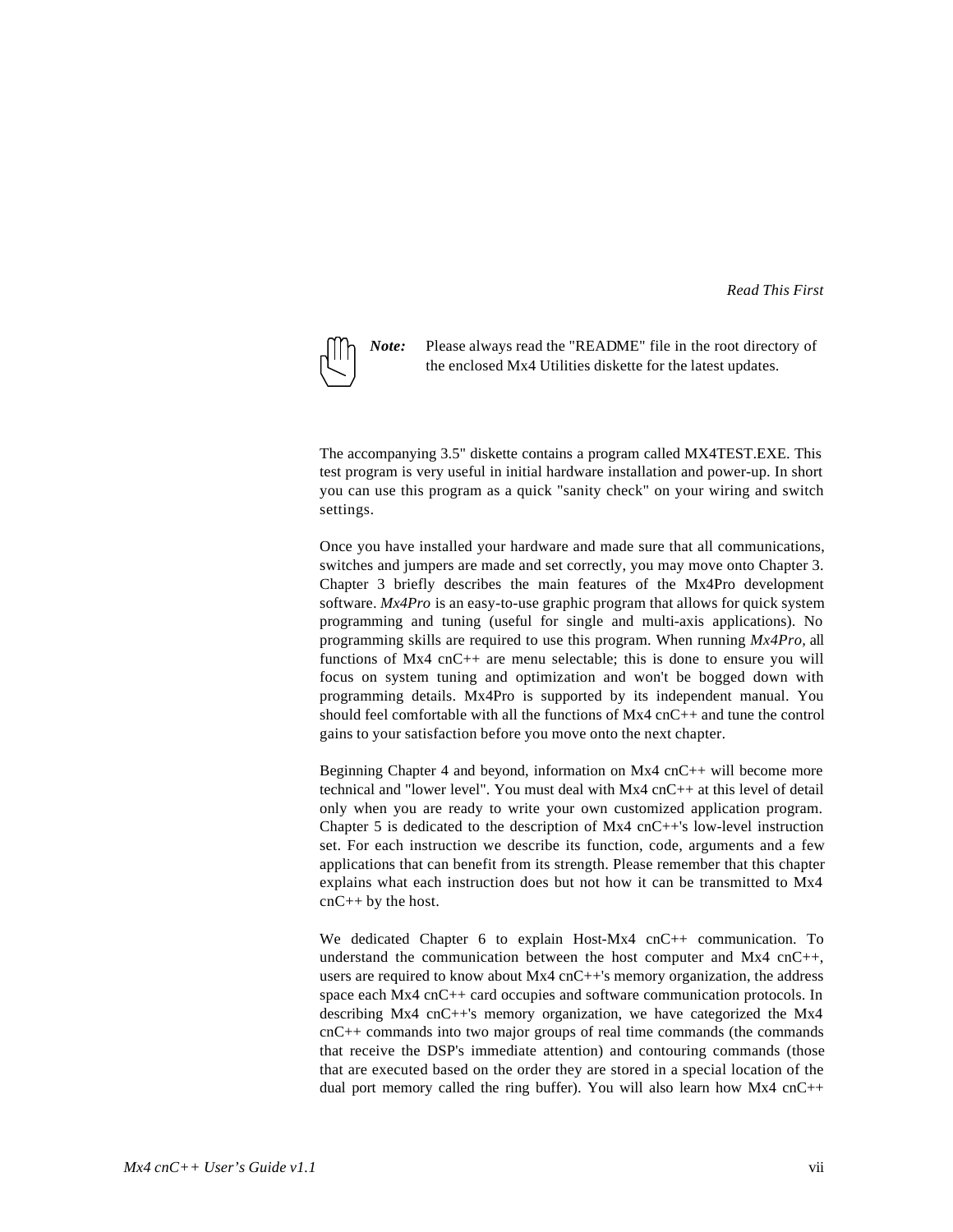reports back to the host (special dual port memory location dedicated to these parameters) and what situations cause Mx4 cnC++ to interrupt the host.

 In Chapter 7 we describe the sources of errors, how Mx4 cnC++ reports them to the host, how the user application program must handle them, and finally, possible ways they may be cured.

Chapter 8 briefly describes VECTOR4, an add-on multi-DSP based card for drive applications. If you have only purchased a Mx4 cnC++ card, you can skip this chapter.

Finally, Chapter 9 is devoted to Mx4 cnC++'s specifications. Detailed electrical and mechanical specifications are listed. On the hardware side we have included all bus specific information. Numerical values for Mx4 cnC++'s parameters and variables have been listed in terms of their binary range. Parameters specifying performance such as sampling period and the maximum encoder speed Mx4 cnC++ can handle have been listed under performance specifications.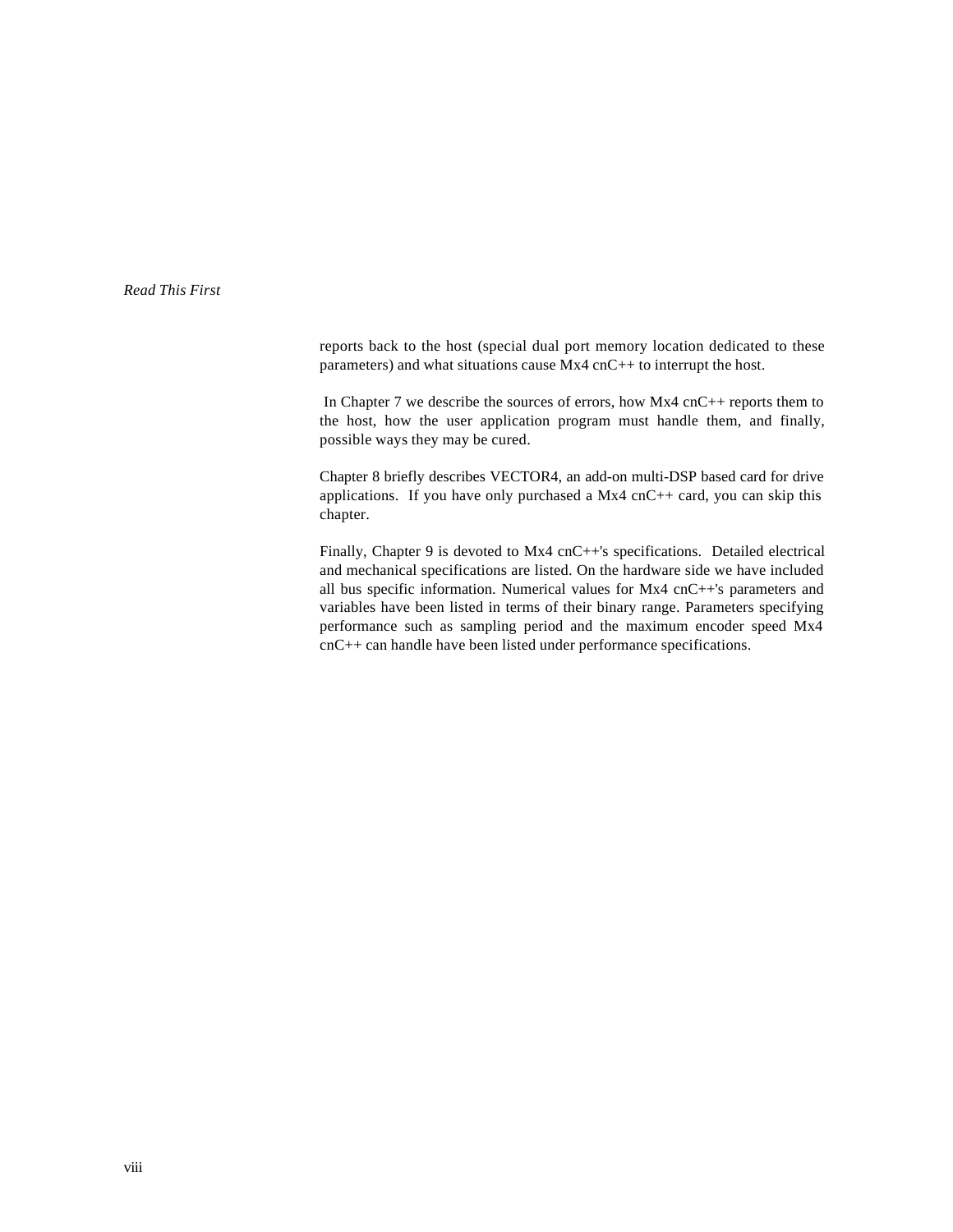## **A Quick Reference**

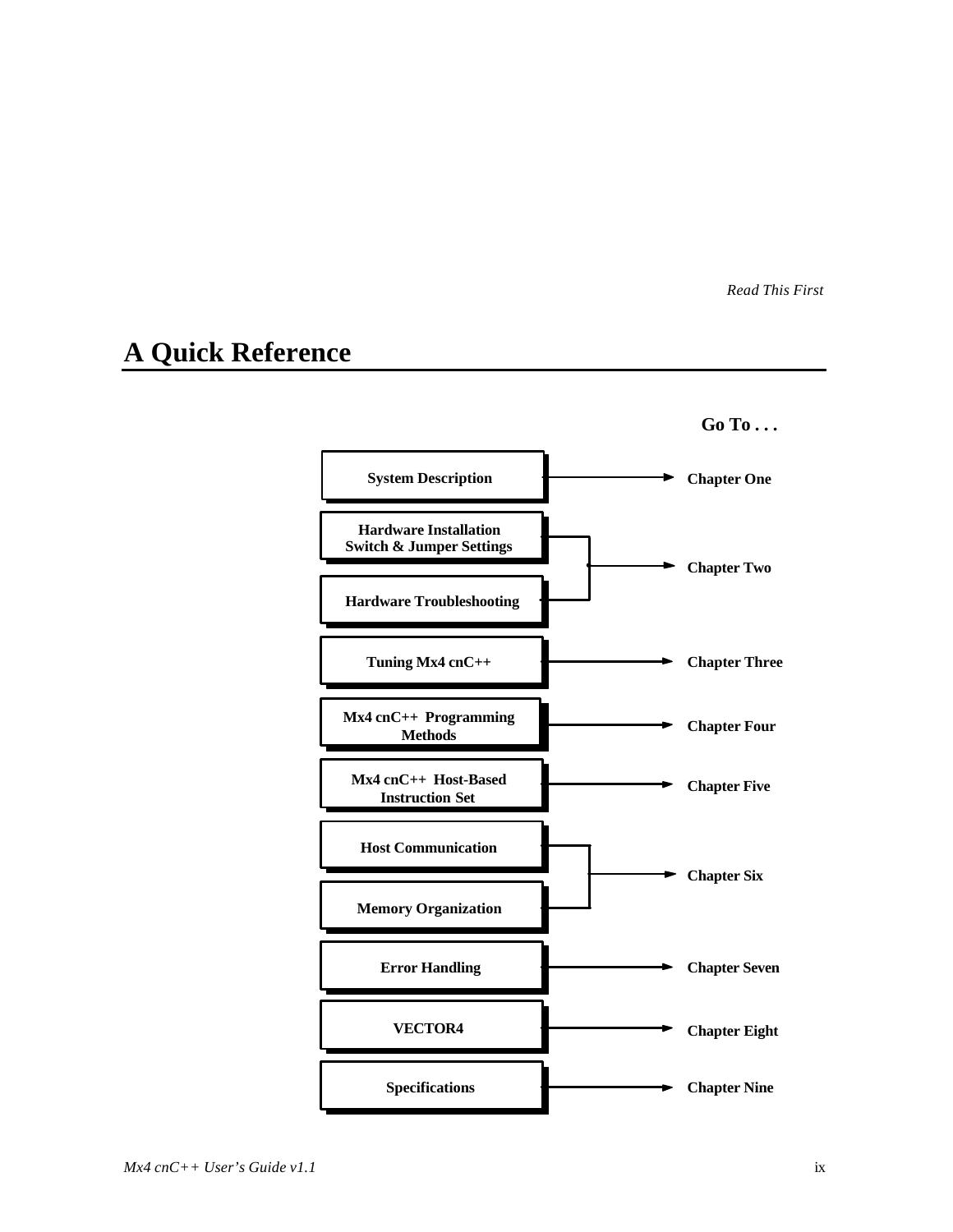This page intentionally blank.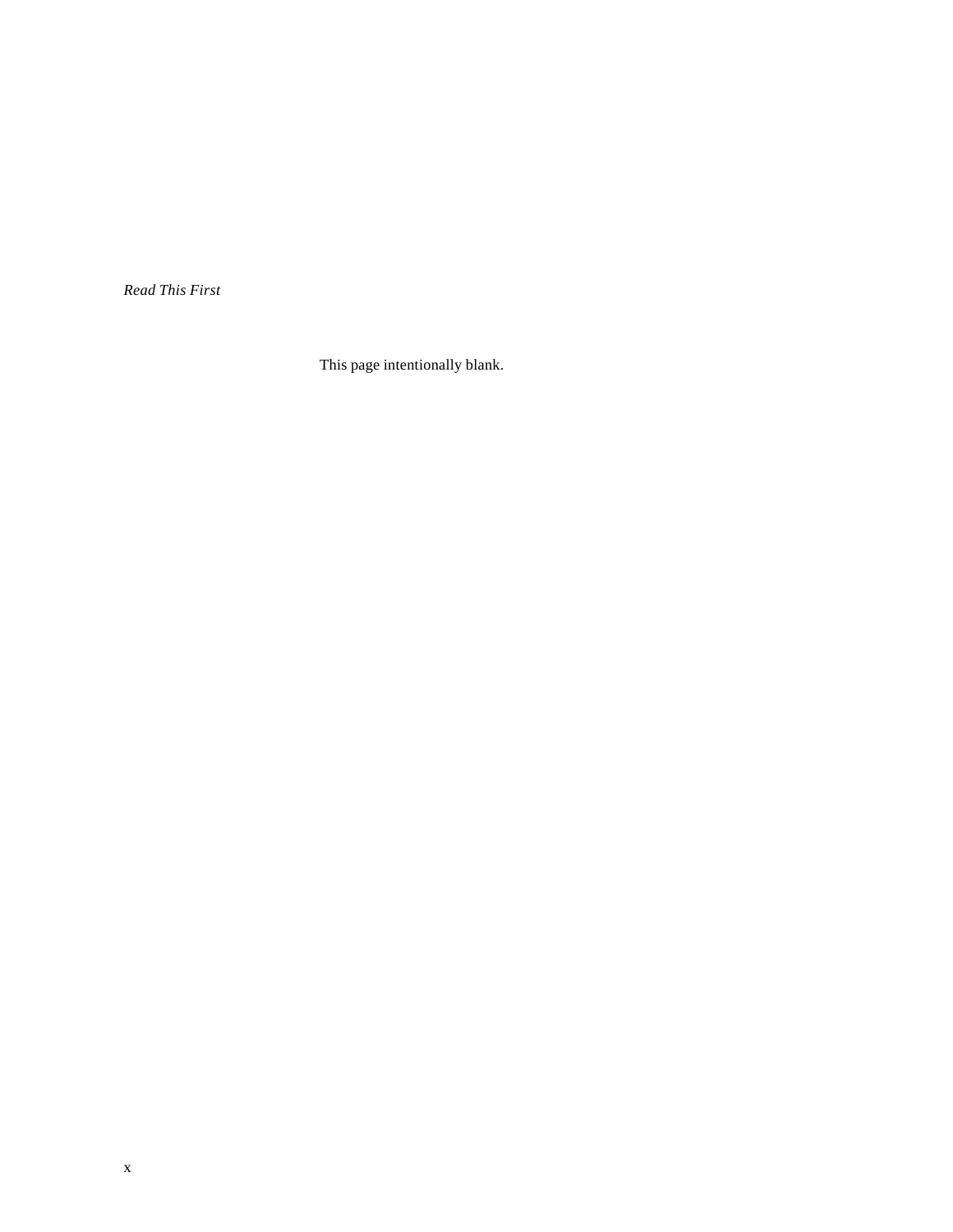## **Mx4 cnC++ System Description**

Mx4 cnC++ is a fully digital high-performance four-axis position controller. This multi-DSP based servo controller uses up to four DSPs (including a drive control option, VECTOR4) in a parallel processing configuration to close tighter, faster and more robust position and velocity loops. It also utilizes DSPCG's ASIC technology which provides exceptional hardware versatility and flexibility.

Mx4 cnC++ outputs its control signals (ranging  $\pm$  10 volts) via four 16-bit parallel DACs to any AC/DC industrial servo amplifier. It also incorporates 8 on-board inputs and 3 outputs for PLC applications. See Fig. 1-1.

Using VECTOR4, the optional add-on drive control card, converts the Mx4 cnC++ to a "complete signal processing unit". The complete unit is capable of performing all control functions including PWM signals for the power transistors of an output stage.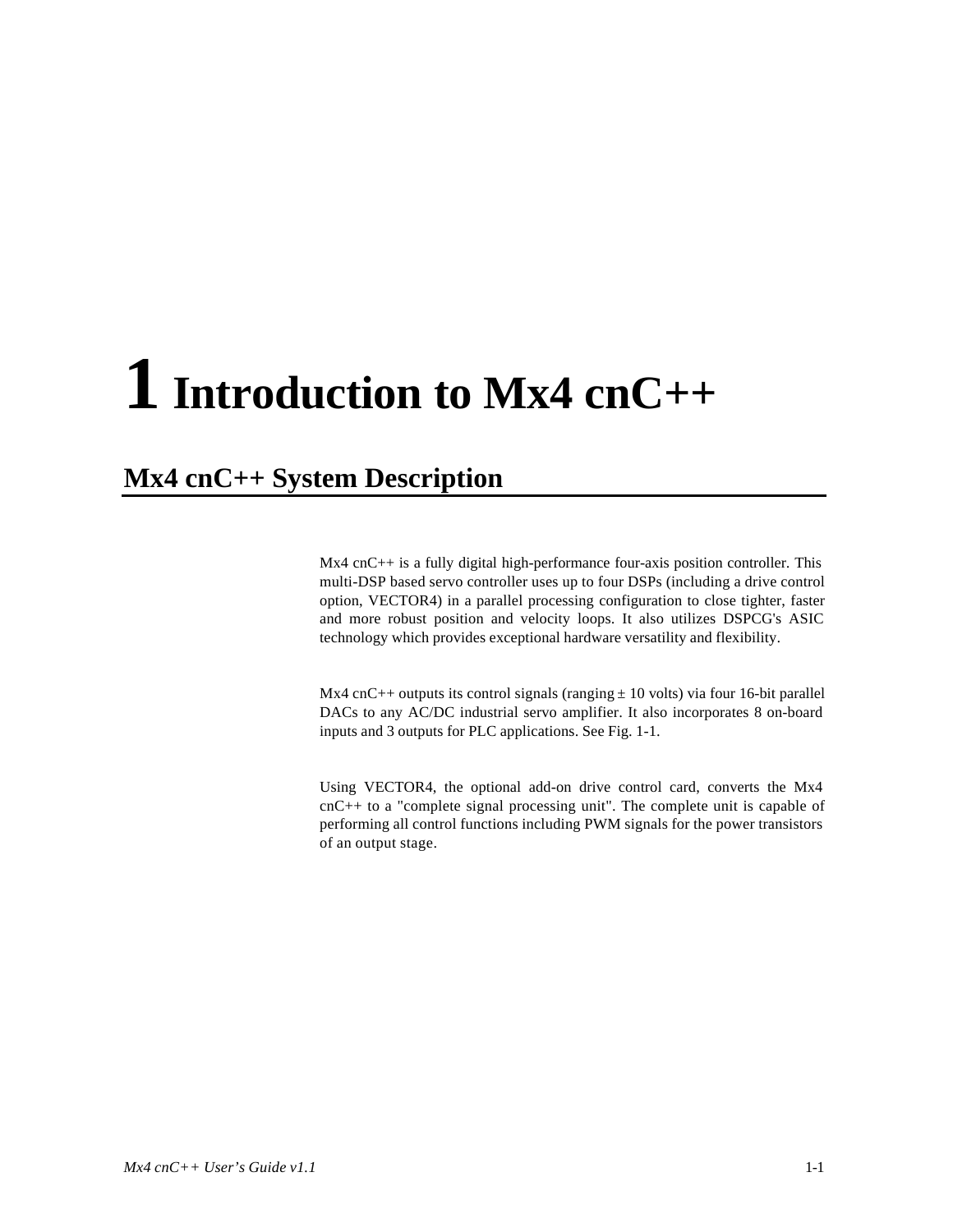

Fig. 1-1: *Top*: Mx4 cnC++ with Conventional Servo Amplifiers, *Bottom*: Mx4 cnC++ with the VECTOR4 Drive Control Option

## **Mx4 cnC++ Programming**

Mx4 cnC++ incorporates RTC programming. In addition, Mx4 cnC++ supports contouring commands for complex control applications.

The Real Time Commands, or RTCs, are issued by the host and executed by Mx4 cnC++ immediately after they are transferred. Contouring commands are issued by the host in the form of transferring a number of widely spaced position and velocity points to Mx4 cnC++. These commands are stacked up and executed by Mx4 cnC++ sequentially.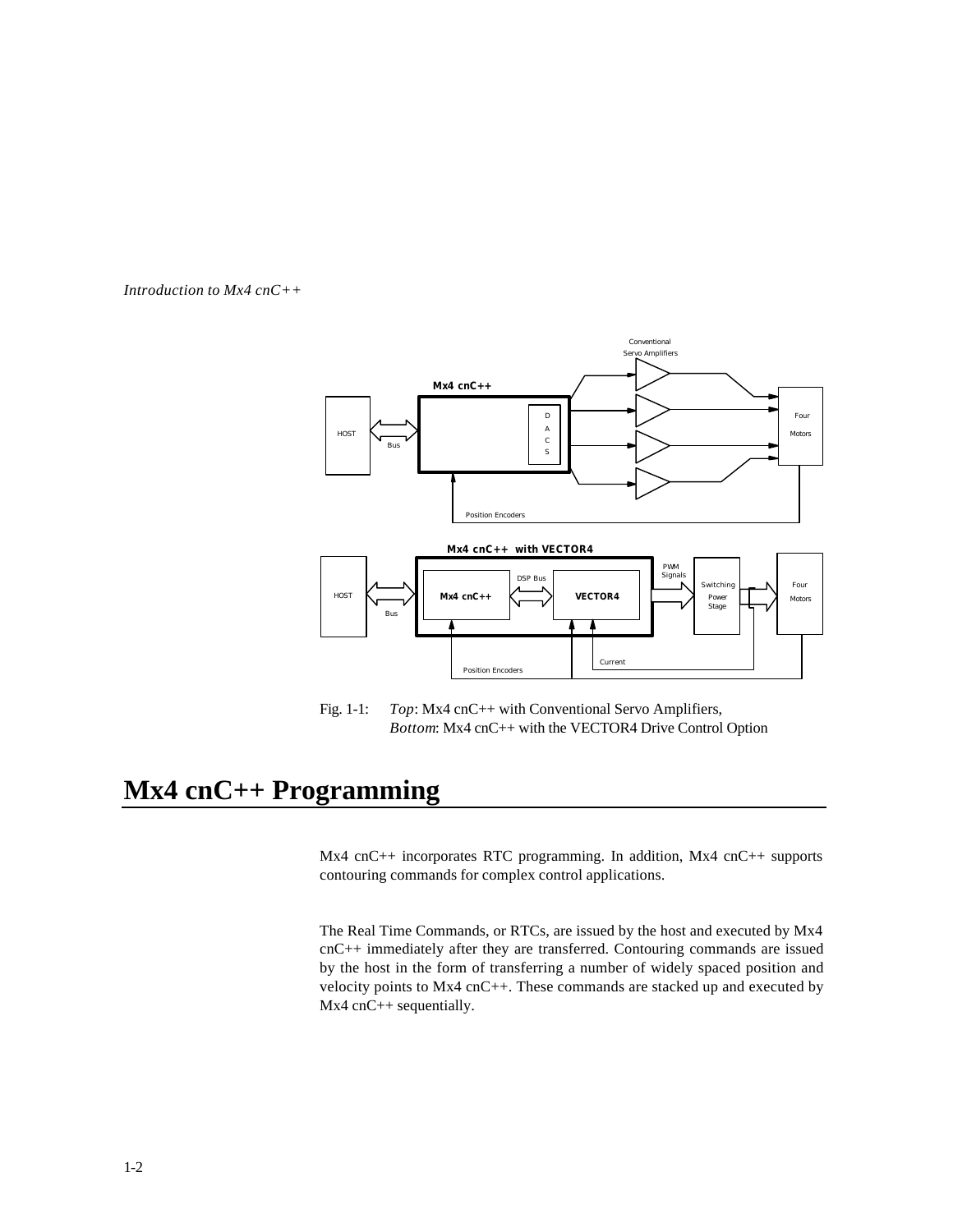Mx4 cnC++ uses a Dual Port RAM (DPR) for communication with the host processor or computer. The DPR is partitioned into a large ring buffer for downloading host instructions to Mx4 cnC++ and a number of register "windows" for bi-directional information transfer. All system states such as position and velocity are reported in real-time to the DPR for the host to read. In addition, Mx4 cnC++ supports a debug feature that allows the host to interrogate internal Mx4 cnC++ parameters through the DPR.



Fig. 1-2: Mx4 cnC++ Internal Functional Block

## **Mx4 cnC++ Computation Power & Servo Update Rate**

The tremendous power of four DSPs yields 36 MIPS, million instructions per second, (four axes with 9 MIPS per axis equals 36 MIPS). This speed makes the Mx4 cnC++ the fastest controller in the world. These ultra-high speed DSPs implement advanced optimum control algorithms at a 120μs update rate (all axes included). Despite the control complexity incorporated in Mx4 cnC++, its sample rate is the fastest in the world making a 1,000 Hz analog control loop completely replaceable with the Mx4 cnC++. This leaves no practical analog servo out of the picture.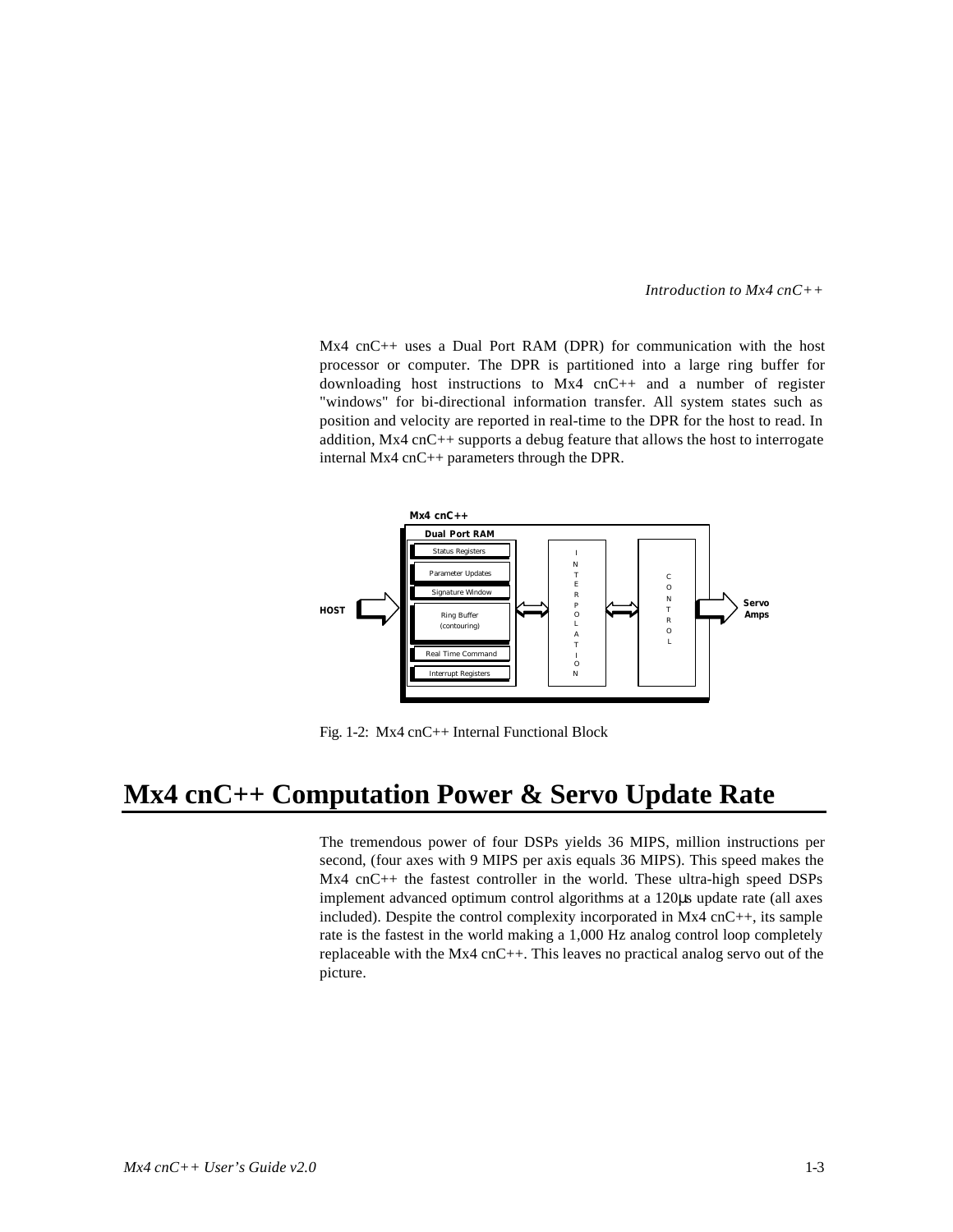### **Mx4 cnC++ Control Law**

The Mx4 cnC++ incorporates a state feedback controller with dual feedback loops. A single 40 MHz DSP is dedicated to this task because the control law is important in control quality



Fig. 1-3: Mx4 cnC++ Position, Velocity Control Block Diagram (excluding drive control)

This control includes position and velocity loops. The actual system speed is estimated by the Kalman filter and fed back to regulate speed. The two states, position and speed, are constantly commanded by an interpolating algorithm and maintained by the control law. The control law is closed at 120ms (all axes included), providing robust operation for all industrial applications demanding up to a 1,000 Hz position control bandwidth.

#### **Why State Feedback?**

The answer is simple: state feedback is easier to tune and provides a combination of control robustness with high bandwidth. Within this structure, optimum control algorithms such as LQG, dead beat, bang bang, etc. may be implemented.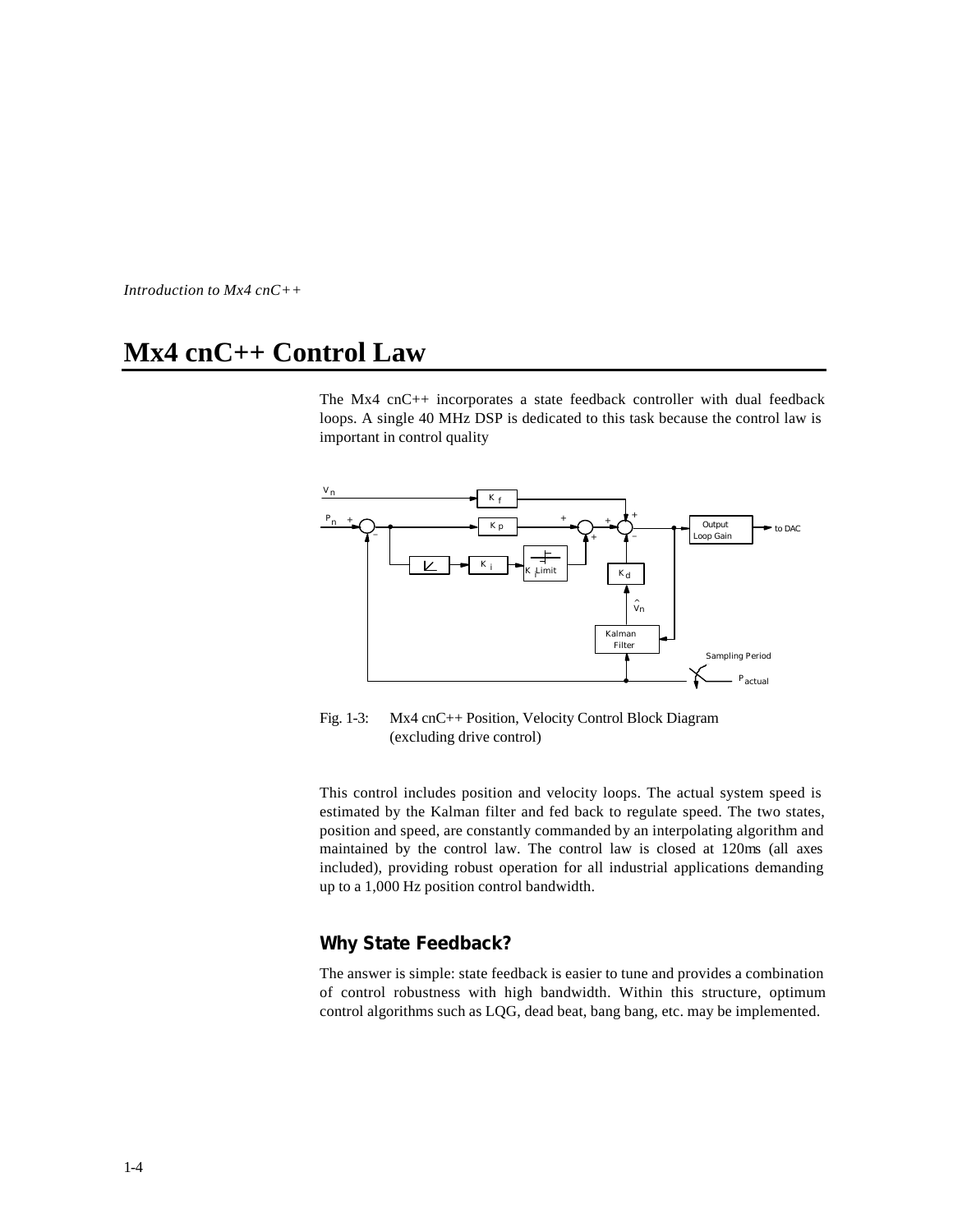The Kalman filter provides optimum estimation of speed and acceleration when environmental noise is present. The Kalman filter's output, velocity, provides the best feedback information at speeds with a low encoder pulse rate. The Kalman filter yields the best speed regulation at very low speeds.

In addition to state feedback control, an integration channel with anti-windup capability is provided to enable users to implement a traditional PID algorithm.

#### **Notch Filter**

Mx4 cnC++ includes a [optional] notch filter with programmable notch frequency. This feature eliminates the mechanical resonance caused by an imperfect coupling between motor and load or other joint flexibility.

#### **Drive Control Law**

Mx4 cnC++ includes a drive control option, VECTOR4, that regulates current loops. This is essential in robust and high bandwidth control of multi-phase industrial drives. Two additional DSPs are dedicated to this task.



Fig. 1-4: Mx4 cnC++ Drive Control Block Diagram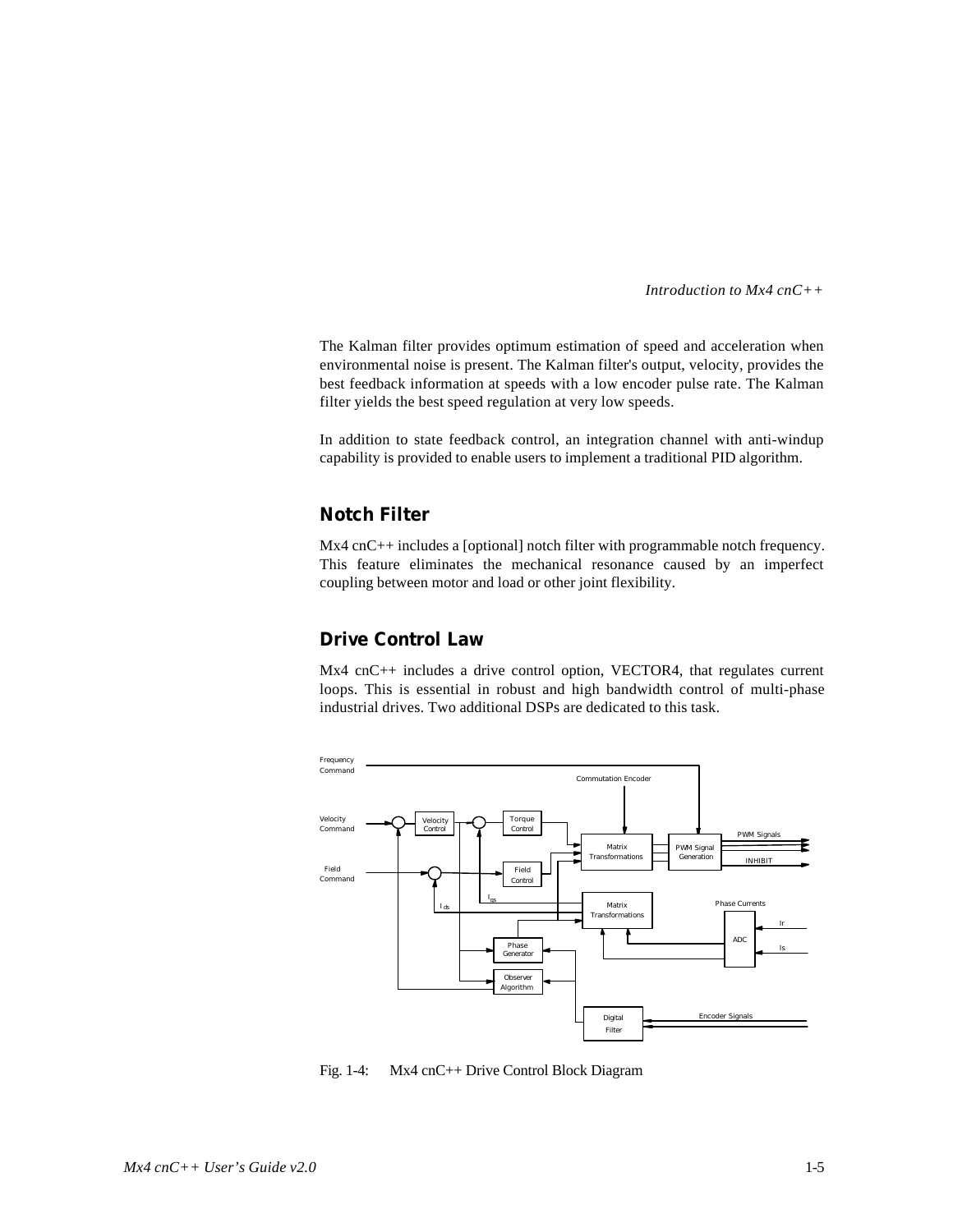### **Coordination**

Coordination of four axes requires breaking four dimensional motion vectors down to the individual axis and interpolating the segment positions. Large position segments such as circular and elliptic arcs (for four or more axes) are broken down to smaller position and velocity pieces. These segments are interpolated down to 200 μs intervals. This provides the tight coordination ideal for CNC, robotics and other applications demanding high-speed precision control.



Fig. 1-5: Mx4 cnC++ Interpolation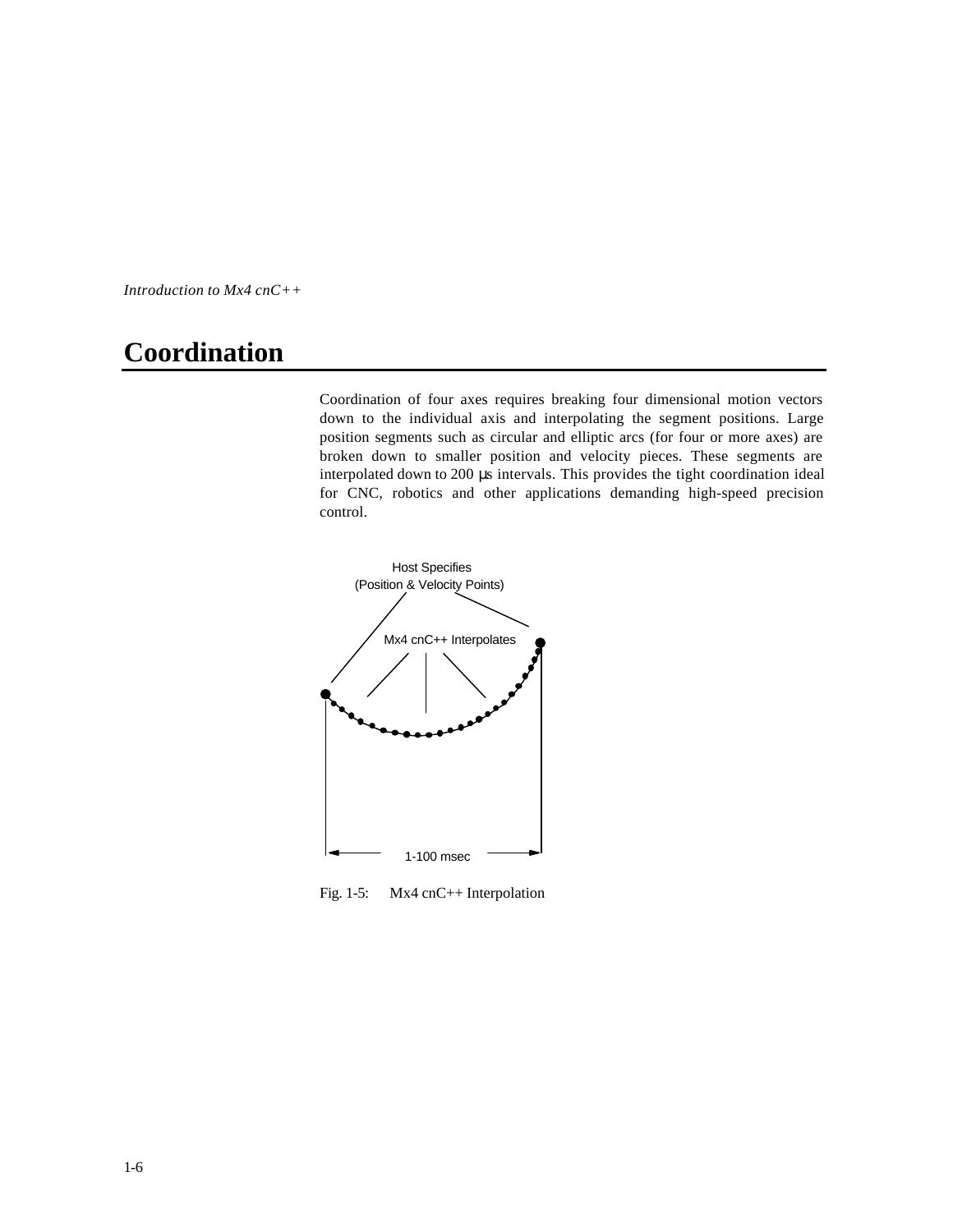### **Cubic Spline Contouring**

This interpolation provides a path between two user-specified position points which is smooth in velocity and continuous in acceleration. Cubic spline interpolation enhances contouring quality especially when the position points are widely spaced in time.

Fig. 1-6 compares the linear and cubic spline interpolations. The following figure (Fig. 1-7), shows the significance of cubic spline interpolation over that of linear when first (velocity) and second (acceleration) derivatives are considered.



Fig. 1-6: Three User-Specified Pos./Vel. Points, Linear Interpolation and Mx4 Cubic Spline Interpolation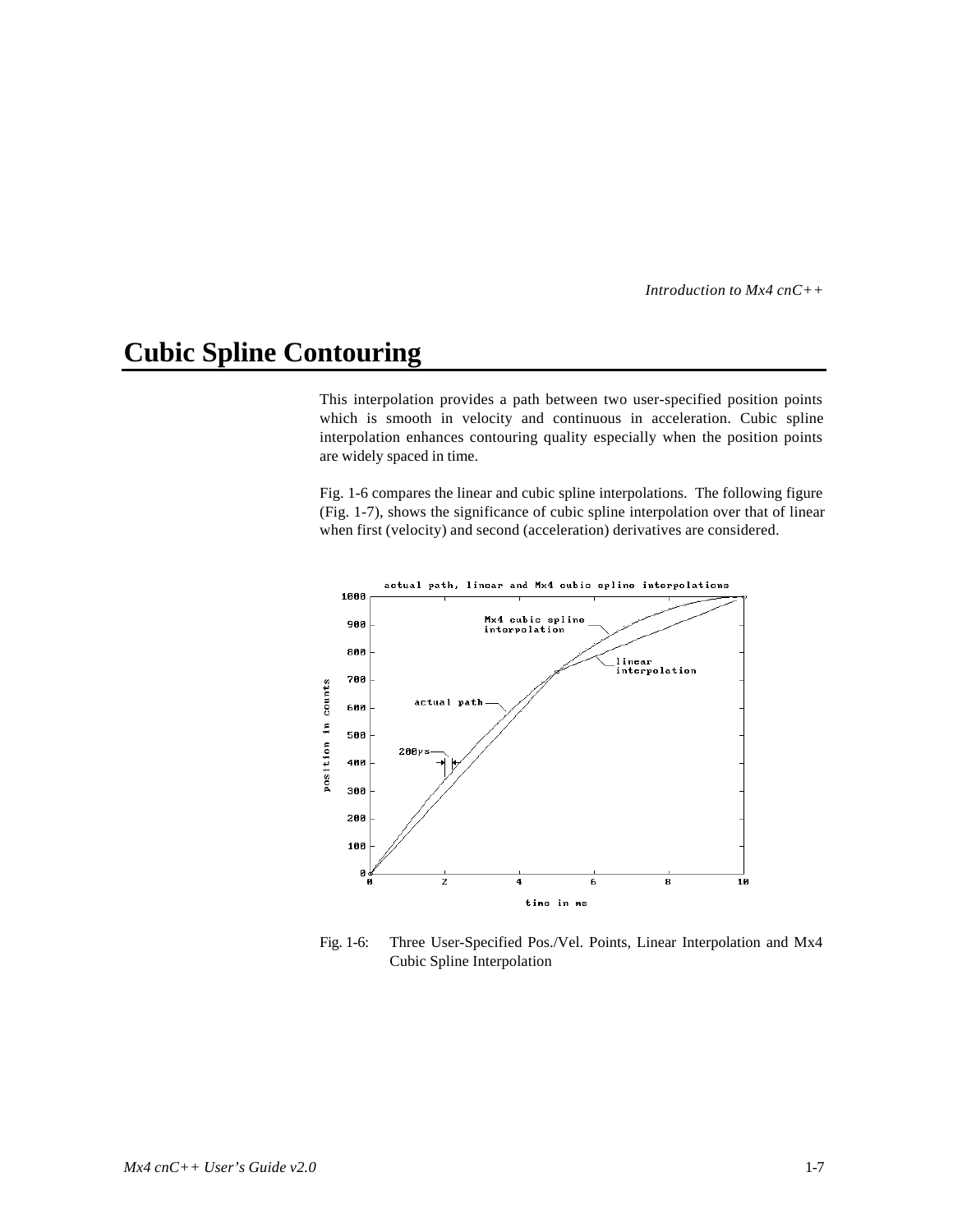

Fig. 1-7: Mx4 Cubic Spline Interpolations vs. Common Linear Interpolation 5000 blocks of position/velocity per second are transferred to four control loops.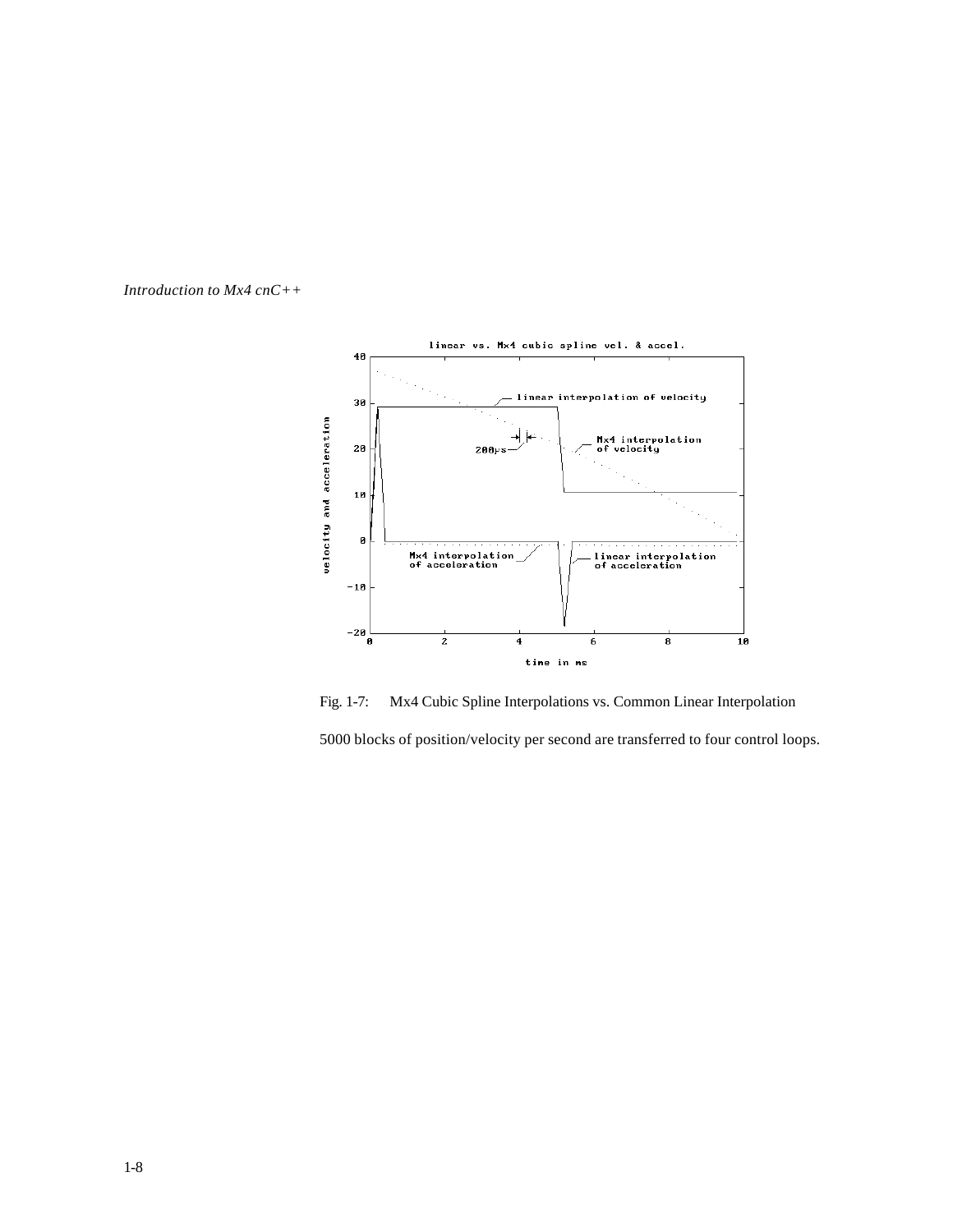

Fig. 1-8: Mx4 Cubic Spline Block Transfer

The combination of fast block transfer rate and cubic spline interpolation improve contouring speed and resolution. This is illustrated by Fig. 1-9, scope picture of x-axis position.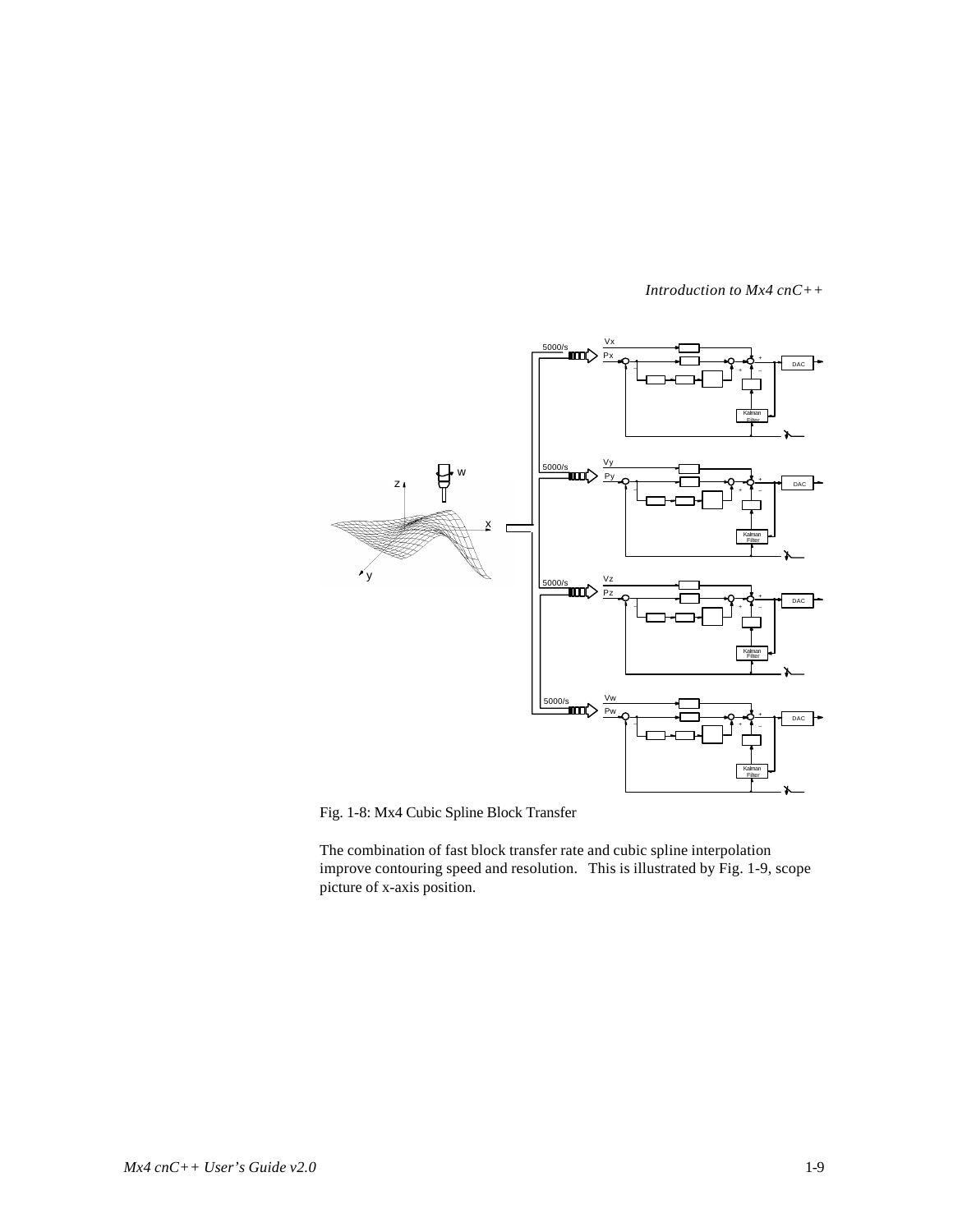

Fig. 1-9: The Mx4 DAC output for x-axis position illustrating cubic spline interpolation through 16 points

This picture shows the x-axis share of a circular move performed in 16 ms! The significance of this graph is not that the Mx4 can finish a circle in 16 ms but that it can perform sharp edge contours at high feed rates. For example, one can claim that the x-y scope plot of Fig. 1-10 is a natural benefit of Fig. 1-9.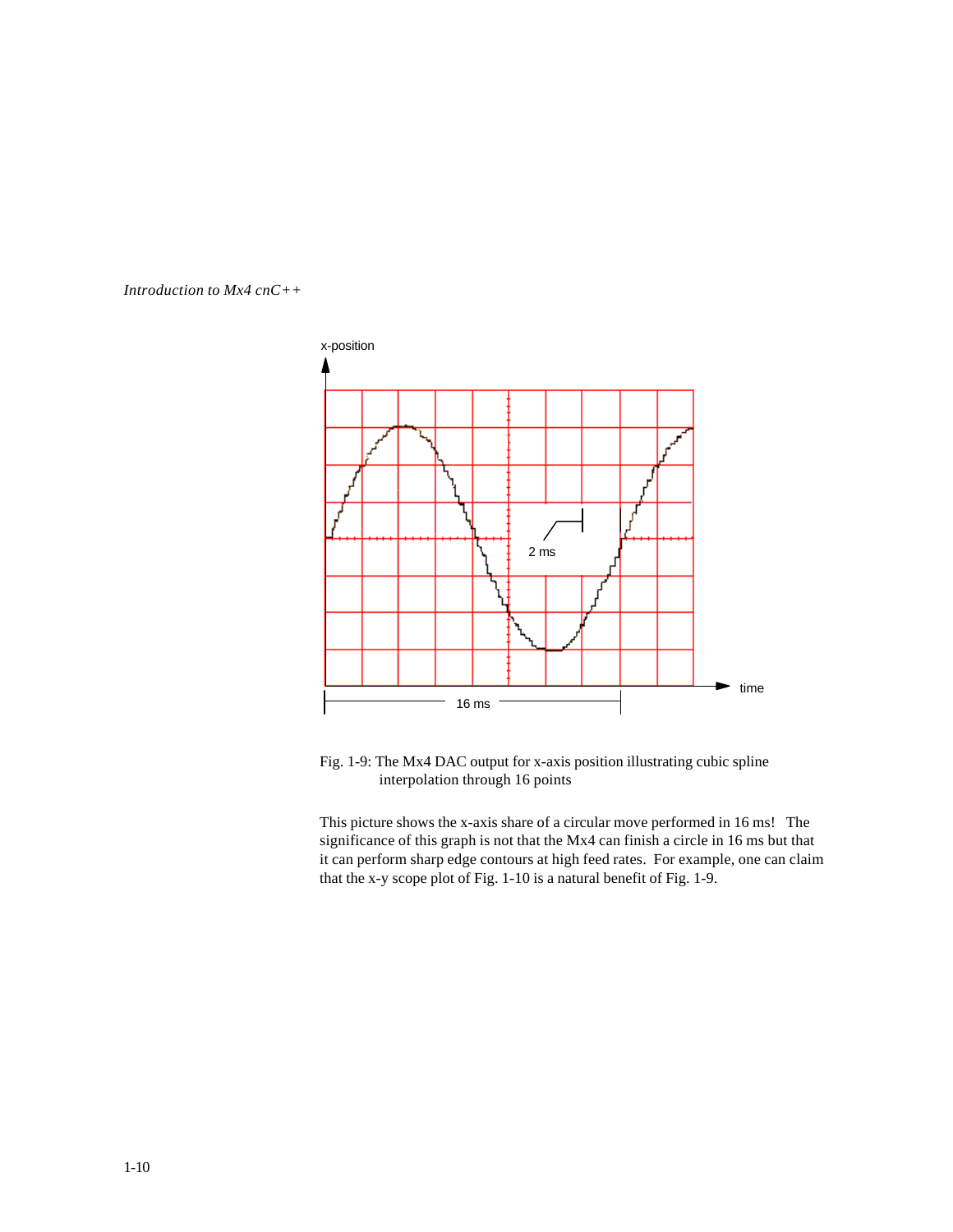

Fig. 1-10: The Mx4 x-y position plot using cubic spline contouring of 32 points.

- i) Total contouring time  $= 160$  ms,
- ii) "+" marks indicate the 32 supplied points,
- iii) Continuous line illustrates the Mx4's interpolated path.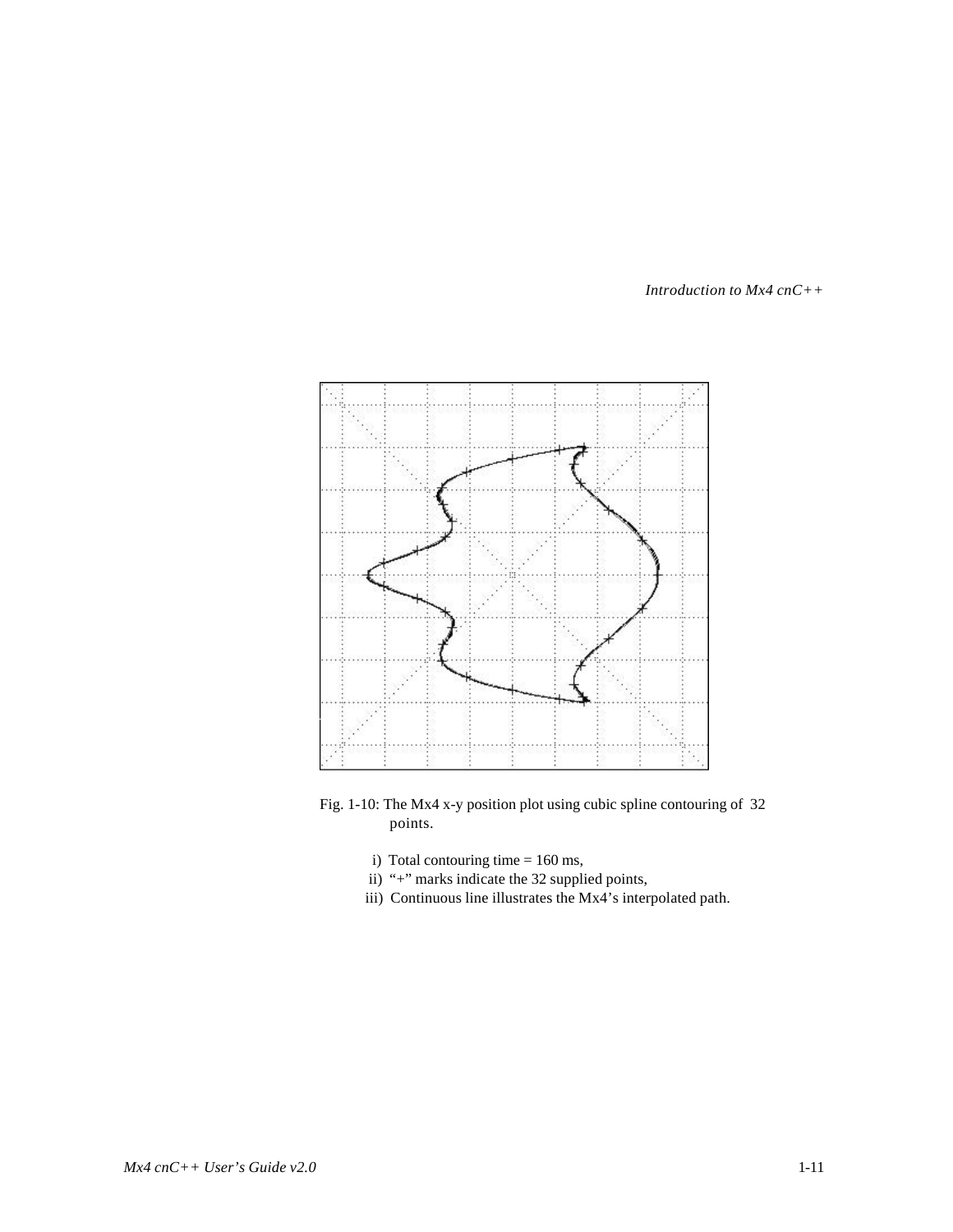## **Synchronization**

In addition, Mx4 cnC++ synchronizes several axes of control using high-speed (100 ns) position and event captures. In applications such as printing, packaging, indexing, paper handling, etc., the initial motion in several axes depends on the position of a master axis or a timing pulse provided by an external event. Proper timing for the execution of motion is crucial for synchronized applications. The Mx4 cnC++'s ASICs contain 100 ns position and event captures designed especially for these applications.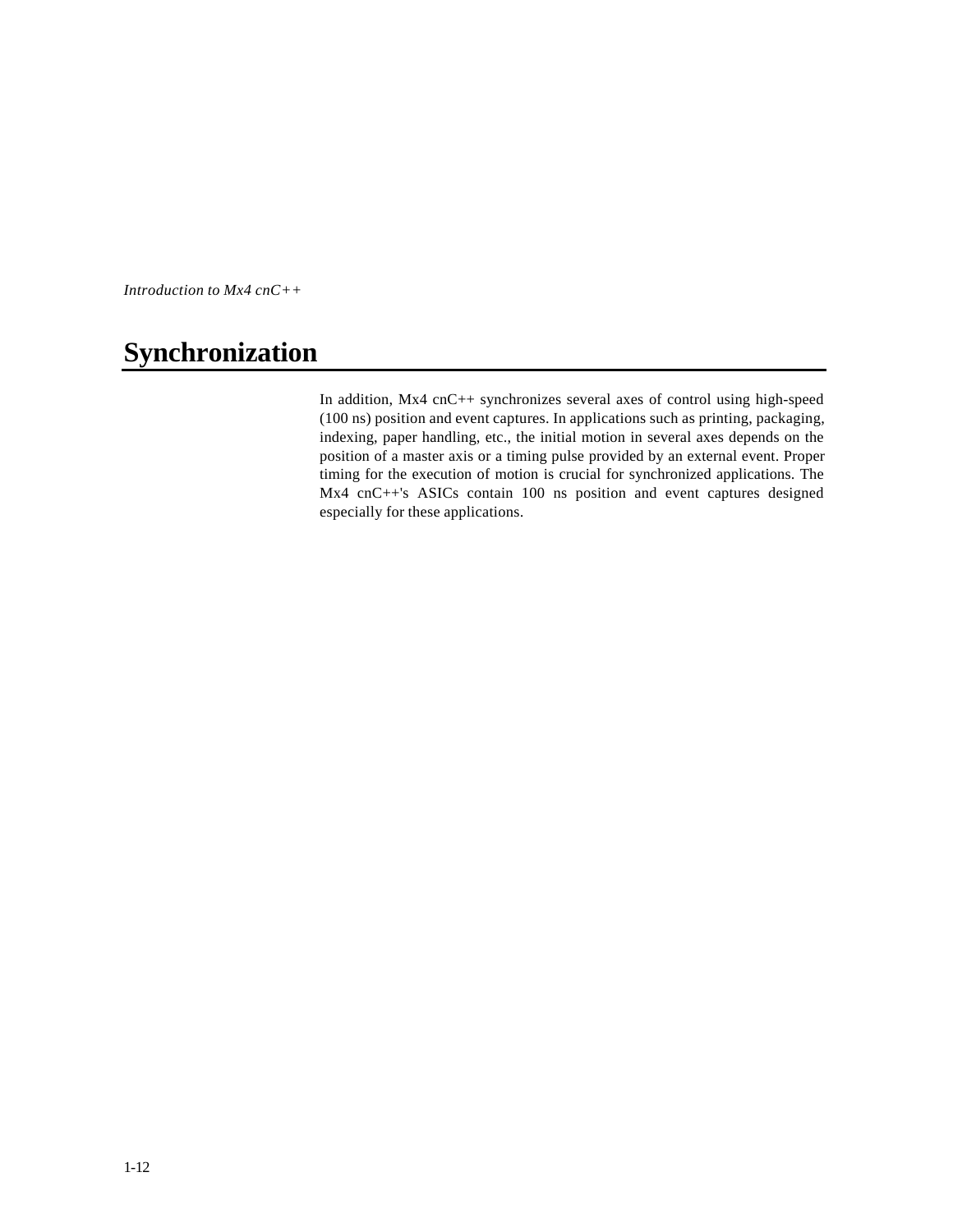A typical PC/AT Mx4 cnC++ system (Fig. 2-1) consists of:

- 1. a PC/AT ISA host computer
- 2. a Mx4 cnC $++$  card occupying a slot on the host computer
- 3. one to four motors with incremental position encoder(s)
- 4. one to four servo amplifiers
- 5. cabling from Mx4 cnC++ J6 connector to servo amplifier(s)
- 6. encoder feedback cabling to Mx4 cnC++ J6 connector
- 7. optional cabling of external inputs to Mx4 cnC++ (J3 or J6) connector
- 8. optional cabling of user inputs/outputs to Mx4 cnC++ J3 connector
- 9. optional synchronization cable between multiple Mx4 cnC++ cards

When installing a  $Mx4$  cnC++ card, it is important to follow a procedure so that the card operates correctly in a given system. The installation guidelines detailed here incorporate three important topics: cabling to the Mx4 cnC++ card, Mx4 cnC++ jumper settings and bus-related Mx4 cnC++ settings.



*Note:* If you are impatient to test the communication between your computer and the Mx4 cnC++ card before completing the instructions of this chapter, you may do so by running Mx4 Pro software (see Chapter 3, *Running Mx4Pro* section). The monitor will display the MAIN MENU screen only if the Mx4 cnC++ card and your computer are communicating.

> When you are assured of this communication, come back to finish this chapter!!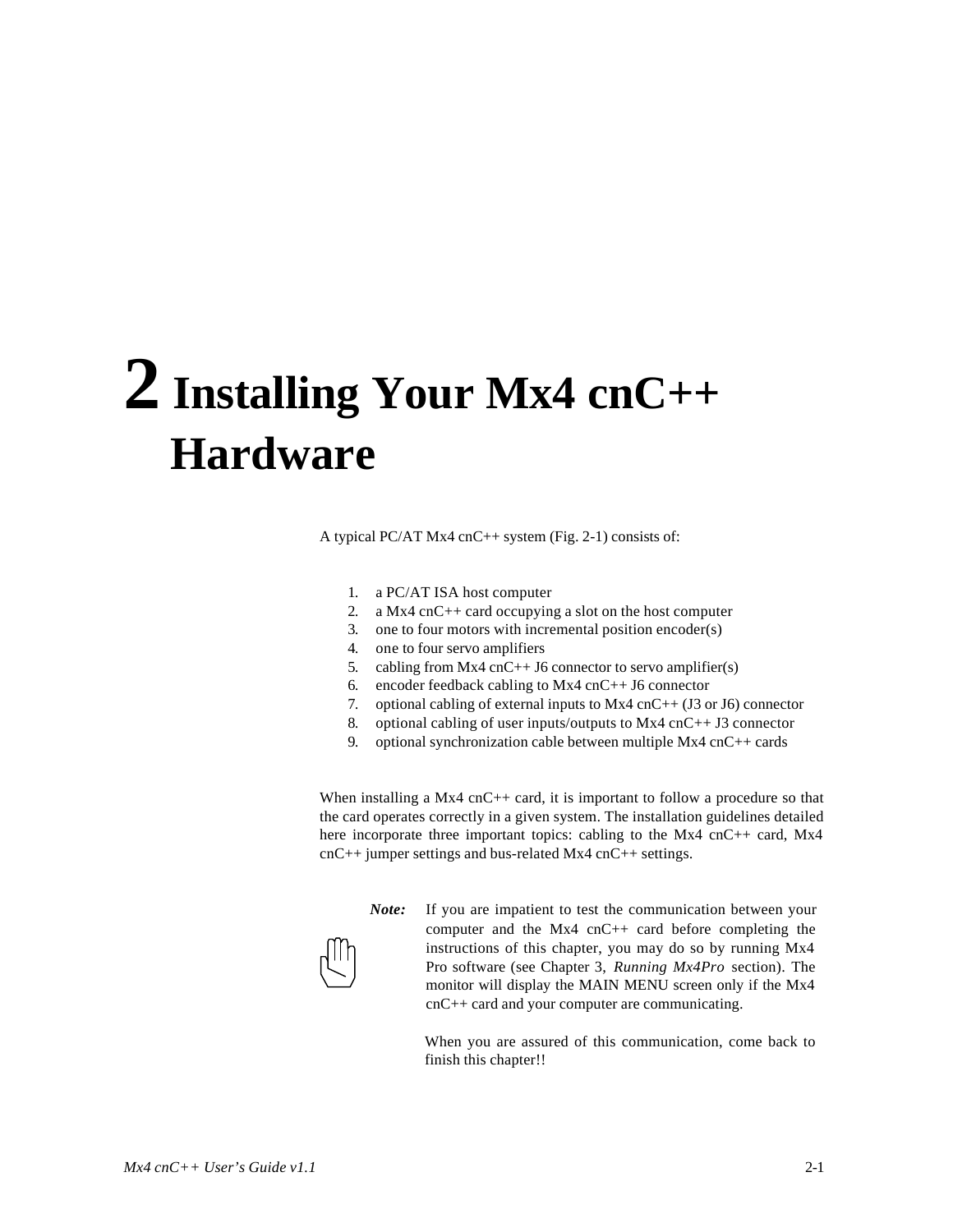

Fig. 2-1: PC/AT Mx4 cnC++ System Cable Diagram

Fig. 2-2 is an illustration of a PC/AT Mx4 cnC++ card that details connector, jumper and DIP switch positions and orientations. This figure will be used as a reference in the following pages.



Fig. 2-2: PC/AT Mx4 cnC++ Card Component Side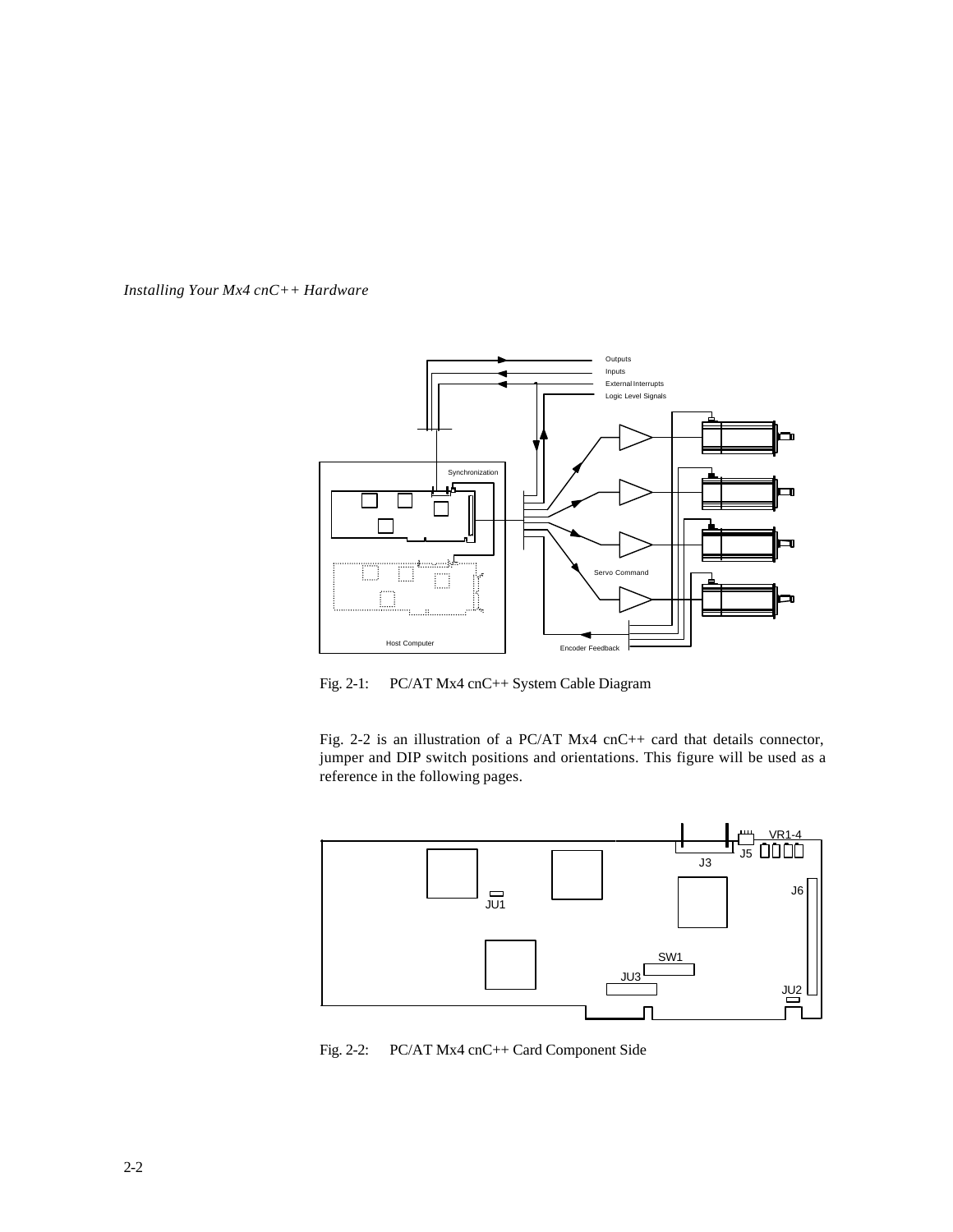## **PC/AT Mx4 cnC++ Cabling**

The PC/AT Mx4 cnC++ card contains three connectors as illustrated in Fig. 2-2. These connectors are used for interfacing the Mx4 cnC++ card to the motors/system, optional user-defined inputs and outputs, and for the synchronization of multiple PC/AT Mx4 cnC++ cards (Fig. 2-3).



Fig. 2-3: PC/AT Connector Signals

Before using a Mx4 cnC++ card in a system application, a cable 'network(s)' must be built. The following sections provide a reference for designing and building PC/AT Mx4 cnC++ cables.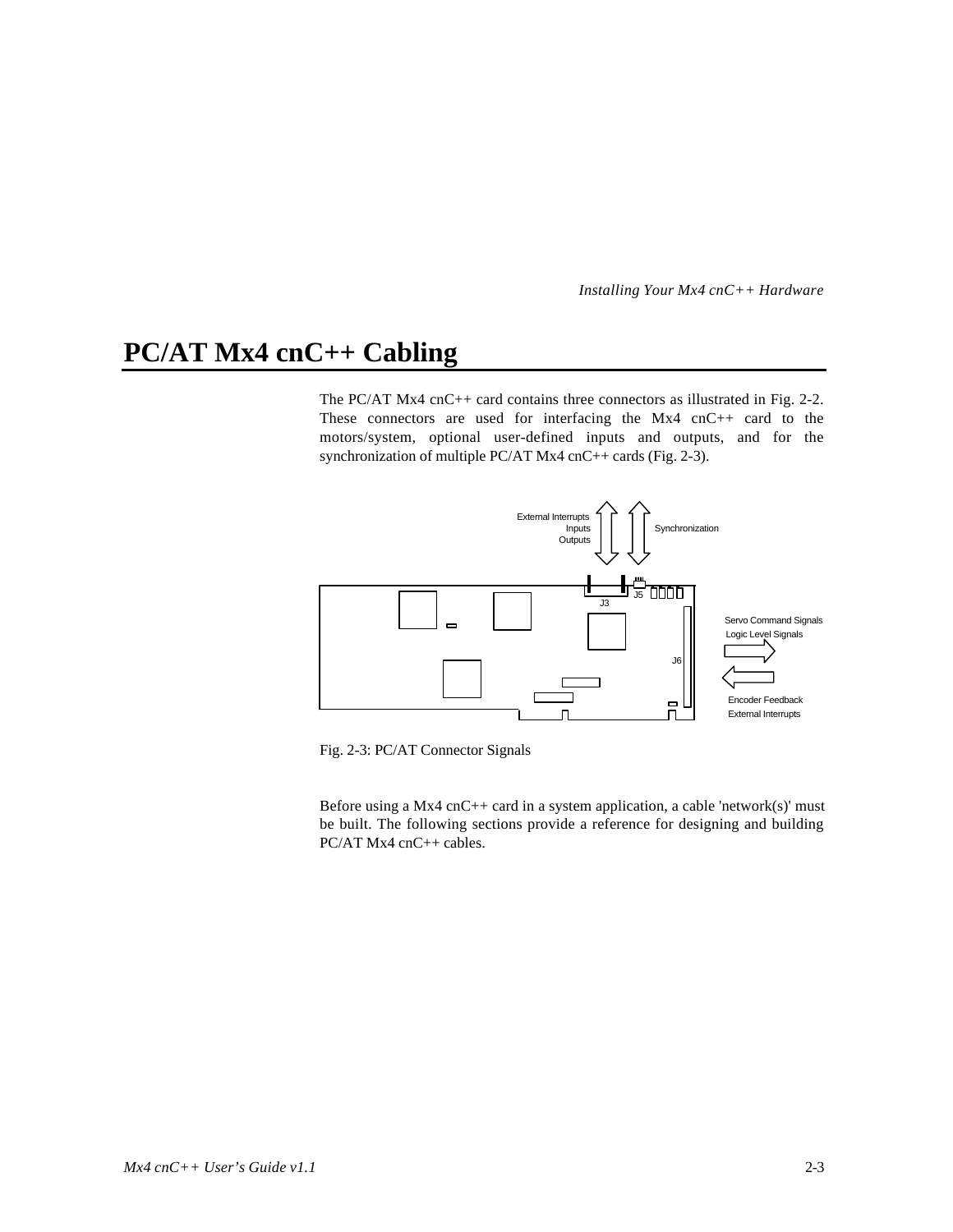## **PC/AT Mx4 cnC++ J6 Connector ...... Motor/System Interfacing**

The PC/AT Mx4 cnC++ J6 connector is a (50-pin dual row header). This connector includes the motor and system interfacing signals for four axes. The signals are divided into four categories: servo command signals, encoder feedback signals, general purpose external interrupt inputs and logic level signals.

Table 2-1 specifies the pinout for the PC/AT Mx4 cnC++ 50-pin header. The table includes signal level (type) and I/O functionality (with respect to the Mx4 cnC++ card).

| PIN            | <b>SIGNAL</b> | LEVEL           | 1/0          | <b>DESCRIPTION</b>                                        |
|----------------|---------------|-----------------|--------------|-----------------------------------------------------------|
| $\mathbf{1}$   | $+12$ volts   |                 | $\Omega$     | L.                                                        |
| $\overline{2}$ | $+5$ volts    |                 | $\Omega$     | $\overline{a}$                                            |
| 3              | $+12$ volts   |                 | $\Omega$     | ä,                                                        |
| $\overline{4}$ | $-12$ volts   |                 | $\Omega$     | ÷                                                         |
| 5              | Digital GND   |                 | $\Omega$     | ÷,                                                        |
| 6              | Analog GND    |                 | $\Omega$     | ÷,                                                        |
| $\overline{7}$ | Shield GND    |                 | $\Omega$     |                                                           |
| 8              | ESTOP/        | <b>TTL</b>      | $\mathbf{I}$ | Mx4 cnC++ emergency stop input                            |
| 9              | /PR0          | <b>TTL</b>      | $\mathbf I$  | general purpose (probe) external interrupt                |
| 10             | /PR1          | <b>TTL</b>      | I            | general purpose (probe) external interrupt                |
| 11             | DAC(1)        | $-10$ to $+10v$ | $\Omega$     | DAC/motor output for axis 1                               |
| 12             | Analog GND    |                 | $\Omega$     |                                                           |
| 13             | Digital GND   |                 | $\Omega$     | L.                                                        |
| 14             | $A+(1)$       | <b>TTL</b>      | $\mathbf{I}$ | differential encoder signal A+ for axis 1                 |
| 15             | $A-(1)$       | <b>TTL</b>      | I            | differential encoder signal A- for axis 1                 |
| 16             | $B+(1)$       | <b>TTL</b>      | I            | differential encoder signal B+ for axis 1                 |
| 17             | $B-(1)$       | <b>TTL</b>      | I            | differential encoder signal B- for axis 1                 |
| 18             | $+5$ volts    |                 | $\Omega$     | ä,                                                        |
| 19             | $IP+(1)$      | <b>TTL</b>      | I            | differential encoder index pulse signal IP+ for axis      |
|                |               |                 |              | 1                                                         |
| 20             | $IP-(1)$      | <b>TTL</b>      | I            | differential encoder index pulse signal IP- for axis<br>1 |
| 21             | DAC(2)        | $-10$ to $+10v$ | $\Omega$     | DAC/motor output for axis 2                               |

#### **J6 Connector Pinout**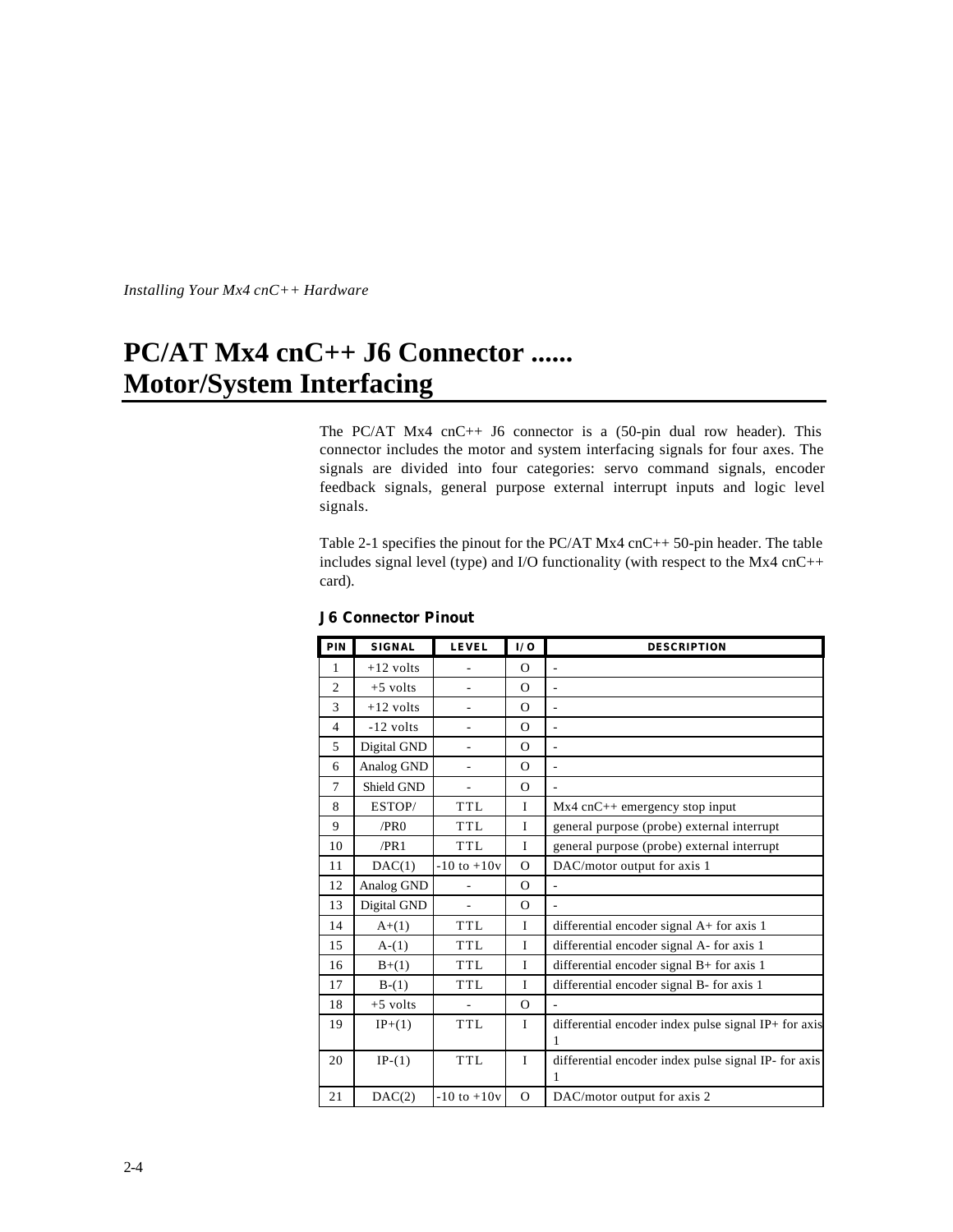Table 2-1: PC/AT Mx4 cnC++ J6 Connector Pinout (continued on next page)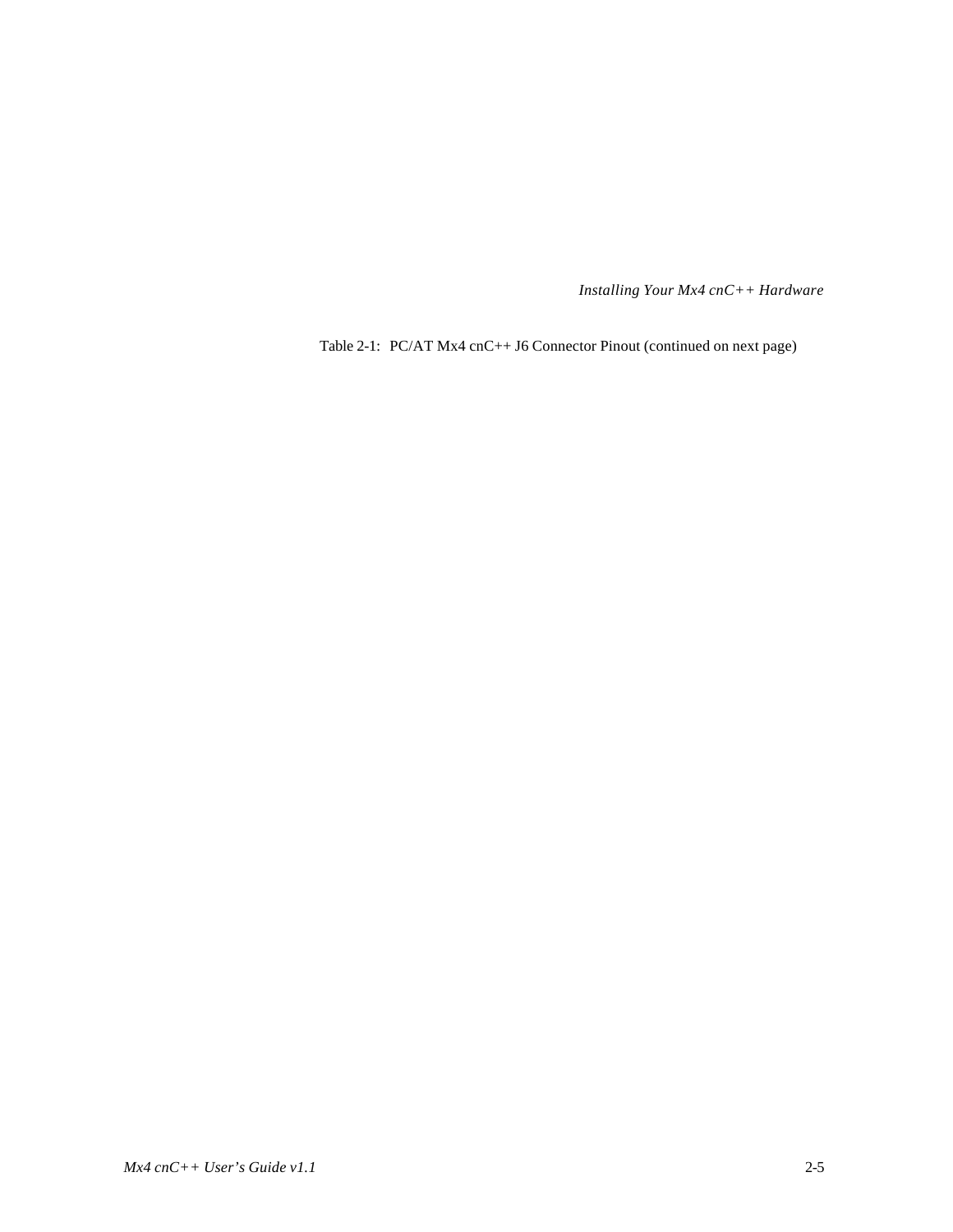| PIN | SIGNAL      | LEVEL           | 1/0          | <b>DESCRIPTION</b>                                        |
|-----|-------------|-----------------|--------------|-----------------------------------------------------------|
| 22  | Analog GND  |                 | 0            |                                                           |
| 23  | Digital GND |                 | O            |                                                           |
| 24  | $A+(2)$     | <b>TTL</b>      | I            | differential encoder signal A+ for axis 2                 |
| 25  | $A-(2)$     | <b>TTL</b>      | I            | differential encoder signal A- for axis 2                 |
| 26  | $B+(2)$     | <b>TTL</b>      | I            | differential encoder signal B+ for axis 2                 |
| 27  | $B-(2)$     | <b>TTL</b>      | I            | differential encoder signal B- for axis 2                 |
| 28  | $+5$ volts  |                 | О            |                                                           |
| 29  | $IP+(2)$    | <b>TTL</b>      | $\bf I$      | differential encoder index pulse signal IP+ for axis<br>2 |
| 30  | $IP-(2)$    | <b>TTL</b>      | I            | differential encoder index pulse signal IP- for axis<br>2 |
| 31  | DAC(3)      | $-10$ to $+10v$ | О            | DAC/motor output for axis 3                               |
| 32  | Analog GND  | ÷               | $\mathbf{O}$ |                                                           |
| 33  | Digital GND | $\frac{1}{2}$   | O            |                                                           |
| 34  | $A+(3)$     | <b>TTL</b>      | I            | differential encoder signal A+ for axis 3                 |
| 35  | $A-(3)$     | <b>TTL</b>      | I            | differential encoder signal A- for axis 3                 |
| 36  | $B+(3)$     | <b>TTL</b>      | I            | differential encoder signal B+ for axis 3                 |
| 37  | $B-(3)$     | <b>TTL</b>      | I            | differential encoder signal B- for axis 3                 |
| 38  | $+5$ volts  |                 | O            |                                                           |
| 39  | $IP+(3)$    | <b>TTL</b>      | I            | differential encoder index pulse signal IP+ for axis<br>3 |
| 40  | $IP-(3)$    | <b>TTL</b>      | $\bf I$      | differential encoder index pulse signal IP- for axis<br>3 |
| 41  | DAC(4)      | $-10$ to $+10v$ | O            | DAC/motor output for axis 4                               |
| 42  | Analog GND  | ÷,              | O            | ÷,                                                        |
| 43  | Digital GND | L,              | O            |                                                           |
| 44  | $A+(4)$     | TTL             | I            | differential encoder signal A+ for axis 4                 |
| 45  | $A-(4)$     | <b>TTL</b>      | I            | differential encoder signal A- for axis 4                 |
| 46  | $B+(4)$     | <b>TTL</b>      | I            | differential encoder signal B+ for axis 4                 |
| 47  | $B-(4)$     | <b>TTL</b>      | I            | differential encoder signal B- for axis 4                 |
| 48  | $+5$ volts  | $\overline{a}$  | $\mathbf{O}$ |                                                           |
| 49  | $IP+(4)$    | <b>TTL</b>      | I            | differential encoder index pulse signal IP+ for axis<br>4 |
| 50  | $IP-(4)$    | <b>TTL</b>      | $\bf I$      | differential encoder index pulse signal IP- for axis<br>4 |

Table 2-1 cont.: PC/AT Mx4 cnC++ J6 Connector Pinout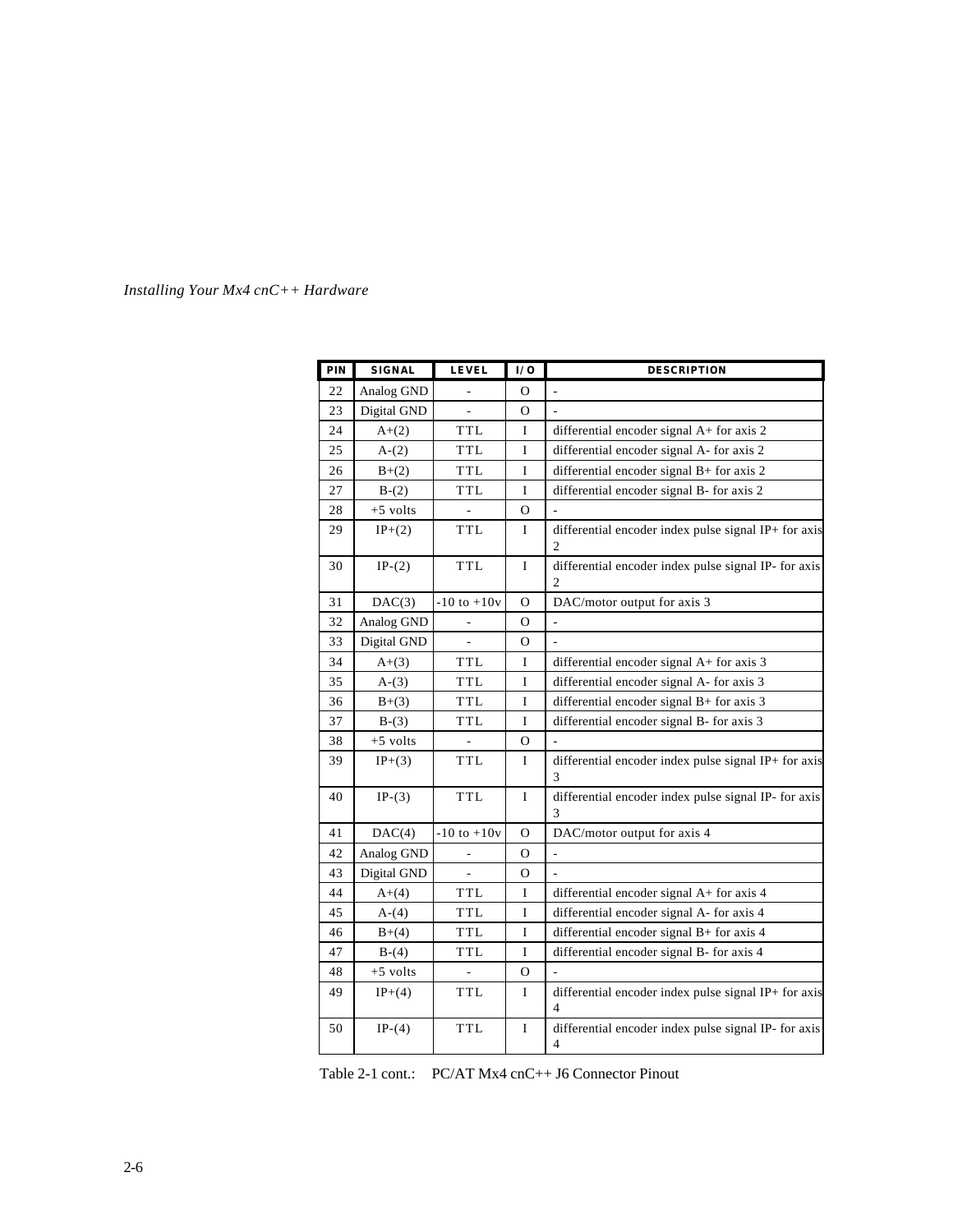#### **Servo Command Signals**

The servo command signals are those signals that 'drive' the axis servo amplifiers or output stage. The PC/AT Mx4 cnC++ card utilizes 16-bit DAC outputs with +10v to -10v voltage swings to drive any voltage level sensitive output stage. The PC/AT Mx4 cnC++ servo command signals are listed in Table 2-2:

**Partial J6 Connector Pinout**

| <b>SIGNAL</b> | PIN | LEVEL           | 1/0      | <b>DESCRIPTION</b>          |
|---------------|-----|-----------------|----------|-----------------------------|
| DAC(1)        | 11  | $-10$ to $+10v$ | 0        | DAC/motor output for axis 1 |
| DAC(2)        | 21  | $-10$ to $+10v$ | $\Omega$ | DAC/motor output for axis 2 |
| DAC(3)        | 31  | $-10$ to $+10v$ | 0        | DAC/motor output for axis 3 |
| DAC(4)        | 41  | $-10$ to $+10v$ | $\Omega$ | DAC/motor output for axis 4 |
| Analog GND    | 12  |                 | $\Omega$ |                             |
| Analog GND    | 22  |                 | $\Omega$ |                             |
| Analog GND    | 32  |                 | $\Omega$ |                             |
| Analog GND    | 42  |                 | O        |                             |

Table 2-2: PC/AT Mx4 cnC++ J6 Servo Command Signals

The DAC $(x)$  signals must be routed from the J6 50-pin header connector to the respective output stage servo drives. The Mx4 cnC++ Analog GND signals are included as a voltage reference for the  $DAC(x)$  signals. Analog GND should be utilized accordingly in the cabling between Mx4 cnC++ and the output stages.

 $DAC(x)$  output offset voltage may be adjusted with the VRx multi-turn potentiometer (VR1 - DAC(1), VR2 - DAC(2), etc.) The Mx4 cnC++ is shipped from the factory with minimized offset voltage.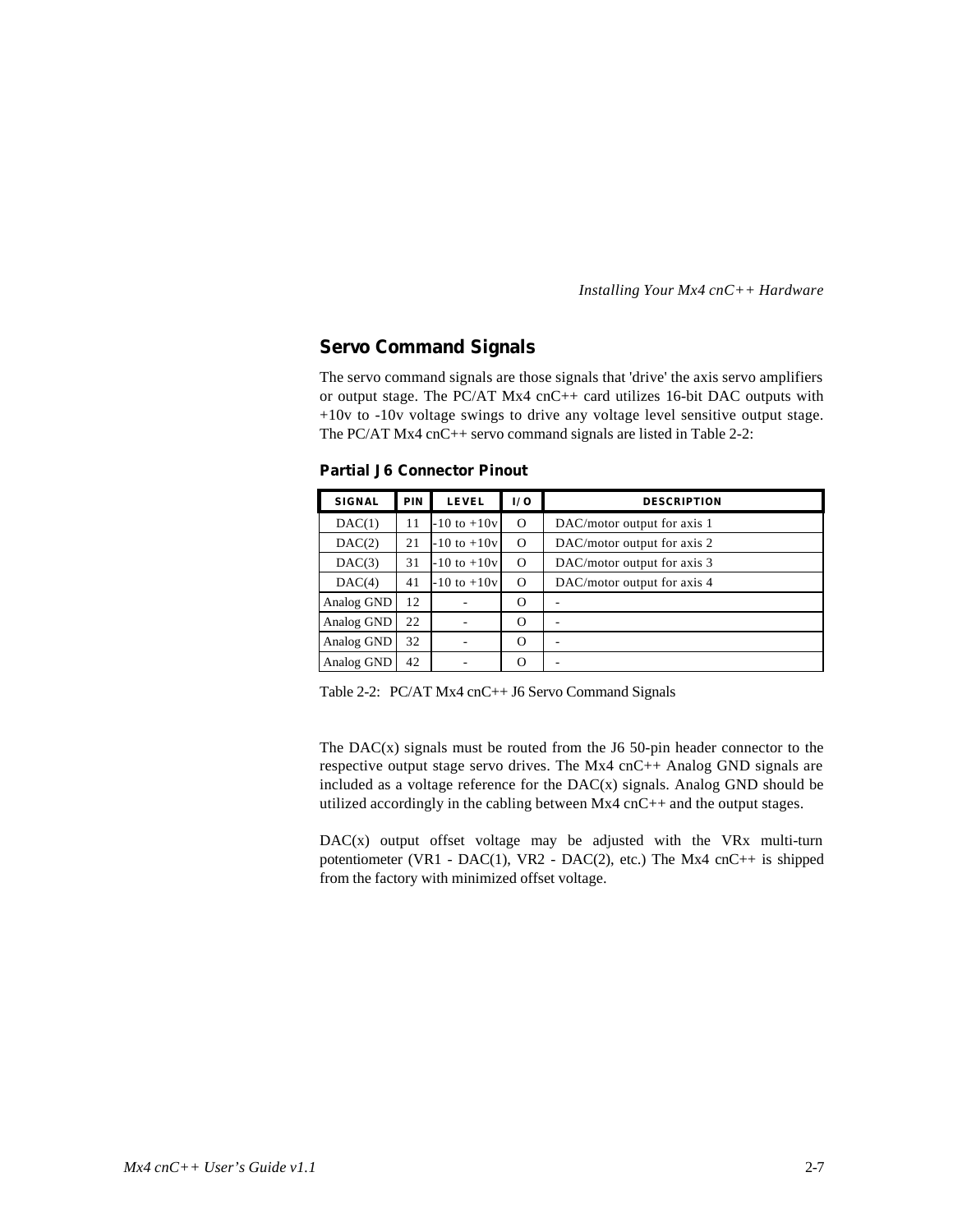#### **Encoder Feedback**

The Mx4 cnC++ card requires the use of incremental position encoders for motor-Mx4 cnC++ feedback. *No* velocity feedback (such as a tachometer) is required as Mx4 cnC++ incorporates a Kalman velocity observer algorithm. The PC/AT Mx4 cnC++ encoder feedback signals are listed in Table 2-3.

**Partial J6 Connector Pinout**

| SIGNAL   | <b>PIN</b> | LEVEL      | 1/0          | <b>DESCRIPTION</b>                                                     |
|----------|------------|------------|--------------|------------------------------------------------------------------------|
| $A+(1)$  | 14         | <b>TTL</b> | 1            | differential encoder signal A+ for axis 1                              |
| $A-(1)$  | 15         | <b>TTL</b> | $\mathbf I$  | differential encoder signal A- for axis 1                              |
| $B+(1)$  | 16         | <b>TTL</b> | I            | differential encoder signal $B$ + for axis 1                           |
| $B-(1)$  | 17         | <b>TTL</b> | $\mathbf I$  | differential encoder signal B- for axis 1                              |
| $IP+(1)$ | 19         | <b>TTL</b> | I            | differential encoder index pulse signal IP+ for axis<br>1              |
| $IP-(1)$ | 20         | <b>TTL</b> | $\mathbf I$  | differential encoder index pulse signal IP- for axis<br>1              |
| $A+(2)$  | 24         | <b>TTL</b> | I            | differential encoder signal A+ for axis 2                              |
| $A-(2)$  | 25         | <b>TTL</b> | $\mathbf{I}$ | differential encoder signal A- for axis 2                              |
| $B+(2)$  | 26         | <b>TTL</b> | I            | differential encoder signal B+ for axis 2                              |
| $B-(2)$  | 27         | <b>TTL</b> | $\mathbf I$  | differential encoder signal B- for axis 2                              |
| $IP+(2)$ | 29         | <b>TTL</b> | I            | differential encoder index pulse signal IP+ for axis<br>$\mathfrak{D}$ |
| $IP-(2)$ | 30         | <b>TTL</b> | $\mathbf{I}$ | differential encoder index pulse signal IP- for axis<br>2              |
| $A+(3)$  | 34         | <b>TTL</b> | $\mathbf I$  | differential encoder signal A+ for axis 3                              |
| $A-(3)$  | 35         | <b>TTL</b> | I            | differential encoder signal A- for axis 3                              |
| $B+(3)$  | 36         | <b>TTL</b> | $\mathbf I$  | differential encoder signal B+ for axis 3                              |
| $B-(3)$  | 37         | <b>TTL</b> | I            | differential encoder signal B- for axis 3                              |
| $IP+(3)$ | 39         | <b>TTL</b> | I            | differential encoder index pulse signal IP+ for axis<br>3              |
| $IP-(3)$ | 40         | <b>TTL</b> | I            | differential encoder index pulse signal IP+ for axis<br>3              |
| $A+(4)$  | 44         | <b>TTL</b> | $\bf I$      | differential encoder signal A+ for axis 4                              |
| $A-(4)$  | 45         | <b>TTL</b> | $\bf I$      | differential encoder signal A- for axis 4                              |
| $B+(4)$  | 46         | <b>TTL</b> | $\bf I$      | differential encoder signal B+ for axis 4                              |
| $B-(4)$  | 47         | <b>TTL</b> | $\bf I$      | differential encoder signal B- for axis 4                              |
| $IP+(4)$ | 49         | <b>TTL</b> | $\bf{I}$     | differential encoder index pulse signal IP+ for axis<br>$\overline{4}$ |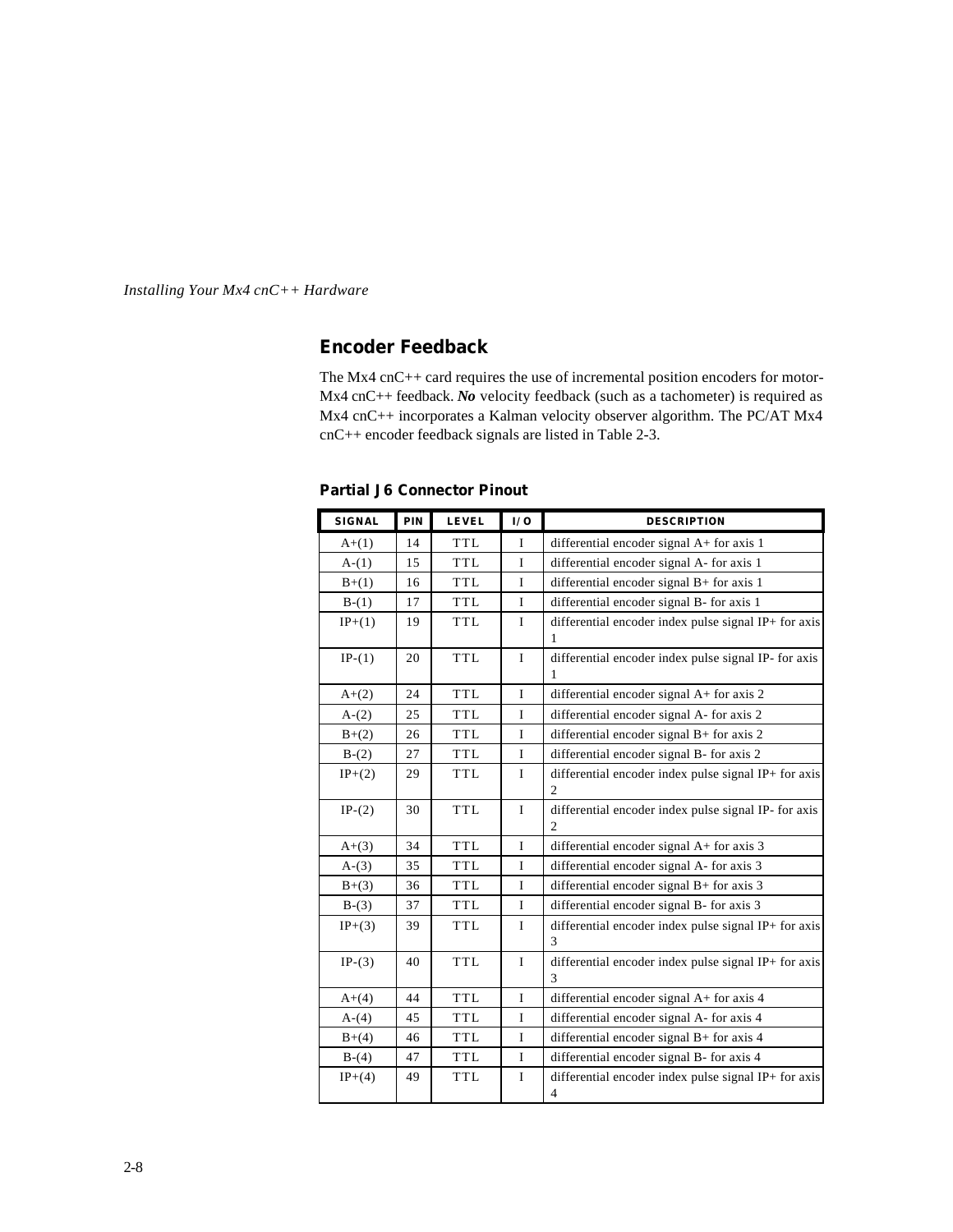| $IP-(4)$    | 50 | <b>TTL</b>               |           | differential encoder index pulse signal $IP$ + for axis |
|-------------|----|--------------------------|-----------|---------------------------------------------------------|
| Digital GND | 13 | -                        | $\Omega$  | -                                                       |
| Digital GND | 23 |                          | O         |                                                         |
| Digital GND | 33 | $\overline{\phantom{a}}$ | $\lambda$ |                                                         |
| Digital GND | 43 | -                        |           |                                                         |

Table 2-3: PC/AT Mx4 cnC++ J6 Encoder Feedback Signals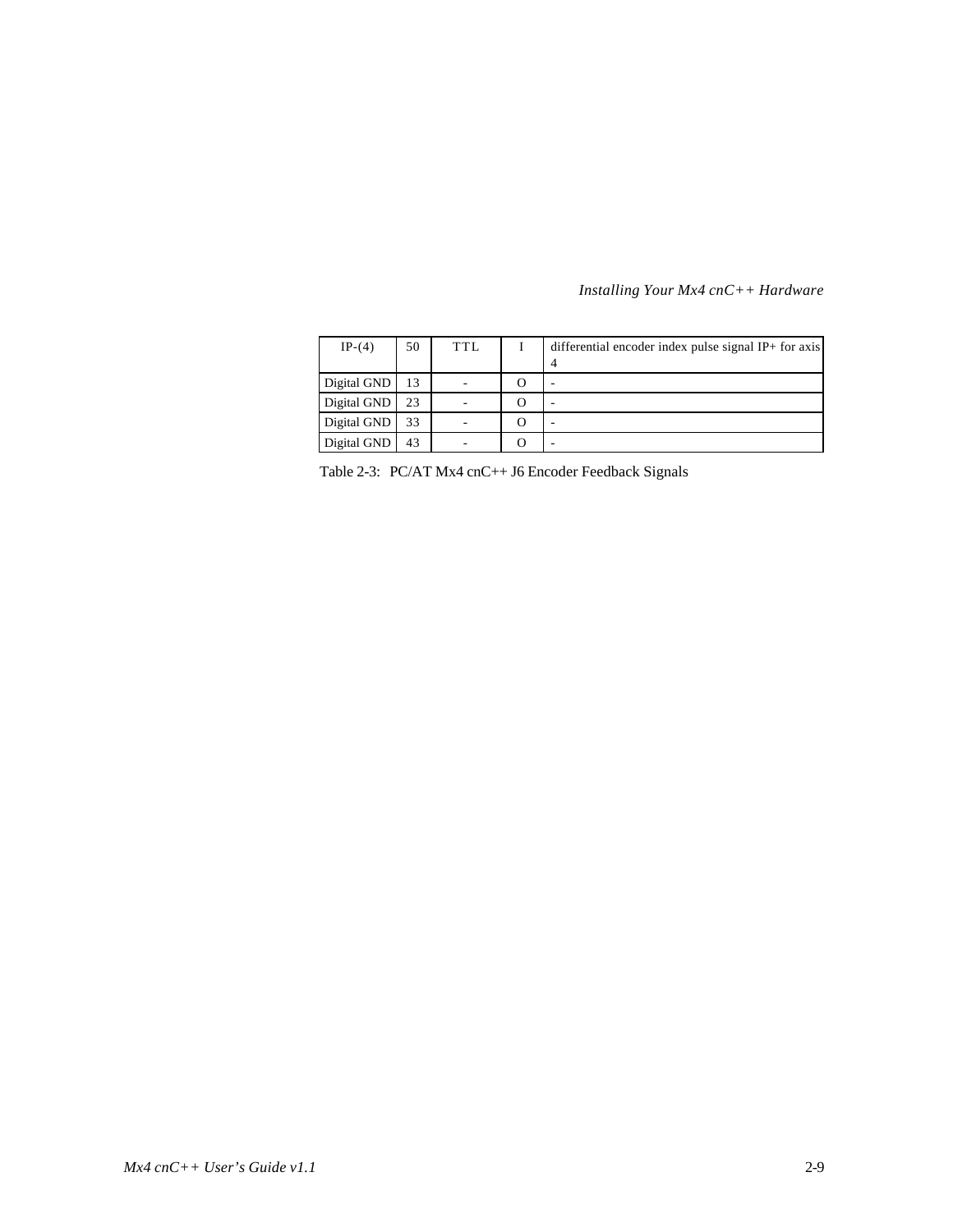The PC/AT Mx4 cnC++ allows the use of either differential or single-ended encoder feedback. The choice is made via the JU2 jumper on the Mx4 cnC++ card (see *PC/AT Mx4 cnC++ Jumper Settings*). If a combination of differential and single-ended encoder feedback is desired, the jumper must be placed in "differential" mode and the following procedure must be followed. If singleended encoders are to be used in "differential" mode, it is necessary to route the single-ended line to the corresponding "+" Mx4 cnC++ differential input. The "-" differential input to the corresponding signal must be tied to  $+2.5v$ . For example, to connect a single-ended "A" encoder line to axis 3 of Mx4 cnC++:

> $A+(3)$  = single-ended "A" encoder line A-(3) =  $+2.5v$

The Mx4 cnC++ encoder feedback inputs are TTL-level inputs. The Mx4 cnC++ Digital GND signals are included as voltage references for the differential inputs. The Digital GND signal(s) available on the J6 connector must be connected to the appropriate incremental encoder voltage reference points.

When interfacing incremental encoders to Mx4 cnC++, it is important that the following two conventions are followed:

- 1. Mx4 cnC++ detects an active-HIGH index pule. If the encoder(s) being interfaced to Mx4 cnC++ include index pulse signals, it is important to note that the correct polarity is in effect. To reverse the polarity of an index pulse signal, simply 'swap' the IP+ and IP- signals to the Mx4 cnC++ card.
- 2. The incremental encoder signals (A+, A-, B+, B-) should follow the convention of Fig. 2-4. That is, when the motor shaft is manually turned in the clockwise direction, a negative velocity should result.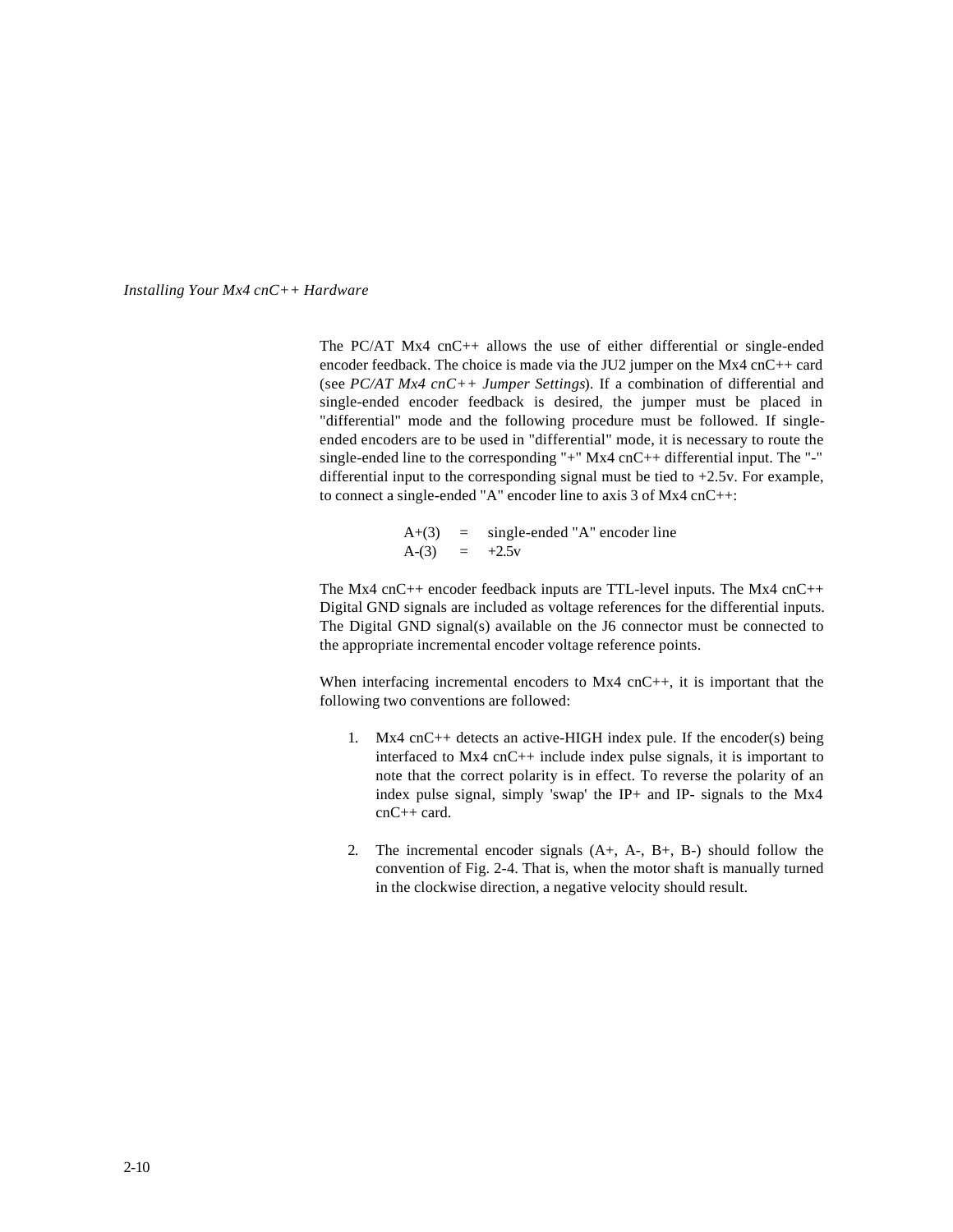



Fig. 2-4: Mx4 cnC++ Incremental Encoder Signals Polarity ... Clockwise Shaft Rotation Yields Negative Velocity

If the use of an oscilloscope is not convenient, the encoder signal polarity may be verified later. In a following section, *Verifying Your Mx4 cnC++ Hardware Set-Up*, the encoder signal polarity is checked via software. The check is simple and does not require the use of an oscilloscope. If the incremental encoder signal polarity is incorrect, it may be reversed simply by 'swapping' the A and B encoder signals.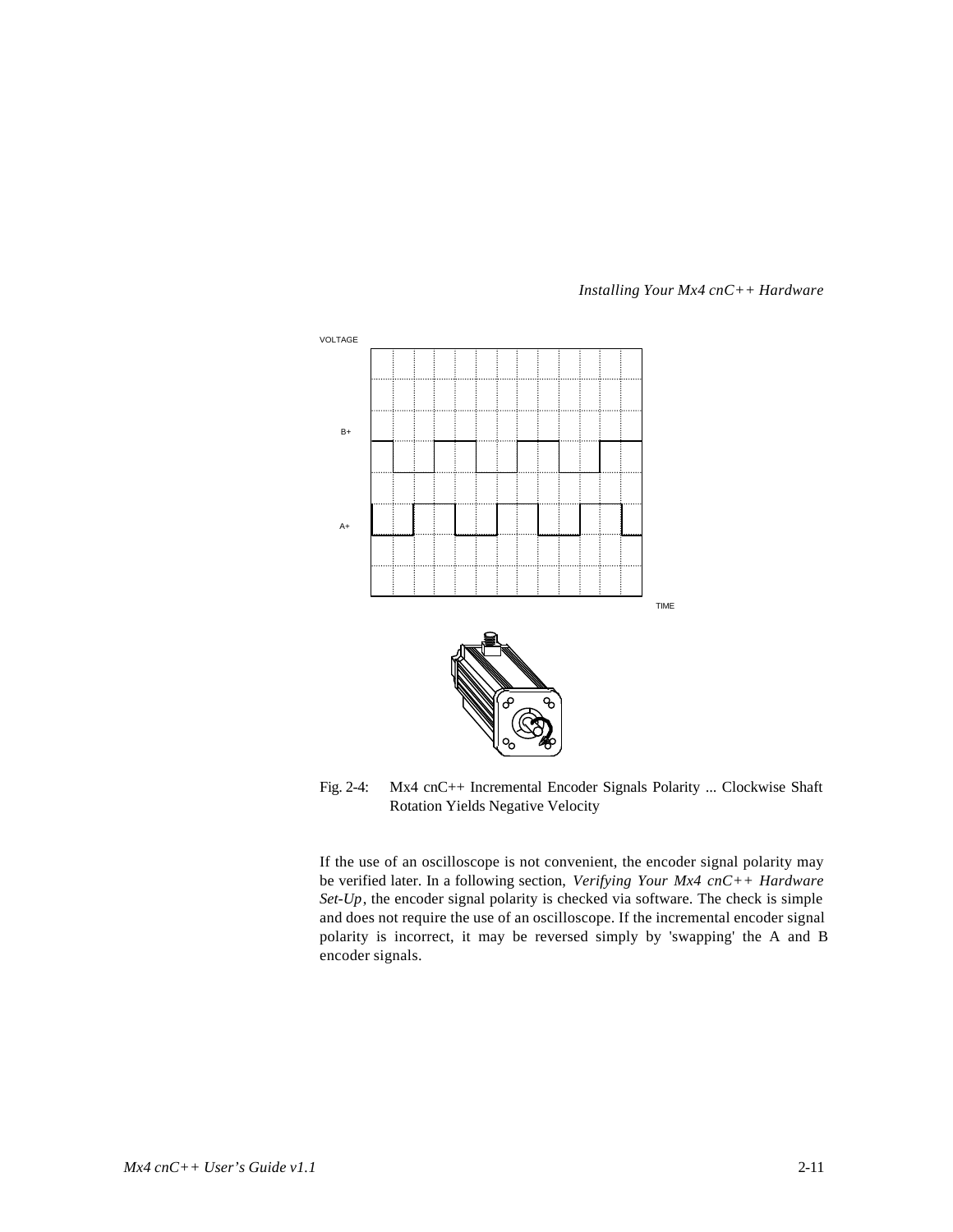#### **General Purpose External Interrupt Inputs**

The PC/AT Mx4 cnC++ external interrupt inputs include an 'Emergency Stop' line and two general purpose external interrupts. The J6 connector external interrupt inputs are repeated on the J3 connector. If the user is utilizing these signals, the signals may be accessed from either the J6 or J3 connector, but not from both. The external interrupt inputs are listed in Table 2-4:

#### **Partial J6 Connector Pinout**

| <b>SIGNAL</b> | PIN I | <b>LEVEL</b> | 1/0 | <b>DESCRIPTION</b>                         |
|---------------|-------|--------------|-----|--------------------------------------------|
| ESTOP/        |       | TTL.         |     | $Mx4$ cnC++ emergency stop                 |
| /PR0          |       | TTL.         |     | general purpose (probe) external interrupt |
| /PR1          | 10    | TTL.         |     | general purpose (probe) external interrupt |
| Digital GND   |       |              |     |                                            |

Table 2-4: PC/AT Mx4 cnC++ J6 External Inputs

These signals are optional for Mx4 cnC++ operation. The definitions of these signals will be presented in later sections of this manual.

The ESTOP/ and /PRx signals are active-LOW signals. That is, Mx4 cnC++ detects these active conditions when the voltage level on those lines is LOW. The Mx4 cnC++ Digital GND signal is included as a voltage reference for the external input signals.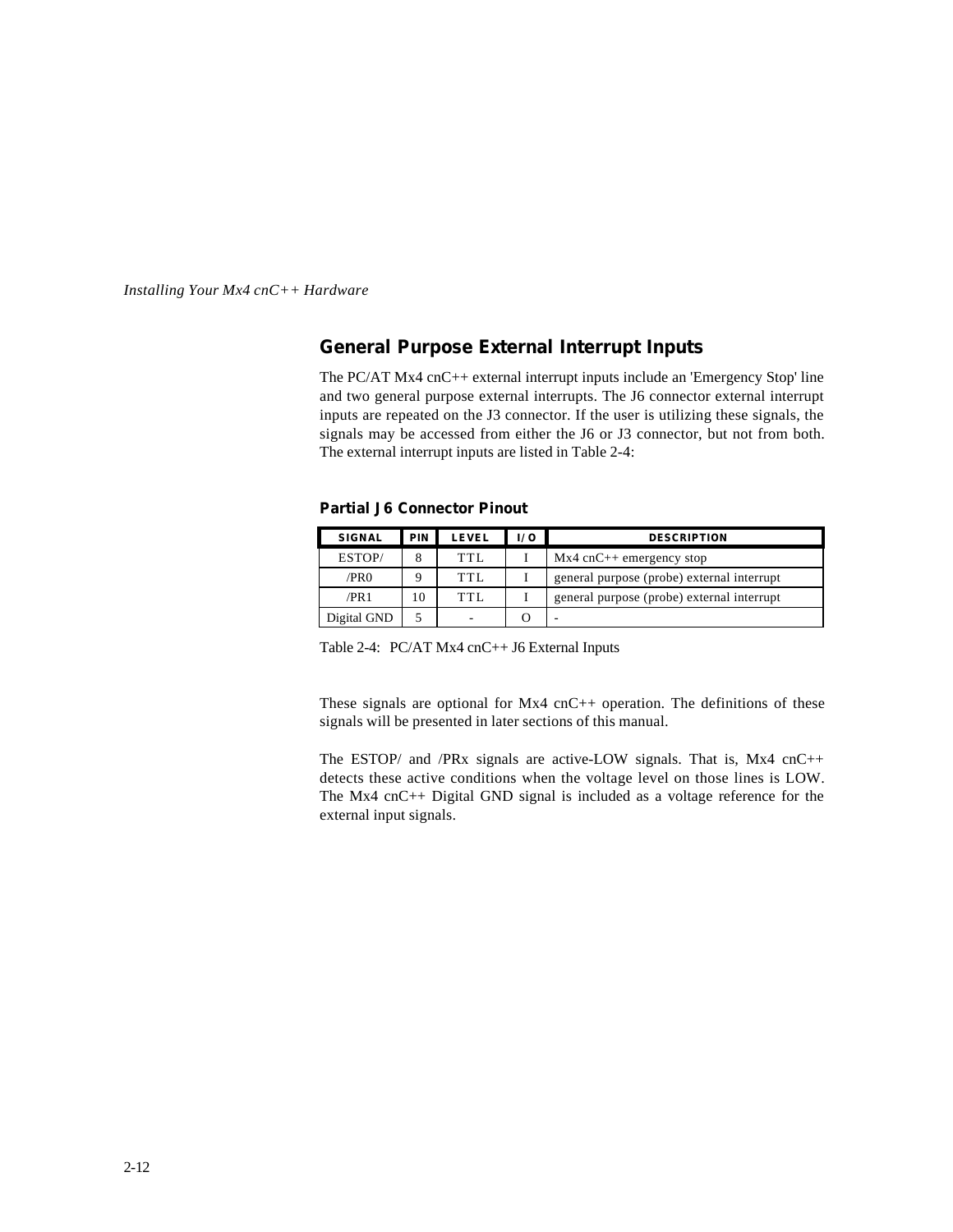## **Logic Level Voltages / GND Signals**

The PC/AT Mx4 cnC++ card includes in its connector pin-out the following logic level / GND signals (Table 2-5) [in addition to the previously mentioned logic signals included with different signal groups]:

| <b>SIGNAL</b> | PIN | LEVEL | 1/0 | <b>DESCRIPTION</b> |
|---------------|-----|-------|-----|--------------------|
| $+12$ volts   |     | -     |     |                    |
| $+12$ volts   |     | -     |     | -                  |
| $+5$ volts    |     | -     |     |                    |

**Partial J6 Connector Pinout**

 $-12$  volts  $4$  - 0 -Analog GND 6  $\vert$  -  $\vert$  O  $\vert$  -Digital GND  $\begin{array}{|c|c|c|c|c|c|c|c|c|} \hline 5 & - & 0 & - \ \hline \end{array}$ Shield Gnd 7 - O -

Table 2-5: PC/AT Mx4 cnC++ J6 Logic Level / GND Signals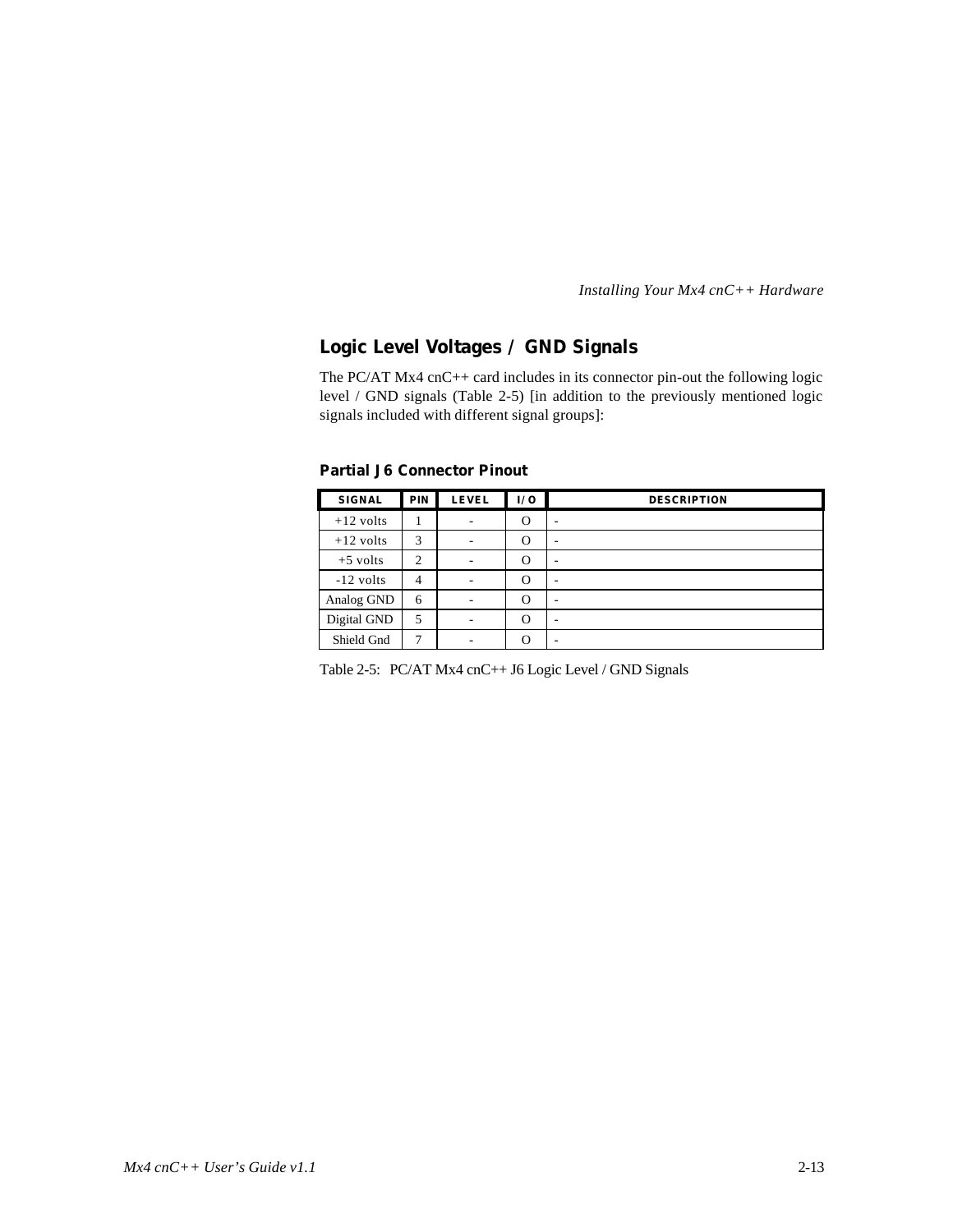# **PC/AT Mx4 cnC++ J3 Connector ... Inputs/Outputs**

The PC/AT Mx4 cnC++ J3 connector is a (16-pin dual row header). This connector includes the Mx4 cnC++ input and output signals as well as a repeat of the J6 general purpose external interrupt inputs.

Table 2-6 specifies the pinout for the PC/AT Mx4 cnC++ 16-pin header. The table includes signal level (type) and I/O functionality (with respect to the Mx4 cnC++ card).

| PIN            | <b>SIGNAL</b>    | LEVEL      | 1/0          | <b>DESCRIPTION</b>       |
|----------------|------------------|------------|--------------|--------------------------|
| 1              | OUT3             | TTL        | $\mathbf{0}$ | Gen. purpose output      |
| $\overline{c}$ | $-0.$ T.         | <b>TTL</b> | I            | Axis 4                   |
| 3              | OUT <sub>2</sub> | TTL.       | $\Omega$     | Gen. purpose output      |
| 4              | $+O.T.$          | <b>TTL</b> | T            | Axis 4                   |
| 5              | OUT <sub>1</sub> | TTL.       | $\Omega$     | Gen. purpose output      |
| 6              | $-O.T.$          | <b>TTL</b> | T            | Axis 3                   |
| 7              | IN5              | <b>TTL</b> | L            | general purpose input    |
| 8              | $+O.T.$          | <b>TTL</b> | I            | Axis 3                   |
| 9              | IN4              | <b>TTL</b> | I            | general purpose input    |
| 10             | $-0.$ T.         | TTL.       | T            | Axis 2                   |
| 11             | IN3              | <b>TTL</b> | I            | Dedicated Input (ESTOP/) |
| 12             | $+O.T.$          | <b>TTL</b> | I            | Axis 2                   |
| 13             | IN2              | <b>TTL</b> | I            | Dedicated input (/PR1)   |
| 14             | $-O.T.$          | <b>TTL</b> | I            | Axis 1                   |
| 15             | IN1              | TTL.       | I            | Dedicated input (/PRO)   |
| 16             | $+O.T.$          | <b>TTL</b> | I            | Axis 1                   |

**J3 Connector Pinout**

Table 2-6: PC/AT Mx4 cnC++ J3 Connector Pinout (continued on next page)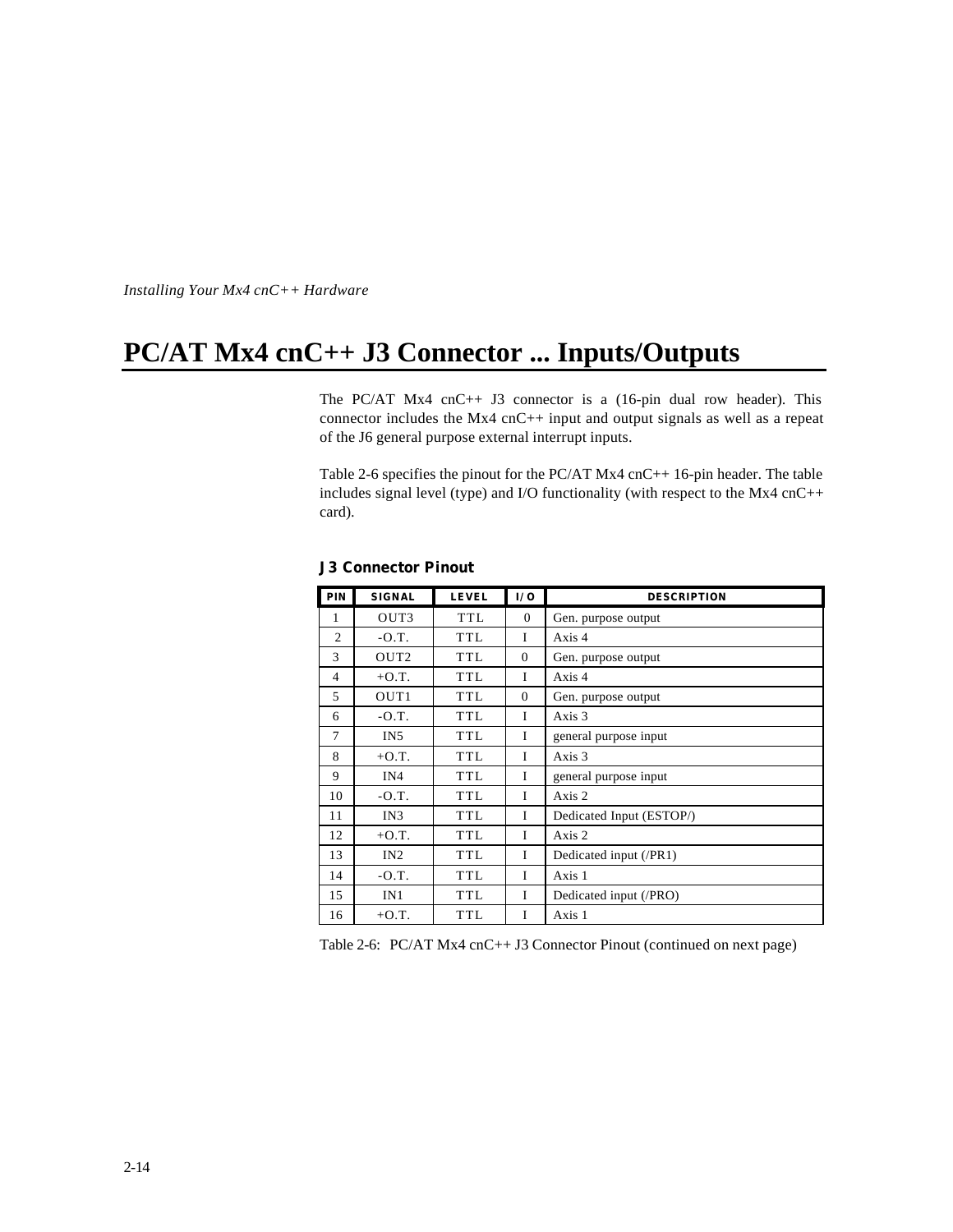## **Inputs**

Mx4 cnC++ includes 10 user-defined TTL logic inputs. The input signals are listed in Table 2-7.

| PIN            | <b>SIGNAL</b> | LEVEL      | 1/0 | <b>DESCRIPTION</b>    |
|----------------|---------------|------------|-----|-----------------------|
| $\overline{2}$ | $-0.$ T.      | <b>TTL</b> | I   | Axis 4                |
| $\overline{4}$ | $+O.T.$       | <b>TTL</b> | I   | Axis 4                |
| 6              | $-0.$ T.      | <b>TTL</b> | I   | Axis 3                |
| 7              | IN5           | <b>TTL</b> | I   | general purpose input |
| 8              | $+O.T.$       | <b>TTL</b> | I   | Axis 3                |
| 9              | IN4           | <b>TTL</b> | 1   | general purpose input |
| 10             | $-O.T.$       | <b>TTL</b> | I   | Axis 2                |
| 12             | $+O.T.$       | <b>TTL</b> | 1   | Axis 2                |
| 14             | $-0.$ T.      | <b>TTL</b> | I   | Axis 1                |
| 16             | $+O.T.$       | <b>TTL</b> | I   | Axis 1                |

#### **Partial J3 Connector Pinout**

Table 2-7: PC/AT Mx4 cnC++ J3 Input Signals

The Mx4 cnC++ user-defined input signals are TTL logic level inputs. The inputs are equipped with pull-up resistors which are implemented as current sources (see Fig. 2-5).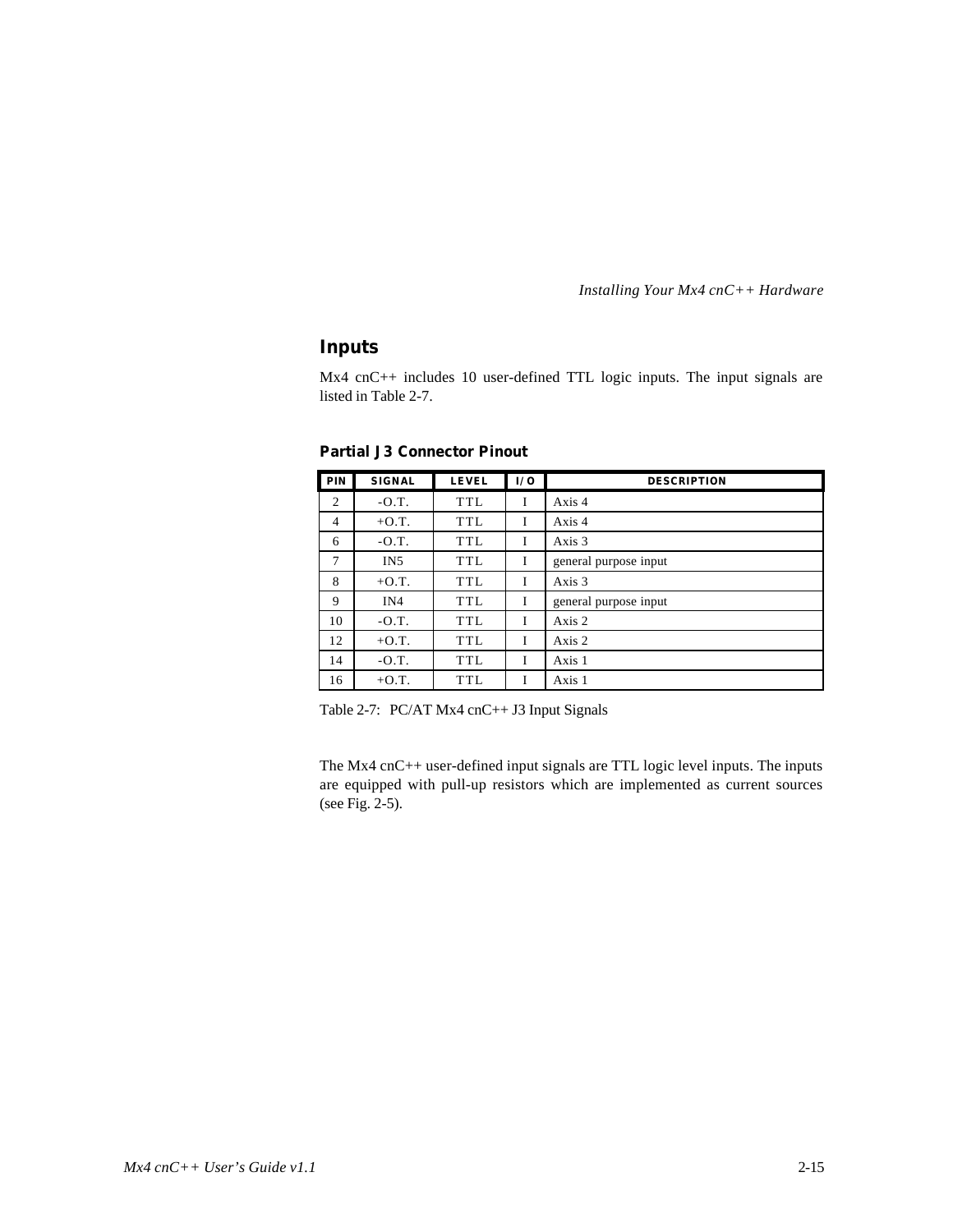



Fig. 2-5: Mx4 cnC++ Input (Pull-Up Resistor) Current Source

By default, the inputs are defined as active-LOW. That is, 0v applied to an input results in an active, or ON, input; +5v applied to an input results in an inactive, or OFF input. The logic state of the inputs may be individually selected via the INPSTATE command.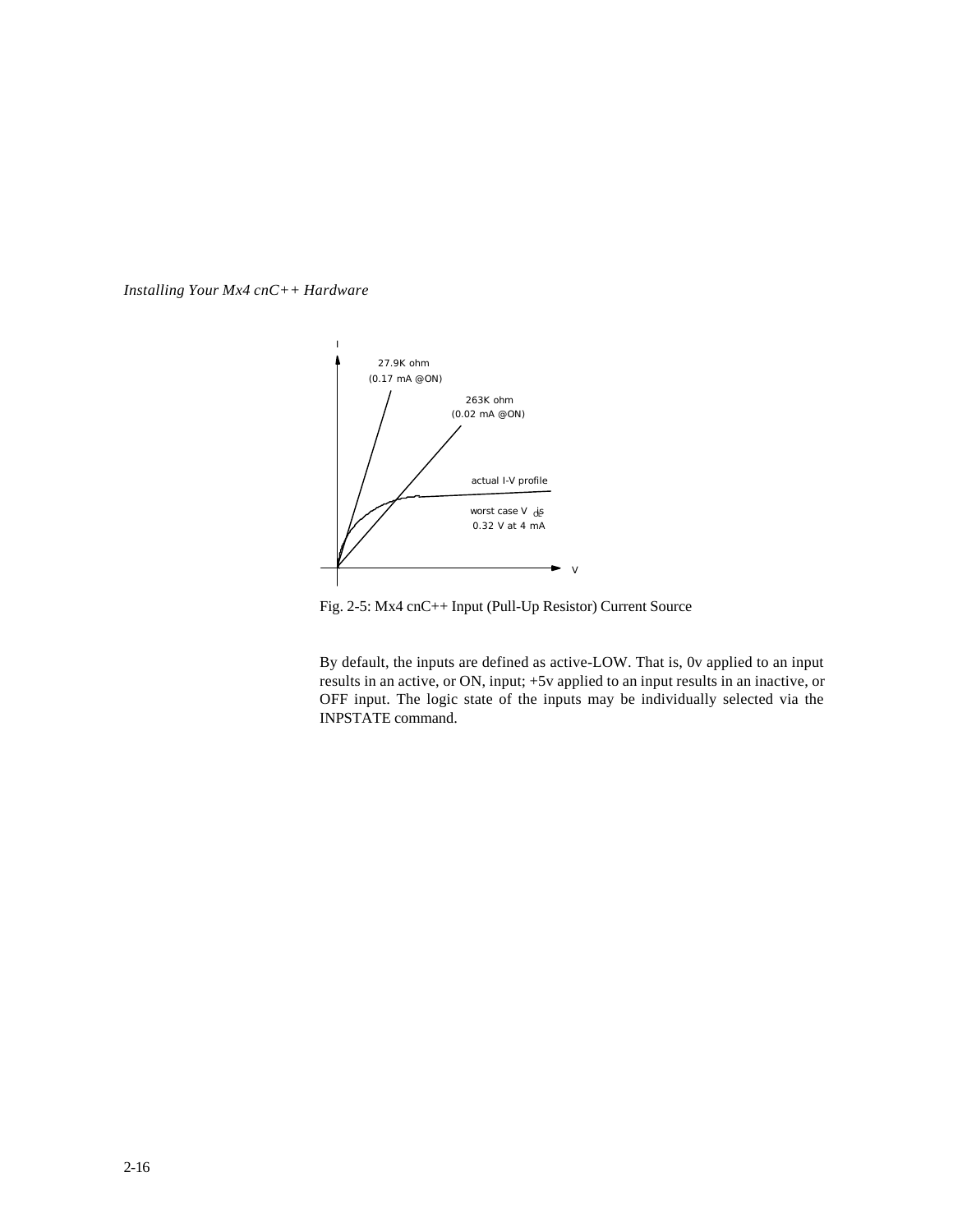Fig. 2-6 illustrates two possible configurations for interfacing external input circuitry to Mx4 cnC++ inputs: optically-isolated input and same-ground input.



Fig. 2-6: Interfacing Input Signals to Mx4 cnC++ a) Optical Isolated Input b) Same-Ground Input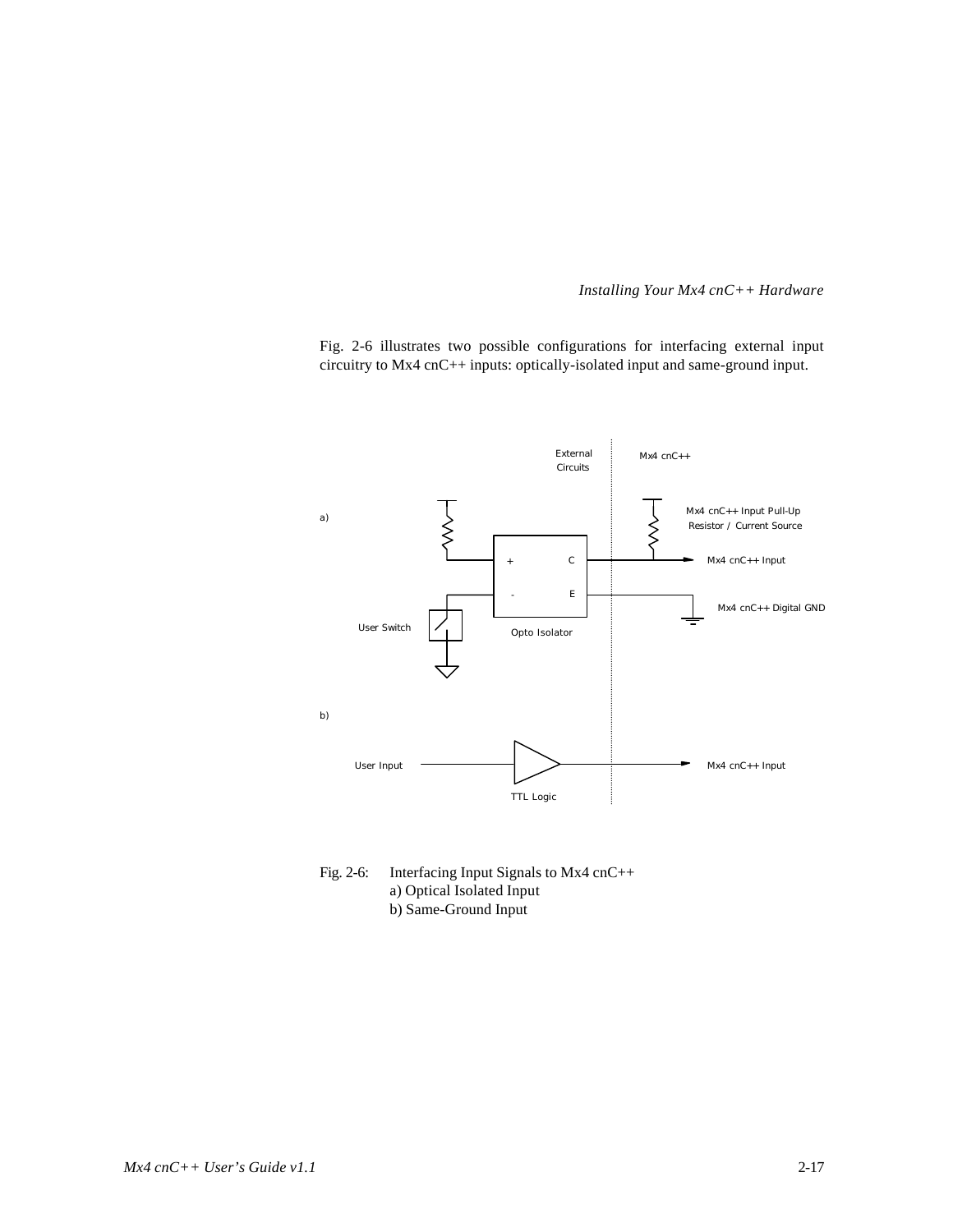## **Outputs**

The PC/AT Mx4 cnC++ controller includes 3 programmable outputs. The output signals are listed in Table 2-8.

**Partial J3 Connector Pinout**

| <b>PIN</b> | <b>SIGNAL</b>    | <b>LEVEL</b> | 1/0 | <b>DESCRIPTION</b>     |
|------------|------------------|--------------|-----|------------------------|
|            | OUT3             | TTL.         |     | general purpose output |
|            | OUT <sub>2</sub> | TTL.         |     | general purpose output |
|            | $O$ IJT1         | TTL.         |     | general purpose output |

Table 2-8: PC/AT Mx4 cnC++ J3 Output Signals

The Mx4 cnC++ output signals are TTL logic level outputs with a fan out of one (that is, a Mx4 cnC++ output should not be used to drive more than one TTL logic gate). As an example of interfacing to the Mx4 cnC++ output signals, Fig. 2-7 illustrates a relay output circuit.



Fig. 2-7: Interfacing a Relay to a Mx4 cnC++ Output

The Mx4 cnC++ outputs are active-LOW. That is, an ON output is an output at 0v, an OFF output is an output at  $+5v$ . The ON/OFF state of the outputs is determined by the OUTREL command.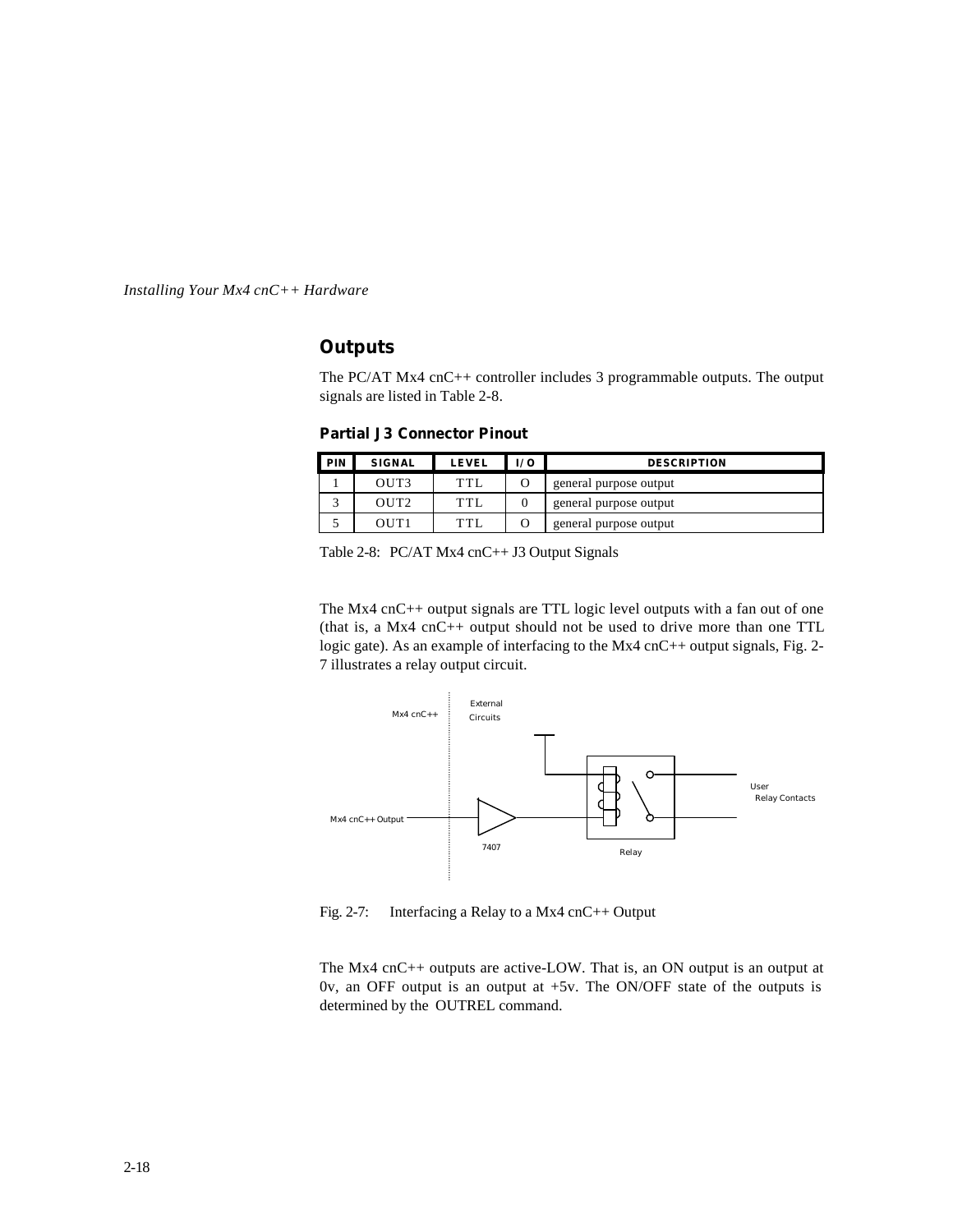#### **General Purpose External Interrupt Inputs**

The J3 connector includes three external interrupt inputs which are repeated on the J6 connector. If the user is utilizing these signals, the signals may be accessed from either the J6 or J3 connector, but not from both. The PC/AT Mx4 cnC++ external interrupt inputs include an 'Emergency Stop' line and two general purpose external interrupts. The external interrupt inputs are listed in Table 2-9:

**Partial J3 Connector Pinout**

| <b>SIGNAL</b>    | <b>IPIN</b> | <b>LEVEL</b> | 1/0 | <b>DESCRIPTION</b>                         |
|------------------|-------------|--------------|-----|--------------------------------------------|
| ESTOP/           |             | TTL.         |     | $Mx4$ cnC++ emergency stop                 |
| /PR <sub>0</sub> | 15          | TTL.         |     | general purpose (probe) external interrupt |
| /PR 1            |             | <b>TTI</b>   |     | general purpose (probe) external interrupt |

Table 2-9: PC/AT Mx4 cnC++ J3 External Inputs

These signals are optional for Mx4 cnC++ operation. The definitions of these signals will be presented in later sections of this manual.

The ESTOP/ and /PRx signals are active-LOW signals. That is, Mx4 cnC++ detects these active conditions when the voltage level on those lines is LOW. The Mx4 cnC++ Digital GND signal is included as a voltage reference for the external input signals.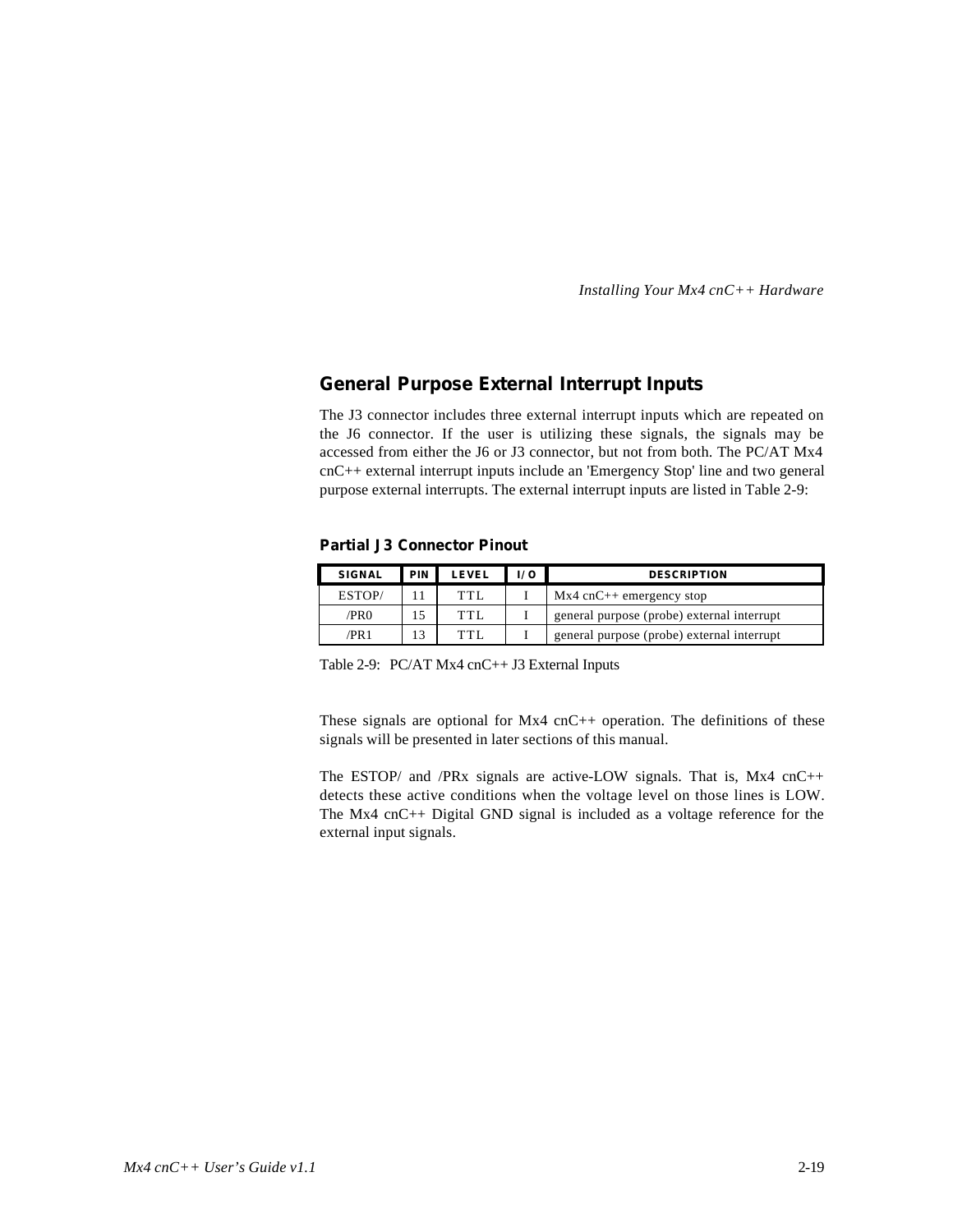# **PC/AT Mx4 cnC++ J5 Connector ... Synchronization**

Multiple PC/AT Mx4 cnC++ cards may be time-synchronized to the same DSP cycle with the J5 synchronization connector. This Mx4 cnC++ feature allows multi-axis systems which require greater than four axes to be synchronized. The Mx4 cnC++ synchronization signals are listed in Table 2-11.

#### **J5 Connector Pinout**

| <b>PIN</b> | <b>SIGNAL</b> | LEVEL | 1/0 | <b>DESCRIPTION</b>                        |
|------------|---------------|-------|-----|-------------------------------------------|
|            | nc            | ۰     | ۰   | no connection                             |
|            | <b>SLAVE</b>  | TTL.  |     | slave $Mx4$ cnC++ synchronization input   |
|            | <b>SLAVE</b>  | TTL.  |     | slave $Mx4$ cnC++ synchronization input   |
| 4          | <b>MASTER</b> | TTL.  | ∩   | master $Mx4$ cnC++ synchronization output |

Table 2-11: PC/AT Mx4 cnC++ J5 Connector Pinout

Synchronizing multiple Mx4 cnC++ cards only requires cabling between the MASTER J5 signal from the "master" Mx4 cnC++ to a SLAVE J5 signal (either pin 2 or pin 3) on the "slave" card(s).



Fig. 2-8: Time Synchronizing Multiple PC/AT Mx4 cnC++ Cards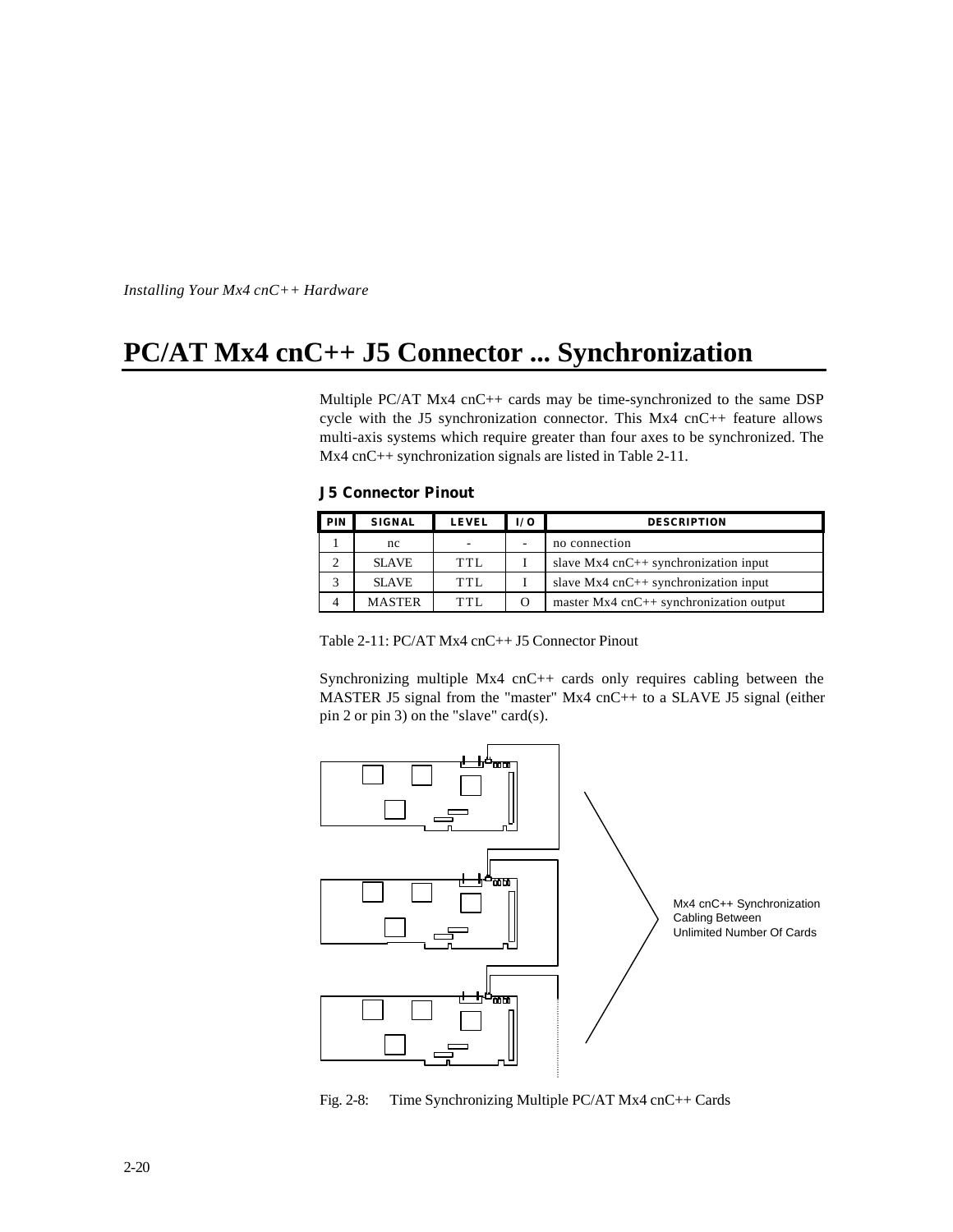The Mx4 cnC++ J5 connector includes dual SLAVE signals in order to simplify "daisy chaining" between multiple Mx4 cnC++ controllers.



Fig. 2-9: Mx4 cnC++ J5 Connector Daisy Chaining Cabling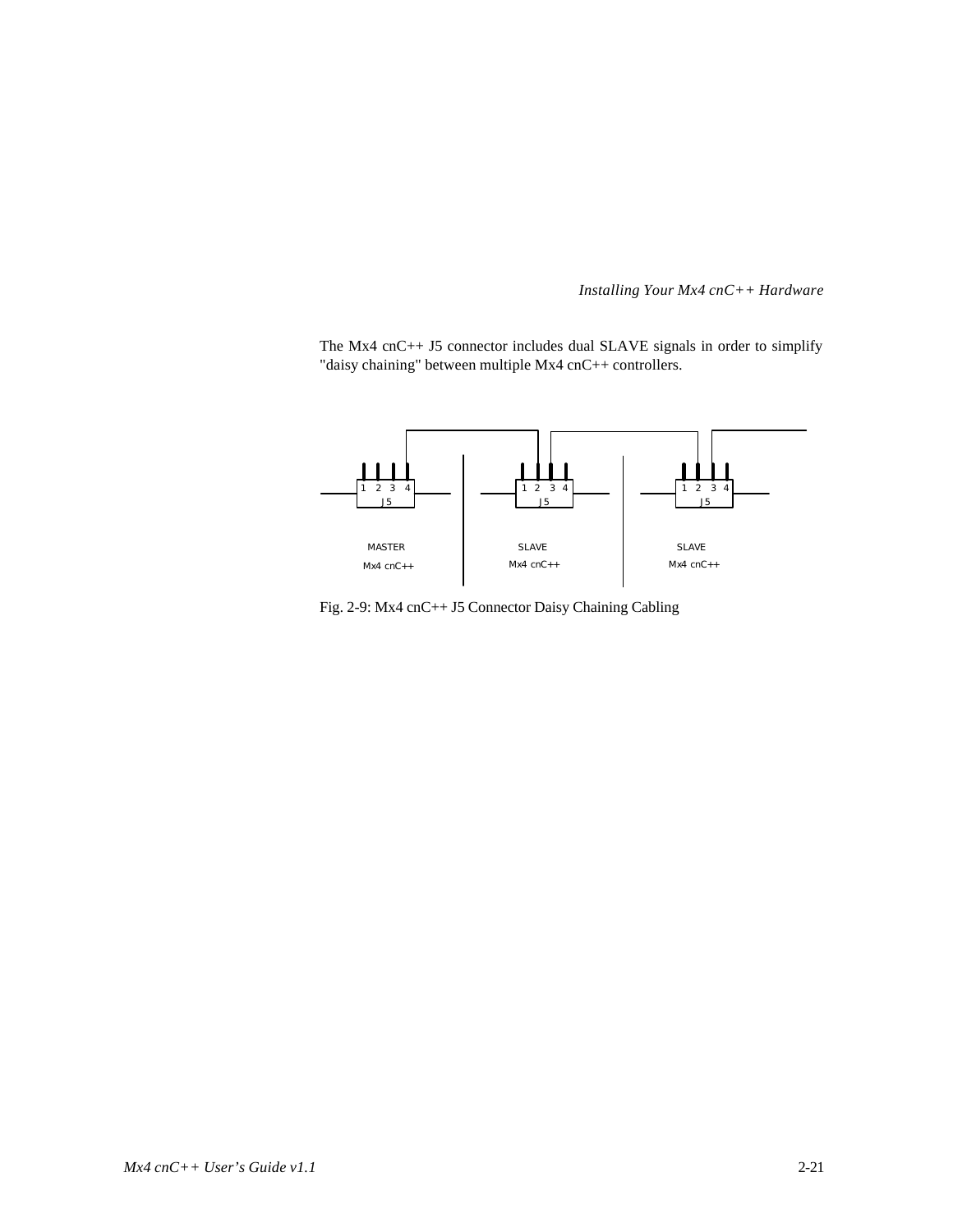## **PC/AT Mx4 cnC++ Jumper Settings**

The PC/AT Mx4 cnC++ card contains three jumpers. The jumpers should be set according to the following table. The jumper orientation on the PC/AT Mx4 cnC++ card was shown in Fig. 2-2. The three jumpers are listed below in Table 2- 12.

| <b>JUMPER</b>   | $#$ POS. | JUMPER ORIENTATION / DESCRIPTION                                                   |
|-----------------|----------|------------------------------------------------------------------------------------|
| JU1             | 3        | jumper must be placed in 1-2 position                                              |
| JU <sub>2</sub> | 3        | 1-2: Differential encoder operation                                                |
|                 |          | 2-3: Single-ended encoder operation                                                |
| JU3             | 22       | interrupt selection jumper, see $PC/AT$ Mx4 cnC++ Bus<br>Specifications / Settings |

Table 2-12: PC/AT Mx4 cnC++ Jumpers

# **PC/AT Mx4 cnC++ Bus Specifications / Settings**

In order for the Mx4 cnC++ card to operate correctly on the host bus (and thus in the system), the host must be able to address the Mx4 cnC++ card and receive interrupts from the Mx4 cnC++ card. These are host computer/bus issues that require proper settings on the Mx4 cnC++ card as well as correct software routines on the host computer end. The following is a description of how the PC/AT Mx4 cnC++ card operates on the PC/AT ISA bus as well as outlines for setting the PC/AT Mx4 cnC++ bus interface parameters.



*Note:* The software included with the Mx4 cnC++ card (*Mx4 Test*) requires specific bus-related settings on the Mx4 cnC++ card in order to run. That is, these programs require Mx4 cnC++ to be located (address-wise) in a unique location in the host-bus address space. The bus-related Mx4 cnC++ settings are included in this chapter, *Verifying Your Mx4 cnC++ Hardware Set-Up*.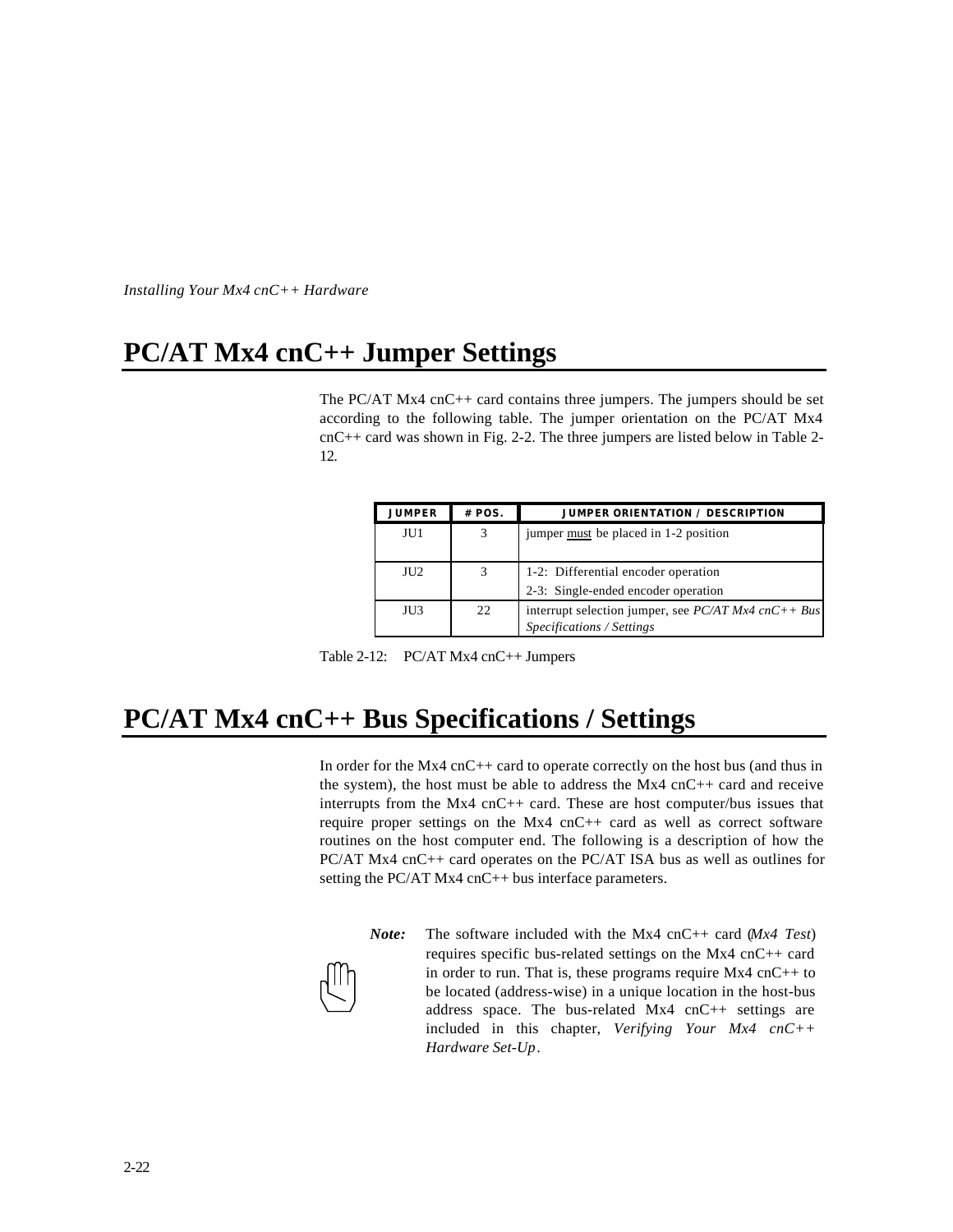The PC/AT Mx4 cnC++ acts as a memory device on the ISA bus. It decodes 20 address bits and communicates via 8-bit data transfers. The PC/AT Mx4 cnC++ contains a jumper to select any one of 11 bus interrupt lines.

#### **Memory Address**

The PC/AT ISA bus Mx4 cnC++ decodes 20 address bits. The card can be positioned on any 2K boundary within the ISA base 1M address space. The PC/AT Mx4 cnC++ will not respond to any addresses in the upper 15M of address space. The PC/AT Mx4 cnC++ 10-position DIP switch SW1 is used to select the start of the boundary (Table 2-13).

|                 | <b>ADDRESS MATCHED</b> |         |
|-----------------|------------------------|---------|
| <b>POSITION</b> | SW OFF                 | SW ON   |
| $SW1-1$         | $A19=1$                | $A19=0$ |
| $SW1-2$         | $A18=1$                | $A18=0$ |
| $SW1-3$         | $A17=1$                | $A17=0$ |
| $SW1-4$         | $A16=1$                | $A16=0$ |
| $SW1-5$         | $A15=1$                | $A15=0$ |
| $SW1-6$         | $A14=1$                | $A14=0$ |
| $SW1-7$         | $A13=1$                | $A13=0$ |
| $SW1-8$         | $A12=1$                | $A12=0$ |
| $SW1-9$         | $A11=1$                | $A11=0$ |
| $SW1-10$        | nc                     | nc      |

Table 2-13: PC/AT Mx4 cnC++ 2K Boundary Select

*Example:* A PC/AT Mx4 cnC++ card is to be installed into the host bus address space at the start of the 0xd, 64K segment.

The SW1 DIP switch is set as follows:

The SW1 DIP switch is set as follows:

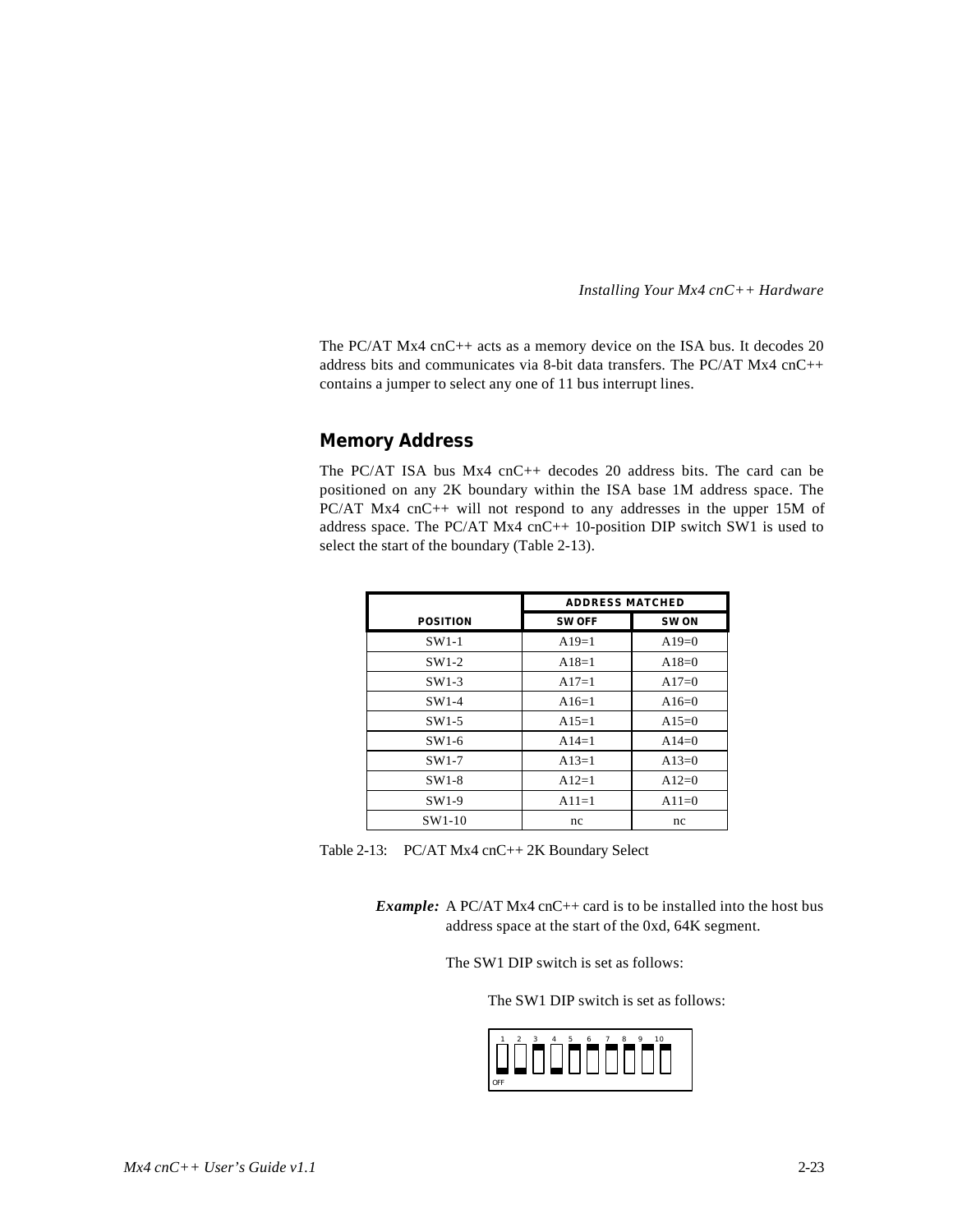#### **Memory Space Functionality**

The entire 2K memory space required by the PC/AT Mx4 cnC++ card is for accessing the Mx4 cnC++ 2K DPR.

#### **Interrupt Setting**

The PC/AT Mx4 cnC++ card supports 11 PC/AT ISA bus interrupt lines which are jumper selectable on the Mx4 cnC++ card (only one jumper is permitted). Mx4 cnC++ will use the selected interrupt line to signal interrupts to the host. The PC/AT Mx4 cnC++ jumper JU3 is partitioned as follows in Table 2-14 (left to right, 1-11).

| <b>JUMPER</b><br><b>POSITION</b> | <b>INTERRUPT</b><br><b>SELECTED</b> |
|----------------------------------|-------------------------------------|
| $JU3-1$                          | IRO15                               |
| $JU3-2$                          | IRO <sub>14</sub>                   |
| $JU3-3$                          | IRO <sub>12</sub>                   |
| JU3-4                            | IRO11                               |
| JU <sub>3</sub> -5               | IRQ10                               |
| JU3-6                            | IRO <sub>9</sub>                    |
| $JU3-7$                          | IR <sub>O</sub> 7                   |
| $JU3-8$                          | IR <sub>O6</sub>                    |
| JU3-9                            | IRQ5                                |
| $JU3-10$                         | IR <sub>O4</sub>                    |
| JU <sub>3</sub> -11              | IR <sub>O</sub> 3                   |

Table 2-14: PC/AT Mx4 cnC++ Host Bus Interrupt Select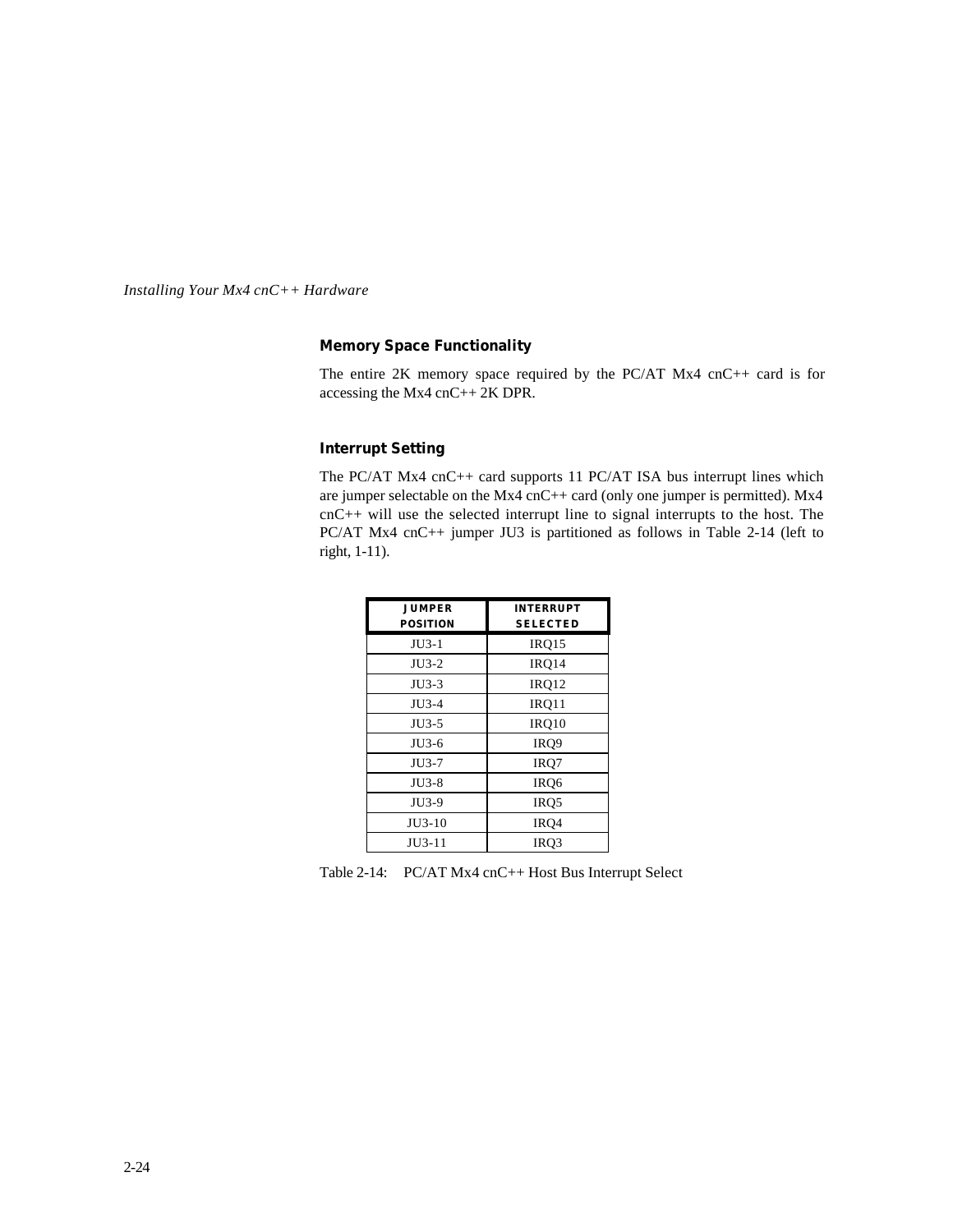## **Verifying the Mx4 cnC++ Hardware Set-Up**



*Important:* The included *Mx4Test* software is written for PC based systems running the DOS operating system. The software requires a minimum of a 80286 processor and a VGA monitor.

The hardware installation of a PC/AT Mx4 cnC++ into a system may be verified with the use of the *Mx4Test* software that is located on the Mx4 Utilities diskette in the MX4 TEST sub directory. *Mx4Test* is an executable program that allows the user to progress through a series of tests that help determine whether or not Mx4 cnC++ is installed correctly.

Before using *Mx4Test*, it is important that the PC/AT Mx4 cnC++ bus platformspecific DIP switch SW1 is set according to the following table (Table 2-15). [*Mx4Test* requires the PC/AT Mx4 cnC++ to be located at the start of segment 0xd of the first 1M of address space.]

| <b>DIP SWITCH</b> | <b>SWITCH</b> |
|-------------------|---------------|
| POSITION          | <b>STATUS</b> |
| $SW1-1$           | OFF           |
| $SW1-2$           | OFF           |
| $SW1-3$           | OΝ            |
| $SW1-4$           | OFF           |
| $SW1-5$           | ON            |
| $SW1-6$           | OΝ            |
| $SW1-7$           | OΝ            |
| $SW1-8$           | OΝ            |
| SW1-9             | ON            |
| $SW1-10$          | not used      |

Table 2-15: PC/AT Mx4 cnC++ SW1 DIP Switch Setting for *Mx4Test*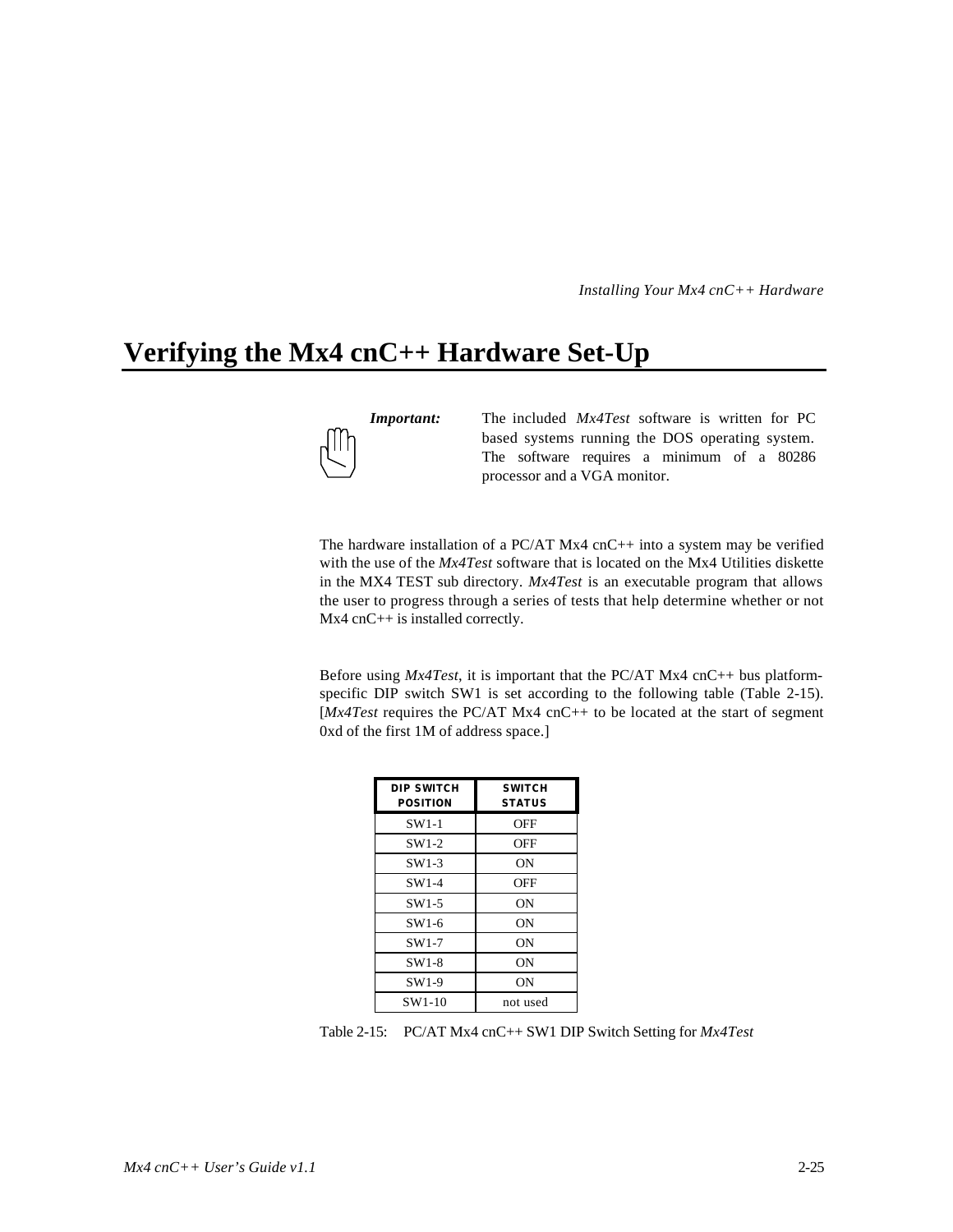#### **Running the** *Mx4Test* **Software**



*Important:* Before powering-up Mx4 cnC++ and continuing on with *Mx4Test*, the user should have followed the Mx4 cnC++ installation guidelines presented in the previous sections and set the Mx4 cnC++ switches as detailed above.

The *Mx4Test* program incorporates a variety of tests that indicate the correctness of the Mx4 cnC++ installation. Some of the tests are passive while others require action on the user's part (for example, turning a motor shaft or manually generating an external interrupt).

The *Mx4Test* tests are categorized as follows:

| $Mx4$ cnC++ Addressing                 | Tests $Mx4$ cnC++ - host computer<br>communication / interface.                                                                 |
|----------------------------------------|---------------------------------------------------------------------------------------------------------------------------------|
| <b>Incremental Position</b>            | Encoder feedback to $Mx4$ cn $C++$ and feedback<br>polarity checked. Encoder index pulse (marker)<br>may be tested as well.     |
| <b>Servo Command</b><br><i>Signals</i> | $Mx4$ cnC++ digital-to-analog converter outputs are<br>tested.                                                                  |
| <b>External Interrupt</b>              | Optional Mx4 cnC++ external interrupt inputs<br>such as emergency stop and external interrupts<br>/PR0 and /PR1 may be checked. |

MX4TEST.EXE is included on the enclosed diskette in the MX4TEST directory. The program may be executed from the diskette or transferred onto a hard drive and run from there.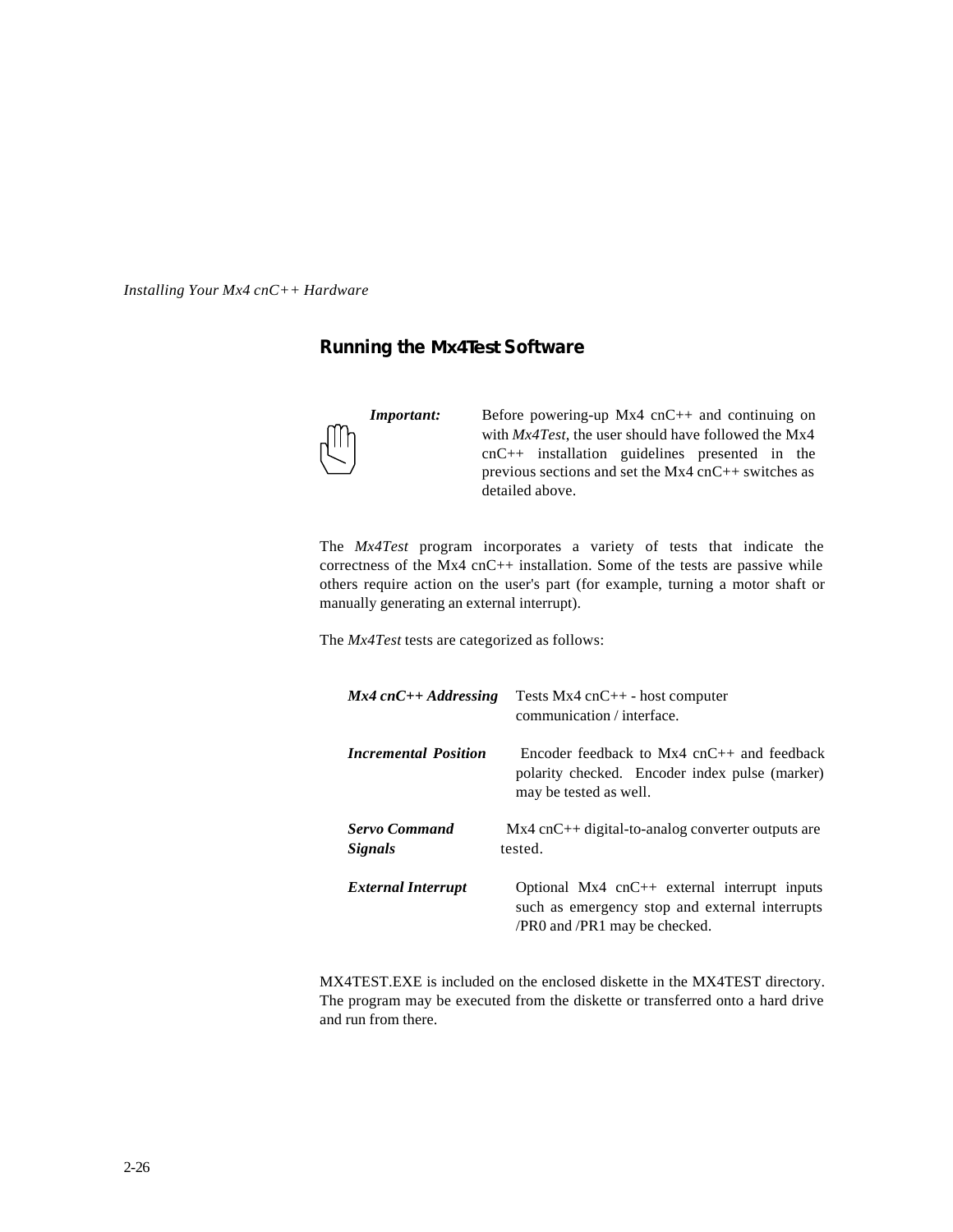Once the Mx4 cnC++ card has been placed into a host-bus slot and the connector(s) is in place, the host computer (bus) may be powered-up. To run *Mx4Test* from the floppy, simply type **Mx4Test** at the a:\MX4TEST\ DOS prompt.

The *Mx4Test* Main Menu selections reflect the four categories of tests (as previously detailed). The test procedures are simple and are explained in the *Mx4Test* program.

If an error in the installation of the Mx4 cnC++ card becomes evident from *Mx4 Test*, it is advised to consult the respective section in the *Installing Mx4 cnC++ Into Your System* chapter. Some of the more common problems and related corrections are included in Table 2-16.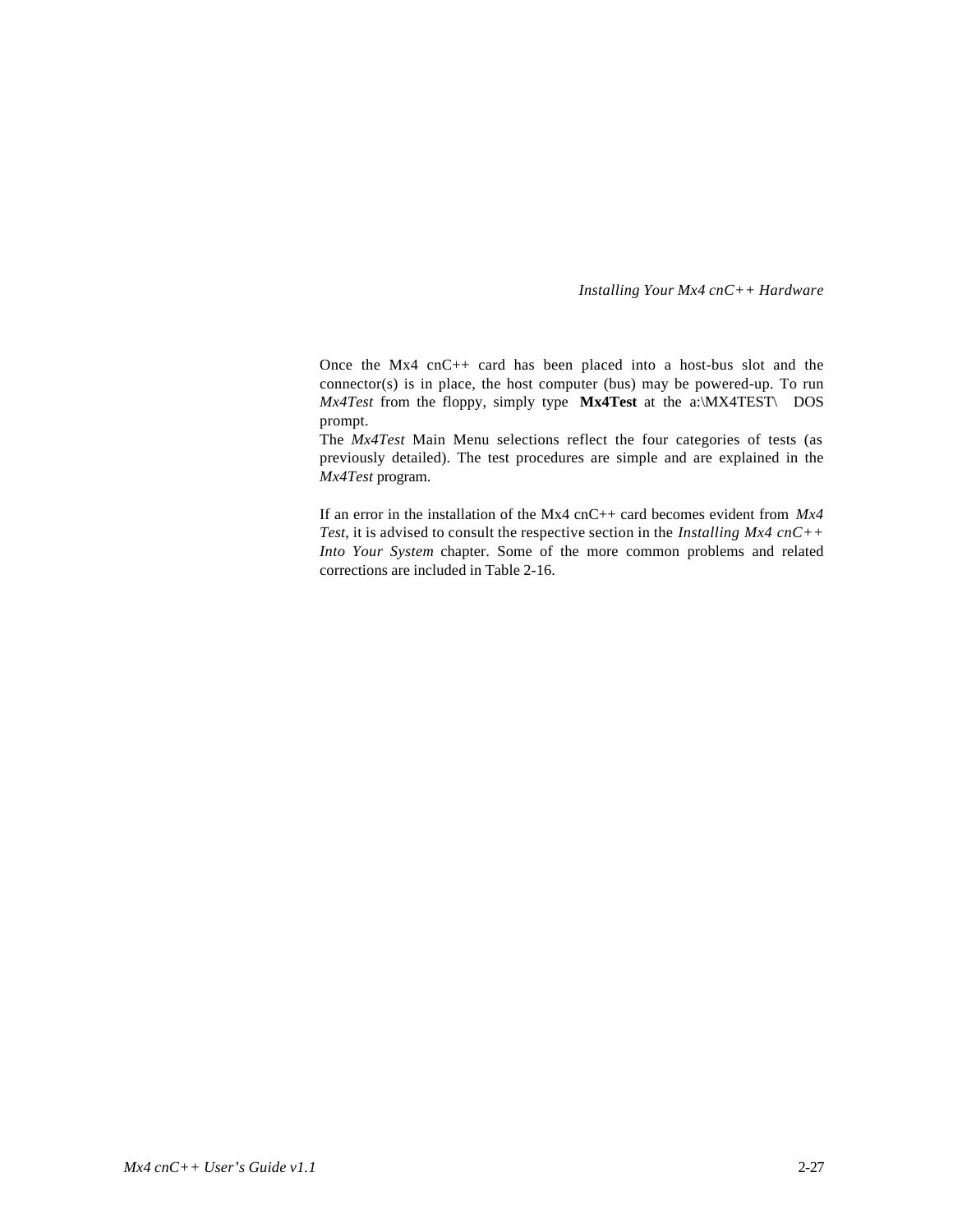| <b>ITEM</b>                                  | POSSIBLE PROBLEM                                                | CORRECTIVE ACTION SUGGESTIONS                                                                                                                                                       |
|----------------------------------------------|-----------------------------------------------------------------|-------------------------------------------------------------------------------------------------------------------------------------------------------------------------------------|
| Addressing                                   | Check Mx4 cnC++ $\vert$ - Failure indicated by Mx4 cnC++Test    | specified in Verifying Your Mx4 cnC++ Hardware Setup when running $Mx4$<br>1. Mx4 cnC++ bus-specific DIP switches must be set according to the settings<br>$cnC+Test$               |
| Position Encoders<br><b>Test Incremental</b> |                                                                 | 1. Verify that encoder is powered and that $Mx4$ cnC++ digital GND is connected                                                                                                     |
| - Verify Position                            | - Position value does not change as the                         | to encoder GND (voltage reference).                                                                                                                                                 |
| encoder feedback<br>and polarity             | shaft is turned                                                 | 2. Verify proper encoder signal connections to Mx4 cnC++ as detailed in previous<br>chapter.                                                                                        |
|                                              | - The position polarity is reversed                             | 1. Polarity may be reversed by "swapping" the A and B incremental encoder<br>signals.                                                                                               |
| - Check position                             | - No index pulse detected by Mx4                                | 1. Verify that encoder is powered and that Mx4 cnC++ is powered and that Mx4<br>cnC++ digital GND is connected to encoder GND (voltage reference).                                  |
| encoder index<br>pulse                       | $\det$                                                          | 2. Verify proper encoder index pulse signal connections to Mx4 cnC++ as detailed<br>in previous chapter.                                                                            |
|                                              | - Index pulse always active, regardless<br>of shaft position    | index pulse). Polarity may be reversed by "swapping" IP+ and IP- signals to<br>1. Index pulse polarity may be incorrect (Mx4 cnC++ detects on active-HIGH<br>the Mx4 cn $C++$ card. |
| Table 2-16:                                  | Troubleshooting Mx4 cnC++ Installation (continued on next page) |                                                                                                                                                                                     |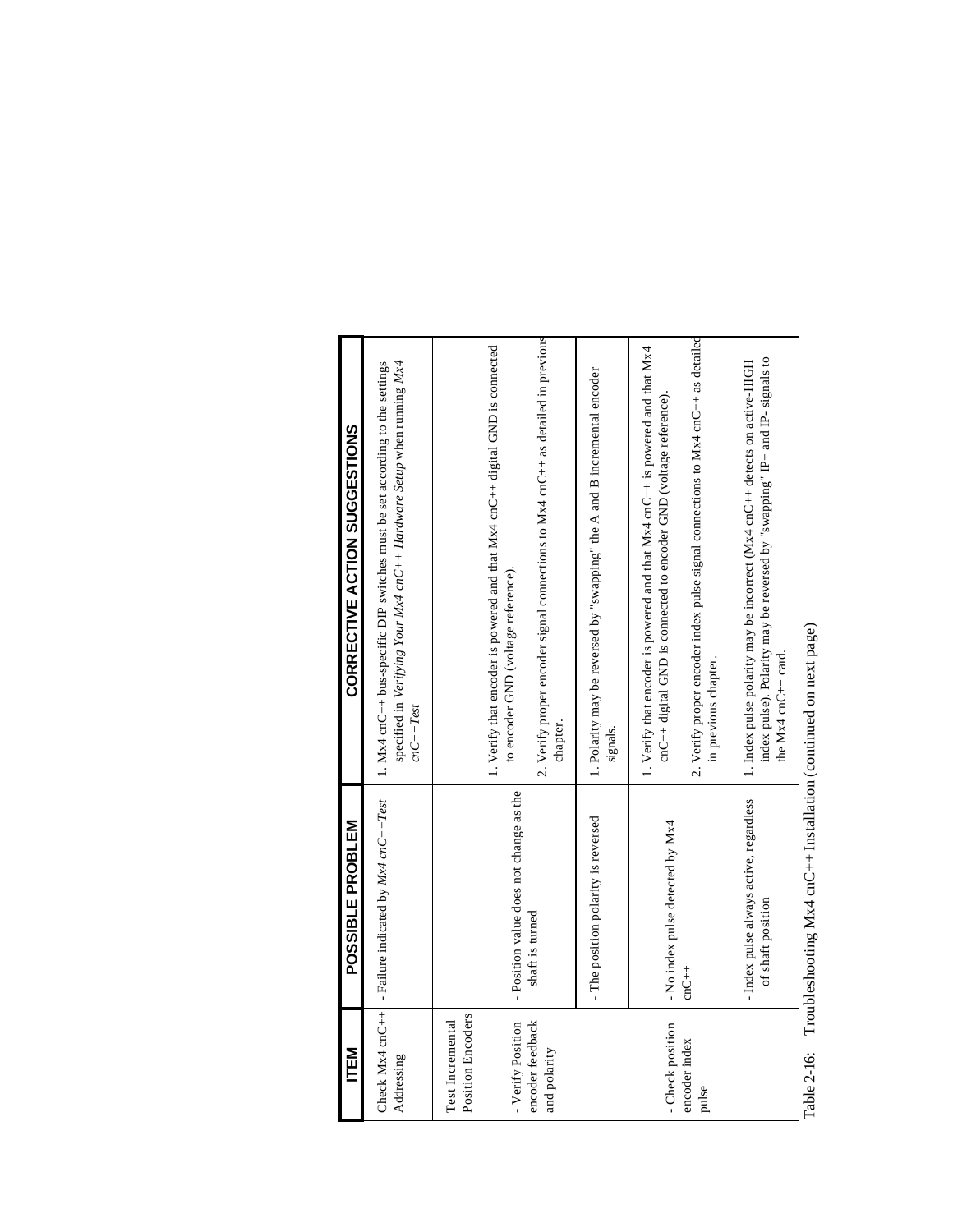| <b>ITEM</b>                          | POSSIBLE PROBLEM                                    | CORRECTIVE ACTION SUGGESTIONS                                                                                        |
|--------------------------------------|-----------------------------------------------------|----------------------------------------------------------------------------------------------------------------------|
|                                      |                                                     | 1. Verify that Mx4 cnC++ Analog GND is used as the voltage reference.                                                |
| Command DAC<br>Test Servo<br>Signals | - Measured DAC voltages not correct                 | 2. When being measured, the Mx4 cnC++ DAC output should be disconnected<br>from the servo amplifier or output stage. |
| Check External<br>Inputs             |                                                     |                                                                                                                      |
|                                      | - Check emergency - No ESTOP/ detected by Mx4 cnC++ | 1.ESTOP/ source must be connected to Mx4 cnC++ digital GND reference.                                                |
| stop input ESTOP                     |                                                     | 2. Verify ESTOP/ connection to Mx4 cnC++ connector.                                                                  |
|                                      | - ESTOP/ is always active                           | 1. ESTOP/ polarity may be incorrect (Mx4 cnC++ detects an active-LOW<br>ESTOP/.                                      |
| - Check external<br>interrupts (/PR0 | - /PRx interrupt not detected by Mx4<br>$cnC++$     | 1. Verify that /PRx source voltage reference (GND) is connected to Mx4 cnC++<br>digital GND.                         |
| and /PR1)                            |                                                     | 2. Verify /PRx connection to Mx4 cnC++ connector.                                                                    |
|                                      | -*EXT interrupt always active                       | 1. /PRx polarity may be incorrect (Mx4 cnC++ detects an active-LOW /PRx<br>interrupt).                               |

Table 2-16 cont.: Troubleshooting Mx4 cnC++ Installation Table 2-16 cont.: Troubleshooting Mx4 cnC++ Installation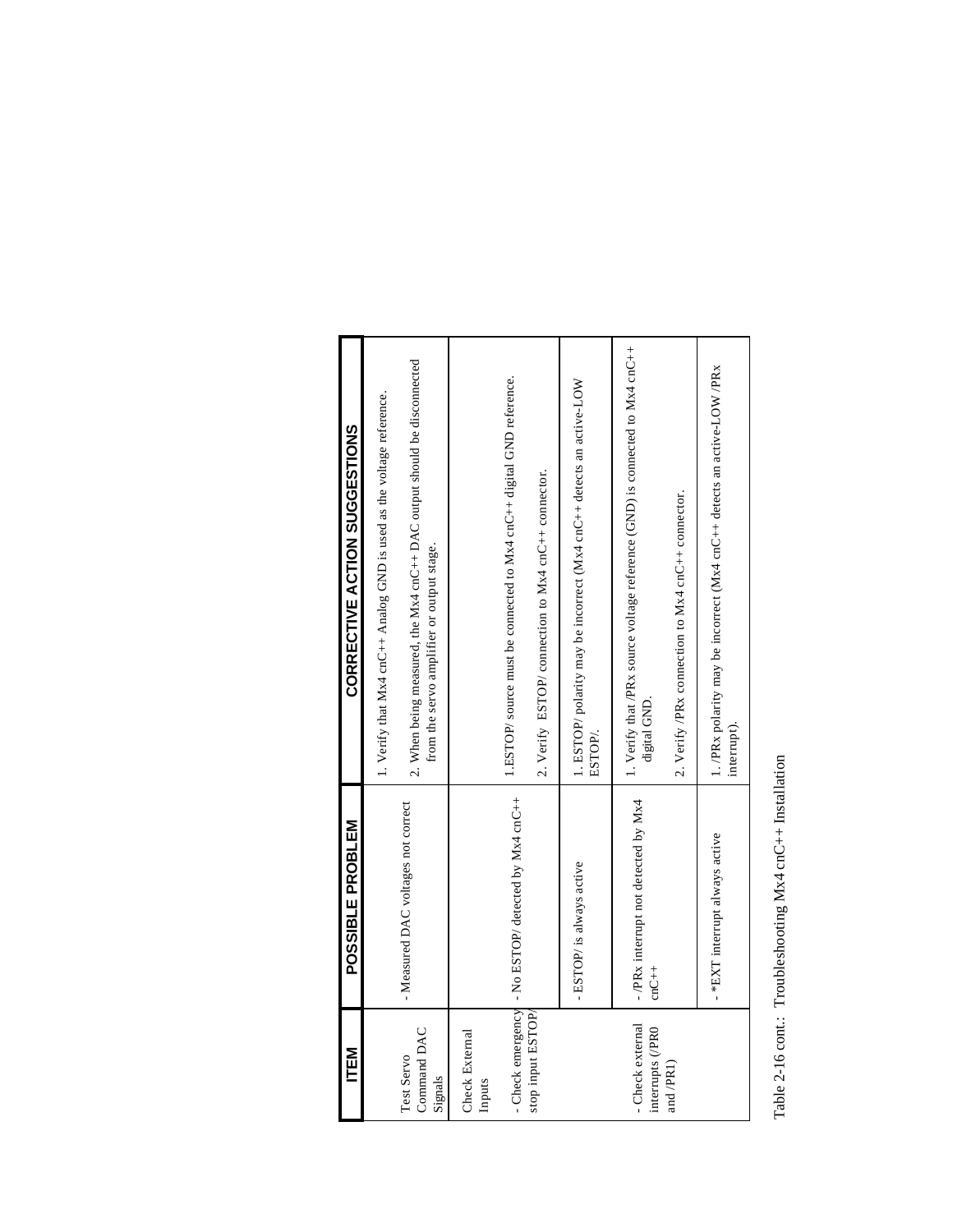This page intentionally blank.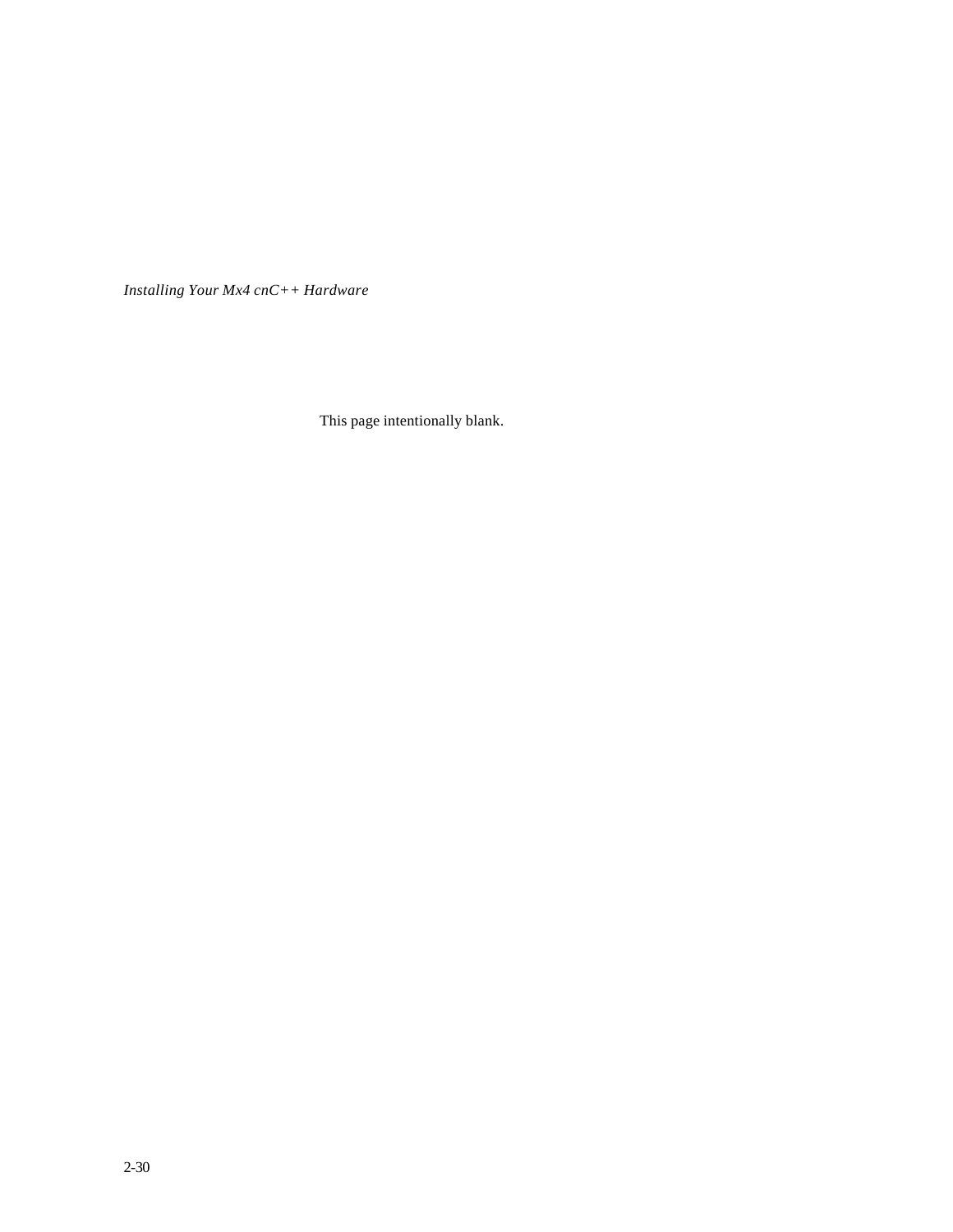

*Important:* The *Mx4Pro* software is written for PC-based systems running the DOS operating system. The software requires a minimum of a 80286 processor and a VGA monitor.

This chapter briefly overviews the features of Mx4Pro testing and tuning software. For detailed information on these features, please refer to the *Mx4Pro: Tuning Expert* manual.

Mx4 alone controls all servo amplifiers. VECTOR4 is an all-digital AC servo controller add-on card that enables Mx4 to control any combination of brushless DC, AC induction and brush-type DC motors. Fig. 3-1 illustrates the two Mx4 configurations:

- a) Mx4 with traditional servo amplifiers, and
- b) Mx4 with add-on card VECTOR4 and generic switching power stage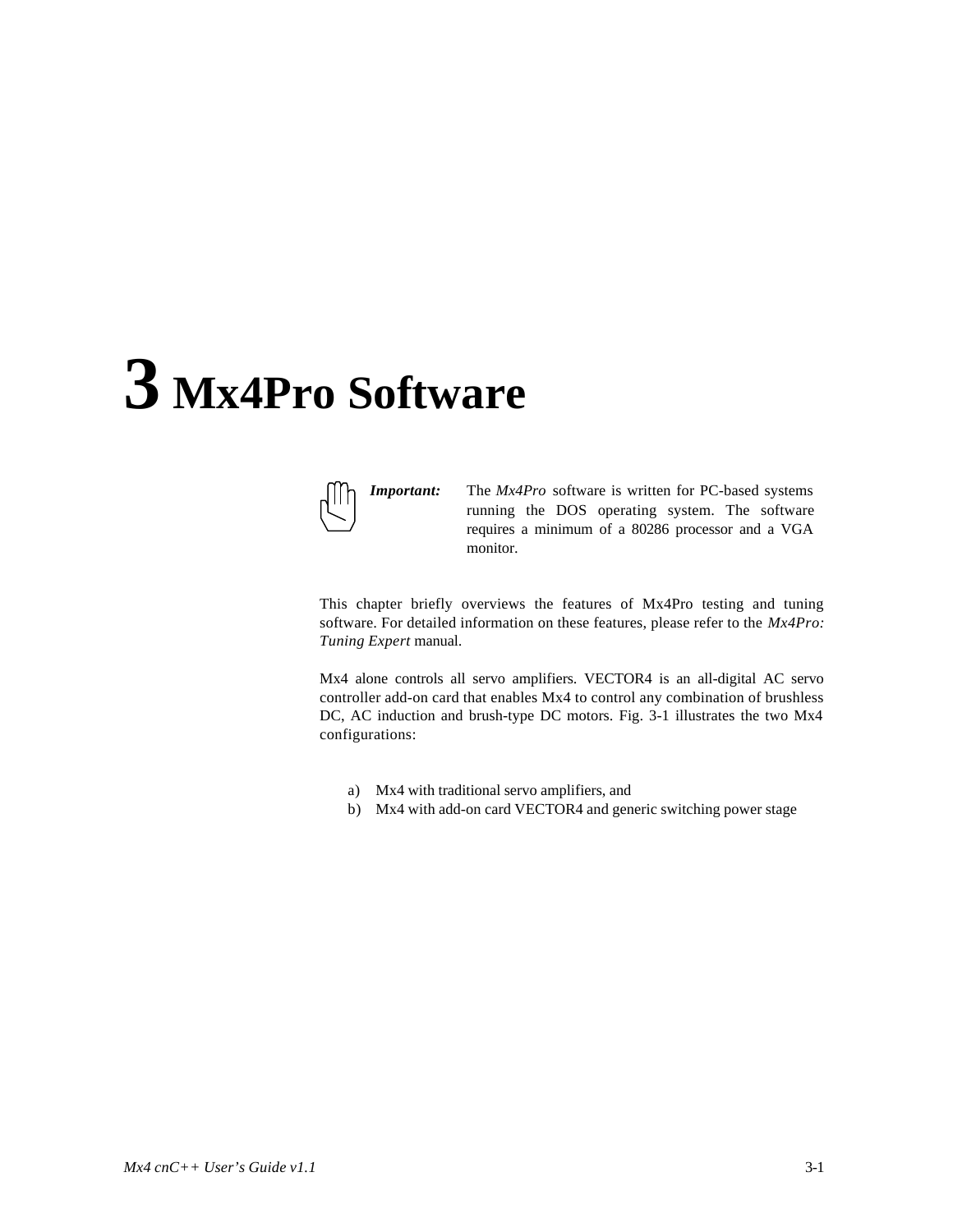

Fig. 3-1: *Top*: Mx4 cnC++ with Conventional Servo Amplifiers, *Bottom*: Mx4 cnC++ with VECTOR4 drive control option

*Mx4Pro* is inclusive of both Mx4 cnC++ and Mx4 cnC++ with VECTOR4 functions and features. The *Mx4Pro* software package along with Mx4 cnC++ and VECTOR4 provide a powerful system. This combination allows you to customize the control to almost any combination of motor, encoder and power technologies, and tune a system for optimum performance.

In this manual, we are concerned with Mx4 cnC++ and the features of *Mx4Pro* related to the operation of a traditional servo amplifier Mx4 cnC++ system (Fig. 3- 1, above). In review, Mx4 cnC++ provides the position control for four coordinated axes. The Mx4 cncC++ outputs (four  $16$ -bit  $\pm$  10 volt DACs) must be applied to the inputs of four (current or velocity loop) servo amplifiers.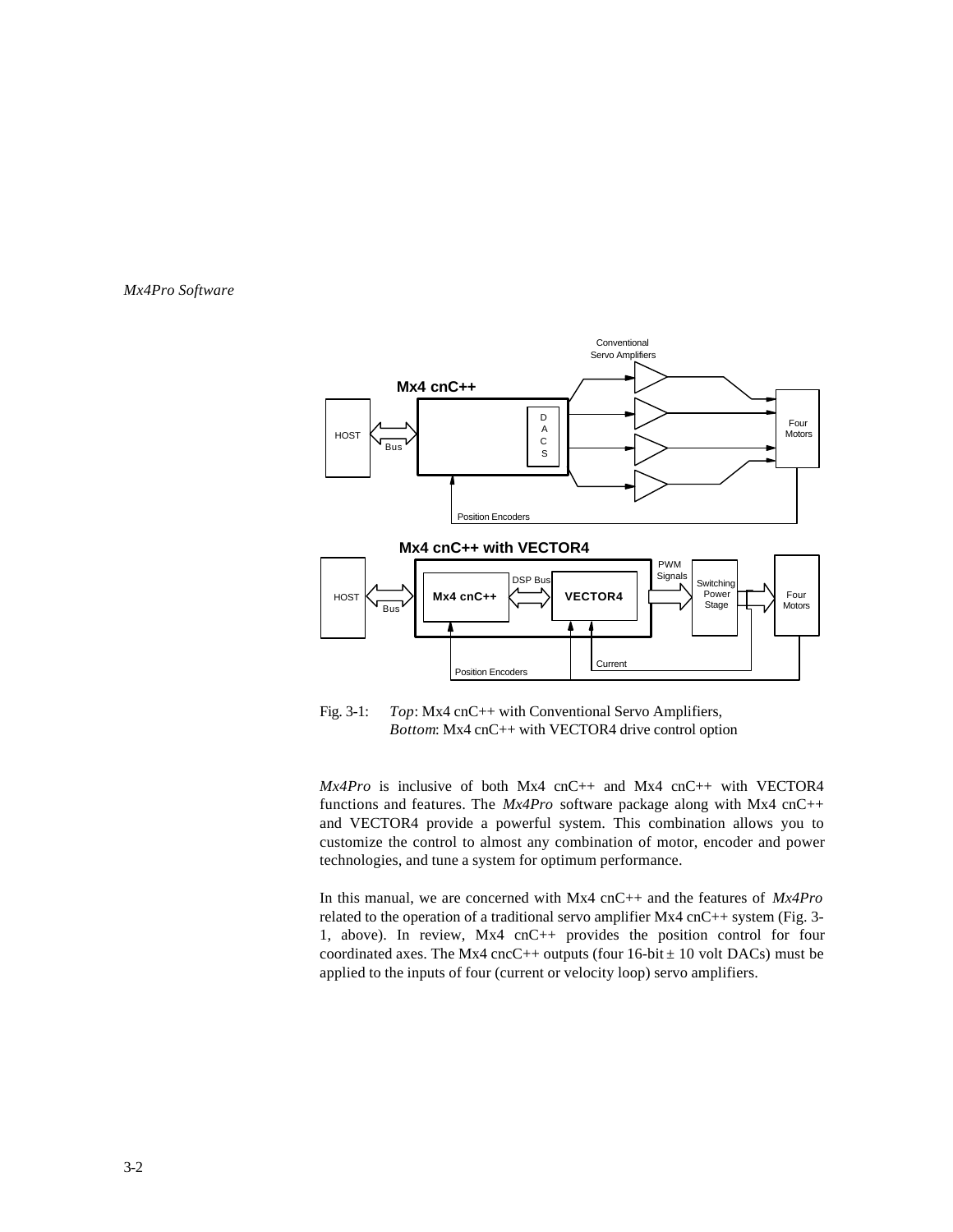## **Running Mx4Pro**



*Important:* Before powering-up Mx4 cnC++ and continuing on with *Mx4Pro*, the user should have completed the verification of their hardware set-up as detailed in the *Mx4 cnC++ User's Guide*.

MX4PRO.EXE is included on the enclosed Mx4 Utilities diskette in the root directory. The program may be executed from the diskette or transferred onto a hard drive and run from there. To run *Mx4Pro* from the floppy, simply type *Mx4Pro* at the a:\ DOS prompt. The first *Mx4Pro* screen is shown in Fig. 3-2.



Fig. 3-2: *Mx4Pro* Main Menu Screen

#### **Using the Keyboard with Mx4Pro**

Before you proceed to the next step, we would like to share with you some key strokes required in proceeding through the *Mx4Pro* program. With *Mx4Pro*, you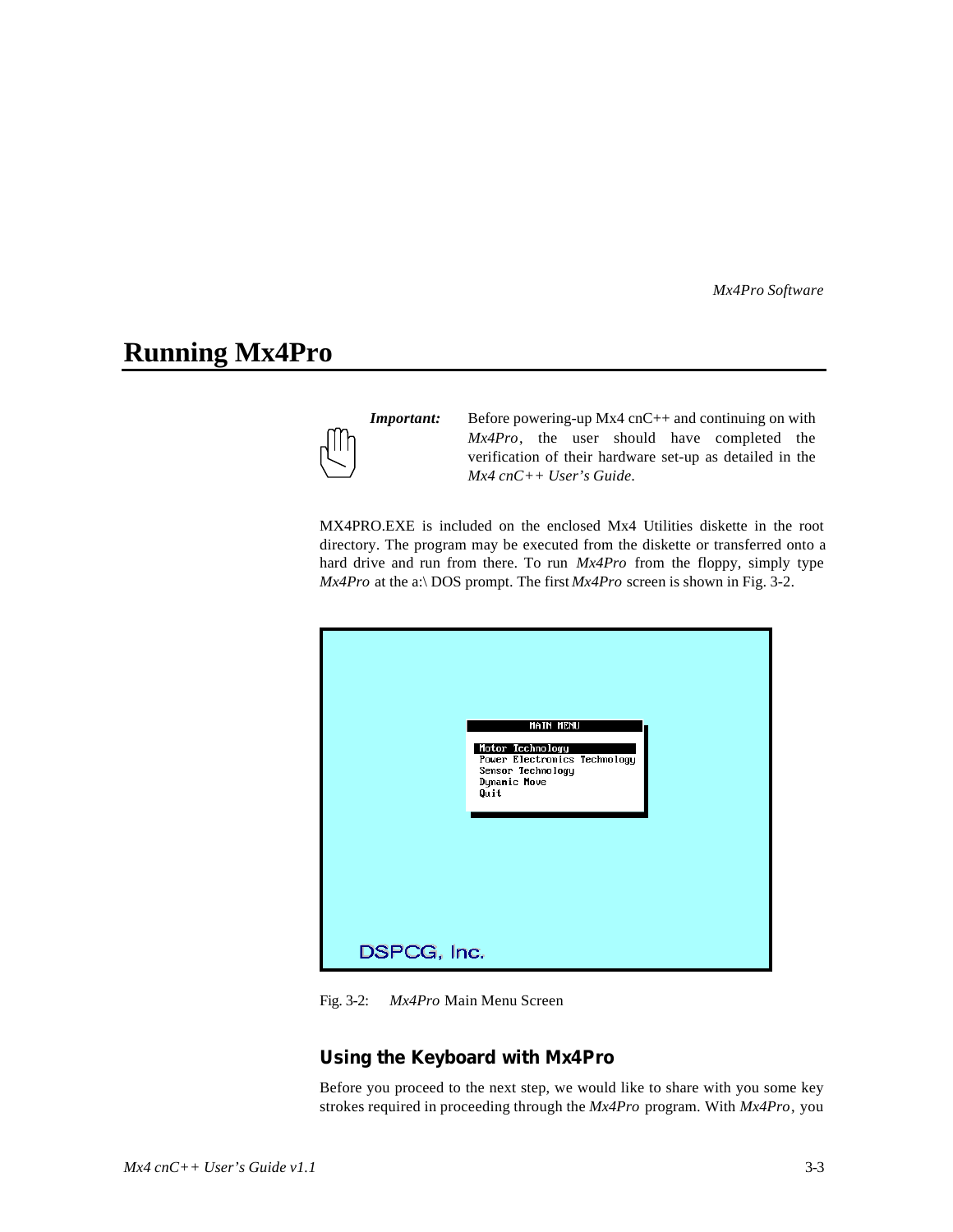only need to enter numbers representing parameter values, there is no need for text entry. However, in order to move the cursor from the current position to a new position or to select an item you need to know about a few keys.

| Arrows    | The <i>Arrow</i> keys are used to move up and down on a<br>menu. Arrow keys are also used to increase or decrease a<br>selected value for a Direct Command (in the VECTOR4<br>menu) by 0.1 volts. |
|-----------|---------------------------------------------------------------------------------------------------------------------------------------------------------------------------------------------------|
| PgUp/PgDn | In a Direct Command (using VECTOR4 menu) and Set<br>Gains, these keys will add $(PgUp)$ or subtract $(PgDn)$ one<br>volt increments to or from a selected value.                                  |
| Esc       | ESC will either abort your selection or move cursor back to<br>the previous choice or menu.                                                                                                       |
| Space Bar | Selects an item identified by a square. As a result of<br>pressing the Space Bar a cross sign X will appear on a<br>selected square.                                                              |
| Home/End  | Using the <i>Home/End</i> keys in a Direct Command (using<br>VECTOR4 menu) increases (Home) or decreases (End) the<br>direct output voltage by 0.01 volts.                                        |
| Pause     | Stops the operation of Signal Generator and freezes the<br>last traced signals on the scope display.                                                                                              |

#### **Starting Mx4Pro**

The preceding Fig. 3-2 depicts four selectable items on the Main Menu: Motor Technology, Power Technology, Sensor Technology and Dynamic Move. The first three selections are relevant only if you have the VECTOR4 drive control option.

| <b>Motor Technology</b> | 'Motor Technology' allows the user to choose a |
|-------------------------|------------------------------------------------|
|                         | motor technology and set related parameters.   |
|                         | (For VECTOR4 use only.)                        |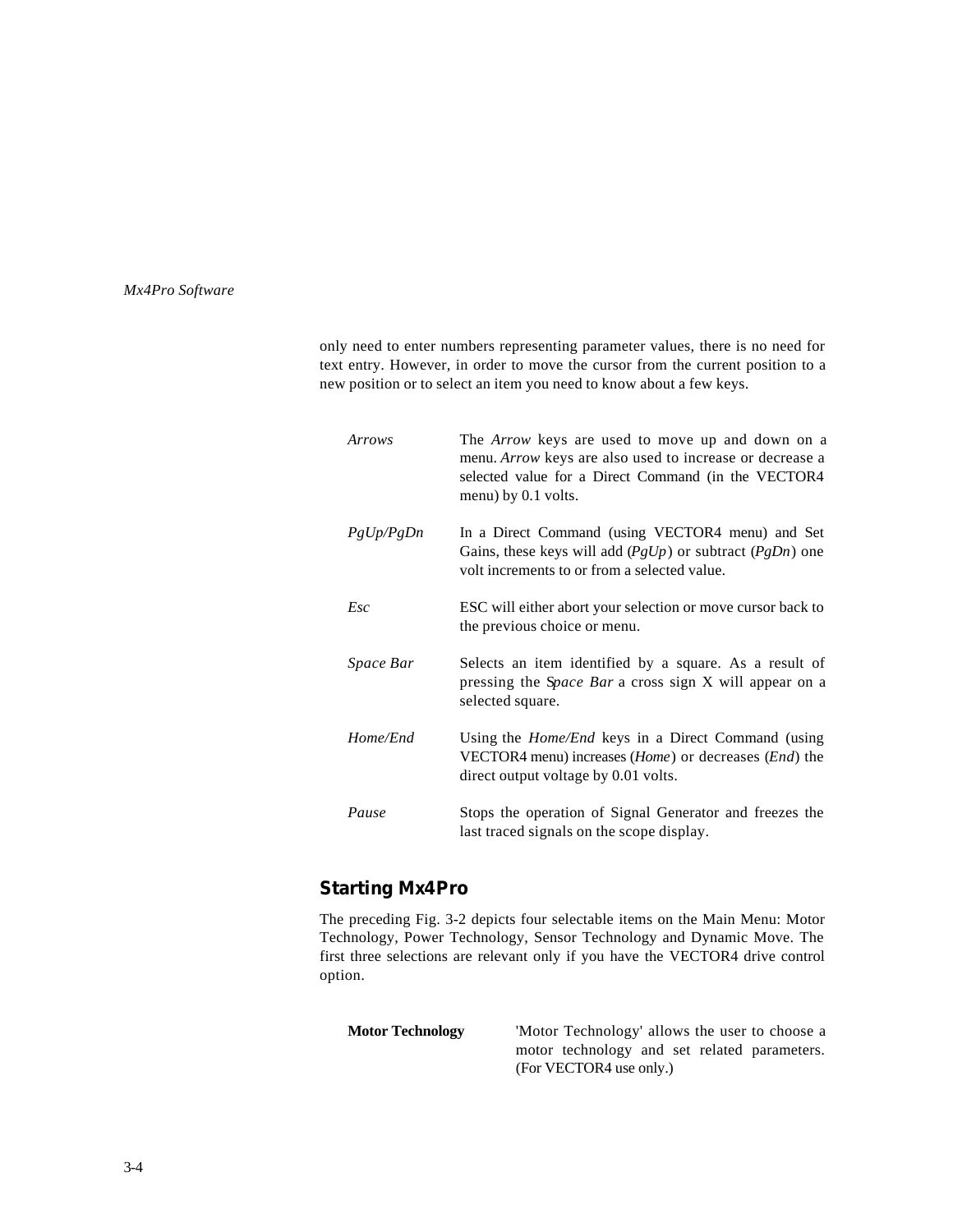| <b>Power Technology</b>  | 'Power Technology' allows the VECTOR4-<br>switching power stage interface parameters to be<br>defined. (For VECTOR4 use only.) |
|--------------------------|--------------------------------------------------------------------------------------------------------------------------------|
| <b>Sensor Technology</b> | 'Sensor Technology' is used to define some<br>encoder and motor parameters for VECTOR4. (For<br>VECTOR4 use only.)             |
| <b>Dynamic Move</b>      | 'Dynamic Move' contains all motion control<br>functions and features of the Mx4 cnC $++$ card.                                 |

Although this is a manual for the Mx4 cnC++ controller, we have included a brief description of the first three main menu choices. If you have purchased Mx4 cnC++ only and are not interested in the VECTOR4 aspects of *Mx4Pro*, you may skip *Overview Of Mx4Pro Mx4 cnC++ Support* and go on to the *Running Mx4 cnC++ With Mx4Pro*.

## **Overview of Mx4Pro VECTOR4 Support**

Mx4 cnC++ with the VECTOR4 option controls any combination of brushless DC, AC induction and brush-type DC motors. In addition to Mx4 cnC++'s capabilities, VECTOR4 performs all control functions commonly performed by DC or AC servo amplifier control boards. VECTOR4 customizes the control to motor, sensor, and power technologies. These three subjects are the first three selections of the *Mx4Pro* Main Menu.



*Note:* Performing a Mx4 cnC++-VECTOR4 command from one of these menu options will have no effect on a Mx4-only system.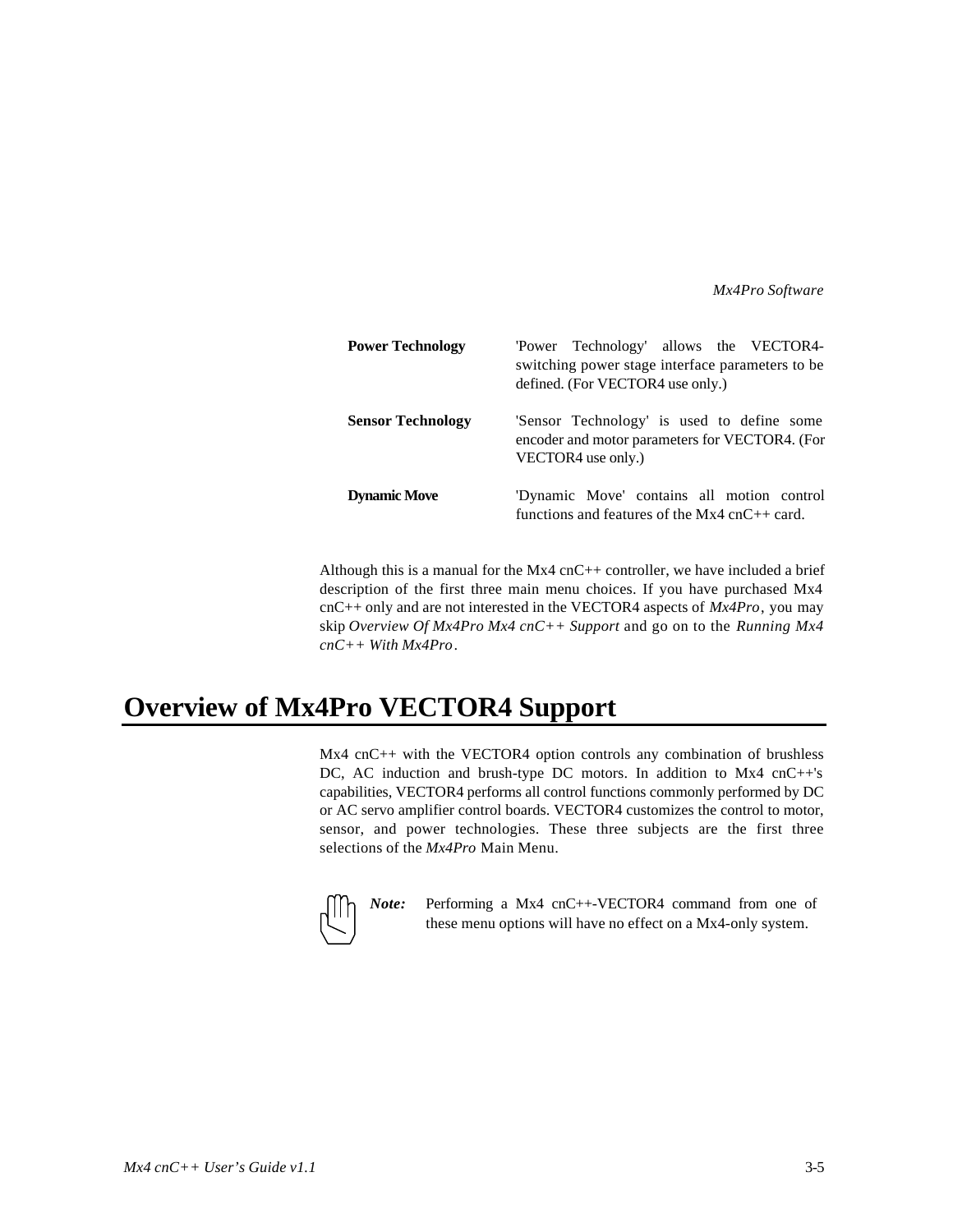### **Motor Technology**

If you select **Motor Technology** from the Main Menu, you will see a menu asking for the axis to be specified. Use the *Arrow* keys to select the axis number and press *Enter*. On the right hand side of the monitor, a picture of three motors (brushtype DC on the top, AC induction motor in the middle, and brushless DC on the bottom) will appear (Fig. 3-3).



Fig. 3-3: Motor Technology Selection Screen (*For use with VECTOR4 only.*)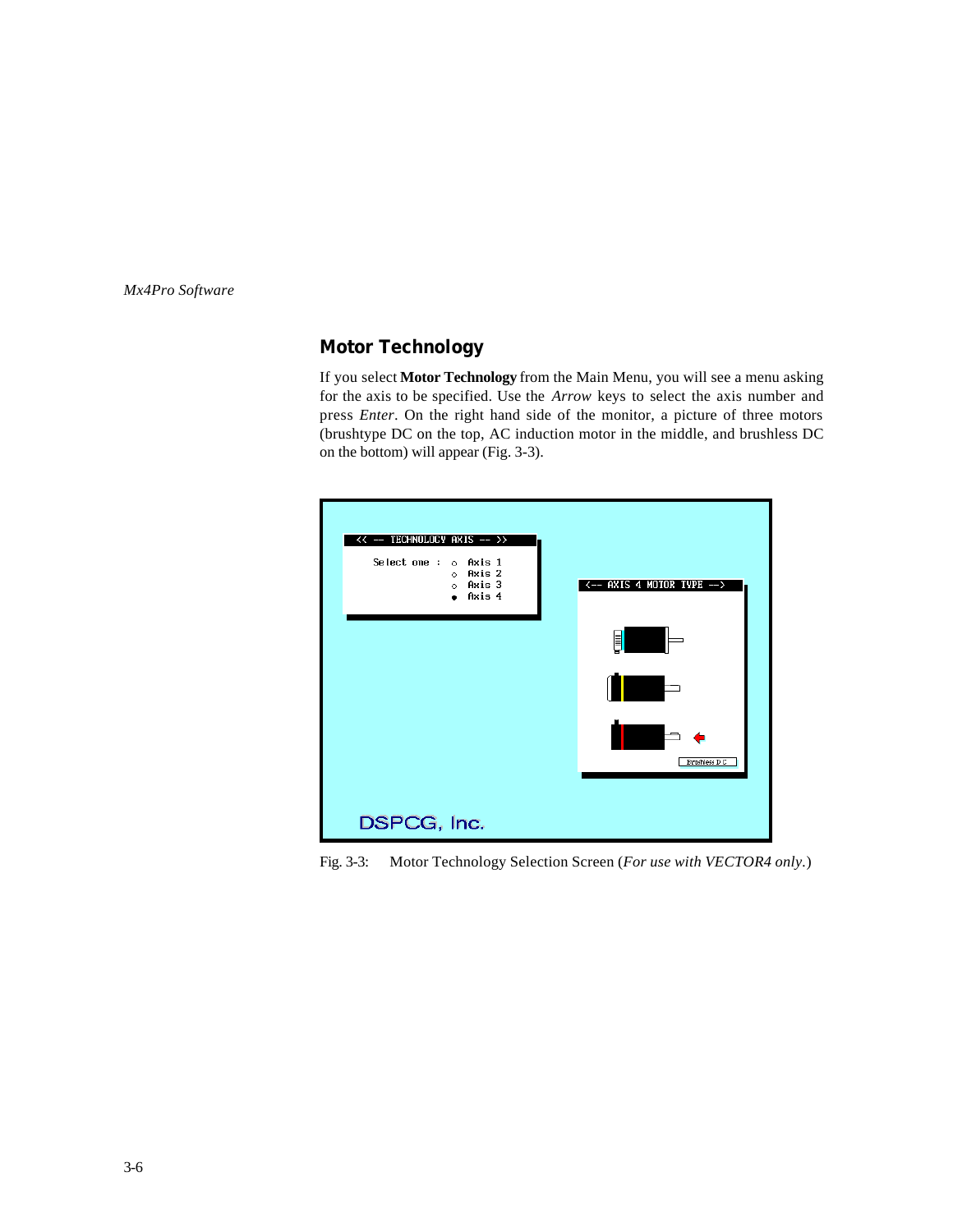You must use *Arrow* keys to choose one of the three motor technologies and press *Enter*. If you are using an Mx4 cnC++-only system, this selection will have no effect. As a result of selecting **AC Induction** or **Brushless DC** motor technologies, a menu containing drive parameters will appear. Selecting an item on this menu will drop a window allowing you to enter the value(s) for a selected item(s). For example, you are allowed to enter PID gains if you select **Torque** Gains on this menu (see Fig. 3-4). To transmit your parameters to VECTOR4 you must select **Done** and press *Enter*. Pressing *Enter* on **Done** will take you back to the Main Menu.



Fig. 3-4: Setting Torque Loop Gains for a Brushless DC Motor (*For use with VECTOR4 only*.)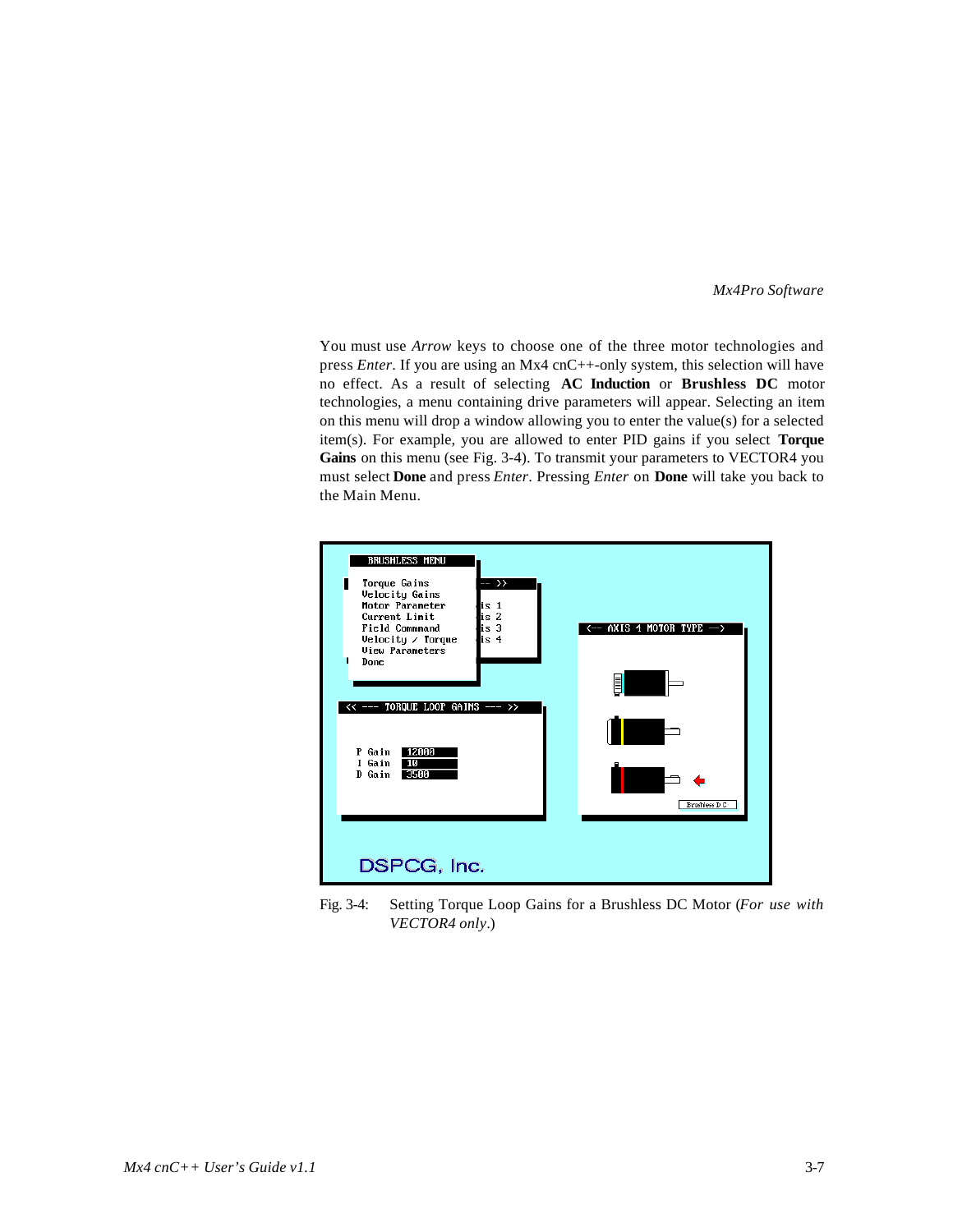## **Power Technology**

Choosing **Power Technology** from the Main Menu allows you to enter the PWM frequency. A generic switching power stage merely follows VECTOR4's PWM command. Here again, to transmit your selected parameters you must select **Done** and press *Enter*.

| << -- PUM FREQUENCY -- >><br>PWM (KHz) :<br>12 | <b>POWER MENU</b><br><b>PWM Frequency</b><br>View Parameters<br>Done |
|------------------------------------------------|----------------------------------------------------------------------|
| DSPCG, Inc.                                    |                                                                      |

Fig. 3-4: Power Electronics Technology, PWM Frequency Selection (*For use with VECTOR4 only*.)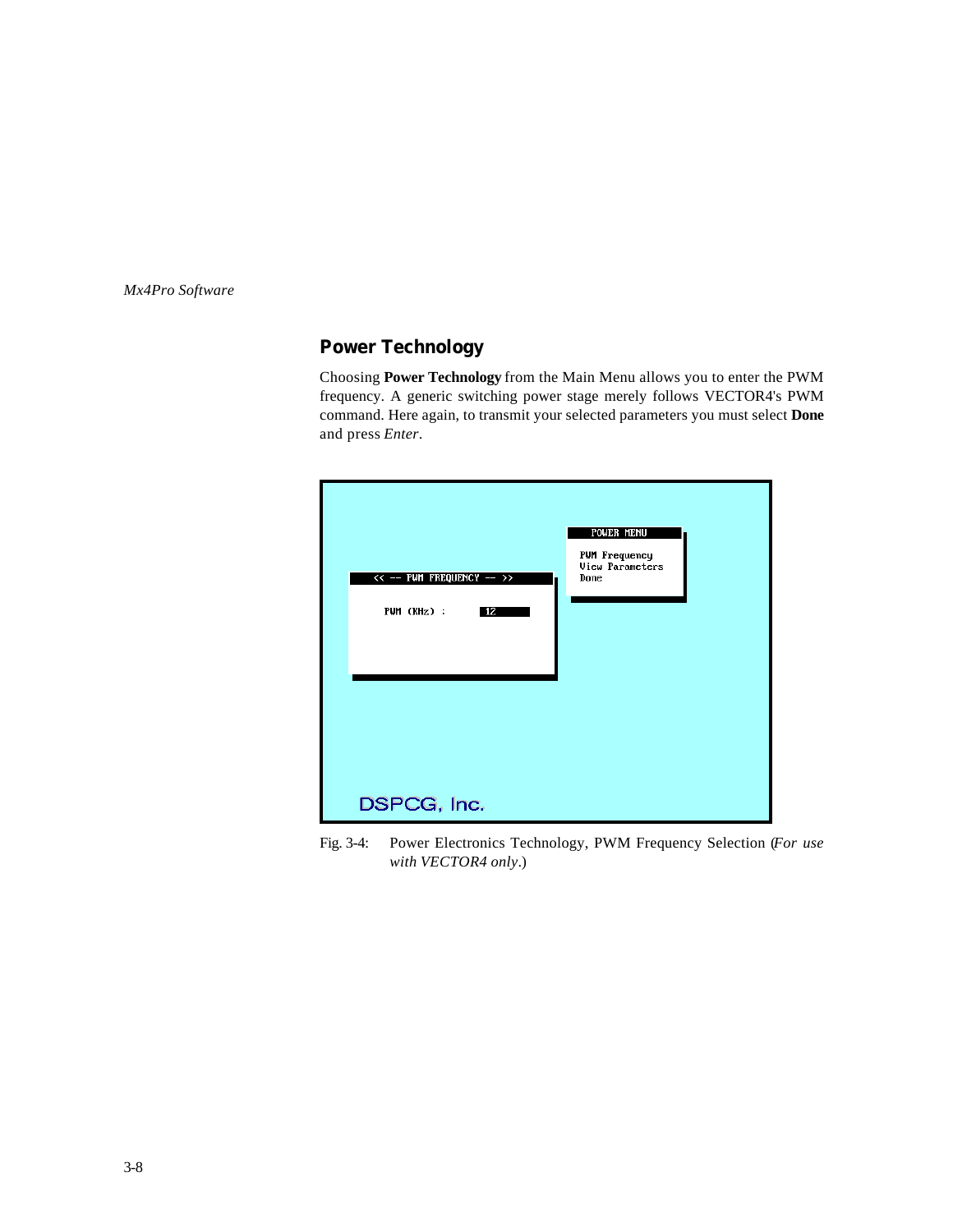#### **Sensor Technology**

**Sensor Technology** enables the user to characterize the motor and encoder for VECTOR4. The first item is an entry for the number of encoder pulses per one turn of a shaft in a rotary application. Next is the number of motor poles. Industrial AC motors may have any number of poles from 2 to 20. The last item will inform the control of the mounting angle of the commutation sensors (please see the *Mx4 cnC++ User's Guide, VECTOR4*). To transmit parameters to VECTOR4, select **Done** and press *Enter*. Remember that if the selected technology is brushtype DC, there is no need for parameter entry in this part. This is due to the fact that VECTOR4 uses this information in an AC motor commutation.



Fig. 3-5: Sensor Technology Screen, Setting Encoder Parameters (*For use with VECTOR4 only*.)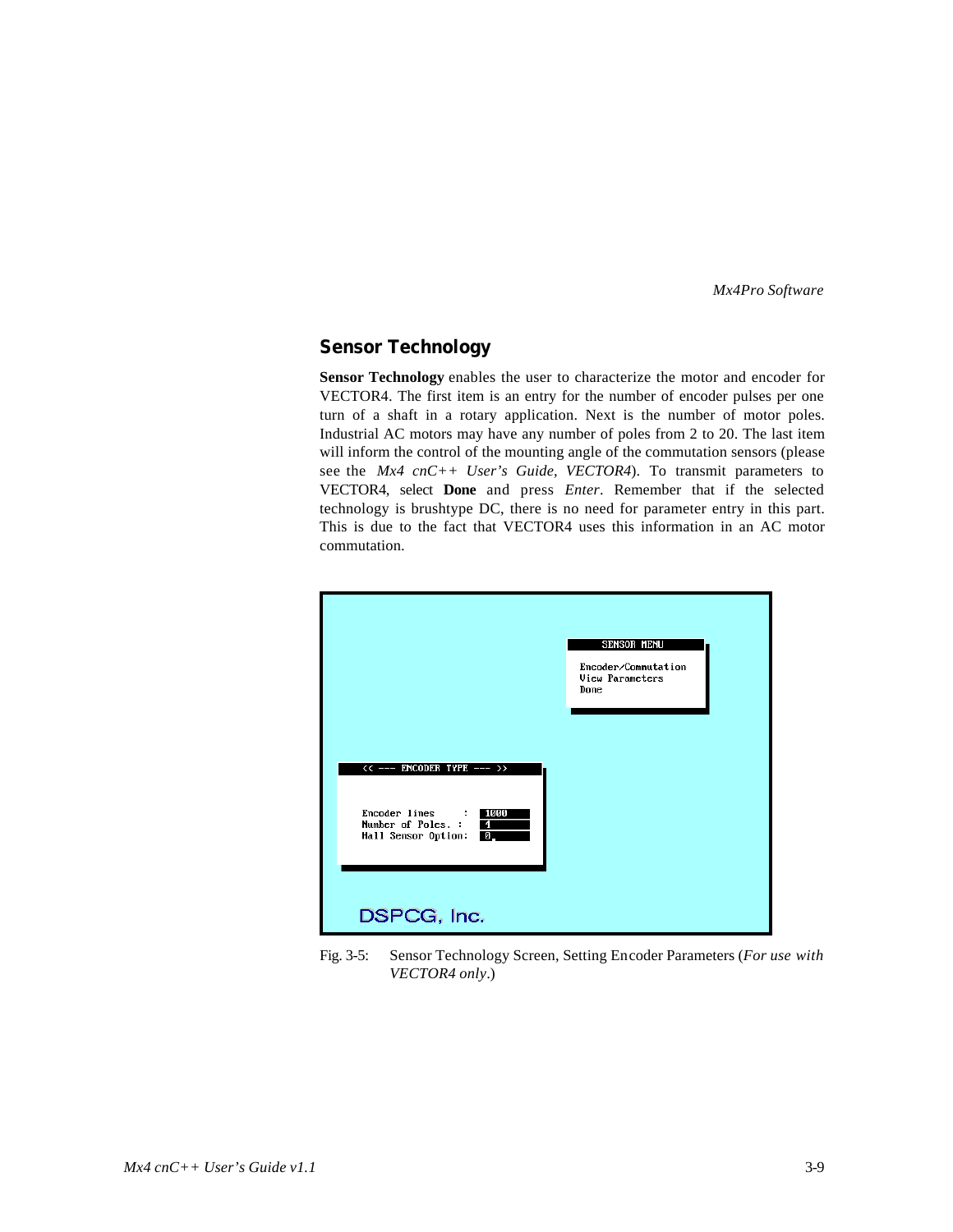#### **Summary of VECTOR4 Support**

The first three Main Menu selections (**Motor Technology**, **Power Technology**, **Sensor Technology**) are used to program VECTOR4-option parameters. These parameters are typically programmed only once during the initialization of a Mx4 system. Again, performing a command from one of these menu options will have no effect on a Mx4-only system. Once these 'VECTOR4' parameters are set, the operation of a Mx4 system is equivalent to that of a Mx4-only system. That is, VECTOR4 is a 'transparent' interface between the Mx4 card and a generic switching power stage, driving AC or DC motors. The **Dynamic Move** selection allows us now to begin experimenting with motion control programming.

As a result of choosing **Dynamic Move** from the Main Menu, a window similar to Fig. 3-6 will appear on your monitor. At the top of this display you observe a text field with three columns and four rows. The three columns illustrate values for position, position error and velocity. The position and position error are described in "encoder edge counts" (with a quadrature encoder, one encoder pulse generates four encoder edges). The unit for velocity is "encoder edge counts per 200 μsec". Each row represents these parameters for one axis.



Fig. 5-1: Dynamic Move Main Menu Screen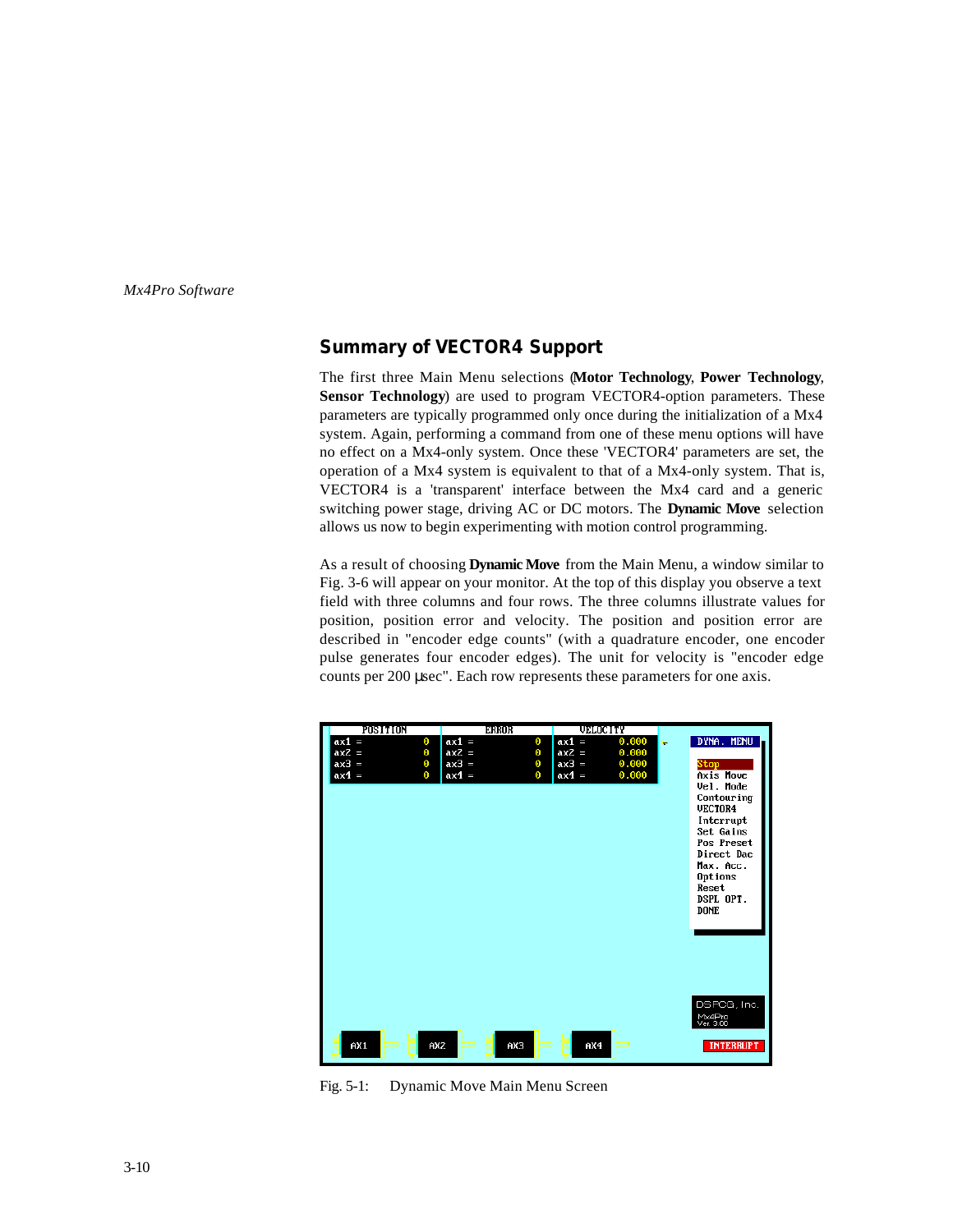On the right hand side of the screen you find the Dynamic Move Menu including these options:

Stop Axis Move Vel. Mode Contouring VECTOR4 Interrupt Set Gains Pos Preset Direct DAC Max. Acc. Options Reset DSPL OPT. DONE

The *Mx4Pro: Mx4 cnC++ Tuning Expert* manual will walk you through this menu showing various features of Mx4 cnC++.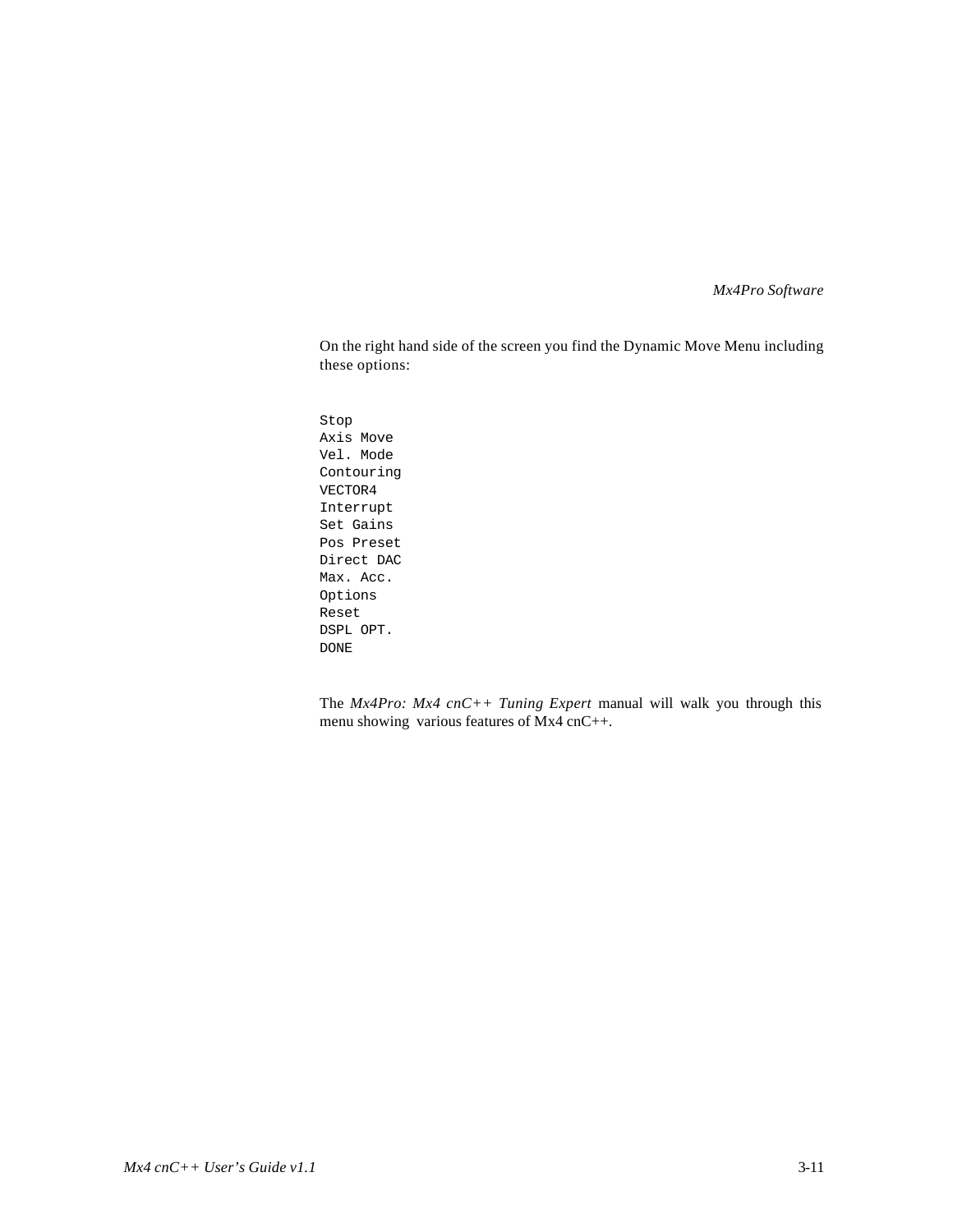This page intentionally left blank.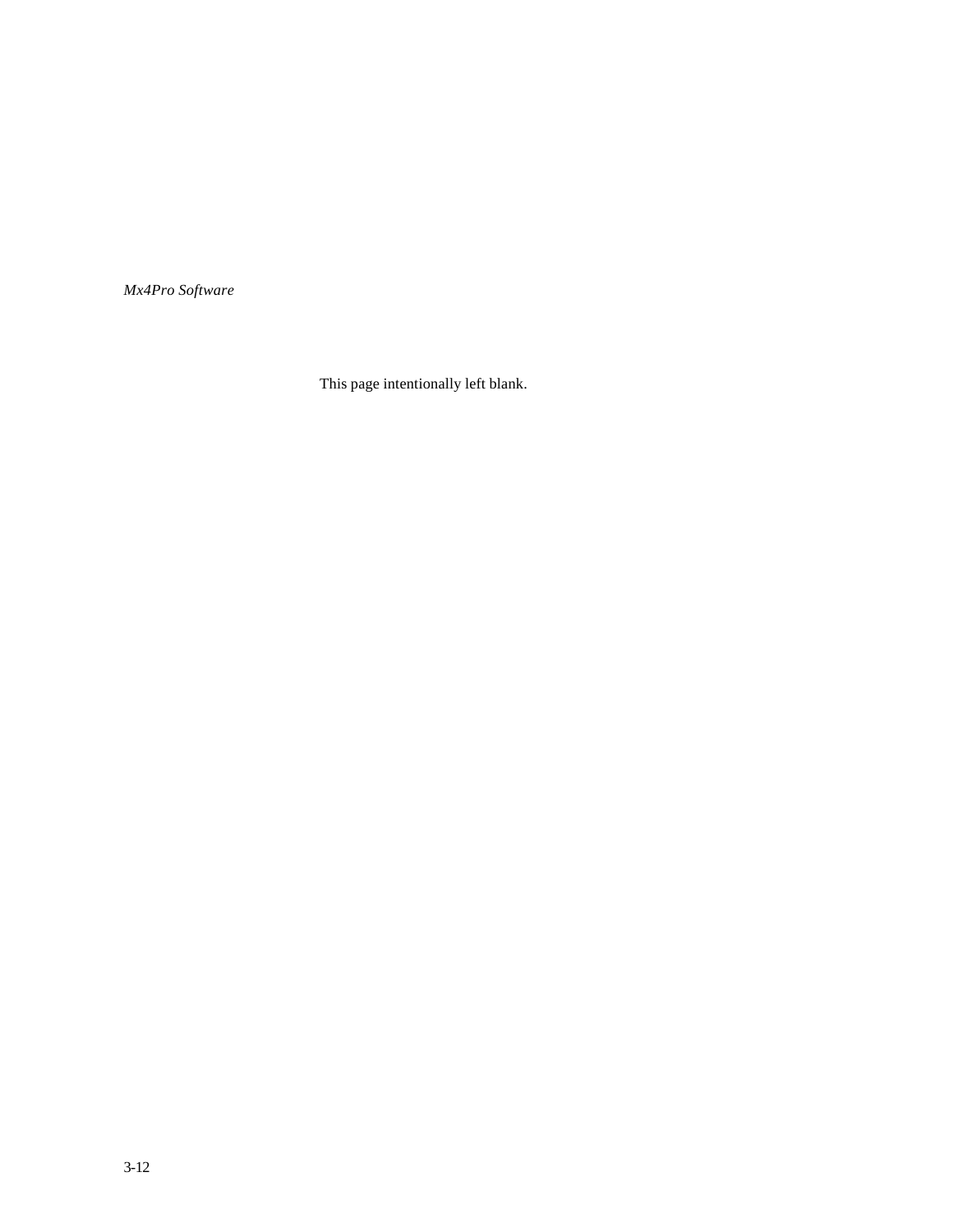# **4 Programming The Mx4 cnC++**

DSP Control Group has incorporated years of experience in the motion control industry developing Mx4 cnC++'s programming platform.

# **Host-Based Programming**

Low-level Host-based programming entails real-time communication between the host computer and the Mx4 cnC++ card across the host computer bus. The host computer may read and write to the Mx4 cnC++ card as it would any computer peripheral. The user may choose the programming language of the host computer program. This host program includes the facilities to transfer commands to the Mx4 cnC++ card through the host bus, any conditional program code execution routines, PLC emulating code, an optional interrupt service routine to handle any enabled Mx4 cnC++ interrupts, Mx4 cnC++ system parameter readback routines and any other software features required for the application. With Host-based programming, an executable host program runs the operation of the Mx4 cnC++ card in real-time.



Fig. 4-1: Mx4 cnC++ Host-Based Programming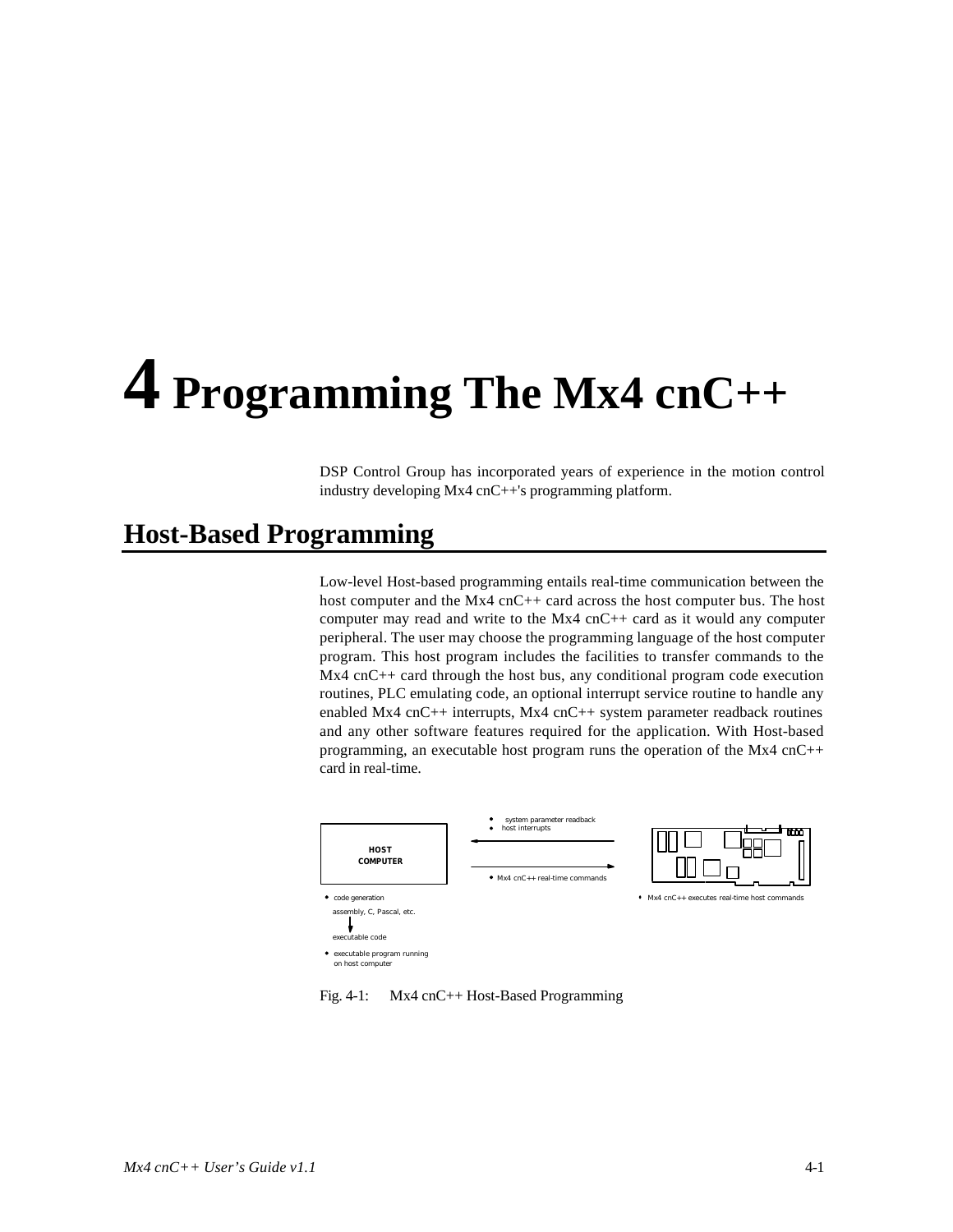*Methods of Programming Mx4 cnC++*

The Mx4 cnC++ Host-based programming platform includes two types of hostbased commands:

> Real Time Commands (RTCs) Contouring Commands

Any combination of the two types of commands is possible for the four axes of control.

#### **Real-Time Commands**

Real Time Commands (RTCs) are transferred to Mx4 cnC++ through a "window" in the Mx4 cnC++ Dual Port RAM (DPR). Mx4 cnC++ polls the DPR for RTCs. An RTC is acted upon as soon as Mx4 cnC++ reads it. Multi-axis commands are executed simultaneously (not multiplexed), resulting in perfect sychronicity for multi-axis control. As soon as a new command is detected, Mx4 cnC++ executes it, possibly altering the effects of any previous commands that were not yet completed. The Mx4 cnC++ Host-based programming command set consists entirely of RTCs.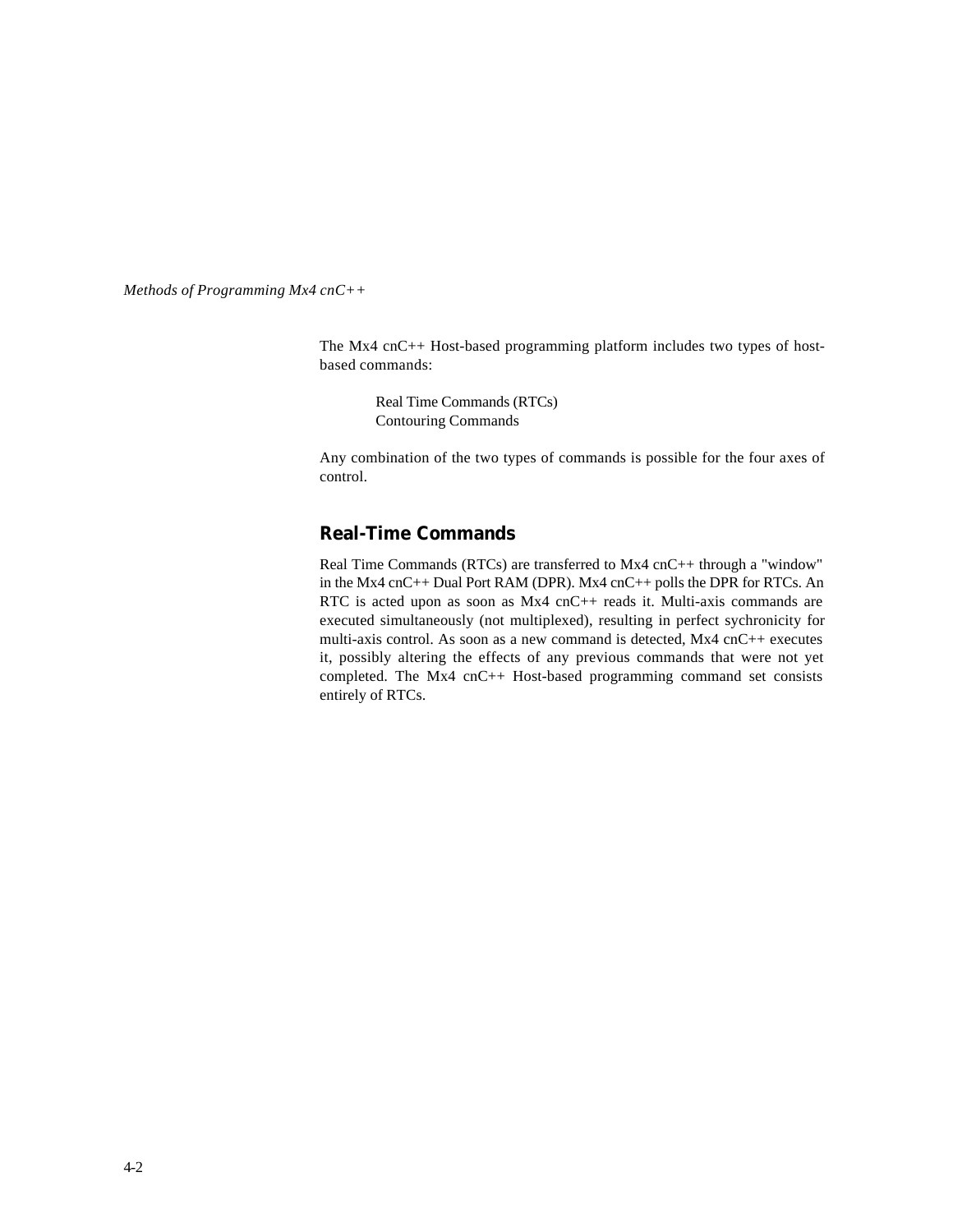*Methods of Programming Mx4 cnC++*

#### **Contouring**

Mx4 cnC++ supports two types of contouring: 2nd order contouring and cubic spline contouring. Contouring commands consist of segment move commands from which Mx4 cnC++ performs 2nd order or cubic spline interpolation. Contouring 'data' is transferred from the host to Mx4 cnC++ via a ring buffer in the DPR. See Fig. 4-1. Each segment move consists of a 32 bit position value and 32 bit velocity value for each axis included in the contouring motion. Mx4 cnC++ interpolates between the [position,velocity] points with programmable intervals. The 'commands' are executed in sequence, with execution commencing only when the previously commanded segment move is complete. A more detailed discussion of contouring commands can be found in Chapter 6 *Mx4 cnC++ Host-Based Programming*.



Fig. 4-3: Mx4 cnC++ Contouring with Three Axes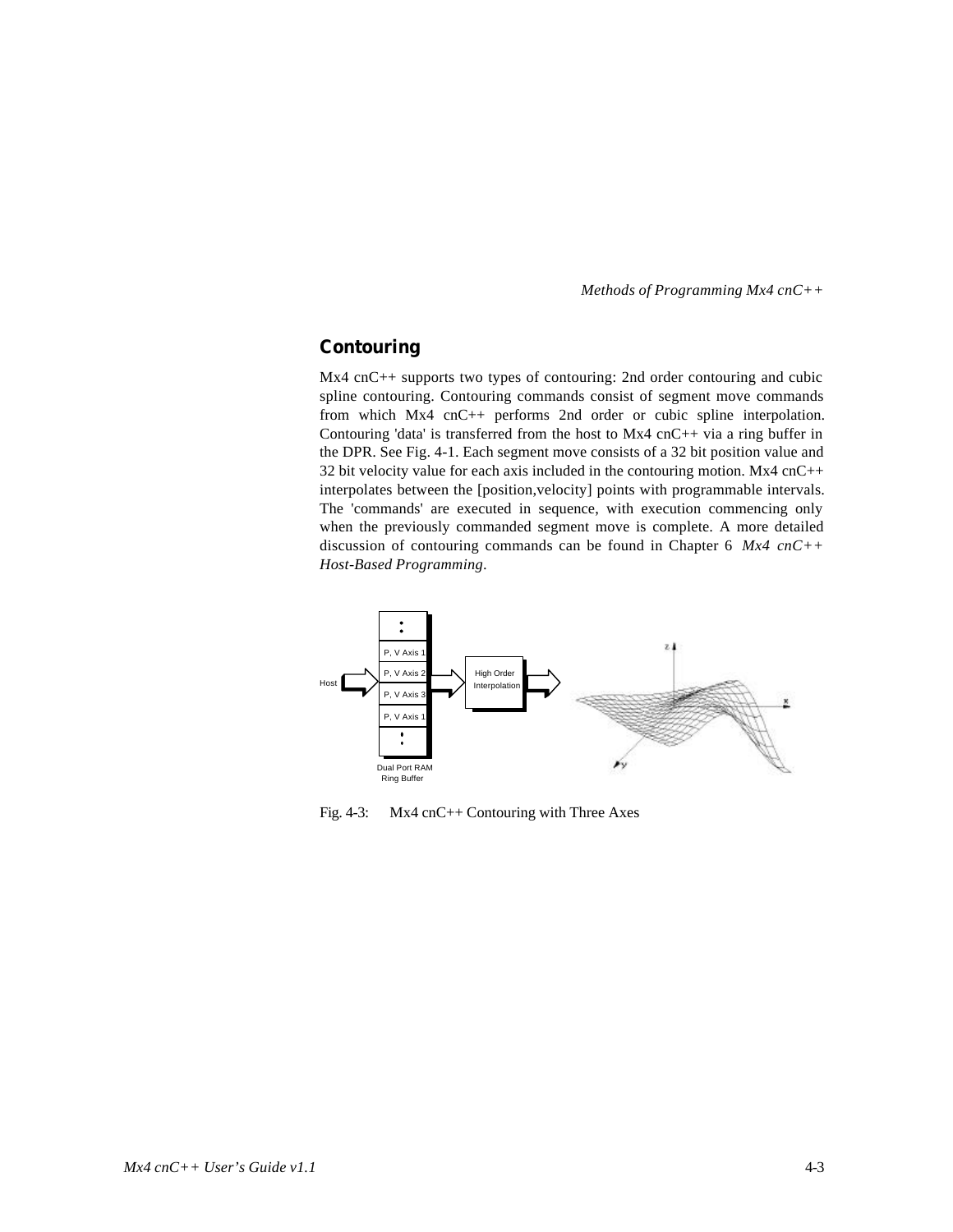*Methods of Programming Mx4 cnC++*

This page intentionally blank.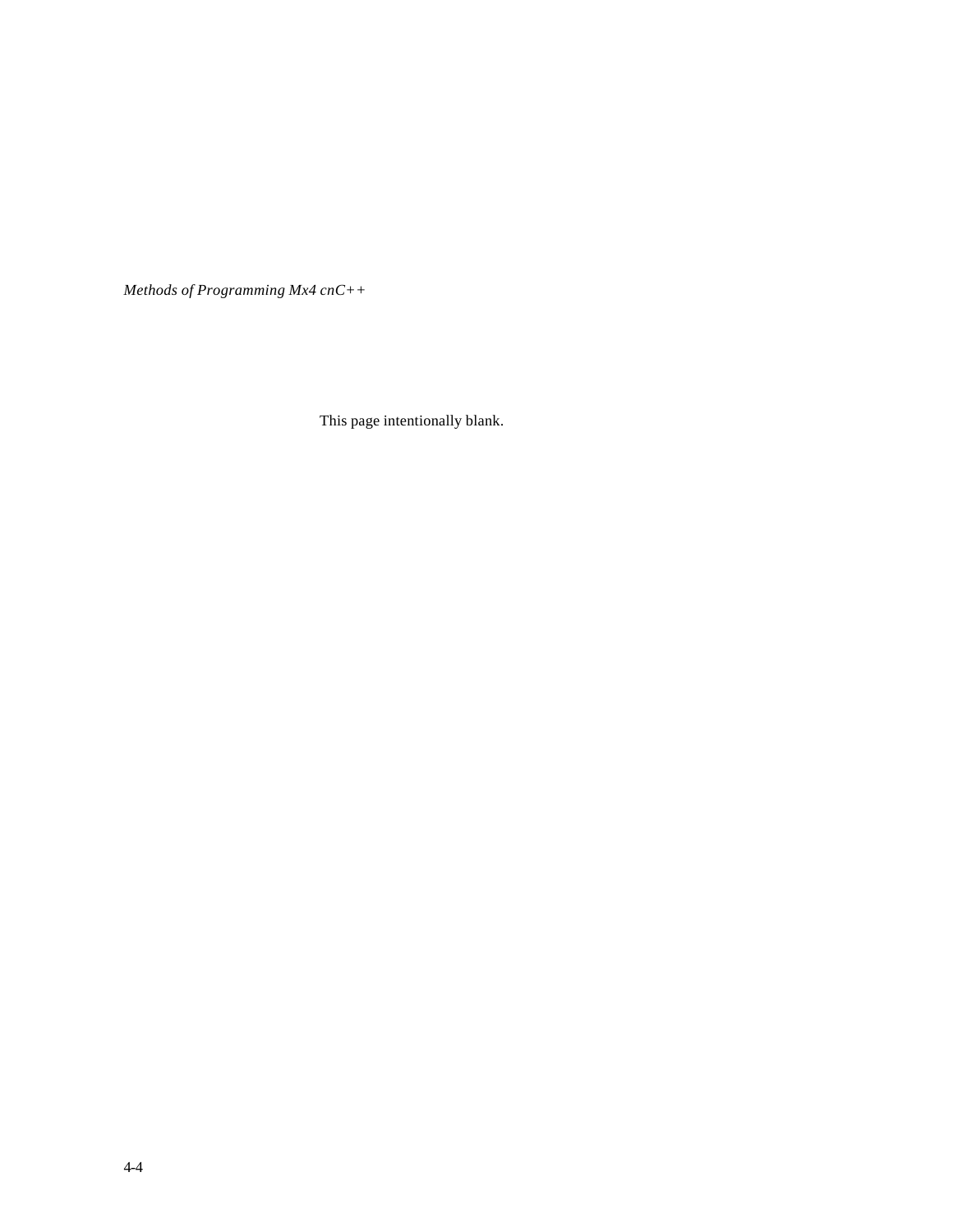# **5 Mx4 cnC++ Host-Based Instruction Set**

# **Host-Based Programming Command Set**

The Mx4 cnC++ Host programming platform includes the following Real Time Commands (RTCs). These commands along with the previously mentioned contouring commands, yield a powerful and very flexible motion control programming platform. The Mx4 cnC++ RTCs are categorized as follows:

### **Initialization**

Commands used to set-up and define system state variables and data reporting schemes are referred to as initialization commands.

| <b>COMMAND</b>  | <b>DESCRIPTION</b>                       |
|-----------------|------------------------------------------|
| <b>ABORTACC</b> | specify abort maximum acceleration       |
| <b>HOME</b>     | preset position counters                 |
| <b>HOMESFT</b>  | position counter reference shift         |
| <b>MAXACC</b>   | specify maximum acceleration             |
| <b>MTURN</b>    | define multi-turn position reporting     |
| <b>SYNC</b>     | configure $Mx4$ cnC++ as master or slave |

### **Interrupt Control**

Mx4 cnC++'s command set includes interrupt control instructions that allow interrupt conditions to be programmed and the ability to enable and disable Mx4 cnC++- host interrupts.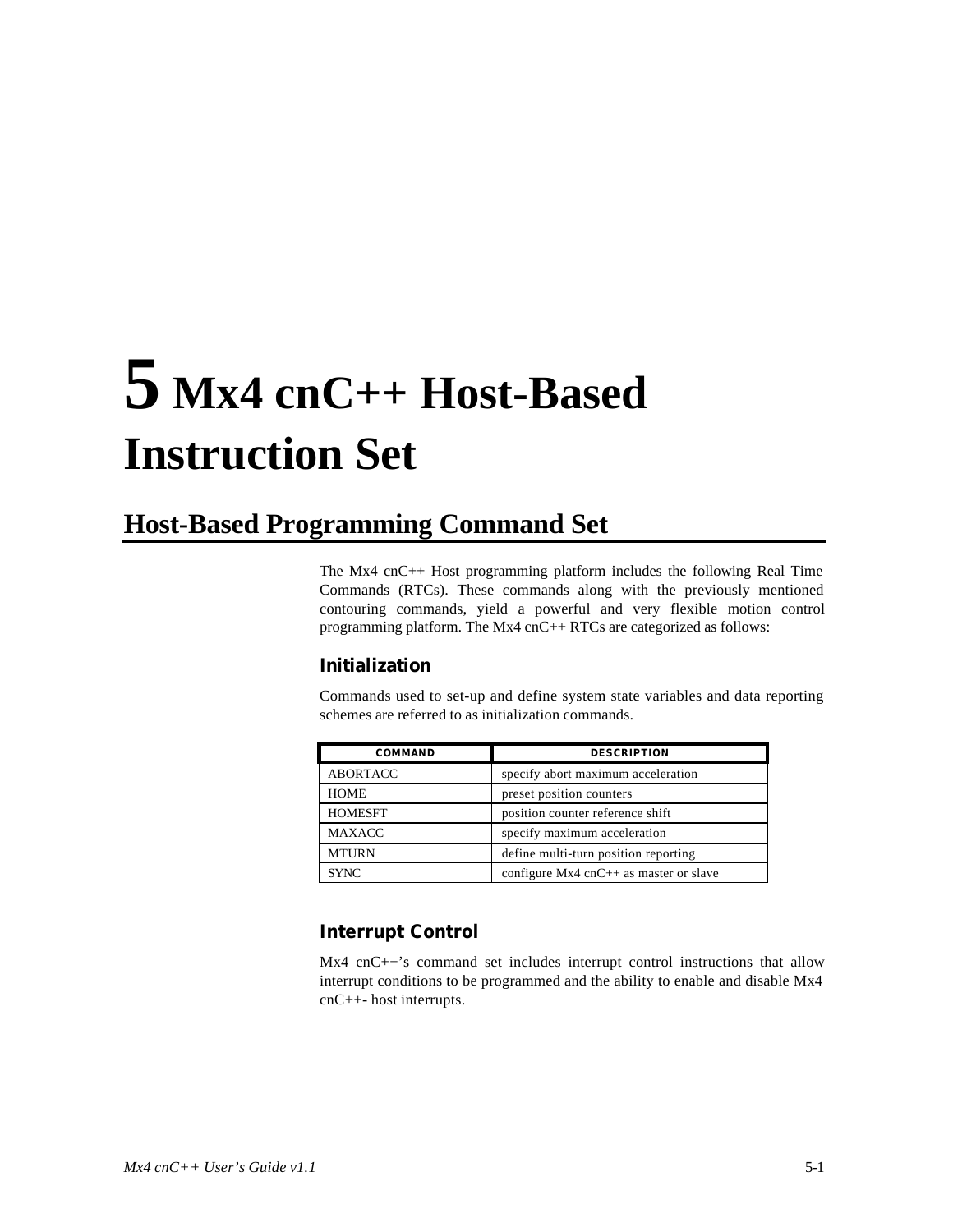| $Mx4$ cnC++ Host-Based Instruction Set |  |
|----------------------------------------|--|
|----------------------------------------|--|

| <b>COMMAND</b>      | <b>DESCRIPTION</b>               |
|---------------------|----------------------------------|
| <b>BBINT</b>        | buffer breakpoint interrupt      |
| DISABL.             | disable the interrupts #1        |
| DISABL <sub>2</sub> | disable the interrupts #2        |
| <b>ENCOLOS</b>      | encoder fault / loss interrupt   |
| <b>FERHLT</b>       | following error / halt interrupt |
| <b>FERINT</b>       | following error interrupt        |
| <b>INXINT</b>       | index pulse interrupt            |
| <b>MCENBL</b>       | motion complete interrupt        |
| <b>POSBRK</b>       | position breakpoint interrupt    |
| <b>POSFEED</b>      | positive feedback interrupt      |
| <b>PRBINT</b>       | general purpose probe interrupt  |

## **Trajectory Control**

Trajectory control commands are those that specify closed-loop motion control.

| COMMAND       | <b>DESCRIPTION</b> |
|---------------|--------------------|
| <b>AXMOVE</b> | axis move          |
| STOP          | stops the motion   |

### **System Diagnostic**

System diagnostic commands allow the host to examine internal Mx4 cnC++ parameters and also provide debug support.

| COMMAND       | <b>DESCRIPTION</b> |
|---------------|--------------------|
| <b>ADDEAT</b> | parameter readback |

#### **Control Parameter**

Instructions used to set state variable control parameters and to tune the control loops are classified as control parameter commands.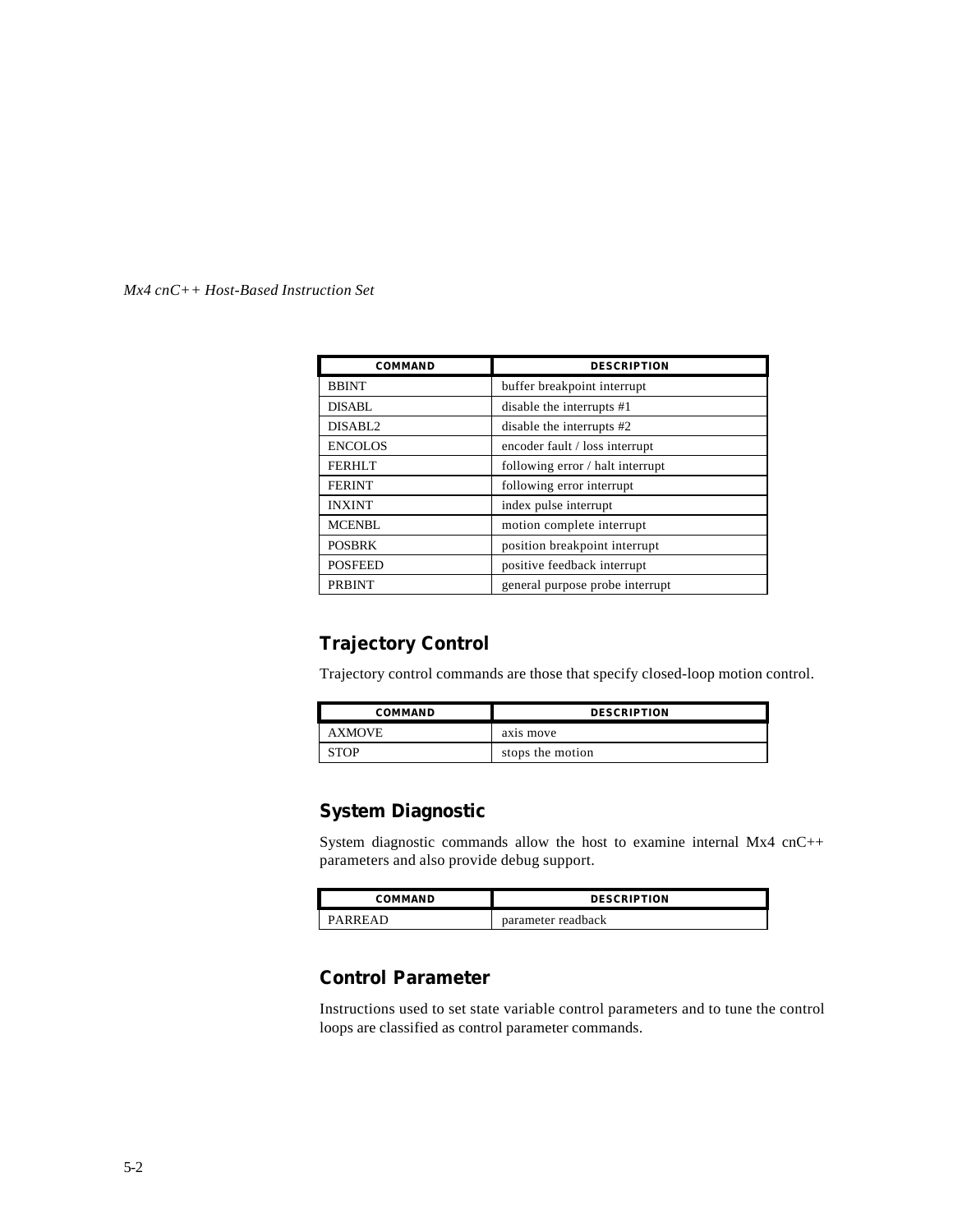| COMMAND        | <b>DESCRIPTION</b>            |
|----------------|-------------------------------|
| CTRL           | control law                   |
| KILIMIT        | integral gain limit           |
| <b>OFFSET</b>  | amplifier offset cancellation |
| <b>OUTGAIN</b> | position loop output gain     |

## **Open Position Loop**

Open position loop commands are motion commands based on velocity control or direct output control.

| COMMAND | <b>DESCRIPTION</b> |
|---------|--------------------|
| DDAC    | direct DAC command |
| VELMODE | velocity mode      |

## **Contouring**

Contouring instructions are those related to the contouring mode of motion. These commands are used to define contouring parameters such as the contouring block transfer rate.

| COMMAND            | <b>DESCRIPTION</b>                                |
|--------------------|---------------------------------------------------|
| <b>BTRATE</b>      | block transfer rate                               |
| <b>CUBIC RATE</b>  | set cubic spline point transfer rate              |
| <b>CUBIC SCALE</b> | scales position/velocities, also shifts positions |
| <b>START</b>       | start contouring motion                           |
| <b>VECCHG</b>      | contouring vector change                          |

## **Filtering (optional)**

| COMMAND      | <b>DESCRIPTION</b>                             |
|--------------|------------------------------------------------|
| LOW PASS     | implement low pass filter at controller output |
| <b>NOTCH</b> | implement notch filter at controller output    |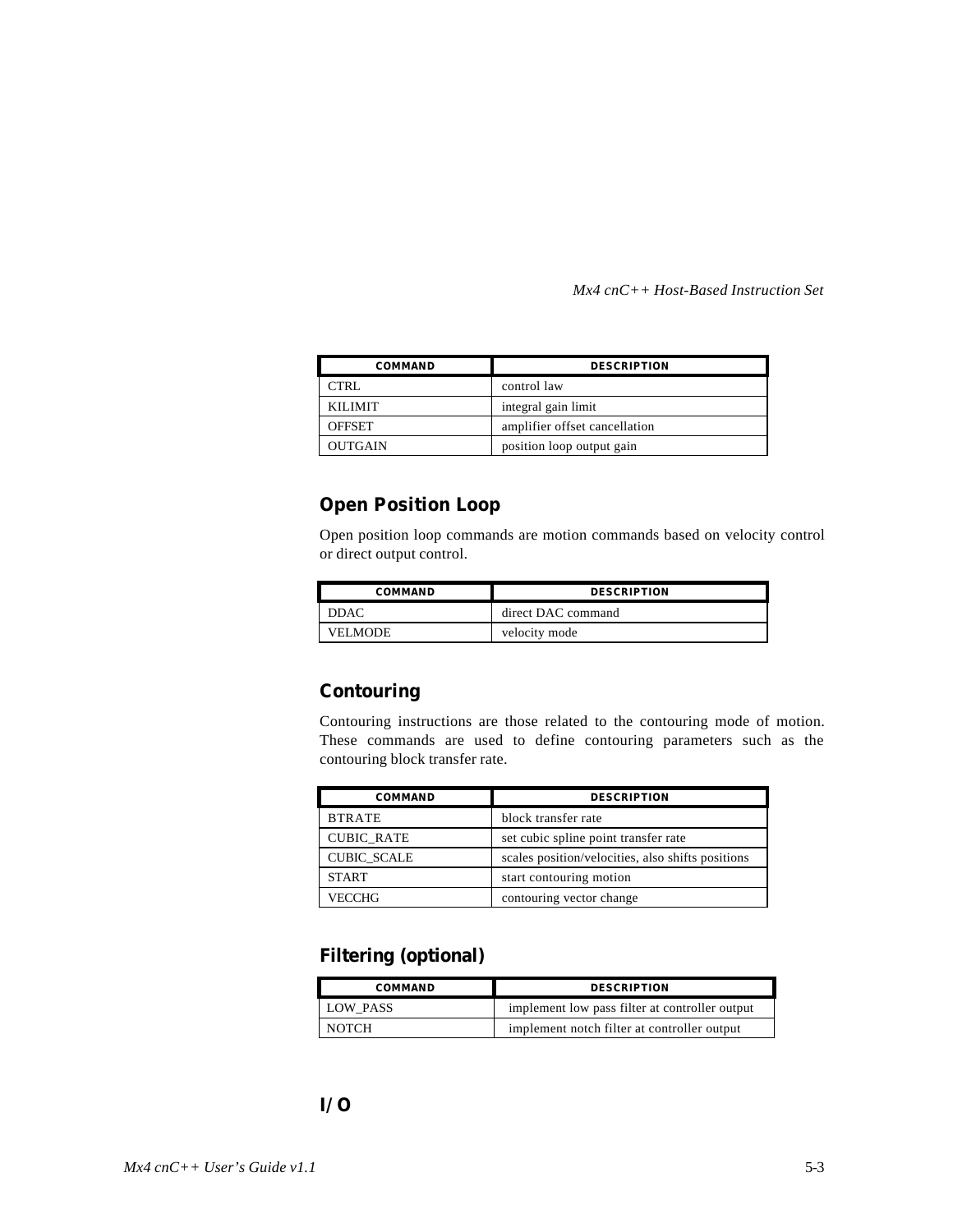| COMMAND         | <b>DESCRIPTION</b>              |
|-----------------|---------------------------------|
| <b>DISABORT</b> | disable input abort processing  |
| <b>ENABORT</b>  | enable input abort processing   |
| <b>INPSTATE</b> | configure logic state of inputs |
| OUTREL.         | output relay state              |

### **Reset**

| COMMAND | <b>DESCRIPTION</b>                   |
|---------|--------------------------------------|
|         | reset $Mx4$ cnC $++$ controller card |

# **Mx4 cnC++ RTC Instruction Set**

The 38 Real Time Commands are listed in alphabetical order. Some of the description presented is technical information pertaining to the programming of the RTCs.

*Note:* Many instructions include the argument n ("a single byte bit coding the axes involved"). The format of n is:

> $n = (0000 \text{ axis } 4 \text{ axis } 3 \text{ axis } 2 \text{ axis } 1)$  B, where set bit(s) 3, 2, 1 or 0 specifies 4, 3, 2 or 1 respectively.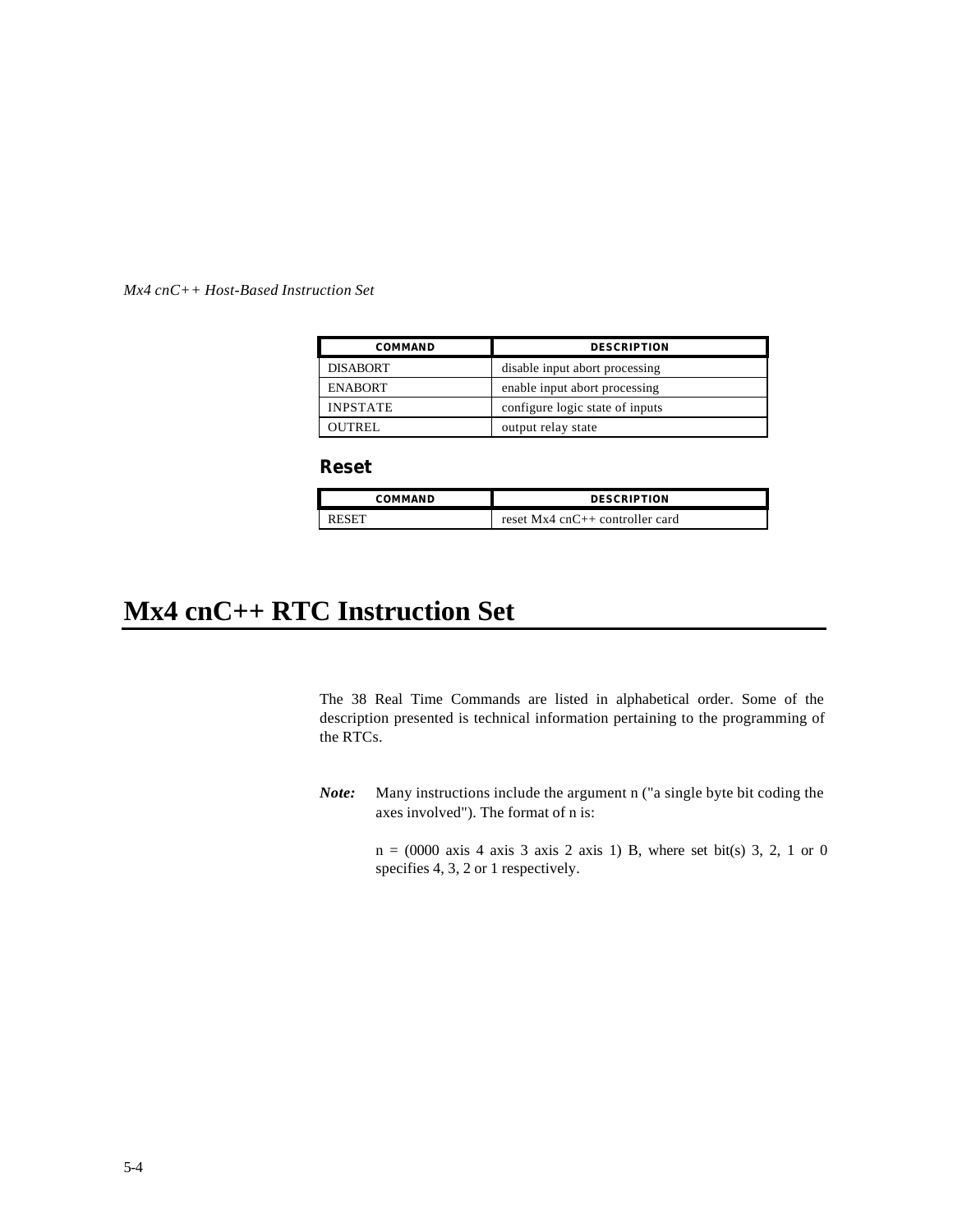# **Mx4 cnC++ State Variables**

Before programming the Mx4 cnC++ controller, knowledge of Mx4 cnC++'s state variables is necessary. The motion state variables are described below.

| <i><b>Acceleration</b></i> | Specified in encoder edge counts/ $(200 \text{ }\mu\text{s})^2$ . It is<br>presented by a 16-bit unsigned number with 1 bit<br>integer and 15 bits fraction.                                             |
|----------------------------|----------------------------------------------------------------------------------------------------------------------------------------------------------------------------------------------------------|
|                            | i.e., $\mathrm{acc} = 077 \mathrm{B} \mathrm{h} = 0.0584 \mathrm{~counts}/(200 \mathrm{~\mu s})^2$                                                                                                       |
| <b>Following Error</b>     | Specified in encoder edge counts and is presented by<br>a 32-bit two's complement number with all 32 bits as<br>integer.                                                                                 |
| <b>Position</b>            | Specified in encoder edge counts and is presented by<br>a 32-bit two's complement number with all 32 bits as<br>integer.                                                                                 |
| <b>Velocity</b>            | Specified in encoder edge counts/200 $\mu$ s and is<br>presented by a 27-bit two's complement number, sign<br>extended to 32 bits. This value is partitioned as 16 bits<br>integer and 16 bits fraction. |
|                            | i.e., vel = $000A8000h = 10.50$ counts/200 µs                                                                                                                                                            |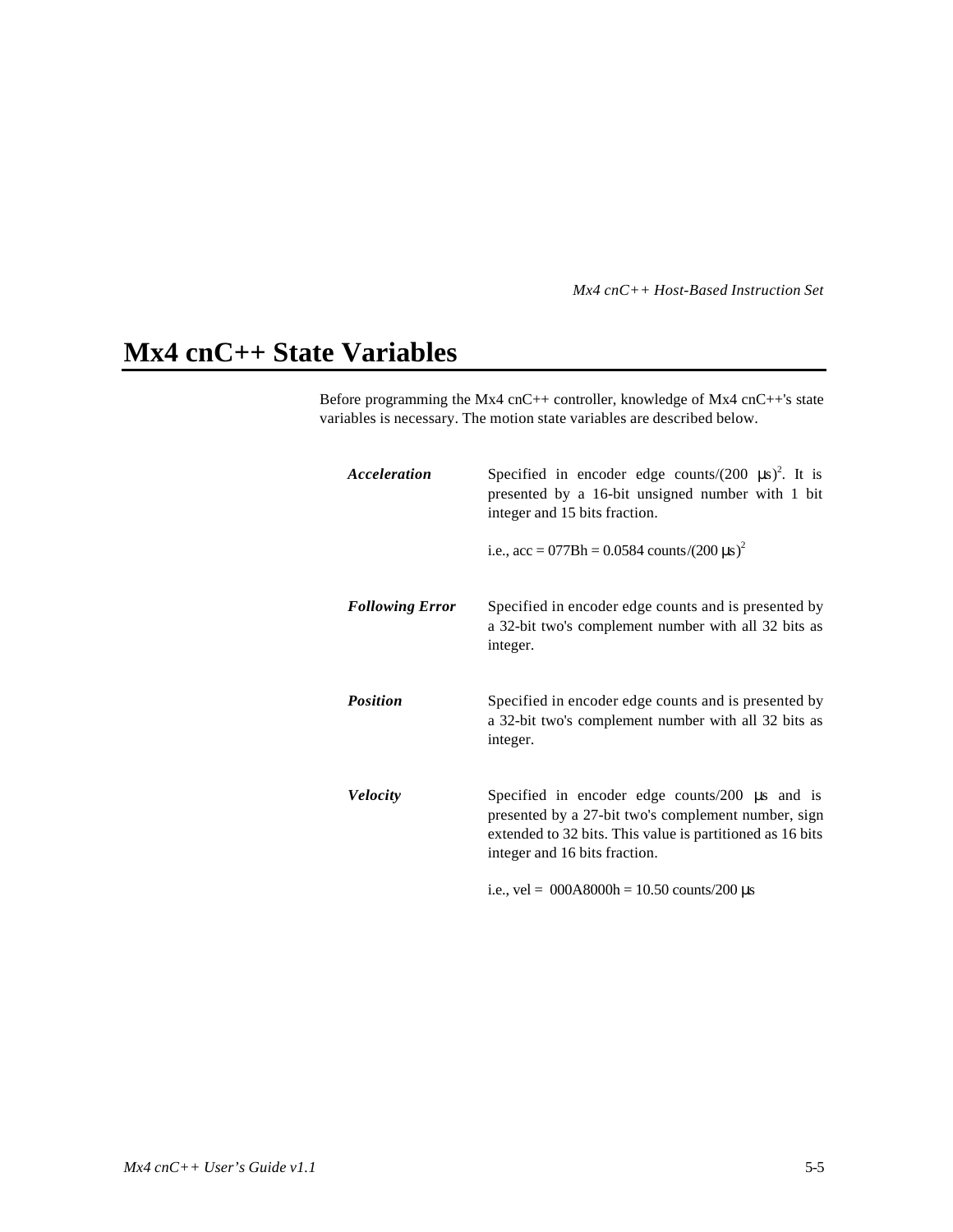# **Mx4 cnC++ Host-Based Programming Command Listing**

The Mx4 cnC++ Host-based programming RTCs are listed in alphabetical order. Each command listing follows this format:

| <b>FUNCTION</b>    | indicates the command function                                                                           |
|--------------------|----------------------------------------------------------------------------------------------------------|
| <b>SYNTAX</b>      | order in which the command arguments must be written<br>to the DPR Real Time Command buffer <sup>1</sup> |
| RTC CODE           | real time command code                                                                                   |
| <b>ARGUMENTS</b>   | command arguments, if any, are defined <sup>2</sup>                                                      |
| <b>DESCRIPTION</b> | explanation of command operation and functionality                                                       |
| <b>SEE ALSO</b>    | listing of related commands                                                                              |
| <b>APPLICATION</b> | some helpful suggestions describing which applications<br>benefit from the command                       |
| <b>FXAMPIF</b>     | an example illustrating the command in use                                                               |
|                    |                                                                                                          |



*Note 1:* See Chapter 6, *Mx4 cnC++ Host Programming ... RTCs & Contouring* for a detailed description of how RTCs are transmitted to the Mx4 cnC++ controller.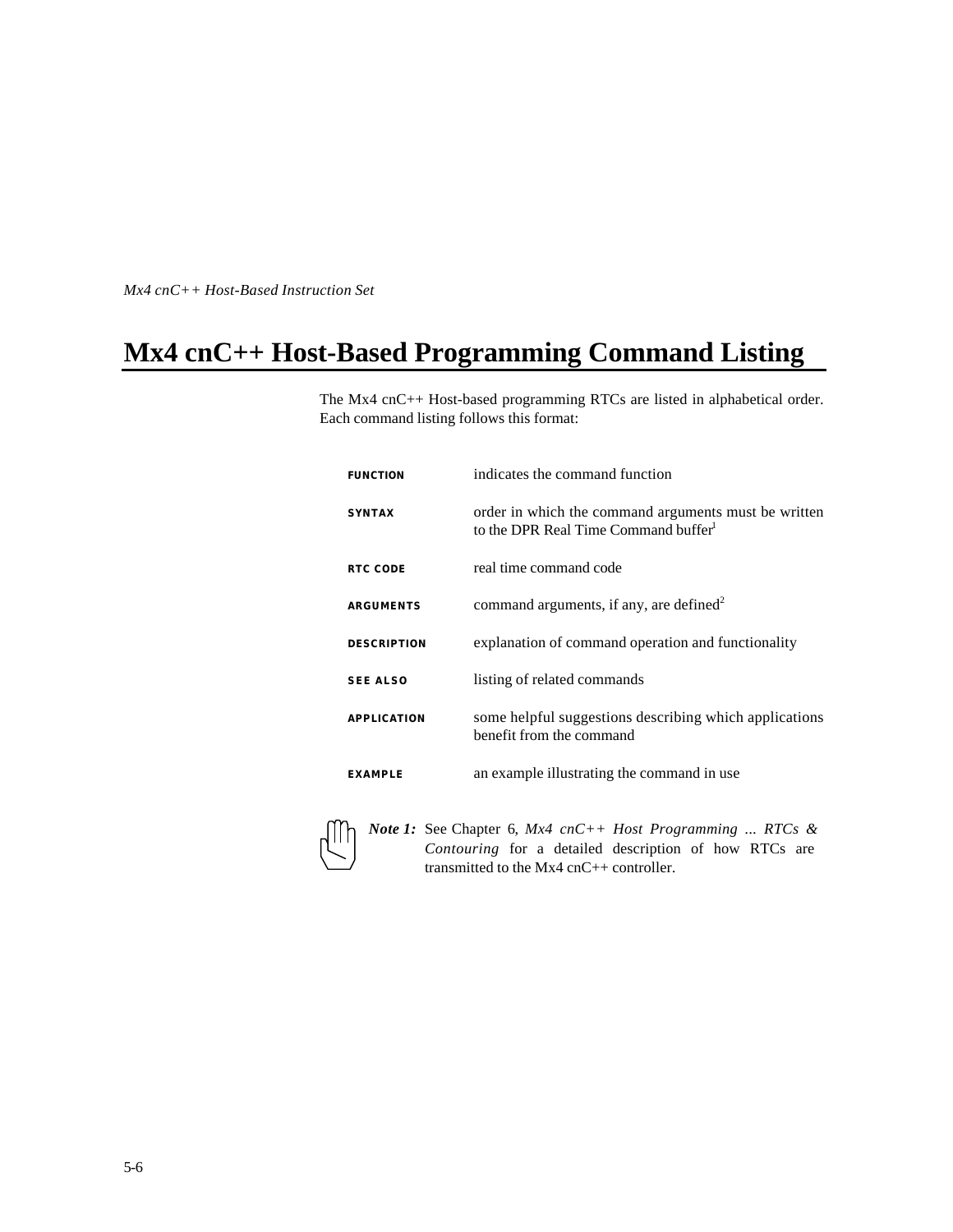

*Note 2:* Many commands include the argument n ("a single byte, bit coding the axes involved"). The bit coding is as follows:

| n | bit 0   | axis 1 |
|---|---------|--------|
|   | bit 1   | axis 2 |
|   | bit 2   | axis 3 |
|   | bit 3   | axis 4 |
|   | bit 4-7 | unused |

For example, 0x3 bit codes axes 1 and 2; 0xE bit codes axes 2, 3, 4, etc.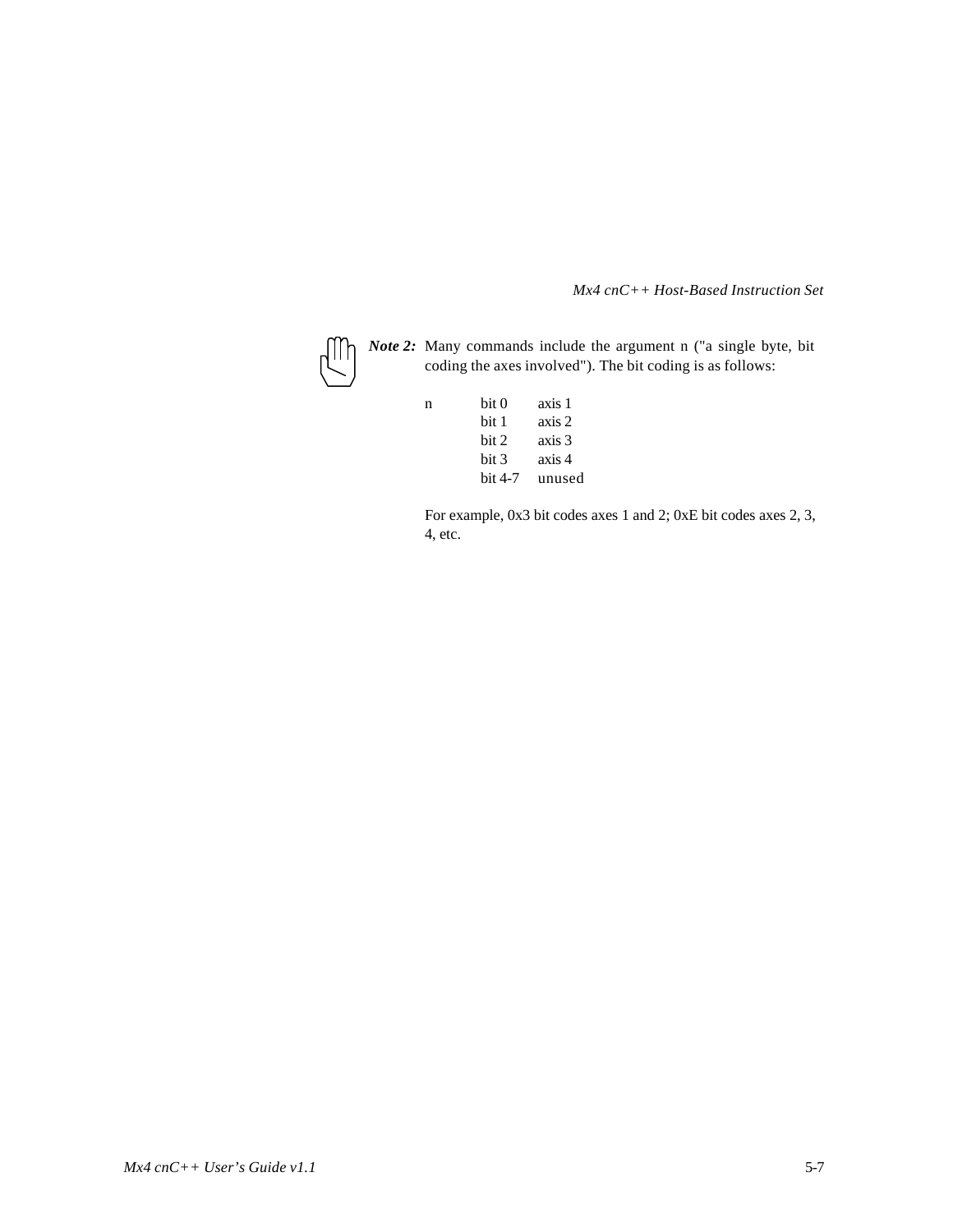## **ABORTACC**

| <b>FUNCTION</b>  | Abort Maximum Acceleration                                                                                                                     |
|------------------|------------------------------------------------------------------------------------------------------------------------------------------------|
|                  | SYNTAX ABORTACC(n, $acc_1$ , , $acc_4$ )                                                                                                       |
| <b>RTC CODE</b>  | 86h                                                                                                                                            |
| <b>ARGUMENTS</b> |                                                                                                                                                |
| n<br>$acc_{x}$   | a single byte, bit coding the axes involved.<br>16 bit unsigned value specifying the maximum halting<br>acceleration (deceleration) for axis x |
| Note:            | Acceleration is partitioned into 1 bit integer, 15 bits fraction.                                                                              |

### **DESCRIPTION**

This command specifies the maximum halting acceleration (deceleration) for the axes specified. The maximum acceleration values are used in the following cases: FERHLT interrupt, ESTOP, probe interrupt and input abort processing.

*Note:* ABORTACC command will be ignored if the specified argument is zero.

### **SEE ALSO** FERHLT, PRBINT, STOP, VELMODE

#### **APPLICATION**

This command sets the maximum possible deceleration for a mechanical actuator. This RTC is to set the deceleration rate for an emergency case. In contrast to the Mx4 RTC, ABORTACC provides a sharper deceleration such that the entire system comes to a stop as rapidly as possible. Please remember that the STOP and VELMODE RTCs use Mx4 for their acceleration/deceleration.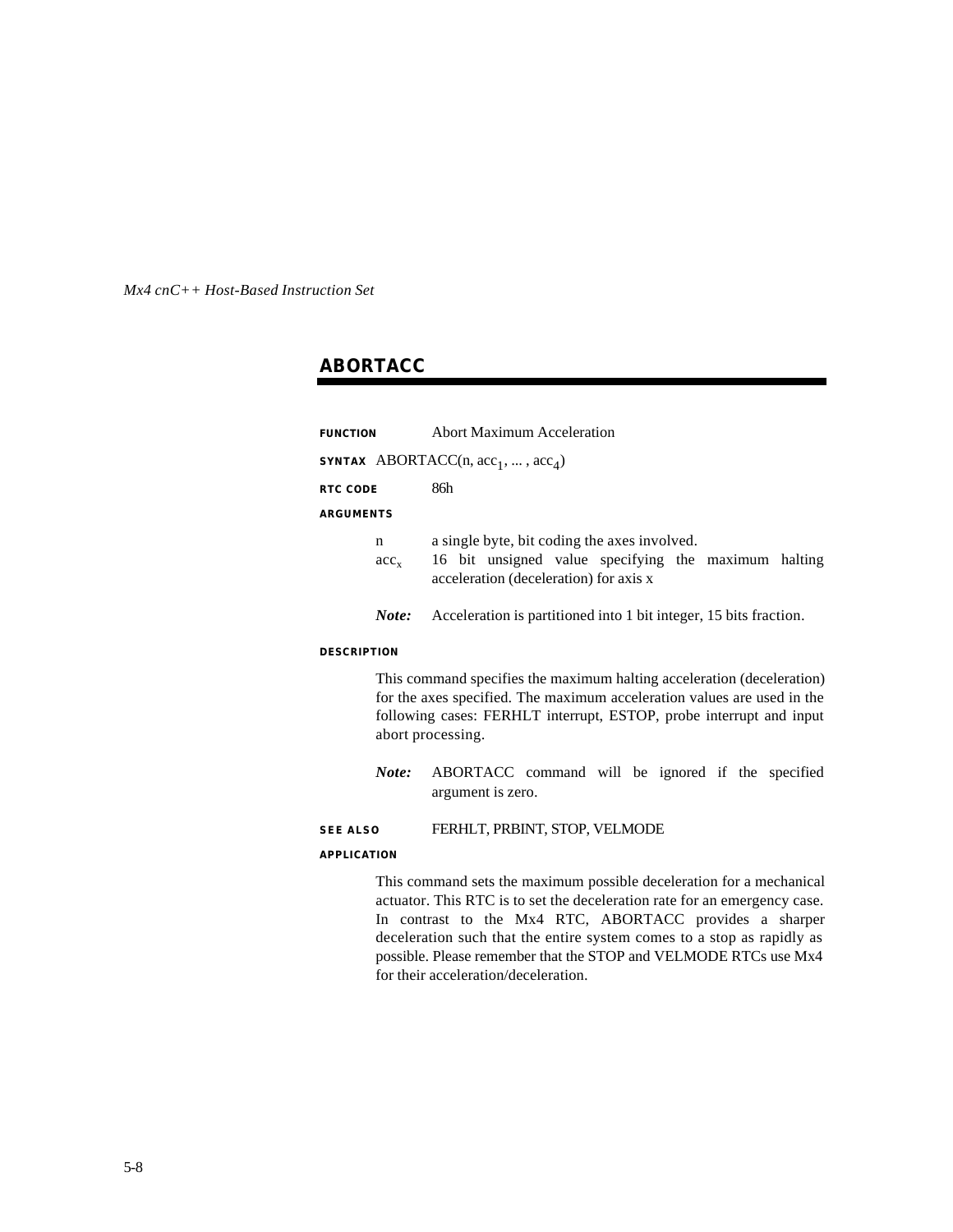## **ABORTACC cont.**

#### *Command Sequence Example*

| ABORTACC() | set the abort maximum acceleration                |
|------------|---------------------------------------------------|
| CTRL()     | ; make sure the system is in closed loop.         |
| FERHLT()   | set the maximum tolerance for the following error |
|            | ; if the following error exceeds the ABORTACC     |
|            | ; parameter, the system will stop immediately     |

### **EXAMPLE**

Set an abort maximum acceleration for axes 2 and 3 of 0.5 encoder counts/200μsec<sup>2</sup>.

### $(0.5)$  x 215 = 4000h

The values of the RTC argument are:

| n                | 06h   |
|------------------|-------|
| acc <sub>2</sub> | 4000h |
| acc <sub>3</sub> | 4000h |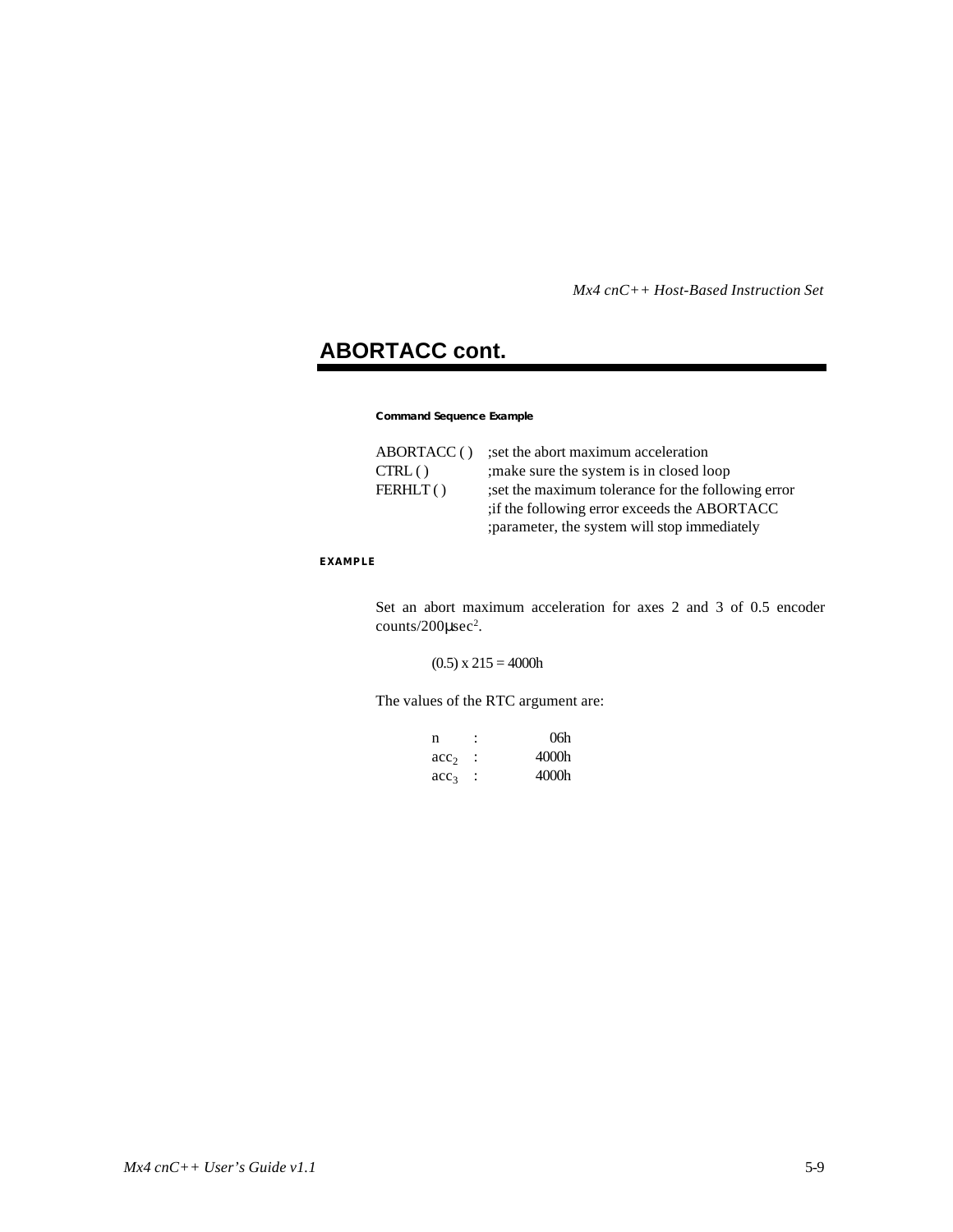## **AXMOVE**

| <b>FUNCTION</b>    |                                                                 | Axis Move with Trapezoidal Trajectory                                                                                                                                                                           |  |  |
|--------------------|-----------------------------------------------------------------|-----------------------------------------------------------------------------------------------------------------------------------------------------------------------------------------------------------------|--|--|
|                    | SYNTAX AXMOVE $(n, acc_1, pos_1, vel_1, , acc_4, pos_4, vel_4)$ |                                                                                                                                                                                                                 |  |  |
| <b>RTC CODE</b>    |                                                                 | 60h                                                                                                                                                                                                             |  |  |
| <b>ARGUMENTS</b>   |                                                                 |                                                                                                                                                                                                                 |  |  |
|                    | n<br>$acc_x$                                                    | a single byte, bit coding the axes involved.<br>16 bit acceleration for axis x<br>$pos_x$ 32 bit end position for axis x                                                                                        |  |  |
|                    | $vel_x$                                                         | 32 bit slew rate for axis x                                                                                                                                                                                     |  |  |
|                    | Note:                                                           | Position and velocity are always presented in 2's complement<br>format, but acceleration is an unsigned value.                                                                                                  |  |  |
|                    | Note:                                                           | Velocity must be presented as a 27 bit 2's complement value<br>which is sign extended to 32 bits. For example, the maximum<br>positive velocity is 03FFFFFFh and the maximum negative<br>velocity is FC000000h. |  |  |
|                    | Note:                                                           | Velocity is partitioned into 16 bits integer and 16 bits fraction.<br>Position is a 32 bit integer value, and acceleration is presented<br>as 1 bit integer, 15 bits fraction.                                  |  |  |
| <b>DESCRIPTION</b> |                                                                 |                                                                                                                                                                                                                 |  |  |
|                    | The AXMOVE RTC allows for trapezoidal command generation with   |                                                                                                                                                                                                                 |  |  |

specified end point position, slew rate velocity, and acceleration for each axis. This command is suitable for linear moves.

SEE ALSO STOP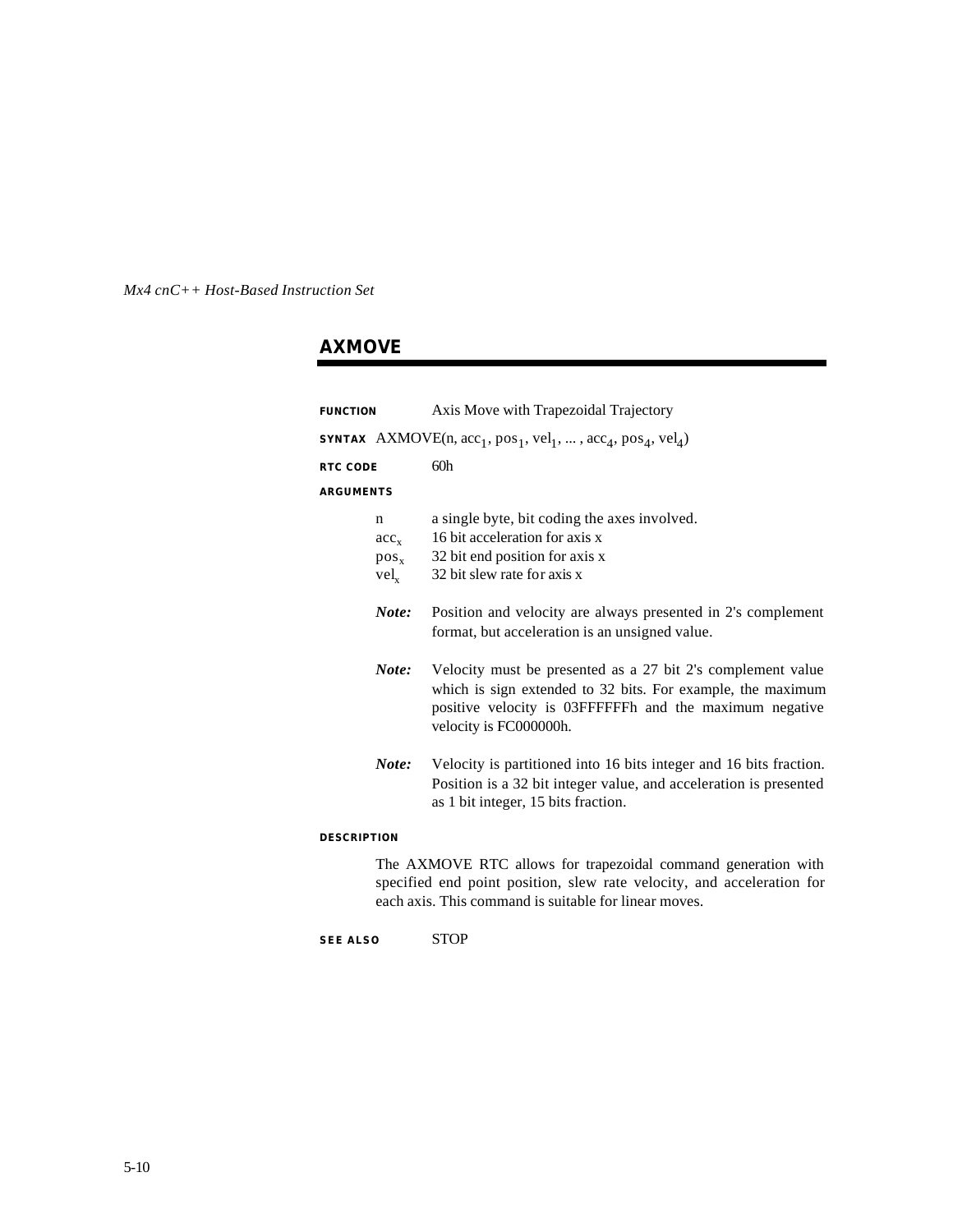## **AXMOVE cont.**

#### **APPLICATION**

This command can be used in almost any imaginable motion control application. Applications may benefit from this command any time there is a need for a linear move from point A to point B in a multi-dimensional space. To name a few applications: pick and place robots (e.g. in component insertion), rapid traverse (e.g. in machining) and master slaving (e.g. in paper processing and packaging) applications.

#### *Command Sequence Example*

| set the maximum accel, to make sure system can be<br>stopped; |
|---------------------------------------------------------------|
| ; set the gain values                                         |
|                                                               |
| ; run the system in axis move (linear trapezoidal); mode      |
|                                                               |
|                                                               |
| enable motion complete                                        |
| ;upon the completion of this (command) trajectory             |
| ; MX4 generates motion complete interrupt                     |
|                                                               |

#### **EXAMPLE 1**

Assuming current positions of zero for axes 1 and 2, we want to move axis 1 to the target position of 234567h and axis 2 to the target position of 112233h. Let's also assume that we want this move to be accomplished with the slew rate velocity of 200000h (200000h/2<sup>16</sup> counts/200µsec) and acceleration of 150h (150h/215 counts/(200µsec)2) for both axes.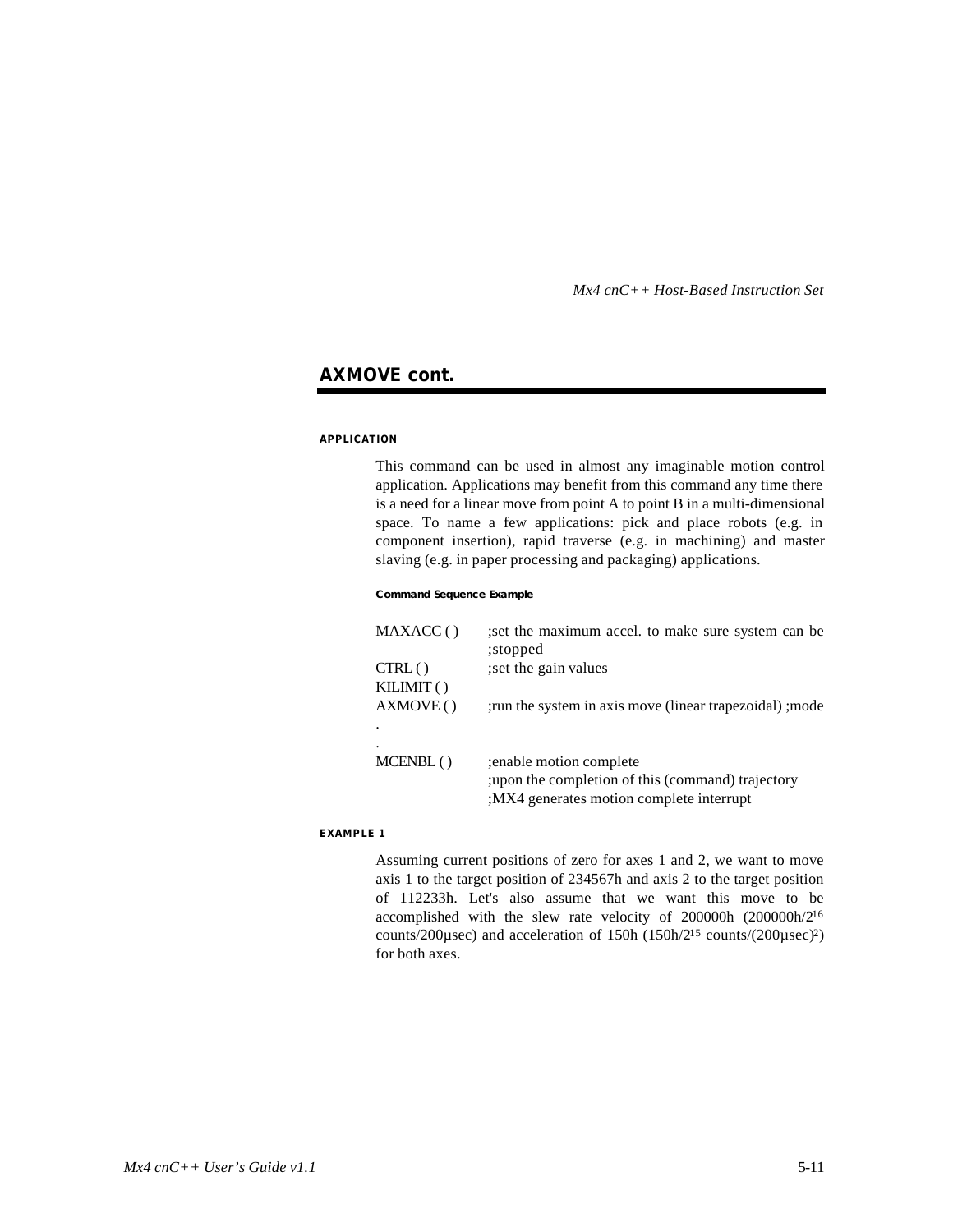### **AXMOVE cont.**

The values of the RTC arguments are:

| n                | 03h       |
|------------------|-----------|
| acc <sub>1</sub> | 0150h     |
| $pos_1$          | 00234567h |
| vel,             | 00200000h |
| acc <sub>2</sub> | 0150h     |
| pos <sub>2</sub> | 00112233h |
| vel,             | 00200000h |

**EXAMPLE 2**

Assuming a current position of 0 for axis 4, we want to move axis 4 to the (negative) target position of FFAA0000h with a slew rate of FFE00000h (FFE00000h/216 counts/200µsec)(negative velocity) and acceleration of 150h (150h/215 counts/(200µsec)2).

The values of the RTC arguments are:

| n                |   | 08h       |
|------------------|---|-----------|
| $acc_{A}$        | ÷ | 0150h     |
| pos <sub>A</sub> | ÷ | FFAA0000h |
| vel,             |   | FFE00000h |

### **EXAMPLE 3**

The host can issue a new axis move command before the previous one is completed. For example, assume the AXMOVE RTC of Example 1 is issued by the host. Now, the host changes its mind and decides to stop axis 2 at a new target position of 334455h with a new slew rate of 100000h. 100000h/216 counts/200µsec) and a new acceleration of 200h (200h/215 counts/(200µsec)2). While the AXMOVE of Example 1 is in progress, the host issues the new command.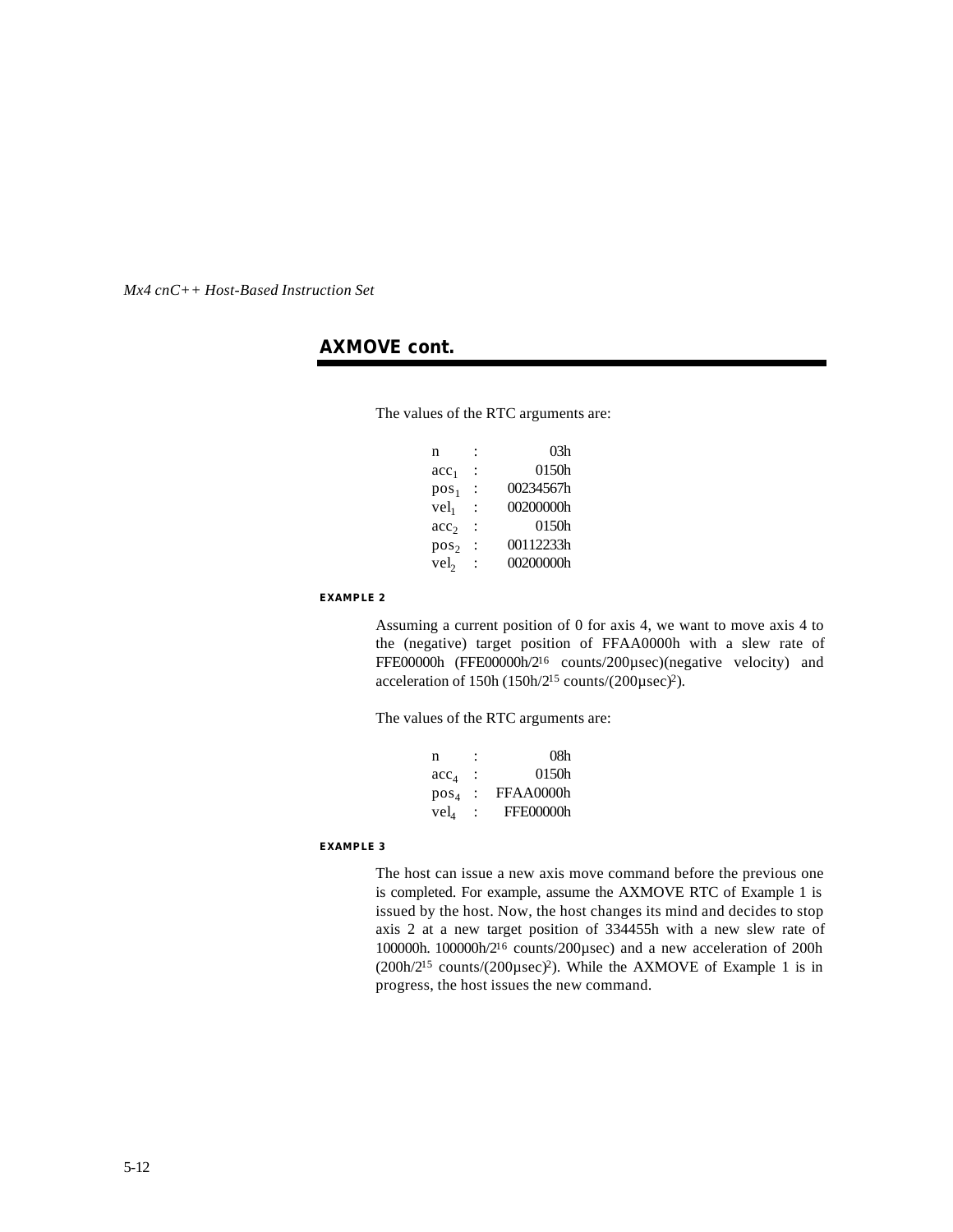## **AXMOVE cont.**

The values of the RTC arguments are:

| n                |                      | 02h       |
|------------------|----------------------|-----------|
| acc <sub>2</sub> |                      | 0200h     |
| $pos_2$          | $\ddot{\phantom{0}}$ | 00334455h |
| vel,             |                      | 00100000h |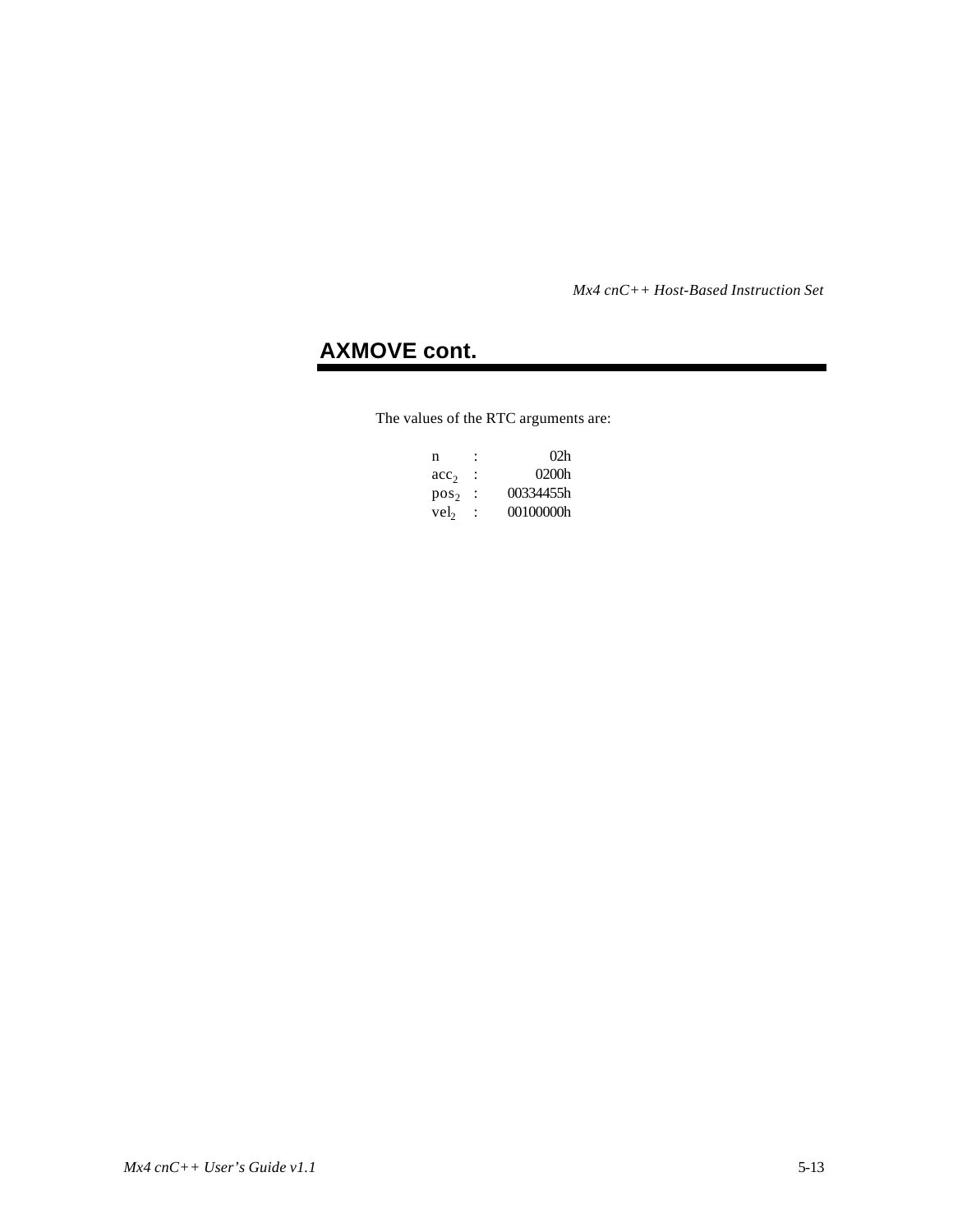## **BBINT**

| <b>FUNCTION</b>       | <b>Buffer Breakpoint Interrupt</b>                                                                                                                                                                                                                                   |
|-----------------------|----------------------------------------------------------------------------------------------------------------------------------------------------------------------------------------------------------------------------------------------------------------------|
| SYNTAX BBINT(buffbrk) |                                                                                                                                                                                                                                                                      |
| <b>RTC CODE</b>       | 61h                                                                                                                                                                                                                                                                  |
| ARGUMENTS             |                                                                                                                                                                                                                                                                      |
|                       | buffbrk 8 bit positive value which represents delta position for the<br>remaining number of bytes in the ring buffer. Since each point<br>requires 8 bytes, this number must be multiplied by 8 to<br>indicate the real number of bytes left in the DPR ring buffer. |
| <b>DESCRIPTION</b>    |                                                                                                                                                                                                                                                                      |
|                       |                                                                                                                                                                                                                                                                      |

This command will cause an interrupt when the number of instructions in the ring buffer falls below a preset breakpoint. The buffer breakpoint interrupt status will appear in bit 0 of the DPR interrupt flag location 03FEh, 7FEh. This bit gets set if the buffer breakpoint interrupt occurs.

### **SEE ALSO** DISABL

### **APPLICATION**

This command must be used in contouring applications. To maintain continuity in a contouring application, Mx4 must be constantly updated by the host processor a set of new (position/velocity) points on a contour. Since no application can afford to run out of points, the host must set the BBINT to a value such that running the remaining points (what is left in the ring buffer) will give the host enough time to update the buffer. For slower hosts, the argument for this command must be relatively larger.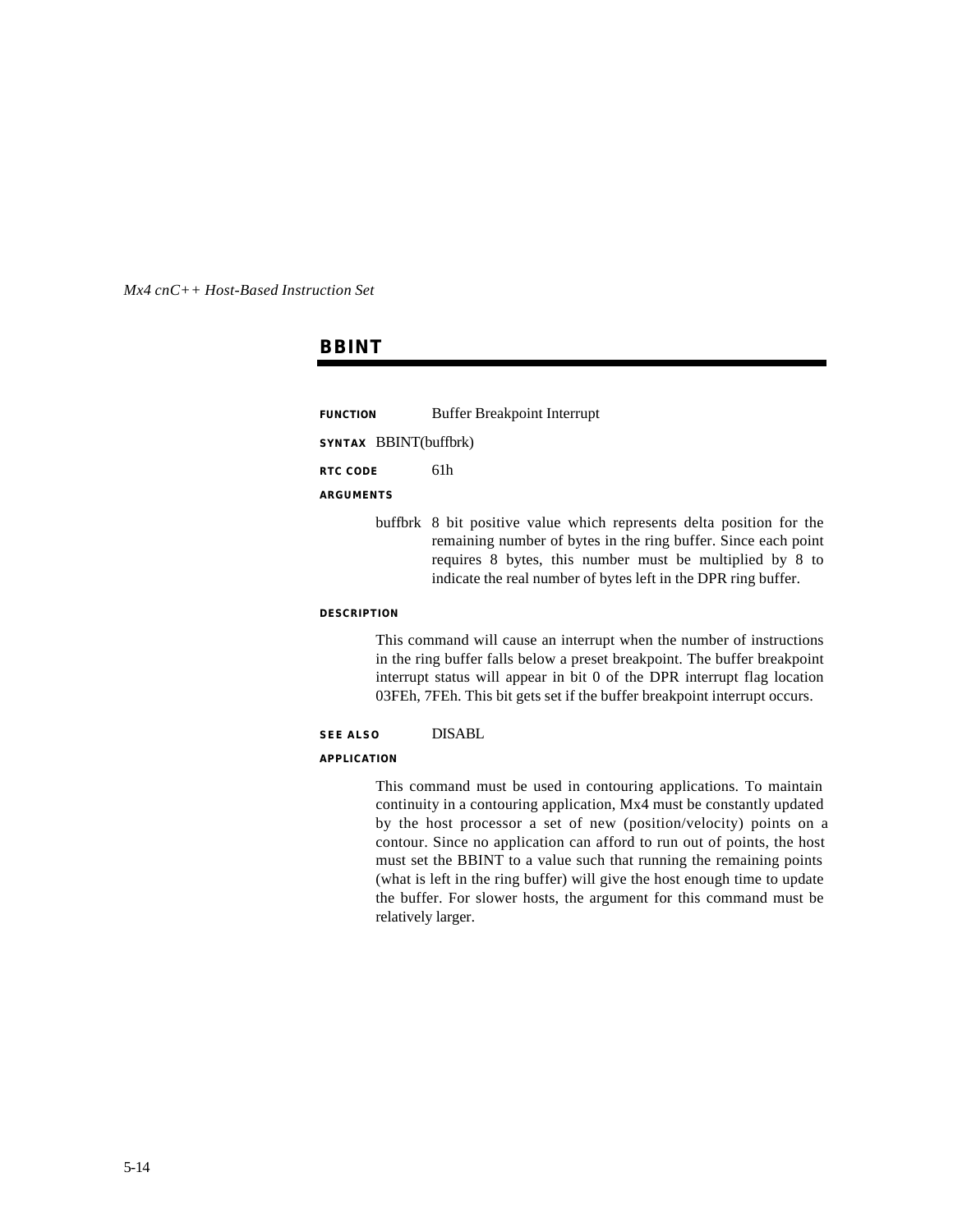## **BBINT cont.**

#### *Command Sequence Example*

| MAXACC()<br>CTRL()<br>KILIMIT() | ; make sure that a system can be stopped<br>; set the gains                      |
|---------------------------------|----------------------------------------------------------------------------------|
|                                 | load the ring buffer with contouring points,                                     |
|                                 | ;(position and speed)                                                            |
| BTRATE()<br>BBINT()             | set the block transfer rate to 5, 10, 15 or 20ms<br>set the breakpoint in buffer |
|                                 |                                                                                  |
| START(n)                        | start contouring                                                                 |

### **EXAMPLE**

Enable a ring buffer breakpoint interrupt for the case that the number of segment move commands in the ring buffer falls below 30.

The value of the RTC argument is:

buffbrk : 1Eh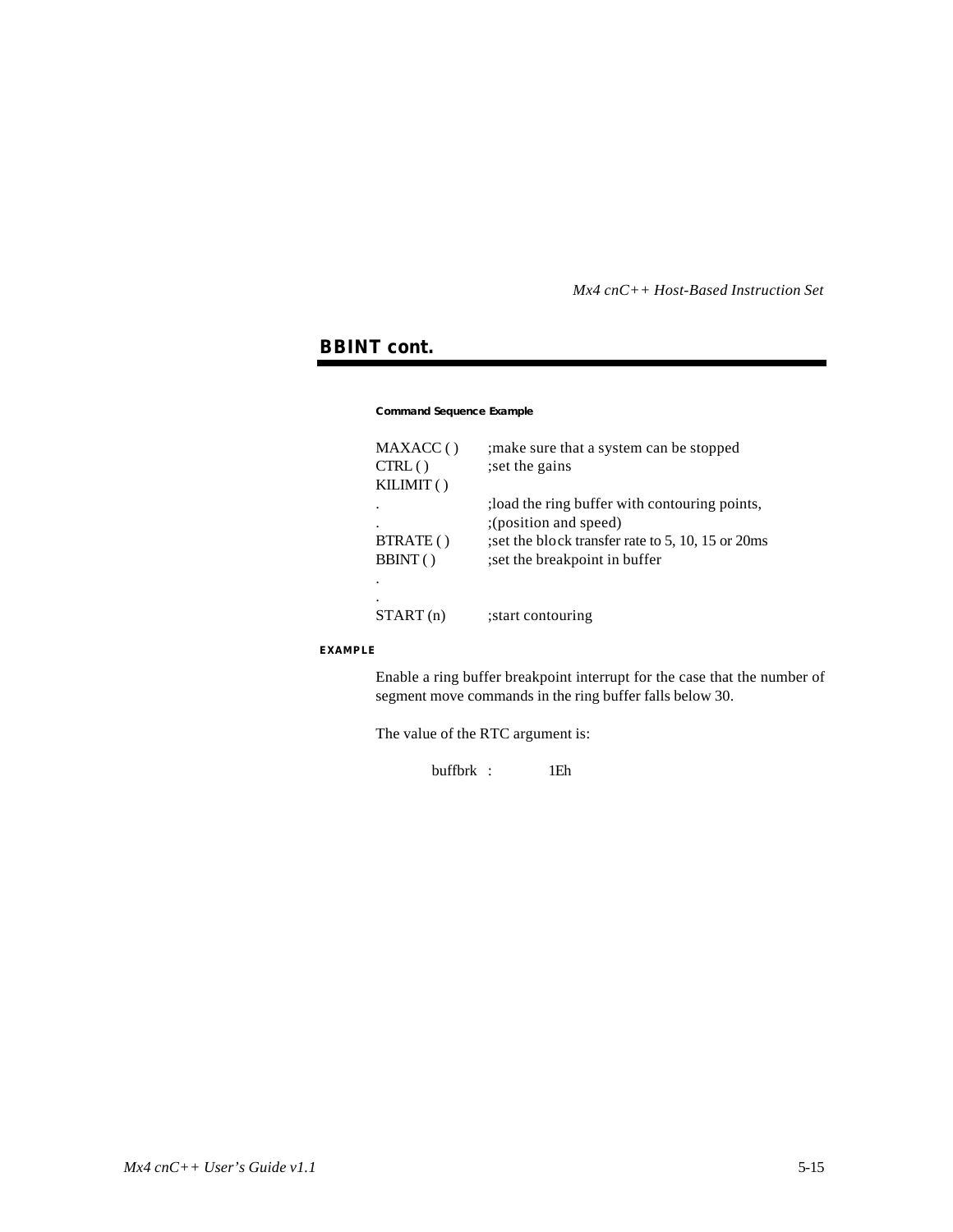## **BTRATE**

| <b>FUNCTION</b>    |                                                                                                                                                                                                                                                                        | Set 2nd Order Contour Block Transfer Rate                                                                |                                                                                                                                                                 |  |
|--------------------|------------------------------------------------------------------------------------------------------------------------------------------------------------------------------------------------------------------------------------------------------------------------|----------------------------------------------------------------------------------------------------------|-----------------------------------------------------------------------------------------------------------------------------------------------------------------|--|
| SYNTAX BTRATE(m)   |                                                                                                                                                                                                                                                                        |                                                                                                          |                                                                                                                                                                 |  |
| <b>RTC CODE</b>    |                                                                                                                                                                                                                                                                        | 73h                                                                                                      |                                                                                                                                                                 |  |
| <b>ARGUMENTS</b>   |                                                                                                                                                                                                                                                                        |                                                                                                          |                                                                                                                                                                 |  |
| m                  |                                                                                                                                                                                                                                                                        | a byte which selects the block transfer rate for all of the axes. m<br>is an integer ranged from 0 to 3. |                                                                                                                                                                 |  |
|                    |                                                                                                                                                                                                                                                                        | $m=0$<br>$m=1$<br>$m=2$<br>$m=3$                                                                         | block transfer rate is 5ms per point<br>block transfer rate is 10ms per point<br>block transfer rate is 15ms per point<br>block transfer rate is 20ms per point |  |
| <b>DESCRIPTION</b> |                                                                                                                                                                                                                                                                        |                                                                                                          |                                                                                                                                                                 |  |
|                    | This command sets the 2nd order contouring block transfer rate for the<br>system. For example, if the block transfer rate is set at 10ms, the time<br>interval between each point in the ring buffer is '10ms' (e.g. the DSP will<br>interpolate each point for 10ms). |                                                                                                          |                                                                                                                                                                 |  |
|                    | Note:                                                                                                                                                                                                                                                                  | Host should not adjust the block transfer rate when contouring<br>is in process.                         |                                                                                                                                                                 |  |
|                    | Note:                                                                                                                                                                                                                                                                  | The default block transfer rate is set at 5 ms per point.                                                |                                                                                                                                                                 |  |

**SEE ALSO** CUBIC\_RATE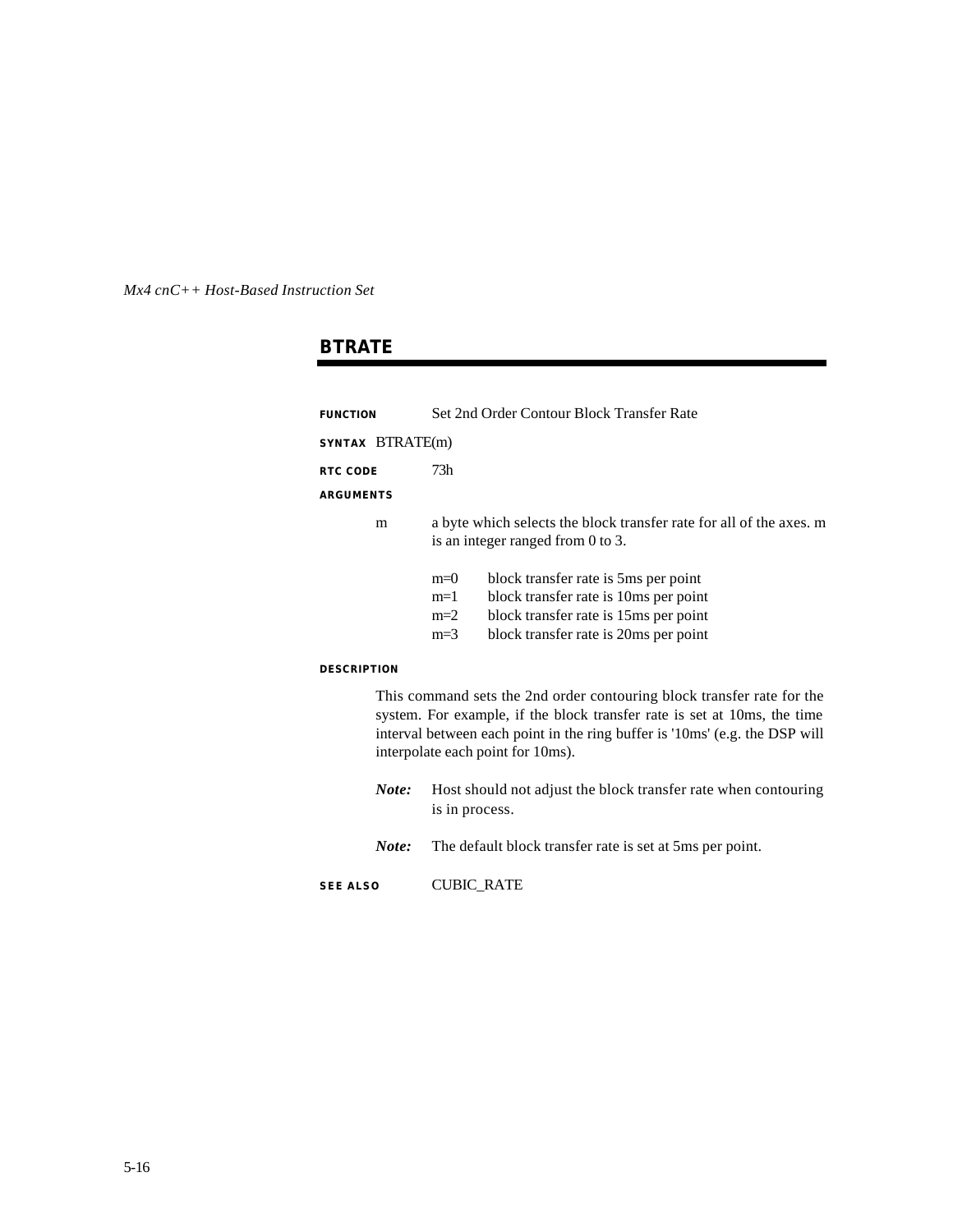### **BTRATE cont.**

### **APPLICATION**

This command is useful in 2nd order contouring applications. Depending on the capability of the host processor, position/velocity points on multi-dimensional trajectories may be broken down to the points that (timewise) may be near or far from each other. Clearly, slower CPUs are capable of breaking down geometries to position and velocity points that are widely spaced in time. This instruction makes the time interval in between the two adjacent points (in contouring) programmable. Please remember that regardless of the value programmed for this time interval (5, 10, 15 or 20ms), Mx4 will internally perform a high-order interpolation of the points breaking them down to 200 μsec.

### *Command Sequence Example*

### See BBINT

### **EXAMPLE**

Set a contouring interpolation interval of 10msec.

The value of the RTC argument is:

m : 01h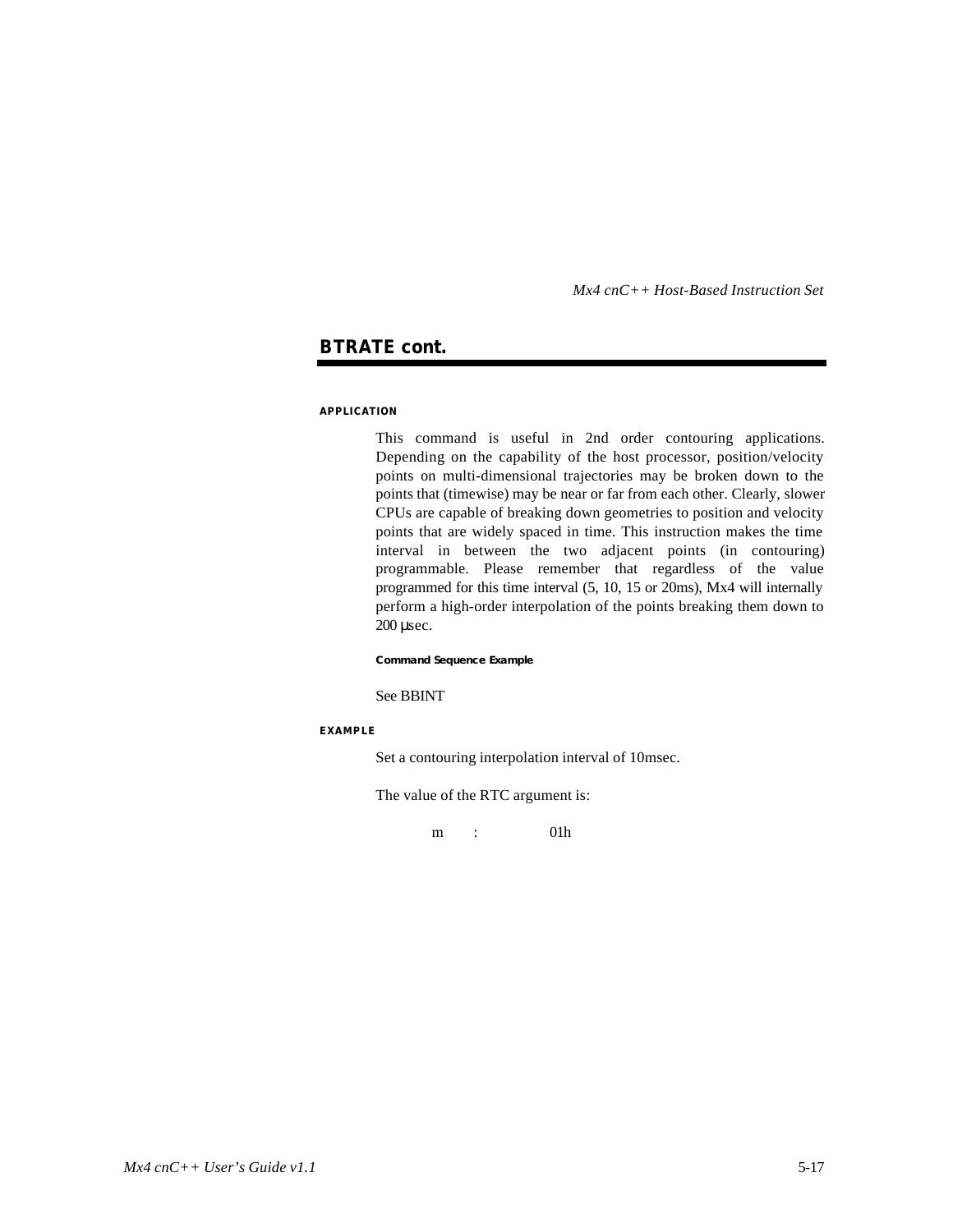## **CTRL**

| <b>FUNCTION</b>  |                 | <b>Control Law Parameters</b>                                                                               |
|------------------|-----------------|-------------------------------------------------------------------------------------------------------------|
|                  |                 | <b>SYNTAX</b> CTRL(n, par <sub>11</sub> , , par <sub>14</sub> , , par <sub>n1</sub> , , par <sub>n4</sub> ) |
| RTC CODE         |                 | 62h                                                                                                         |
| <b>ARGUMENTS</b> |                 |                                                                                                             |
|                  | n               | a single byte, bit coding the axes involved.                                                                |
|                  | $par_{x1}(K_i)$ | 16 bit unsigned value for the first control parameter<br>for axis x.                                        |
|                  | $par_{x2}(K_p)$ | 16 bit unsigned value for the second control<br>parameter for axis x.                                       |
|                  | $par_{s3}(K_f)$ | 16 bit unsigned value for the third control parameter<br>for axis x.                                        |
|                  | $par_{v4}(K_d)$ | 16 bit unsigned value for the fourth control parameter<br>for axis x.                                       |

#### **DESCRIPTION**

This command performs a state feedback control algorithm combined with a modified PID. The state feedback control algorithm includes an observer which estimates the instantaneous values for speed and acceleration. The feedback loops are then individually commanded to provide a robust control which is smooth and stable over a wide rage of servo operation. In addition this algorithm performs a modified PID with the saturation threshold set for integral action. A common PID includes two zeros and one pole which may not be suitable for systems with noisy feedback. Also, the integral part of a common PID algorithm may saturate the registers creating overshoots or other forms of instability. A modified PID includes a second pole to solve the latter problem and a programmable integral limit to solve the former one.

In the modified PID algorithm; par1, par2, par3, and par4 are values representing the integral, proportional, velocity state feed forward, and differential gains, respectively.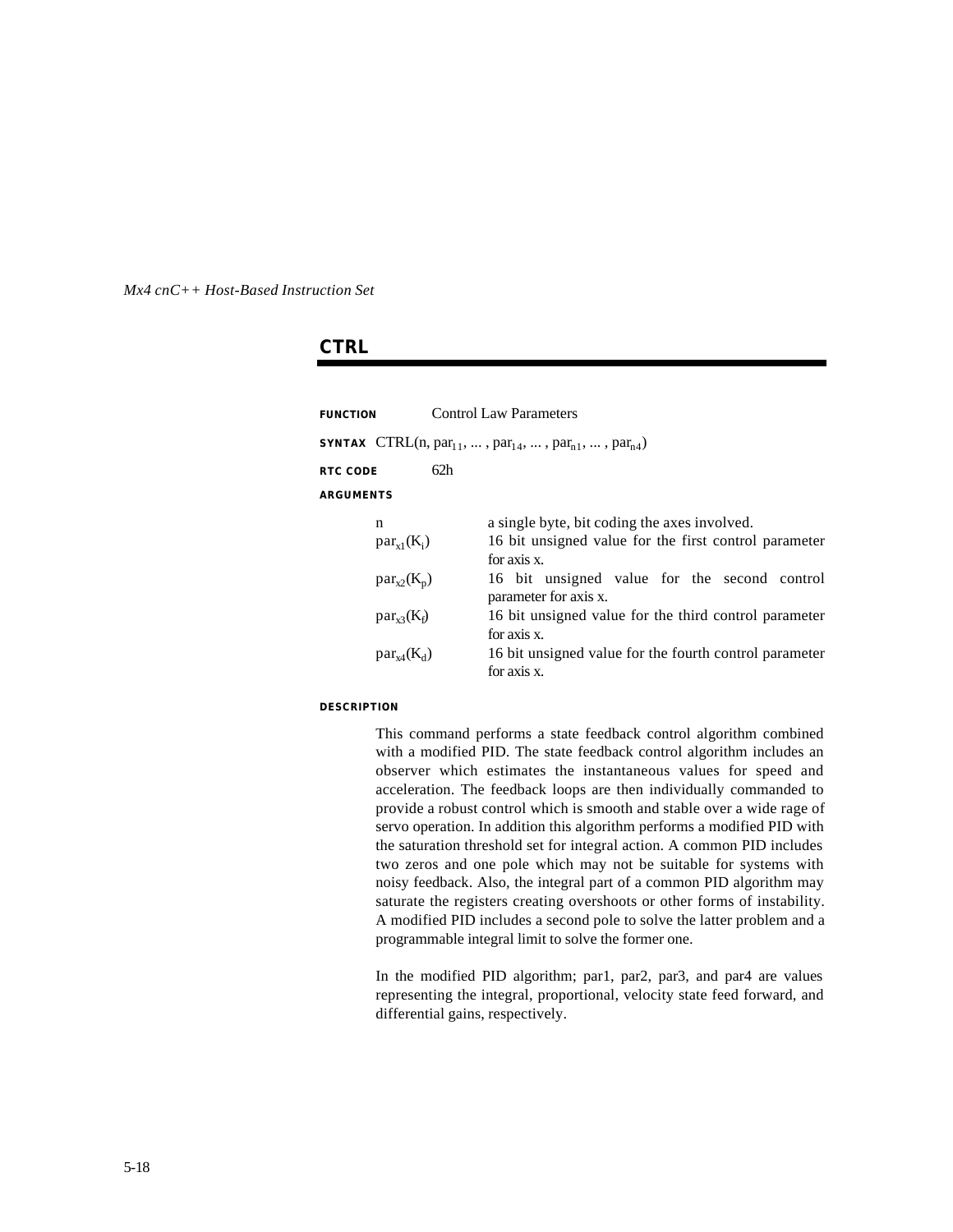### **CTRL cont.**

### *Scaling Factors*

The DSP uses an internal scaling factor for each gain. These factors have been optimally selected for worst case numerical conditions. These factors are:

| <b>GAIN</b> | <b>SCALING FACTOR</b> |  |
|-------------|-----------------------|--|
| $\rm K$     | $2^{15}$              |  |
| K           | $2^7$                 |  |
| K.          |                       |  |
| $\rm K_d$   | $(17 \times 2^{11})$  |  |
| Output Loop | 20 (volts) $/ 2^{17}$ |  |
| Gain        |                       |  |

### For example,

50 counts of position error and  $K_p$  of 1 (other gains are zero) will result in an output voltage of 976 millivolts.

i.e. 
$$
50 \times 1 \times 2^7 \times 20 / (2^{17}) = 0.976
$$



Figure 5-2: Block Diagram of Control Law

**SEE ALSO** KILIMIT, OFFSET, OUTGAIN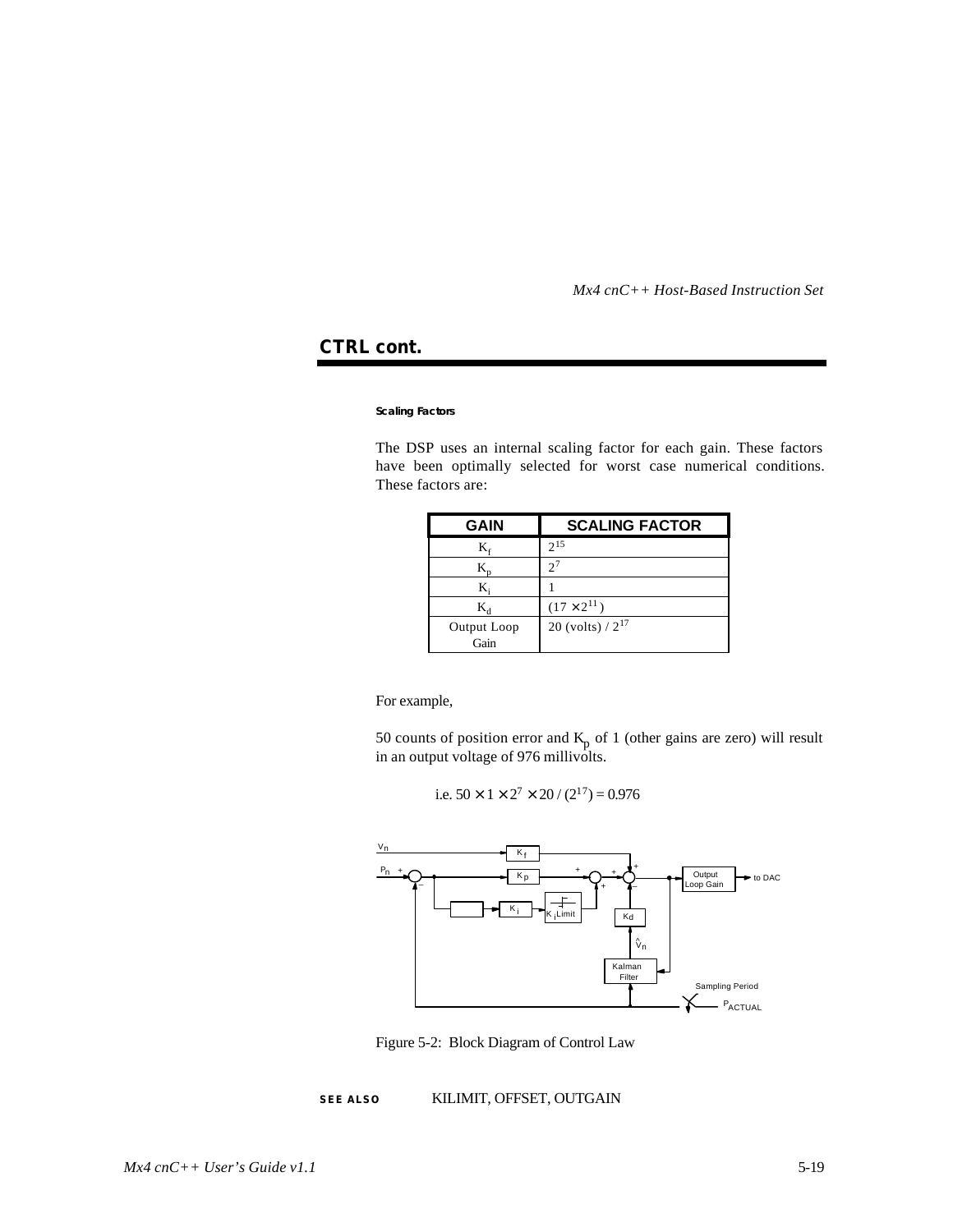## **CTRL cont.**

### **APPLICATION**

This command is used in all position/velocity control tuning applications. For more information on the effectiveness of each gain on system dynamic response, please refer to Chapter 3 on *Mx4 cnC++Pro*. *Running MX4 with Mx4 cnC++Pro* of that chapter will help you understand the significance of gains in tuning. Please read this section even if you cannot run *Mx4 cnC++Pro* on your machine because it lacks the DOS operating system.

*Command Sequence Example*

### See AXMOVE and VELMODE

#### **EXAMPLE**

Set the following modified PID gain values for axes 2 and 4:

| K,                               | $\equiv$ | 100  |
|----------------------------------|----------|------|
|                                  | $=$      | 4000 |
| K <sub>p</sub><br>K <sub>f</sub> | $=$      | 3000 |
| $\rm K_d$                        | $=$      | 2500 |
|                                  |          |      |
|                                  |          |      |
| K,                               | $=$      | 20   |
|                                  | $=$      | 8000 |
| $K_{\sf p}$<br>$\rm K_f$         | $=$      | 5500 |
| $K_d$                            | $=$      | 7000 |

The values of the RTC arguments are:

| n          | 0Ah   |
|------------|-------|
| $par_{21}$ | 0064h |
| $par_{22}$ | 0FA0h |
| $par_{23}$ | 0BB8h |
| $par_{24}$ | 09C4h |
| $par_{41}$ | 0014h |
| $par_{42}$ | 1F40h |
| $par_{43}$ | 157Ch |
| $par_{44}$ | 1658h |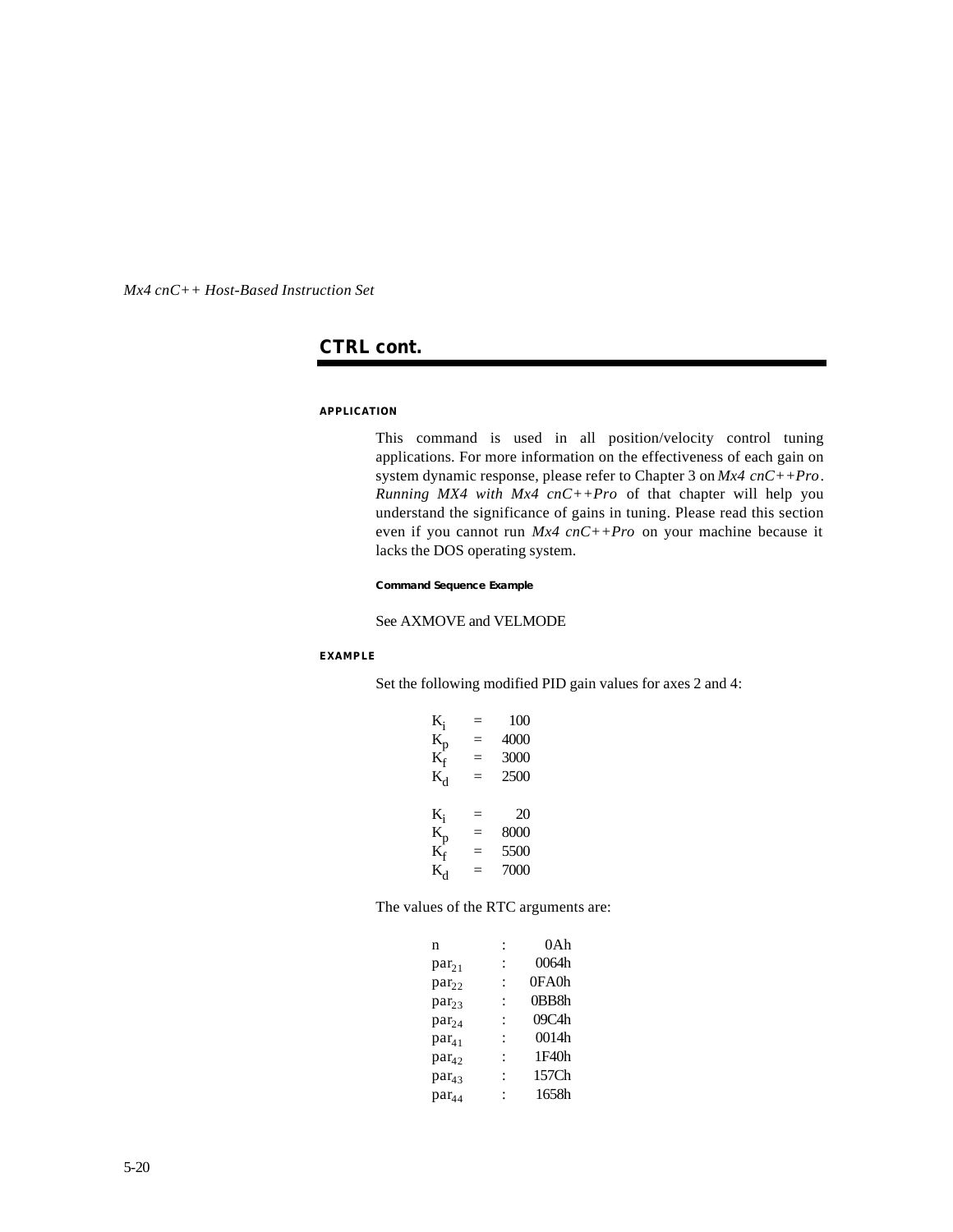## **CUBIC\_RATE**

| <b>FUNCTION</b>  | Set Cubic Spline Point Transfer Rate                                         |
|------------------|------------------------------------------------------------------------------|
| SYNTAX           | CUBIC RATE $(m)$                                                             |
| RTC CODE         | 89h                                                                          |
| <b>ARGUMENTS</b> |                                                                              |
| m                | a 16-bit parameter coding the value<br>transfer rate. "m" codes the time int |

for cubic spline transfer rate. "m" codes the time interval between the adjacent position/velocity points. Its value ranges between 5 and 511 and when divided by 5 it represents the interval in ms. For example, m=5 represents the time interval of 1 ms and m=25 is a 5 ms interval.

### **DESCRIPTION**

This command sets the point transfer rate for the cubic spline. The "transfer rate" sets the interval between two adjacent points in the cubic spline ring buffer. The two adjacent points can be spaced anywhere between 1.0 to 102.4 ms. Mx4's cubic spline interpolates between the two adjacent points at 200 ms increments. This means for example, Mx4 interpolates 500 points between two adjacent points 100 ms apart. Position and velocity points in the ring buffer are organized similar to the way they are in ordinary contouring. That is, every point is represented by eight bytes - four for position and four for velocity.

Since velocity is numerically presented by a 25-bit two's complement number (8 bits (absolute) integer, 16 bits fractional) the upper most significant four bits of 32-bit long velocity are used to code the axes for which the position/velocity points have been specified. For example, the following 32-bit number, **3**0 55 66 77h specifies velocity value 0 55 66 77h in cubic spline interpolation involving axis 1 and axis 2 (i.e.,  $3 =$ 0011). Note that the 4-bit axis coding is only used in cubic spline ordinary contouring lacks this feature. Mx4's other contouring feature (i.e., 2nd order) uses the VECCHG RTC to encode the axes involved in a contouring task.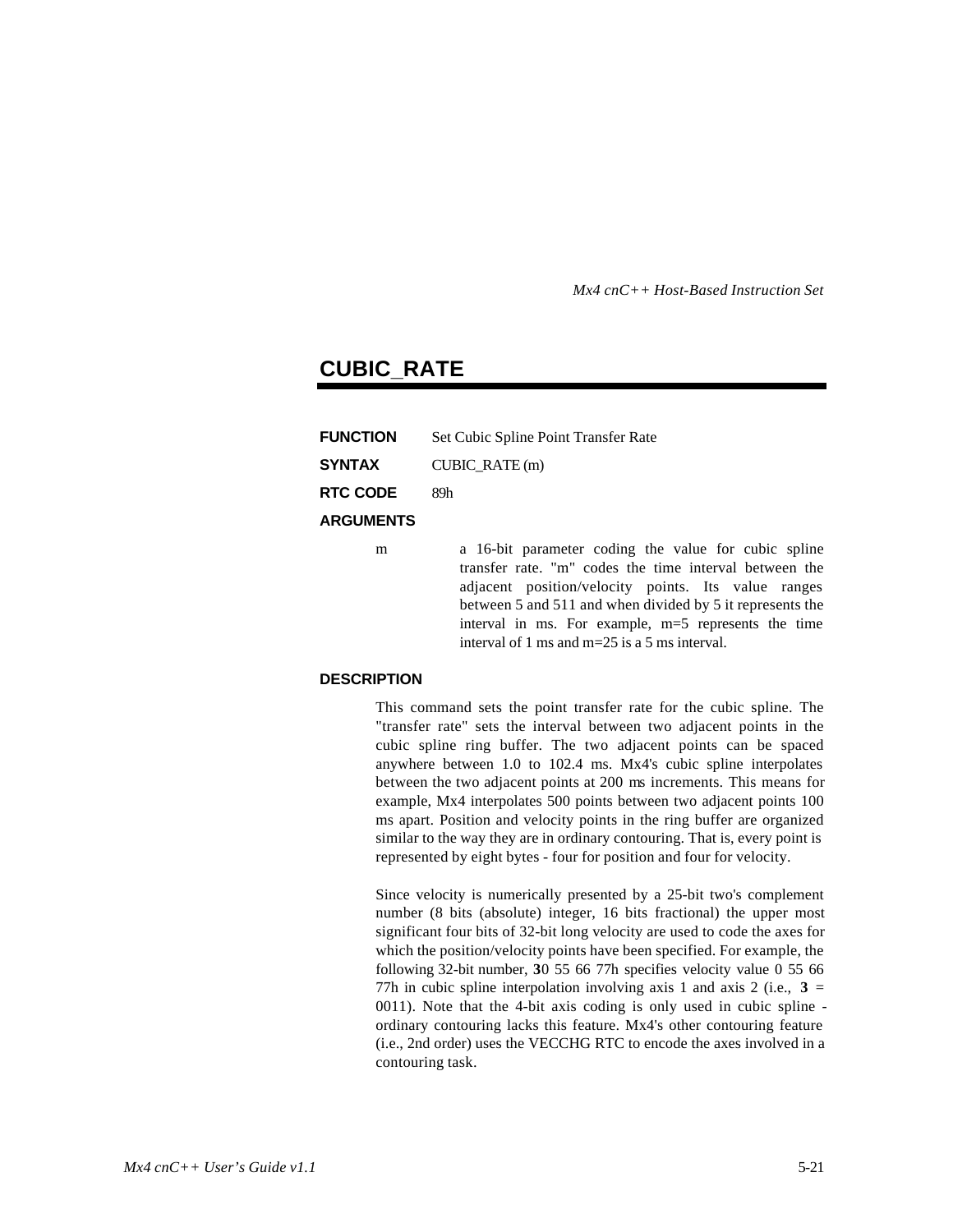## **CUBIC\_RATE cont.**

The contouring strategy can be switched between cubic spline and 2nd order using CUBIC\_RATE and BTRATE, respectively. It may take up to 500 ms to execute a CUBIC\_RATE. Once a CUBIC\_RATE is issued, there is no need to re-issue this command.

The ring buffer breakpoint interrupt cannot detect less than 5 ms worth of points. This imposes a constraint on the minimum number of points for short block transfer rates such as 1 ms. For example, for 1 ms block transfer rate, a minimum of 5 points in the ring buffer is required.

| $buffer\_break\_point(m)$ | m is number of pos/vel points in ring buffer |
|---------------------------|----------------------------------------------|
| for b.t. rate of 1 ms     | $5 \le m < 84$ points                        |
| for b.t. rate of 5 ms     | $1 \leq m < 84$ points                       |

### **SEE ALSO** BBINT, BTRATE, CUBIC\_SCALE

### **APPLICATION**

Refer to *Cubic Spline Application Notes*.

### **EXAMPLE**

Using cubic spline interpolation create 16, 32, 64 and 128-point circles.

The following shows the position and velocity values for 16 uniformly spaced points on a circle.

#### **16-point Circle**

| Point | pos x              | actual vel x           | coded vel x |
|-------|--------------------|------------------------|-------------|
| x1    | 2500 (0x000009C4h) | 0(0x00000000h)         | 0x30000000h |
| x2    | 2310 (0x00000906h) | $-61554$ (OxFFFF0F8Eh) | 0x3FFF0F8Eh |
|       |                    |                        |             |
| x16   | 2310 (0x00000906h) | $+61554 (0x0000F072h)$ | 0x3000F072h |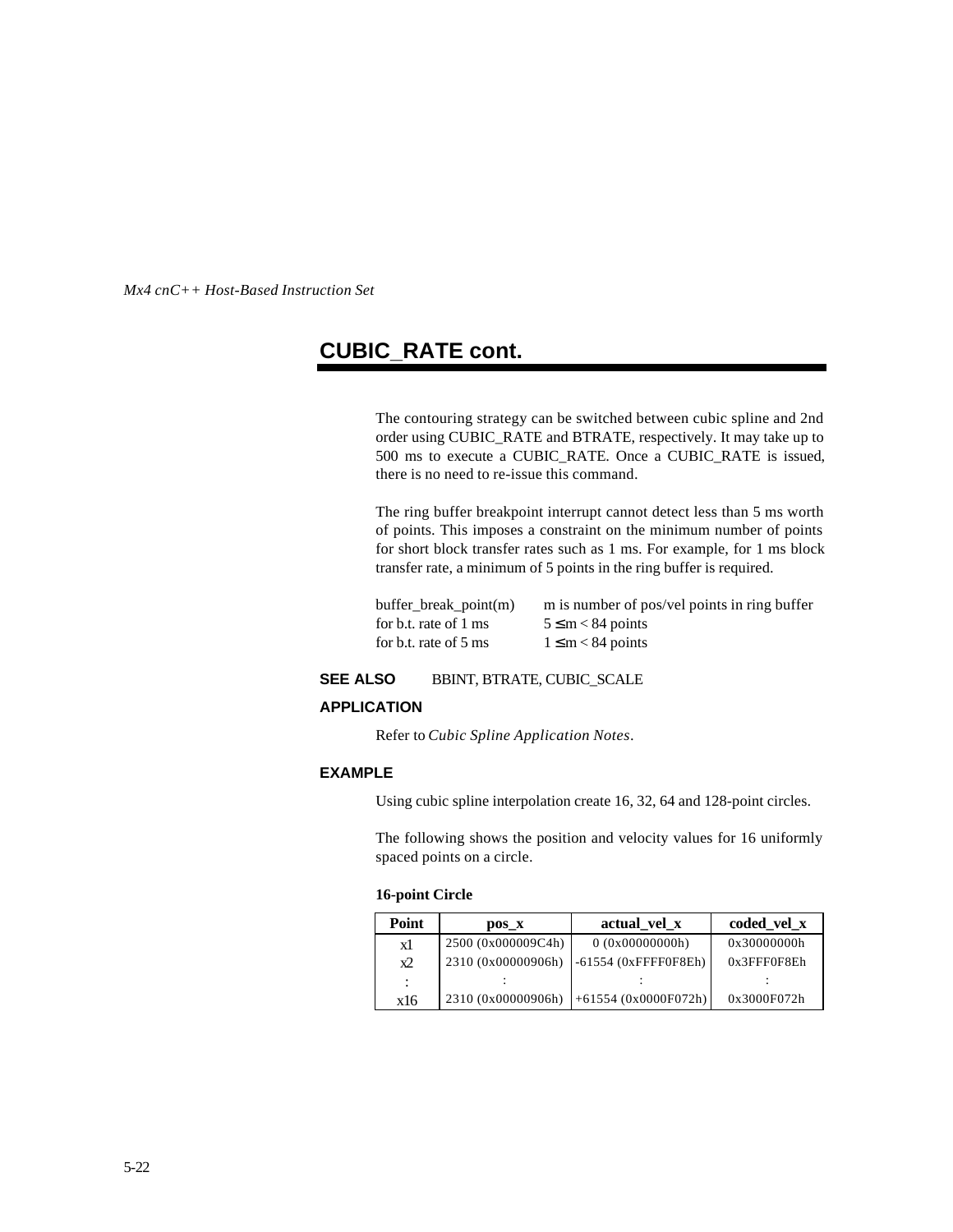## **CUBIC\_RATE cont.**

| Point | pos y                    | actual_vel_y         | coded_vel_y |
|-------|--------------------------|----------------------|-------------|
| x1    | 0(0x00000000h)           | 160850 (0x00027452h) | 0x30027452h |
| x2    | 957 (0x000003BDh)        | 148610 (0x00024482h) | 0x30024482h |
|       |                          |                      |             |
| x16   | $-957$ ( $0x$ FFFFFC43h) | 148610 (0x00024482h) | 0x30024482h |

To generate a circle, these points must be written to Mx4's cubic spline ring buffer and CUBIC\_RATE must be executed. The CUBIC\_RATE argument determines the interval between two points of the ring buffer. If the number of points on a trajectory (i.e., circle) exceeds the size of the ring buffer, the BBINT (buffer breakpoint interrupt) RTC must be used. This command, sets the breakpoint where the host must load more points to the ring buffer. This way the CPU will refresh the ring buffer on a continuous basis. For comparison, the following figures illustrate the circles created by 16, 32, 64 and 128 points in a cubic spline interpolation. It takes 1.28 seconds to complete these circles.



16 points; b.t. rate  $= 80$  ms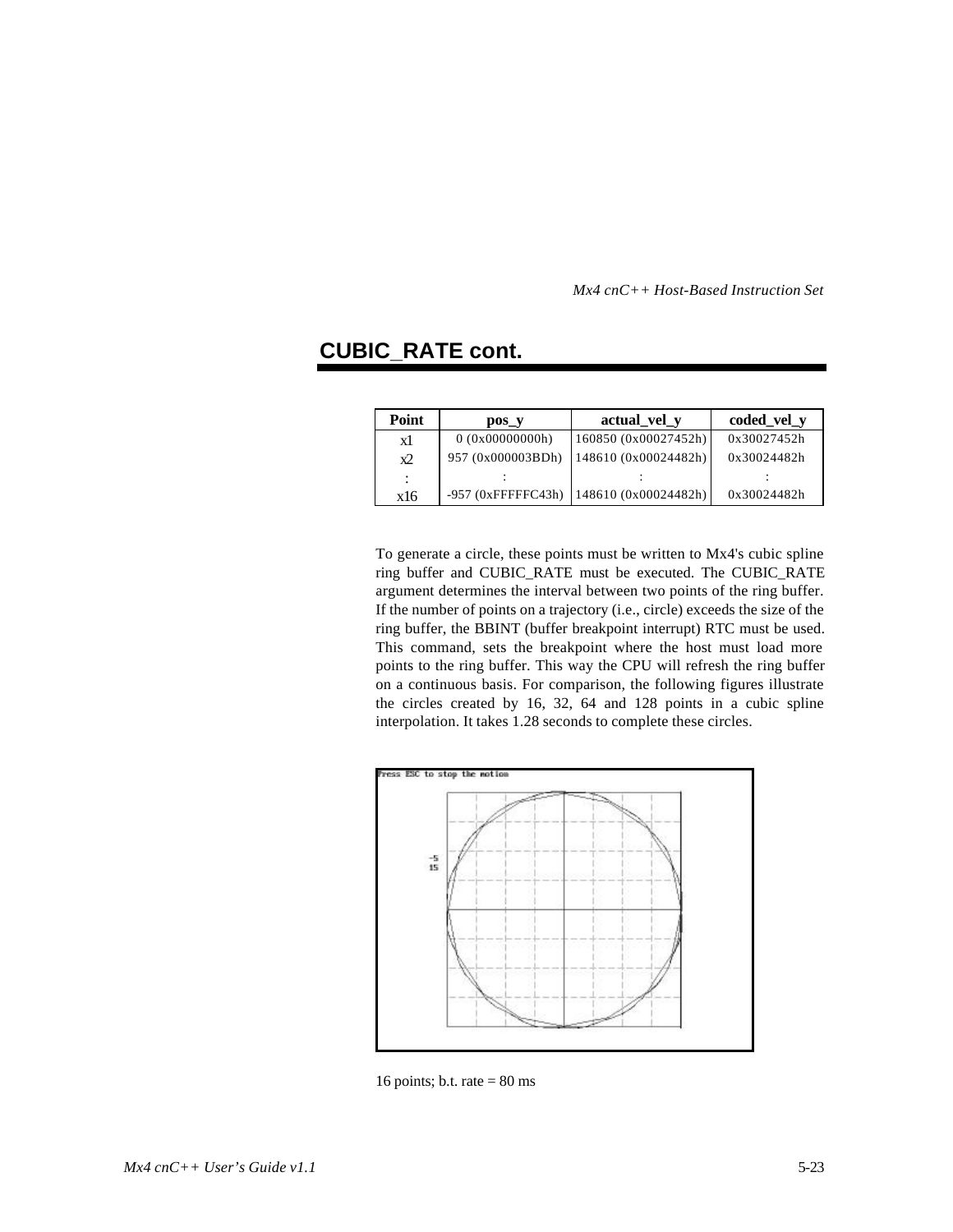# **CUBIC\_RATE cont.**



32 points; b.t. rate  $=$  40 ms



64 points; b.t. rate  $= 20$  ms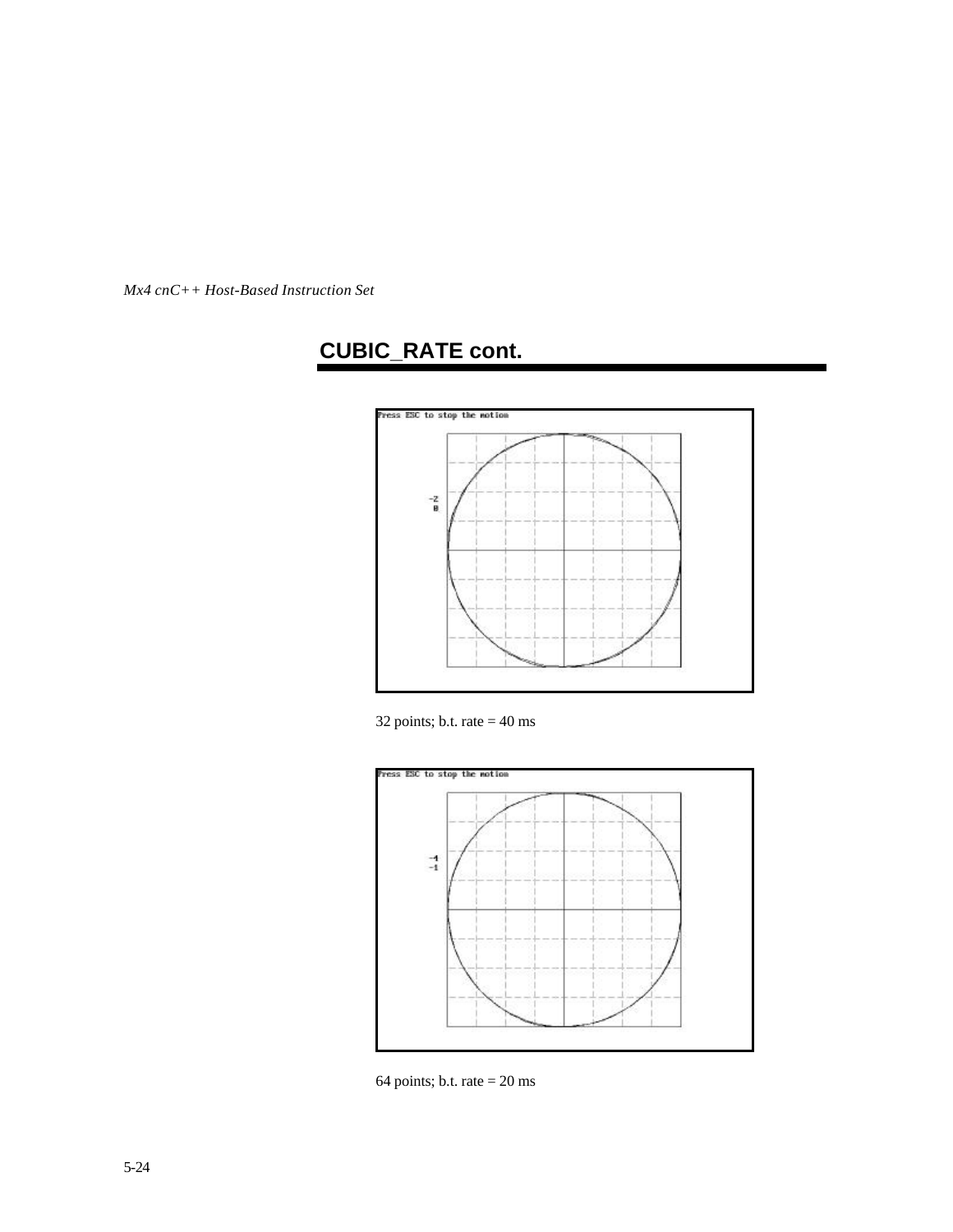# **CUBIC\_RATE cont.**



128 points; b.t. rate  $= 10$  ms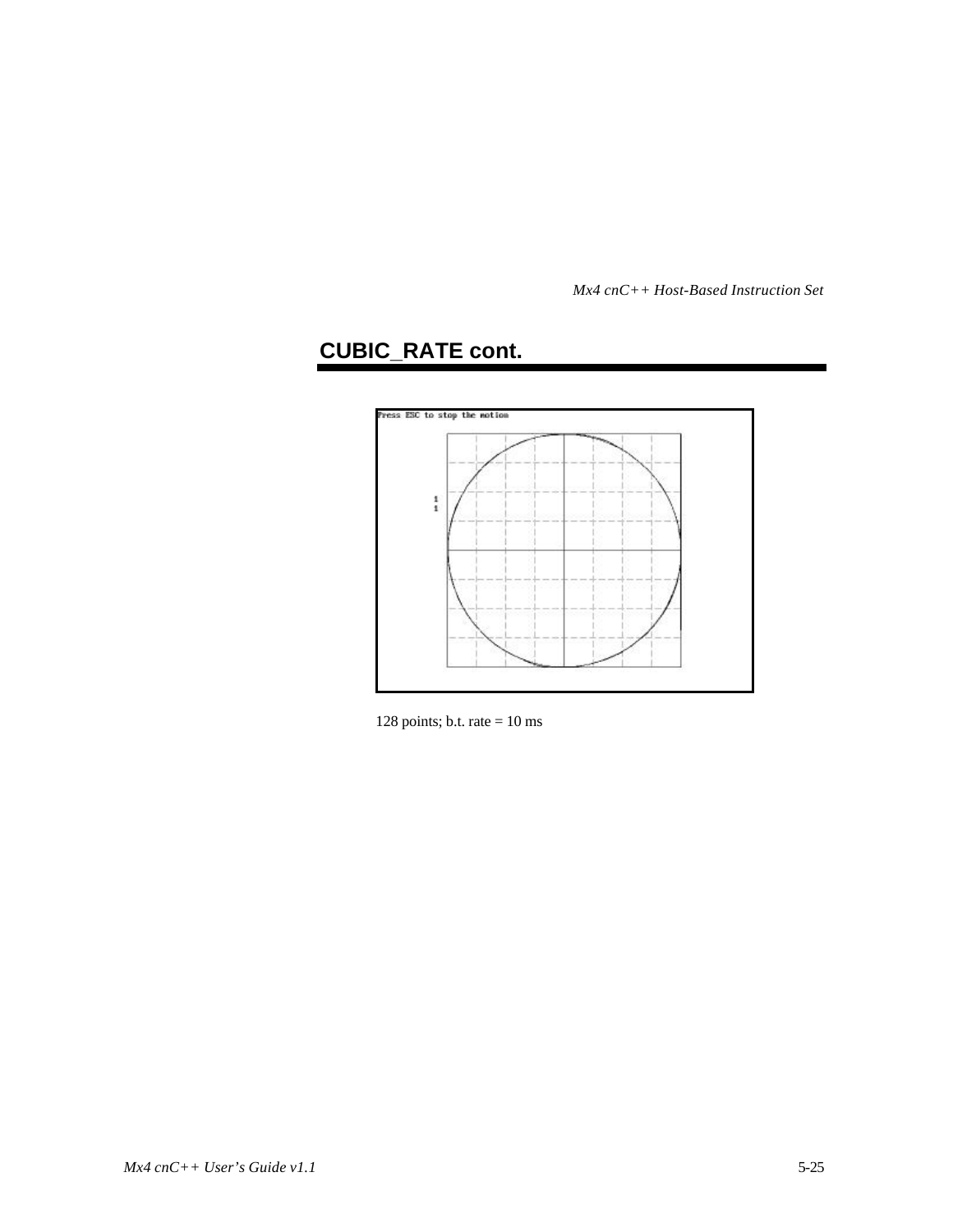## **CUBIC\_SCALE**

| <b>FUNCTION</b>    |            | Scale Cubic Spline Data Points                                                                                                                                     |  |  |
|--------------------|------------|--------------------------------------------------------------------------------------------------------------------------------------------------------------------|--|--|
| <b>SYNTAX</b>      |            | CUBIC_SCALE $(n, pv\_mult_1, pos\_shift_1, , pv\_mult_4,$<br>$pos\_shift_4)$                                                                                       |  |  |
| <b>RTC CODE</b>    | 8Bh        |                                                                                                                                                                    |  |  |
| <b>ARGUMENTS</b>   |            |                                                                                                                                                                    |  |  |
| n                  |            | a single byte, bit coding the axes involved                                                                                                                        |  |  |
| py multx           |            | position / velocity scaling multiplier for axis x. This is a 16-<br>bit two's complement number with one sign bit, one<br>integer bit, and fourteen bits fraction. |  |  |
|                    | pos shiftx | position shifter for axis x. This is a 32-bit two's<br>complement integer number that transfers the position to a<br>new origin.                                   |  |  |
| <b>DESCRIPTION</b> |            |                                                                                                                                                                    |  |  |

This command scales those data points involved in a cubic spline operation. This command also shifts the positions involved by a user defined position shift value.

**SEE ALSO** CUBIC\_RATE

**APPLICATION** See *Cubic Spline Application Notes*

### **EXAMPLE**

Set a scale of 0.5 for all axis 2 cubic spline data points. No position shift is desired.

The values of the RTC arguments are:

| n              | 0x02h         |
|----------------|---------------|
| $pv\_mult_2$   | 0x2000h       |
| $pos\_shift_2$ | : 0x00000000h |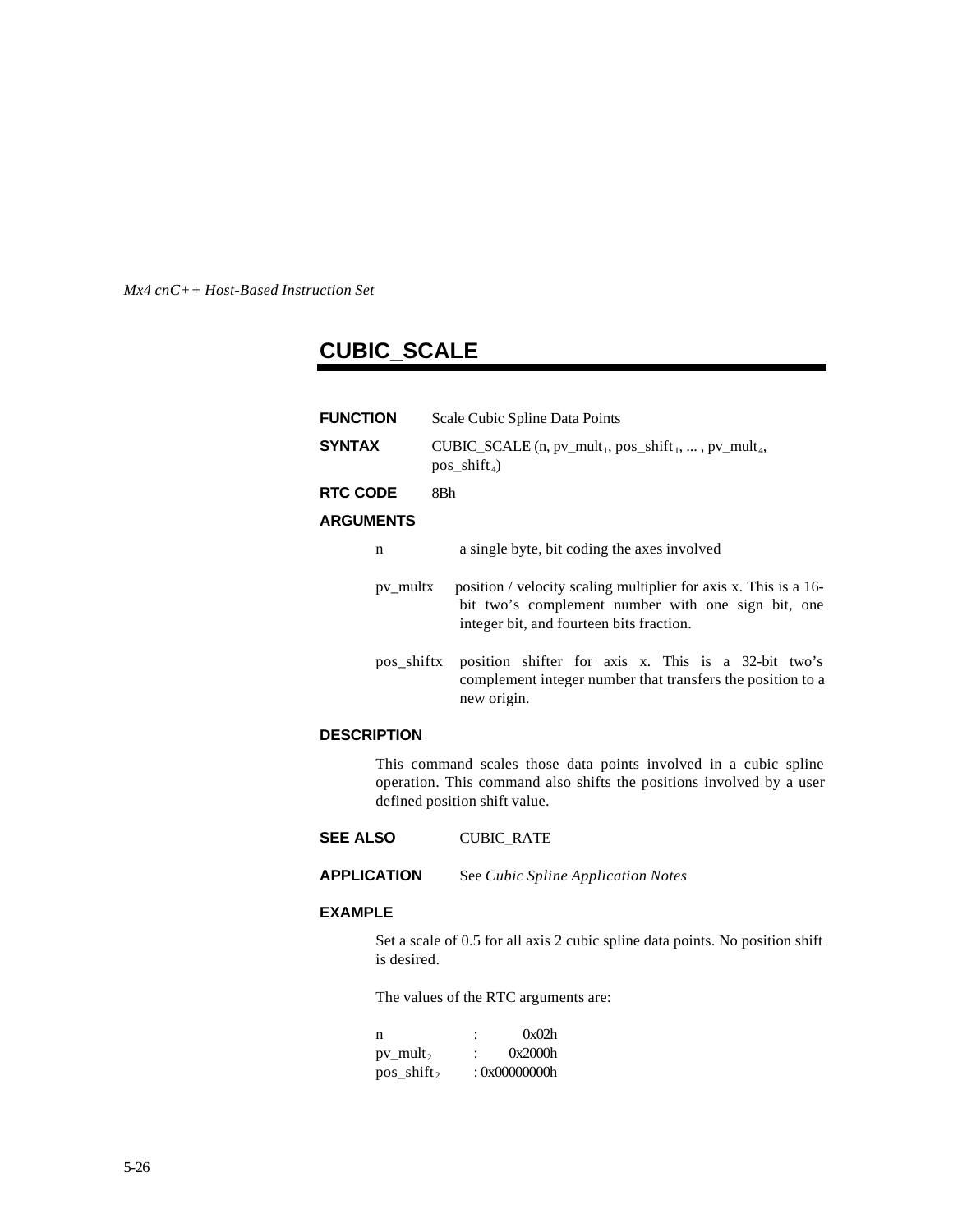## **DDAC**

| <b>FUNCTION</b> |              | Direct DAC Output                                                                                                           |                |                                 |
|-----------------|--------------|-----------------------------------------------------------------------------------------------------------------------------|----------------|---------------------------------|
|                 |              | SYNTAX $DDAC(n, val_1, , val_4)$                                                                                            |                |                                 |
| RTC CODE        |              | 63h                                                                                                                         |                |                                 |
| ARGUMENTS       |              |                                                                                                                             |                |                                 |
|                 | $\mathbf{n}$ | a single byte, bit coding the axes involved.<br>$val_{x}$ 16 bit value specifying the 16 bit DAC output voltage for axis x. |                |                                 |
|                 |              | The values range as follows:                                                                                                |                |                                 |
|                 |              |                                                                                                                             |                | FFFFh : $-10(1/32768)$ v output |
|                 |              |                                                                                                                             |                | 8000h :<br>$-10v$ output        |
|                 |              | $7$ FFF $h$ :                                                                                                               |                | $+10v$ output                   |
|                 |              | 0000h                                                                                                                       | $\mathbb{R}^2$ | Ov output                       |

### **DESCRIPTION**

Specifies a bipolar analog signal ranging from -10 to +10 volts with a resolution of 0.3 millivolts.

### **SEE ALSO** none

### **APPLICATION**

This command can be used in applications where the voltage command provides adequate control. Voltage commands can be applied to a torque loop (for torque control applications in robotics) or a velocity loop (to a spindle axis in machine tool applications).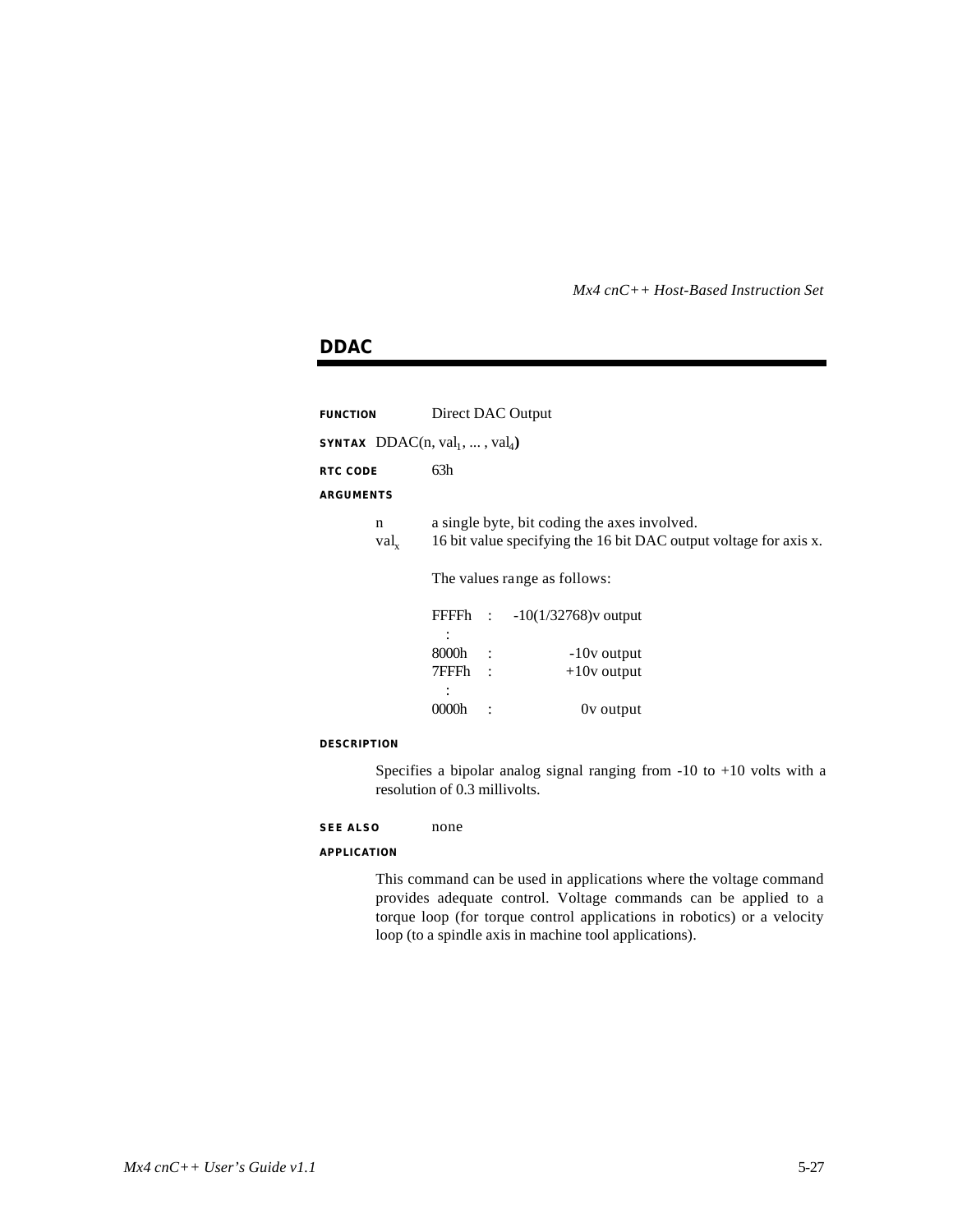## **DDAC cont.**

*Command Sequence Example*

No preparation is required before running this instruction.

### **EXAMPLE**

Output +3.7 volts to the axis 4 DAC (DAC4 MX4 connector signal).

 $(\frac{+3.7}{10}) \times 7$ FFFh = 2F5Ch

The values of the RTC arguments are:

| n   | 08h   |
|-----|-------|
| val | 2F5Ch |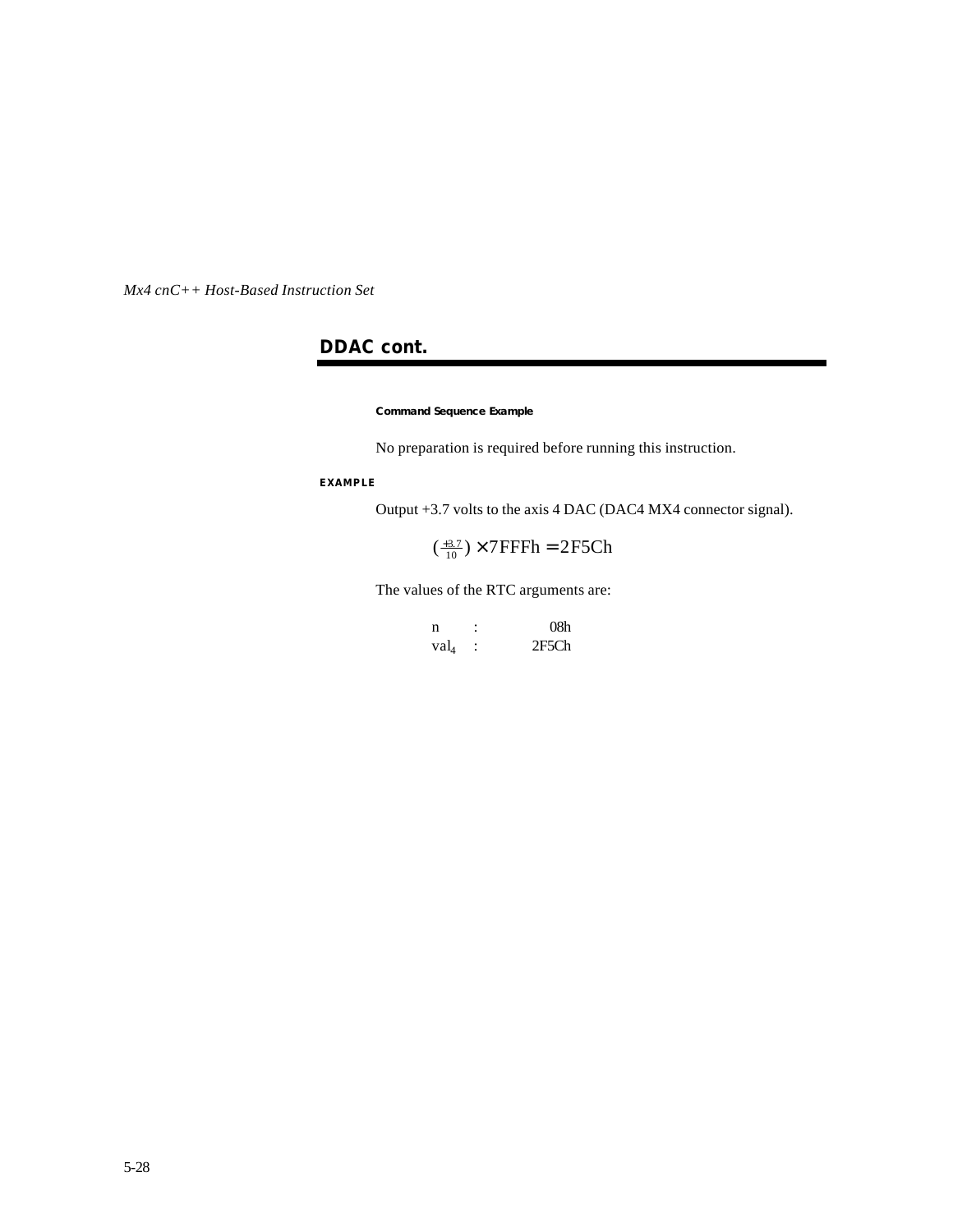### **DISABL**

| <b>FUNCTION</b>                | Disable Interrupts                                                                                                                                                                                                                                                                                                                                                                       |
|--------------------------------|------------------------------------------------------------------------------------------------------------------------------------------------------------------------------------------------------------------------------------------------------------------------------------------------------------------------------------------------------------------------------------------|
| SYNTAX $DISABL(n, m_1, , m_4)$ |                                                                                                                                                                                                                                                                                                                                                                                          |
| <b>RTC CODE</b>                | 64h                                                                                                                                                                                                                                                                                                                                                                                      |
| <b>ARGUMENTS</b>               |                                                                                                                                                                                                                                                                                                                                                                                          |
| $\mathbf n$<br>$m_{\rm v}$     | a single byte, bit coding the axes involved.<br>a single byte, bit mapping the interrupts to disable for axis x<br>(setting a bit to one indicates disabling an interrupt).<br>$bit 7 : -$<br>bit 6 : motion complete<br>bit $5$ : index<br>bit 4 : probe<br>bit 3 : position breakpoint<br>bit $2$ : following error<br>bit $1$ : following error / halt<br>$bit 0$ : buffer breakpoint |

### **DESCRIPTION**

This command disables some or all of the servo control card interrupts.

SEE ALSO **BBINT, DISABL2, PRBINT, FERHLT, FERINT, INXINT,** 

### MCENBL, POSBRK

### **APPLICATION**

This command may be used in conjunction with all applications in which only a few interrupts are needed to be enabled. Also a few enabled interrupts may have to be disabled based on external events.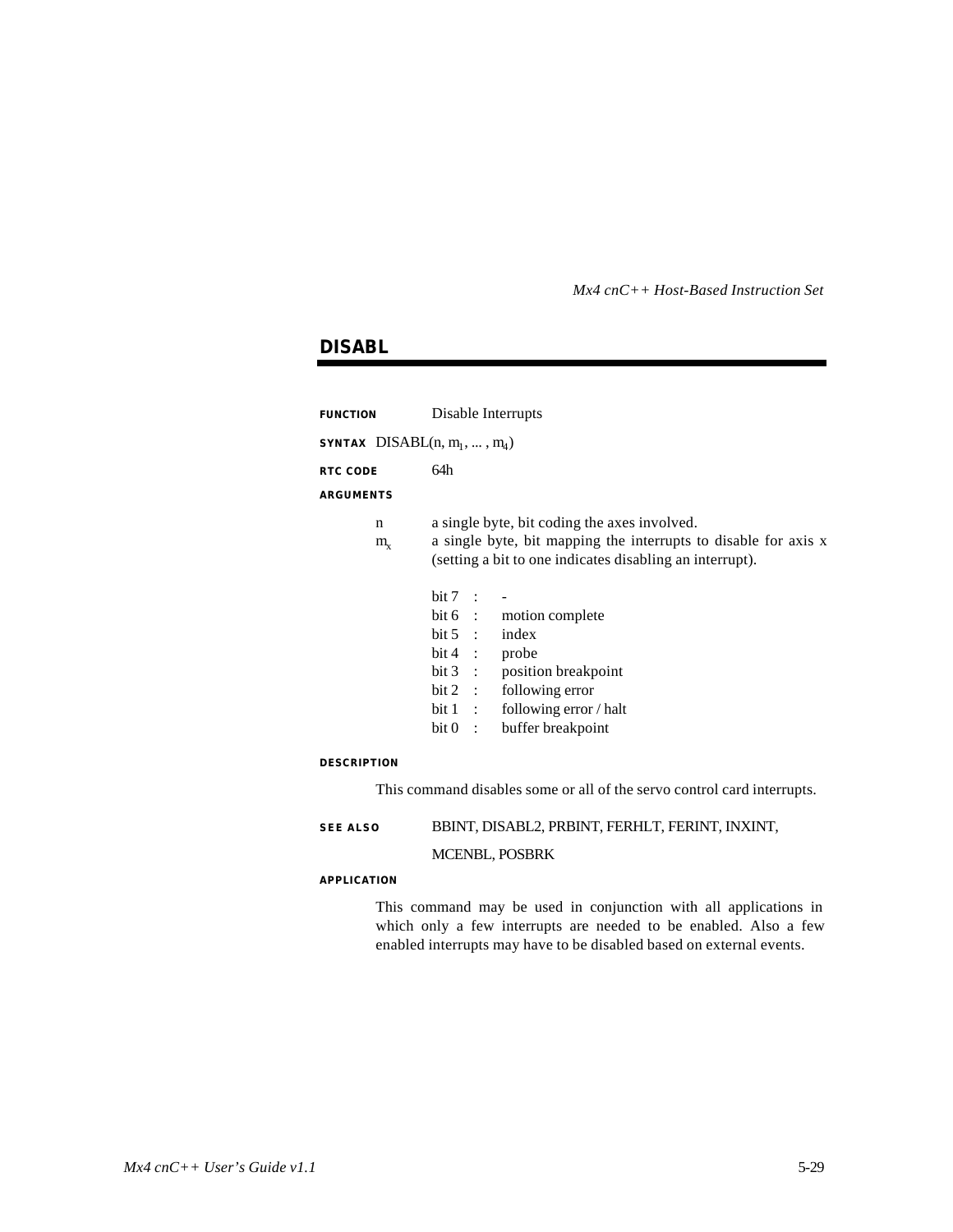## **DISABL cont.**

### *Command Sequence Example*

No preparation is required before running this instruction.

### **EXAMPLE**

Disable the previously enabled axis 1 following error and axis 3 index pulse interrupts.

The values of the RTC arguments are:

| n              |   | 0.5 <sub>h</sub> |
|----------------|---|------------------|
| m <sub>1</sub> | ÷ | 04h              |
| m <sub>3</sub> | ÷ | 20 <sub>h</sub>  |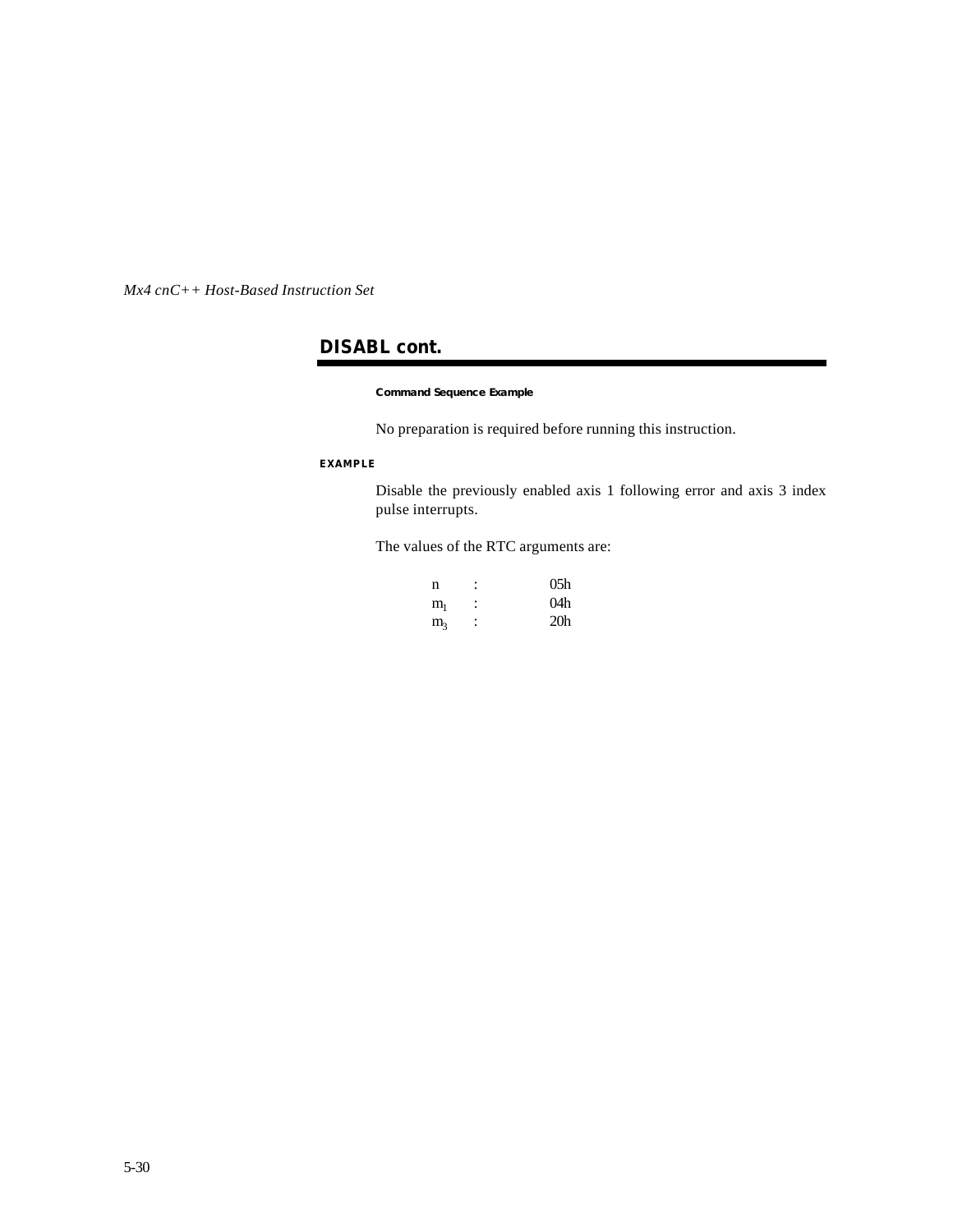### **DISABL2**

| <b>FUNCTION</b>                 | Disable Interrupts                                                                                                                                                                                                                                                                        |
|---------------------------------|-------------------------------------------------------------------------------------------------------------------------------------------------------------------------------------------------------------------------------------------------------------------------------------------|
| SYNTAX $DISABL2(n, m_1, , m_4)$ |                                                                                                                                                                                                                                                                                           |
| <b>RTC CODE</b>                 | 5Ah                                                                                                                                                                                                                                                                                       |
| ARGUMENTS                       |                                                                                                                                                                                                                                                                                           |
| $\mathbf n$<br>$m_{\rm v}$      | a single byte, bit mapping the axes involved.<br>a single byte, bit mapping the interrupts to disable axis x<br>(setting a bit to one indicates disabling an interrupt).<br>bit 7: not used<br>$:$ $:$ not used<br>bit 2: not used<br>bit 1 : encoder loss<br>bit $0$ : positive feedback |

### **DESCRIPTION**

This command disables some of the servo control card interrupts.

### **SEE ALSO** DISABL, ENCOLOS, POSFEED

### **APPLICATION**

In servo applications checking for failures such as encoder loss or positive feedback loop is a task performed on power-up. Once an application is assured of proper feedback polarity, the encoder loss and positive feedback interrupts may be disabled throughout the entire application.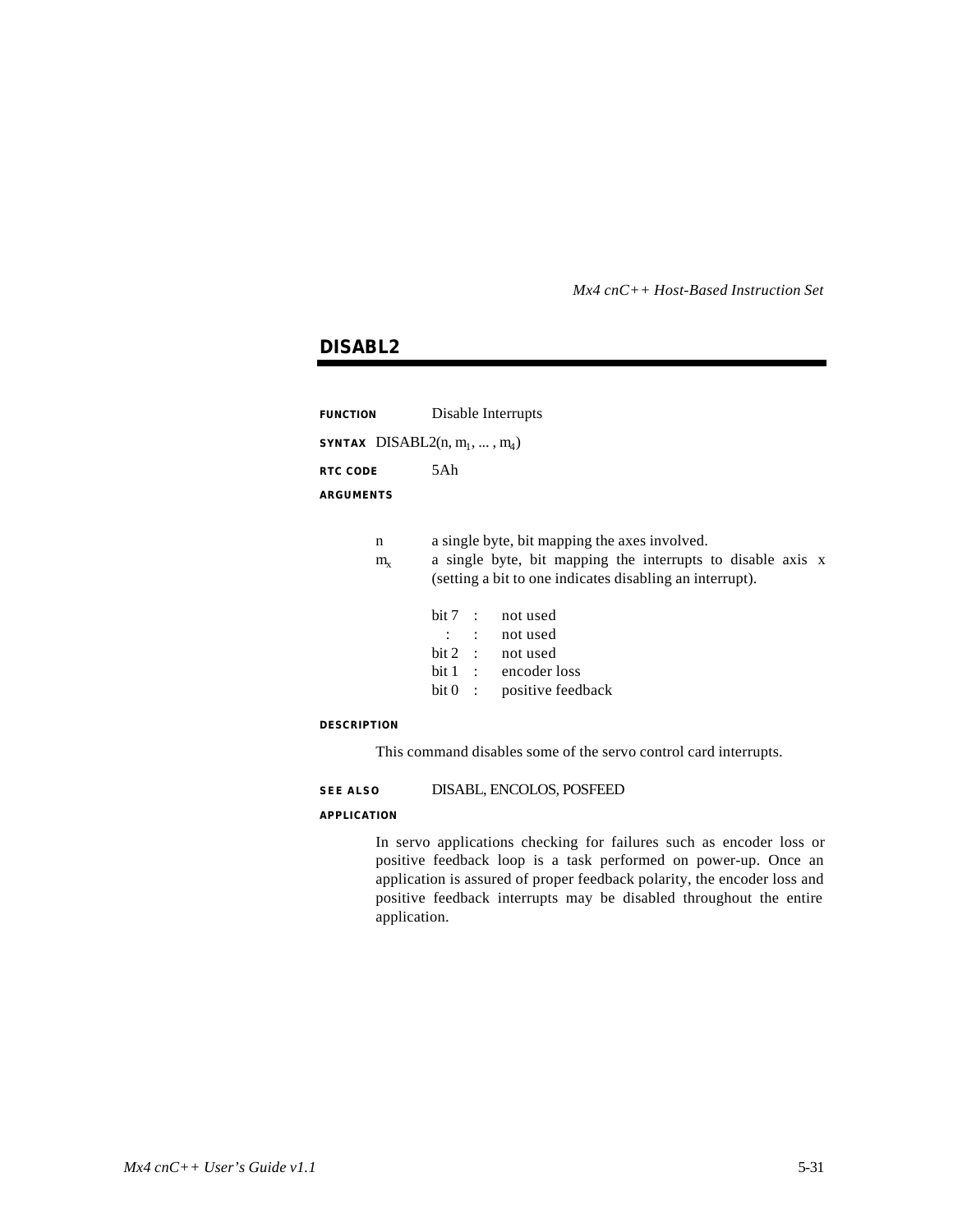## **DISABL2 cont.**

### *Command Sequence Example*

No preparation is required before running this instruction.

### **EXAMPLE**

Disable the previously enabled axis encoder loss and axes 1 and 4 positive feedback interrupts.

| n              | $\ddot{\cdot}$ | 09h             |
|----------------|----------------|-----------------|
| m <sub>1</sub> | $\colon$       | 03h             |
| m <sub>4</sub> | ÷              | 01 <sub>h</sub> |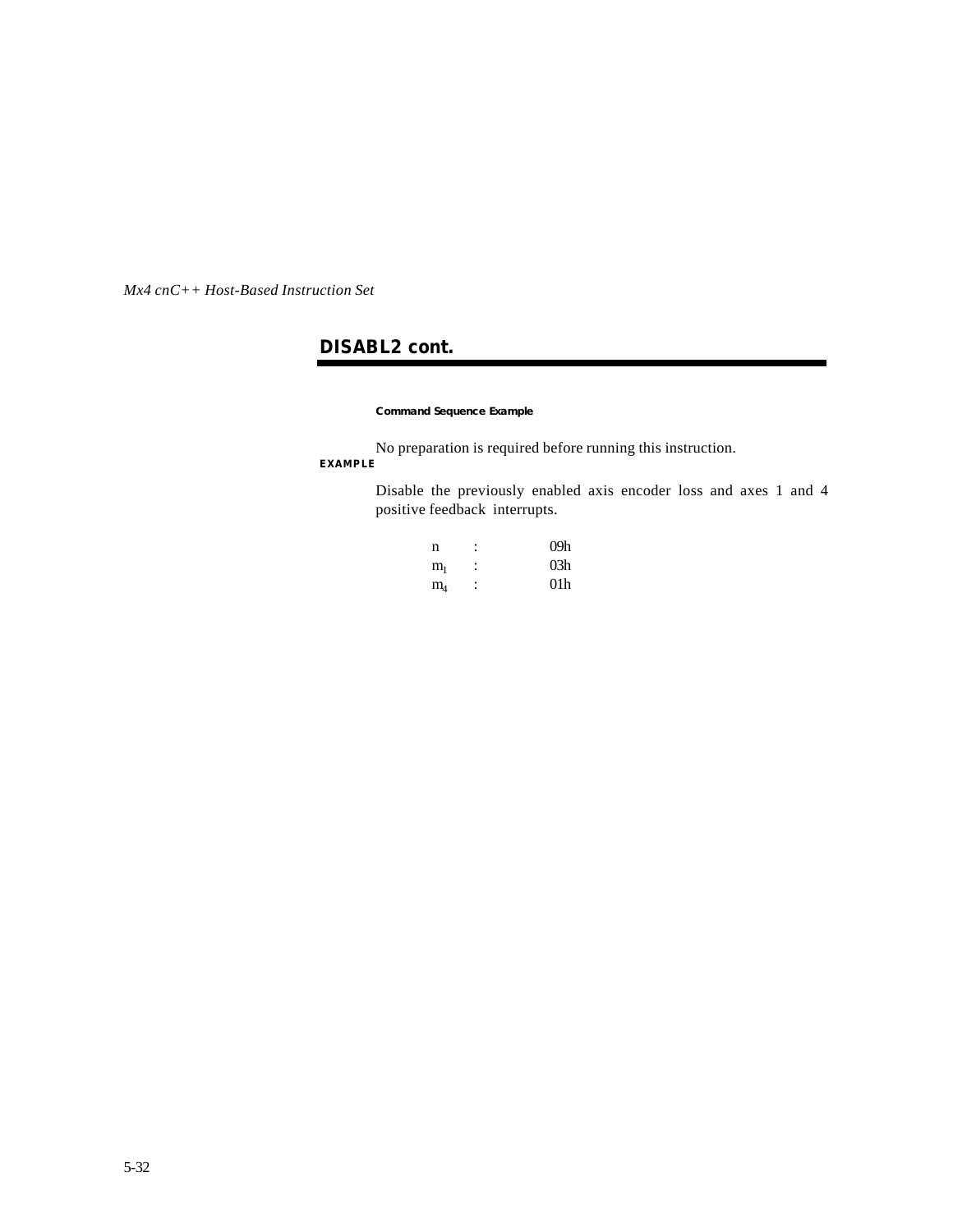## **DISABORT**

| <b>FUNCTION</b>    | Disable Input Abort Processing                                                                                                                                                                                                                                                                                                                                 |  |  |
|--------------------|----------------------------------------------------------------------------------------------------------------------------------------------------------------------------------------------------------------------------------------------------------------------------------------------------------------------------------------------------------------|--|--|
|                    | SYNTAX DISABORT(n, dabort <sub>1</sub> , , dabort <sub>4</sub> )                                                                                                                                                                                                                                                                                               |  |  |
| <b>RTC CODE</b>    | 57h                                                                                                                                                                                                                                                                                                                                                            |  |  |
| <b>ARGUMENTS</b>   |                                                                                                                                                                                                                                                                                                                                                                |  |  |
| n                  | a single byte, bit coding the axes involved.<br>$dabor_t$ , a single byte, bit mapping the input disables for axis x.                                                                                                                                                                                                                                          |  |  |
|                    | $bit=0$ :<br>no change in enable/disable status<br>disable the interrupt processing<br>$bit=1$ :                                                                                                                                                                                                                                                               |  |  |
|                    | bit 7 :<br>unused<br>$bit 6$ :<br>unused<br>bit 5 : gen. purpose input 4, gen. purpose input 5 input*<br>$bit 4$ :<br>unused<br>$bit 3:$ unused<br>bit 2 : unused<br>bit $1 \cdot \cdot \cdot$ - O.T. input for axis x<br>$+$ O.T. input for axis x<br>bit 0 :                                                                                                 |  |  |
| Note:              | * Bit 5 is used to select the enable/disable status of inputs<br>gen. purpose input and gen. purpose input 5. When axis 1 is<br>selected, bit 5 corresponds to gen. purpose input 4. When<br>axis 2 is selected, bit 5 corresponds to gen. purpose input 5.<br>If either axis 3 or axis 4 is selected, bit 5 of the corresponding<br>bytes is an "unused" bit. |  |  |
| <b>DESCRIPTION</b> |                                                                                                                                                                                                                                                                                                                                                                |  |  |

This command allows the user to disable the interrupt and interrupt processing for the specified inputs.

SEE ALSO DISABL, DISABL2, ENABORT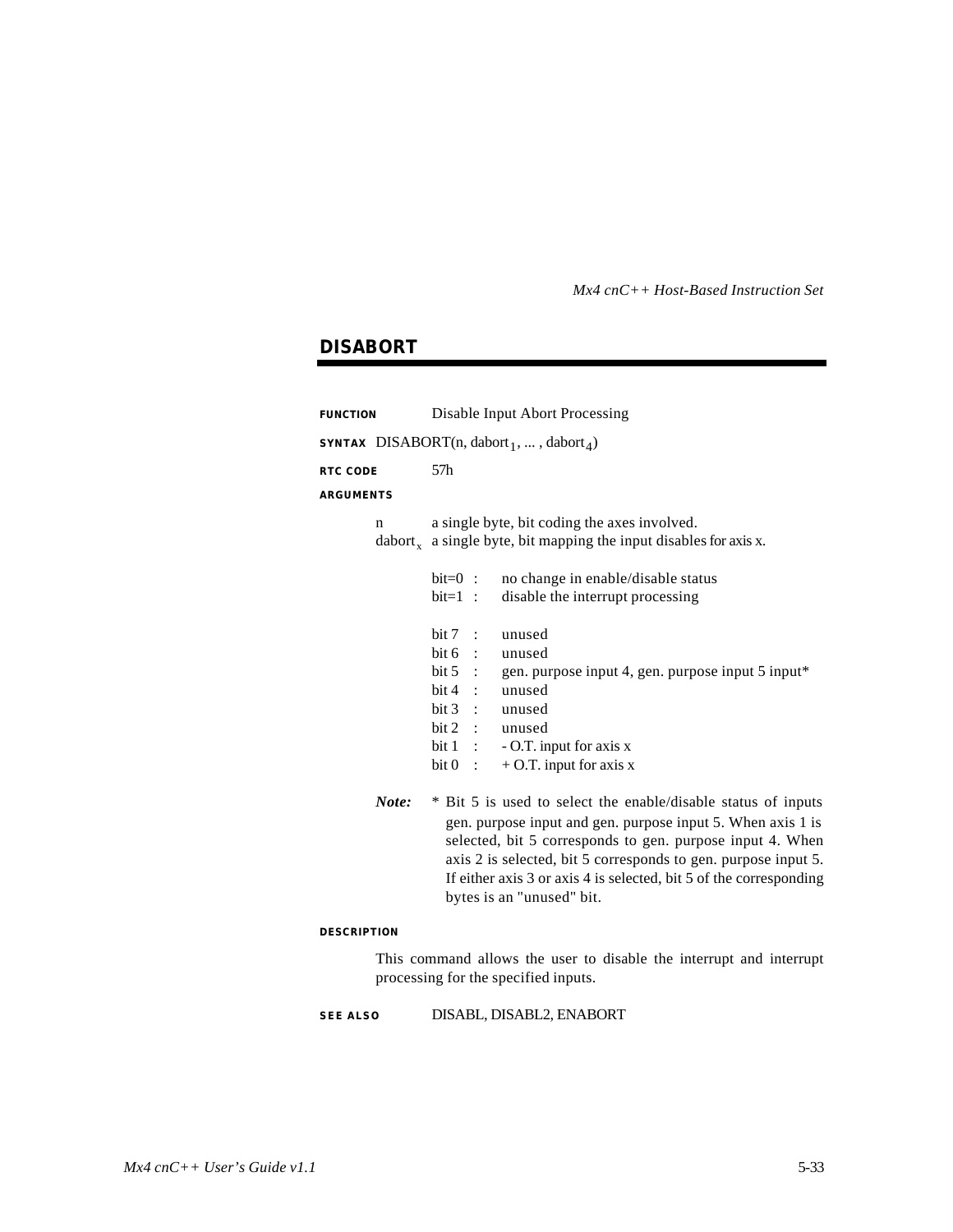## **DISABORT cont.**

### **APPLICATION**

This RTC is used when one or several inputs of MX4 CNC++000MB-IO need to be used as general purpose inputs. Using this command disables an interrupt (as well as interrupt processing) that occurs when an input signal is set.

### *Command Sequence Example*

No preparation is required before running this instruction.

### **EXAMPLE**

Disable inputs + O.T. and - O.T. for axis 1 and 2:

The value of the RTC argument is:

| n            |           | 03h |
|--------------|-----------|-----|
| $dabort_1$   | $\cdot$ : | 03h |
| $dabort$ , : |           | 03h |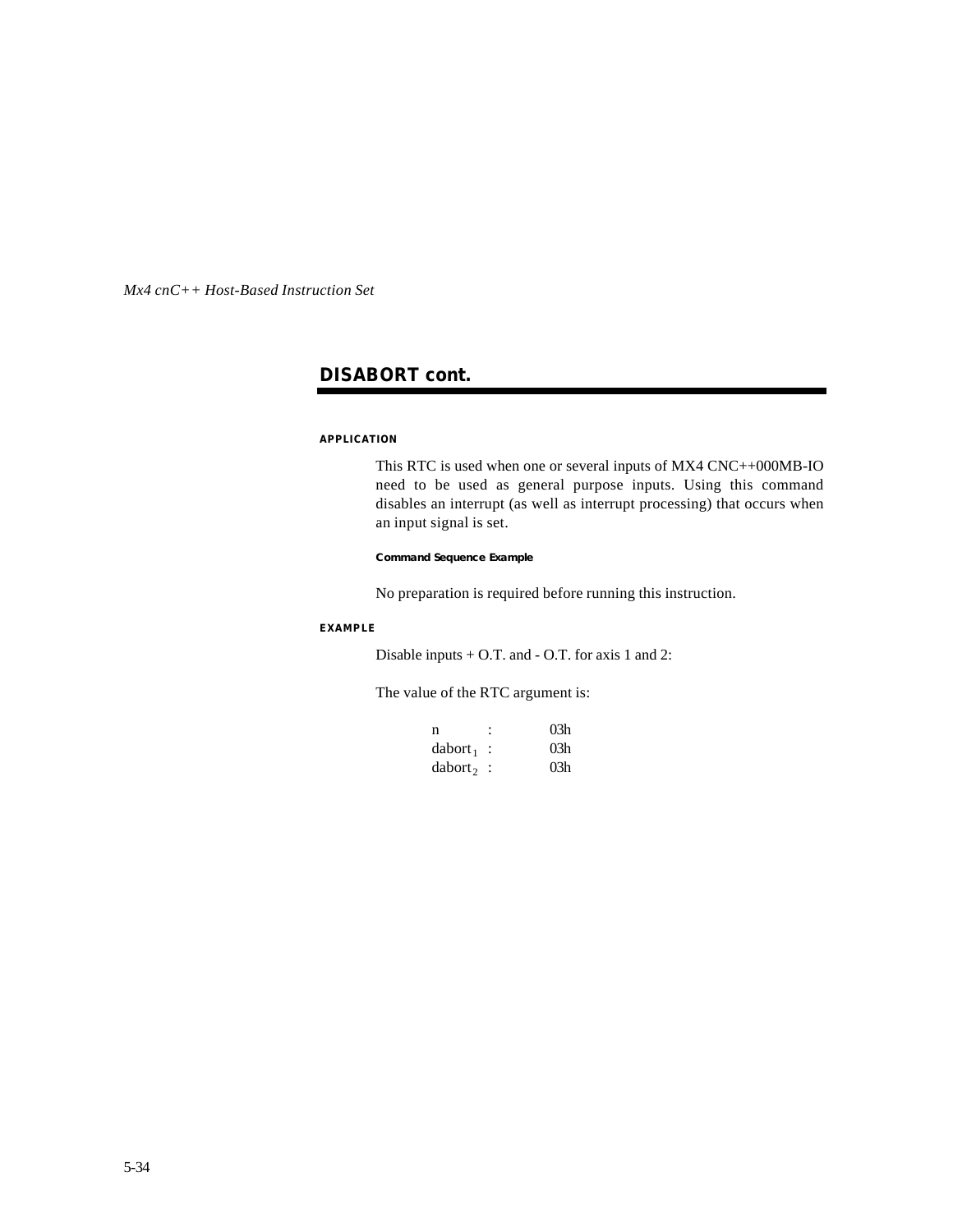## **ENABORT**

| <b>FUNCTION</b>  |                                  | <b>Enable Input Abort Processing</b>                                                                                                                                                                                                    |  |                                                                                                                                                                                                                                                               |  |
|------------------|----------------------------------|-----------------------------------------------------------------------------------------------------------------------------------------------------------------------------------------------------------------------------------------|--|---------------------------------------------------------------------------------------------------------------------------------------------------------------------------------------------------------------------------------------------------------------|--|
|                  |                                  | SYNTAX ENABORT(n, m <sub>1</sub> , eabort <sub>1</sub> , , m <sub>4</sub> , eabort <sub>4</sub> )                                                                                                                                       |  |                                                                                                                                                                                                                                                               |  |
| <b>RTC CODE</b>  |                                  | 58h                                                                                                                                                                                                                                     |  |                                                                                                                                                                                                                                                               |  |
| <b>ARGUMENTS</b> |                                  |                                                                                                                                                                                                                                         |  |                                                                                                                                                                                                                                                               |  |
|                  | n<br>$m_{\mathbf{x}}$<br>eabort. | a single byte, bit coding the axes involved.<br>a single byte, bit coding the axes to be halted upon receipt of<br>an active input condition on an enabled input of axis x.<br>a single byte, bit mapping the input enables for axis x. |  |                                                                                                                                                                                                                                                               |  |
|                  |                                  | $bit=0$ :<br>$bit=1$ :                                                                                                                                                                                                                  |  | no change in enable/disable status<br>enable the interrupt processing                                                                                                                                                                                         |  |
|                  |                                  | bit 7 :<br>bit $6:$<br>$bit 0$ :                                                                                                                                                                                                        |  | unused<br>unused<br>bit 5 : gen. purpose input 4, gen. purpose input 5 input*<br>$bit 4:$ unused<br>$bit 3:$ unused<br>bit 2 : unused<br>bit $1 \cdot \cdot \cdot$ - O.T. input for axis x<br>$+$ O.T. input for axis x                                       |  |
|                  | Note:                            |                                                                                                                                                                                                                                         |  | * Bit 5 is used to select the enable/disable status of inputs<br>gen. purpose input 4 and gen. purpose input 5. When axis 1<br>is selected, bit 5 corresponds to gen. purpose input 4. When<br>axis 2 is selected, bit 5 corresponds to gen. purpose input 5. |  |

bytes is an "unused" bit.

If either axis 3 or axis 4 is selected, bit 5 of the corresponding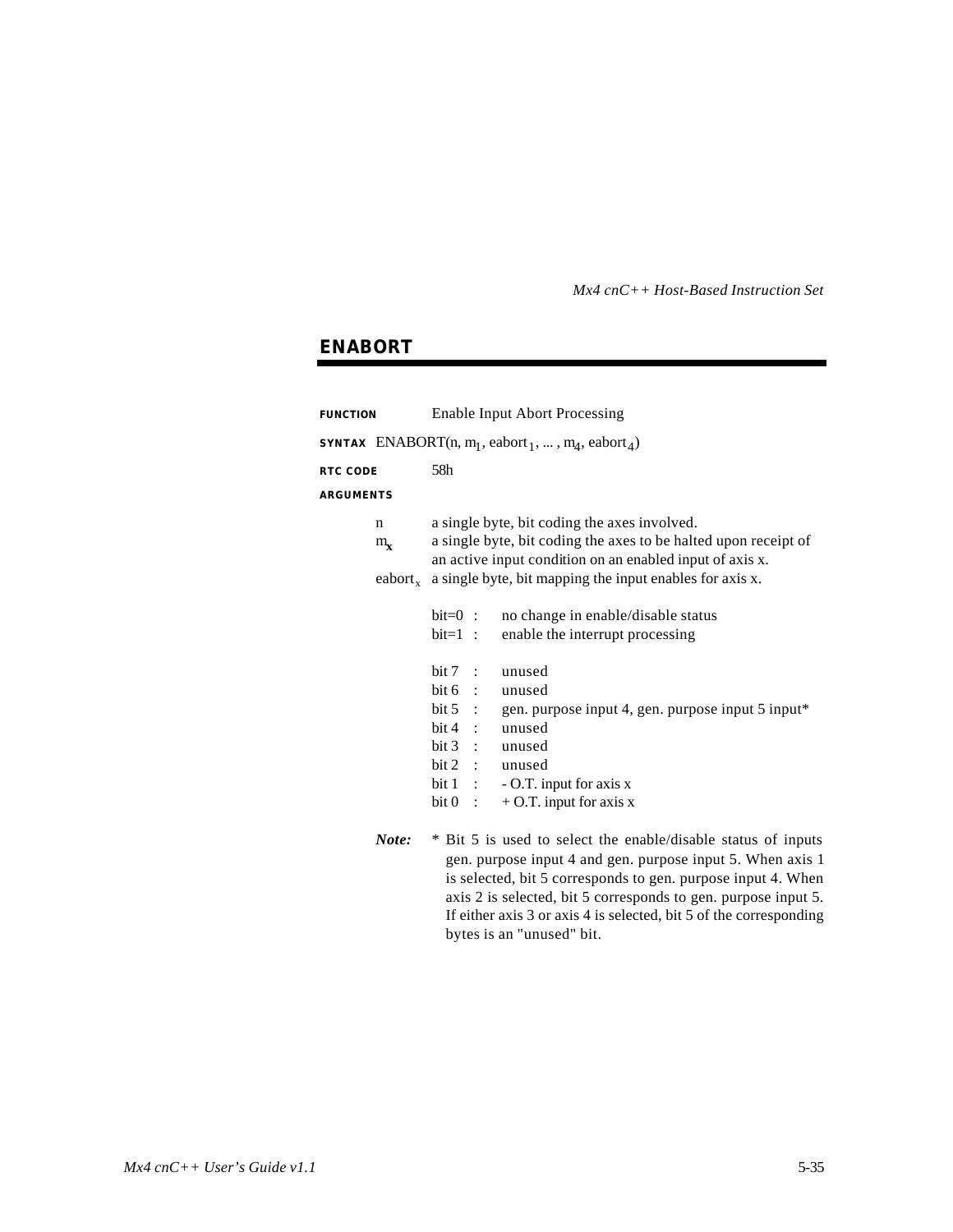### **ENABORT cont.**

### **DESCRIPTION**

This command allows the user to enable the interrupt and interrupt processing for the specified inputs. If any enabled active input condition of axis x is received by MX4, the axes specified by the  $m<sub>r</sub>$ argument will be halted (similar to ESTOP). The interrupt condition is recorded in DPR interrupt status register location 009h. The DPR status register location 00Dh will identify the axis or axes responsible. DPR locations 094h-096h identify the input status in real-time (yielding the interrupt type and source). Bit 6 of DPR locations 3FEh, 7FEh is also set.

### **SEE ALSO** DISABORT, INPSTATE, PRBINT

### **APPLICATION**

This command in conjunction with limit switches mounted on a machine may be used to bring a system (or part of a system) to an immediate stop. Enabling the abort aimed at a particular axis will bring that axis to a halt. This happens when input(s) selected by this command is (are) set.

#### *Command Sequence Example*

No preparation is required before running this instruction.

### **EXAMPLE**

Enable abort for  $+$  O.T. input of axis 1 and  $-$  O.T. input of axis 2. When the axis 1 input is set, axes 3 and 4 are to be stopped. When the axis 2 input is set, all of the axes are to be stopped.

| n                     |                      | 03h |
|-----------------------|----------------------|-----|
| m <sub>1</sub>        |                      | 0Ch |
| eabort <sub>1</sub>   | $\ddot{\phantom{1}}$ | 01h |
| m                     |                      | 0Fh |
| eabort <sub>2</sub> : |                      | 02h |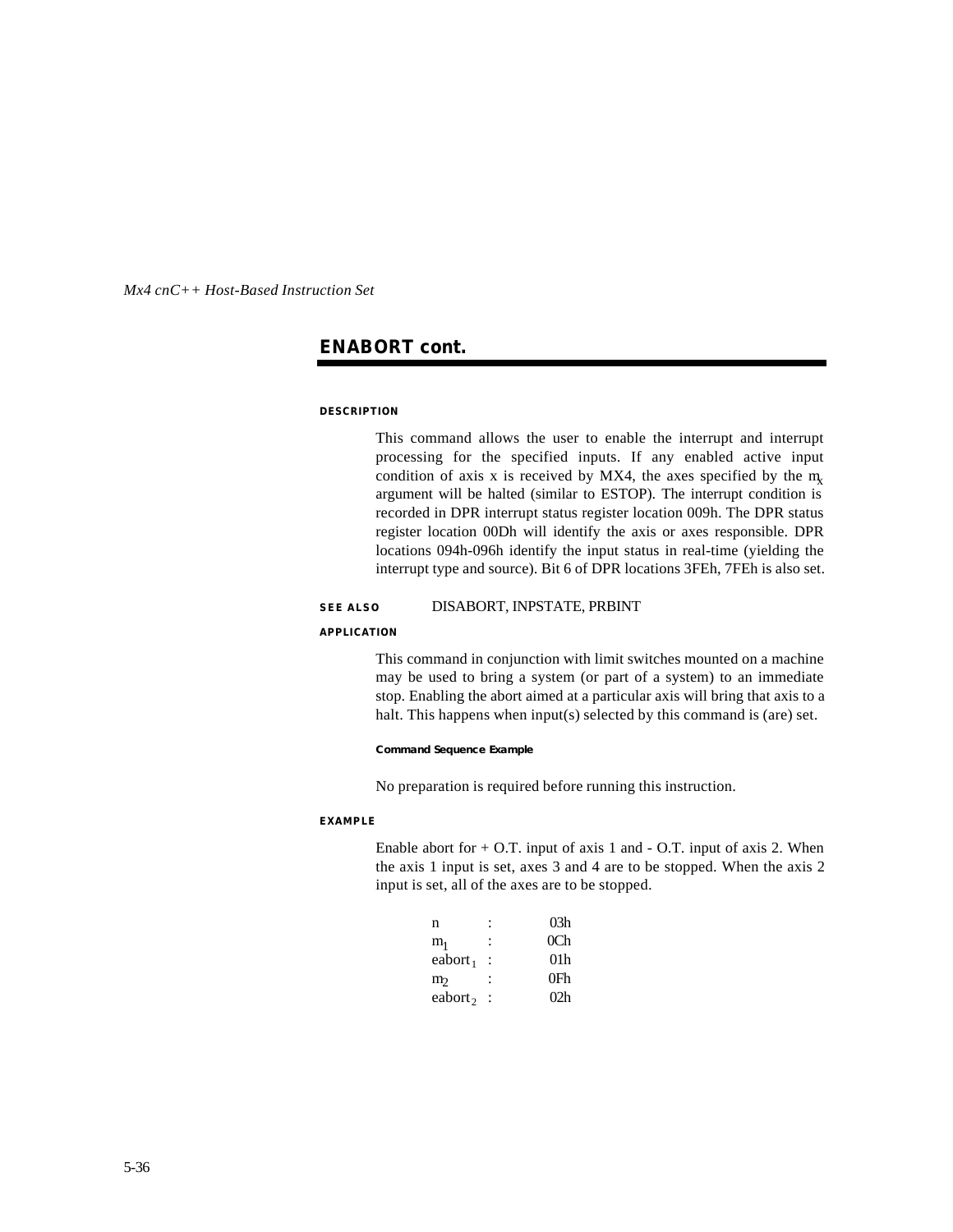### **ENCOLOS**

| <b>FUNCTION</b>  |                   | Encoder Loss Interrupt                       |  |  |
|------------------|-------------------|----------------------------------------------|--|--|
|                  | SYNTAX ENCOLOS(n) |                                              |  |  |
| <b>RTC CODE</b>  |                   | 5Ch                                          |  |  |
| <b>ARGUMENTS</b> |                   |                                              |  |  |
|                  | n                 | a single byte, bit coding the axes involved. |  |  |

### **DESCRIPTION**

This command enables the encoder loss interrupt for the specified axes. Encoder loss interrupt is generated if the following conditions are met (for the axis in question):

- 1. Following Error is > 2000 counts
- 2. If the command position changes, the actual position does not change.
- 3. The above 3 conditions hold for 0.3 seconds

The DPR interrupt status locations 009h and 00Bh record the occurrence and source of this interrupt. Bit 6 of DPR locations 3FEh, 7FEh is also set.

### **SEE ALSO** DISABL2

### **APPLICATION**

A necessary diagnostic feature for all servo control applications.

### *Command Sequence Example*

No preparation is required before running this instruction.

### **EXAMPLE**

Enable the encoder loss interrupt for both axis 3 and axis 4. The value of the RTC argument is:

n : 0Ch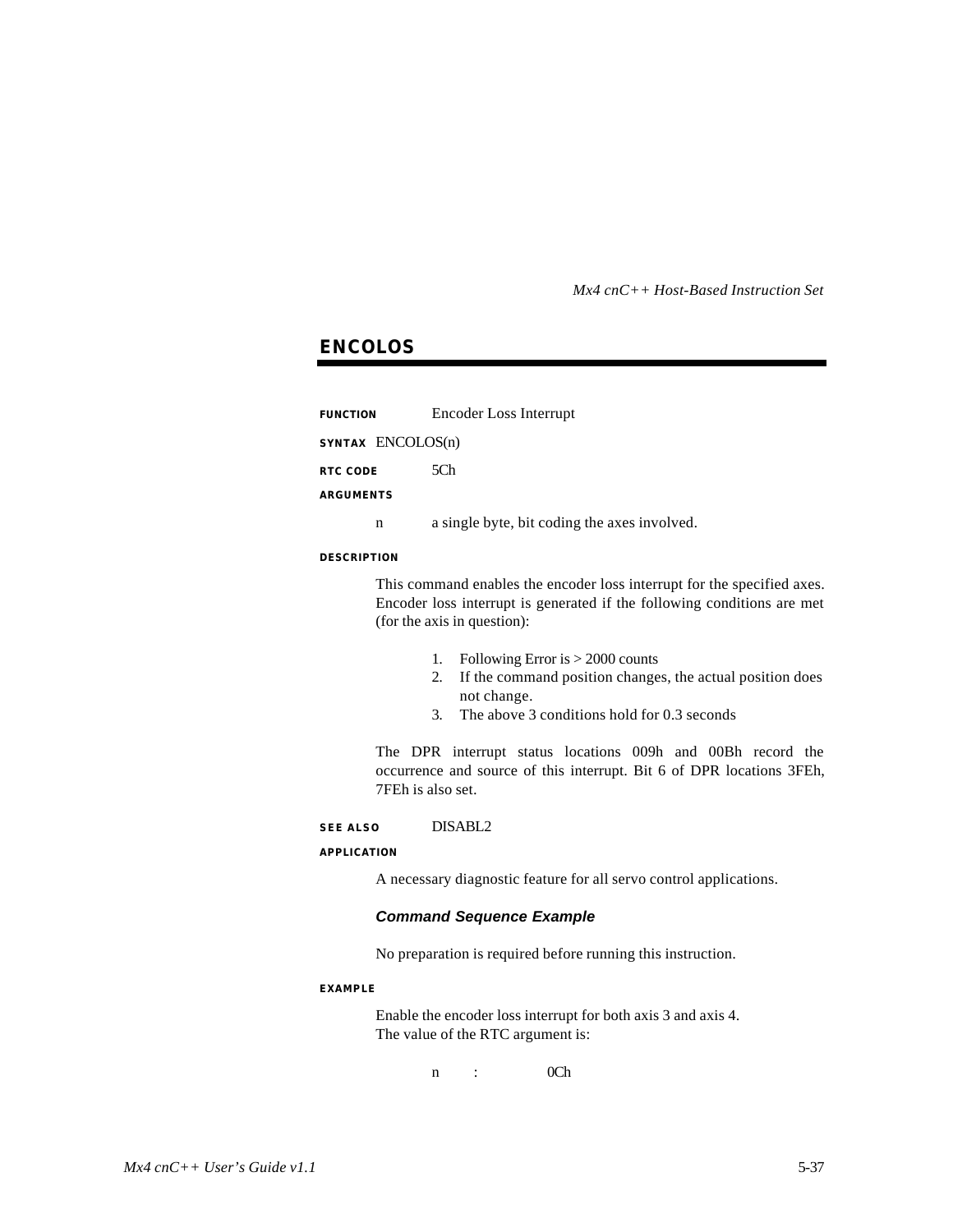### **FERHLT**

| <b>FUNCTION</b> | Following Error Interrupt and Halt                                                          |
|-----------------|---------------------------------------------------------------------------------------------|
|                 | SYNTAX FERHLT $(n, fer_1, , fer_A)$                                                         |
| RTC CODE        | 66h                                                                                         |
| ARGUMENTS       |                                                                                             |
| n<br>$fer_{v}$  | a single byte, bit coding the axes involved.<br>16 bit unsigned following error for axis x. |

### **DESCRIPTION**

Upon execution of this command, if at any time the following error for a specified axis exceeds it's programmed value, the system will halt and generate an interrupt. The halt brings the motion of the axis in question to a stop using the programmed abort maximum acceleration rate. This interrupt condition is recorded in DPR interrupt status register location 000h. The DPR status register location 001h reveals the axis(s) responsible. Bit 1 of DPR locations 3FEh, 7FEh is also set.

- *Note:* FERHLT command will be ignored if the respective axis abort maximum acceleration is zero.
- *Note:* Following error / halt interrupt is not disabled after it occurs. The host is responsible for disabling the interrupt.

#### **SEE ALSO** DISABL, FERINT, ABORTACC

### **APPLICATION**

Applications of this command are similar to FERINT. However, as a result of this command's interrupt, the system will come to a stop. Stop trajectory uses the programmed abort maximum acceleration. Please see ABORTACC. Please note that this command is not appropriate to prevent system run-away in case of encoder loss - since in the absence of encoder, the system cannot be stopped reliably.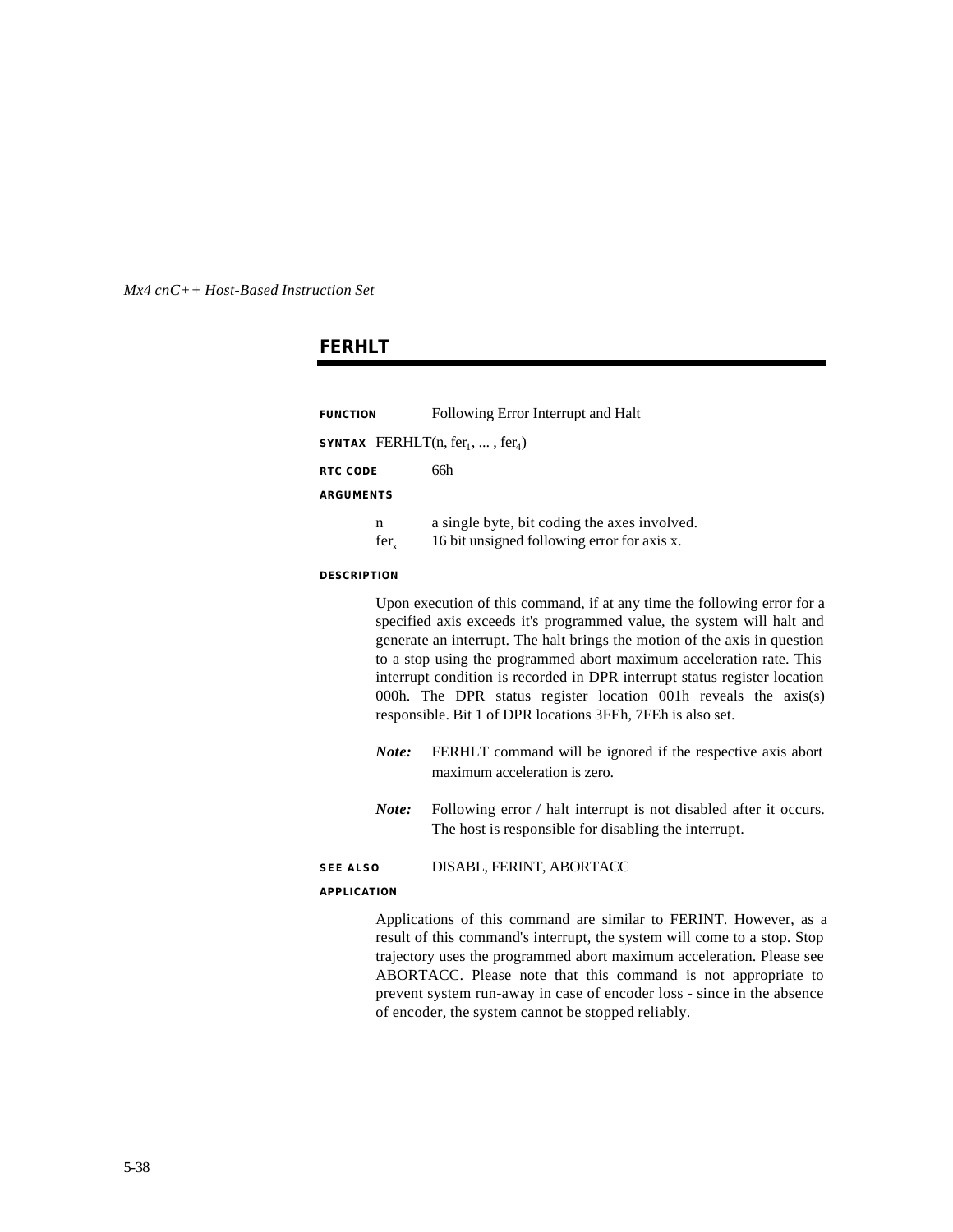# **FERHLT cont.**

#### *Command Sequence Example*

ABORTACC () ; make sure system can be stopped CTRL ( ) ;these instructions enable system to stop motion KILIMIT () ;set gains . .

### FERHLT()

#### **EXAMPLE**

Enable a following error/halt interrupt for axis 3 with a threshold of 100 encoder counts.

| n                | 04h   |
|------------------|-------|
| fer <sub>3</sub> | 0064h |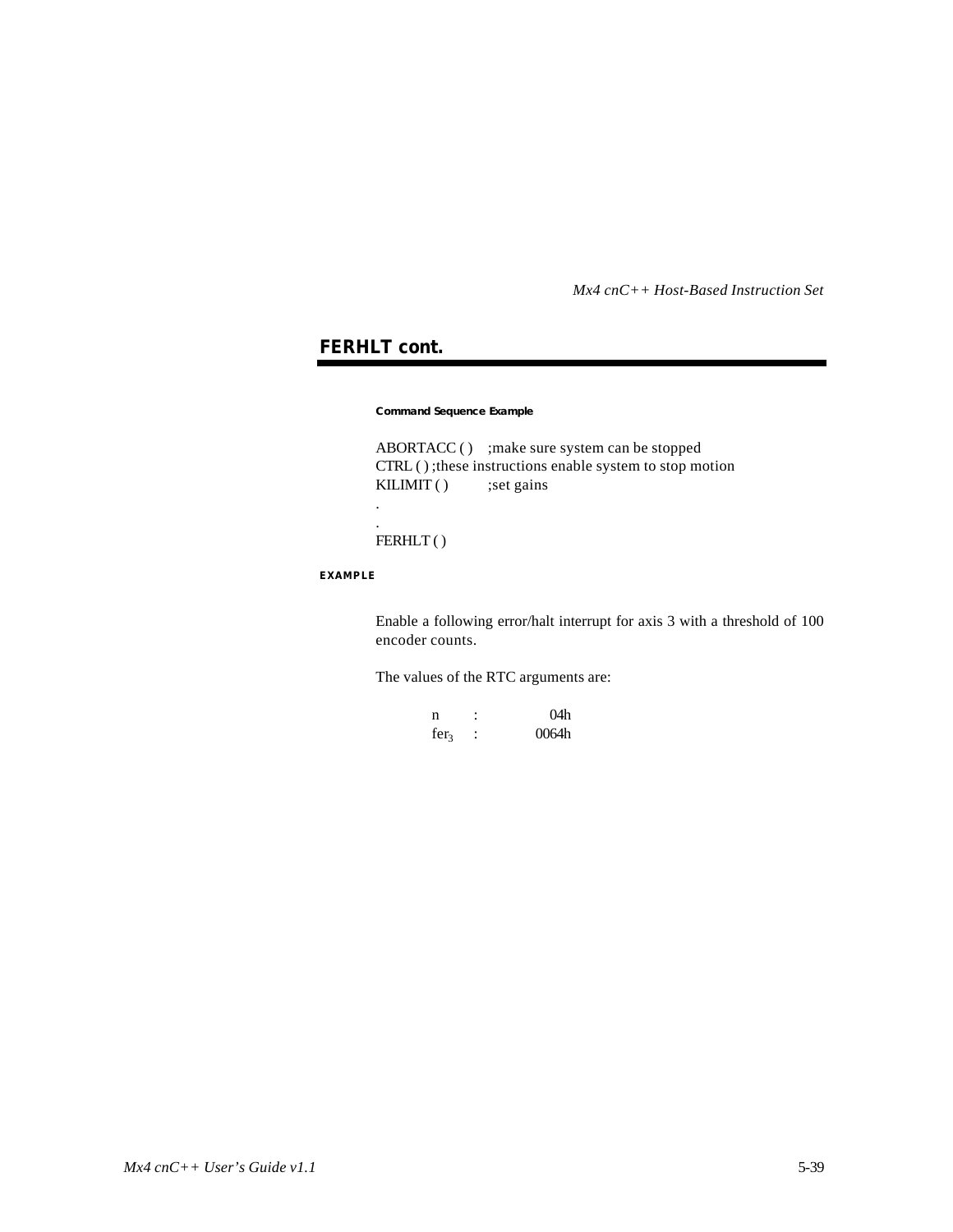## **FERINT**

| <b>FUNCTION</b> | Following Error Interrupt                                                                   |  |
|-----------------|---------------------------------------------------------------------------------------------|--|
|                 | SYNTAX FERINT(n, fer <sub>1</sub> , , fer <sub>4</sub> )                                    |  |
| RTC CODE        | 67h                                                                                         |  |
| ARGUMENTS       |                                                                                             |  |
| n<br>$fer_{v}$  | a single byte, bit coding the axes involved.<br>16 bit unsigned following error for axis x. |  |

#### **DESCRIPTION**

Upon the execution of this command, if at any time the following error for a specified axis exceeds it's programmed value, the servo control card will generate an interrupt. This condition is recorded in DPR interrupt status register location 000h. The DPR status register location 02h will identify the axis(s) responsible. Bit 1 of DPR locations 3FEh, 7EFh is also set.

*Note:* Following error interrupt is not disabled after it occurs. The host is responsible for disabling the interrupt.

#### **SEE ALSO** DISABL, FERHLT

#### **APPLICATION**

This command may be used in all applications for two main reasons. First, FERINT reports a run-away or any other out-of-control condition. Second, it makes sure that position error is within a specified (a programmed argument for FERINT) tolerance.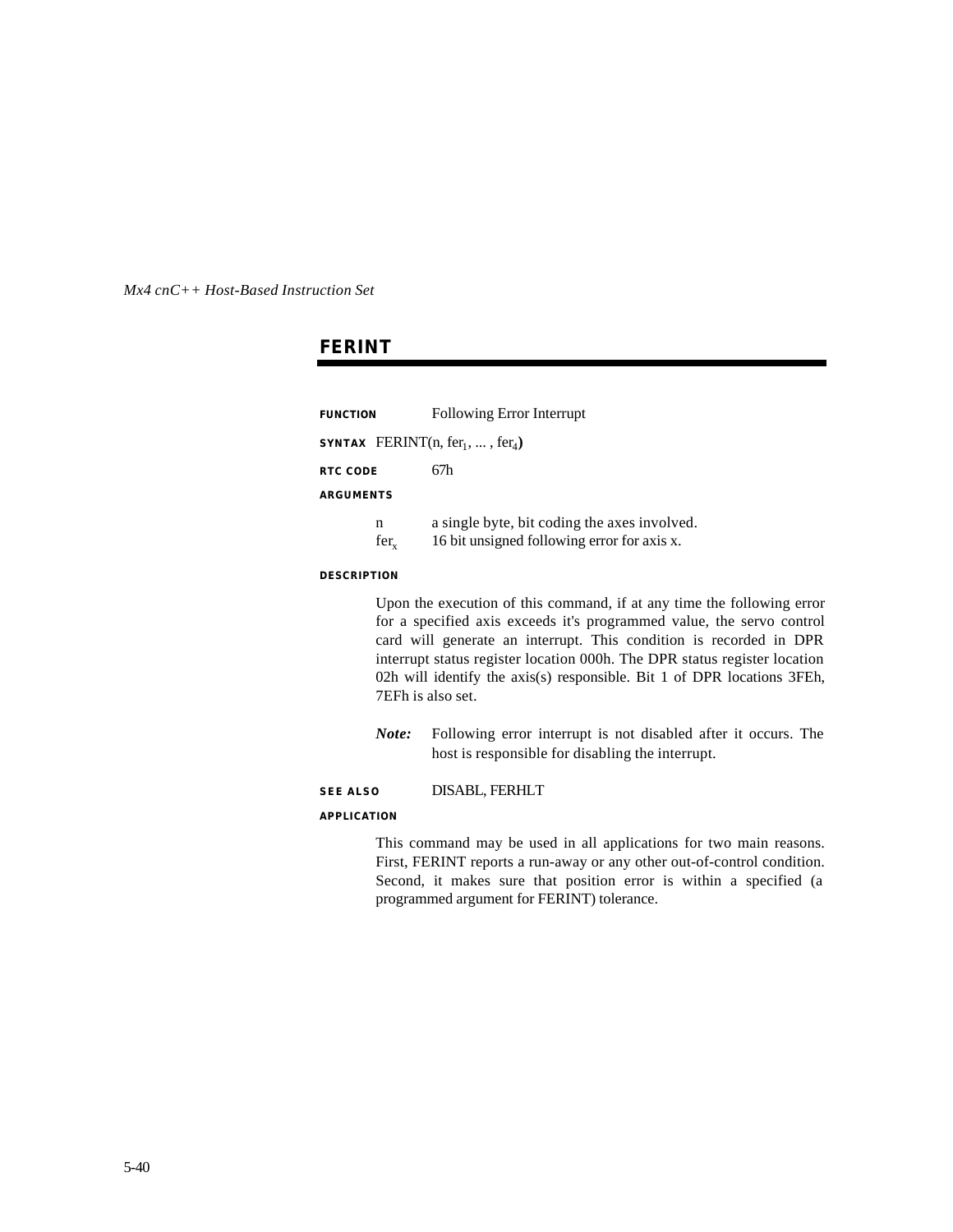# **FERINT cont.**

#### *Command Sequence Example*

No preparation is required before running this instruction.

#### **EXAMPLE**

Set a FERINT interrupt value of 200 encoder counts for axis 1.

| n       | 01h   |
|---------|-------|
| $fer_1$ | 00C8h |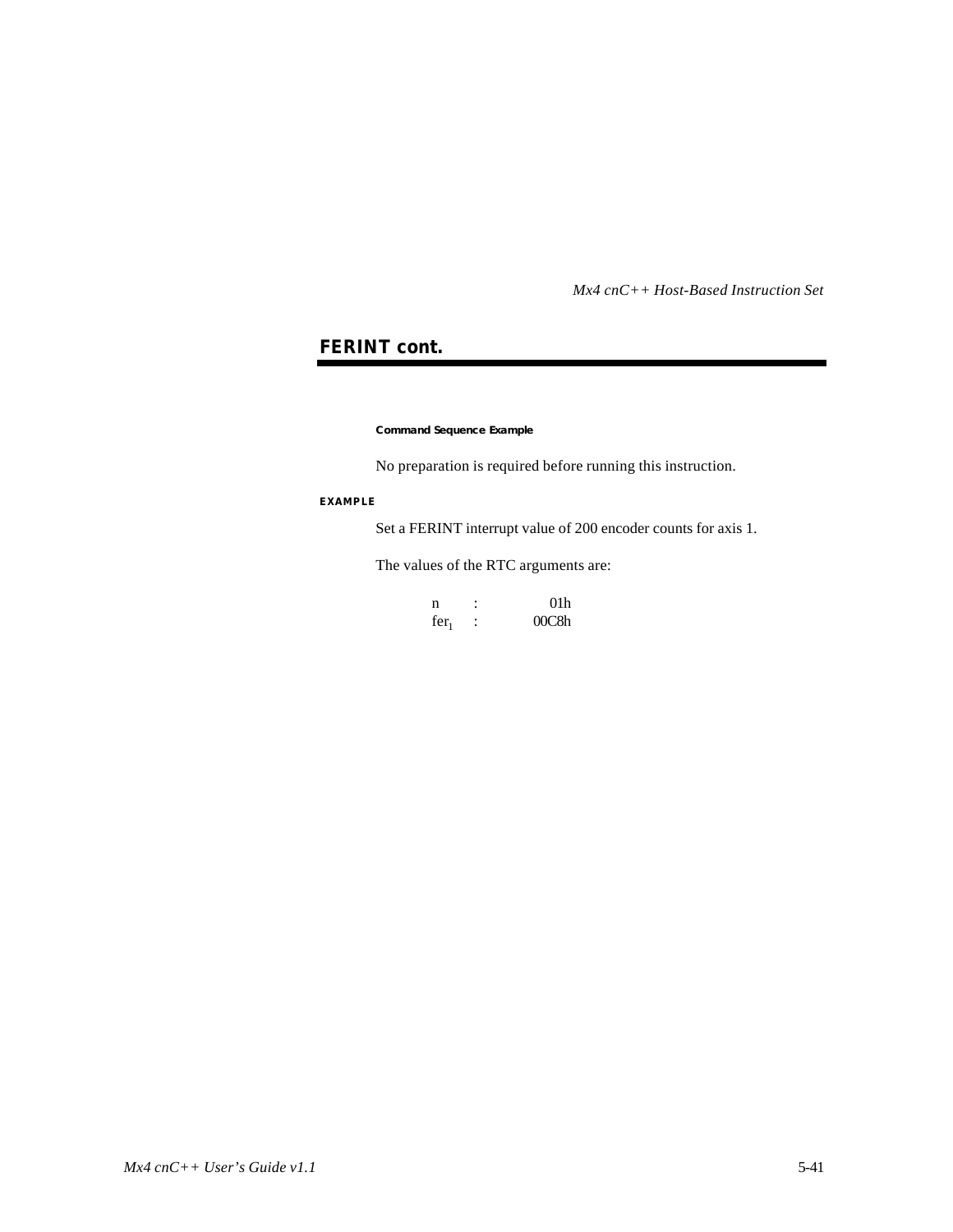# **HOME**

| <b>FUNCTION</b>                                                                |                           | <b>Preset Position Counter</b>                                                                                                                                     |  |  |
|--------------------------------------------------------------------------------|---------------------------|--------------------------------------------------------------------------------------------------------------------------------------------------------------------|--|--|
|                                                                                |                           | SYNTAX $HOME(n, pset1, , pset4)$                                                                                                                                   |  |  |
| RTC CODE                                                                       |                           | 68h                                                                                                                                                                |  |  |
| <b>ARGUMENTS</b>                                                               |                           |                                                                                                                                                                    |  |  |
|                                                                                | $\mathbf n$<br>$pset_{r}$ | a single byte, bit coding the axes involved.<br>32 bit two's complement value to preset the axis x position<br>counter.                                            |  |  |
| <b>DESCRIPTION</b>                                                             |                           |                                                                                                                                                                    |  |  |
| This command will define the present position point for the axes<br>specified. |                           |                                                                                                                                                                    |  |  |
|                                                                                | Note:                     | HOME command will automatically disable the position<br>breakpoint interrupt (if enabled). HOME can be executed only<br>when the axes specified are not in motion. |  |  |
| <b>SEE ALSO</b>                                                                |                           | HOMESFT, POSBRK                                                                                                                                                    |  |  |
| <b>APPLICATION</b>                                                             |                           |                                                                                                                                                                    |  |  |

This command is useful when the position counter must be forced to a new value. This command may be used in the establishment of a new reference potion. Please also see HOMESFT.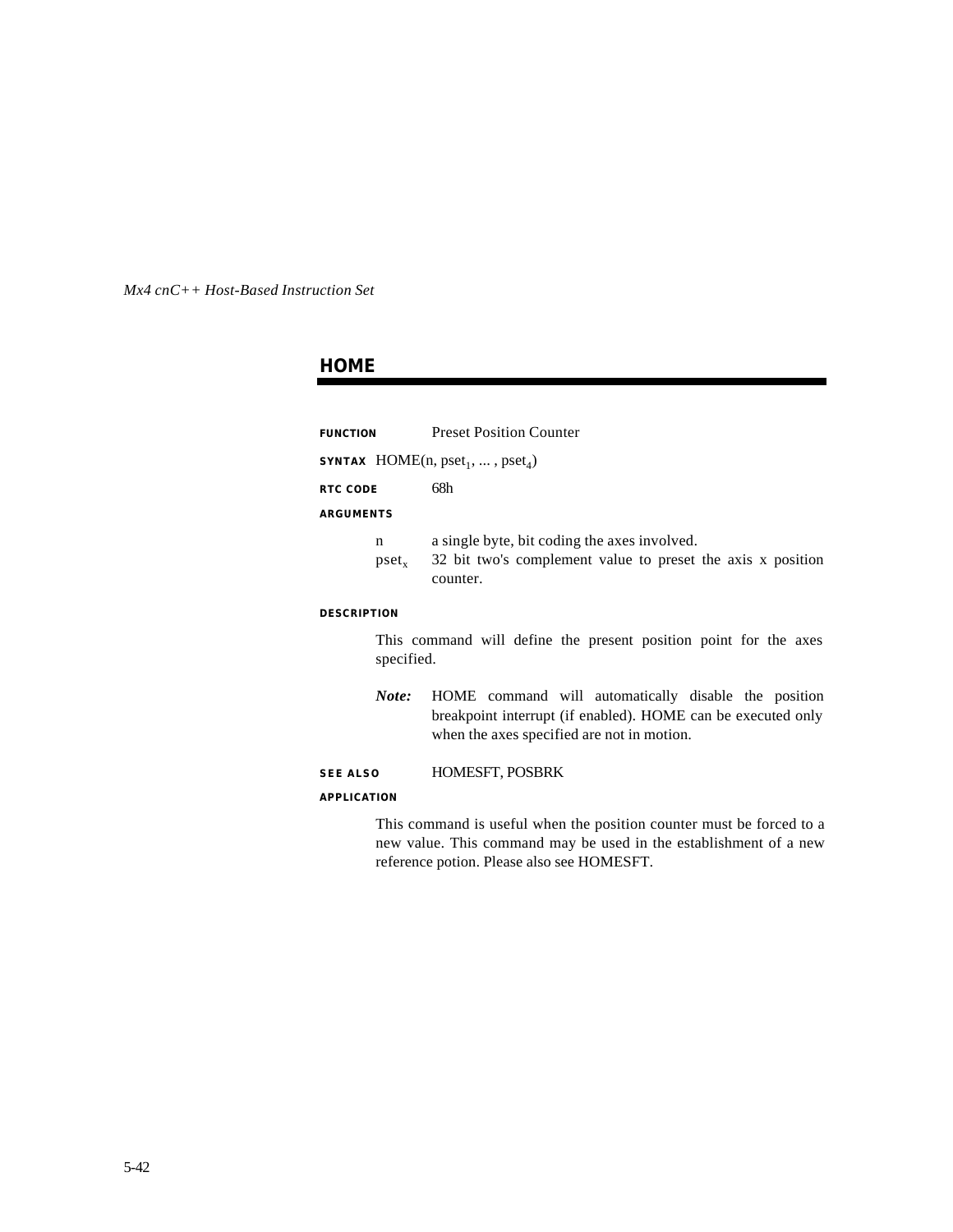# **HOME cont.**

*Command Sequence Example*

No preparation is required before running this instruction.

#### **EXAMPLE**

Set the present position of axis 4 to 50,000 counts.

| n          | 08h       |
|------------|-----------|
| $pset_{A}$ | 0000C350h |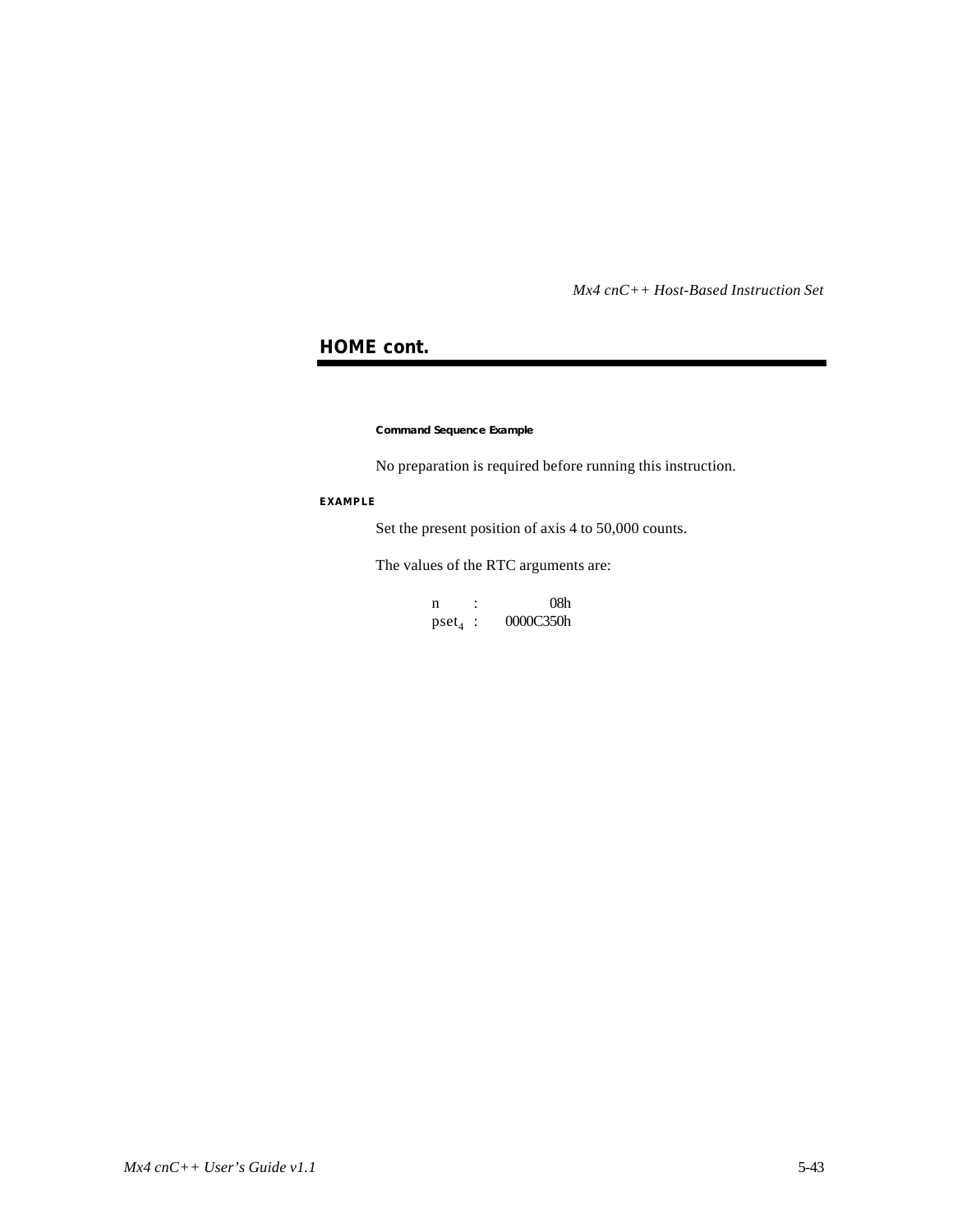# **HOMESFT**

| <b>FUNCTION</b>    | Home Reference Shift                                                                                                    |  |
|--------------------|-------------------------------------------------------------------------------------------------------------------------|--|
|                    | SYNTAX HOMESFT $(n, \text{psft}_1, , \text{psft}_4)$                                                                    |  |
| RTC CODE           | 5Dh                                                                                                                     |  |
| <b>ARGUMENTS</b>   |                                                                                                                         |  |
| n<br>$psft_{r}$    | a single byte, bit coding the axes involved.<br>32 bit two's complement value to add to the axis x position<br>counter. |  |
| <b>DESCRIPTION</b> |                                                                                                                         |  |

This command will shift the present position point for the axes specified.

*Note:* HOMESFT command will automatically disable the position breakpoint interrupt (if enabled) of the specified axes.

#### **SEE ALSO** HOME, POSBRK

#### **APPLICATION**

This command may be used in homing a linear system based on index pulse position recording. Adding offset position (in encoder edge counts) to an already recorded position, presets position to a new value without losing position integrity (i.e. no counter information is lost). See also INXINT and HOME.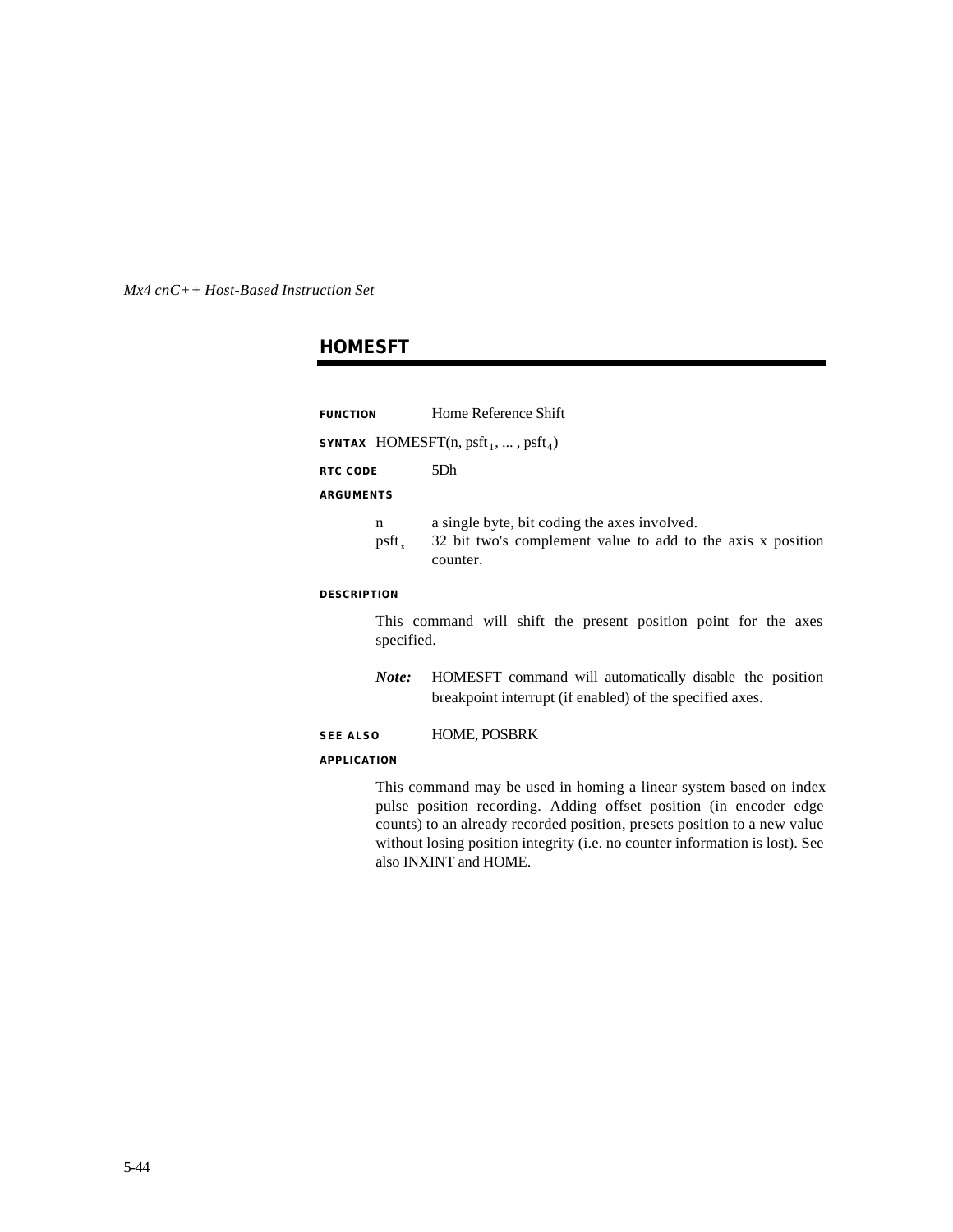# **HOMESFT cont.**

#### *Command Sequence Example*

No preparation is required before running this instruction.

#### **EXAMPLE**

The current axis 1 position is 100h. Shift the axis 1 position to 20100h. The current axis 3 position is 1010h. Shift the axis 3 position to 1000h.

| n                    |                      | 05h       |
|----------------------|----------------------|-----------|
| $p$ sft <sub>1</sub> | $\ddot{\phantom{a}}$ | 00020000h |
| psft <sub>3</sub>    | $\mathbb{R}$         | FFFFFFF0h |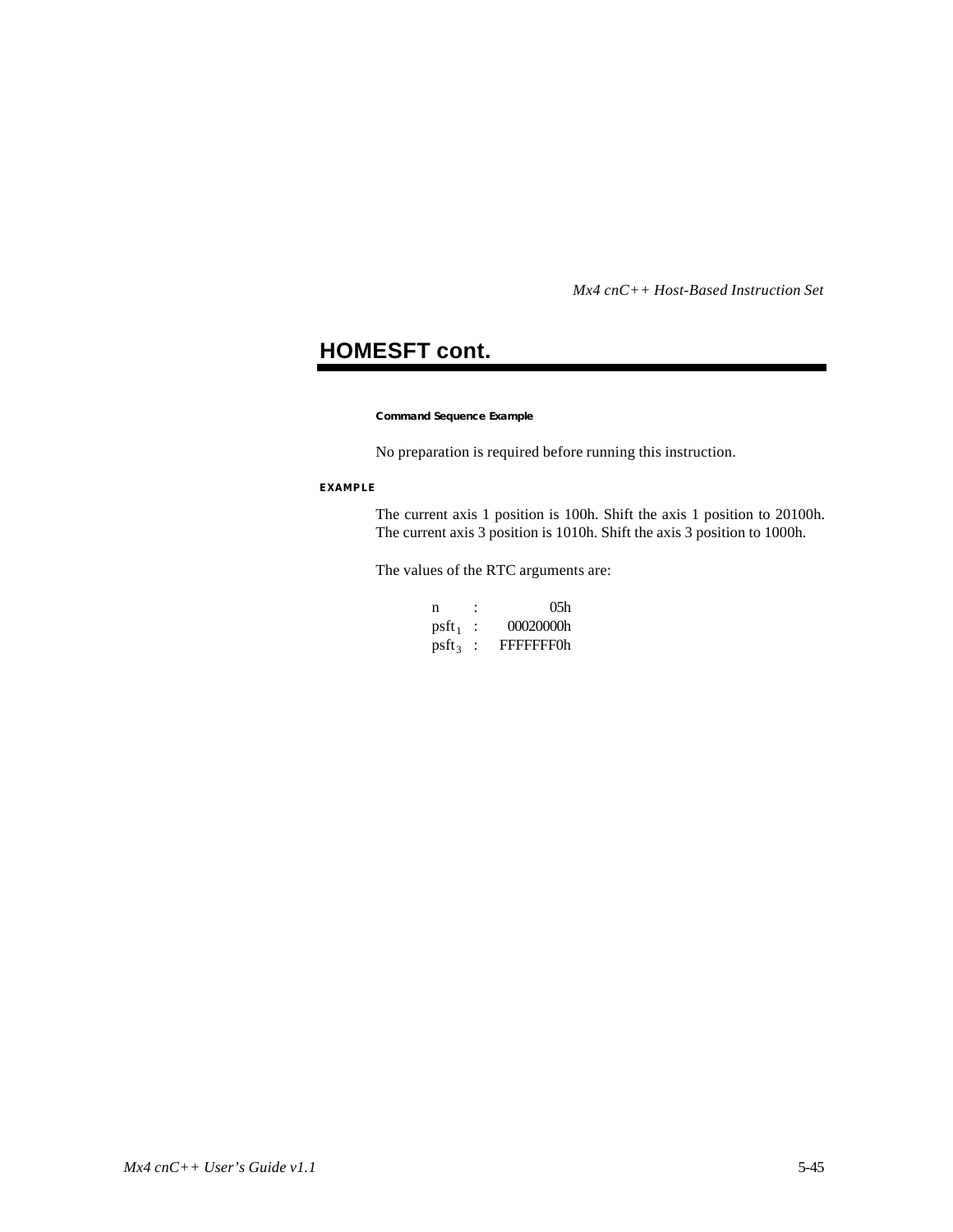# **INPSTATE**

| <b>FUNCTION</b>  |                  | Configure Logic State of Inputs                                                 |                                                    |                                                                              |                                                                                                                              |
|------------------|------------------|---------------------------------------------------------------------------------|----------------------------------------------------|------------------------------------------------------------------------------|------------------------------------------------------------------------------------------------------------------------------|
|                  |                  | SYNTAX INPSTATE(inp <sub>1</sub> , inp <sub>2</sub> , inp <sub>3</sub> )        |                                                    |                                                                              |                                                                                                                              |
| <b>RTC CODE</b>  |                  | 88h                                                                             |                                                    |                                                                              |                                                                                                                              |
| <b>ARGUMENTS</b> |                  |                                                                                 |                                                    |                                                                              |                                                                                                                              |
|                  | inp <sub>1</sub> | a single byte, coding the logic state of inputs.                                |                                                    |                                                                              |                                                                                                                              |
|                  |                  | $bit=0$<br>$bit=1$ :                                                            | $\ddot{\cdot}$                                     |                                                                              | active LOW input<br>active HIGH input                                                                                        |
|                  |                  | bit 7<br>bit 6<br>bit 5<br>bit 4<br>bit 3<br>bit 2<br>bit 1<br>bit <sub>0</sub> | $\ddot{\cdot}$<br>$\ddot{\cdot}$<br>$\ddot{\cdot}$ | axis 4<br>axis 3<br>axis 2<br>axis 1<br>axis 4<br>axis 3<br>axis 2<br>axis 1 | -O.T. input<br>-O.T. input<br>-O.T. input<br>-O.T. input<br>$+O.T.$ input<br>$+O.T.$ input<br>$+O.T.$ input<br>$+O.T.$ input |
|                  | inp <sub>2</sub> |                                                                                 |                                                    |                                                                              | a single byte, unused (i.e., set to 00h)                                                                                     |
|                  | inp <sub>3</sub> | $bit=0$<br>$bit=1$ :                                                            | $\ddot{\cdot}$                                     |                                                                              | a single byte, coding the logic state of inputs.<br>active LOW input<br>active HIGH input                                    |
|                  |                  | bit $6-7$<br>bit 5<br>bit 4<br>bit $0-3$                                        | $\ddot{\cdot}$<br>$\ddot{\cdot}$<br>$\ddot{\cdot}$ | unused<br>unused                                                             | general purpose input 5<br>general purpose input 4                                                                           |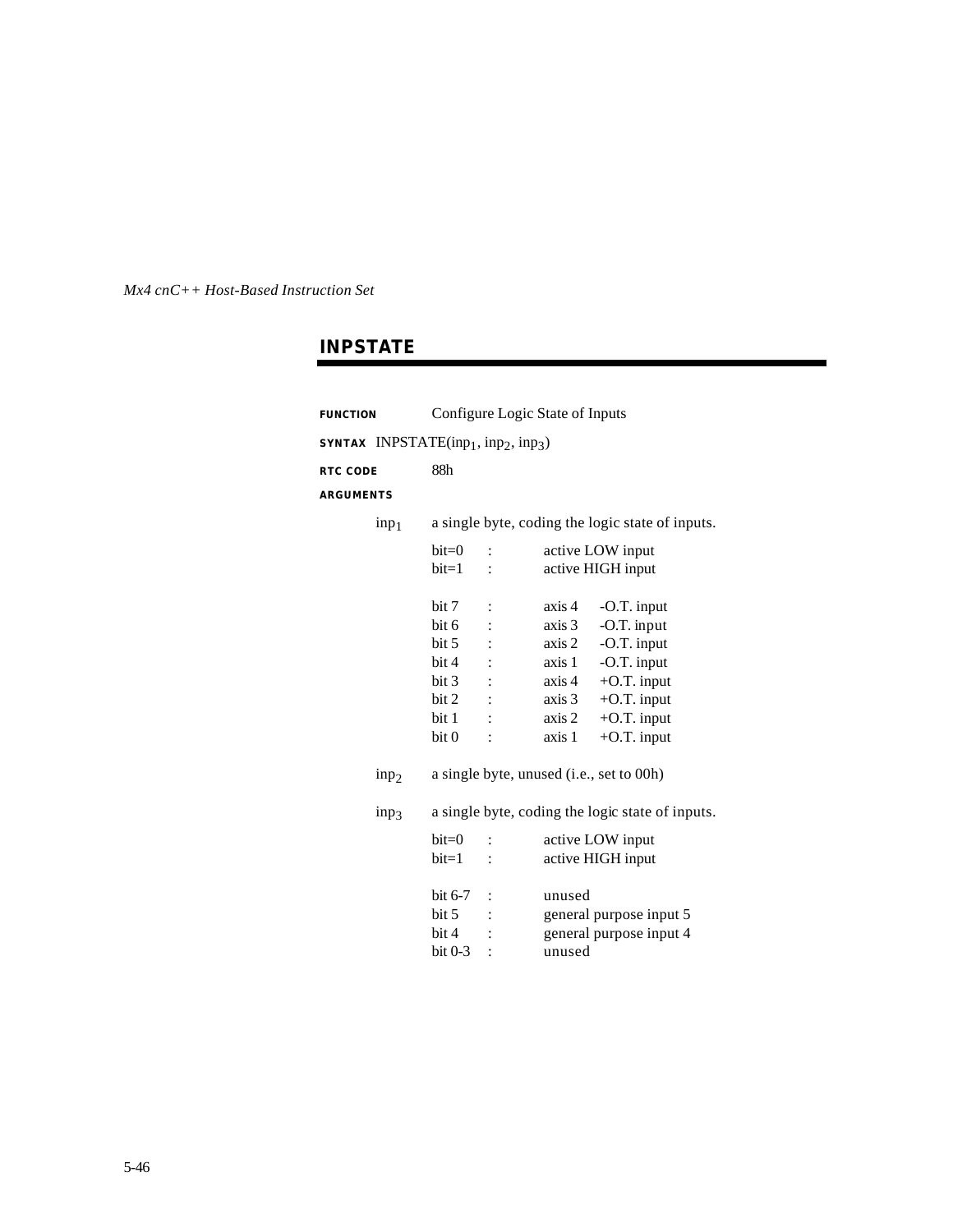# **INPSTATE cont.**

#### **DESCRIPTION**

This command allows the user to define the logic state of the Mx4 cnC++ inputs. Each input may be configured as active LOW or active HIGH (TTL logic levels) (the Mx4 cnC++ inputs are level sensitive).

*Note:* At power-up and reset, Mx4 cnC++ inputs default as active LOW.

### **SEE ALSO** ENABORT

#### **EXAMPLE**

Configure the +O.T. inputs of axes 1-4 as active HIGH inputs. The remaining inputs are to be configured as active LOW.

| 1 <sub>n</sub> p <sub>1</sub> | ÷                    | 0Fh             |
|-------------------------------|----------------------|-----------------|
| inp <sub>2</sub>              | $\ddot{\phantom{a}}$ | 00 <sub>h</sub> |
| $1np_3$                       | $\ddot{\phantom{a}}$ | 00h             |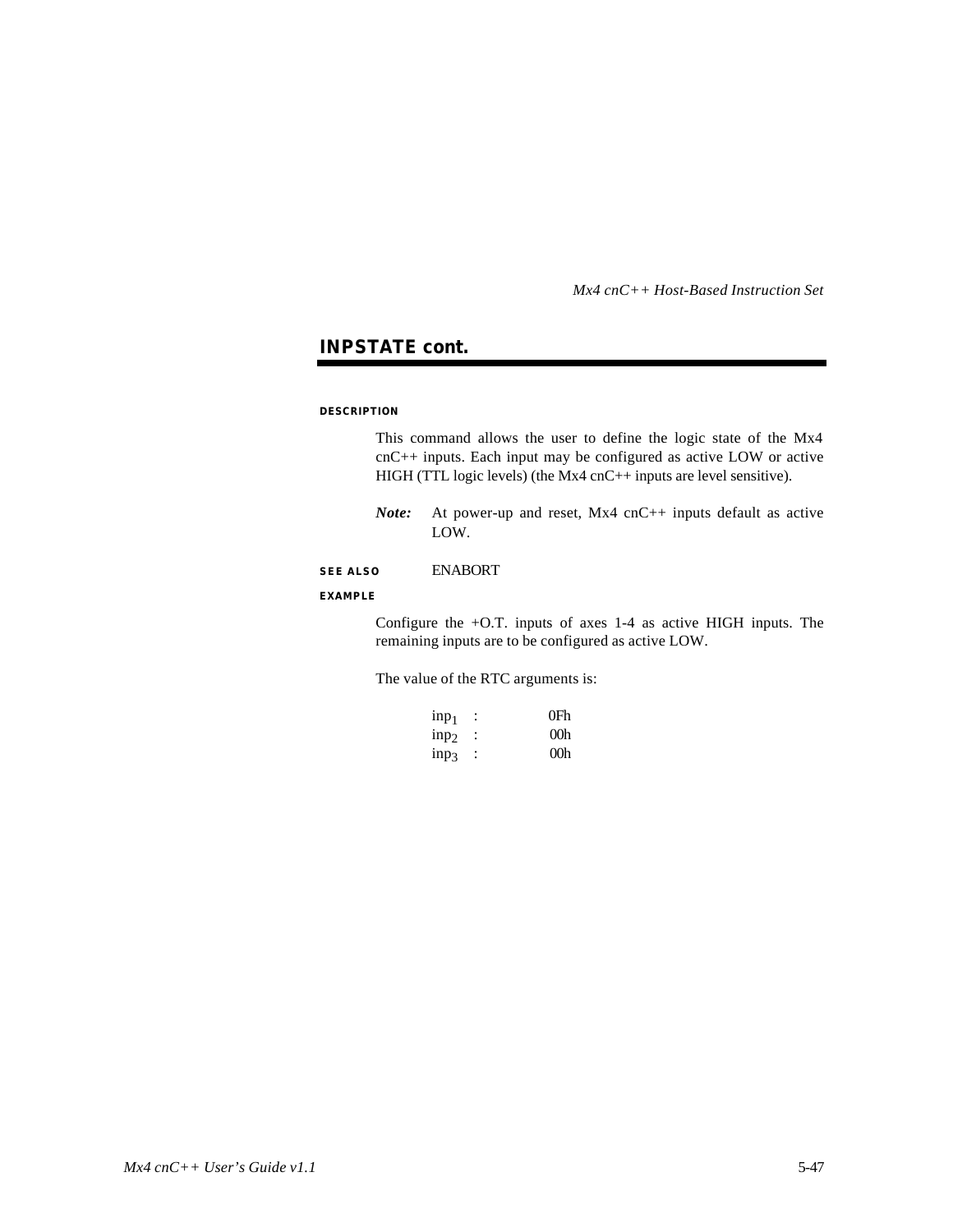## **INXINT**

| <b>FUNCTION</b>       | Index Pulse Interrupt                             |  |  |
|-----------------------|---------------------------------------------------|--|--|
| $SYNIAX$ INXINT $(n)$ |                                                   |  |  |
| RTC CODE              | 69h                                               |  |  |
| <b>ARGUMENTS</b>      |                                                   |  |  |
| n                     | a single byte, bit coding the only axis involved. |  |  |

#### **DESCRIPTION**

Upon the execution of this command, the servo control card will search for the first index pulse edge from the specified axis. The pulse edge results in the generation of an interrupt and registration of the actual position for all axes in DPR locations 103h - 112h. The DPR interrupt status register locations 000h and 003h record the occurrence and source of this interrupt. Bit 1 of DPR locations 3FEh, 7EFh is also set.

- *Note:* Only one index pulse can generate an interrupt at any given time. The INXINT command enables the index pulse interrupt for the axis specified and automatically disables the previous one (if any).
- *Note:* The index pulse interrupt and general purpose external interrupt CAN BE ENABLED simultaneously.

#### **SEE ALSO** DISABL, HOME, HOMESFT

#### **APPLICATION**

This command is used in homing applications. As a result of this instruction, Mx4 cnC+ will start searching for the first index pulse edge. Upon the detection of an index pulse edge, position of the axis is immediately recorded. This instruction must be used in conjunction with HOME to perform homing for linear table (or other index-based) position calibration.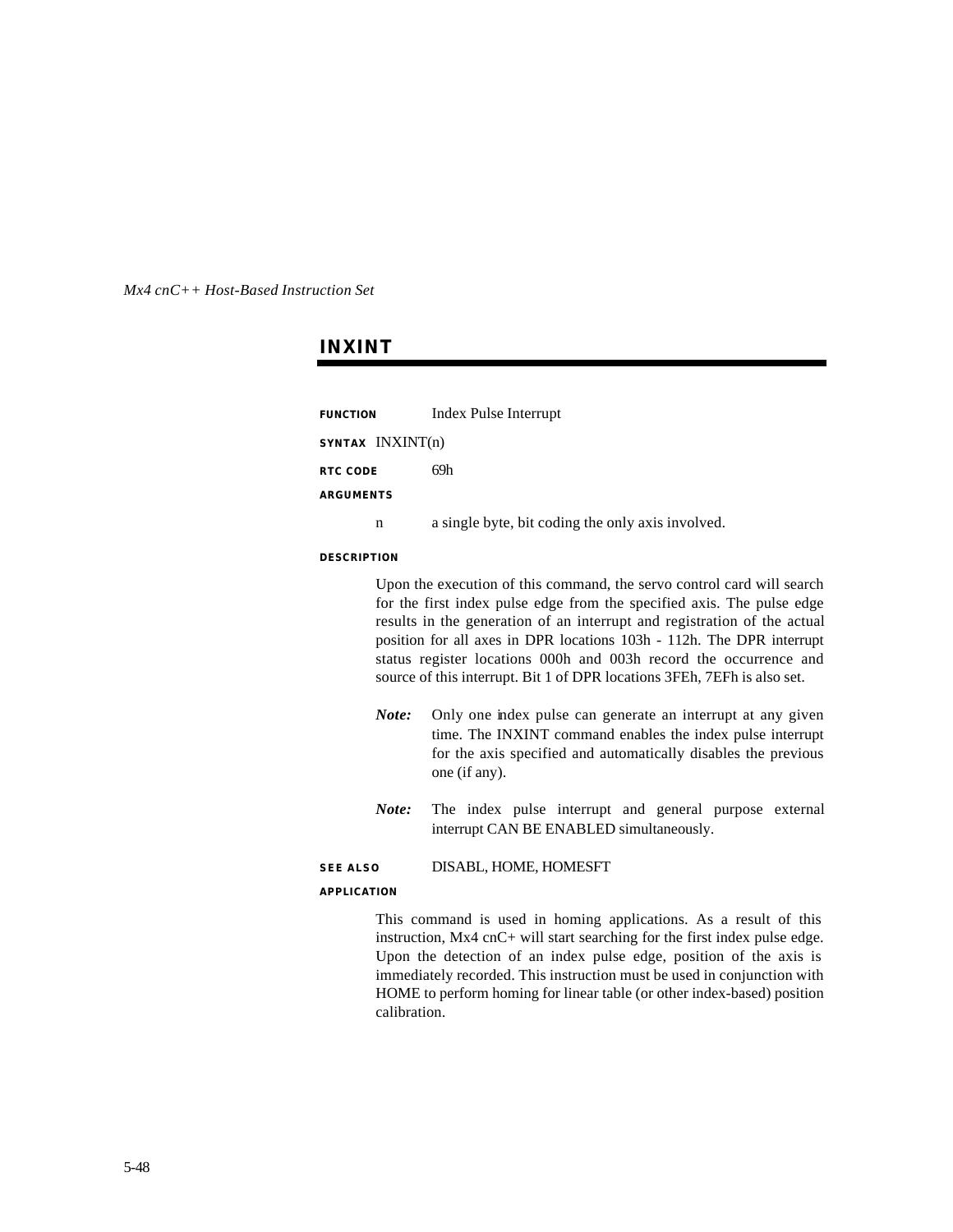# **INXINT cont.**

*Command Sequence Example*

No preparation is required before running this instruction.

#### **EXAMPLE**

Enable the index pulse interrupt for axis 4.

The value of the RTC argument is:

n : 08h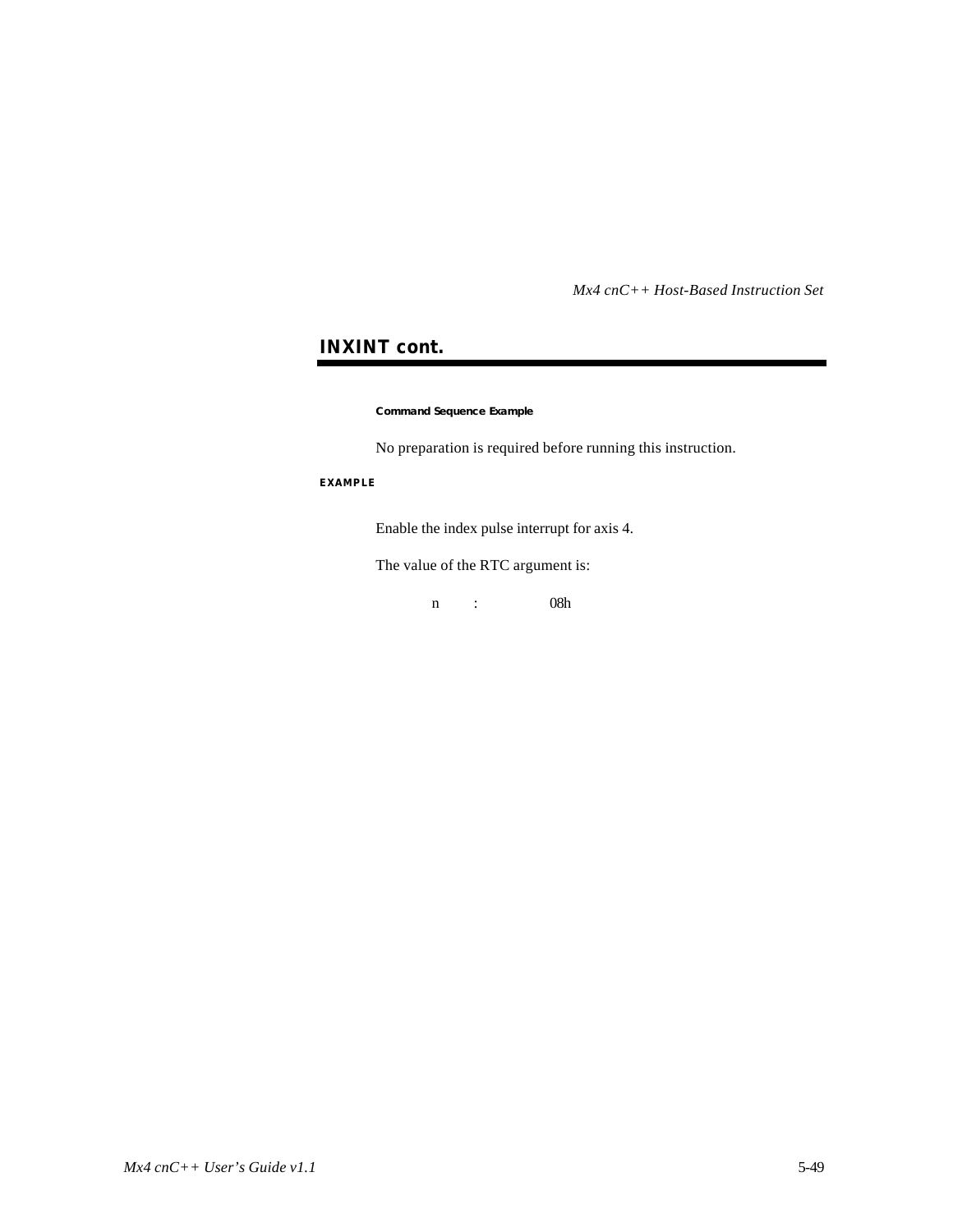# **KILIMIT**

| <b>FUNCTION</b>  |                | Integral Gain Limit                                                                                                                                                                                                                                                                                                                        |  |  |
|------------------|----------------|--------------------------------------------------------------------------------------------------------------------------------------------------------------------------------------------------------------------------------------------------------------------------------------------------------------------------------------------|--|--|
|                  |                | SYNTAX KILIMIT $(n, val_1, , val_4)$                                                                                                                                                                                                                                                                                                       |  |  |
| <b>RTC CODE</b>  |                | 74h                                                                                                                                                                                                                                                                                                                                        |  |  |
| <b>ARGUMENTS</b> |                |                                                                                                                                                                                                                                                                                                                                            |  |  |
|                  | n<br>$val_{x}$ | a single byte, bit coding the axes involved.<br>a single byte value specifying the limit of the integral action for<br>each axis.                                                                                                                                                                                                          |  |  |
|                  |                | <i>Note:</i> $0 \leq val \leq 14$                                                                                                                                                                                                                                                                                                          |  |  |
|                  |                | $val = 0$ indicates no limit on integration channels<br>$val = 14$ indicates maximum limit on integration channels                                                                                                                                                                                                                         |  |  |
|                  | For example,   |                                                                                                                                                                                                                                                                                                                                            |  |  |
|                  |                | Kilimit val $= 0$<br>$+/- 10v$ DAC action from K <sub>i</sub> control law parameter<br>+/- 5v DAC action from $K_i$ control law parameter<br>Kilimit val $= 1$<br>Kilimit val = 2 $+/- 2.5v$ DAC action from K <sub>i</sub> control law parameter<br>Kilimit val $=$ 3<br>$+/- 1.25v$ DAC action from K <sub>i</sub> control law parameter |  |  |
|                  |                |                                                                                                                                                                                                                                                                                                                                            |  |  |

**DESCRIPTION**

This command is used to set the limit for integral action related to the choice of  $par_{x1}$  in the CTRL RTC. Integral limit is specified for each axis. Default val<sub>x</sub> are set to  $0$  (i.e. no limit on integration channels).

**SEE ALSO** CTRL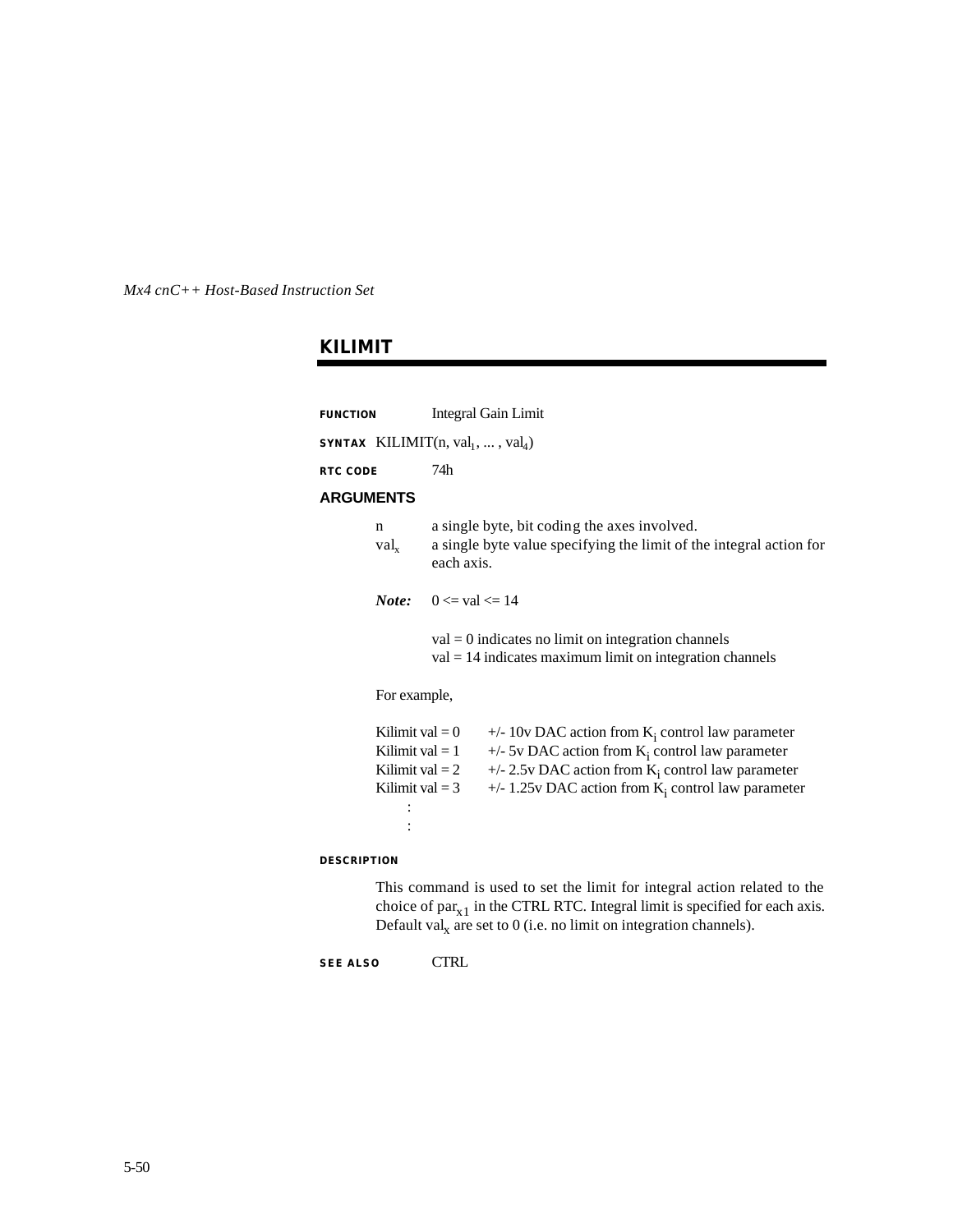### **KILIMIT cont.**

#### **APPLICATION**

This command clamps the integral channel by reducing this channel's saturation level. Reducing the saturation level will reduce the channel's depletion time. Using this instruction is essential where large integral gain is required. Clamping the integral channel will let the system zero position error without a lengthy "creeping motion" to its target position.

#### *Command Sequence Example*

CTRL (); set gains KILIMIT ( ) ;this instruction may be used before or after CTRL

#### **EXAMPLE**

Set a maximum limit on the integral action of axis 2.

| n    |          | 02 <sub>h</sub> |
|------|----------|-----------------|
| val, | $\equiv$ | 0Eh             |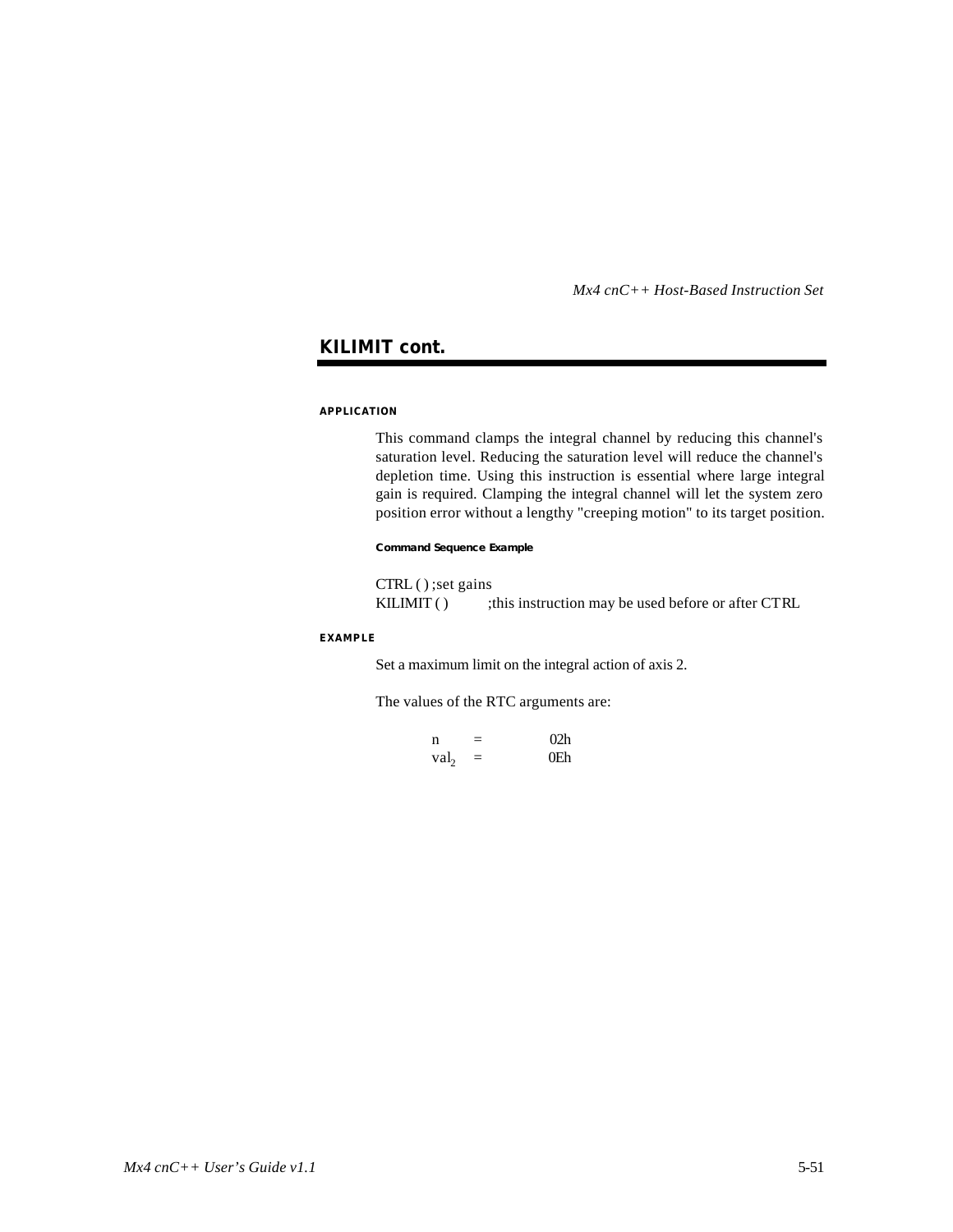# **LOW\_PASS (option)**

| <b>FUNCTION</b> | Implement Low Pass Filter at Controller Output      |
|-----------------|-----------------------------------------------------|
| <b>SYNTAX</b>   | LOW_PASS $(n, \text{Freq}_1, \dots, \text{Freq}_4)$ |
| <b>RTC CODE</b> | 8Eh.                                                |



*Note:* This RTC code (8Eh) is the same as the one used with NOTCH, therefore one option (either LOW\_PASS or NOTCH) can be used at any time.

### **ARGUMENTS**

|                | bit coding of the only specified axis                                         |
|----------------|-------------------------------------------------------------------------------|
| $freq_{\rm v}$ | unsigned value specifying the low pass filter cut-off<br>frequency for axis x |
|                |                                                                               |

 $0 \leq \text{freq}_X \leq 1850$ 

#### **DESCRIPTION**

This command implements a low pass filter at the controller output for the specified axis.



Fig. 4-2: Mx4 Block Diagram with Low Pass Filter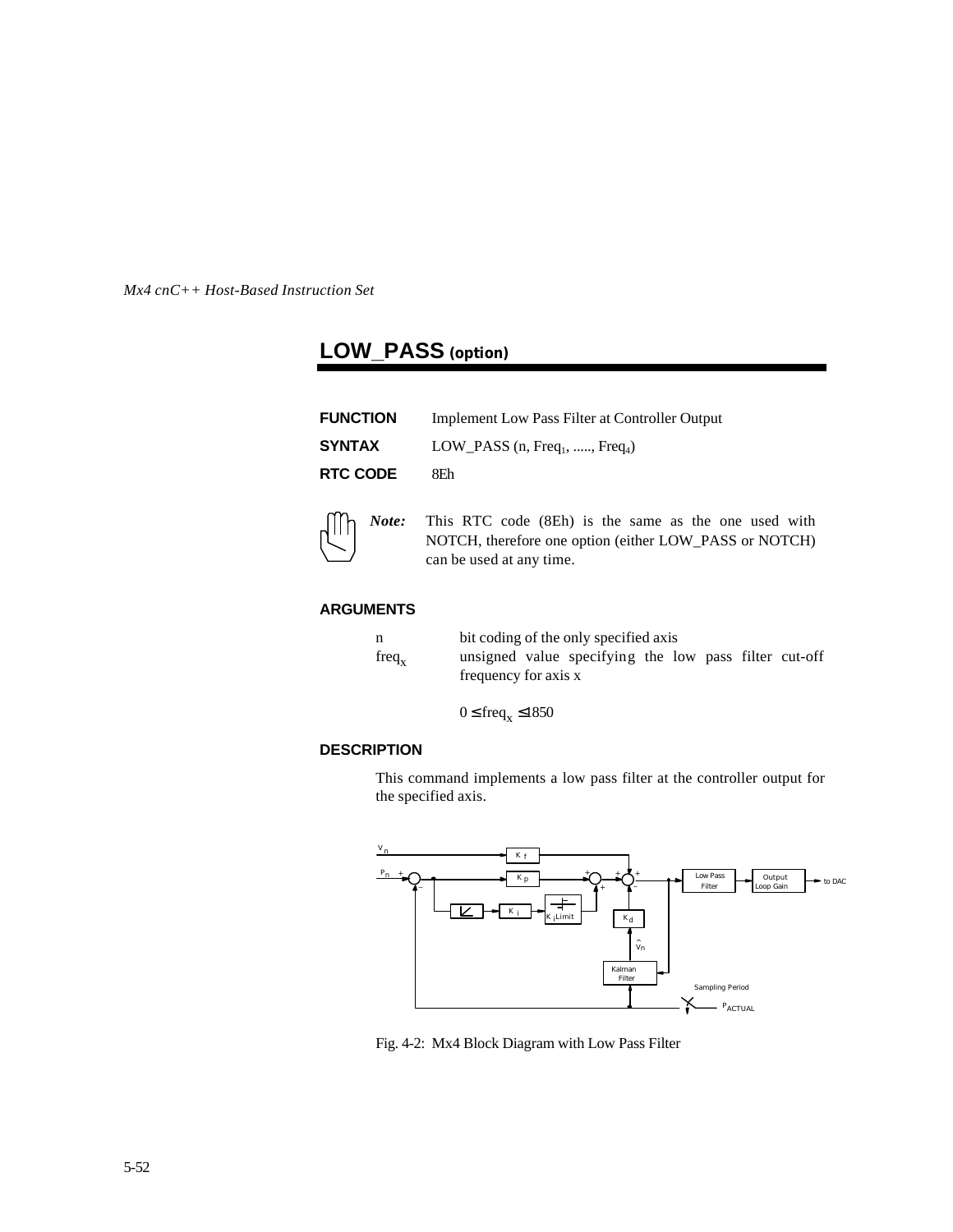# **LOW\_PASS cont.**

The low pass filter implements the following transfer function:

$$
G(s) = \frac{\mathbf{w}_n^2}{s^2 + 2\mathbf{z}\mathbf{w}_n \cdot s + \mathbf{w}_n^2}
$$

where,  $\mathbf{w}_n = 2 \mathbf{p} f_n$ ,  $f_n$  = cut-off frequency, and  $\mathbf{z} = 0.6$ 

The frequency and bandwidth of the low pass filter is programmable.



*Note:* By programming a cut-off frequency of 0, the low pass filter for the specified axis is disabled.

**SEE ALSO** none

# **LOW\_PASS cont.**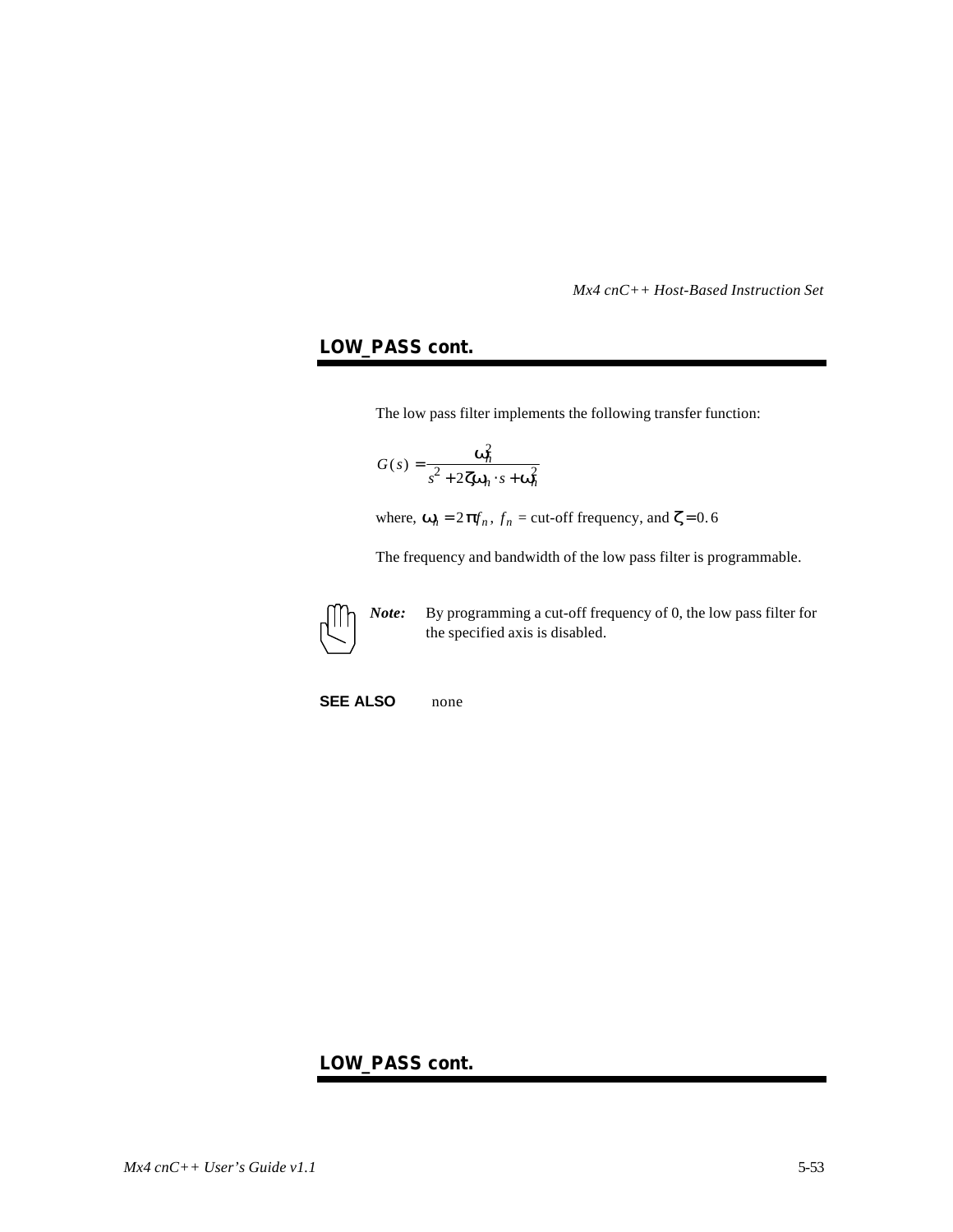### **EXAMPLE: RTC Programming Low Pass**

The LOW\_PASS RTC uses the coded values for low pass frequency. Table 4-1 shows these coded values. Use of the index table is only necessary with RTCs.

Set a low pass filter at 275 Hz for axis 3.

The following shows the DPR's byte stream:

- 3c2 xxh ;command code
- $3c3$  xxh :axis 3
- 3c4 0Ah ;index to element 10 of frequency table (275 Hz)

| FREQ (Hz)      | <b>FREQ Index</b> | FREQ (Hz) | FREQ I |
|----------------|-------------------|-----------|--------|
| disable filter | $\overline{0}$    | 750       | 24     |
| 50             | $\mathbf{1}$      | 800       | 25     |
| 75             | $\overline{c}$    | 850       | 26     |
| 100            | 3                 | 900       | 27     |
| 125            | $\overline{4}$    | 950       | 28     |
| 150            | 5                 | 1000      | 29     |
| 175            | 6                 | 1050      | 30     |
| 200            | 7                 | 1100      | 31     |
| 225            | 8                 | 1150      | 32     |
| 250            | 9                 | 1200      | 33     |
| 275            | 10                | 1250      | 34     |
| 300            | 11                | 1300      | 35     |
| 325            | 12                | 1350      | 36     |
| 350            | 13                | 1400      | 37     |
| 375            | 14                | 1450      | 38     |
| 400            | 15                | 1500      | 39     |
| 425            | 16                | 1550      | 40     |
| 450            | 17                | 1600      | 41     |
| 475            | 18                | 1650      | 42     |
| 500            | 19                | 1700      | 43     |
| 550            | 20                | 1750      | 44     |
| 600            | 21                | 1800      | 45     |
| 650            | $2\sqrt{2}$       | 1850      | 46     |
| 700            | 23                |           |        |

| <b>FREQ Index</b> | FREQ (Hz) | <b>FREQ Index</b> |
|-------------------|-----------|-------------------|
| $\boldsymbol{0}$  | 750       | 24                |
| $\mathbf{1}$      | 800       | 25                |
| $\overline{c}$    | 850       | 26                |
| 3                 | 900       | 27                |
| $\overline{4}$    | 950       | 28                |
| 5                 | 1000      | 29                |
| 6                 | 1050      | 30                |
| 7                 | 1100      | 31                |
| 8                 | 1150      | 32                |
| 9                 | 1200      | 33                |
| 10                | 1250      | 34                |
| 11                | 1300      | 35                |
| 12                | 1350      | 36                |
| 13                | 1400      | 37                |
| 14                | 1450      | 38                |
| 15                | 1500      | 39                |
| 16                | 1550      | 40                |
| 17                | 1600      | 41                |
| 18                | 1650      | 42                |
| 19                | 1700      | 43                |
| 20                | 1750      | 44                |
| 21                | 1800      | 45                |
| 22                | 1850      | 46                |
|                   |           |                   |

Low Pass Filter Frequency Index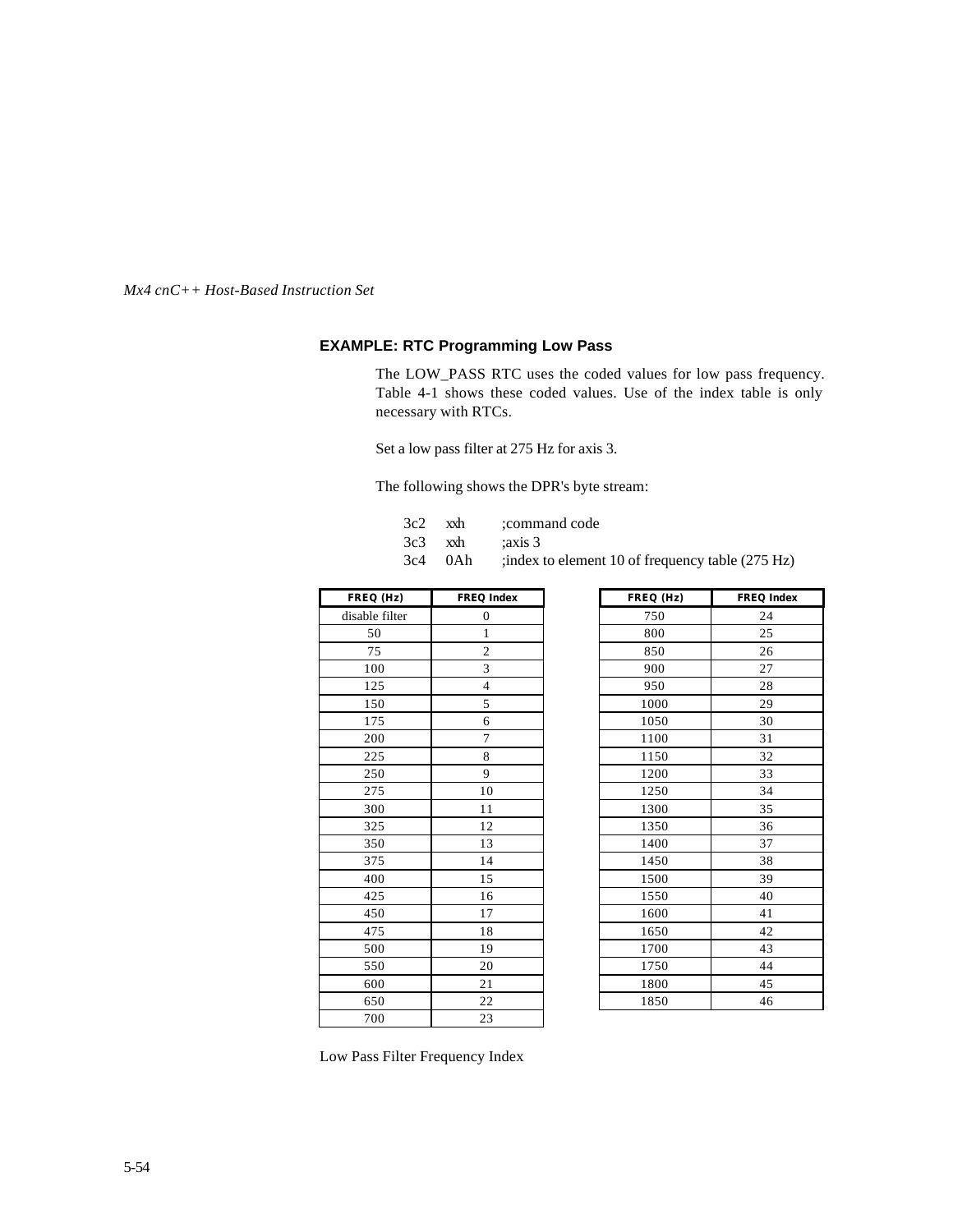## **MAXACC**

| <b>FUNCTION</b>    |       | Maximum Acceleration                                                                                                                                                         |
|--------------------|-------|------------------------------------------------------------------------------------------------------------------------------------------------------------------------------|
|                    |       | SYNTAX MAXACC(n, $acc_1, \ldots, acc_4$ )                                                                                                                                    |
| RTC CODE           |       | 71h                                                                                                                                                                          |
| <b>ARGUMENTS</b>   |       |                                                                                                                                                                              |
|                    | n     | a single byte, bit coding the axes involved.<br>$\sec_{x}$ 16 bit unsigned value specifying the maximum acceleration /<br>deceleration for axis x.                           |
|                    | Note: | Acceleration is partitioned into 1 bit integer, 15 bits fraction.                                                                                                            |
| <b>DESCRIPTION</b> |       |                                                                                                                                                                              |
|                    |       | This command specifies the maximum acceleration / deceleration for the<br>axes specified. The maximum acceleration values are used with the<br><b>VELMODE and STOP RTCs.</b> |

*Note:* MAXACC command will be ignored if the specified argument is zero.

#### SEE ALSO STOP, VELMODE

#### **APPLICATION**

This command sets the maximum acceleration affordable by servo drive and motor combination. It is useful to program this parameter such that the system will not go to control saturation during the VELMODE or STOP command.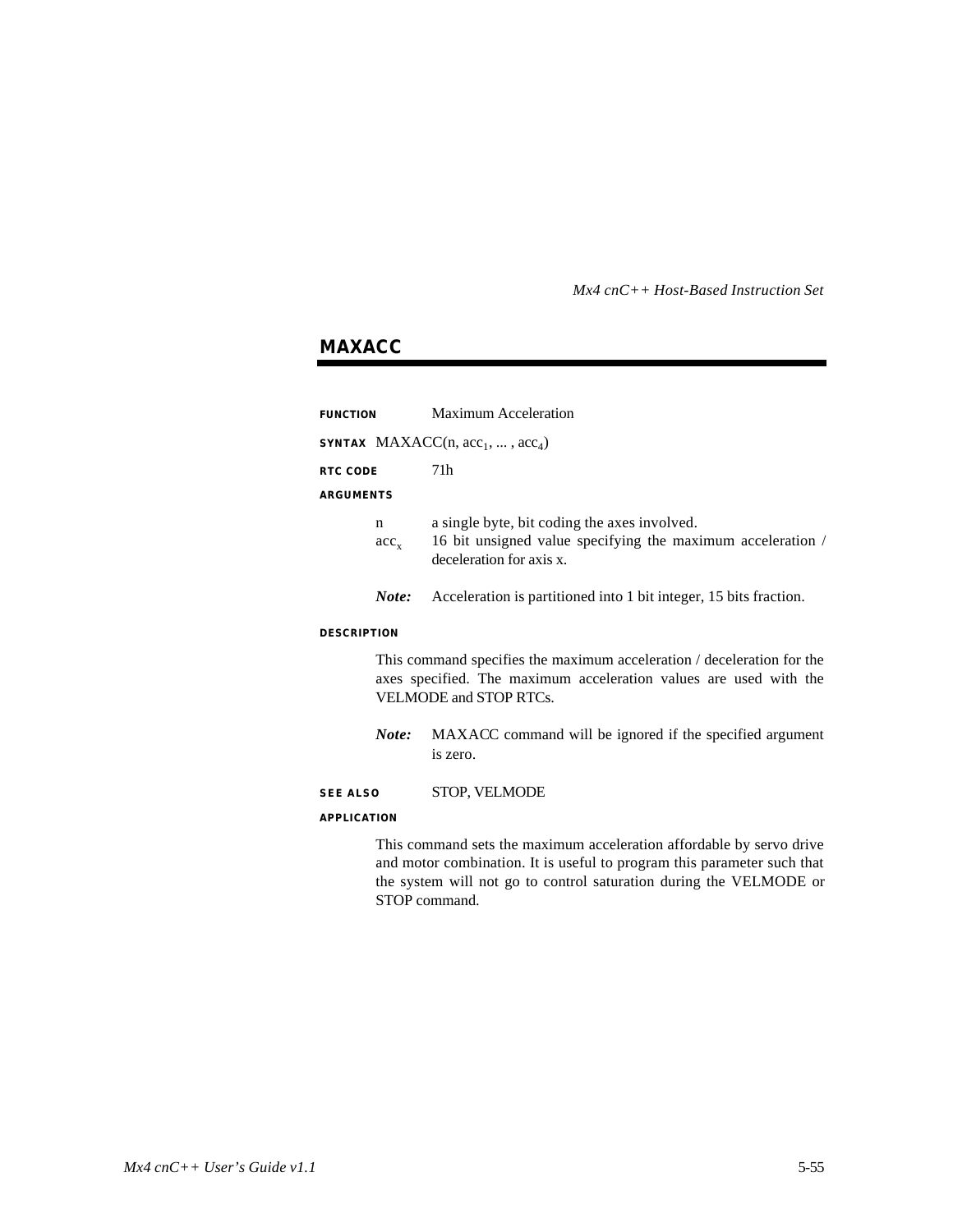# **MAXACC cont.**

#### *Command Sequence Example*

| ; make sure system can be stopped |
|-----------------------------------|
| ; set gains                       |
|                                   |
|                                   |
|                                   |
| ;run system in axis move          |
| ;run system in velocity mode      |
|                                   |

#### **EXAMPLE**

Set a maximum acceleration for axes 2 and 3 of 0.25 encoder counts /  $(200 \mu \text{sec})^2$ .

 $(0.25) \times 2^{15} = 2000h$ 

| n                |              | 06h   |
|------------------|--------------|-------|
| acc <sub>2</sub> |              | 2000h |
| acc <sub>3</sub> | $\mathbf{L}$ | 2000h |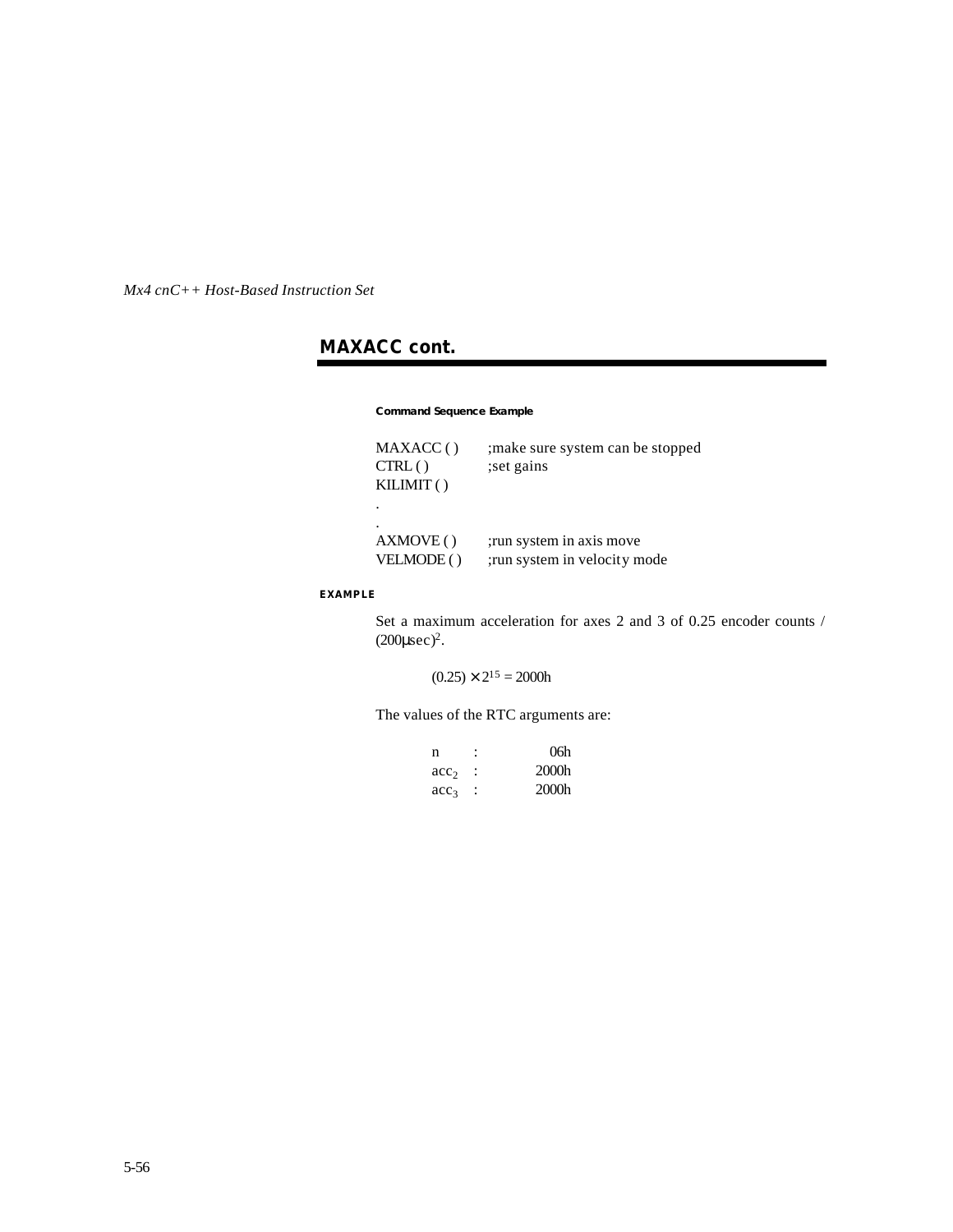# **MCENBL**

| <b>FUNCTION</b>    | Motion Complete Interrupt                                                                                                                                                      |  |
|--------------------|--------------------------------------------------------------------------------------------------------------------------------------------------------------------------------|--|
| SYNTAX MCENBL(n)   |                                                                                                                                                                                |  |
| <b>RTC CODE</b>    | 65h                                                                                                                                                                            |  |
| ARGUMENTS          |                                                                                                                                                                                |  |
| n                  | a single byte, bit coding the axes involved.                                                                                                                                   |  |
| <b>DESCRIPTION</b> |                                                                                                                                                                                |  |
|                    | This command enables the motion complete interrupt<br>specified. The motion complete interrupt is generated whe<br>comes to a stop. The DPR interrupt status register location |  |

for the axes n any motion ons 000h and 005h record the occurrence and source of this interrupt. Bit 1 of DPR locations 3FEh, 7FEh is also set.

*Note:* Motion complete interrupt is not disabled after it occurs. The host is responsible for disabling the interrupt.

### **SEE ALSO** DISABL

#### **APPLICATION**

In any application that a new routine must run based on the end of a motion, this command informs the host of motion completion. An example of such an application is milling in which the spindle and z axes will start moving only when the x-y table has moved to a target position.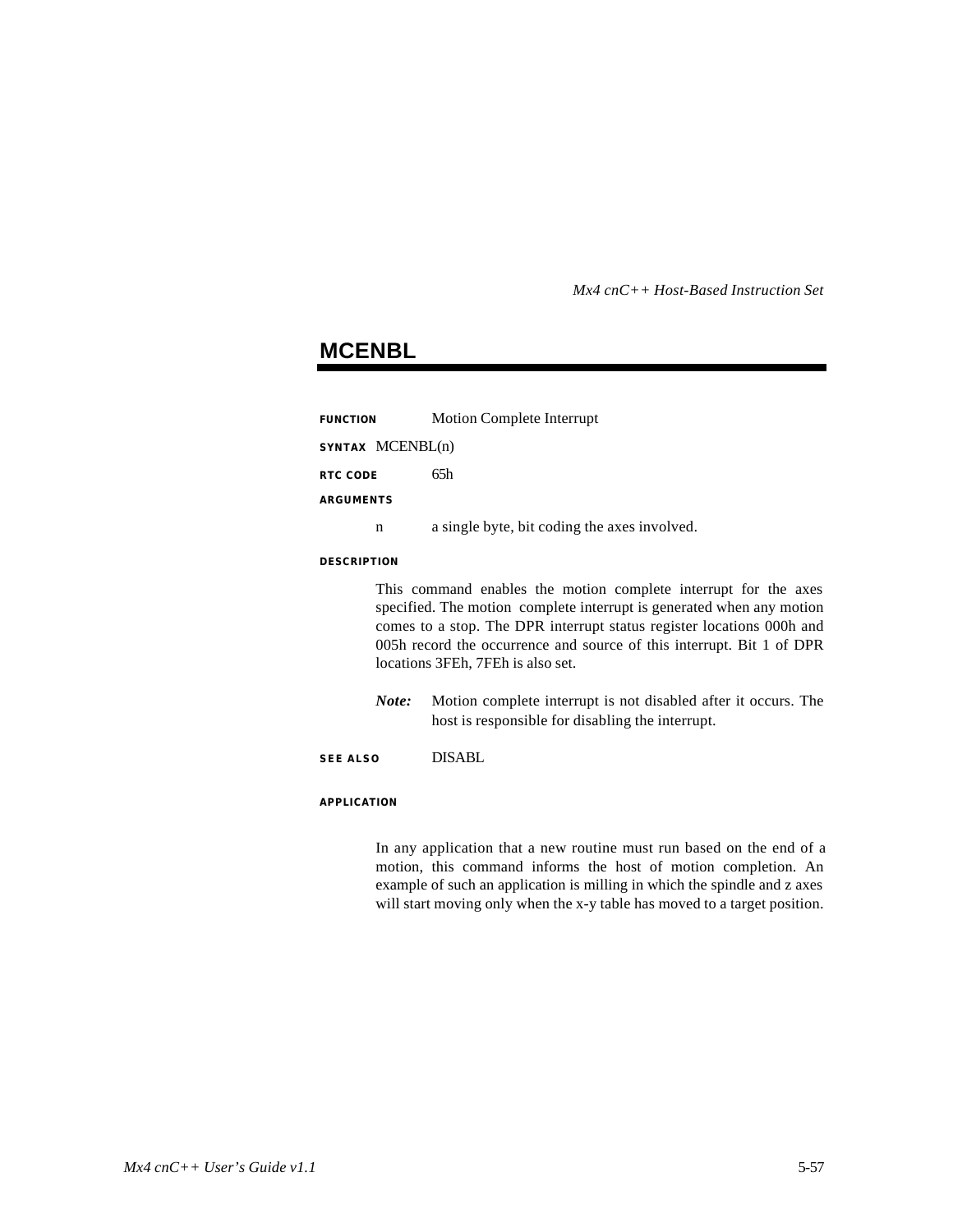# **MCENBL cont.**

*Command Sequence Example*

See AXMOVE and STOP

#### **EXAMPLE**

Enable the motion complete interrupt for all four axes.

The value of the RTC argument is:

n : 0Fh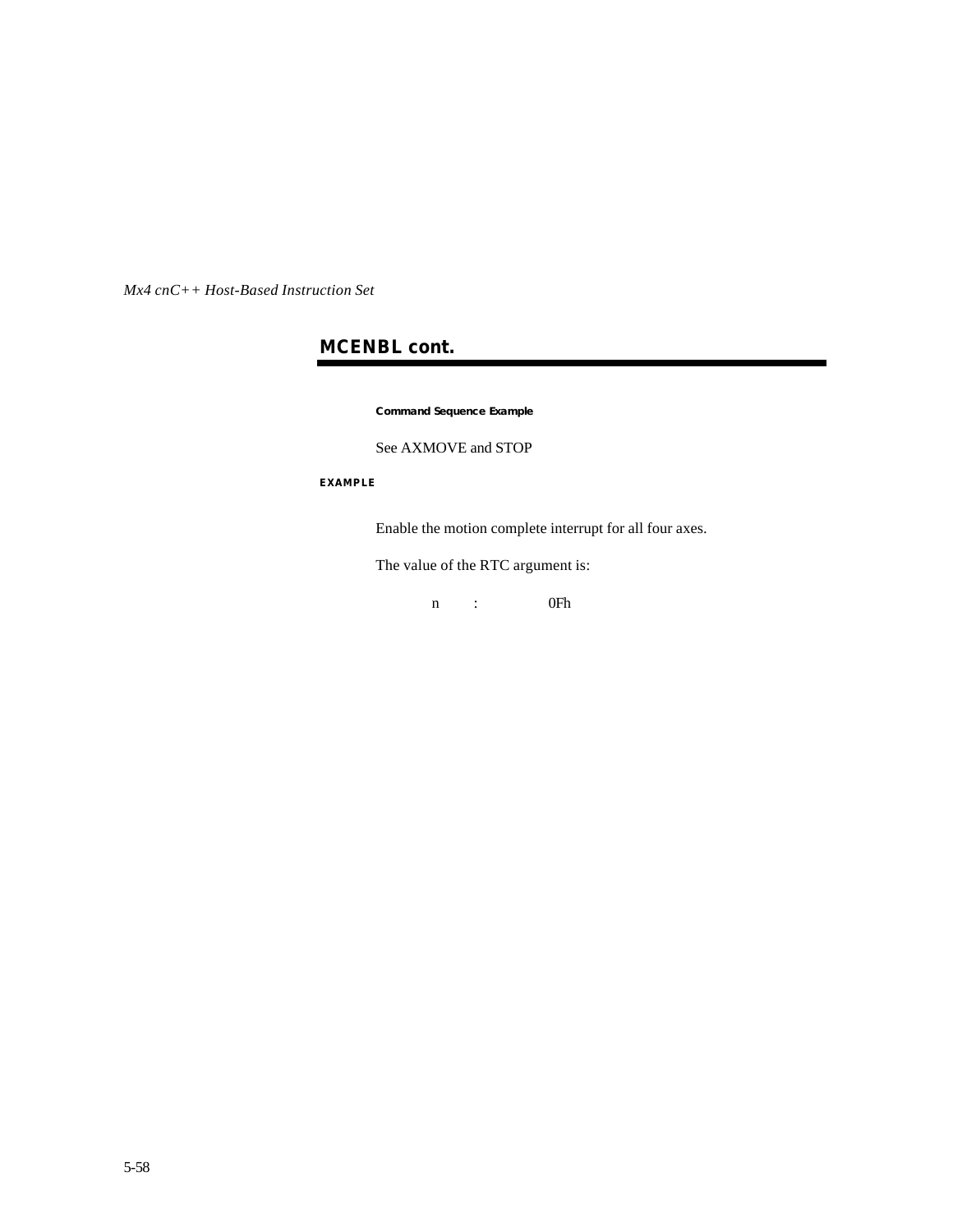# **MTURN**

| <b>FUNCTION</b>                | Multi-Turn Position Reporting                                                                             |  |
|--------------------------------|-----------------------------------------------------------------------------------------------------------|--|
| SYNTAX MTURN $(n, m_1, , m_4)$ |                                                                                                           |  |
| <b>RTC CODE</b>                | 82h                                                                                                       |  |
| ARGUMENTS                      |                                                                                                           |  |
| n<br>$m_{\rm v}$               | a single byte, bit coding the axes involved.<br>a positive 16 bit value specifying the multi-turn base in |  |
|                                | encoder counts.                                                                                           |  |

 $0 \le m_x \le 32768$ 

#### **DESCRIPTION**

Multi-turn position reporting for each axis is available in DPR locations 097h - 0A6h (see *Parameter Updates, Dual Port RAM Partitioning*). This command allows the multi-turn base for specified axes to be programmed.

Multi-turn positions are calculated as offsets from position 0 described in terms of the number of turns and fraction of complete turn (described in terms of encoder counts) to reach the current actual position value. The multi-turn base is defined as the number of encoder counts per one 'multi-turn' turn.

For example, with a multi-turn base of 1000 encoder counts and an actual position of -32,555 counts, the multi-turn position values in the DPR will yield:

| MTURN | -32    |
|-------|--------|
| MFRAC | $-555$ |

**SEE ALSO** none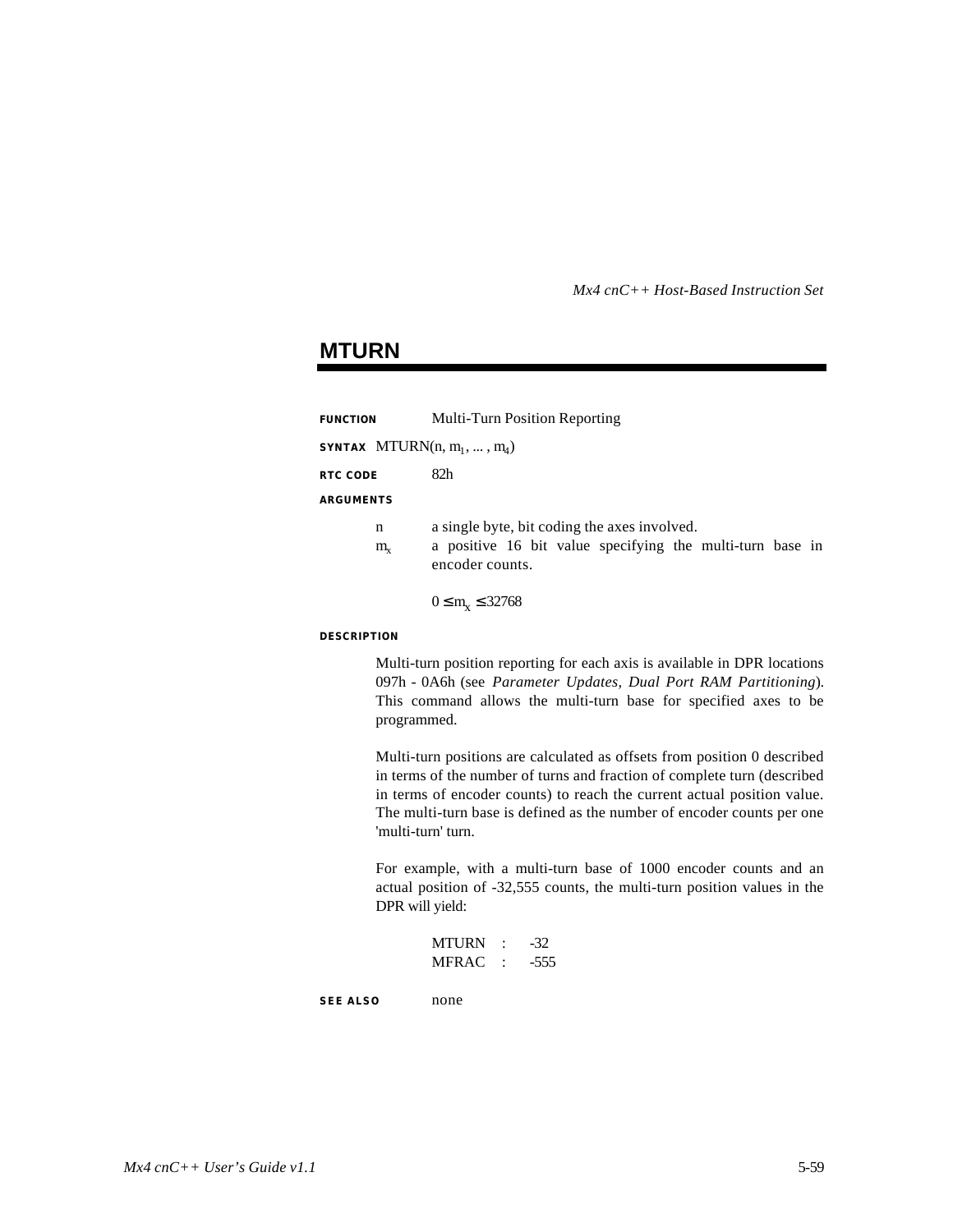### **MTURN cont.**

#### **APPLICATION**

This command will change the numerical base for the position of an axis to a programmable value. For example, in spindle applications, the number of turns (integer as well as fractional part) can be recorded. That is, position may be monitored as a function of the shaft's angular position.

#### *Command Sequence Example*

| MAXACC ( )<br>$\mathrm{CTRL}\left( \ \right)$<br>KILIMIT () | ; make sure system can be stopped<br>; set gains    |
|-------------------------------------------------------------|-----------------------------------------------------|
| AXMOVE ( )<br>MTURN()                                       | ; run system in axis move (linear trapezoidal) mode |

#### **EXAMPLE**

Set a multi-turn base of 1000 encoder counts for axis 2.

| n       | 02 <sub>h</sub> |
|---------|-----------------|
| $m_{2}$ | 03E8h           |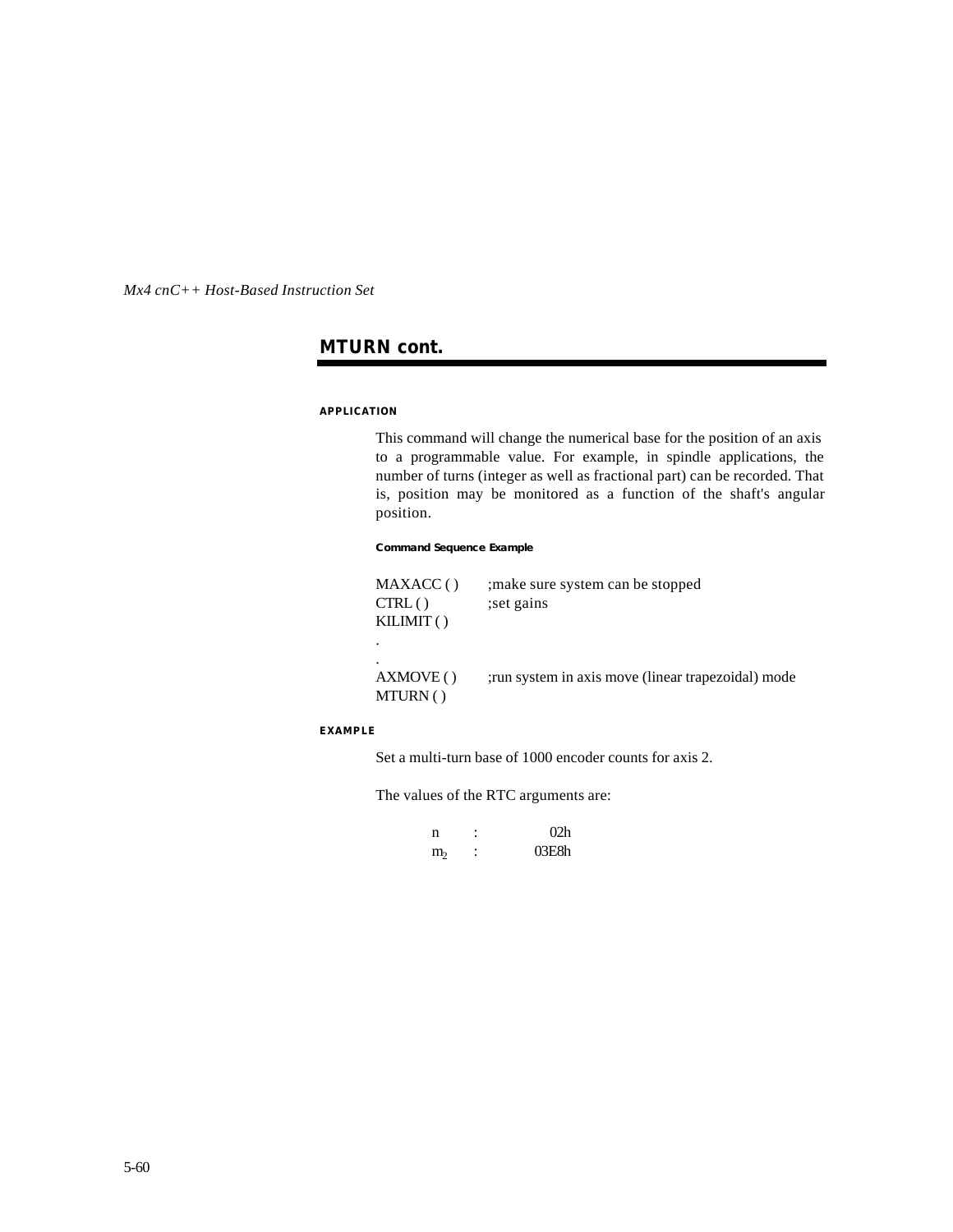# **NOTCH (option)**

| <b>FUNCTION</b> | Implement Notch Filter at Controller Output   |
|-----------------|-----------------------------------------------|
| <b>SYNTAX</b>   | NOTCH $(n, freq_1, q_1, \ldots, freq_4, q_4)$ |
| <b>RTC CODE</b> | 8Eh.                                          |



*Note:* This RTC code (8Eh) is the same as the one used with LOW\_PASS, therefore one option (either NOTCH or LOW\_PASS) can be used at any time.

### **ARGUMENTS**

| n<br>$freq_{x}$ | bit coding of the only specified axis<br>unsigned value specifying the notch filter frequency for<br>axis x |
|-----------------|-------------------------------------------------------------------------------------------------------------|
|                 | $0 \leq \text{freq}_x \leq 1650 \text{ Hz}$                                                                 |
| $q_{x}$         | unsigned value specifying the notch filter quality factor<br>for axis x                                     |
|                 | $\sim$ 25% bandwidth filter<br>$q_x = 1$<br>$q_x = 2$<br>$\sim$ 10% bandwidth filter                        |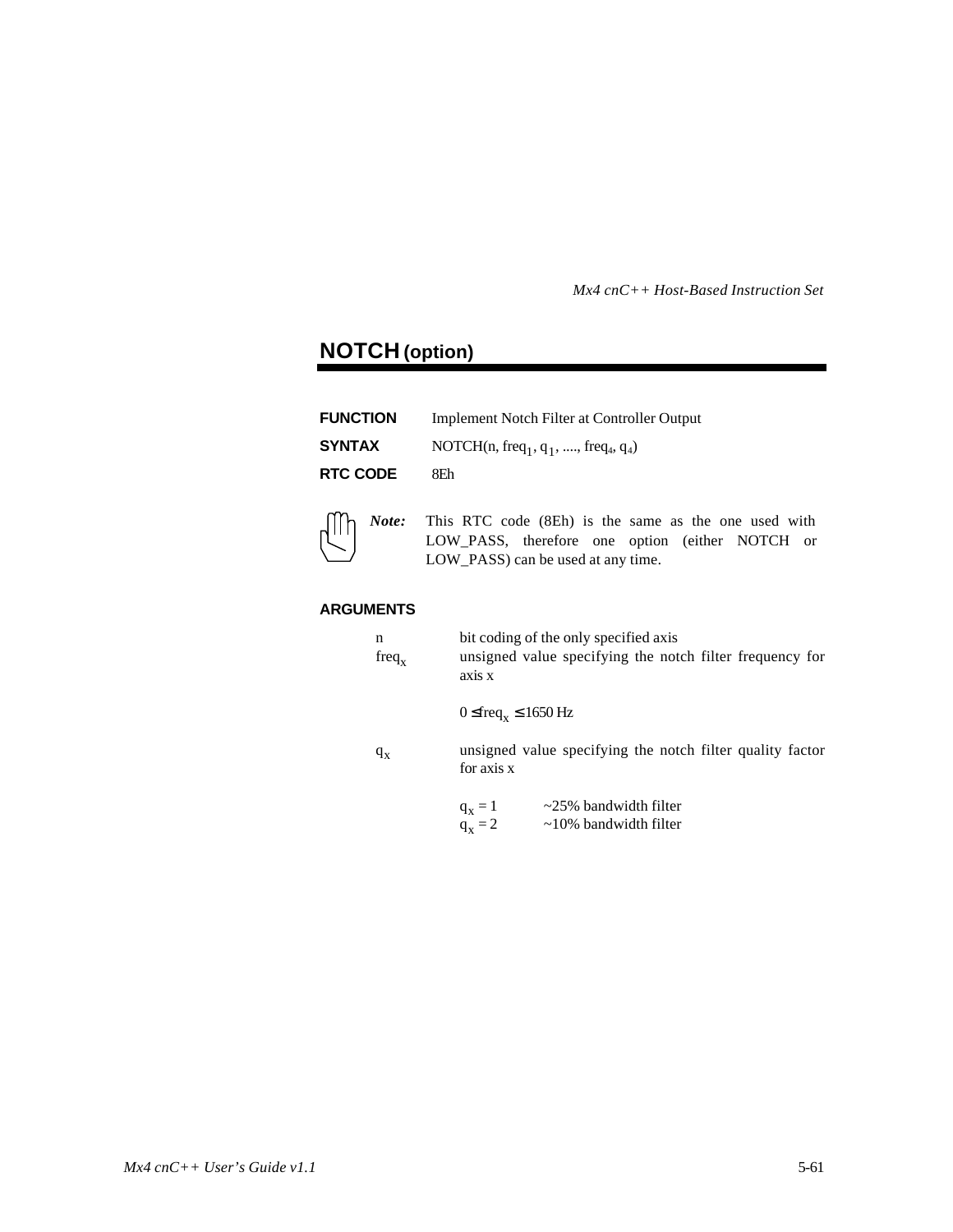# **NOTCH cont.**

#### **DESCRIPTION**

This command implements a notch filter at the controller output for the specified axis.



Mx4 Block Diagram with Notch Filter

The notch filter implements the transfer function:

$$
G(s) = \frac{s^2 + \mathbf{w}_n^2}{s^2 + \frac{\mathbf{w}_n}{Q} s + \mathbf{w}_n^2}
$$

where,  $\mathbf{w}_n = 2 \mathbf{p} f_n$  and  $f_n$  = notch frequency

The frequency and bandwidth of the notch is programmable.



*Note:* By programming a notch frequency of 0, the notch filter for the specified axis is disabled.

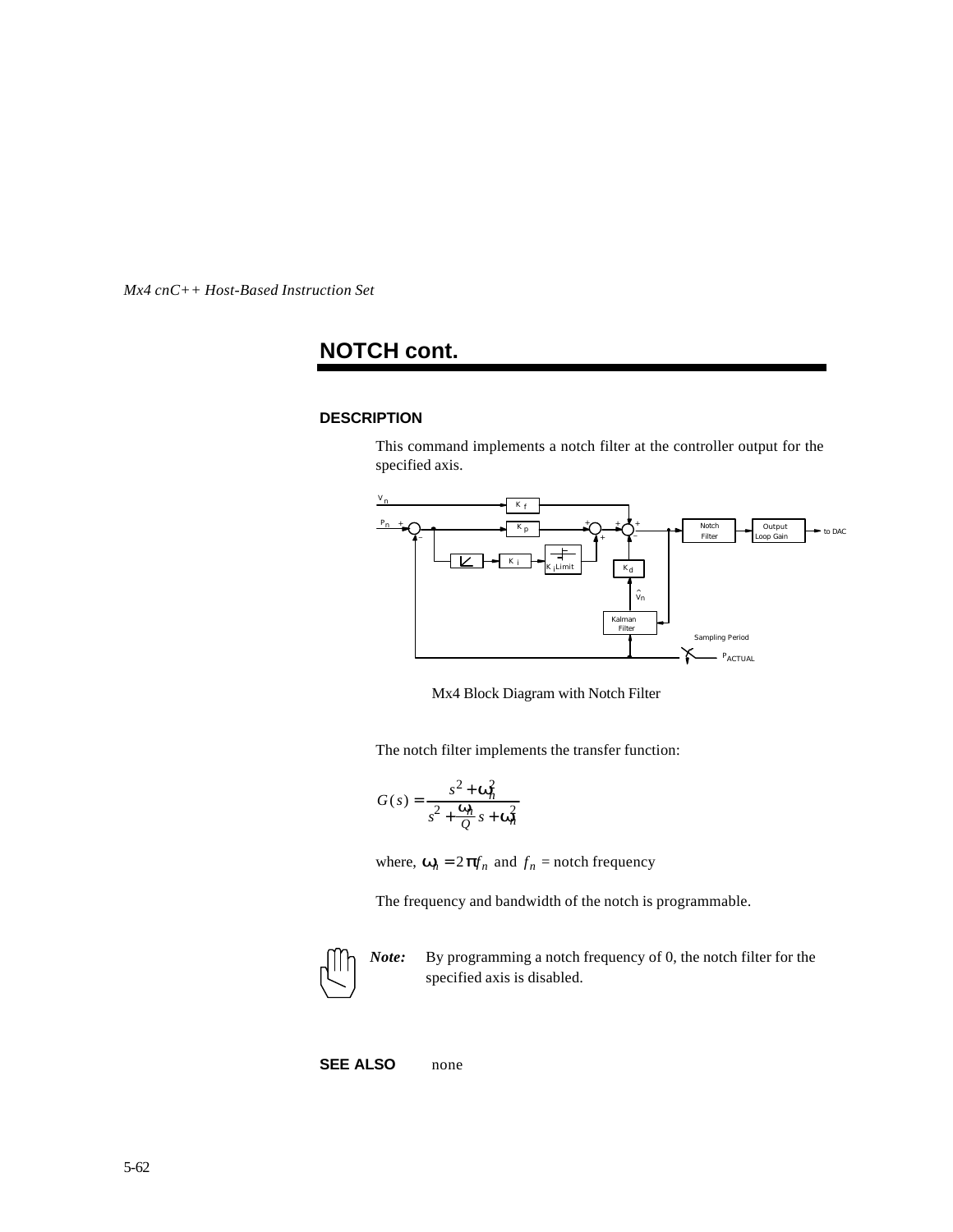# **NOTCH cont.**

### **EXAMPLE: RTC Programming Notch**

The NOTCH RTC uses the coded values for both notch frequency and notch quality factor, q. Table 4-1 shows these coded values. Use of the index table is only necessary with RTCs.

Set a notch filter at 290 Hz with a wide bandwidth for axis 3.

The following shows the DPR's byte stream:

| 3c2  | 8Eh              | :command code                              |
|------|------------------|--------------------------------------------|
| 3c3. | 04h              | axis 3:                                    |
| 3c4  | 2Bh              | index to element 43 of freq table (290 Hz) |
| 3c5. | $\left( \right)$ | index to wide bandwidth notch filter:      |
|      |                  |                                            |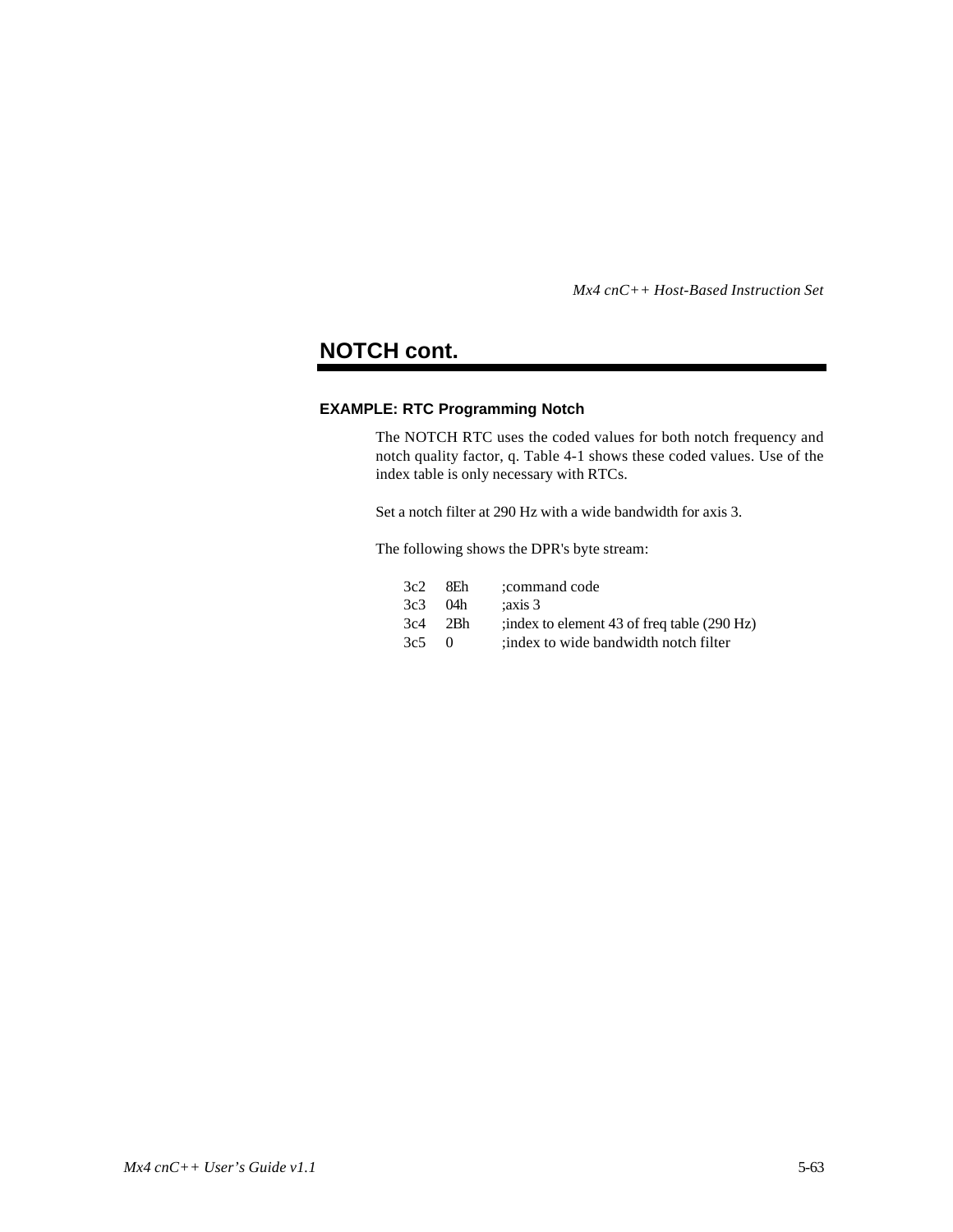| FREQ (Hz)     | <b>FREQ Index</b> | FREQ (Hz) | <b>FREQ Index</b> |
|---------------|-------------------|-----------|-------------------|
| Disable notch | $\boldsymbol{0}$  | 410       | 40                |
| 20            | $\mathbf{1}$      | 420       | 41                |
| 30            | $\overline{c}$    | 430       | 42                |
| 40            | 3                 | 440       | 43                |
| 50            | $\overline{4}$    | 450       | 44                |
| 60            | $\overline{5}$    | 460       | 45                |
| 70            | $\overline{6}$    | 470       | 46                |
| 80            | $\overline{7}$    | 480       | 47                |
| 90            | 8                 | 490       | 48                |
| 100           | 9                 | 500       | 49                |
| 110           | 10                | 510       | 50                |
| 120           | 11                | 520       | 51                |
| 130           | 12                | 530       | 52                |
| 140           | 13                | 540       | 53                |
| 150           | 14                | 550       | 54                |
| 160           | 15                | 560       | 55                |
| 170           | 16                | 570       | 56                |
| 180           | 17                | 580       | 57                |
| 190           | 18                | 590       | 58                |
| 200           | 19                | 600       | 59                |
| 210           | 20                | 610       | 60                |
| 220           | 21                | 620       | 61                |
| 230           | 22                | 630       | 62                |
| 240           | 23                | 640       | 63                |
| 250           | 24                | 650       | 64                |
| 260           | 25                | 660       | 65                |
| 270           | 26                | 670       | 66                |
| 280           | 27                | 680       | 67                |
| 290           | 28                | 690       | 68                |
| 300           | 29                | 700       | 69                |
| 310           | 30                | 710       | 70                |
| 320           | 31                | 720       | 71                |
| 330           | 32                | 730       | 72                |
| 340           | 33                | 740       | 73                |
| 350           | 34                | 750       | 74                |
| 360           | 35                | 760       | $\overline{75}$   |
| 370           | 36                | 770       | 76                |
| 380           | 37                | 780       | 77                |
| 390           | 38                | 790       | 78                |
| 400           | 39                | 800       | 79                |

Notch Filter Frequency Index (continued on next page)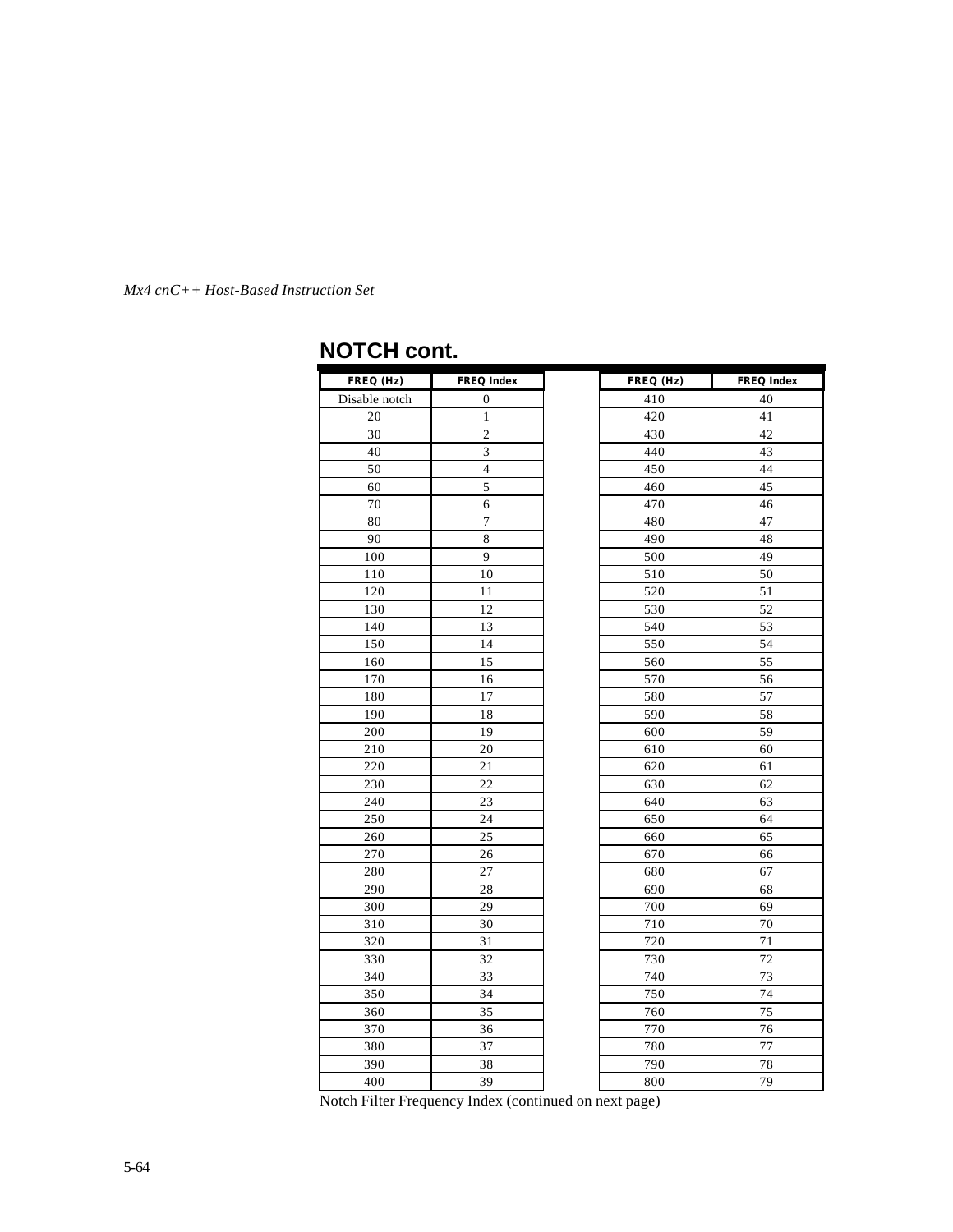| $Mx4 cnC++ Host-Based Instruction Set$ |  |  |  |  |
|----------------------------------------|--|--|--|--|
|----------------------------------------|--|--|--|--|

# **NOTCH cont.**

| FREQ (Hz) | <b>FREQ Index</b> | FREQ (Hz) | <b>FREQ Index</b> |
|-----------|-------------------|-----------|-------------------|
| 810       | 80                | 1210      | 120               |
| 820       | 81                | 1220      | 121               |
| 830       | 82                | 1230      | 122               |
| 840       | 83                | 1240      | 123               |
| 850       | 84                | 1250      | 124               |
| 860       | 85                | 1260      | 125               |
| 870       | 86                | 1270      | 126               |
| 880       | 87                | 1280      | 127               |
| 890       | 88                | 1290      | 128               |
| 900       | 89                | 1300      | 129               |
| 910       | 90                | 1310      | 130               |
| 920       | 91                | 1320      | 131               |
| 930       | 92                | 1330      | 132               |
| 940       | 93                | 1340      | 133               |
| 950       | 94                | 1350      | 134               |
| 960       | 95                | 1360      | 135               |
| 970       | 96                | 1370      | 136               |
| 980       | 97                | 1380      | 137               |
| 990       | 98                | 1390      | 138               |
| 1000      | 99                | 1400      | 139               |
| 1010      | 100               | 1410      | 140               |
| 1020      | 101               | 1420      | 141               |
| 1030      | 102               | 1430      | 142               |
| 1040      | 103               | 1440      | 143               |
| 1050      | 104               | 1450      | 144               |
| 1060      | 105               | 1460      | 145               |
| 1070      | 106               | 1470      | 146               |
| 1080      | 107               | 1480      | 147               |
| 1090      | 108               | 1490      | 148               |
| 1100      | 109               | 1500      | 149               |
| 1110      | 110               | 1510      | 150               |
| 1120      | 111               | 1520      | 151               |
| 1130      | 112               | 1530      | 152               |
| 1140      | 113               | 1540      | 153               |
| 1150      | 114               | 1550      | 154               |
| 1160      | 115               | 1560      | 155               |
| 1170      | 116               | 1570      | 156               |
| 1180      | 117               | 1580      | 157               |
| 1190      | 118               | 1590      | 158               |
| 1200      | 119               | 1600      | 159               |

Notch Filter Frequency Index (continued on next page)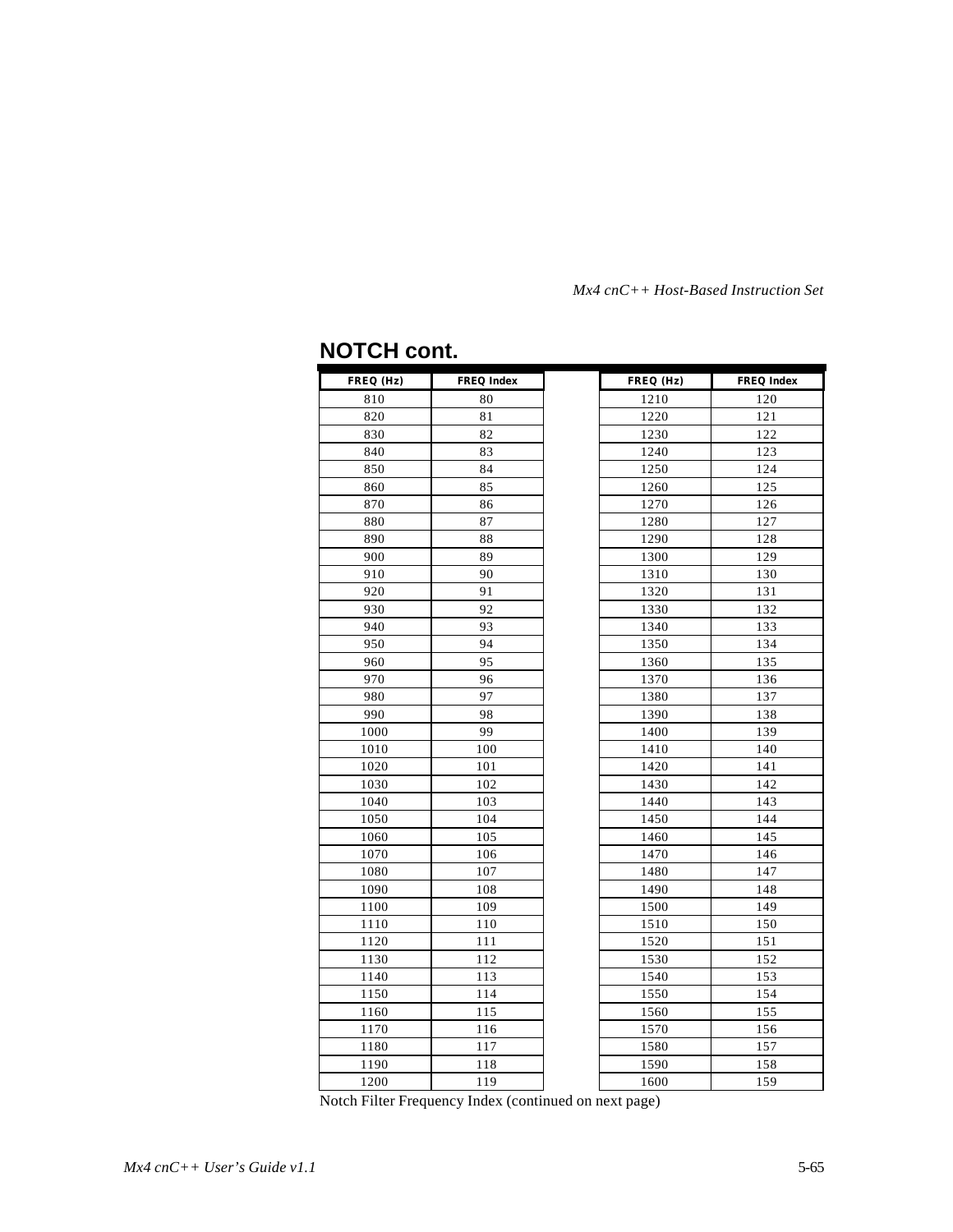# **NOTCH cont.**

| FREQ (Hz) | <b>FREQ Index</b> |
|-----------|-------------------|
| 1610      | 160               |
| 1620      | 161               |
| 1630      | 162               |
| 1640      | 163               |
| 1650      | 164               |

Notch Filter Frequency Index

| <b>Quality Factor</b> | <b>Quality Index</b> |
|-----------------------|----------------------|
|                       |                      |
|                       |                      |

Notch Filter Quality Factor Index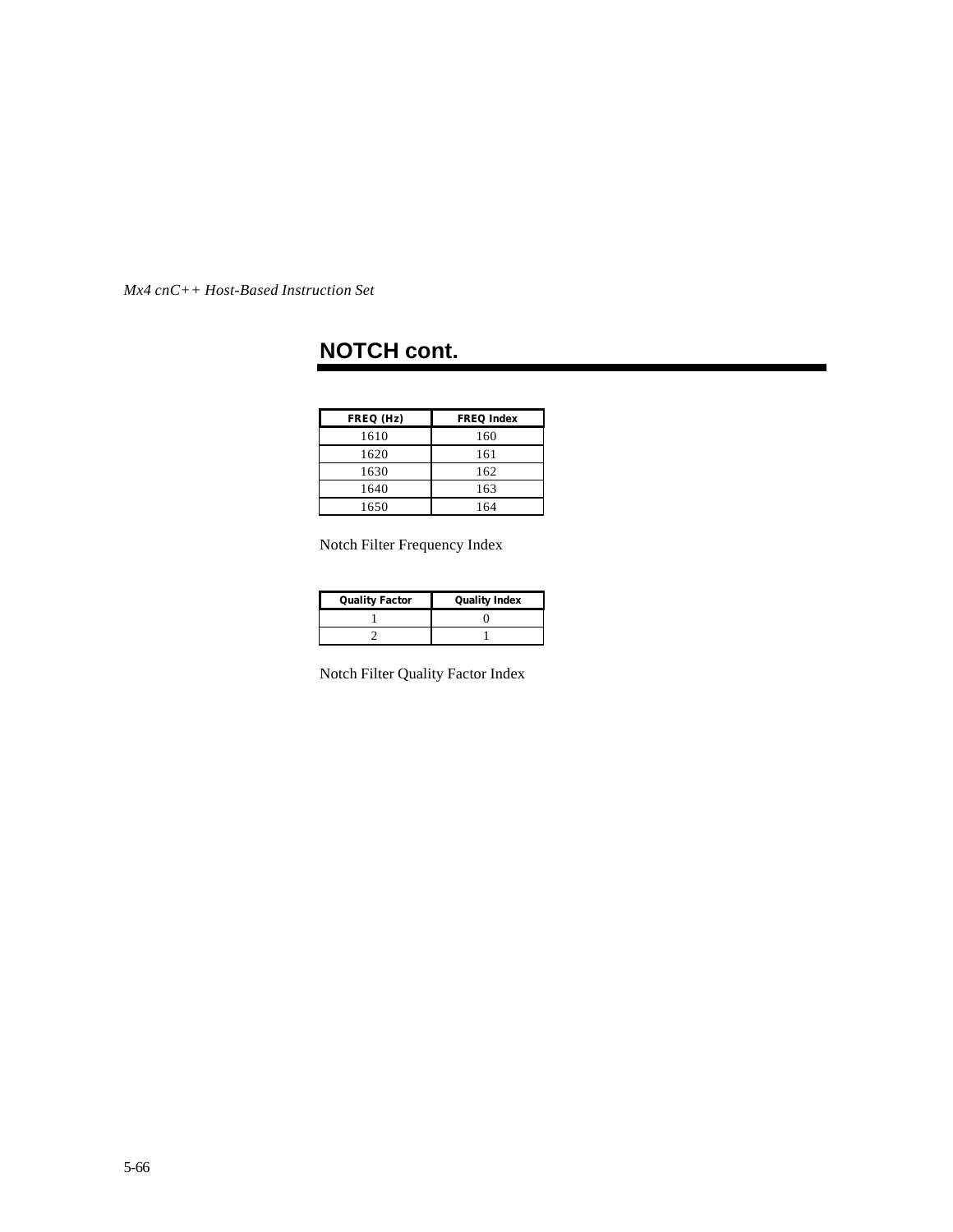### **OFFSET**

| <b>FUNCTION</b>       | <b>Amplifier Offset Cancellation</b>              |  |  |
|-----------------------|---------------------------------------------------|--|--|
| $SYNIAX$ OFFSET $(n)$ |                                                   |  |  |
| <b>RTC CODE</b>       | 5Fh                                               |  |  |
| <b>ARGUMENTS</b>      |                                                   |  |  |
| n                     | a single byte, bit coding the ONLY axis involved. |  |  |
| <b>DESCRIPTION</b>    |                                                   |  |  |

This command minimizes the offset generated by the D/A converter. Upon completion of offset tuning, an interrupt is generated to the host. The condition is recorded in DPR interrupt status register location 009h. The DPR status register location 00Ch will identify the axis responsible. Bit 6 of DPR locations 3FEh, 7FEh is also set.

*Note:* OFFSET may be run with only one axis at a time. The status of the remaining three axes is not affected by running OFFSET.

To run OFFSET, the following steps should be followed for the corresponding axis:

- 1. The axis should be in closed loop with optimal gains set.
- 2.  $K_i$  must be non zero for the axis.
- 3. The axis should be 'stopped', with no motion commands in progress.
- 4. Start OFFSET with the specified axis.
- 5. Offset adjust is complete when a host interrupt is generated.

**SEE ALSO** CTRL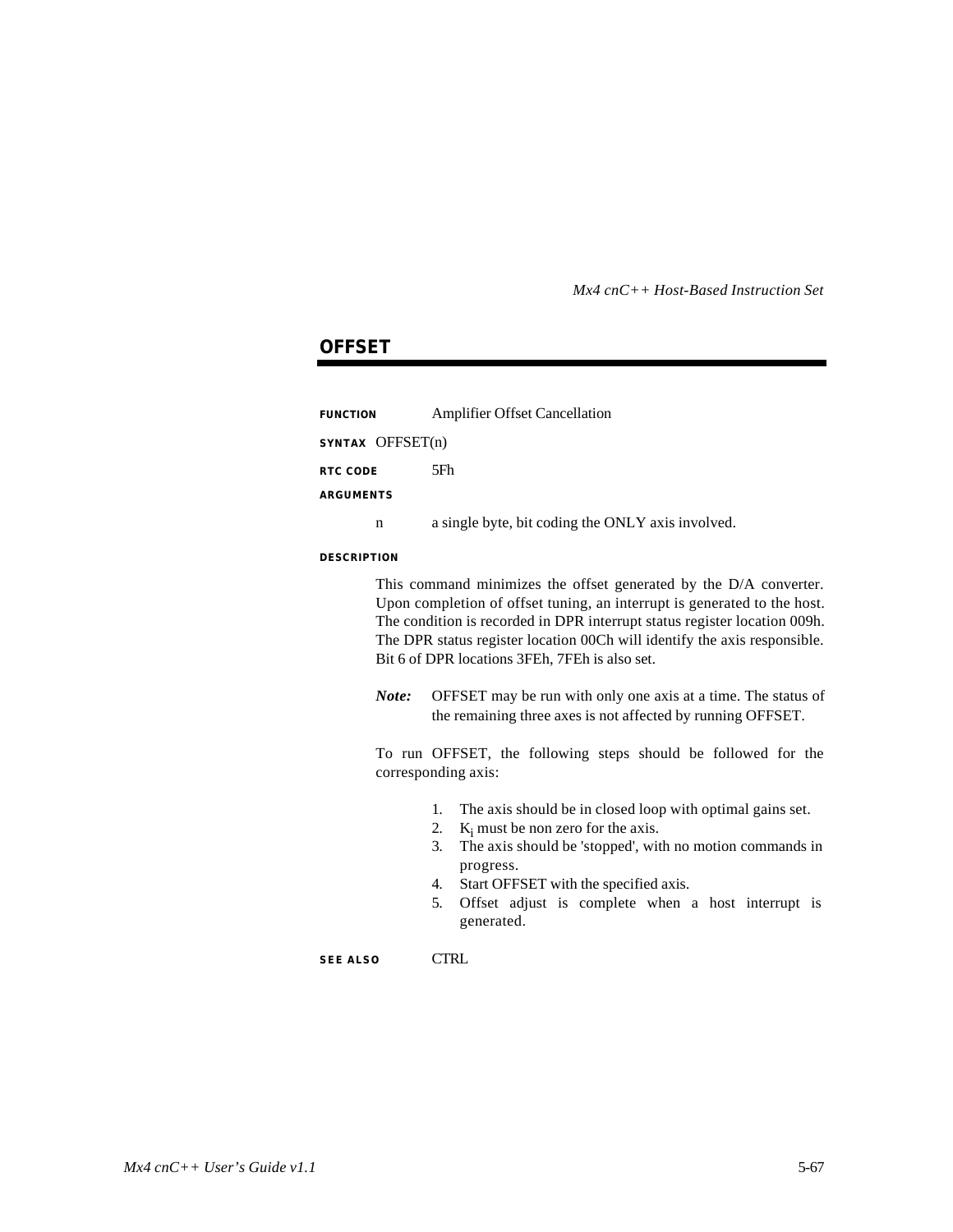### **OFFSET cont.**

#### **APPLICATION**

Most servo amplifiers on the market present an input offset voltage problem that is undesirable for an accurate positioning application. Using OFFSET you may neutralize amplifier offset. To make this happen, you must:

- 1. enable OFFSET for the axis whose offset is to be neutralized.
- 2. use a non-zero K<sub>i</sub> gain that maintains stability and zeros position error. (It is assumed that other control gains are selected such that the system is stable.)

Position error is integrated via the integral channel to the point that position error is forced to zero. In absence of amplifier offset, the DAC voltage that would have achieved zero position error is zero. Any nonzero DAC value is due to an error caused by amplifier offset voltage. MX4 measures the voltage, reports satisfactory completion of OFFSET command (generates an interrupt) and uses this measured voltage value to neutralize offset throughout the entire control operation (until machine is turned off). Due to the variable nature of amplifier offset, offset calibration may be necessary any time the machine is turned on.

#### *Command Sequence Example*

| MAXACC ( ) | make sure system can stop                                               |
|------------|-------------------------------------------------------------------------|
| CTRL()     | :set gains                                                              |
| KILIMIT () | put system in a position loop, make sure integral<br>; gain is non-zero |
|            |                                                                         |
|            |                                                                         |

OFFSET ( )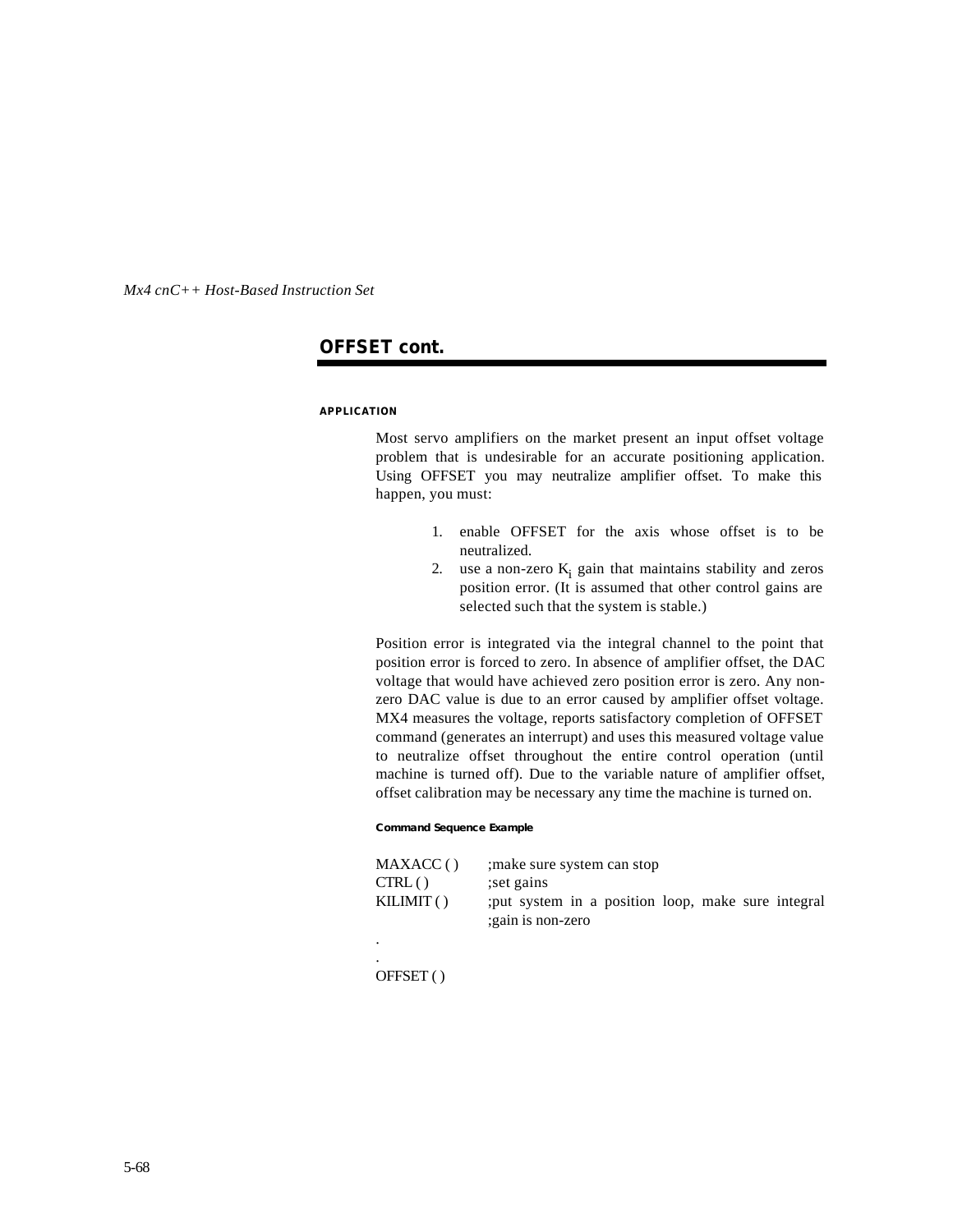# **OFFSET cont.**

#### **EXAMPLE**

After verifying that OFFSET Steps 1-3 (see DESCRIPTION, above) have been followed, do offset tuning for axis 3.

The value of the RTC argument is:

n : 04h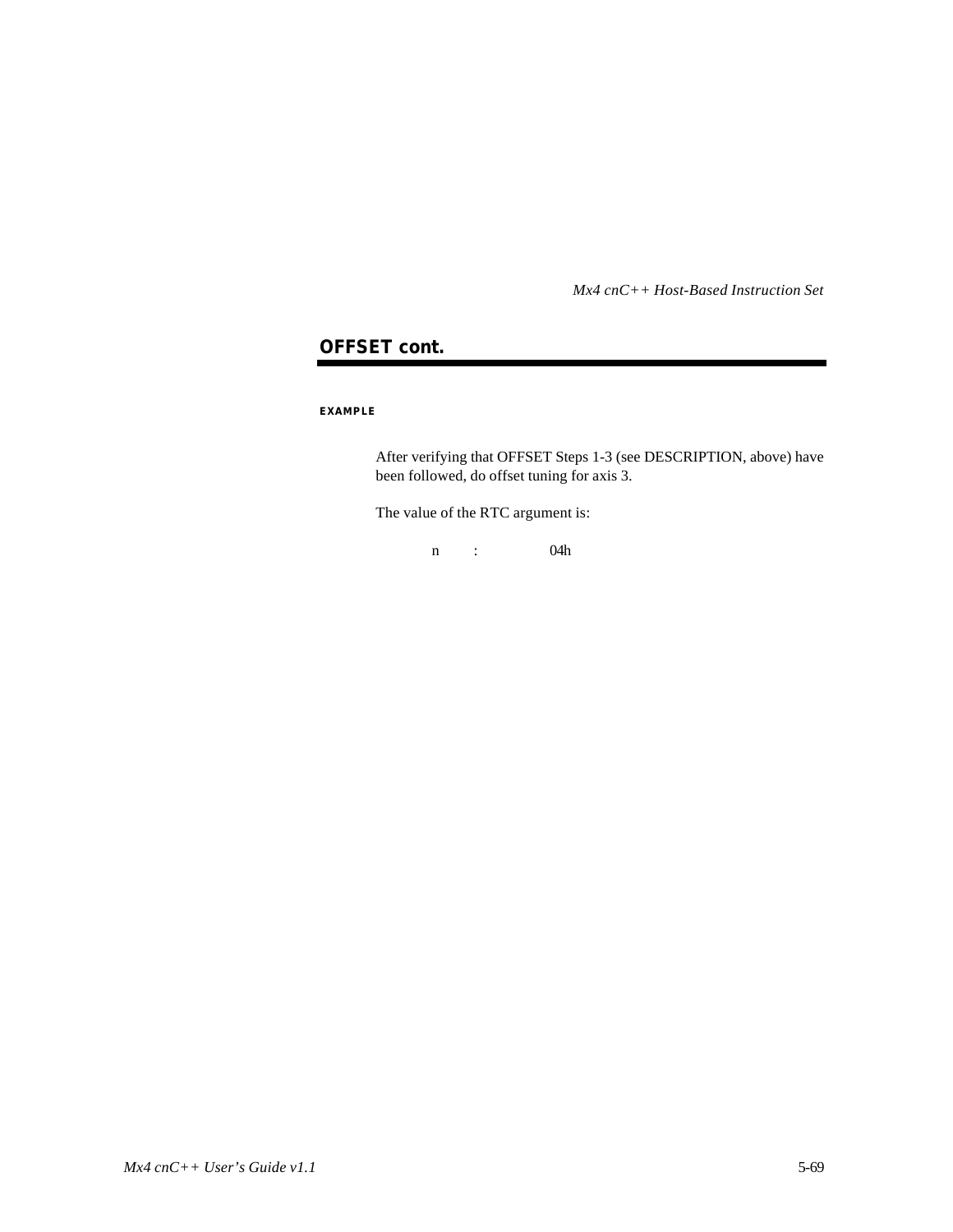# **OUTGAIN**

| <b>FUNCTION</b> | <b>Output Loop Gain</b>                      |
|-----------------|----------------------------------------------|
|                 | SYNTAX $OUTGAIN(n, m_1, , m_4)$              |
| RTC CODE        | 81h                                          |
| ARGUMENTS       |                                              |
| n               | a single byte, bit coding the axes involved. |
| $m_{\rm v}$     | a single byte to specify the gains.          |
|                 | $gain=1$<br>$m=0$                            |
|                 | $gain=2$<br>$m=1$                            |
|                 | $gain=4$<br>$m=2$                            |
|                 | $gain=8$<br>$m=3$                            |

 $m=4$  gain=16

#### **DESCRIPTION**

This command is used to set the gain for the output of the position loops. The default m is set to  $0$  (gain = 1).

*Note:* Please see block diagram on Page 4-19.

#### **SEE ALSO** CTRL

#### **APPLICATION**

In applications where the number of position encoder counts (per mechanical revolution of the shaft) is low, lack of resolution in the feedback path will manifest itself as low gain. This may be compensated for by a loop gain adjustment. In practice, this command may use an argument greater than one if the encoder line number is less than 1000.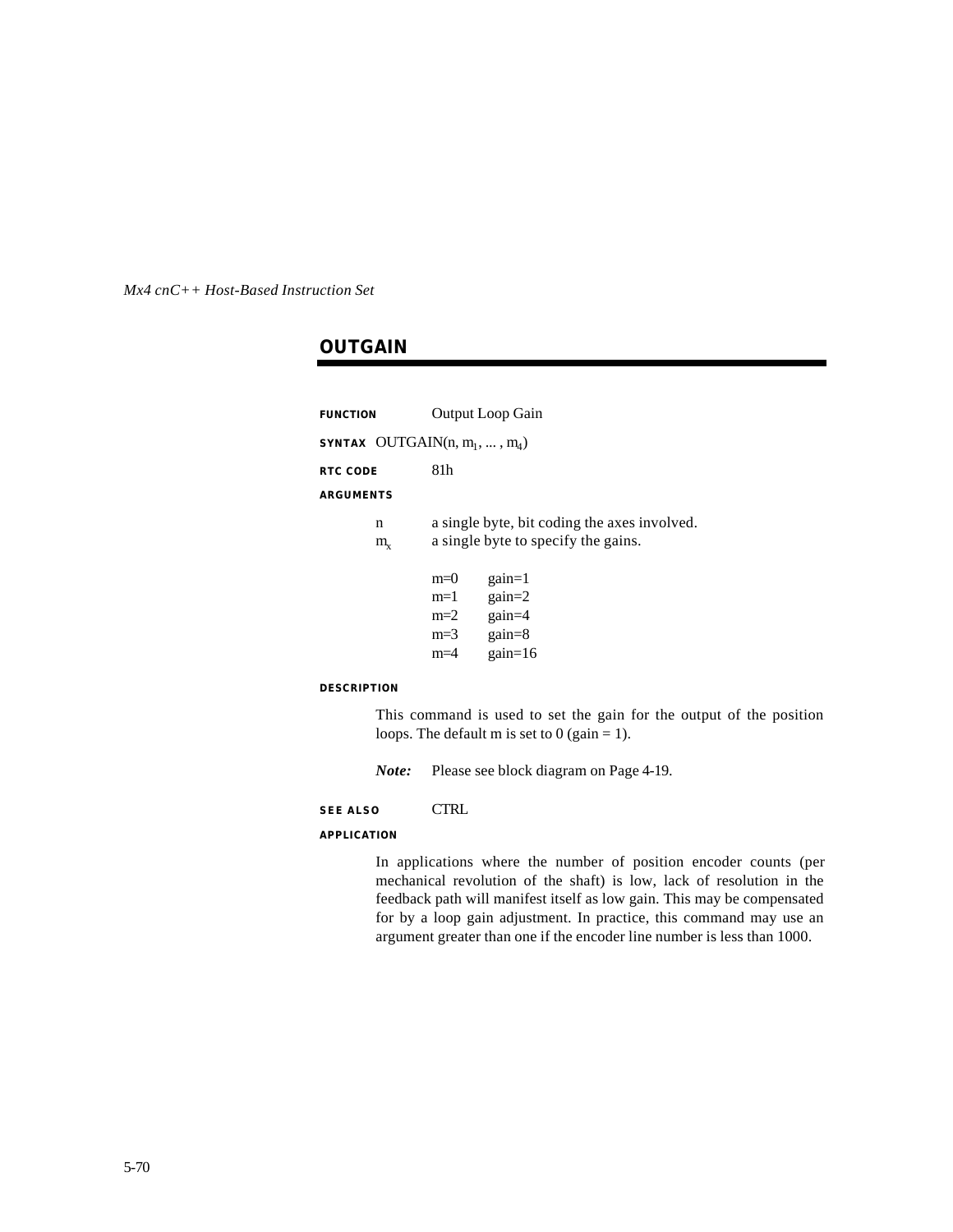# **OUTGAIN cont.**

*Command Sequence Example*

MAXACC () ;make sure system can stop CTRL() ;set gains KILIMIT ( ) OUTGAIN ( )

#### **EXAMPLE**

Program output loop gains of eight for axis 3 and two for axis 4.

| n  | $\equiv$ | 0Ch             |
|----|----------|-----------------|
| mź | $\equiv$ | 03h             |
| m, | $\equiv$ | 01 <sub>h</sub> |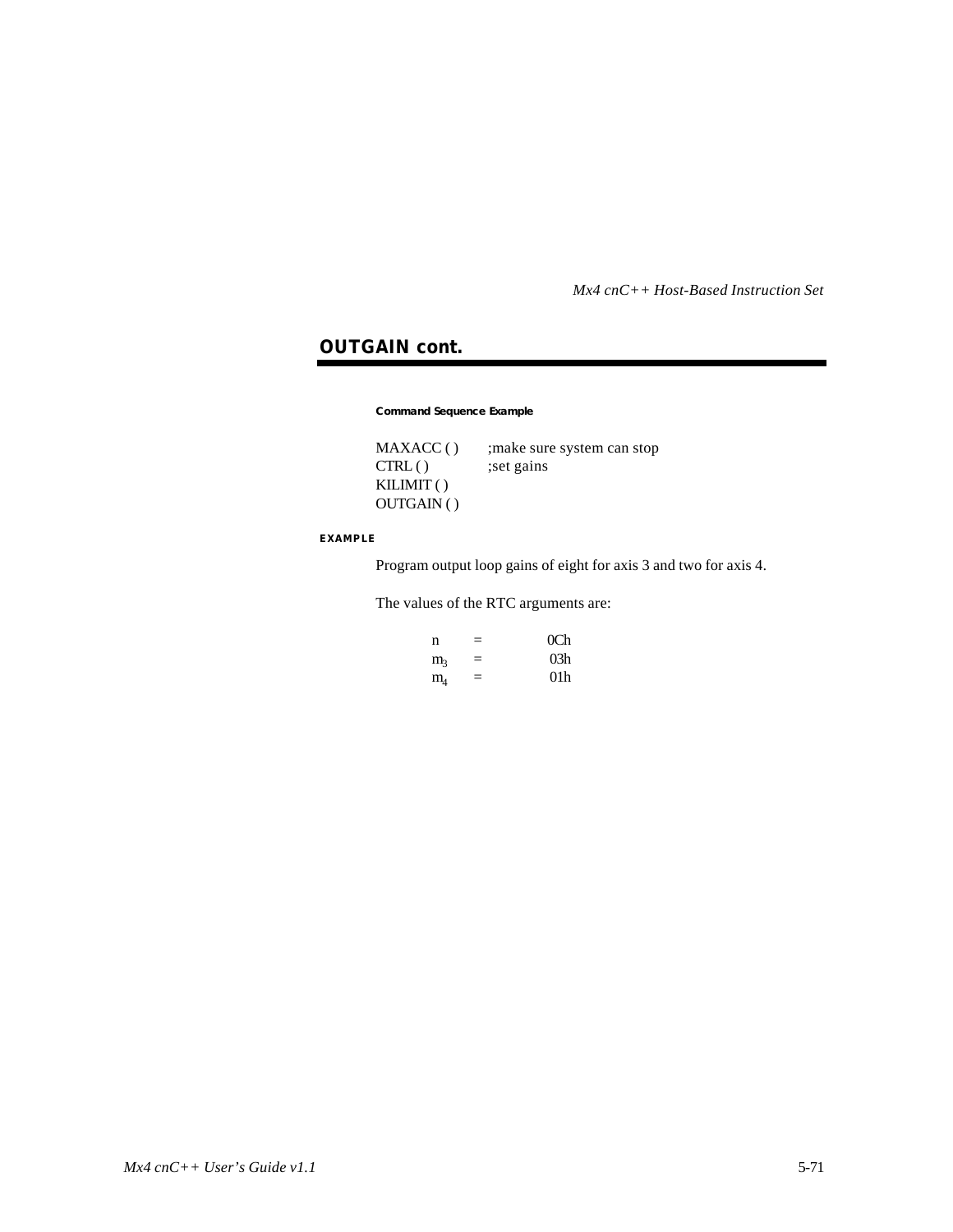# **OUTREL**

| <b>FUNCTION</b>                   |                                                                      | <b>Output Relay</b>                                                                                                                                                                                     |  |  |
|-----------------------------------|----------------------------------------------------------------------|---------------------------------------------------------------------------------------------------------------------------------------------------------------------------------------------------------|--|--|
| SYNTAX OUTREL $(n, rl_1, , rl_4)$ |                                                                      |                                                                                                                                                                                                         |  |  |
| <b>RTC CODE</b>                   | 59h                                                                  |                                                                                                                                                                                                         |  |  |
| <b>ARGUMENTS</b>                  |                                                                      |                                                                                                                                                                                                         |  |  |
| n<br>$rl_{x}$                     |                                                                      | a single byte, bit coding the axes involved.<br>a single byte, bit mapping the outputs for axis x.                                                                                                      |  |  |
|                                   | $bit=0$<br>$bit=1$                                                   | active-LOW output<br>active-HIGH output                                                                                                                                                                 |  |  |
|                                   | bit 7<br>bit 6<br>bit 5<br>bit 4<br>bit 3<br>bit 2<br>bit 1<br>bit 0 | unused<br>unused<br>unused<br>unused<br>unused<br>OUT2 output for axis x general purpose output 3<br>OUT1 output for axis x general purpose output 2<br>OUT0 output for axis x general purpose output 1 |  |  |
| Note:                             |                                                                      | The general purpose outputs $(1-3)$ are mapped to axis 4 (i.e.,<br>$n = 08h$ ).                                                                                                                         |  |  |

**DESCRIPTION**

This command allows the status of all outputs to be set.

**SEE ALSO** DISABORT, ENABORT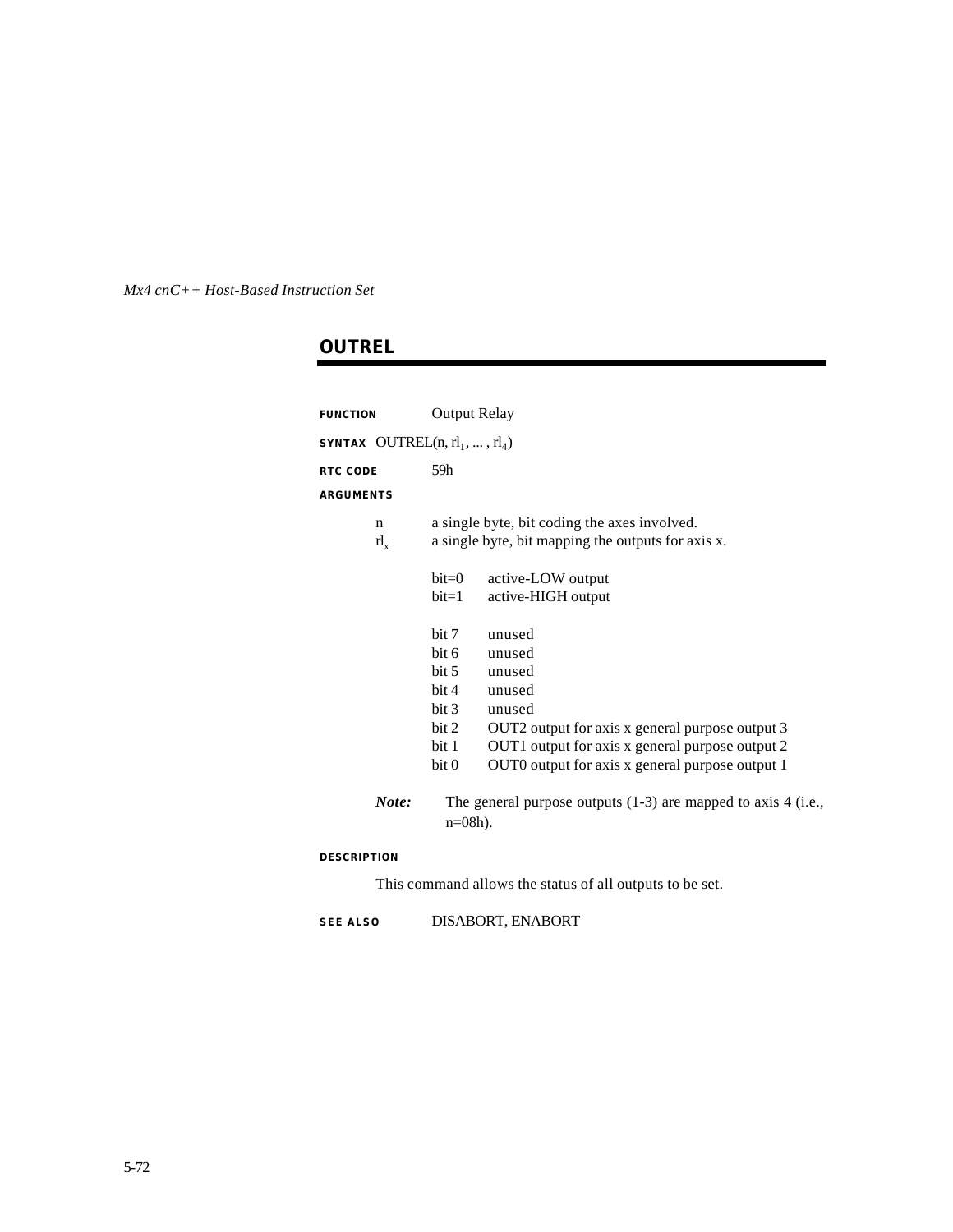### **OUTREL cont.**

#### **APPLICATION**

This command can be used for general purpose logical output operation.

*Command Sequence Example*

No preparation is required before running this instruction.

#### **EXAMPLE**

Generate an active-HIGH signal on general purpose output 1.

The arguments for this instruction will be:

| n               | 08 <sub>h</sub> |
|-----------------|-----------------|
| rl <sub>3</sub> | 01 <sub>h</sub> |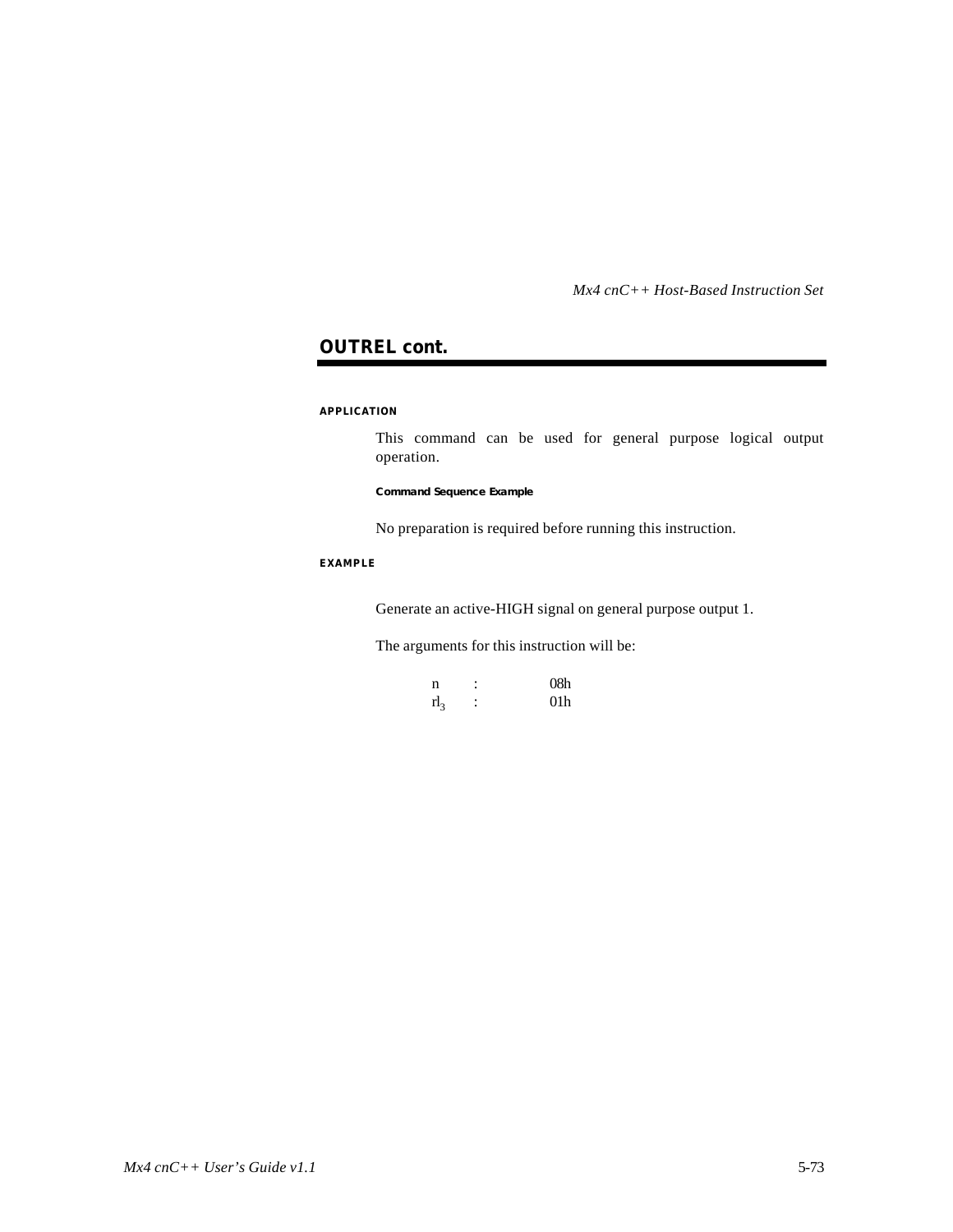# **PARREAD**

| <b>FUNCTION</b>   | Parameter Readback                             |                                                     |  |  |
|-------------------|------------------------------------------------|-----------------------------------------------------|--|--|
| SYNTAX PARREAD(m) |                                                |                                                     |  |  |
| <b>RTC CODE</b>   | 5Eh                                            |                                                     |  |  |
| <b>ARGUMENTS</b>  |                                                |                                                     |  |  |
| m                 | a byte which indicates the parameters to echo. |                                                     |  |  |
|                   | $m=10h$                                        | axis 1 position loop gain values                    |  |  |
|                   | $m=11h$                                        | axis 2 position loop gain values                    |  |  |
|                   | $m=12h$                                        | axis 3 position loop gain values                    |  |  |
|                   | $m=13h$                                        | axis 4 position loop gain values                    |  |  |
|                   | $m=14h$                                        | $K_i$ limit value                                   |  |  |
|                   | $m=15h$                                        | position loop output gain values                    |  |  |
|                   | $m=16h$                                        | maximum acceleration                                |  |  |
|                   | $m=17h$                                        | enabled interrupt                                   |  |  |
|                   | $m=18h$                                        | mode of operation                                   |  |  |
|                   | $m=19h$                                        | following error and halt interrupt setpoint         |  |  |
|                   | $m=1$ Ah                                       | following error interrupt setpoint                  |  |  |
|                   | $m=1Bh$                                        | axis 1 and 2 position breakpoint interrupt setpoint |  |  |
|                   | $m=1Ch$                                        | axis 3 and 4 position breakpoint interrupt setpoint |  |  |
|                   | $m=1Dh$                                        | buffer breakpoint interrupt setpoint and contouring |  |  |
|                   |                                                | block transfer rate                                 |  |  |
|                   | $m=1Eh$                                        | enabled limit switch interrupt                      |  |  |
|                   | $m=1Fh$                                        | multi-turn base values                              |  |  |
|                   | $m=20h$                                        | abort maximum acceleration                          |  |  |
|                   | $m=21h$                                        | master/slave status                                 |  |  |
|                   | $m=22h$                                        | output relay status                                 |  |  |
|                   | $m=23h$                                        | logic state of inputs                               |  |  |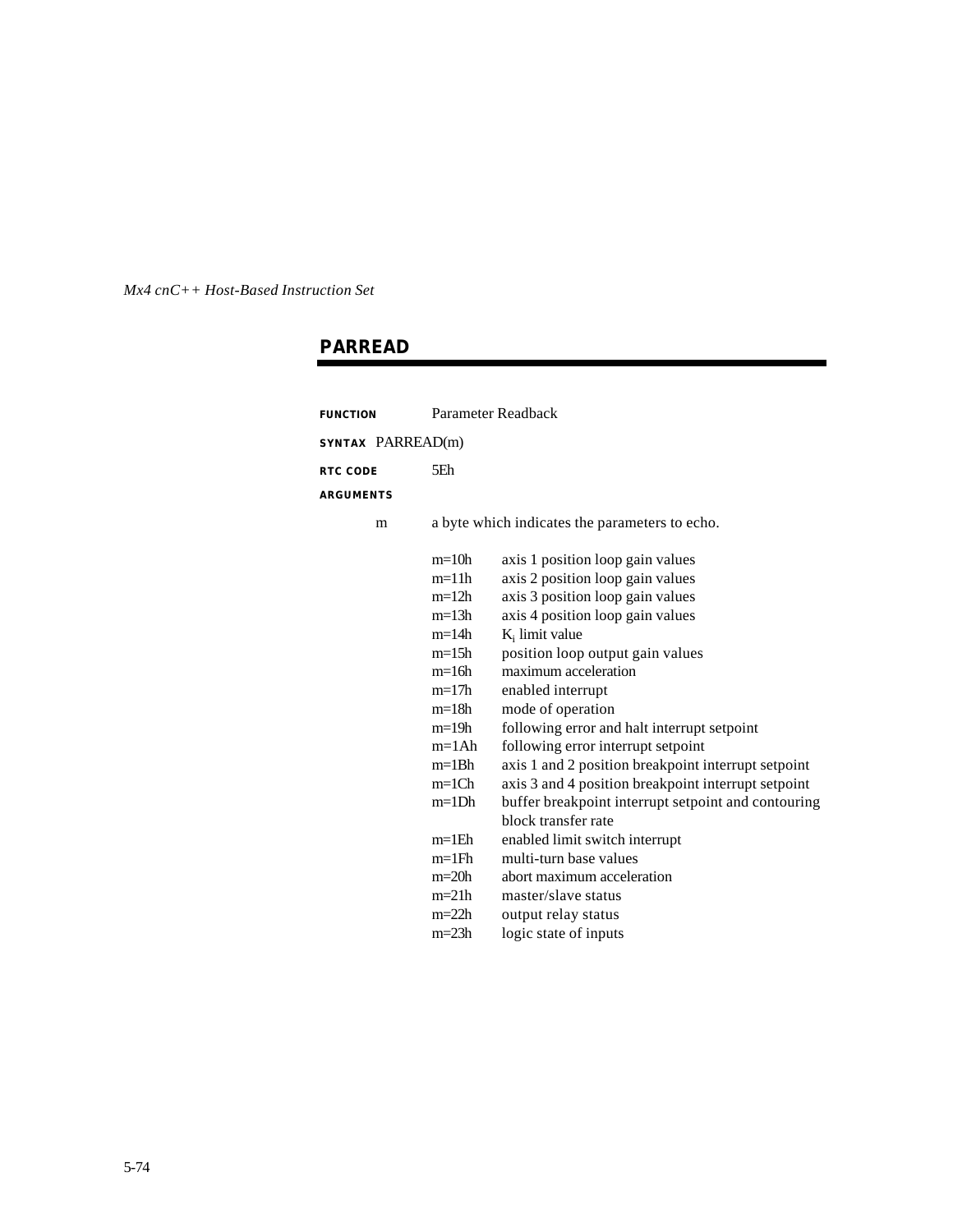#### **PARREAD cont.**

#### **DESCRIPTION**

Upon the execution of this command, Mx4 cnC++ echoes the desired parameters to DPR locations 0B8h - 0BFh. "m" is echoed to DPR location 0B7h if the parameters are ready in the DPR. Parameters may take more than 5ms to echo back to the DPR. Host can use the following algorithm:

- 1. write m to DPR location 3C3h
- 2. write 0 to DPR location 0B7h
- 3. write RTC command code to DPR location 3C2h
- 4. poll DPR location 0B7h until m is echoed
- 5. read the data from DPR location 0B8h 0BFh

#### **DATA FORMAT**

For each type of parameter, DPR locations 0B8h - 0BFh are interpreted differently. The following shows the format for each type of parameter:

1. Position loop gains (m=10h - m=13h)

| 0B8h | $K_i$ low byte  |
|------|-----------------|
| 0B9h | $K_i$ high byte |
| 0BAh | $K_p$ low byte  |
| 0BBh | $K_p$ high byte |
| 0BCh | $K_f$ low byte  |
| 0BDh | $K_f$ high byte |
| 0BEh | $K_d$ low byte  |
| 0BFh | $K_d$ high byte |
|      |                 |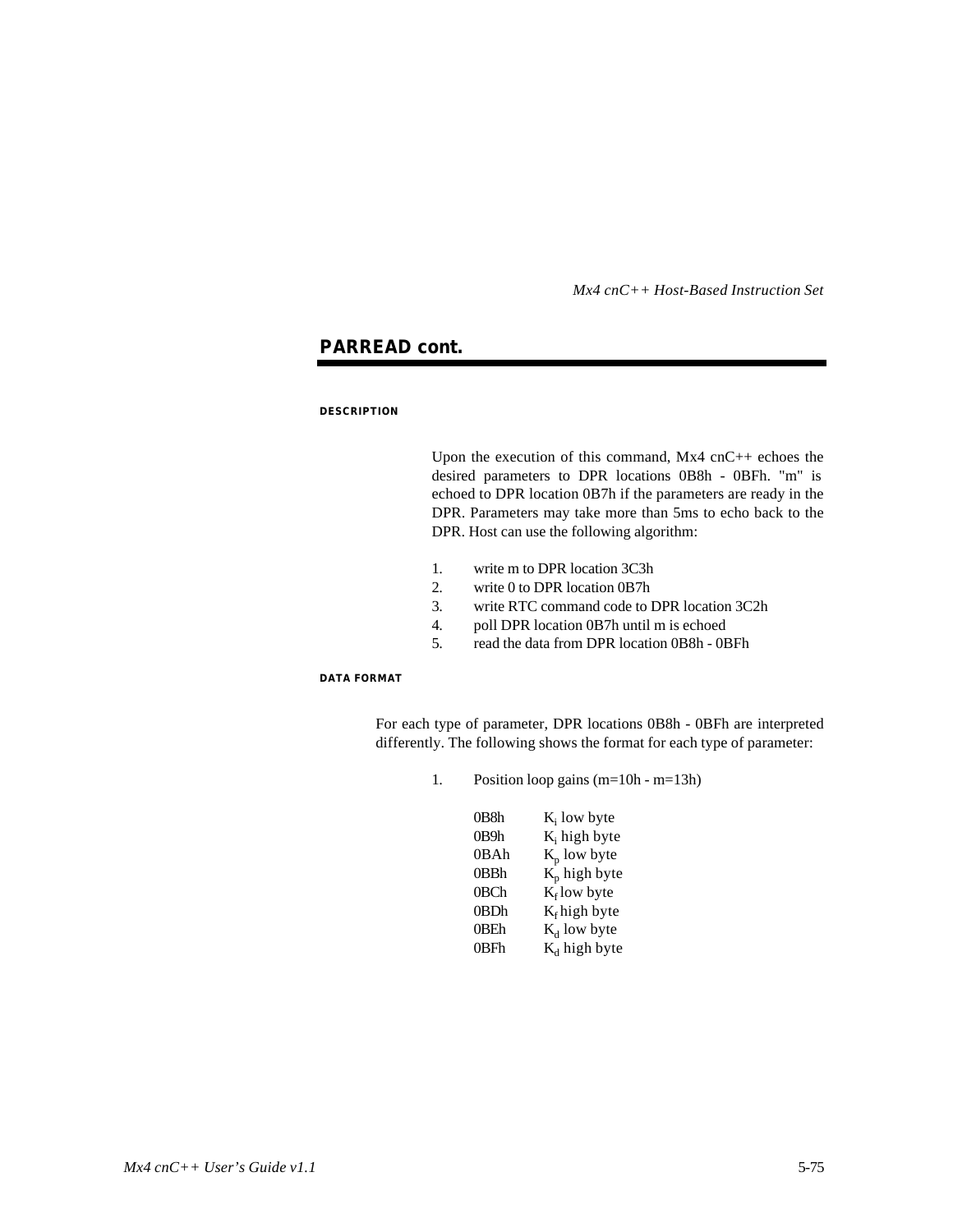## **PARREAD cont.**

2.  $K_i$  limit (m=14h)

| 0B8h | $K_i$ limit for axis 1 |
|------|------------------------|
| 0B9h | $K_i$ limit for axis 2 |
| 0BAh | $K_i$ limit for axis 3 |
| 0BBh | $K_i$ limit for axis 4 |
| 0BCh |                        |
|      | not used               |
| 0BFh |                        |
|      |                        |

*Note:*  $0 \leq$  Kilimit  $\leq 14$ 

3. Position loop output gain (m=15h)

| 0B8h | m specified gains for axis 1 |
|------|------------------------------|
| 0B9h | m specified gains for axis 2 |
| 0BAh | m specified gains for axis 3 |
| 0BBh | m specified gains for axis 4 |
| 0BCh |                              |
|      | not used                     |
| 0BFh |                              |

*Note:*  $0 \le m \le 4$ 

| 4. | Maximum acceleration (m=16h) |  |
|----|------------------------------|--|
|----|------------------------------|--|

| 0B8h              | low byte acceleration for axis 1  |
|-------------------|-----------------------------------|
| 0 <sub>B9</sub> h | high byte acceleration for axis 1 |
| 0BAh              | low byte acceleration for axis 2  |
| 0BBh              | high byte acceleration for axis 2 |
| OBCh              | low byte acceleration for axis 3  |
| 0B <sub>Dh</sub>  | high byte acceleration for axis 3 |
| 0 <sub>BEh</sub>  | low byte acceleration for axis 4  |
| 0 <sub>BFh</sub>  | high byte acceleration for axis 4 |
|                   |                                   |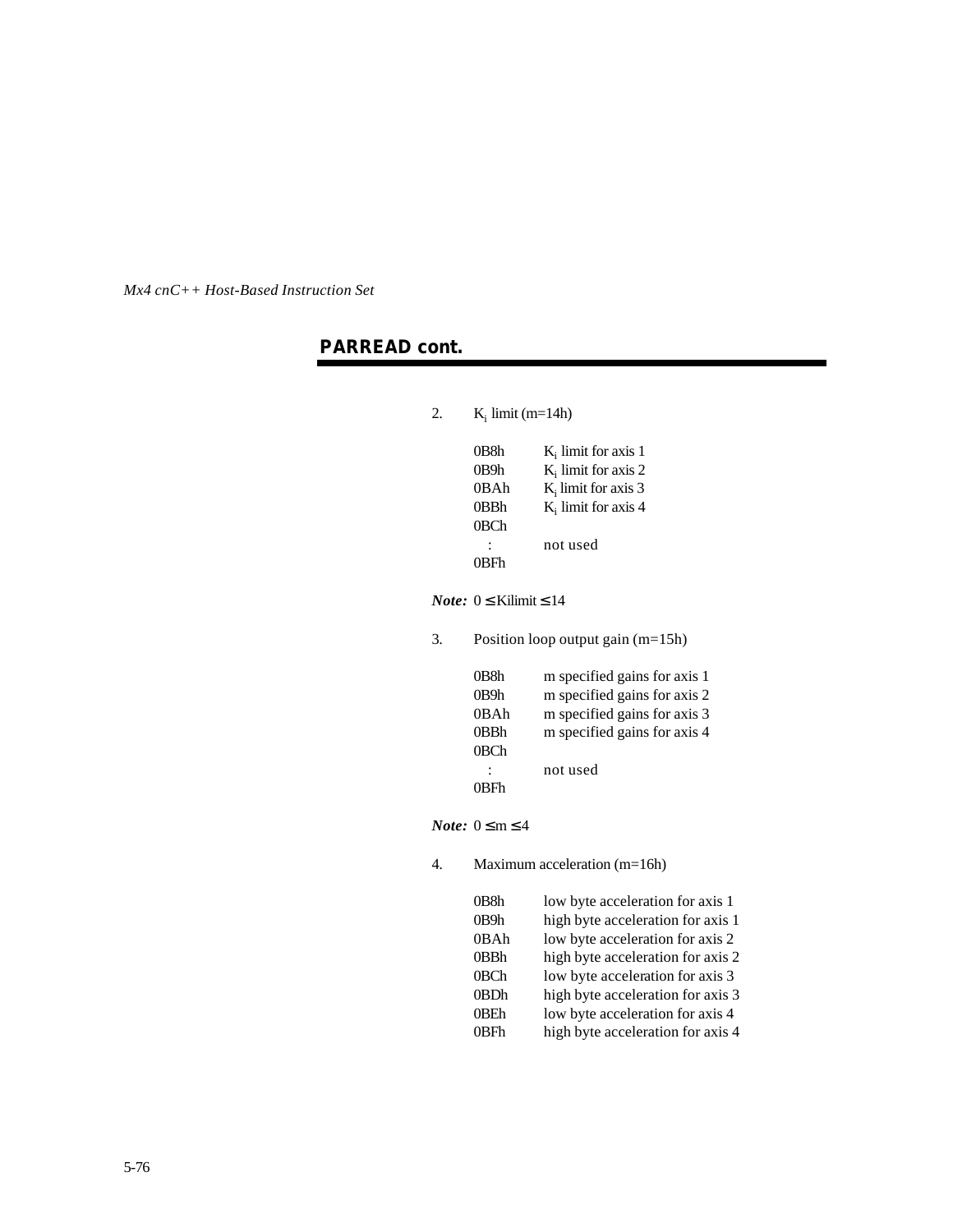## **PARREAD cont.**

|    | 0B8h              | bit 0 codes buffer breakpoint interrupt                   |
|----|-------------------|-----------------------------------------------------------|
|    | 0B9h              | low nibble bit codes the following error and              |
|    |                   | halt interrupts, high nibble bit codes the                |
|    |                   | following error interrupts                                |
|    | 0BAh              |                                                           |
|    |                   | low nibble bit codes the index pulse                      |
|    |                   | interrupts, high nibble bit codes the position            |
|    |                   | breakpoint interrupts                                     |
|    | 0BBh              | low nibble bit codes the motion complete                  |
|    |                   | interrupts, high nibble bit codes the probe<br>interrupts |
|    | OBCh              | low nibble bit codes the positive feedback                |
|    |                   | interrupts, high nibble bit codes the encoder             |
|    |                   | lost interrupts                                           |
|    | 0BDh              |                                                           |
|    |                   | not used                                                  |
|    | 0 <sub>BFh</sub>  |                                                           |
| б. |                   | Mode of operation $(m=18h)$                               |
|    |                   |                                                           |
|    | 0B <sub>8</sub> h | low nibble bit codes the axes in axis move                |
|    |                   | operation                                                 |
|    | 0B9h              | low nibble bit codes the axes in stop                     |
|    |                   | operation                                                 |
|    | 0BAh              | low nibble bit codes the axes in velmode                  |
|    |                   |                                                           |
|    |                   | operation                                                 |
|    | 0BBh              | low nibble bit codes the axes in contouring               |
|    |                   | operation                                                 |
|    | OBCh              |                                                           |
|    |                   | not used                                                  |
|    | 0 <sub>BFh</sub>  |                                                           |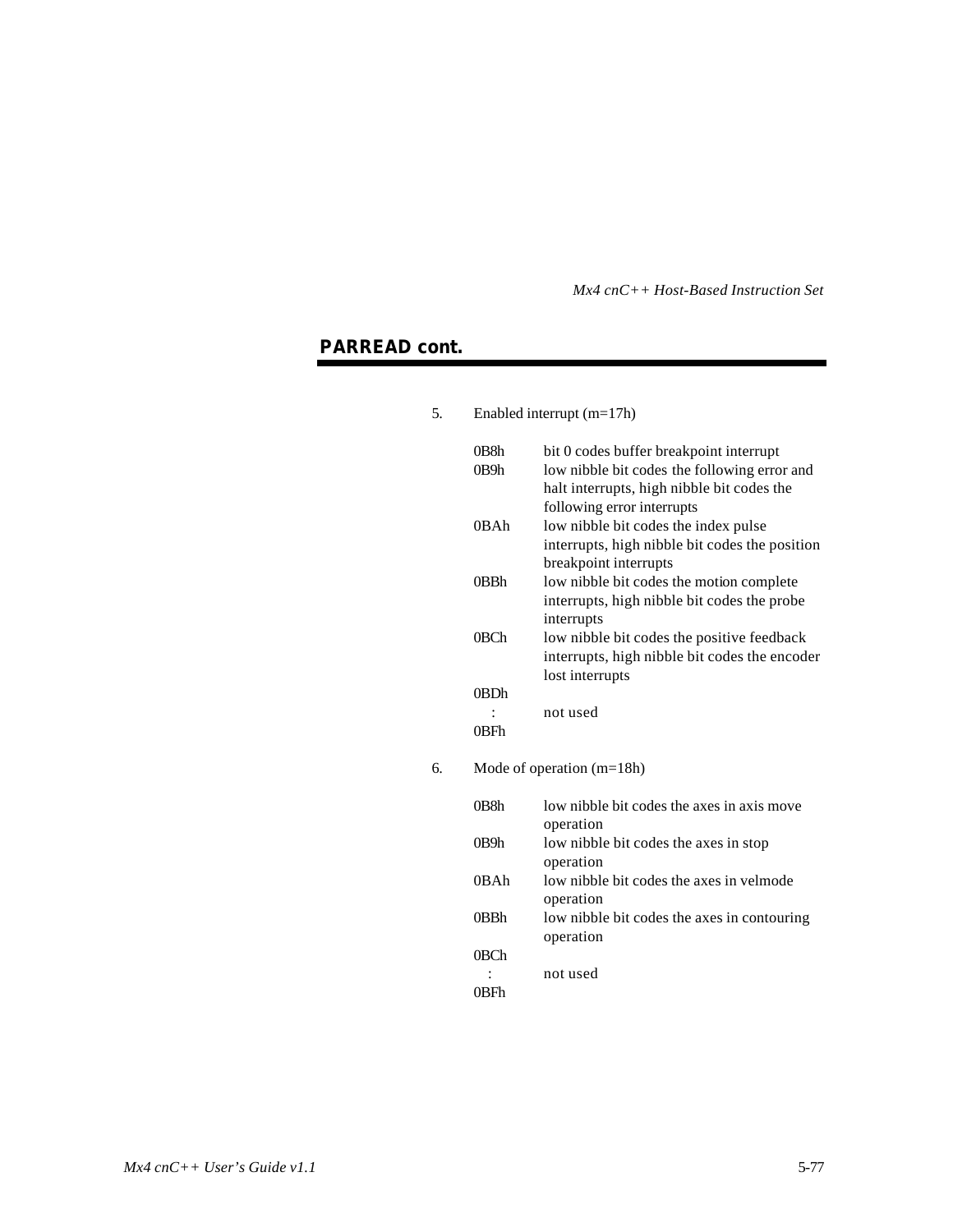## **PARREAD cont.**

7. Following error and halt interrupt setpoint (m=19h)

| 0B8h             | low byte setpoint for axis 1  |
|------------------|-------------------------------|
| 0B9h             | high byte setpoint for axis 1 |
| 0BAh             | low byte setpoint for axis 2  |
| 0BBh             | high byte setpoint for axis 2 |
| OBCh             | low byte setpoint for axis 3  |
| 0B <sub>Dh</sub> | high byte setpoint for axis 3 |
| 0 <sub>BEh</sub> | low byte setpoint for axis 4  |
| $0$ BFh          | high byte setpoint for axis 4 |
|                  |                               |

8. Following error interrupt setpoint (m=1Ah)

| 0B8h             | low byte setpoint for axis 1  |
|------------------|-------------------------------|
| 0B9h             | high byte setpoint for axis 1 |
| 0BAh             | low byte setpoint for axis 2  |
| 0BBh             | high byte setpoint for axis 2 |
| 0 <sub>BCh</sub> | low byte setpoint for axis 3  |
| 0BDh             | high byte setpoint for axis 3 |
| 0BEh             | low byte setpoint for axis 4  |
| 0BFh             | high byte setpoint for axis 4 |

9. Position breakpoint setpoint (m=1B for axes 1 and 2, 1Ch for axes 3 and 4)

| 0B8h             | low word low byte setpoint for axis 1 or 3   |
|------------------|----------------------------------------------|
| 0B9h             | low word high byte setpoint for axis 1 or 3  |
| 0BAh             | high word low byte setpoint for axis 1 or 3  |
| 0BBh             | high word high byte setpoint for axis 1 or 3 |
| 0 <sub>BCh</sub> | low word low byte setpoint for axis 2 or 4   |
| 0BDh             | low word high byte setpoint for axis 2 or 4  |
| 0BEh             | high word low byte setpoint for axis 2 or 4  |
| 0BFh             | high word high byte setpoint for axis 2 or 4 |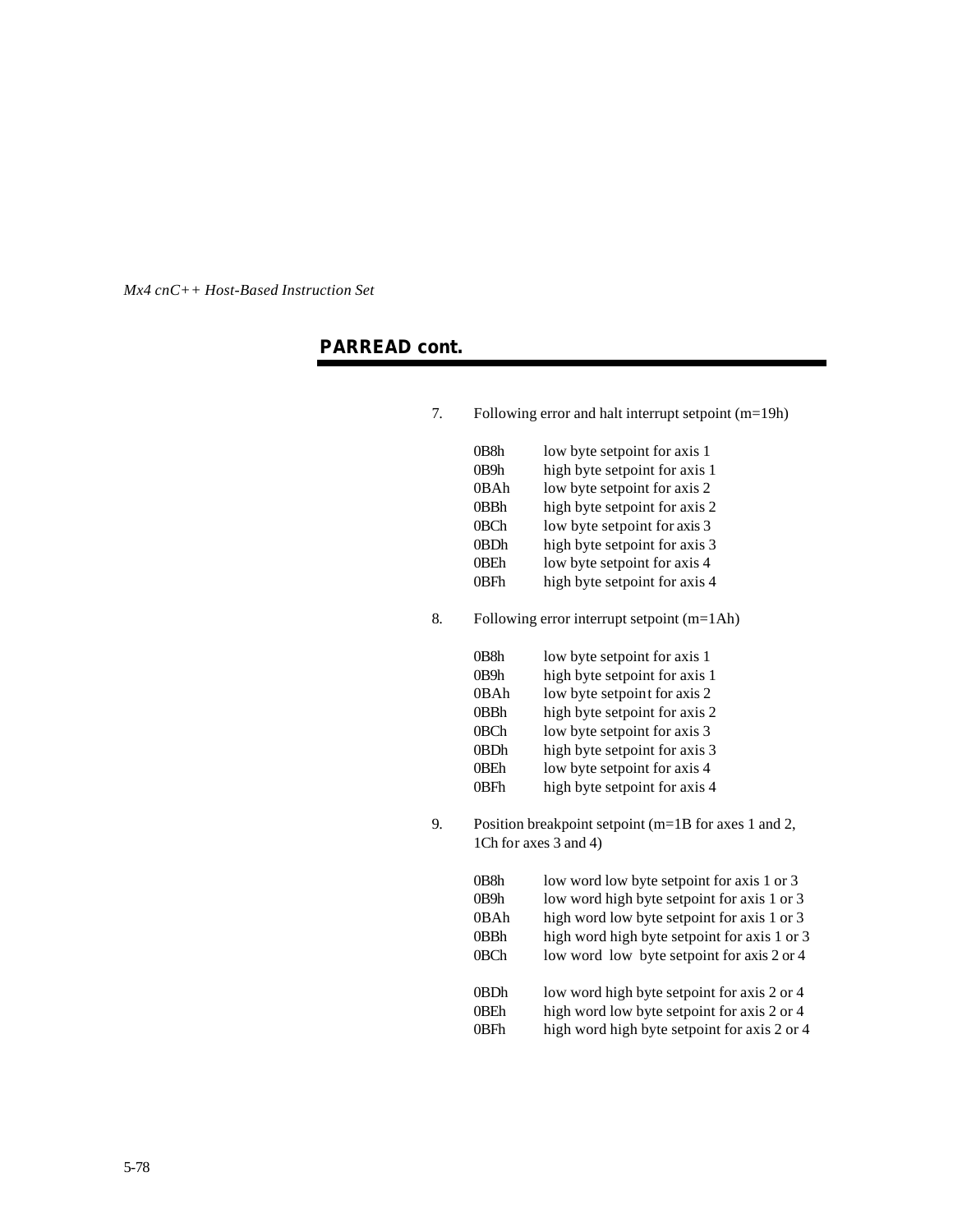## **PARREAD cont.**

10. Buffer breakpoint interrupt setpoint and contouring block transfer rate (m=1Dh)

| 0B8h |                         | buffer breakpoint interrupt setpoint |
|------|-------------------------|--------------------------------------|
| 0B9h | $= 00h$<br>$\cdot$ :    | 2nd order contouring                 |
|      | $=$ FFh                 | cubic spline contouring              |
| 0BAh |                         | low byte, block transfer rate        |
| 0BBh |                         | high byte, block transfer rate       |
|      | (for cubic spline only) |                                      |
| 0BCh |                         |                                      |
| ÷    | not used                |                                      |
|      |                         |                                      |

11. Enabled limit switch interrupt (m=1Eh)

(bit=1 indicates the corresponding interrupt is enabled.)

- 0B8h echo m byte of ENABORT RTC for axis 1
- 0B9h byte bit-mapping the input enables for axis 1
- 0BAh echo m byte of ENABORT RTC for axis 2
- 0BBh byte bit-mapping the input enables for axis 2
- 0BCh echo m byte of ENABORT RTC for axis 3
- 0BDh byte bit-mapping the input enables for axis 3
- 0BEh echo m byte of ENABORT RTC for axis 4
- 0BFh byte bit-mapping the input enables for axis 4
- 12. Multi-turn base values (m=1Fh)

| 0B8h                          | low byte base value for axis 1  |
|-------------------------------|---------------------------------|
| 0 <sub>B9</sub> h             | high byte base value for axis 1 |
| 0BAh                          | low byte base value for axis 2  |
| 0 <sub>B</sub> Bh             | high byte base value for axis 2 |
| 0 <sub>BCh</sub>              | low byte base value for axis 3  |
| 0 <sub>B</sub> D <sub>h</sub> | high byte base value for axis 3 |
| 0BEh                          | low byte base value for axis 4  |
| 0BFh                          | high byte base value for axis 4 |
|                               |                                 |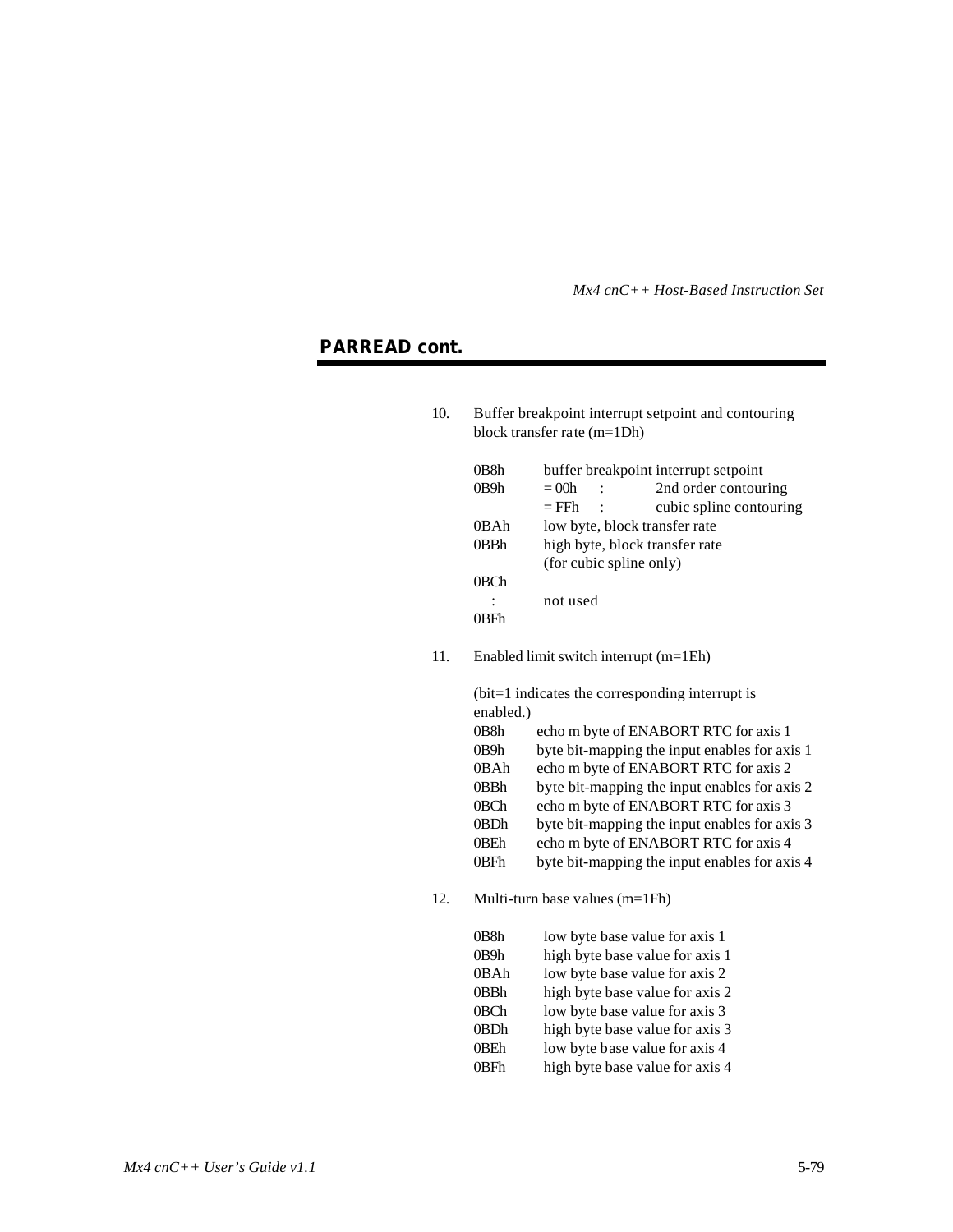## **PARREAD cont.**

| 13. | Abort maximum acceleration $(m=20h)$ |  |
|-----|--------------------------------------|--|
|     |                                      |  |

|     | 0B8h             | low byte acceleration for axis 1        |
|-----|------------------|-----------------------------------------|
|     | 0B9h             | high byte acceleration for axis 1       |
|     | 0BAh             | low byte acceleration for axis 2        |
|     | 0BBh             | high byte acceleration for axis 2       |
|     | 0BCh             | low byte acceleration for axis 3        |
|     | 0BDh             | high byte acceleration for axis 3       |
|     | 0BEh             | low byte acceleration for axis 4        |
|     | 0BFh             | high byte acceleration for axis 4       |
| 14. |                  | Master/Slave status (m=21h)             |
|     | 0B8h             | $=$ 00h, configured as Master           |
|     |                  | $=11h$ , configured as Slave            |
|     | 0B9h             |                                         |
|     |                  | not used                                |
|     | 0 <sub>BFh</sub> |                                         |
| 15. |                  | Output relay status $(m=22h)$           |
|     | 0B8h             | : bit codes OUT0<br>low nibble          |
|     |                  | high nibble<br>: bit codes OUT1         |
|     | 0B9h             | not used                                |
|     | 0BAh             | bit 7<br>OUT3(4)<br>$\ddot{\cdot}$      |
|     |                  | OUT4(4)<br>bit 6<br>$\vdots$            |
|     |                  | bit $5-4$<br>ł.<br>not used             |
|     |                  | bit 3<br>OUT2(4)                        |
|     |                  | $bit 2-0$<br>not used<br>$\ddot{\cdot}$ |
|     | 0BBh             | not used                                |
|     | 0BCh             | bit 7<br>RL2                            |
|     |                  | RL1<br>bit 6<br>$\ddot{\cdot}$          |
|     |                  | bit $5-0$ :<br>not used                 |
|     | 0BDh             |                                         |
|     |                  | not used                                |
|     | 0 <sub>BFh</sub> |                                         |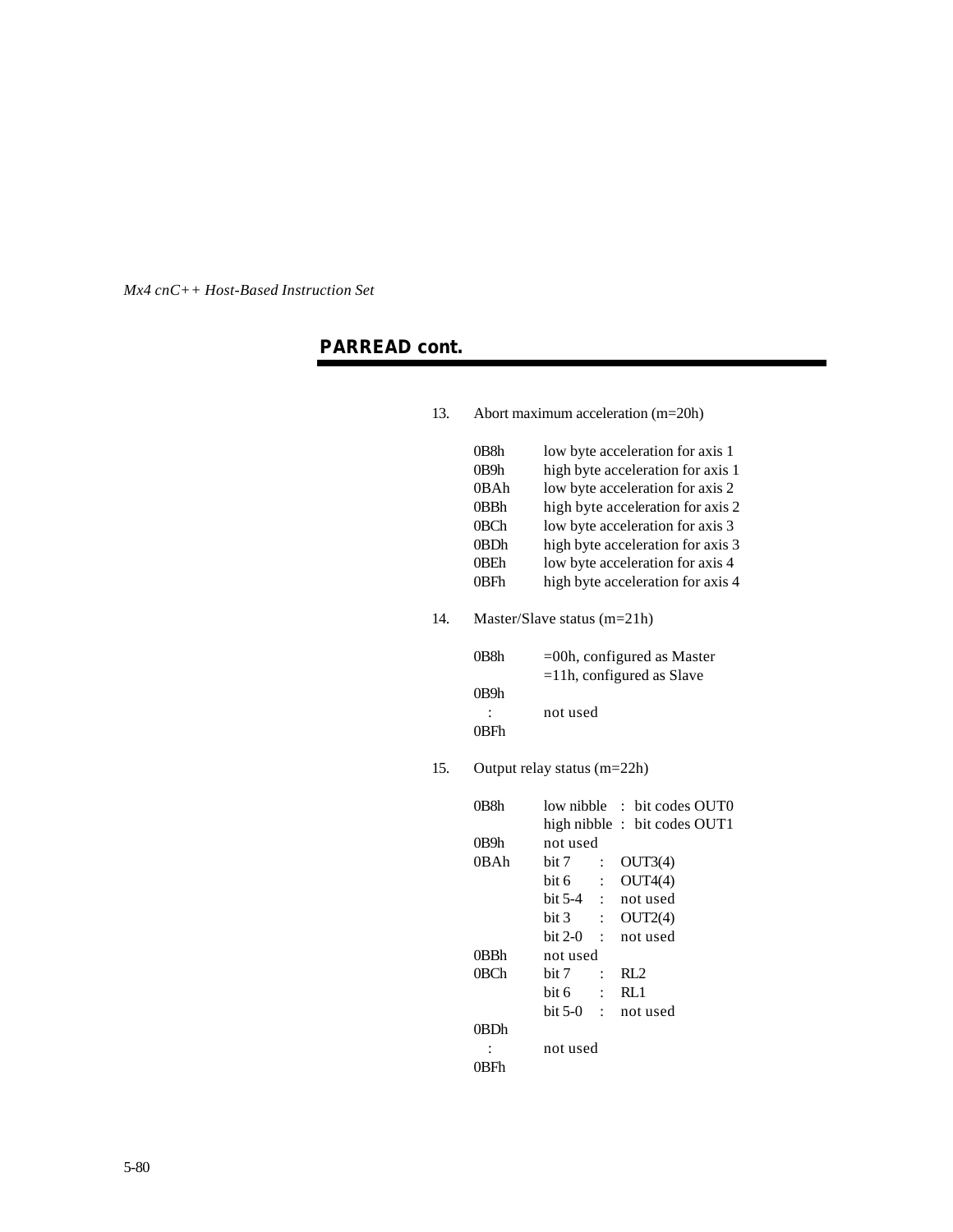## **PARREAD cont.**

16. Logic state of inputs (m=23h)

| 0B8h             | not used |                      |                                            |
|------------------|----------|----------------------|--------------------------------------------|
| 0B9h             |          |                      | echo inp <sub>1</sub> byte of INPSTATE RTC |
| 0B A h           | not used |                      |                                            |
| 0BBh             |          |                      | echo inp <sub>2</sub> byte of INPSTATE RTC |
| 0BCh             | not used |                      |                                            |
| OBD <sub>h</sub> | bit 7    | $\ddot{\phantom{0}}$ | echo bit 5 of inp <sub>3</sub> byte of     |
|                  |          |                      | <b>INPSTATE RTC</b>                        |
|                  | bit 6    | $\sim 100$           | echo bit 4 of inp <sub>3</sub> byte of     |
|                  |          |                      | <b>INPSTATE RTC</b>                        |
|                  | bit 0-5  | <b>Contract</b>      | not used                                   |
| 0BEh             | not used |                      |                                            |
|                  | not used |                      |                                            |

**SEE ALSO** none

#### **APPLICATION**

This command can be used as a diagnostic tool to monitor all system parameters.

#### *Command Sequence Example*

No preparation is required before running this instruction.

#### **EXAMPLE**

Verify the gains settings for axis 2 by instructing Mx4 cnC++ to echo the values to the DPR with a PARREAD command.

The value of the RTC argument is:

 $m = 11h$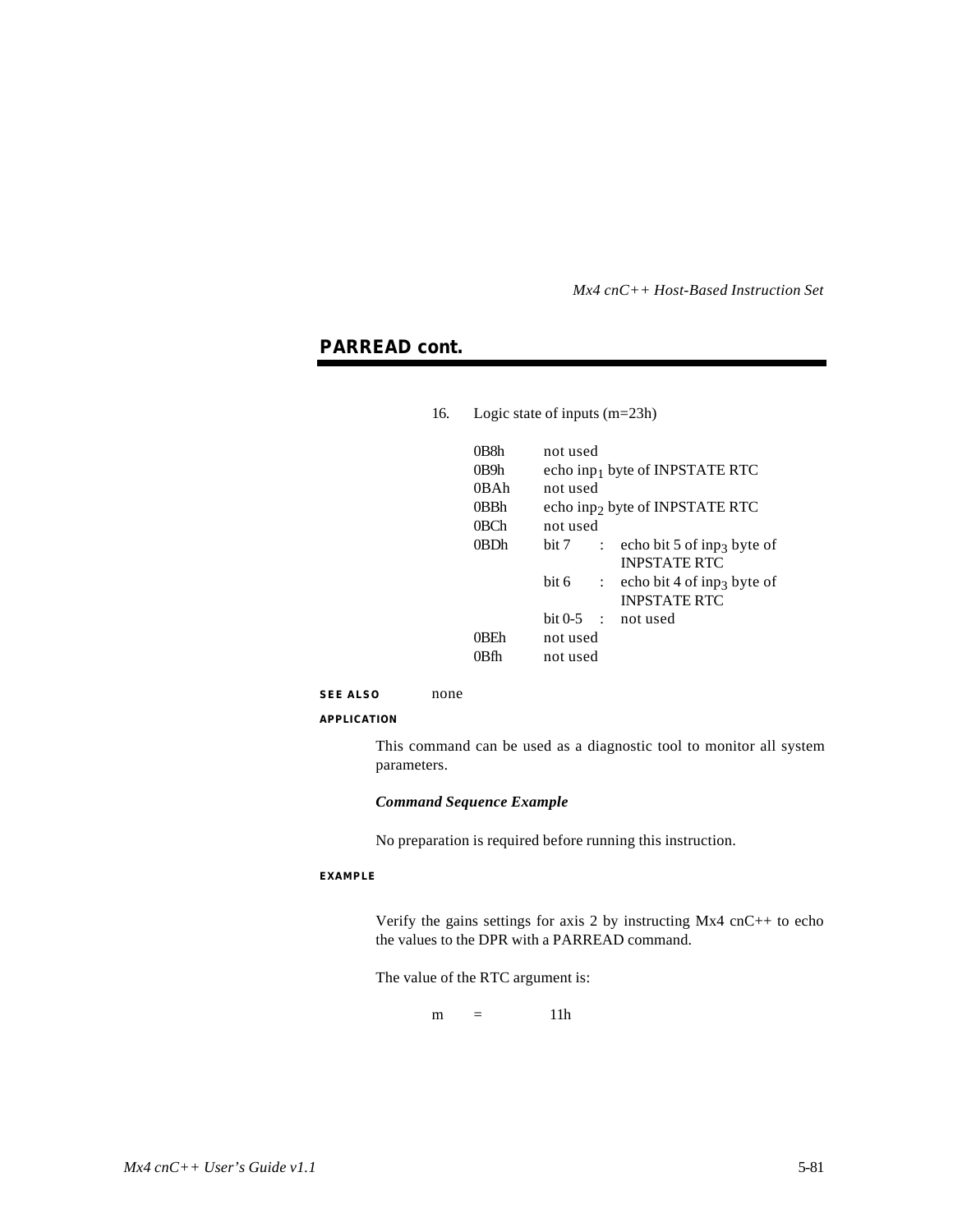## **POSBRK**

| <b>FUNCTION</b> |         | Position Breakpoint Interrupt                                                                               |
|-----------------|---------|-------------------------------------------------------------------------------------------------------------|
|                 |         | SYNTAX $POSBRK(n, pos_1, , pos_A)$                                                                          |
| RTC CODE        |         | 6Bh                                                                                                         |
| ARGUMENTS       |         |                                                                                                             |
| n               | $pos_x$ | a single byte, bit coding the axes involved.<br>32 bit 2's complement position breakpoint value for axis x. |

#### **DESCRIPTION**

This command enables the position breakpoint interrupt for the axes specified. The position breakpoint interrupt is generated when the actual position, for a specified axis, passes the programmed breakpoint. The DPR interrupt status register locations 000h and 004h record the occurrence and source of this interrupt. Bit 1 of DPR locations 3FEh, 7EFh is also set.

- *Note:* The position breakpoint is calculated as an absolute distance from the present position (position at the moment at which the POSBRK RTC is interpreted) to the position breakpoint value entered. The breakpoint interrupt is set when the axis in question travels (in either direction) a distance equal to the calculated absolute distance.
- *Note:* Position breakpoint interrupt is automatically disabled after the breakpoint interrupt is generated. To activate this interrupt again, the host must issue a new POSBRK command.
- *Note:* HOME and HOMESFT commands will automatically disable the position breakpoint interrupt. The user is responsible to reenable the interrupt again.

#### **SEE ALSO** DISABL, HOME, HOMESFT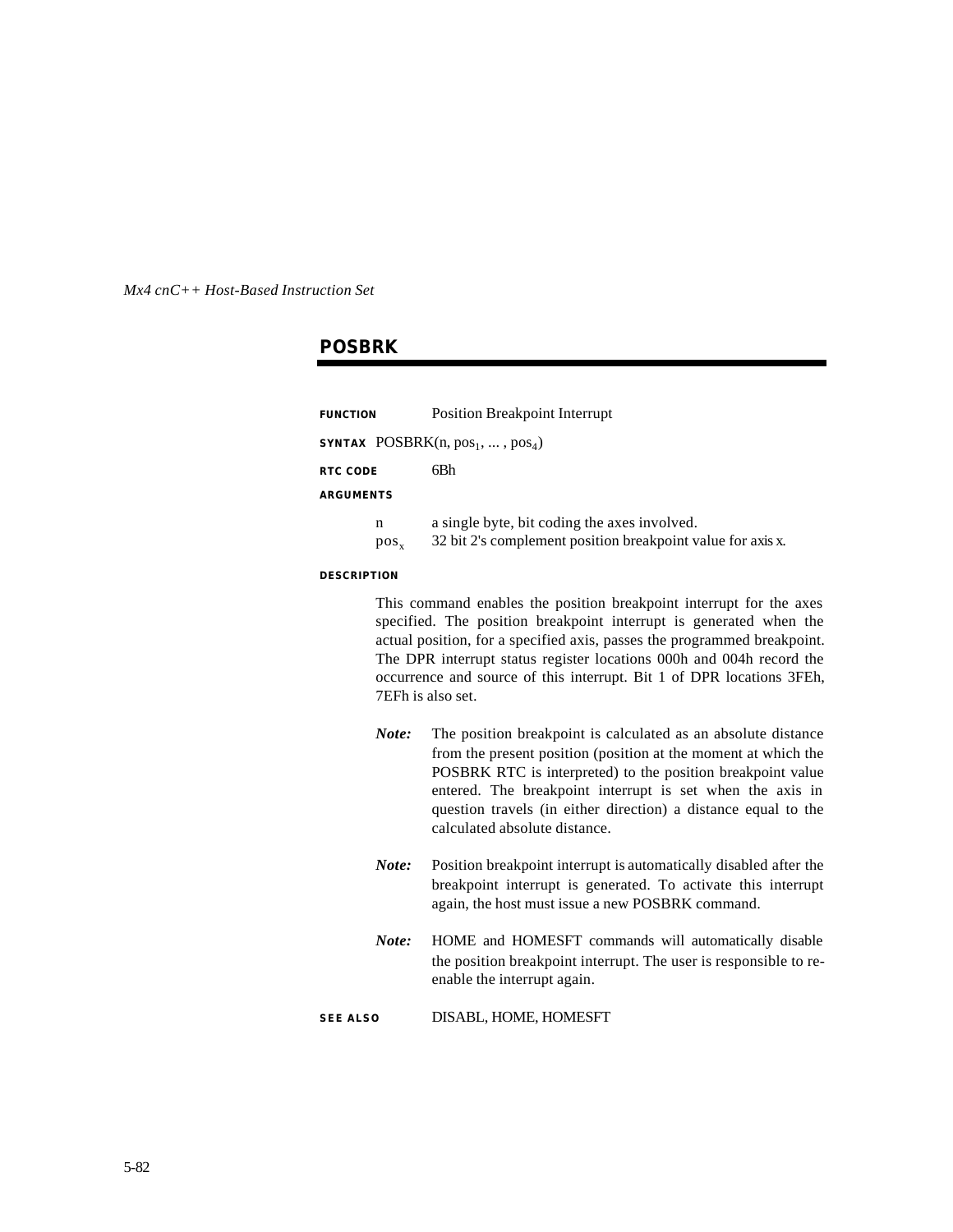#### **POSBRK cont.**

#### **APPLICATION**

This instruction may be used in applications such as robotics, indexing machine tools, etc. The CPU must be notified that the system has passed an intermediate position. Based on this interrupt, the CPU will execute a task. For example, in a robotics painting application, the paint mixture may have to change based on the robot's arm location.

#### *Command Sequence Example*

MAXACC ( ) ; make sure system can stop CTRL ( ) ;set gains KILIMIT ( ) OUTGAIN ( )

#### **EXAMPLE**

Enable a breakpoint interrupt with a value of 60,000 counts for axis 1 and 500,000 for axis 2.

The values of the RTC arguments are:

| n       | 03h       |
|---------|-----------|
| $pos_1$ | 0000EA60h |
| $pos_2$ | 0007A120h |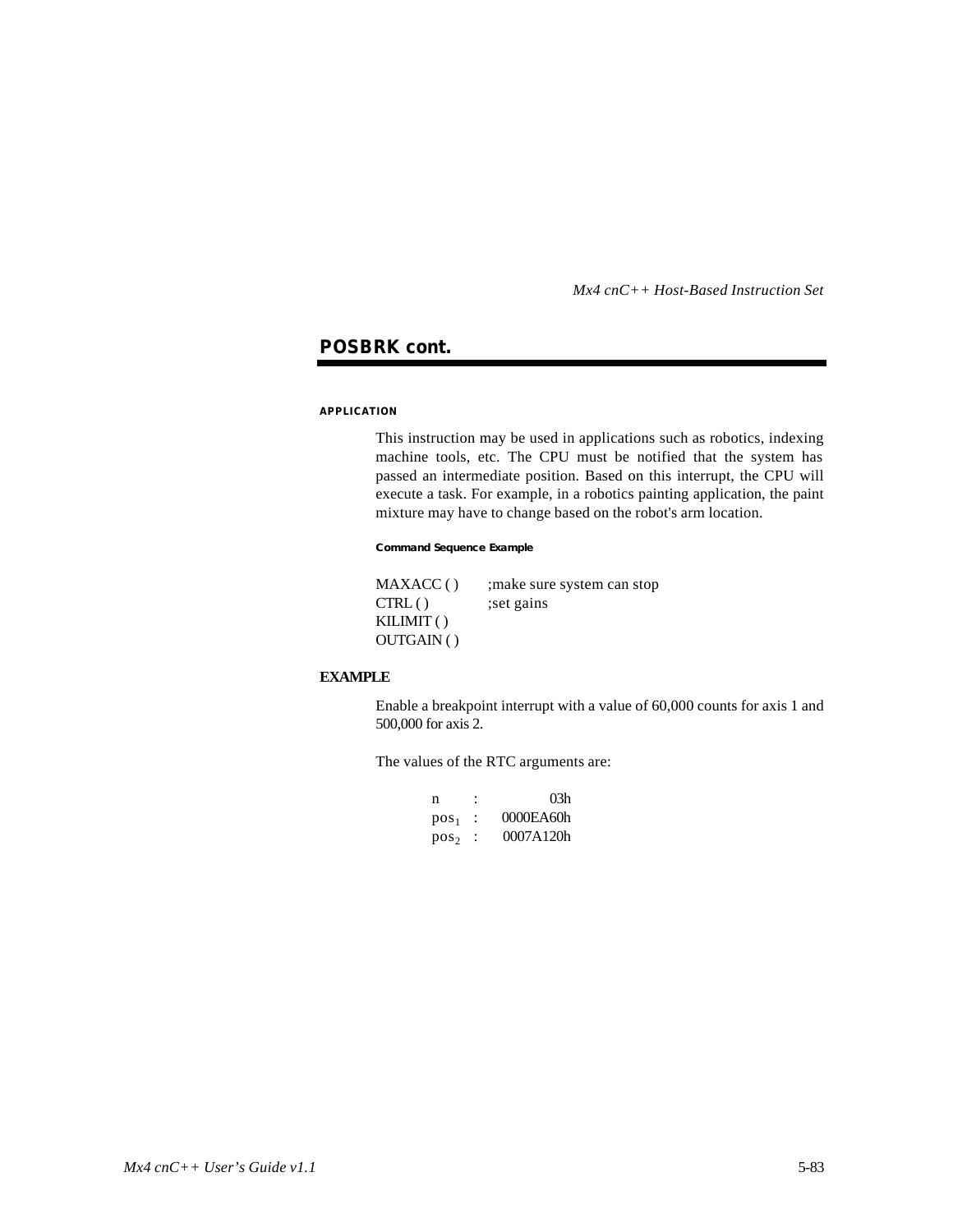## **POSFEED**

| <b>FUNCTION</b>    |                   |                              | Enable Positive Feedback Interrupt             |  |                                                                                                                                                |  |
|--------------------|-------------------|------------------------------|------------------------------------------------|--|------------------------------------------------------------------------------------------------------------------------------------------------|--|
|                    | SYNTAX POSFEED(n) |                              |                                                |  |                                                                                                                                                |  |
| RTC CODE           |                   | 5Bh                          |                                                |  |                                                                                                                                                |  |
| <b>ARGUMENTS</b>   |                   |                              |                                                |  |                                                                                                                                                |  |
|                    | n                 |                              | a single byte, bit coding the axes involved.   |  |                                                                                                                                                |  |
| <b>DESCRIPTION</b> |                   |                              |                                                |  |                                                                                                                                                |  |
|                    |                   |                              | conditions are met (for the axis in question): |  | This command enables the positive feedback loop interrupt for the<br>specified axes. Positive feedback interrupt is generated if the following |  |
|                    |                   | 1.<br>2.<br>$\mathfrak{Z}$ . | following error is $> 2000$ counts             |  | one of the possible error cases listed below is met<br>the above two conditions hold for 0.3 seconds                                           |  |
|                    |                   |                              | <b>Possible Error Cases:</b>                   |  |                                                                                                                                                |  |
|                    |                   |                              | values decreasing                              |  | A. command position values increasing, actual position                                                                                         |  |
|                    |                   | В.                           | values increasing                              |  | command position values decreasing, actual position                                                                                            |  |
|                    | Note:             |                              | motion characteristics:                        |  | The following cases are allowed due to possible friction-related                                                                               |  |
|                    |                   |                              | values unchanged                               |  | A. command position values increasing, actual position                                                                                         |  |
|                    |                   |                              |                                                |  | restricted problem violence decreased actual province                                                                                          |  |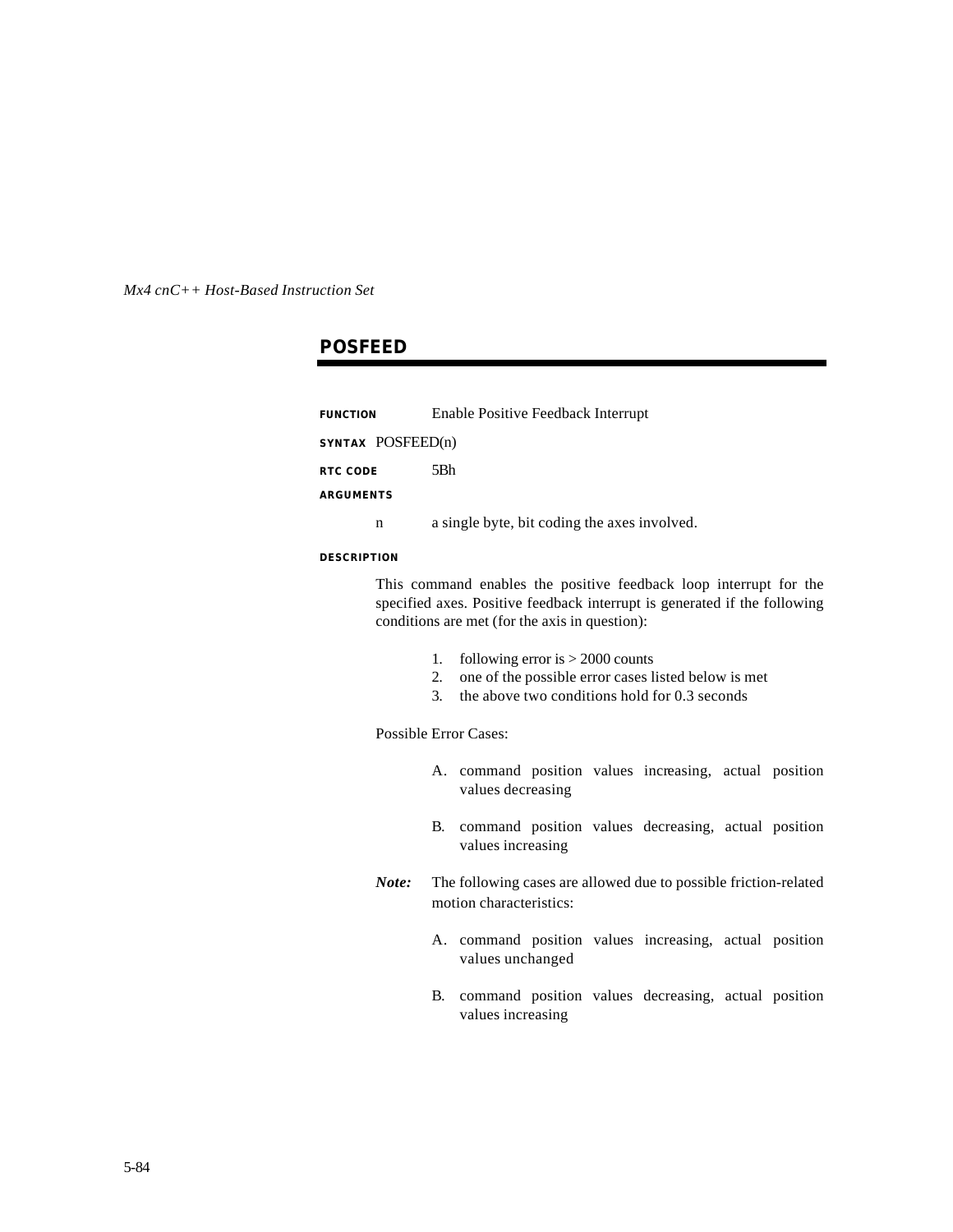## **POSFEED cont.**

The DPR interrupt status locations 009h and 00Ah record the occurrence and source of this interrupt. Bit 6 of DPR locations 3FEh, 7EFh is also set.

**SEE ALSO** DISABL2

#### **APPLICATION**

A necessary diagnostic feature for all servo control applications.

*Command Sequence Example*

No preparation is required before running this instruction.

#### **EXAMPLE**

Enable the positive feedback loop interrupt for all four axes.

The value of the RTC argument is:

n : 0Fh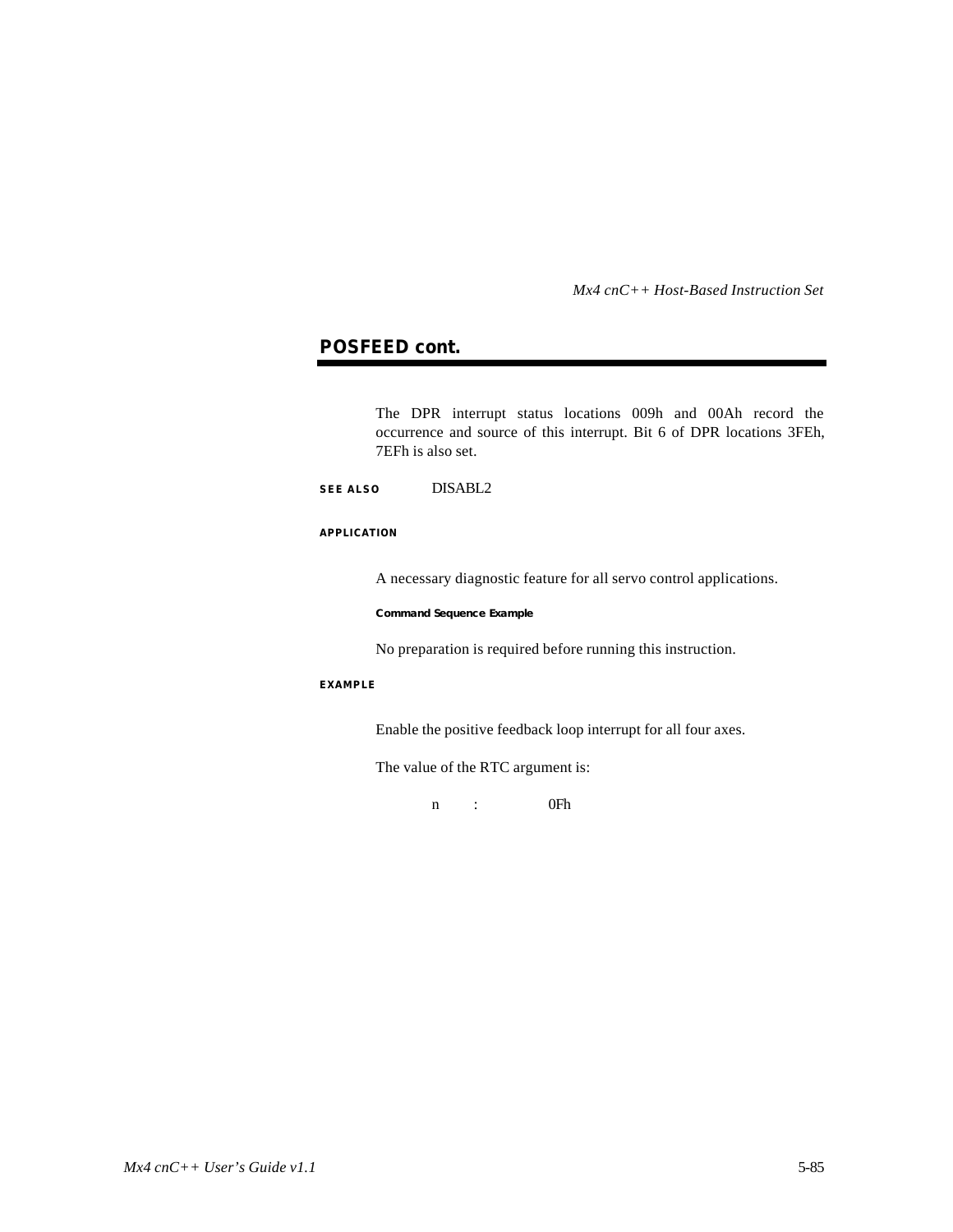#### **PRBINT**

| <b>FUNCTION</b>     | General Purpose Interrupt                                                                                                   |
|---------------------|-----------------------------------------------------------------------------------------------------------------------------|
| SYNTAX PRBINT(n, m) |                                                                                                                             |
| RTC CODE            | 6Ch                                                                                                                         |
| ARGUMENTS           |                                                                                                                             |
| n                   | a single byte, bit coding the \PRx echoed back to the DPR.<br>byte which indicates the ONLY source of the interrupt signal. |
| m                   |                                                                                                                             |
|                     | $m=1$ : from \PR0<br>$m=2$ : from \PR1                                                                                      |
|                     |                                                                                                                             |

#### **DESCRIPTION**

Upon the execution of this command, the servo control card will search for the first \PRx pulse edge. The pulse edge results in the generation of an interrupt, stop ALL the axes and registration of the actual position for all axes in DPR location 0A7h-0B6h. (The hand shaking bytes are 0C8h and 0D0h for Mx4 cnC++ and host respectively.) An interrupt is generated after an axis is stopped. The DPR interrupt status register locations 000h and 006h record the occurrence and source (echo of values n and m) of this interrupt. Bit 1 of DPR locations 3FEh, 7EFh is also set.

- *Note:* Only one general purpose probe interrupt can generate an interrupt at any given time. The PRBINT command enables the probe interrupt specified and automatically disables the previous one (if any).
- *Note:* General purpose probe interrupt and index pulse CAN BE ENABLED simultaneously.
- *Note:* Abort maximum acceleration must be set non-zero.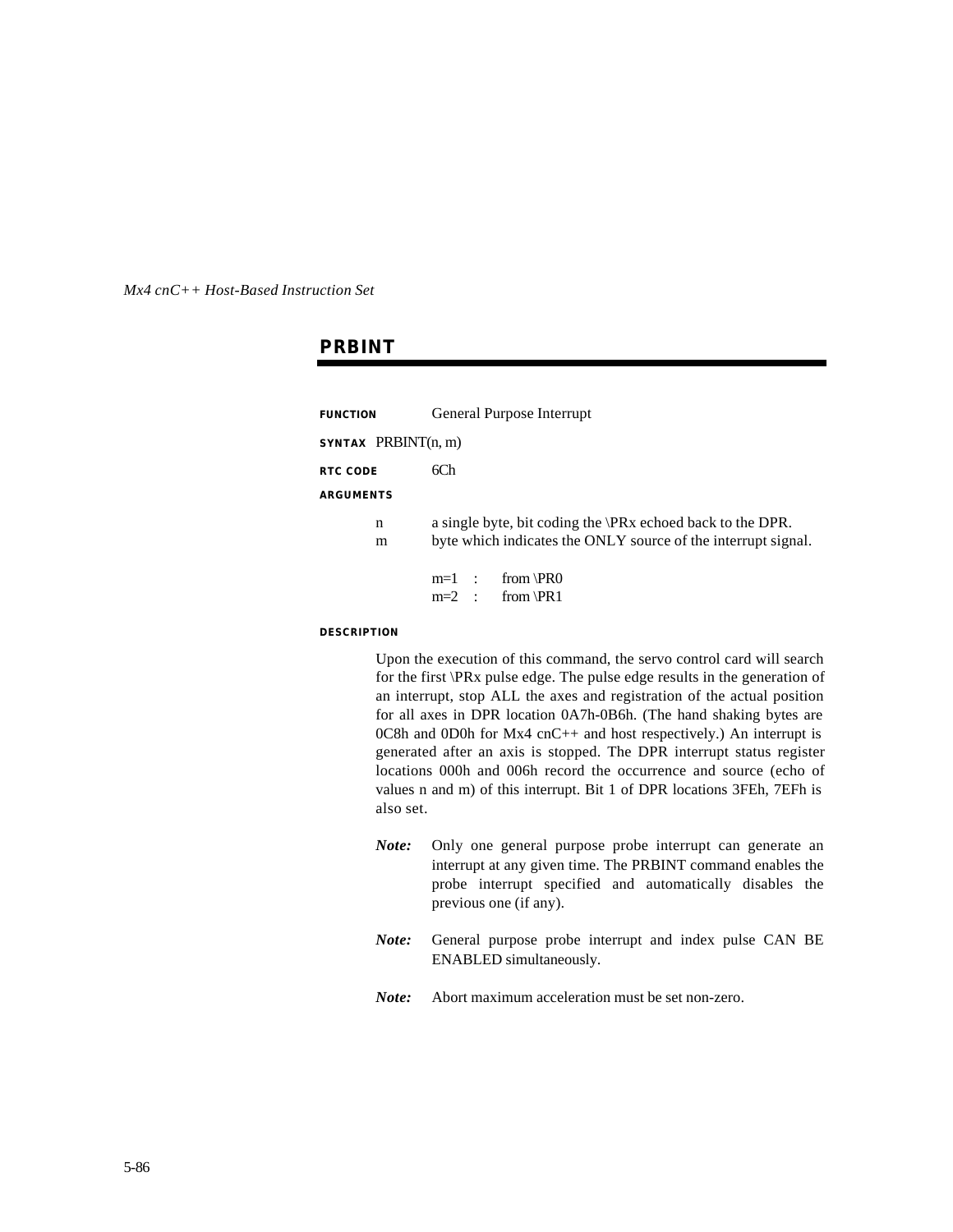## **PRBINT cont.**

#### **SEE ALSO** DISABL, ABORTACC

#### **APPLICATION**

This instruction is useful in probing applications. Since PRBINT registers all positions when an interrupt occurs (falling pulse edge is detected) and brings all axes to a stop, it can be used in accurate recording of surface dimensions by a probe.

#### *Command Sequence Example*

ABORTACC () ; make sure that system can be stopped CTRL ( ) ;these instructions enable system to stop motion KILIMIT ( )

#### PRBINT()

#### **EXAMPLE**

. .

Enable the \PR2 probe interrupt.

The values of the RTC arguments are:

| n | ٠ | 02 <sub>h</sub> |
|---|---|-----------------|
| m | ٠ | 02 <sub>h</sub> |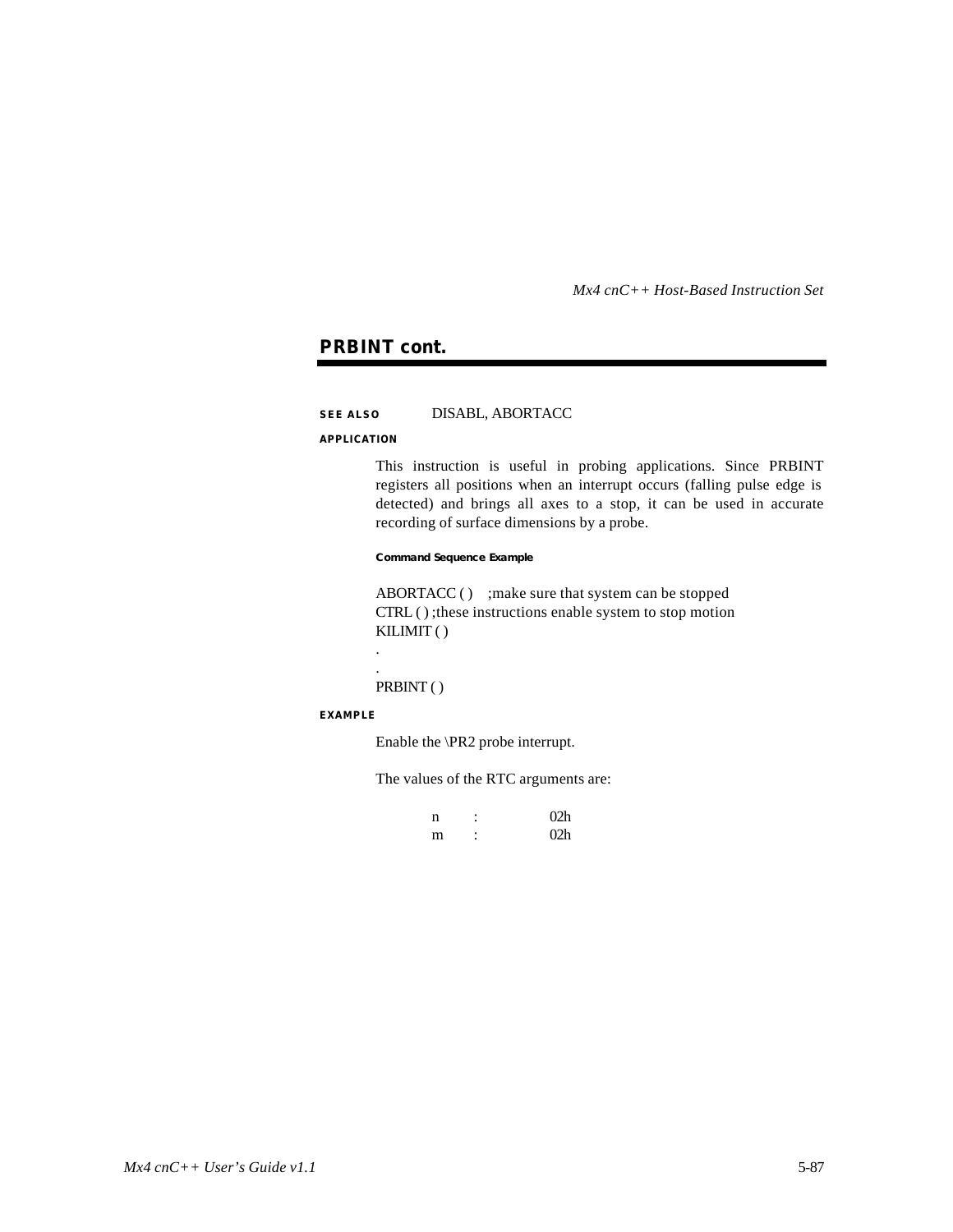#### **RESET**

| <b>FUNCTION</b>        | Reset MX4                                 |
|------------------------|-------------------------------------------|
| SYNTAX RESET(AAh, AAh) |                                           |
| <b>RTC CODE</b>        | 72h                                       |
| <b>ARGUMENTS</b>       |                                           |
| AAh                    | reset signature byte.                     |
| <b>DESCRIPTION</b>     |                                           |
|                        | TPL ! a compared in the form of the compa |

This command brings the servo controller card back to power-up state. Upon Mx4 cnC++'s reset completion, a host interrupt is generated via bit 4 of DPR locations 3FEh, 7FEh.

#### **SEE ALSO** none

#### **APPLICATION**

From time to time all systems may have to be software reset to allow for an initialization.

#### *Command Sequence Example*

No preparation is required before running this instruction.

#### **EXAMPLE**

Reset the Mx4 cnC++ controller card.

The arguments of RESET are AAh, AAh (2 bytes).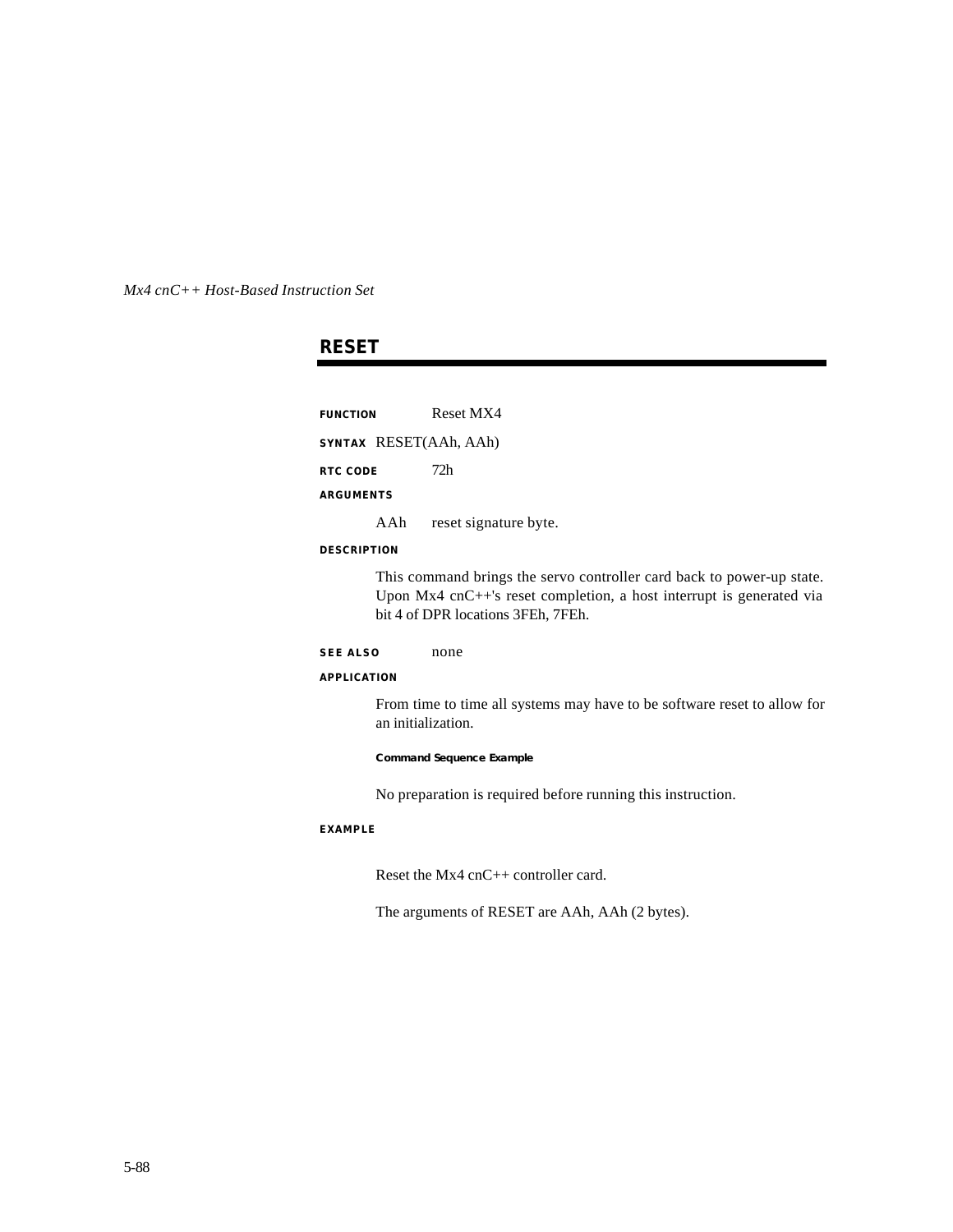## **START**

| <b>FUNCTION</b>                                                                                                                            |                  | <b>Start Contouring Motion</b>                                                                                                                                    |
|--------------------------------------------------------------------------------------------------------------------------------------------|------------------|-------------------------------------------------------------------------------------------------------------------------------------------------------------------|
|                                                                                                                                            | SYNTAX $STAT(n)$ |                                                                                                                                                                   |
| <b>RTC CODE</b>                                                                                                                            |                  | 6Dh                                                                                                                                                               |
| <b>ARGUMENTS</b>                                                                                                                           |                  |                                                                                                                                                                   |
|                                                                                                                                            | n                | a single byte, bit coding the axes involved.                                                                                                                      |
| <b>DESCRIPTION</b>                                                                                                                         |                  |                                                                                                                                                                   |
|                                                                                                                                            |                  | This command starts the motion (simultaneously) for the specified axes<br>included in 2nd order and cubic spline contouring. START applies to<br>contouring only. |
|                                                                                                                                            | Note:            | START RTC will be ignored if contouring is in progress.                                                                                                           |
| <b>SEE ALSO</b>                                                                                                                            |                  | STOP, VECCHG                                                                                                                                                      |
| <b>APPLICATION</b>                                                                                                                         |                  |                                                                                                                                                                   |
| This command must be used in all 2nd order and ring buffer cubic spline<br>contouring applications to start contouring with selected axes. |                  |                                                                                                                                                                   |
|                                                                                                                                            |                  |                                                                                                                                                                   |

#### **For 2nd Order Contouring Only**

This command can be overwritten by VECCHG which redefines the axes involved in the contouring process. For example, START starts the contouring of axes 1, 3, and 4. If in the course of contouring, a VECCHG is received (with argument) specifying axes 1, 2, and 3, the new contouring points in the ring buffer will be used for the newly defined axes. Please also see VECCHG.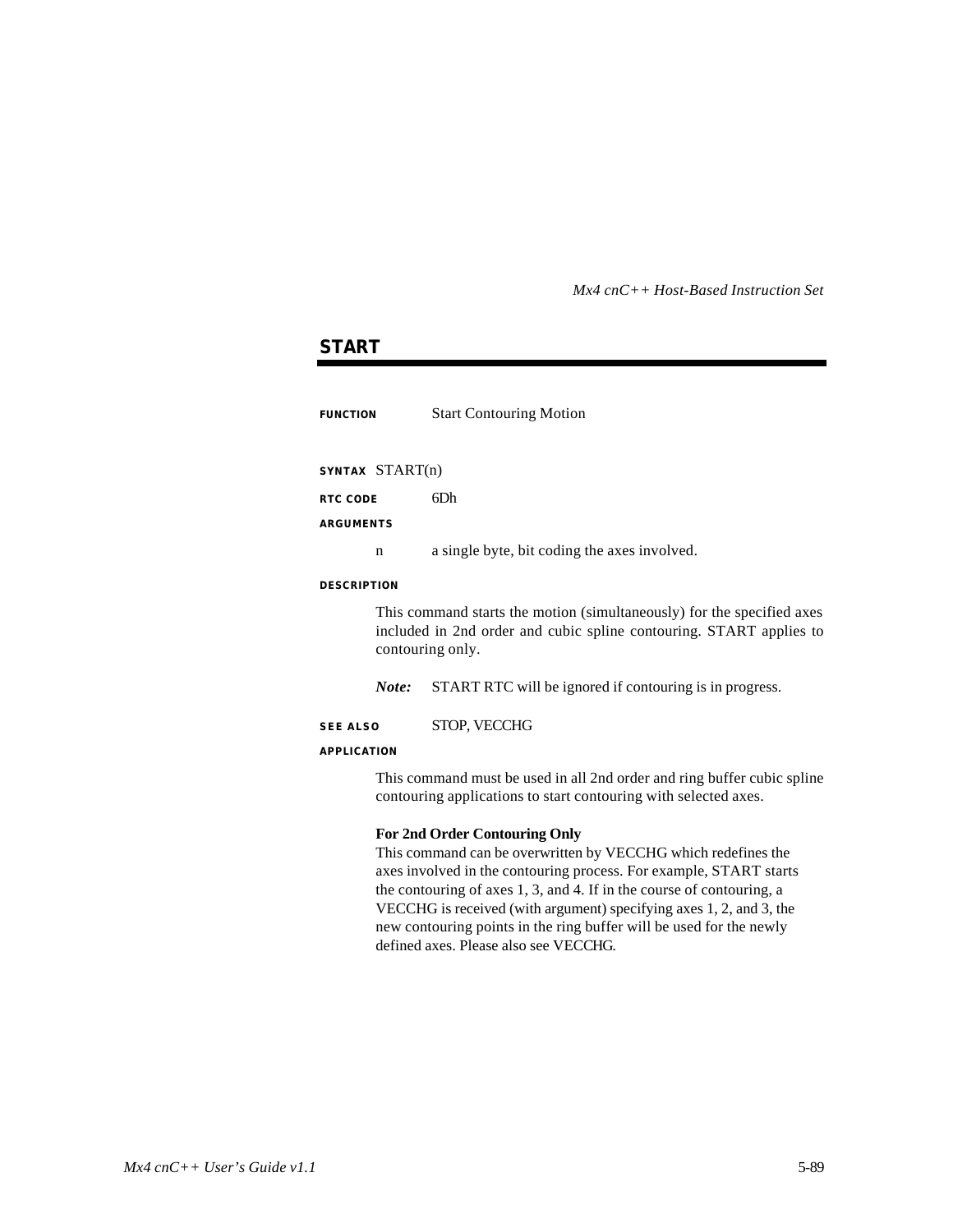## **START cont.**

#### *Command Sequence Example*

|           | load ring buffer with positions and velocities |
|-----------|------------------------------------------------|
|           |                                                |
| MAXACC()  | ; make sure system can stop                    |
| CTRL()    | ; set gains                                    |
| KILIMIT() |                                                |
| BTRATE()  | set block transfer rate                        |
| BBINT()   | set the breakpoint in the ring buffer          |
|           |                                                |
|           |                                                |
| START()   | ; start contouring                             |

#### **EXAMPLE**

Start contouring motion in axes 2 and 3.

The values of the RTC argument is:

n : 06h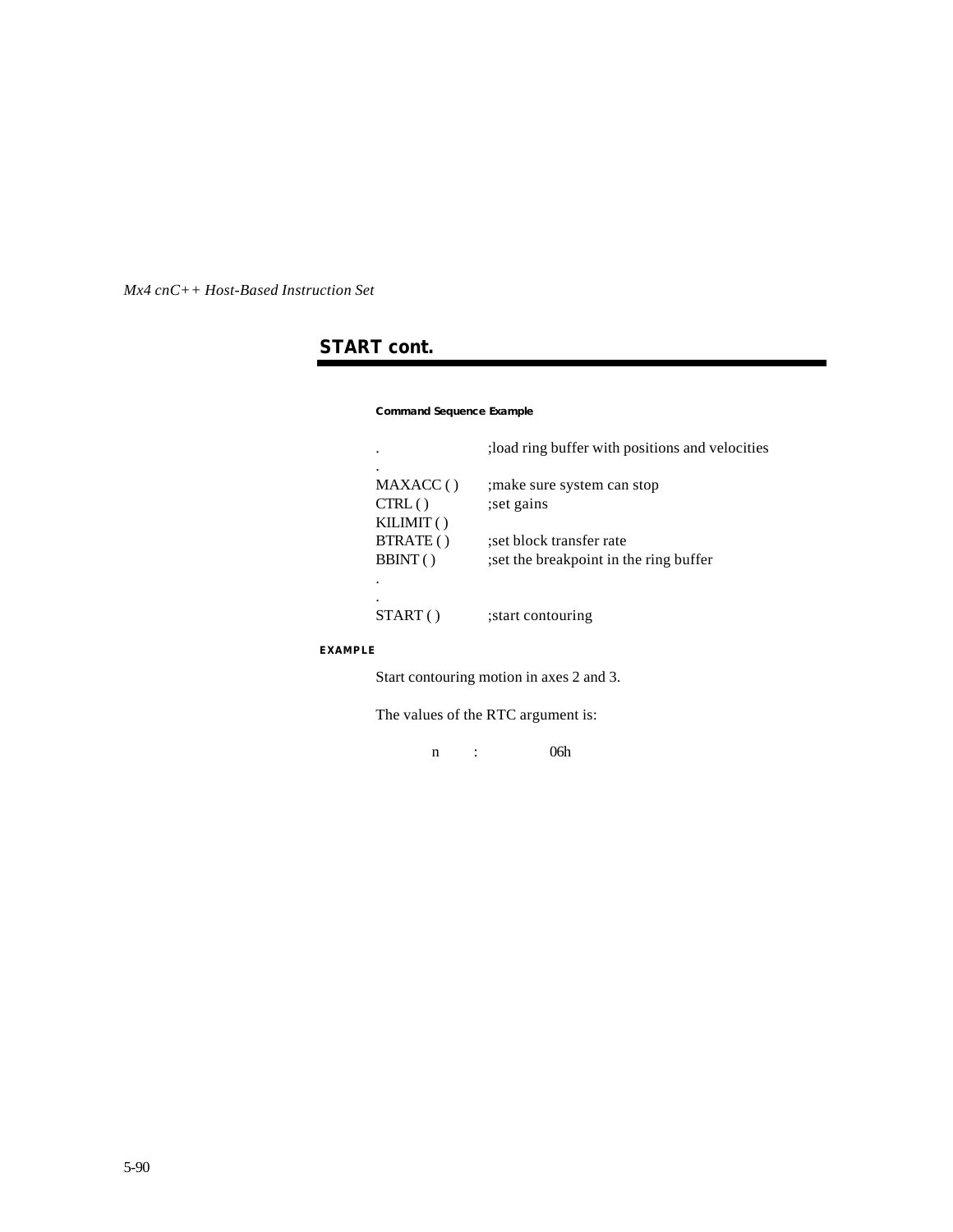#### **STOP**

| <b>FUNCTION</b>  | <b>Stop Motion</b>                           |
|------------------|----------------------------------------------|
| SYNTAX STOP(n)   |                                              |
| RTC CODE         | 6Eh                                          |
| <b>ARGUMENTS</b> |                                              |
| n                | a single byte, bit coding the axes involved. |
|                  |                                              |

#### **DESCRIPTION**

This command stops the motion of all specified axes simultaneously. To stop motion, the servo control card uses the programmed values for maximum acceleration / deceleration. Upon receipt of this command the servo controller aborts the current command. The host is responsible for clearing the ring buffer of any remaining commands if the axis(es) stopped was involved in contouring motion.

- *Note:* An emergency stop signal, ESTOP/, will perform a hardware stop. This is an open collector input signal which is active low and is shared between all of the controller cards.
- *Note:* STOP command will be ignored if the maximum acceleration / deceleration is equal to zero (e.g. MAXACC not issued).

If an axis is halting to a stop via a previously executed STOP RTC or active ESTOP input, MX4 will ignore any motion commands (AXMOVE, START or VELMODE) and will report an "RTC Command Ignored" interrupt to the host if such a command is received by Mx4 cnC++ for an axis that is not yet halted. The above motion commands should not be sent to Mx4 cnC++ for a halting axis until the axis motion has come to a stop.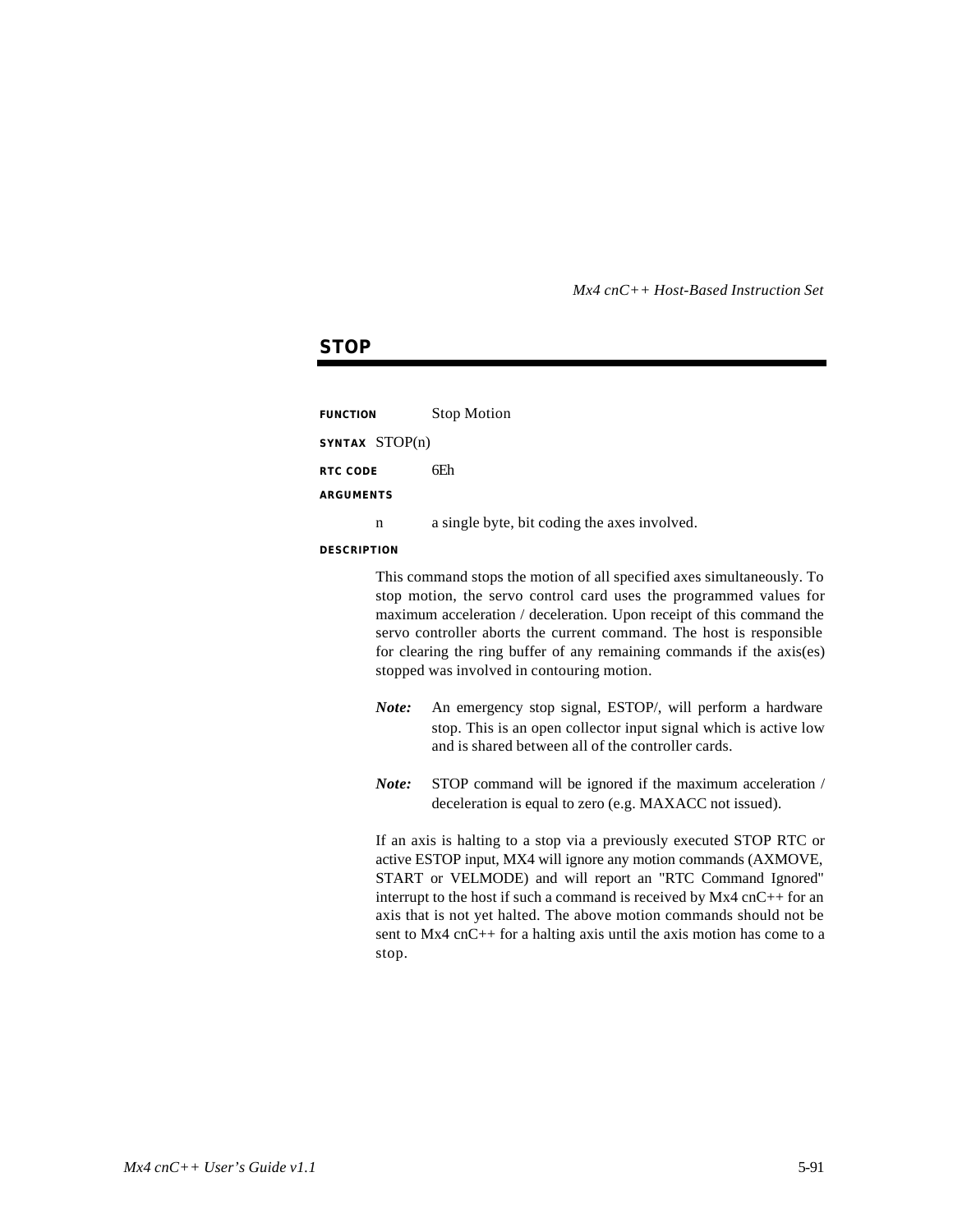## **STOP cont.**

#### **SEE ALSO** AXMOVE, MAXACC, START

#### **APPLICATION**

For all applications involving bringing speed to zero (0) in the quickest possible manner.

#### *Command Sequence Example*

| MAXACC ( )                 | ; make sure system can stop                    |
|----------------------------|------------------------------------------------|
| CTRL(); set gains          |                                                |
| KILIMIT ()                 |                                                |
| BTRATE()                   | set block transfer                             |
| BBINT()                    | set the breakpoint in the ring buffer          |
|                            |                                                |
|                            |                                                |
| $STOP()$ ; stop the motion |                                                |
|                            | ; upon completion of stop (command) trajectory |
| ٠                          | ;Mx4 cnC++ generates motion complete interrupt |
|                            |                                                |

#### **EXAMPLE**

Bring the motion of axes 1 and 4 to a halt.

The value of the RTC argument is:

n : 09h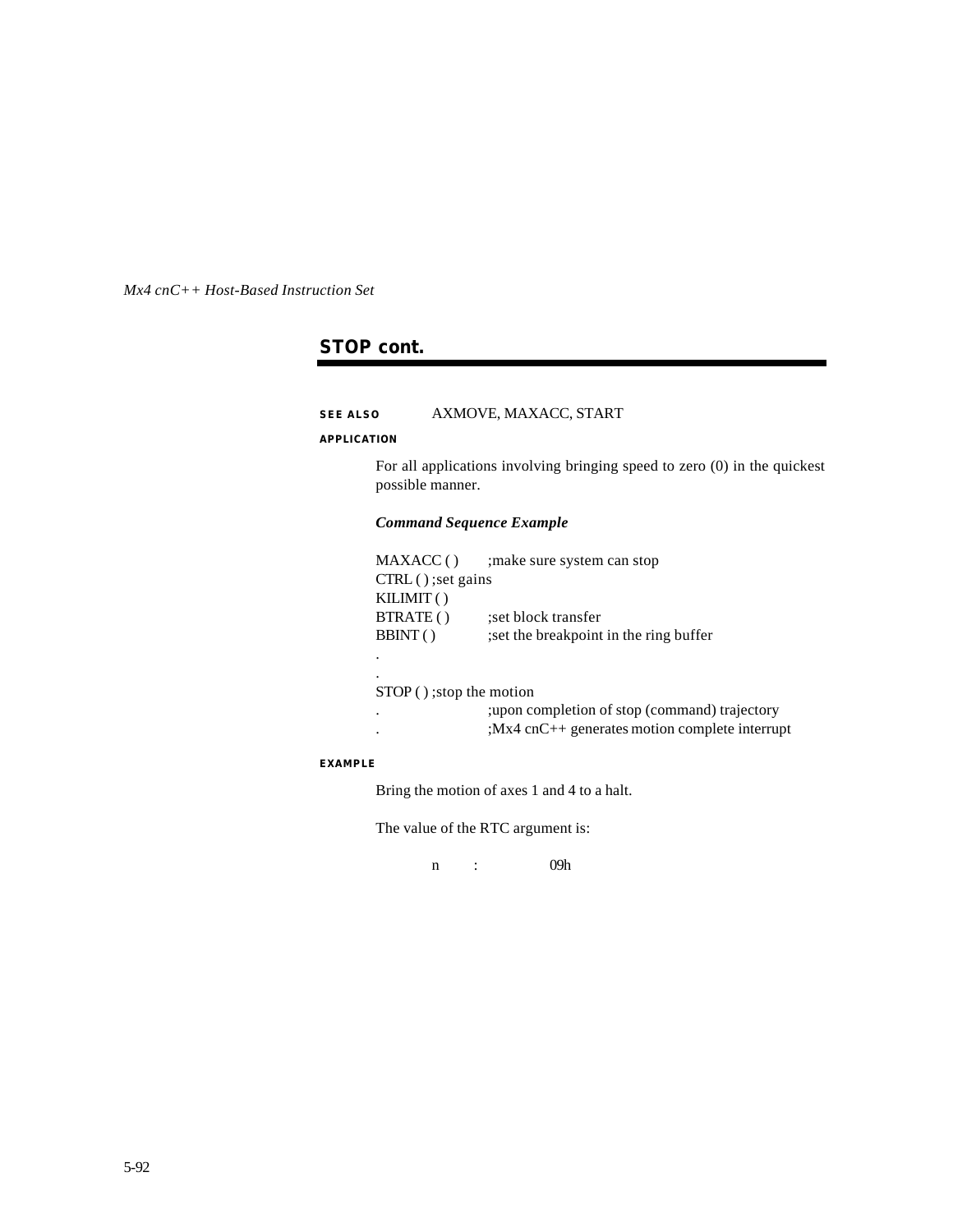## **SYNC**

| <b>FUNCTION</b> | Master / Slave Select                                                                                         |  |  |  |  |
|-----------------|---------------------------------------------------------------------------------------------------------------|--|--|--|--|
| SYNTAX SYNC(m)  |                                                                                                               |  |  |  |  |
| RTC CODE        | 87h                                                                                                           |  |  |  |  |
| ARGUMENTS       |                                                                                                               |  |  |  |  |
| m               | a byte that selects the Master / Slave status of the Mx4 cnC $++$<br>board.                                   |  |  |  |  |
|                 | $Mx4$ cnC++ is configured as a Master<br>$m=0$ :<br>$Mx4$ cnC++ is configured as a Slave<br>$m\not\equiv 0$ : |  |  |  |  |

#### **DESCRIPTION**

If more than one Mx4 cnC++ card is to be used in a system and card-tocard synchronization is required, the SYNC RTC should be used. The SYNC RTC allows multiple Mx4 cnC++ cards to operate in synchronization within a system by specifying a single Master and the remaining card(s) as Slaves. SYNC establishes the Mx4 cnC++ card as either a Master or Slave in a multiple card system. If only one (1) Mx4  $cnC++$  is used in a host computer system, that Mx4  $cnC++$  must be configured as a Master.

*Note:* Mx4 cnC++ powers-up and resets to a default Master status.

In addition to configuring the Mx4 cnC++ cards via the SYNC RTC (for multiple card systems), a cable jumper must be included on the J5 connector of each of the boards. The cable must be wired such that the MASTER signal from the Master Mx4 cnC++ connects to the SLAVE signal of each of the Slave Mx4 cnC++(s).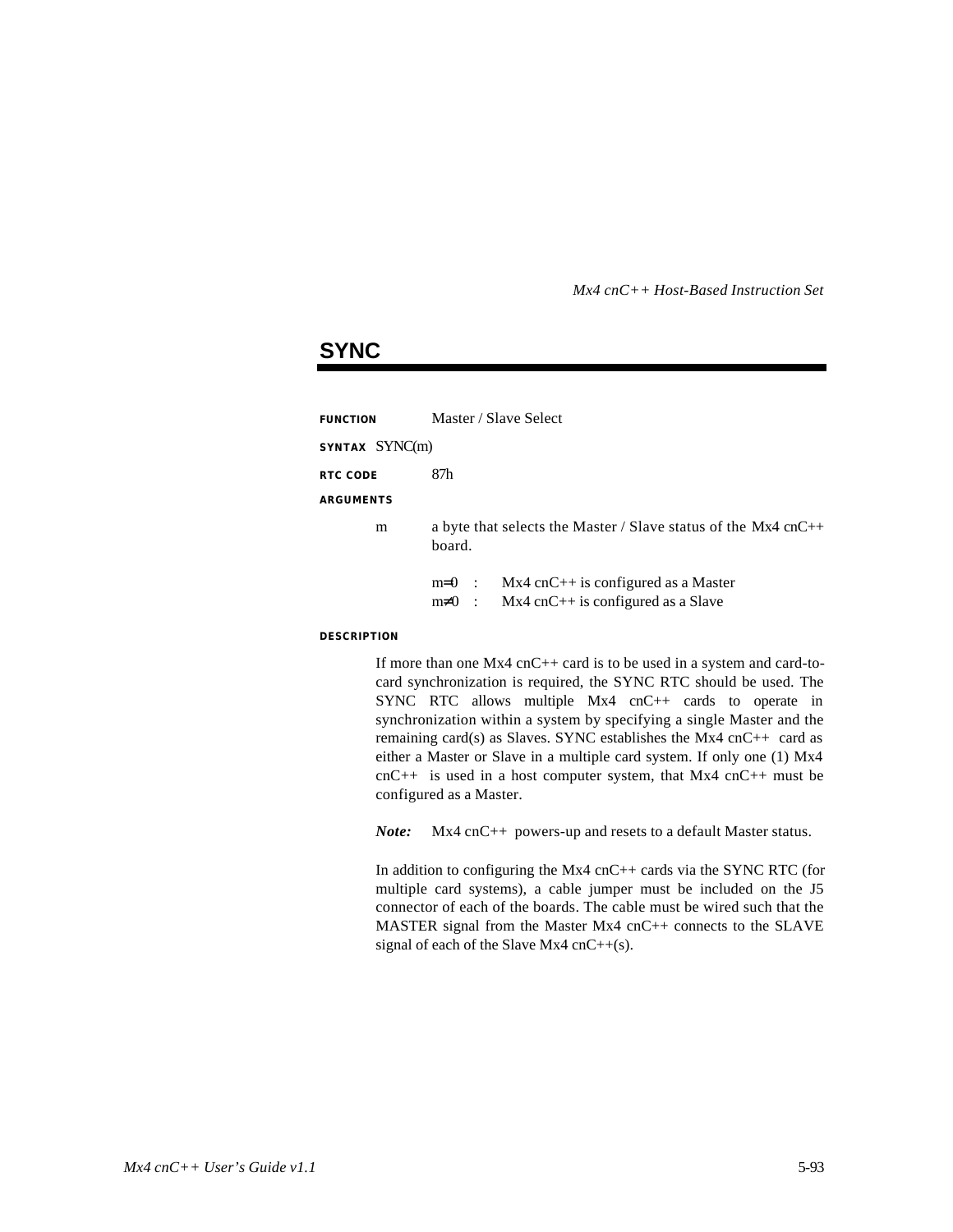## **SYNC cont.**

#### **SEE ALSO** none

**APPLICATION**

This command is used in applications where tight coordination of more than four axes is required. This command essentially slaves several MX4 cnC++ MB-IO cards to a single master MX4 cnC++ MB-IO. Applications involving many axes contouring may benefit from this command.

#### *Command Sequence Example*

This command must be executed immediately after the initialization. Please remember that the default value for m is zero (i.e., the card is initialized as a Master).

#### **EXAMPLE**

To initialize a card as Slave

m : 01h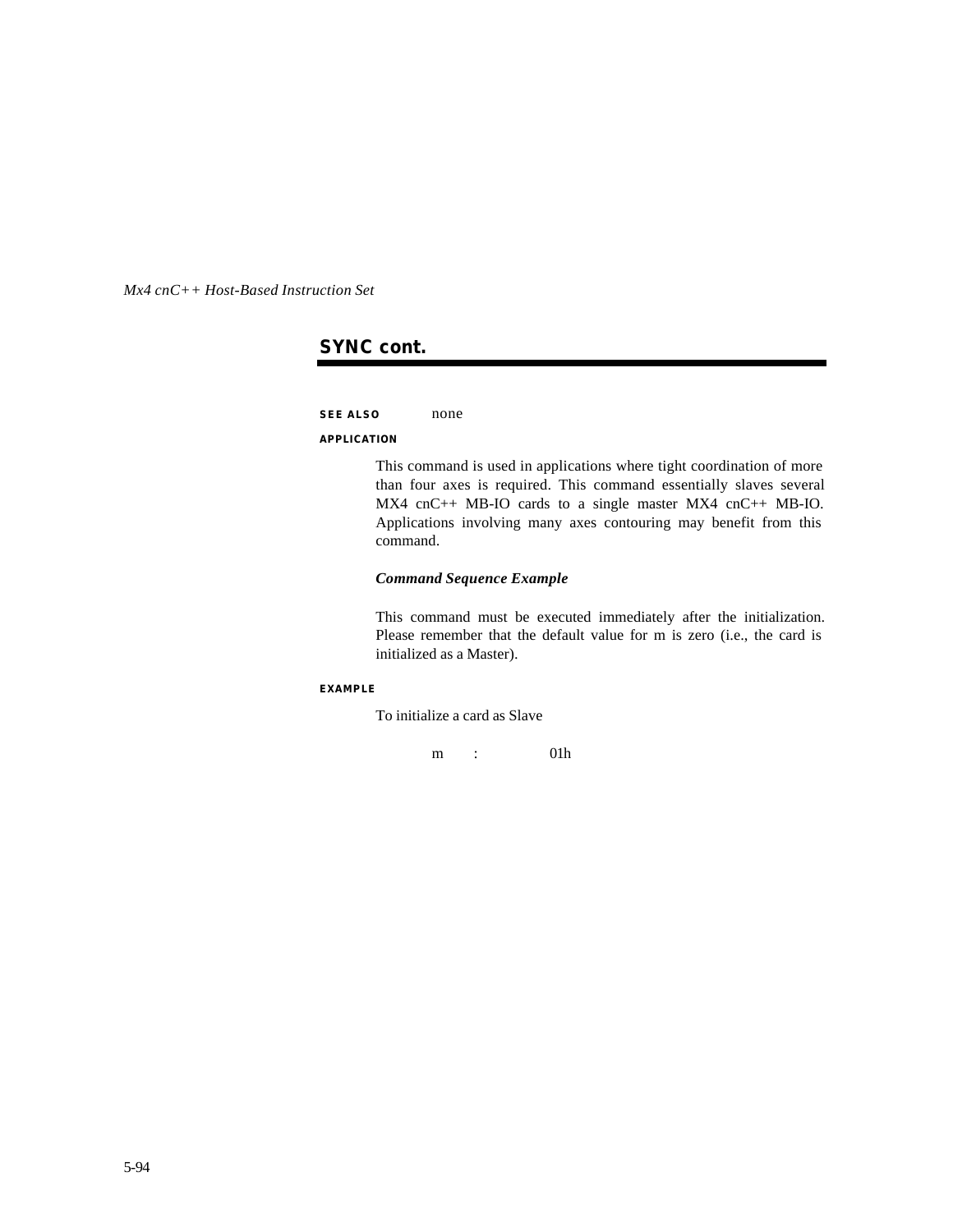## **VECCHG**

| 2nd Order Contouring Vector Change<br><b>FUNCTION</b>                            |                                                                                                                                    |                                                                                                                                                                                                  |  |  |  |
|----------------------------------------------------------------------------------|------------------------------------------------------------------------------------------------------------------------------------|--------------------------------------------------------------------------------------------------------------------------------------------------------------------------------------------------|--|--|--|
|                                                                                  | SYNTAX VECCHG(n, m)                                                                                                                |                                                                                                                                                                                                  |  |  |  |
| RTC CODE                                                                         |                                                                                                                                    | 6Fh                                                                                                                                                                                              |  |  |  |
| <b>ARGUMENTS</b>                                                                 |                                                                                                                                    |                                                                                                                                                                                                  |  |  |  |
| a single byte, bit coding the axes involved.<br>n<br>m<br>those axes coded by n. |                                                                                                                                    | 8 bit positive value which represents the buffer position (in 8<br>byte offsets from the start of the buffer) where the number of<br>axes involved in contouring must be changed to include only |  |  |  |
| <b>DESCRIPTION</b>                                                               |                                                                                                                                    |                                                                                                                                                                                                  |  |  |  |
|                                                                                  | Upon the execution of this command, the 2nd order contouring task<br>assumes a new set of axes at the programmed pointer location. |                                                                                                                                                                                                  |  |  |  |
|                                                                                  | 3 buffer levels are used to implement this instruction.<br>Note:                                                                   |                                                                                                                                                                                                  |  |  |  |
| <b>SEE ALSO</b>                                                                  |                                                                                                                                    | <b>START</b>                                                                                                                                                                                     |  |  |  |
| <b>APPLICATION</b>                                                               |                                                                                                                                    |                                                                                                                                                                                                  |  |  |  |
|                                                                                  | See START.                                                                                                                         |                                                                                                                                                                                                  |  |  |  |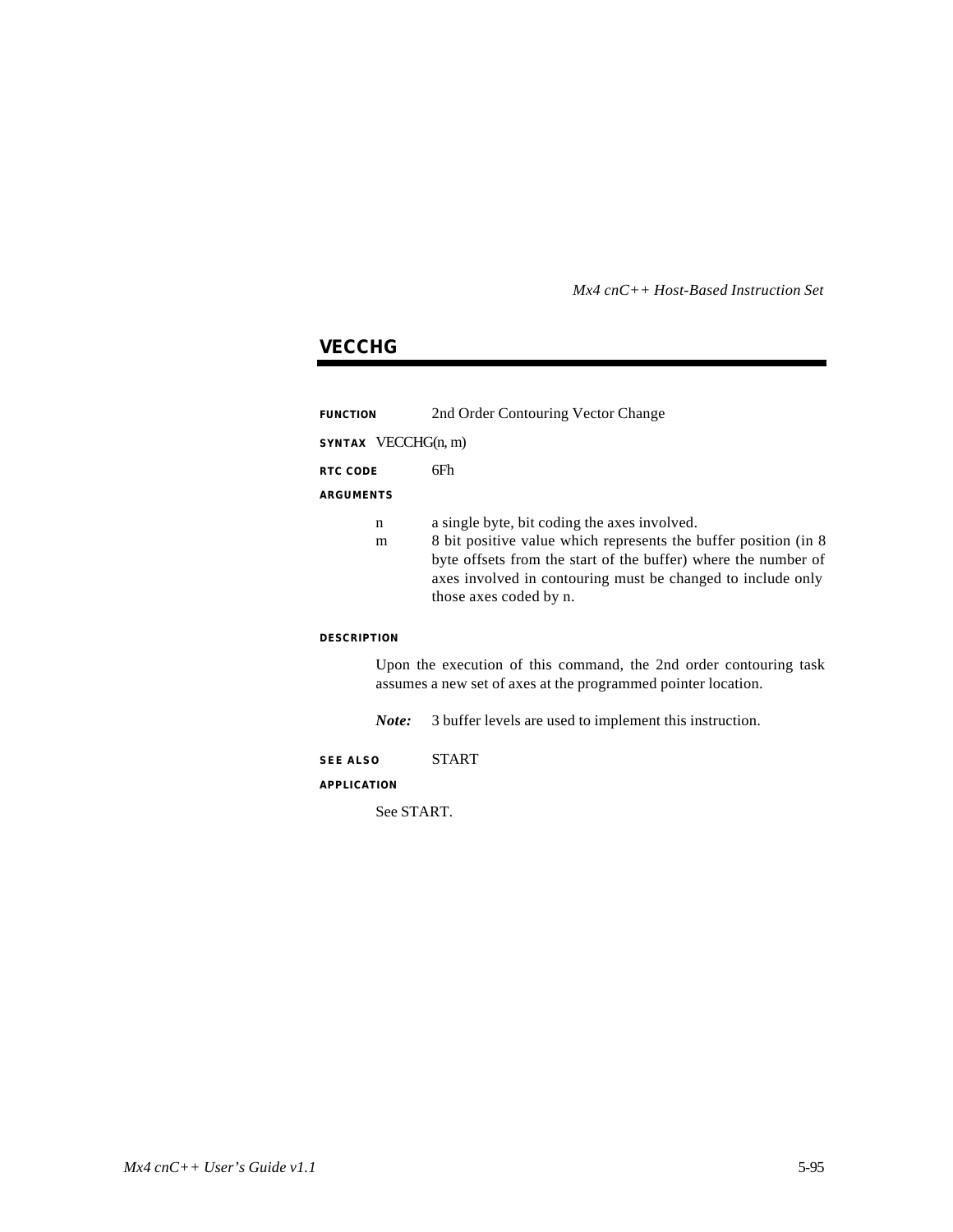## **VECCHG cont.**

#### *Command Sequence Example*

| MAXACC()   | ; make sure system can stop                         |
|------------|-----------------------------------------------------|
| CTRL()     | set gains                                           |
| KILIMIT()  |                                                     |
| BTRATE()   | set the block transfer rate                         |
| BBINT()    | ; set the buffer breakpoint interrupt               |
|            |                                                     |
|            |                                                     |
| START()    | start contouring for a selected number of axes      |
|            | ;based on buffer breakpoint interrupt transfer more |
|            | ; points                                            |
| VECCHG ( ) | use points in ring buffer for a new set of axes     |

#### **EXAMPLE**

Begin contouring in axes 1, 2, and 3 after the 23rd segment move command of the ring buffer.

The values of the RTC arguments are:

| n | 07 <sub>h</sub> |
|---|-----------------|
| m | 17 <sub>h</sub> |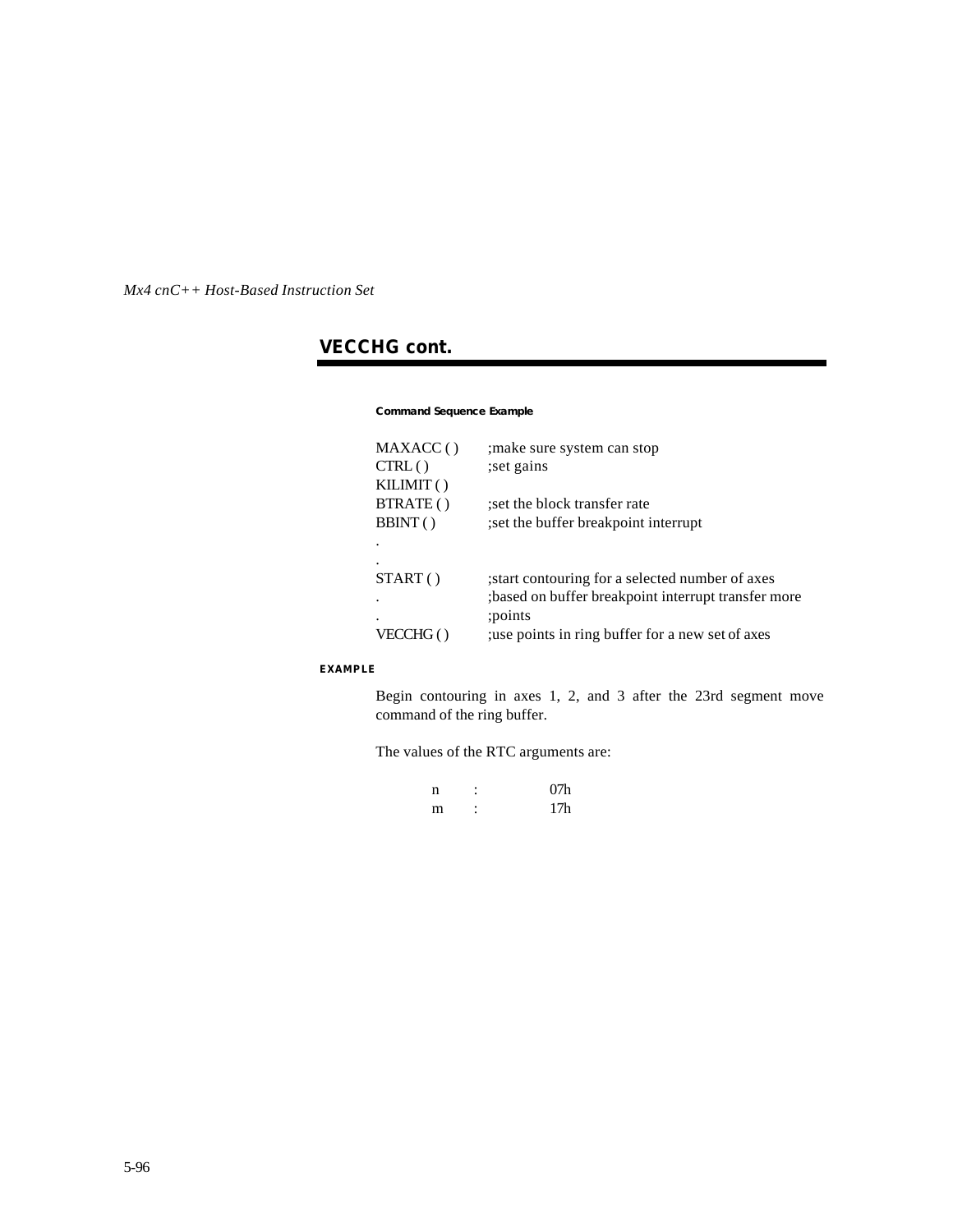#### **VELMODE**

| <b>FUNCTION</b>  |                       | Velocity Mode                                                                                                                                                    |  |  |
|------------------|-----------------------|------------------------------------------------------------------------------------------------------------------------------------------------------------------|--|--|
|                  |                       | SYNTAX VELMODE $(n, vel_1, , vel_4)$                                                                                                                             |  |  |
| <b>RTC CODE</b>  |                       | 70h                                                                                                                                                              |  |  |
| <b>ARGUMENTS</b> |                       |                                                                                                                                                                  |  |  |
|                  | n<br>vel <sub>v</sub> | a single byte, bit coding the axes involved.<br>32 bit 2's complement velocity value for axis x.                                                                 |  |  |
|                  | Note:                 | Velocity is represented by a 27 bit 2's complement number<br>which is sign extended to 32 bits. Velocity is partitioned as 16<br>bits integer, 16 bits fraction. |  |  |

#### **DESCRIPTION**

Upon the execution of this command a velocity loop for the specified axes will be closed. The velocity loop uses the same gains as those specified using the control law command. Velocity mode uses the maximum acceleration / deceleration value to accelerate or decelerate to the desired velocity.

- *Note:* VELMODE command will be ignored if the maximum acceleration / deceleration is equal to zero (e.g. MAXACC not issued).
- *Note:* In order to obtain units of encoder edge counts / 200μsec, the host must use a division factor as specified:

| $Mx4$ cnC++       | 816 |
|-------------------|-----|
| VECTOR4 installed | 840 |

**SEE ALSO** MAXACC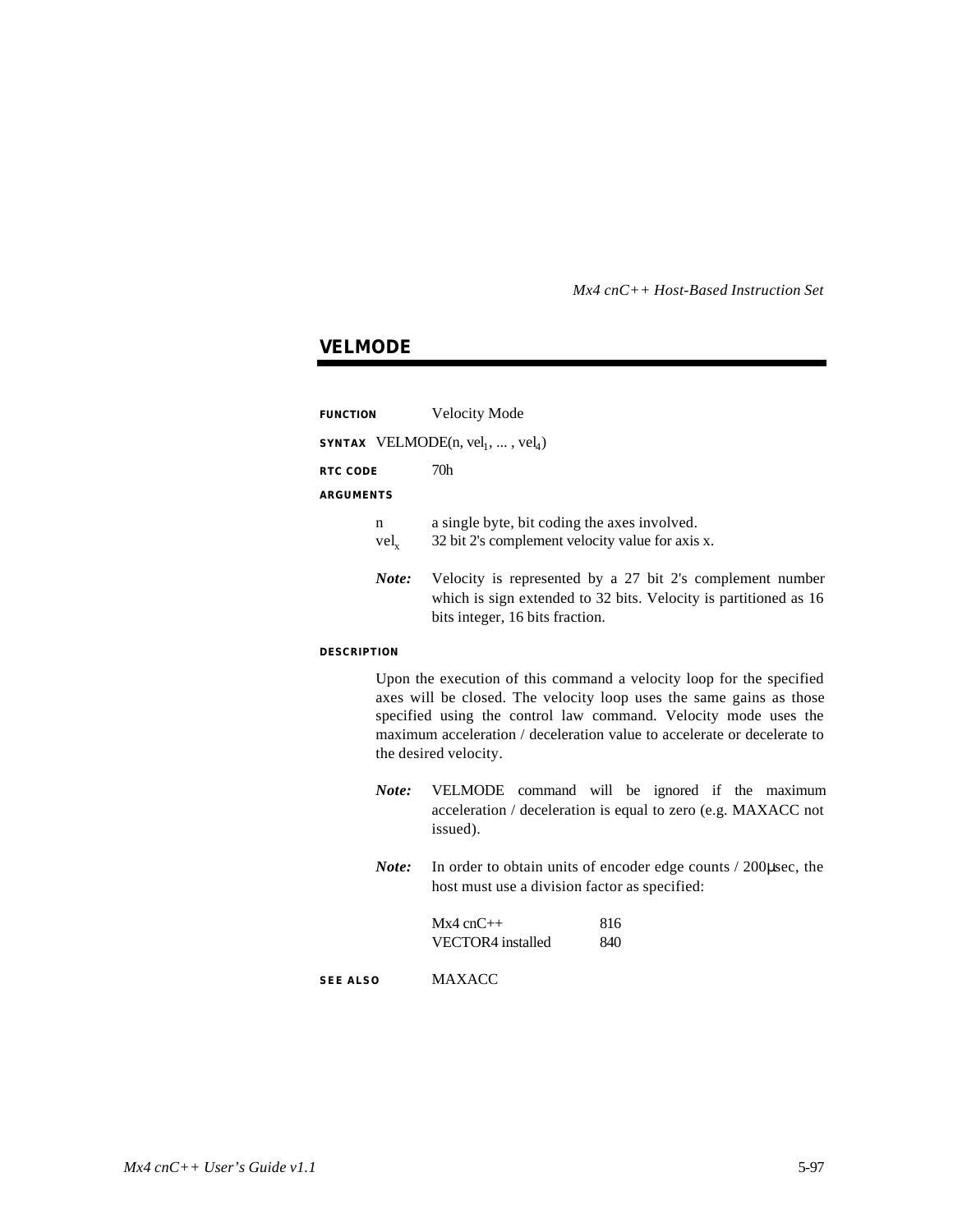#### **VELMODE cont.**

#### **APPLICATIONS**

This instruction is useful in all general purpose velocity control applications. Please remember that although VELMODE primarily regulates speed, the outer loop is still position. This means that while regulating speed, MX4 continually tries to zero the position error.

*Command Sequence Example*

MAXACC ( ) ; make sure system can stop CTRL (); set gains KILIMIT ( ) . . VELMODE ( )

#### **EXAMPLE**

Engage axis 2 in velocity mode with a velocity of 3.71 counts/200μsec.

The values of the RTC arguments are:

n : 02h  $vel<sub>2</sub>$ : : 0003B5C3h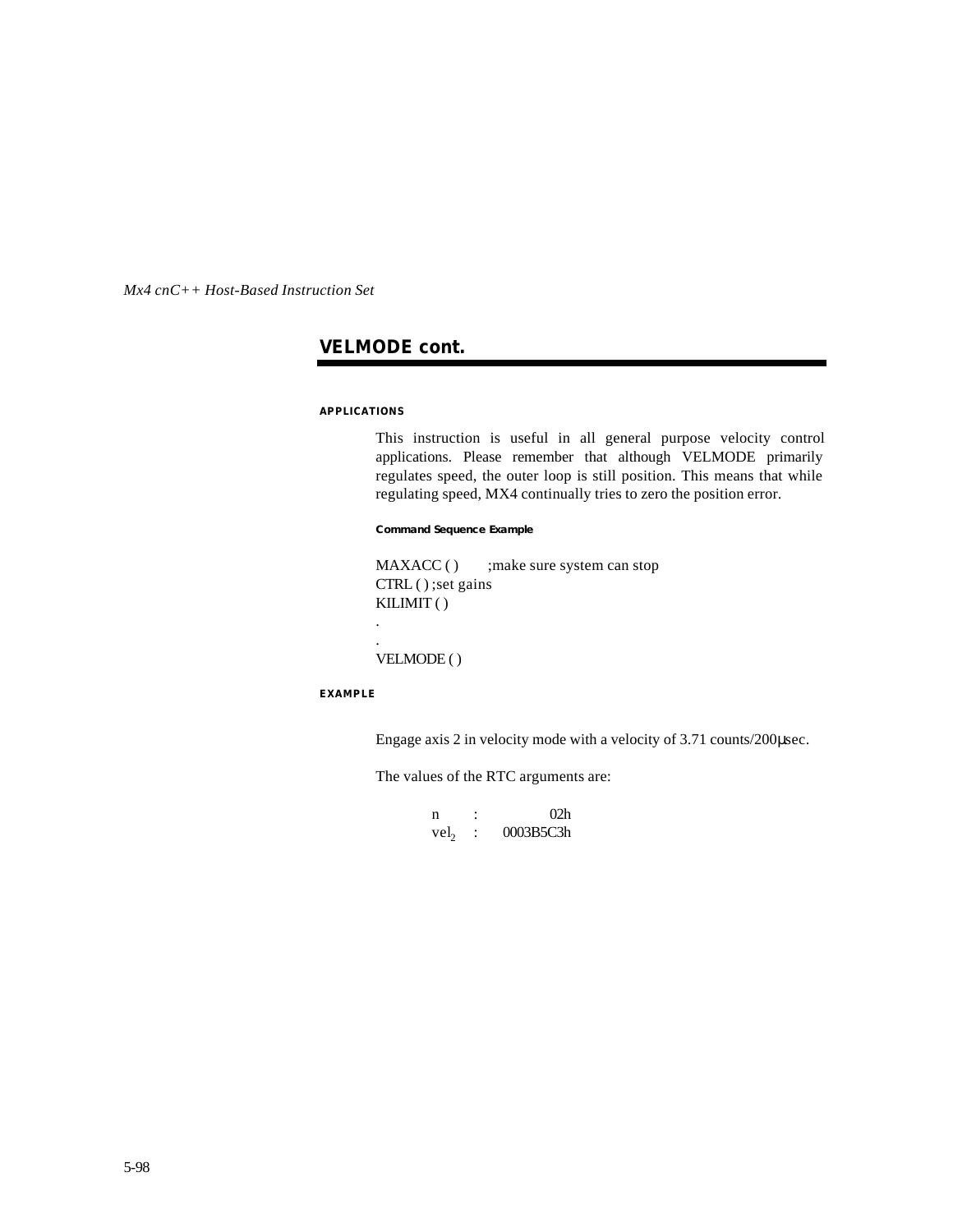## **Mx4 cnC++ - Host Communication**

The host communicates with the PC/AT Mx4 cnC++ through the host computer ISA bus. The communication takes place across a Dual Port RAM (DPR) buffer on the Mx4 cnC++ card (see Fig. 6-1). Through this buffer, the host may read system state variables such as position and velocity, interrupt internal Mx4 cnC++ parameters, write real time instructions to the Mx4 cnC++ card, monitor the interrupt status of Mx4 cnC++ and much more.



Fig. 6-1: Host - Mx4 cnC++ Dual Port RAM Interface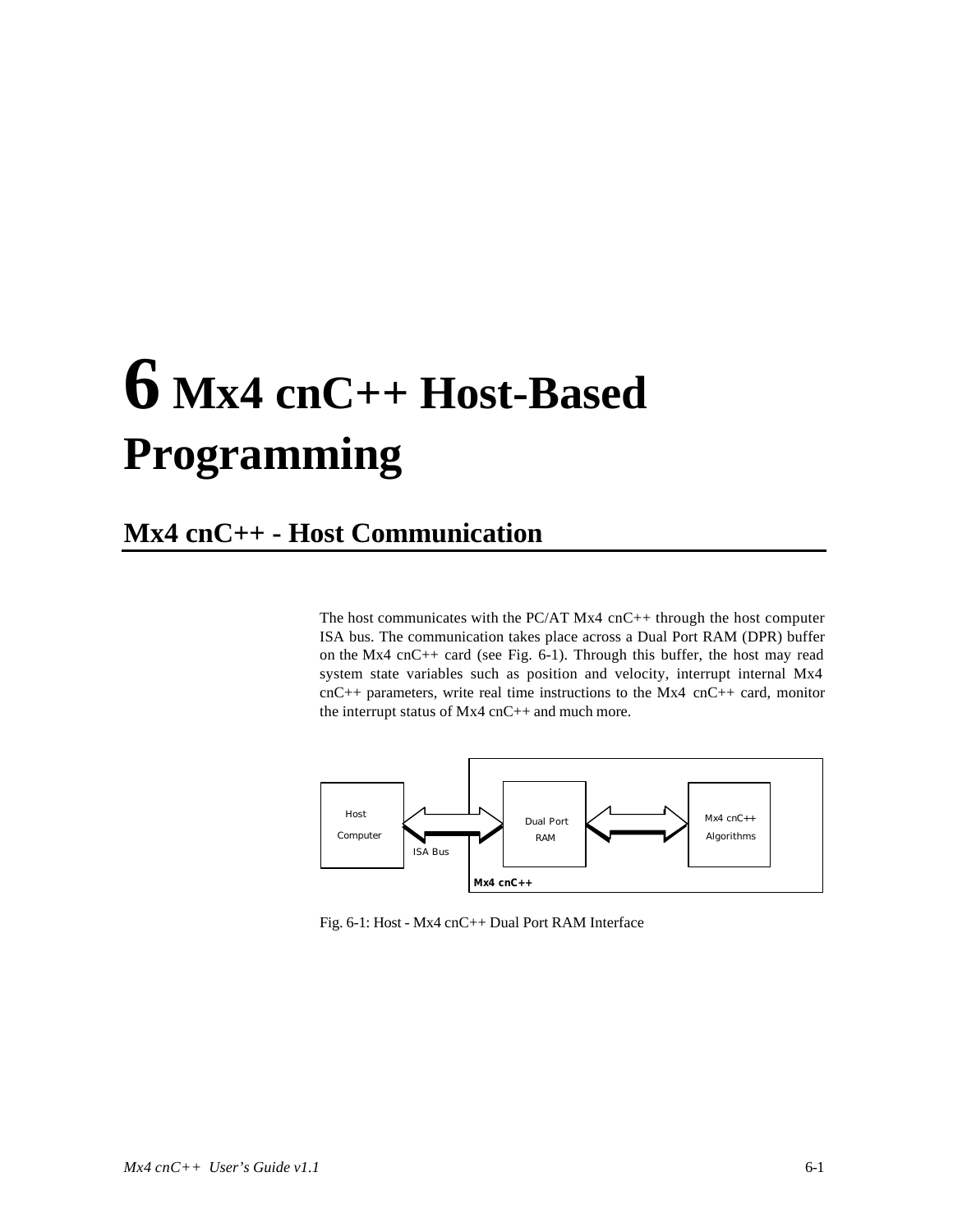## **Host - Mx4 cnC++ Interface**

The host communicates with Mx4 cnC++ via a 2048 byte Dual Port RAM (DPR\_. This DPR is functionally split into seven blocks which are described below in Table 6-1.

| <b>DPR</b><br><b>BLOCK</b>                       | <b>ADDRESS RANGE</b>      | <b>DESCRIPTION</b>                                                                                                                                                                             |  |
|--------------------------------------------------|---------------------------|------------------------------------------------------------------------------------------------------------------------------------------------------------------------------------------------|--|
| <b>Status</b><br>Registers                       | $000h - 08Dh$             | The status register block includes Mx4 cnC++ card<br>status codes as well as interrupt source<br>information.                                                                                  |  |
| Hardware<br>Signature                            | $08Eh - 093h$             | These bytes code, in ASCII, the hardware<br>platform (PC/AT, Multibus or VME), hardware<br>options (with I/O or standard configuration), and<br>the board's revision number.                   |  |
| Parameter<br>Updates                             | 094-114h                  | System parameters such as actual position,<br>following error and actual velocity are available<br>for the host to read in this block.                                                         |  |
| Signature<br>Window                              | $115h - 11Fh$             | The $Mx4$ cnC++ card writes a signature using<br>ASCII codes to the signature window at power-up.<br>The host may check for this signature to verify<br>installation of a $Mx4$ cn $C++$ card. |  |
| 2nd Order<br>Contouring<br><b>Ring Buffer</b>    | $120h - 3C1h$             | This block of the DPR is reserved for 2nd order<br>contouring motion or coordinated move data<br>points. The host downloads data to Mx4 cnC++<br>via this "ring buffer".                       |  |
| Cubic Spline<br>Contouring<br><b>Ring Buffer</b> | 400h - 7F1h               | This block of the DPR is reserved for cubic spline<br>contouring motion data points. The host<br>downloads data to Mx4 cnC++ via this "ring<br>buffer".                                        |  |
| RTC<br>Window                                    | 3FCh - 3FFh<br>7FEh, 7FFh | This window in the DPR serves as a buffer for the<br>host to send RTCs to $Mx4$ cnC++.                                                                                                         |  |
| Interrupt<br>Registers                           | 3FCh - 7FFh               | This block is used in the setting and re-setting of<br>hardware interrupts to the host.                                                                                                        |  |

Table 6-1: Mx4 cnC++ Dual Port RAM Blocks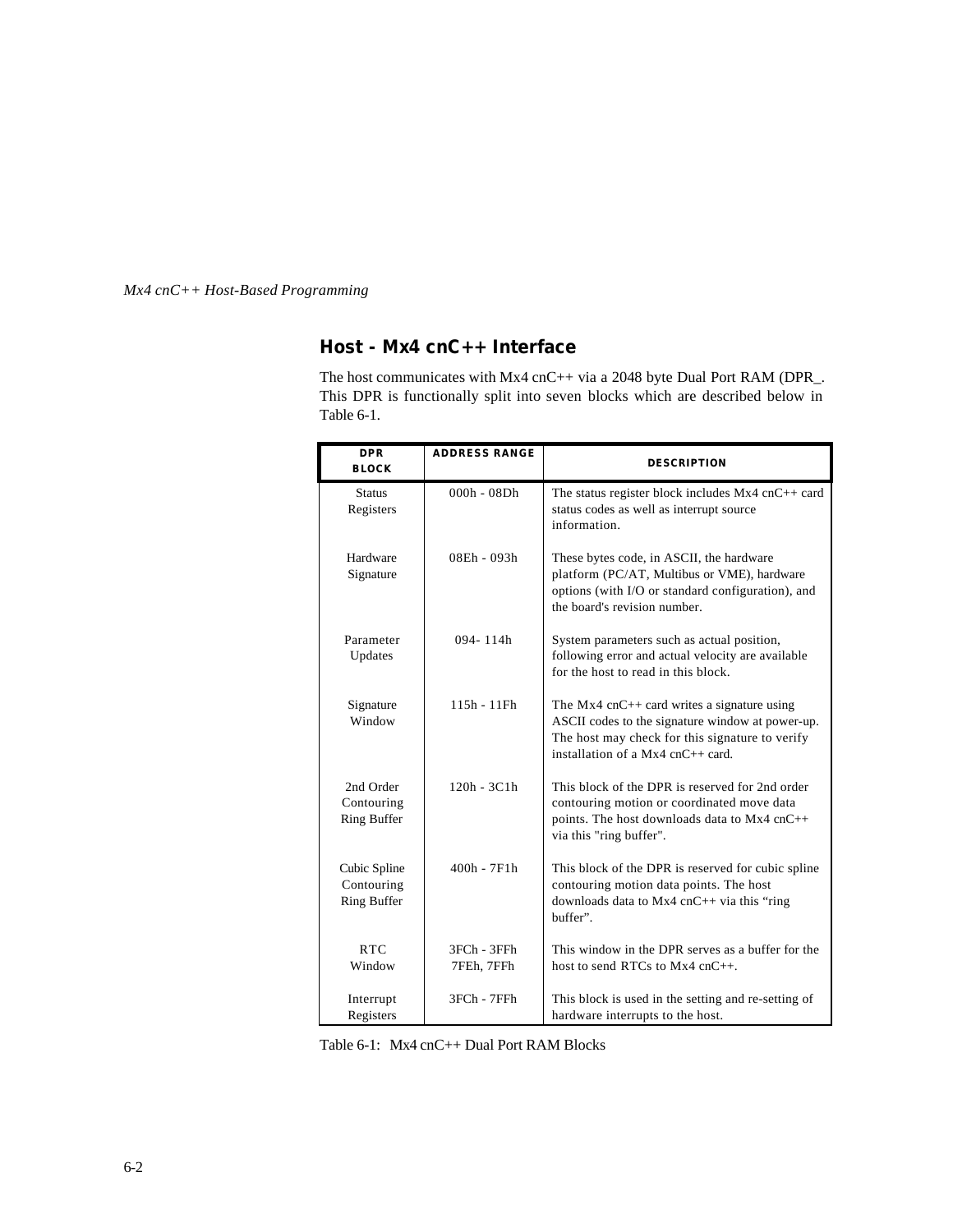#### **Communication Protocols**

In order to maintain a healthy communication interface between the host and Mx4 cnC++, some simple communication protocols must be adhered to by the host.

Each location in the DPR is labeled (see *Mx4 cnC++ Dual Port RAM Organization*) with two read/write access codes. One code for the host, one for Mx4 cnC++. The access codes are:

| RO.            | read only access      |
|----------------|-----------------------|
| W <sub>O</sub> | write only access     |
| <b>RW</b>      | read and write access |

These "restrictions" are enforced only by convention in the host and Mx4 cnC++ software. They are included to help the user understand how the various locations in the DPR are used by both the host and Mx4 cnC++.

Much of the data in the DPR that the host and  $Mx4$  cnC++ must read or write is multi-byte data (such as 32-bit actual position values) and thus requires multiaddress accesses to the DPR. In order to ensure that multi-byte values are not corrupted by unsynchronized accesses, many DPR 'windows' are protected via 'access bytes'. See Fig. 6-3.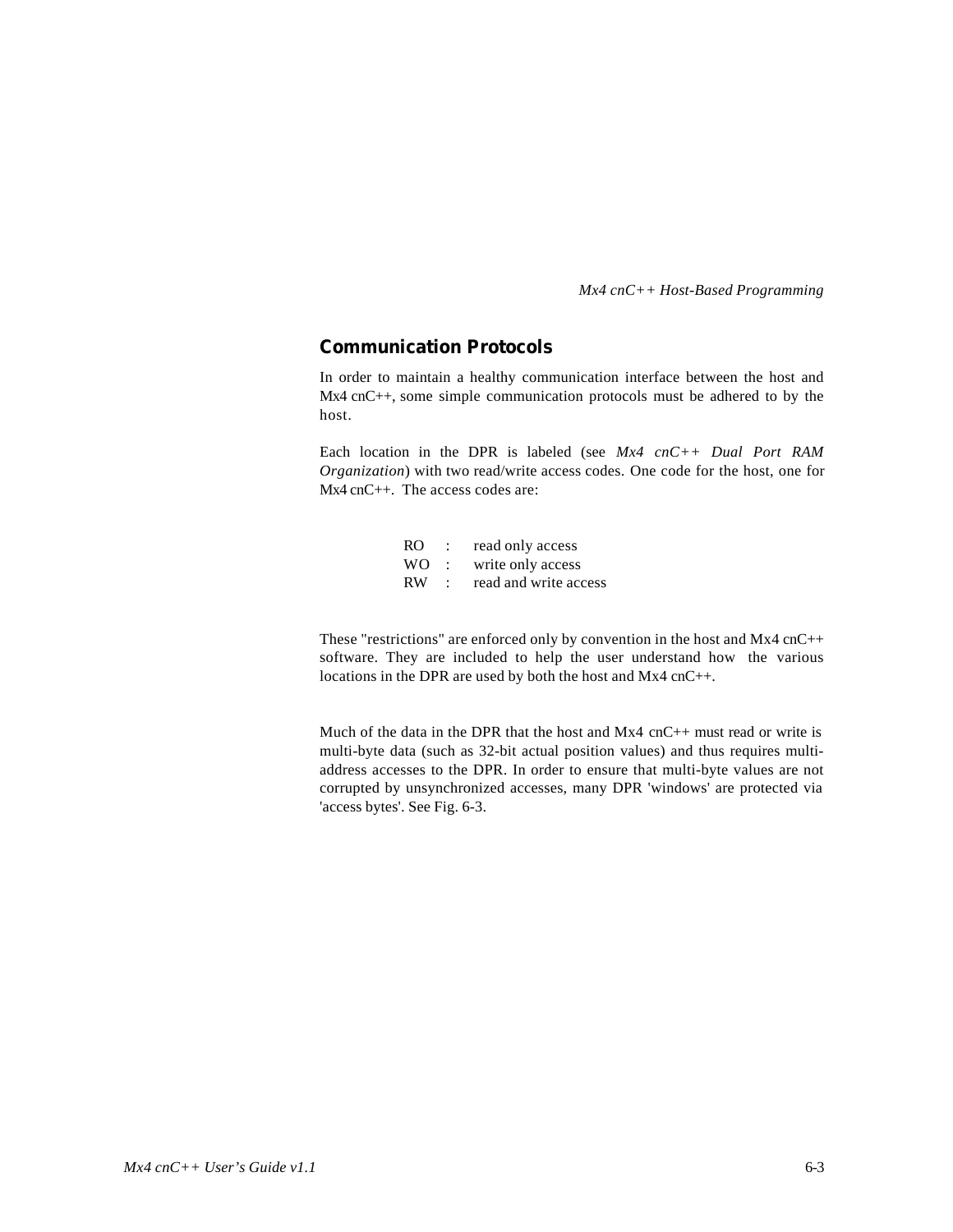



Fig. 6-3: Mx4 cnC++ Dual Port RAM Access Bytes

Each 'window' includes both a host access byte and a Mx4 cnC++ access byte which are used to control access to the window. A more detailed explanation of how to use these bytes is offered in the *Mx4 cnC++ Dual Port RAM Organization* section and will be discussed further in *Communication Protocols Revisited*.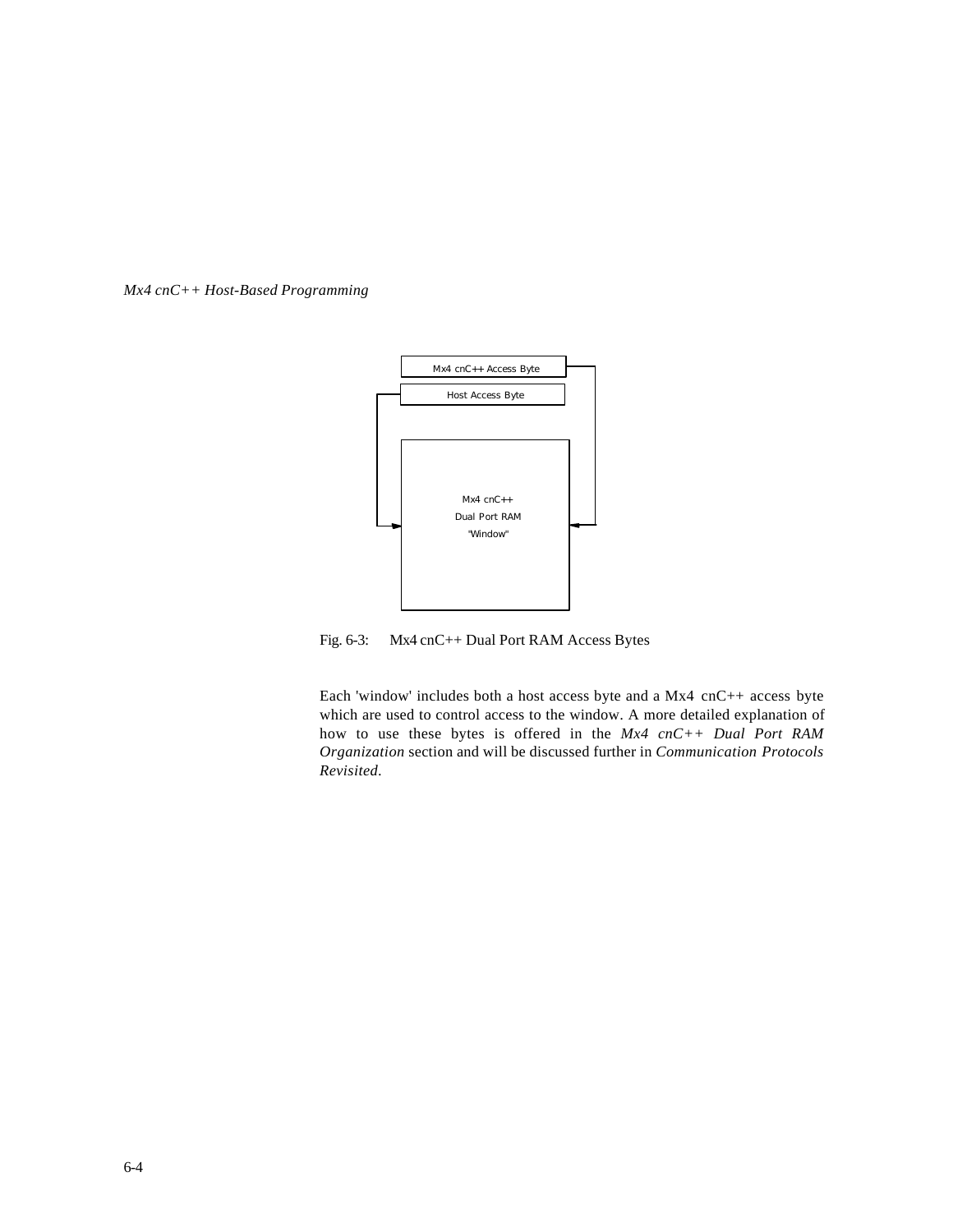# **Mx4 cnC++ Dual Port RAM Organization**

The 2 Kbyte DPR is partitioned as follows in Table 6. (The names given to individual bytes and groups of data are for reference only.)

|                                                                                                                                                                                                                                                                                                                      |                | <b>ACCESS</b> |             |                                                                                                                                                                                                                                                                                                                                                                                                                                                                                                                                       |  |  |
|----------------------------------------------------------------------------------------------------------------------------------------------------------------------------------------------------------------------------------------------------------------------------------------------------------------------|----------------|---------------|-------------|---------------------------------------------------------------------------------------------------------------------------------------------------------------------------------------------------------------------------------------------------------------------------------------------------------------------------------------------------------------------------------------------------------------------------------------------------------------------------------------------------------------------------------------|--|--|
| <b>NAME</b>                                                                                                                                                                                                                                                                                                          | <b>ADDRESS</b> | <b>DSP</b>    | <b>HOST</b> | <b>DESCRIPTION</b>                                                                                                                                                                                                                                                                                                                                                                                                                                                                                                                    |  |  |
| The status register bytes indicate the interrupt status of $Mx4$ cnC++. $Mx4$ cnC++ updates<br>or writes to these locations in an OR fashion. Thus, Mx4 cnC++ does not reset interrupt<br>status bits. The host, after reading or recognizing an interrupt status register must reset<br>bits at its own discretion. |                |               |             |                                                                                                                                                                                                                                                                                                                                                                                                                                                                                                                                       |  |  |
| DSPSTAT1                                                                                                                                                                                                                                                                                                             | 000h           | RW            | RW          | $Mx4$ cnC++ status register for<br>interrupts. Polled by the host to<br>determine internal $Mx4$ cn $C++$<br>status.<br>bit 0: following error halt and<br>interrupt<br>bit 1: following error interrupt<br>bit 2: index pulse interrupt<br>bit 3: position breakpoint<br>interrupt<br>bit 4: motion complete<br>interrupt<br>bit 5: probe signal interrupt<br>bit 6: conflicting commands<br>(ignore the new motion-<br>related command and<br>send an interrupt)<br>bit 7: RTC command is ignored<br>because STOP is in<br>progress |  |  |

#### **Status Registers (locations 000h - 08Dh)**

Table 6: Dual Port RAM Status Registers (continued on next page)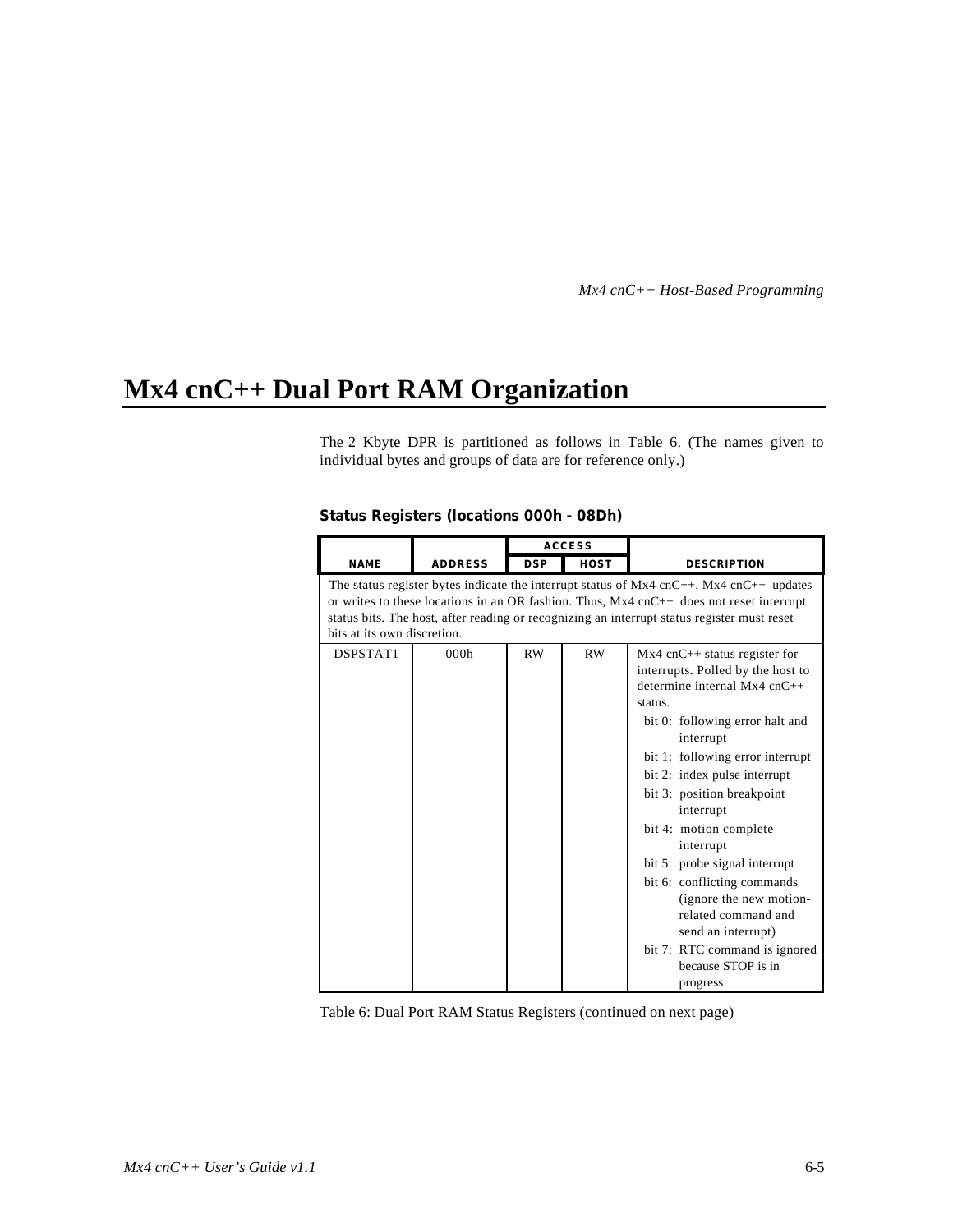|                    |                  | <b>ACCESS</b> |             |                                                                                      |
|--------------------|------------------|---------------|-------------|--------------------------------------------------------------------------------------|
| <b>NAME</b>        | <b>ADDRESS</b>   | <b>DSP</b>    | <b>HOST</b> | <b>DESCRIPTION</b>                                                                   |
| DSPSTAT2           | 009h             | <b>RW</b>     | <b>RW</b>   | Mx4 cnC++ status register for<br>register for to determine internal                  |
|                    |                  |               |             | $Mx4$ cnC++. status.                                                                 |
|                    |                  |               |             | bit 0: positive feedback                                                             |
|                    |                  |               |             | interrupt                                                                            |
|                    |                  |               |             | bit 1: encoder lost interrupt                                                        |
|                    |                  |               |             | bit 2: offset cancel finished                                                        |
|                    |                  |               |             | bit 3: inputs (limit switch/fault)<br>interrupt                                      |
|                    |                  |               |             | bits 4-7: not used                                                                   |
|                    |                  |               |             | The INTAXIS bytes code the source(s) of the interrupt(s) by setting a bit(s) (unless |
| otherwise noted):  |                  |               |             |                                                                                      |
| bit 0: axis 1      |                  |               |             |                                                                                      |
| bit $1: axis 2$    |                  |               |             |                                                                                      |
| bit $2: axis 3$    |                  |               |             |                                                                                      |
| bit $3: axis 4$    |                  |               |             |                                                                                      |
| bits 4-7: not used |                  |               |             |                                                                                      |
| <b>INTAXIS</b>     | 001h             | RW            | RW          | source of following error and                                                        |
|                    |                  |               |             | halt interrupt                                                                       |
| <b>INTAXIS</b>     | 002h             | <b>RW</b>     | <b>RW</b>   | source of following error<br>interrupt                                               |
| <b>INTAXIS</b>     | 003h             | <b>RW</b>     | <b>RW</b>   | source of index pulse interrupt                                                      |
| <b>INTAXIS</b>     | 004h             | <b>RW</b>     | <b>RW</b>   | source of position breakpoint<br>interrupt                                           |
| <b>INTAXIS</b>     | 005h             | <b>RW</b>     | RW          | source of motion complete                                                            |
|                    |                  |               |             | interrupt                                                                            |
| <b>INTAXIS</b>     | 006h             | RW            | RW          | source of probe signal interrupt                                                     |
|                    |                  |               |             | low nibble : echo m                                                                  |
|                    |                  |               |             | high nibble : echo n                                                                 |
| <b>INTAXIS</b>     | 007h             | <b>RW</b>     | <b>RW</b>   | source of conflicting commands<br>interrupt                                          |
| <b>INTAXIS</b>     | 008h             | <b>RW</b>     | <b>RW</b>   | source of RTC command ignored<br>because STOP is in progress                         |
| <b>INTAXIS</b>     | 00Ah             | <b>RW</b>     | RW          | source of positive feedback                                                          |
|                    |                  |               |             | interrupt                                                                            |
| <b>INTAXIS</b>     | 00Bh             | RW            | RW          | source of encoder loss interrupt                                                     |
| <b>INTAXIS</b>     | 00C <sub>h</sub> | <b>RW</b>     | <b>RW</b>   | source of offset cancel finished                                                     |
| <b>INTAXIS</b>     | 00D <sub>h</sub> | RW            | RW          | source of limit switch/fault                                                         |
|                    |                  |               |             | interrupt                                                                            |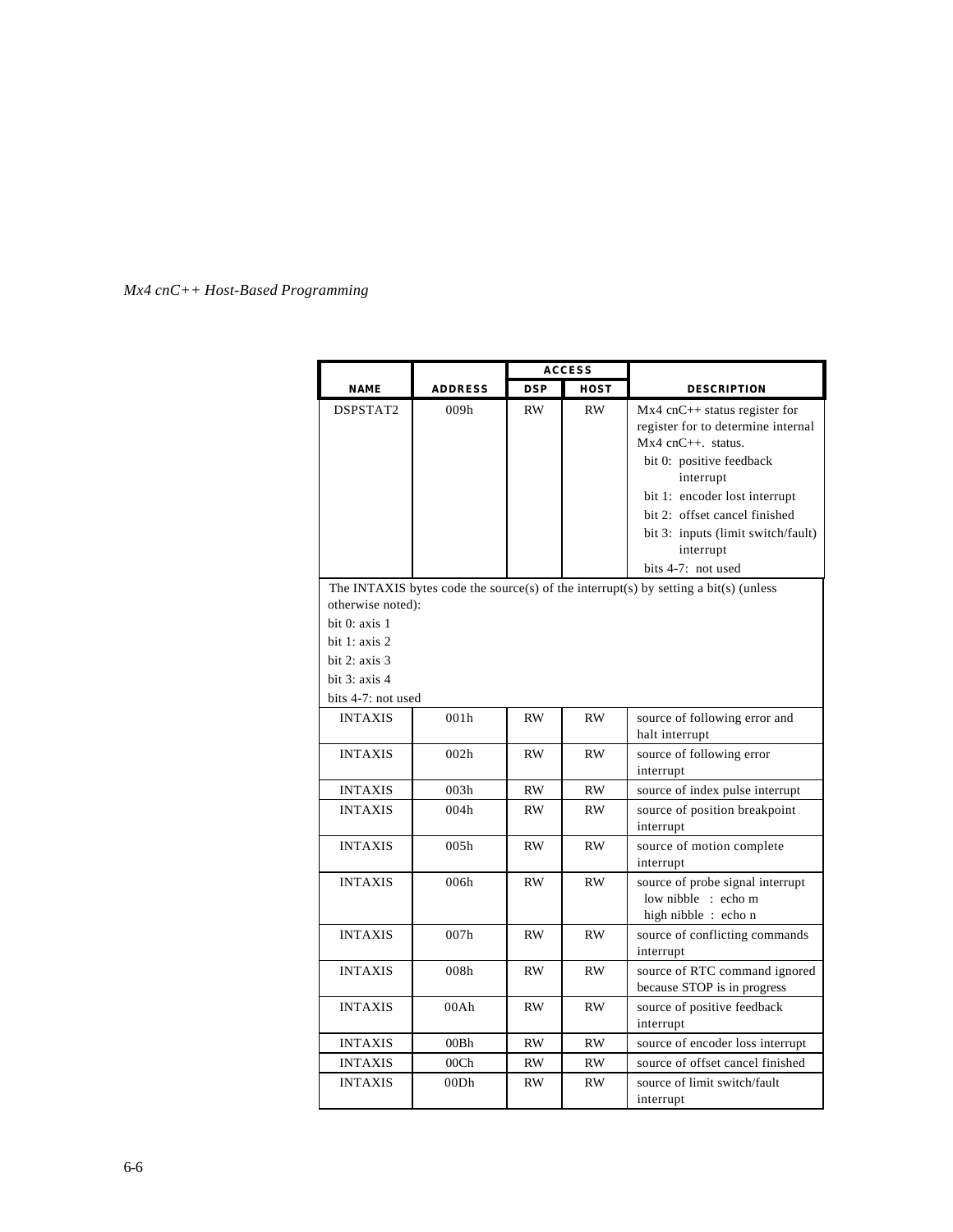|  | $\sim$ 11 | $\sim$ | ations<br>. |
|--|-----------|--------|-------------|
|  |           |        |             |

Table 6 Cont.: Dual Port RAM Status Registers

|                  |                  | <b>ACCESS</b> |                |                                   |
|------------------|------------------|---------------|----------------|-----------------------------------|
| <b>NAME</b>      | <b>ADDRESS</b>   | <b>DSP</b>    | <b>HOST</b>    | <b>DESCRIPTION</b>                |
| <b>SIGNATURE</b> | 08E <sub>h</sub> | <b>WO</b>     | RO.            | Bus designator byte:              |
|                  |                  |               |                | ASCII "P" : PC/AT                 |
|                  |                  |               |                | ASCII "M": Multibus               |
|                  |                  |               |                | ASCII "V" : VME                   |
| <b>SIGNATURE</b> | 08Fh             | <b>WO</b>     | R <sub>O</sub> | Hardware option byte:             |
|                  |                  |               |                | ASCII "I" $\div$ I/O              |
|                  |                  |               |                | integer 0 : standard              |
|                  |                  |               |                | configuration                     |
| <b>SIGNATURE</b> | 090h             | <b>WO</b>     | RO.            | Revision byte:                    |
|                  |                  |               |                | $\triangle$ SCII "A" : revision A |
|                  |                  |               |                | ASCH "B" : revision B             |
|                  |                  |               |                | etc.                              |
| <b>SIGNATURE</b> | $091h - 093h$    | <b>WO</b>     | R <sub>O</sub> | reserved for future options       |
|                  |                  |               |                | currently unused                  |

## **Hardware Signature Window (locations 08Eh - 093h)**

Fig. 7: Dual Port RAM Hardware Signature Window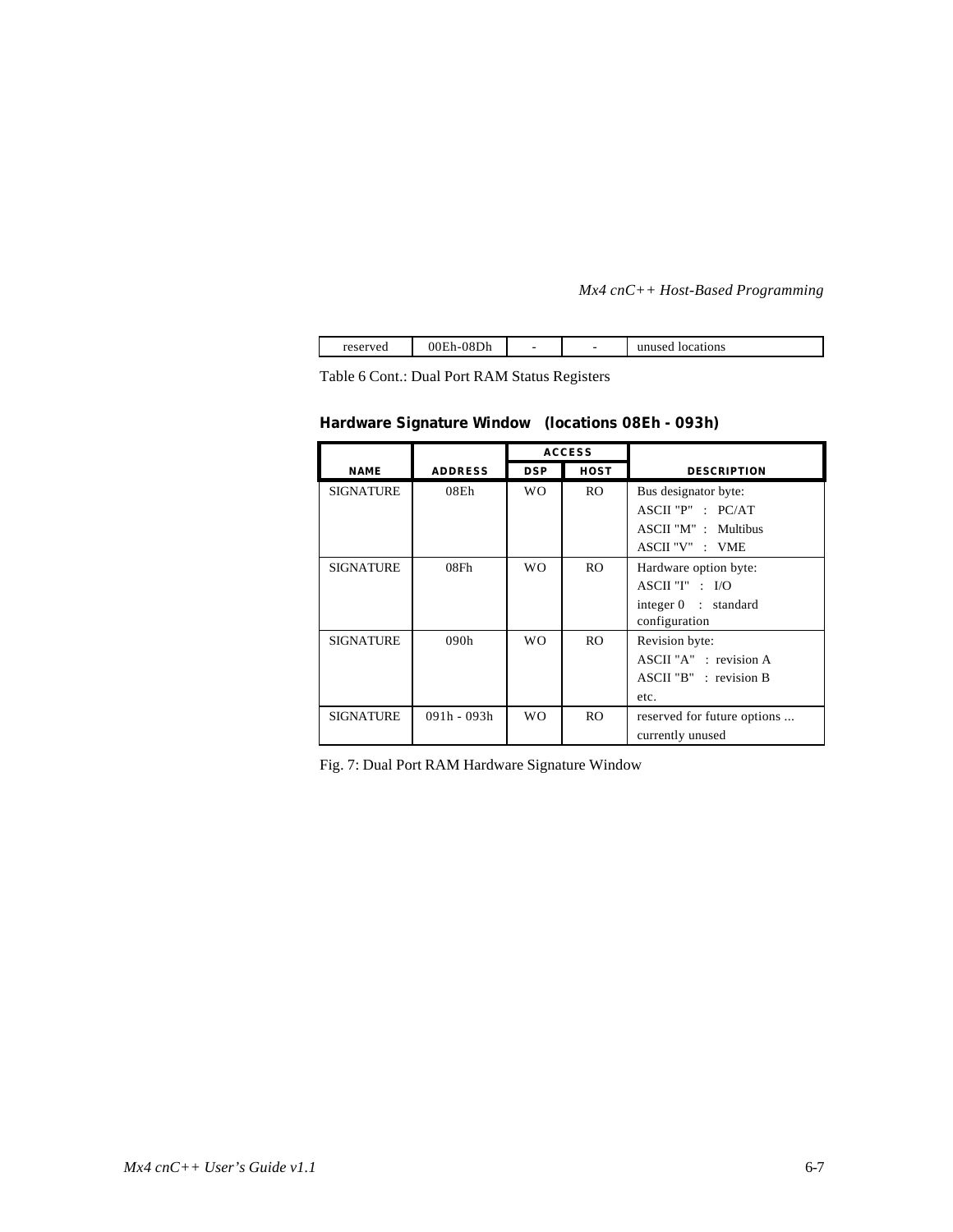

|             |                | <b>ACCESS</b> |           |                                                                  |
|-------------|----------------|---------------|-----------|------------------------------------------------------------------|
| <b>NAME</b> | <b>ADDRESS</b> | <b>DSP</b>    | HOST      | DESCRIPTION                                                      |
| LIMSW       | 094h           | <b>WO</b>     | RO.       | limit switch 0, 1 status (real time) A set                       |
|             |                |               |           | bit indicates active:                                            |
|             |                |               |           | bit 0: $axis 1 + O.T$ .                                          |
|             |                |               |           | bit 1: $axis 2 + O.T.$                                           |
|             |                |               |           | bit 2: $axis 3 + O.T.$                                           |
|             |                |               |           | bit 3: $axis 4 + O.T.$                                           |
|             |                |               |           | bit 4: $axis 1 - O.T$ .                                          |
|             |                |               |           | bit 5: axis 2 - O.T.                                             |
|             |                |               |           | bit 6: $axis 3 - O.T$ .                                          |
|             |                |               |           | bit 7: axis 4 - O.T.                                             |
| reserved    | 095h           |               |           | unused location                                                  |
| FAULT       | 096h           | WO            | <b>RO</b> | fault status (real time). A set bit                              |
|             |                |               |           | indicates active:                                                |
|             |                |               |           | bit 0-3: not used                                                |
|             |                |               |           | bit 4: Gen. Purpose Input 4                                      |
|             |                |               |           | bit 5: Gen. Purpose Input 5                                      |
|             |                |               |           | bits 6-7: not used                                               |
| MFRAC1      | 097h - 098h    | WO            | RO.       | axis 1 multi-turn fraction LSB, MSB (16                          |
|             |                |               |           | bit two's complement)                                            |
| MTURN1      | 099h - 09Ah    | WO            | <b>RO</b> | axis 1 multi-turn # turns LSB, MSB (16                           |
|             |                |               |           | but two's complement)                                            |
| MFRAC2      | 09Bh - 09Ch    | WO            | RO.       | axis 2 multi-turn fraction LSB, MSB (16)                         |
|             |                |               |           | bit two's complement)                                            |
| MTURN2      | 09Dh - 09Eh    | WΟ            | RO.       | axis 2 multi-turn # turns LSB, MSB (16)                          |
|             |                |               |           | but two's complement)                                            |
| MFRAC3      | 09Fh-0A0h      | WO            | <b>RO</b> | axis 3 multi-turn fraction LSB, MSB (16<br>bit two's complement) |
| MTURN3      | $0A1h - 0A2h$  | <b>WO</b>     | RO.       | axis 3 multi-turn # turns LSB, MSB (16                           |
|             |                |               |           | but two's complement)                                            |
| MFRAC4      | 0A3h - 0A4h    | WO            | RO.       | axis 4 multi-turn fraction LSB, MSB (16)                         |
|             |                |               |           | bit two's complement)                                            |
| MTURN4      | 0A5h - 0A6h    | WO            | RO.       | axis 4 multi-turn # turns LSB, MSB (16                           |
|             |                |               |           | but two's complement)                                            |
| PRB10-3     | $0A7h - 0AAh$  | WO            | RO.       | axis 1 probe interrupt position                                  |
|             |                |               |           | LSB,, MSB (32 bit two's complement)                              |
| PRB20-3     | 0ABh - 0AEh    | WO            | <b>RO</b> | axis 2 probe interrupt position                                  |
|             |                |               |           | LSB,, MSB (32 bit two's complement)                              |

**Parameter Updates (locations 094h - 114h)**

Table 8: Dual Port RAM Parameter Updates (cont. on next page)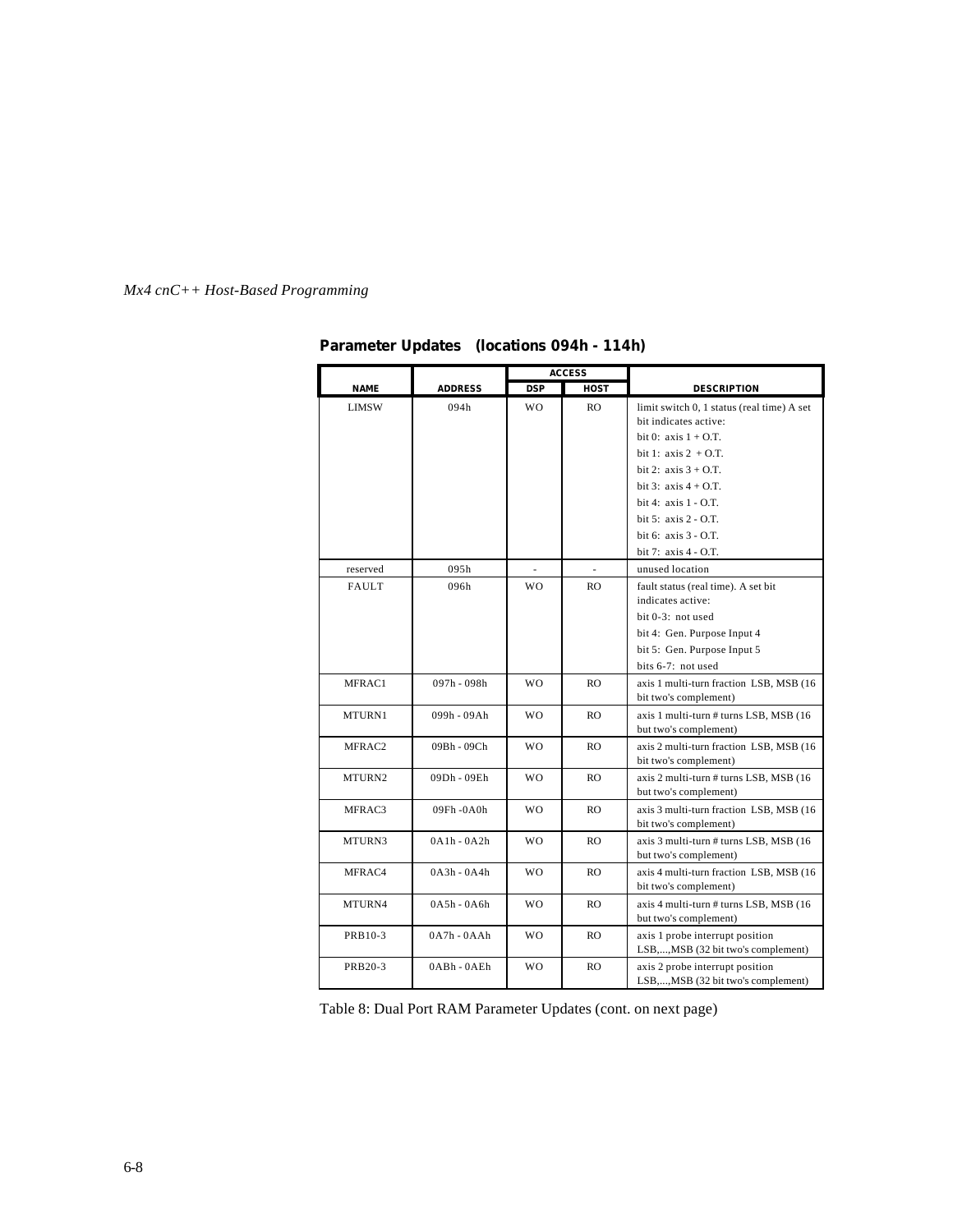| PRB30-3        | $0$ AFh - $0$ B2h | <b>WO</b> | <sub>RO</sub> | axis 3 probe interrupt position<br>LSB,, MSB (32 bit two's complement)        |
|----------------|-------------------|-----------|---------------|-------------------------------------------------------------------------------|
| PRB40-3        | $0B3h - 0B6h$     | WO        | <b>RO</b>     | axis 4 probe interrupt position<br>$LSB$ , $MSB$<br>(32 bit two's complement) |
| PARACC         | 0B7h              | <b>WO</b> | <b>RW</b>     | Parameter readback window m echo                                              |
| <b>PARRDBK</b> | $0B8h - 0BFh$     | <b>WO</b> | <b>RO</b>     | Parameter readback window (see<br>PARREAD RTC description)                    |
| reserved       | $OC0h - OC2h$     |           |               | unused locations                                                              |

e M4ACC bytes are used as access flags. When the Mx4 cnC++ needs to access a parameter update window, it sets the corresponding M4ACC byte to 01h. The host must test these flags to see if values can be written to or read from the parameter window in question.

| M4ACC=00h : | $Mx4cnC++$ is not using window. Host may set corresponding |
|-------------|------------------------------------------------------------|
|             | HOSTACC=01h and may access window.                         |

| $MAACC=01h$ :<br>$Mx4cnC++$ is using window. Host must wait until this byte is cleared<br>before accessing the window in question.                                                                                                                                               |         |           |                |                                              |  |
|----------------------------------------------------------------------------------------------------------------------------------------------------------------------------------------------------------------------------------------------------------------------------------|---------|-----------|----------------|----------------------------------------------|--|
| M4ACC                                                                                                                                                                                                                                                                            | 0C3h    | <b>WO</b> | RO.            | $Mx4 cnC++$ is using $0D3h - 0E2h$<br>window |  |
| M4ACC                                                                                                                                                                                                                                                                            | $0C_4h$ | <b>WO</b> | RO.            | $Mx4 cnC++$ is using $0E3h - 0F2h$<br>window |  |
| M4ACC                                                                                                                                                                                                                                                                            | 0C5h    | <b>WO</b> | RO.            | $Mx4 cnC++$ is using $0F3h - 102h$<br>window |  |
| M4ACC                                                                                                                                                                                                                                                                            | 0C6h    | <b>WO</b> | R <sub>O</sub> | $Mx4 cnC++$ is using 103h - 112h<br>window   |  |
| M4ACC                                                                                                                                                                                                                                                                            | 0C7h    | <b>WO</b> | RO.            | $Mx4 cnC++$ is using $113h - 114h$<br>window |  |
| M4ACC                                                                                                                                                                                                                                                                            | 0C8h    | <b>WO</b> | RO.            | $Mx4 cnC++$ is using $0A7h - 0B6h$<br>window |  |
| M4ACC                                                                                                                                                                                                                                                                            | 0C9h    | <b>WO</b> | RO.            | $Mx4 cnC++$ is using 097h - 0A6h<br>window   |  |
| M4ACC                                                                                                                                                                                                                                                                            | 0CAh    | <b>WO</b> | RO.            | unused location                              |  |
| he HOSTACC bytes are used as access flags. When the host needs to access a parameter update window, it sets<br>the corresponding HOSTACC byte to 01h. The $Mx4$ cnC++ will test these flags to see if values can be written<br>to or read from the parameter window in question. |         |           |                |                                              |  |
| HOSTACC=00h : Host is not using window. $Mx4$ cnC++ may set corresponding M4ACC=01h                                                                                                                                                                                              |         |           |                |                                              |  |

Table 8 cont.: Dual Port RAM Parameter Updates (cont. on next page)

and may access window.

HOSTACC=01h : Host is using window. Mx4 cnC++ must wait until this byte is cleared before accessing the window in question.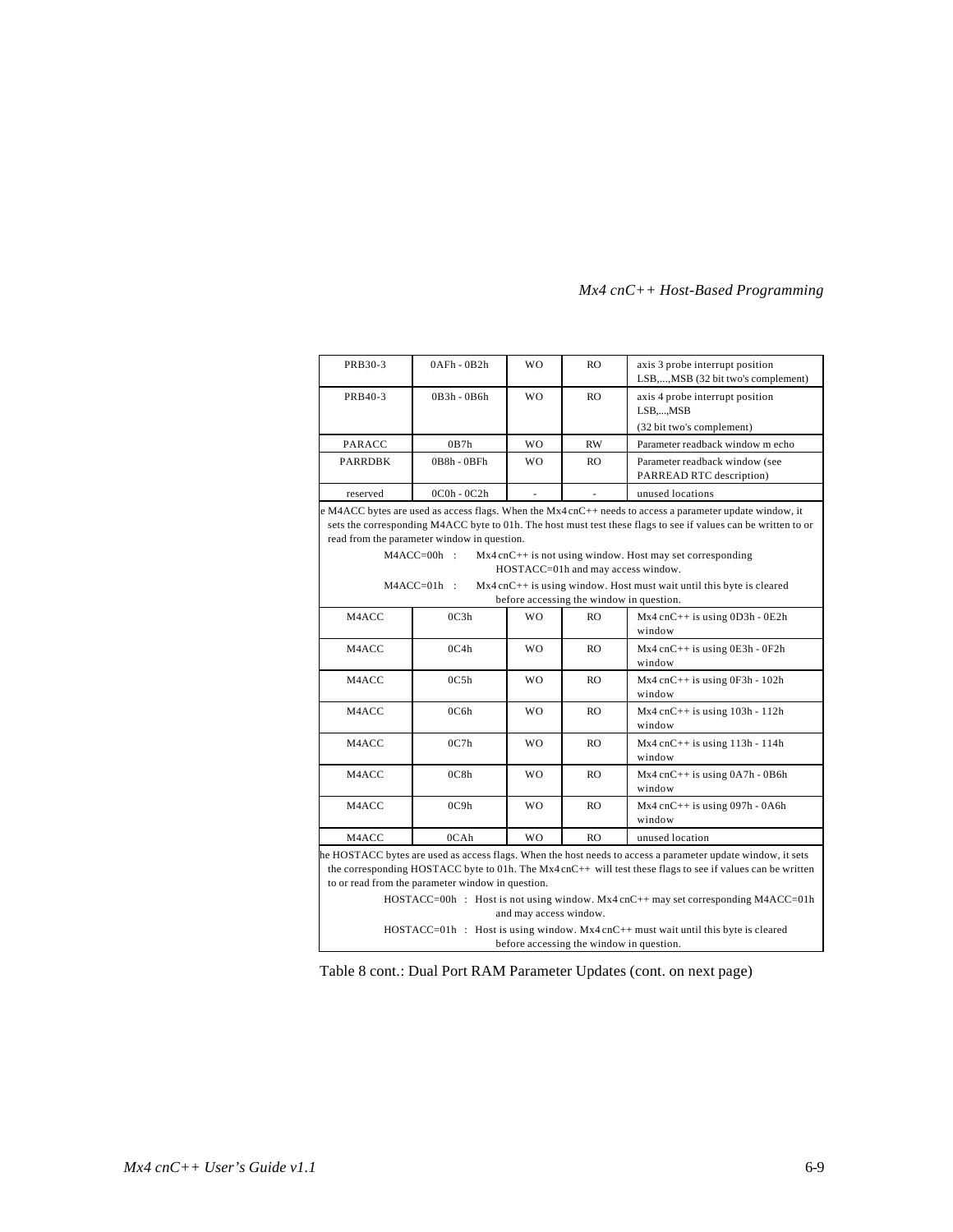| HOSTACC               | 0CBh                                           | <b>RO</b>      | <b>RW</b> | host is using 0D3h - 0E2h window                                                                                  |
|-----------------------|------------------------------------------------|----------------|-----------|-------------------------------------------------------------------------------------------------------------------|
| <b>HOSTACC</b>        | 0 <sub>CC</sub> h                              | <b>RO</b>      | RW.       | host is using 0E3h - 0F2h window                                                                                  |
| <b>HOSTACC</b>        | 0CDh                                           | R <sub>O</sub> | <b>RW</b> | host is using 0F3h - 102h window                                                                                  |
| <b>HOSTACC</b>        | 0CEh                                           | <b>RO</b>      | <b>RW</b> | host is using 103h - 112h window                                                                                  |
| HOSTACC               | 0CFh                                           | <b>RO</b>      | <b>RW</b> | host is using 113h - 114h window                                                                                  |
| HOSTACC               | 0D <sub>0</sub> h                              | <b>RO</b>      | <b>RW</b> | host is using 0A7h - 0B6h window                                                                                  |
| <b>HOSTACC</b>        | 0D1h                                           | <b>RO</b>      | <b>RW</b> | host is using 097h - 0A6h window                                                                                  |
| HOSTACC               | 0D2h                                           | <b>RO</b>      | <b>RW</b> | unused location                                                                                                   |
| following error data. |                                                |                |           | See Chapter 4's Modes of Operation, State Variables for details concerning the format of position, velocity and   |
| POS10-3               | $0D3h - 0D6h$                                  | <b>WO</b>      | RO.       | axis 1 position LSB,, MSB (32 bit)<br>two's complete)                                                             |
| POS <sub>20</sub> -3  | $0D7h - 0DAh$                                  | <b>WO</b>      | <b>RO</b> | axis 2 position LSB,, MSB (32 bit<br>two's complete)                                                              |
| POS30-3               | 0DBh - 0DEh                                    | <b>WO</b>      | <b>RO</b> | axis 3 position LSB,, MSB (32 bit)<br>two's complete)                                                             |
| POS <sub>40</sub> -3  | $0$ D $Fh - 0E2h$                              | <b>WO</b>      | <b>RO</b> | axis 4 position LSB,, MSB (32 bit<br>two's complete)                                                              |
|                       | (as specified in the VELMODE RTC description). |                |           | In order to obtain units of encoder edge counts/sampling period for velocity, the host must use a division factor |
| <b>VEL10-3</b>        | 0E3h - 0E6h                                    | <b>WO</b>      | RO.       | axis 1 velocity LSB,, MSB (32 bit)<br>two's complement)                                                           |
| <b>VEL20-3</b>        | $0E7h - 0EAh$                                  | <b>WO</b>      | <b>RO</b> | axis 2 velocity LSB,, MSB (32 bit<br>two's complement)                                                            |
| <b>VEL30-3</b>        | 0EBh - 0EEh                                    | <b>WO</b>      | <b>RO</b> | axis 3 velocity LSB,, MSB (32 bit<br>two's complement)                                                            |
| <b>VEL40-3</b>        | 0EFh - 0F2h                                    | <b>WO</b>      | <b>RO</b> | axis 4 velocity LSB,, MSB (32 bit<br>two's complement)                                                            |
| FE10-3                | 0F3h - 0F6h                                    | <b>WO</b>      | <b>RO</b> | axis 1 following error LSB,MSB (32<br>bit two's complement)                                                       |

Table 8 cont.: Dual Port RAM Parameter Updates (cont. on next page)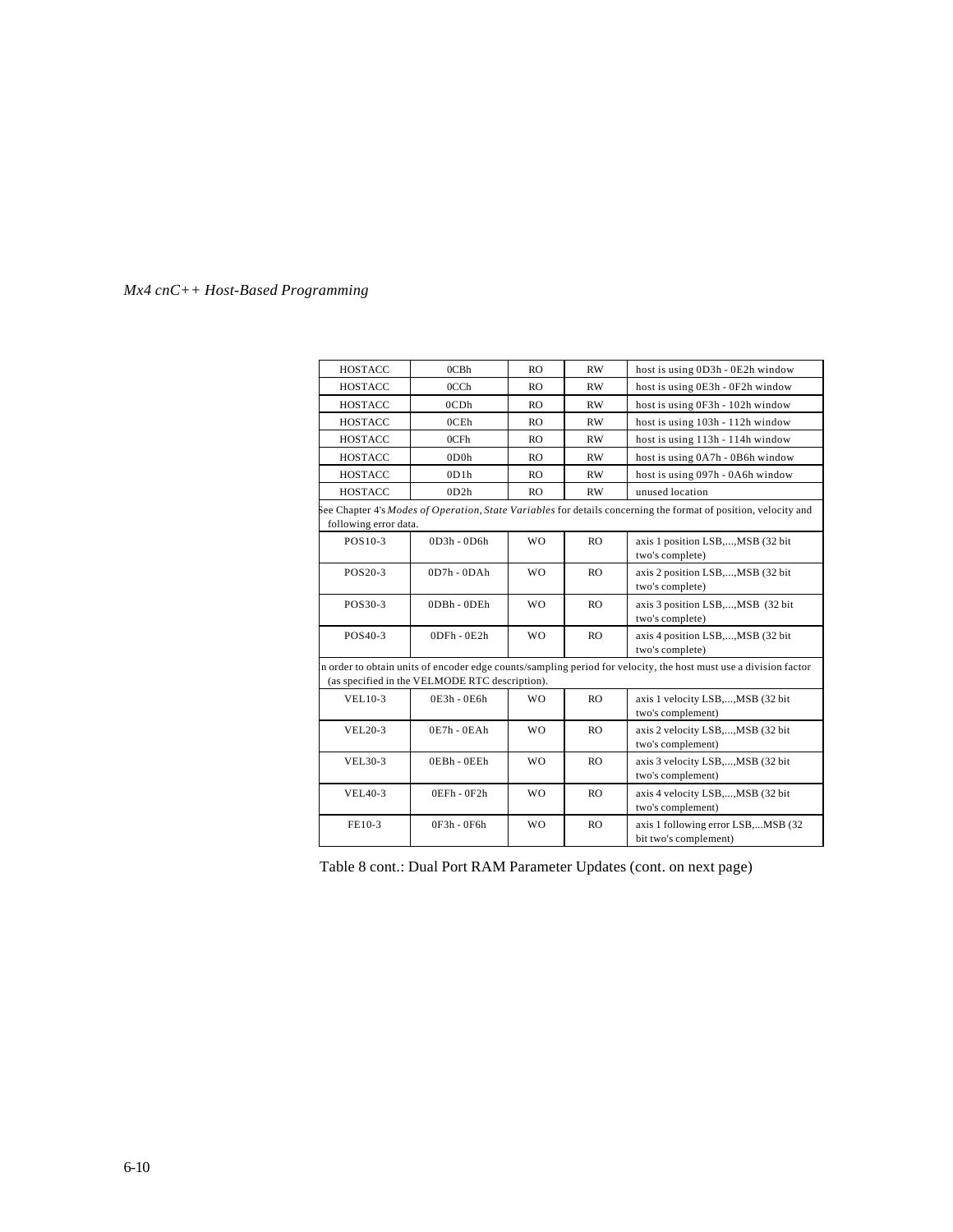| FE20-3          | 0F7h - 0FAh   | <b>WO</b> | <b>RO</b>      | axis 2 following error LSB,MSB (32 bit<br>two's complement)                                 |
|-----------------|---------------|-----------|----------------|---------------------------------------------------------------------------------------------|
| FE30-3          | 0FBh - 0FEh   | <b>WO</b> | R <sub>O</sub> | axis 3 following error LSB,MSB (32 bit)<br>two's complement)                                |
| FE40-3          | 0FFh - 102h   | WO        | RO             | axis 4 following error LSB,MSB (32 bit<br>two's complement)                                 |
| $IND10-3$       | $103h - 106h$ | <b>WO</b> | <b>RO</b>      | axis 1 index position LSB,MSB (32 bit<br>two's complement)                                  |
| $IND20-3$       | 107h - 10Ah   | <b>WO</b> | RO             | axis 2 index position LSB,MSB (32 bit<br>two's complement)                                  |
| <b>IND30-3</b>  | 10Bh - 10Eh   | <b>WO</b> | <b>RO</b>      | axis 3 index position LSB,MSB (32 bit<br>two's complement)                                  |
| $IND40-3$       | 10Fh - 112h   | <b>WO</b> | RO             | axis 4 index position LSB,MSB (32 bit<br>two's complement)                                  |
| <b>ENCSTAT</b>  | 113h          | <b>WO</b> | RO             | Status of encoders. A set bit indicates a<br>failure of the corresponding hardware<br>item: |
|                 |               |           |                | bit 0: axis 1 encoder                                                                       |
|                 |               |           |                | bit 1: axis 2 encoder                                                                       |
|                 |               |           |                | bit 2: axis 3 encoder                                                                       |
|                 |               |           |                | bit 3: axis 4 encoder                                                                       |
| <b>MARKER</b>   |               |           |                | Real time marker reporting (a set bit<br>indicates index pulse)                             |
|                 |               |           |                | bit 4 : axis 1 index pulse                                                                  |
|                 |               |           |                | bit $5: axis 2 index pulse$                                                                 |
|                 |               |           |                | bit $6: axis 3 index pulse$                                                                 |
|                 |               |           |                | bit $7: axis 4 index pulse$                                                                 |
| <b>SERVOCHK</b> | 114h          | RW        | RO             | Servo check byte. Bit 0 is set if Mx4                                                       |
|                 |               |           |                | $cnC++$ DSP internal stack is overflowed.                                                   |
|                 |               |           |                | Then a system reset may be necessary.                                                       |

Table 8 Cont.: Dual Port RAM Parameter Updates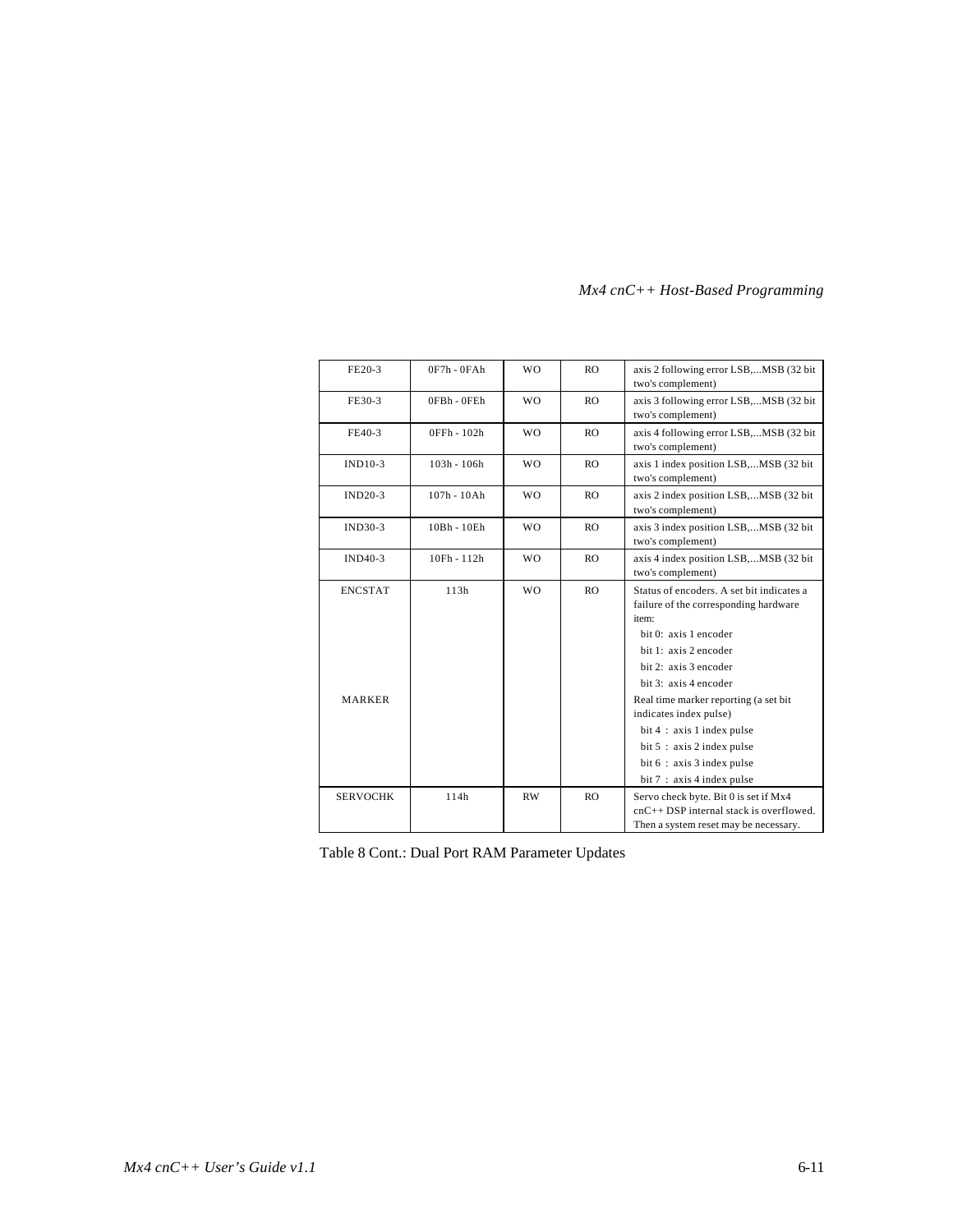|                                                                     |                                                                                     | <b>ACCESS</b>  |                |                               |  |  |  |
|---------------------------------------------------------------------|-------------------------------------------------------------------------------------|----------------|----------------|-------------------------------|--|--|--|
| <b>NAME</b>                                                         | <b>ADDRESS</b>                                                                      | <b>DSP</b>     | <b>HOST</b>    | <b>DESCRIPTION</b>            |  |  |  |
|                                                                     | The SIGNATURE bytes contain the ASCII code controller card signature. The signature |                |                |                               |  |  |  |
| will be present if the card is operation correctly.                 |                                                                                     |                |                |                               |  |  |  |
| <b>SIGNATURE</b>                                                    | 115h                                                                                | <b>WO</b>      | R <sub>O</sub> | <b>ASCII "M"</b>              |  |  |  |
| <b>SIGNATURE</b>                                                    | 116h                                                                                | <b>WO</b>      | RO.            | <b>ASCII "X"</b>              |  |  |  |
| <b>SIGNATURE</b>                                                    | 117h                                                                                | <b>WO</b>      | R <sub>O</sub> | ASCII "4"                     |  |  |  |
| <b>SIGNATURE</b>                                                    | 118h                                                                                | <b>WO</b>      | RO.            | integer part of dsp1 software |  |  |  |
|                                                                     |                                                                                     |                |                | version number                |  |  |  |
| <b>SIGNATURE</b>                                                    | 119h                                                                                | <b>WO</b>      | R <sub>O</sub> | decimal part of dsp1 software |  |  |  |
|                                                                     |                                                                                     |                |                | version number                |  |  |  |
| <b>SIGNATURE</b>                                                    | 11Ah                                                                                | <b>WO</b>      | R <sub>O</sub> | $ASCII "+"$                   |  |  |  |
| <b>SIGNATURE</b>                                                    | 11Bh                                                                                | W <sub>O</sub> | R <sub>O</sub> | integer part of dsp2 software |  |  |  |
|                                                                     |                                                                                     |                |                | version number                |  |  |  |
| <b>SIGNATURE</b>                                                    | 11 <sub>Ch</sub>                                                                    | <b>WO</b>      | <b>RO</b>      | decimal part of dsp2 software |  |  |  |
|                                                                     |                                                                                     |                |                | version number                |  |  |  |
| <b>SIGNATURE</b>                                                    | 11D <sub>h</sub>                                                                    | <b>WO</b>      | R <sub>O</sub> | $ASCII "+"$                   |  |  |  |
| <b>SIGNATURE</b>                                                    | 11Eh                                                                                | <b>WO</b>      | R <sub>O</sub> | integer part of VECTOR4       |  |  |  |
|                                                                     |                                                                                     |                |                | version number                |  |  |  |
| <b>SIGNATURE</b>                                                    | 11Fh                                                                                | <b>WO</b>      | R <sub>O</sub> | decimal part of VECTOR4       |  |  |  |
|                                                                     |                                                                                     |                |                | version number                |  |  |  |
| If VECTOR4 is not installed, DSP location 11Dh - 11Fh will be zero. |                                                                                     |                |                |                               |  |  |  |

**Signature Window (locations 115h - 11Fh)**

Table 9: Dual Port RAM Signature Window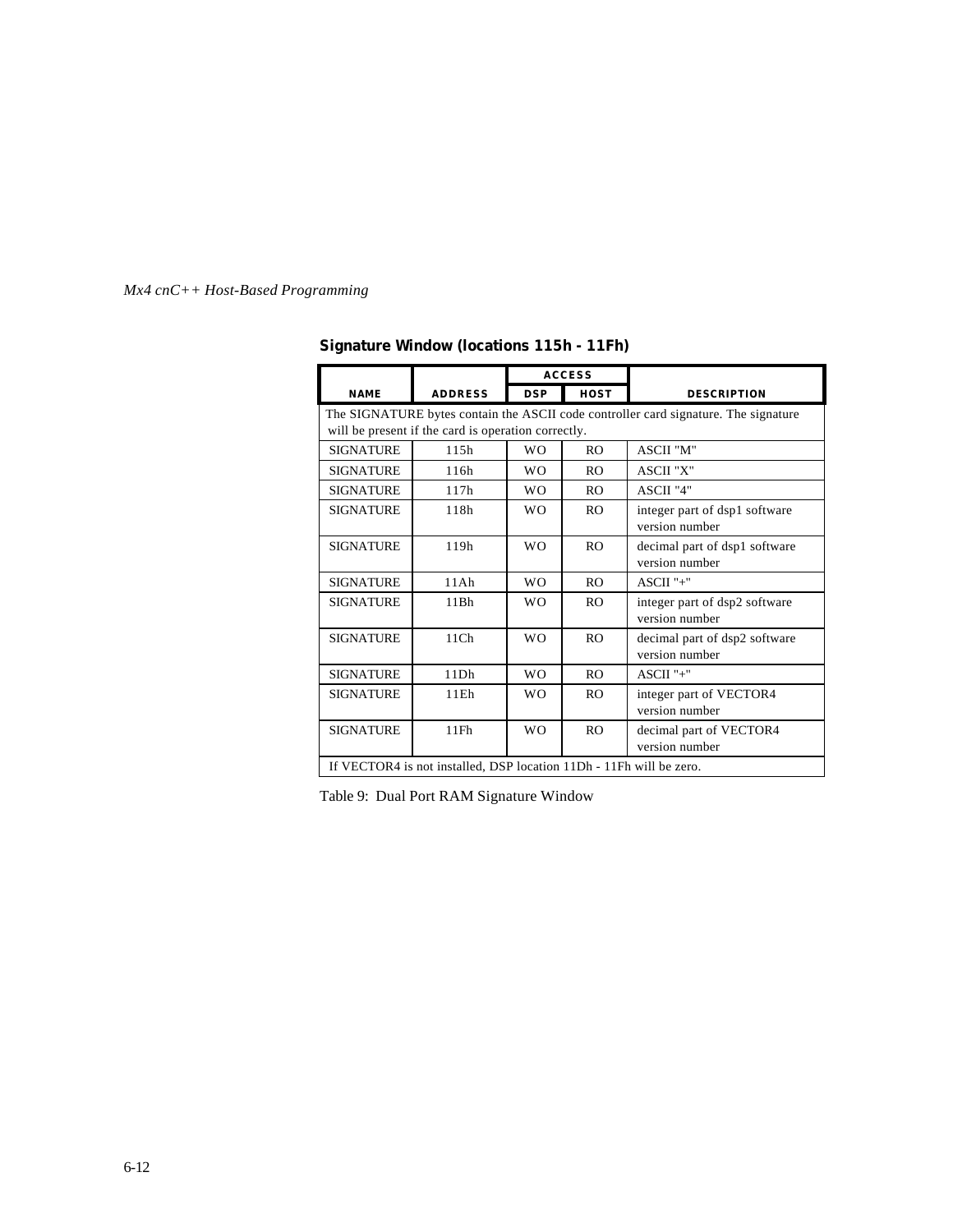|                |                   |                | <b>ACCESS</b>  |                                                                                                                                                                                                                                                  |
|----------------|-------------------|----------------|----------------|--------------------------------------------------------------------------------------------------------------------------------------------------------------------------------------------------------------------------------------------------|
| <b>NAME</b>    | <b>ADDRESS</b>    | <b>DSP</b>     | <b>HOST</b>    | <b>DESCRIPTION</b>                                                                                                                                                                                                                               |
| <b>RINGBUF</b> | 120h - 3BFh       | R <sub>O</sub> | W <sub>O</sub> | 672 byte ring buffer which<br>contains host contouring<br>commands (4 bytes position, 4<br>bytes velocity) to be processed<br>by the DSP The length of all<br>messages deposited by the host in<br>this buffer must be a multiple of<br>8 bytes. |
| <b>INPTR</b>   | 3C <sub>0</sub> h | RO.            | RW             | Pointer to the next free location<br>in RINGBUF that the host will<br>write to (expressed as an offset<br>from the start of the buffer in<br>multiples of 8 bytes).                                                                              |
| <b>OUTPTR</b>  | 3C1h              | RW             | RO.            | Pointer to the next location in<br>RINGBUF that $Mx4$ cn $C_{++}$ will<br>read from (expressed as an offset<br>from the start of the buffer in<br>multiples of 8 bytes).                                                                         |

### **2nd Order Contouring Ring Buffer (locations 120h - 3C1h)**

Table 10: Dual Port RAM Ring Buffer

### **Real Time Command (RTC) (locations 3C2h - 3FBh)**

|                |                |            | <b>ACCESS</b> |                                                                                                                                                                                                                                                                                      |
|----------------|----------------|------------|---------------|--------------------------------------------------------------------------------------------------------------------------------------------------------------------------------------------------------------------------------------------------------------------------------------|
| <b>NAME</b>    | <b>ADDRESS</b> | <b>DSP</b> | <b>HOST</b>   | <b>DESCRIPTION</b>                                                                                                                                                                                                                                                                   |
| RTC.           | 3C2h           | <b>RW</b>  | <b>RW</b>     | Real time command byte. If this byte is<br>non-zero, $Mx4$ cnC++ will interpret it as<br>a command and execute it, using the<br>following locations as its arguments.<br>When execution is complete and Mx4<br>$cnC++$ is ready for the next command,<br>RTC will be set to zero.    |
| <b>ARGMNTS</b> | $3C3h - 3FBh$  | RO.        | <b>WO</b>     | 57 bytes of argument storage area. The<br>usage of this area depends on the real<br>time command to be executed. The host<br>must set up the argument area correctly<br>before writing a command code to RTC,<br>to ensure that $Mx4 \text{ cnC++ reads the}$<br>arguments properly. |

Table 11: Dual Port RAM Real Time Command (RTC)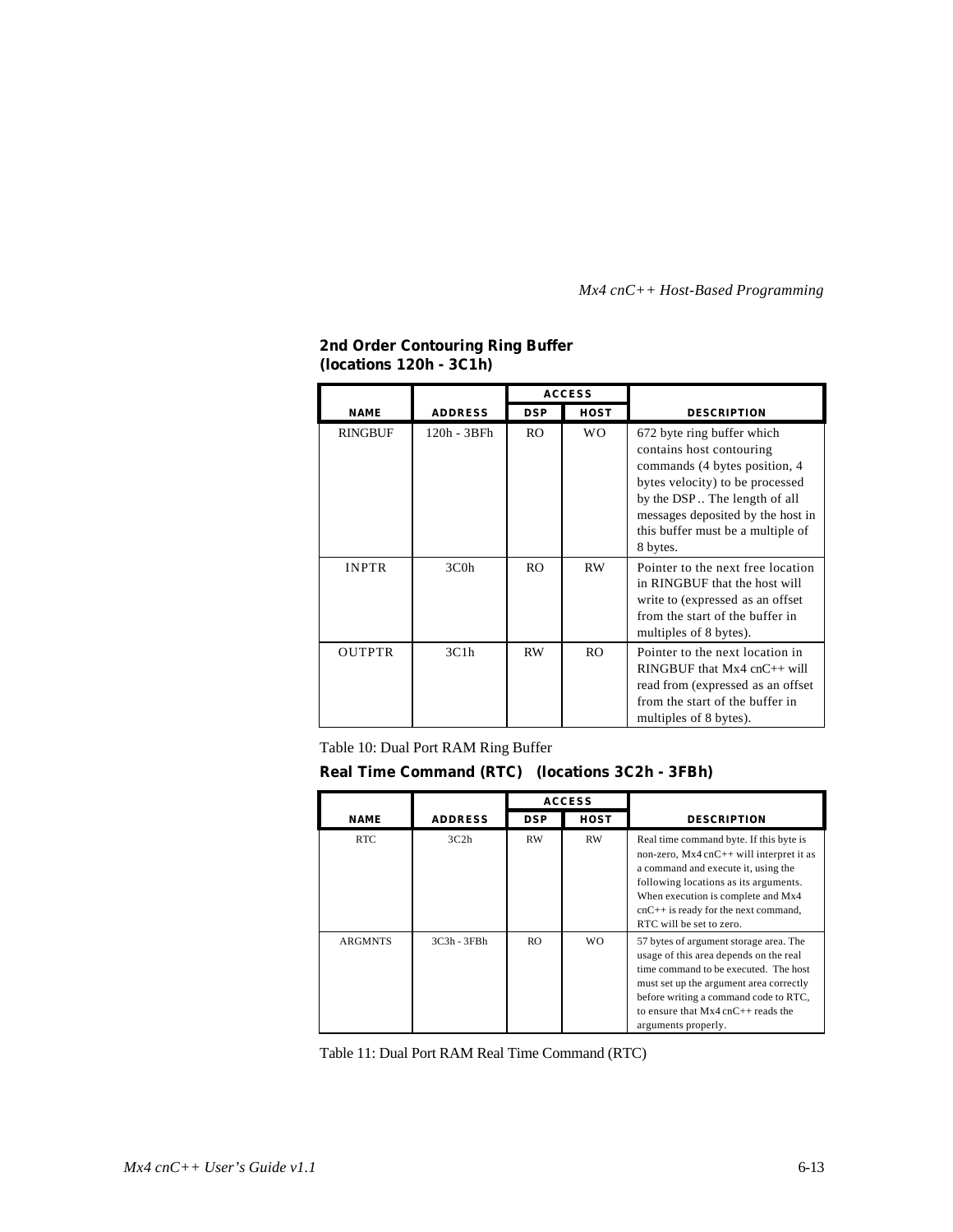

|                |                                                                |                | <b>ACCESS</b> |                                                                                                                                                                                                                                                                                               |
|----------------|----------------------------------------------------------------|----------------|---------------|-----------------------------------------------------------------------------------------------------------------------------------------------------------------------------------------------------------------------------------------------------------------------------------------------|
| <b>NAME</b>    | <b>ADDRESS</b>                                                 | <b>DSP</b>     | <b>HOST</b>   | <b>DESCRIPTION</b>                                                                                                                                                                                                                                                                            |
| <b>MINTACC</b> | 3FCh                                                           | <b>RW</b>      | RO.           | A Mx4 cnC $++$ access flag byte.<br>When $Mx4$ cnC++ needs to<br>access location 3FEh, 7FEh or<br>the status registers window (000h<br>- 08Dh), it sets this byte equal to<br>01h. The host must test this flag<br>to see if values can be written to<br>or read from the window.             |
|                |                                                                |                |               | Read accesses to location 3FEh and 7FEh do not require use of the MINTACC access byte                                                                                                                                                                                                         |
|                |                                                                |                |               | (due to its single byte status). All write accesses to 3FEh must use the MINTACC byte,                                                                                                                                                                                                        |
|                | however. (See Handling Mx4 cnC++ Software/Hardware Interrupts) |                |               |                                                                                                                                                                                                                                                                                               |
| <b>HINTACC</b> | 3FDh                                                           | R <sub>O</sub> | <b>RW</b>     | A host access flag byte. When<br>the host needs to access location<br>3FEh, 7FEh or the status<br>registers window (000h - 08Dh),<br>it sets this byte equal to 01h.<br>$Mx4$ cnC++ must test this flag to<br>see if values can be written to or<br>read from the window.                     |
| HOSTINT1       | 3FEh                                                           | <b>RW</b>      | RW            | HOSTINT1 is a duplicate of<br>HOSTINT2 (7FEh). Host<br>hardware interrupt setting and<br>resetting is done via HOSTINT2<br>(7FEh).<br>bit 0: interrupt source is buffer                                                                                                                       |
|                |                                                                |                |               | breakpoint<br>bit 1: interrupt related to<br>DSPSTAT1 register<br>bit 2: ESTOP is detected<br>bit 3: vector change buffer is<br>overflown<br>bit 4: reset finished<br>bit 5: data run out in ring buffer<br>(abs[vel]>0)<br>bit 6: interrupt related to<br>DSPSTAT2 register<br>bit 7: unused |
| reserved       | 3FFh                                                           |                |               | reserved                                                                                                                                                                                                                                                                                      |

**Interrupt Registers (locations 3FCh - 3FFh, 7FEh, 7FFh)**

Table 12: Dual Port RAM Interrupt Registers (continued on next page)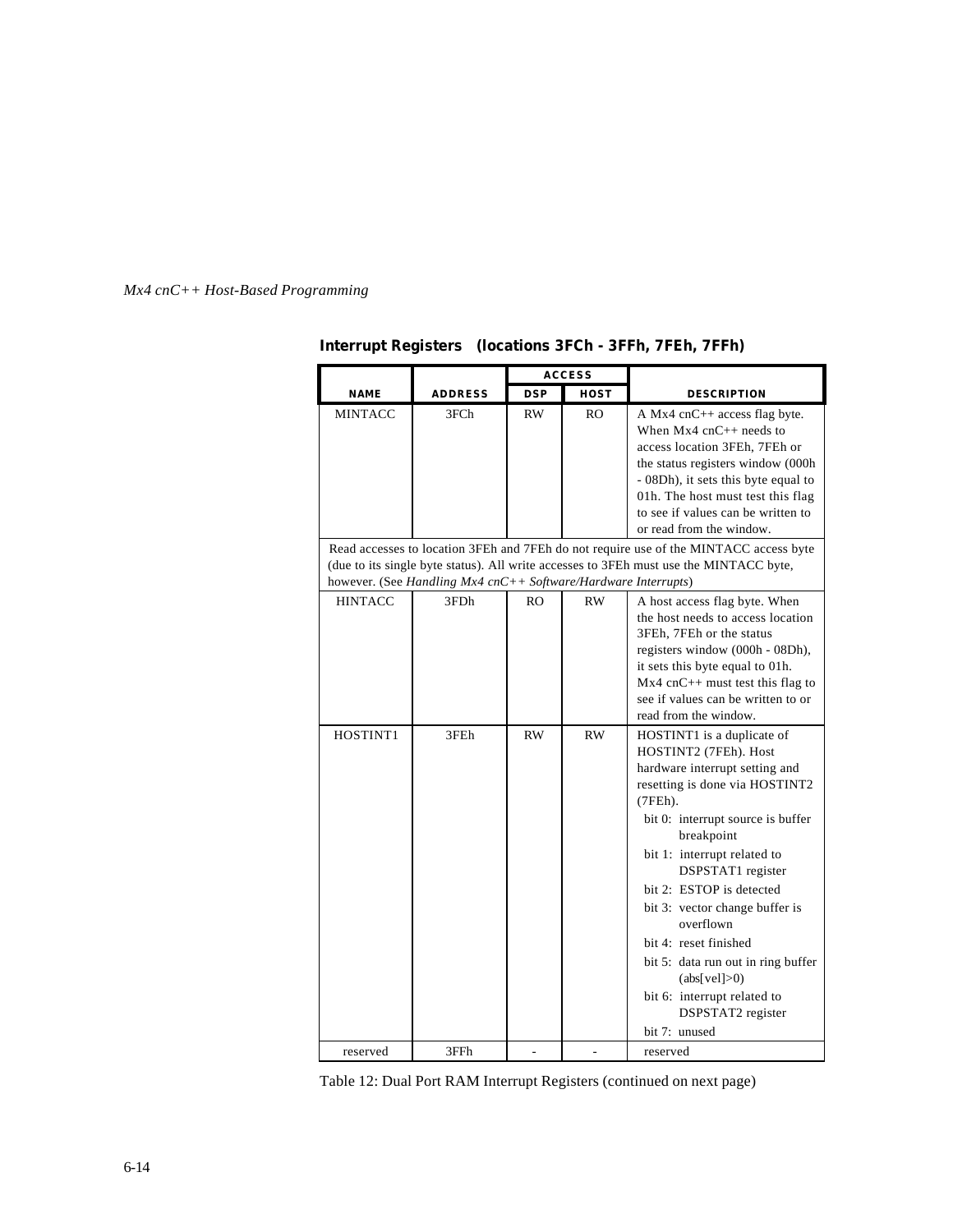| HOSTINT2      | 7FEh | <b>RW</b> | <b>RW</b> | When $Mx4$ cnC++ sets a bit(s) in                |
|---------------|------|-----------|-----------|--------------------------------------------------|
|               |      |           |           | this location, a host 'hardware'                 |
|               |      |           |           | interrupt will be generated. The                 |
|               |      |           |           | interrupt remains in force until                 |
|               |      |           |           | the host accesses this location.                 |
|               |      |           |           | bit 0: interrupt source is buffer<br>breakpoint  |
|               |      |           |           | bit 1: interrupt related to<br>DSPSTAT1 register |
|               |      |           |           | bit 2: ESTOP is detected                         |
|               |      |           |           | bit 3: vector change buffer is                   |
|               |      |           |           | overflown                                        |
|               |      |           |           | bit 4: reset finished                            |
|               |      |           |           | bit 5: data run out in ring buffer               |
|               |      |           |           | (abs[vel]>0)                                     |
|               |      |           |           | bit 6: interrupt related to                      |
|               |      |           |           | DSPSTAT2 register                                |
|               |      |           |           | bit 7: unused                                    |
| <b>DSPINT</b> | 7FFh | <b>RW</b> | <b>WO</b> | When the lost sets a bit(s) in this              |
|               |      |           |           | location, a $Mx4$ cnC++ interrupt                |
|               |      |           |           | will be generated. The interrupt                 |
|               |      |           |           | remains in force until Mx4                       |
|               |      |           |           | $cnC++$ accesses this location.                  |
|               |      |           |           | This register currently not used.                |

Table 12 Cont.: Dual Port RAM Interrupt Registers

**Cubic Spline Contouring Ring Buffer**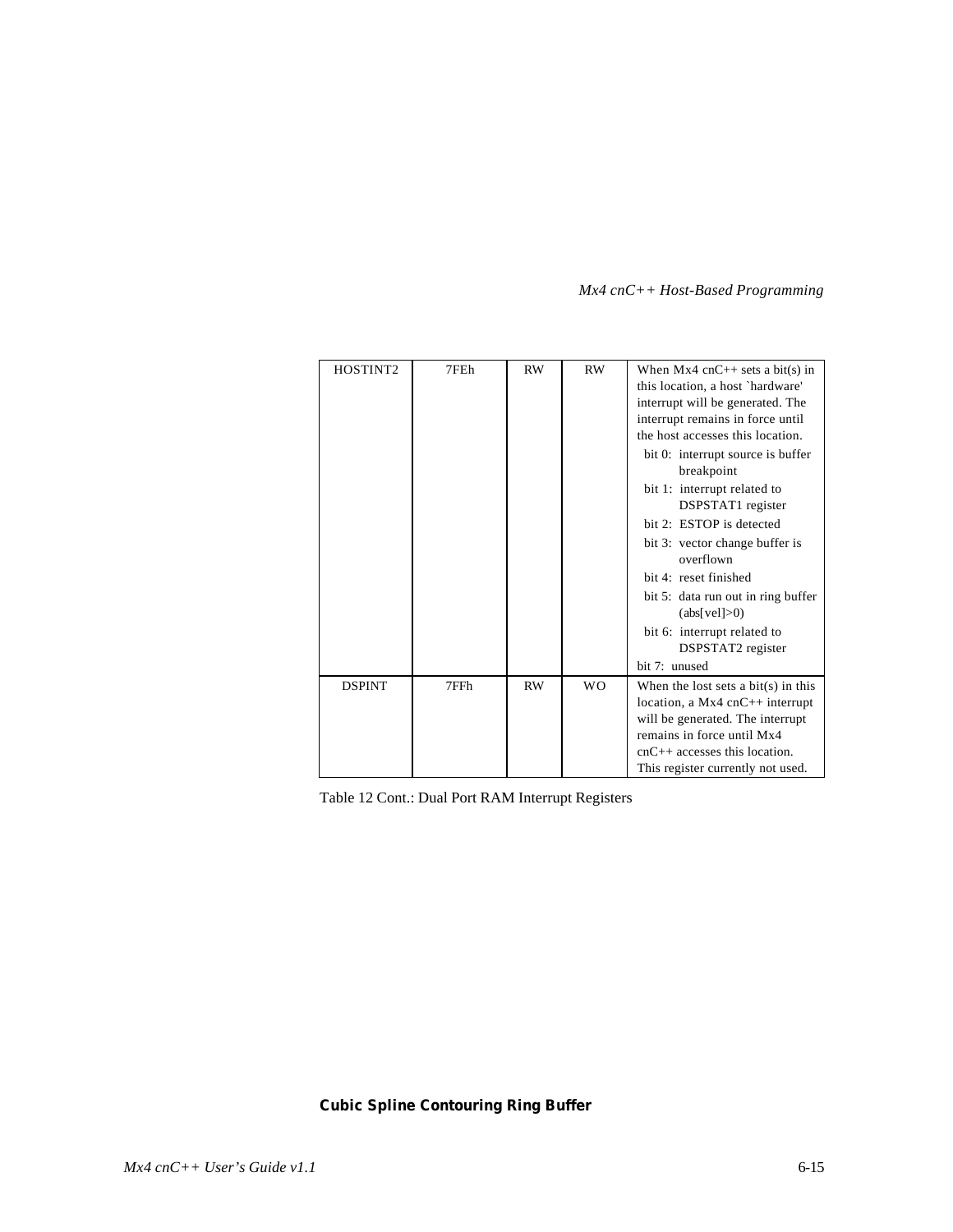|                |                |            | <b>ACCESS</b>  |                                                                                                                                                                                                                                                                |
|----------------|----------------|------------|----------------|----------------------------------------------------------------------------------------------------------------------------------------------------------------------------------------------------------------------------------------------------------------|
| <b>NAME</b>    | <b>ADDRESS</b> | <b>DSP</b> | <b>HOST</b>    | <b>DESCRIPTION</b>                                                                                                                                                                                                                                             |
| <b>RINGBUF</b> | 400h - 7EF     | RO.        | W <sub>O</sub> | 672 byte ring buffer which<br>contains host cubic spline<br>contouring commands (4 bytes<br>position, 4 bytes velocity) to be<br>processed by the DSP. The<br>length of all messages deposited<br>by the host in this buffer must be<br>a multiple of 8 bytes. |
| <b>INPTR</b>   | <b>7F0</b>     | <b>RO</b>  | RW             | Pointer to the next free location<br>in INGBUF that the host will<br>write to (expressed as an offset<br>from the start of the buffer in<br>multiples of 8 bytes).                                                                                             |
| <b>OUTPTR</b>  | 7F1            | $R_{W}$    | RO.            | Pointer to the next location in<br>INGBUF that $Mx4$ cnC $++$ will<br>read from (expressed as an<br>offset from the start of the<br>buffer in multiples of 8 bytes).                                                                                           |

**(locations 400h -7F1h)**

Table 13: Dual Port RAM Cubic Spline Contouring Ring Buffer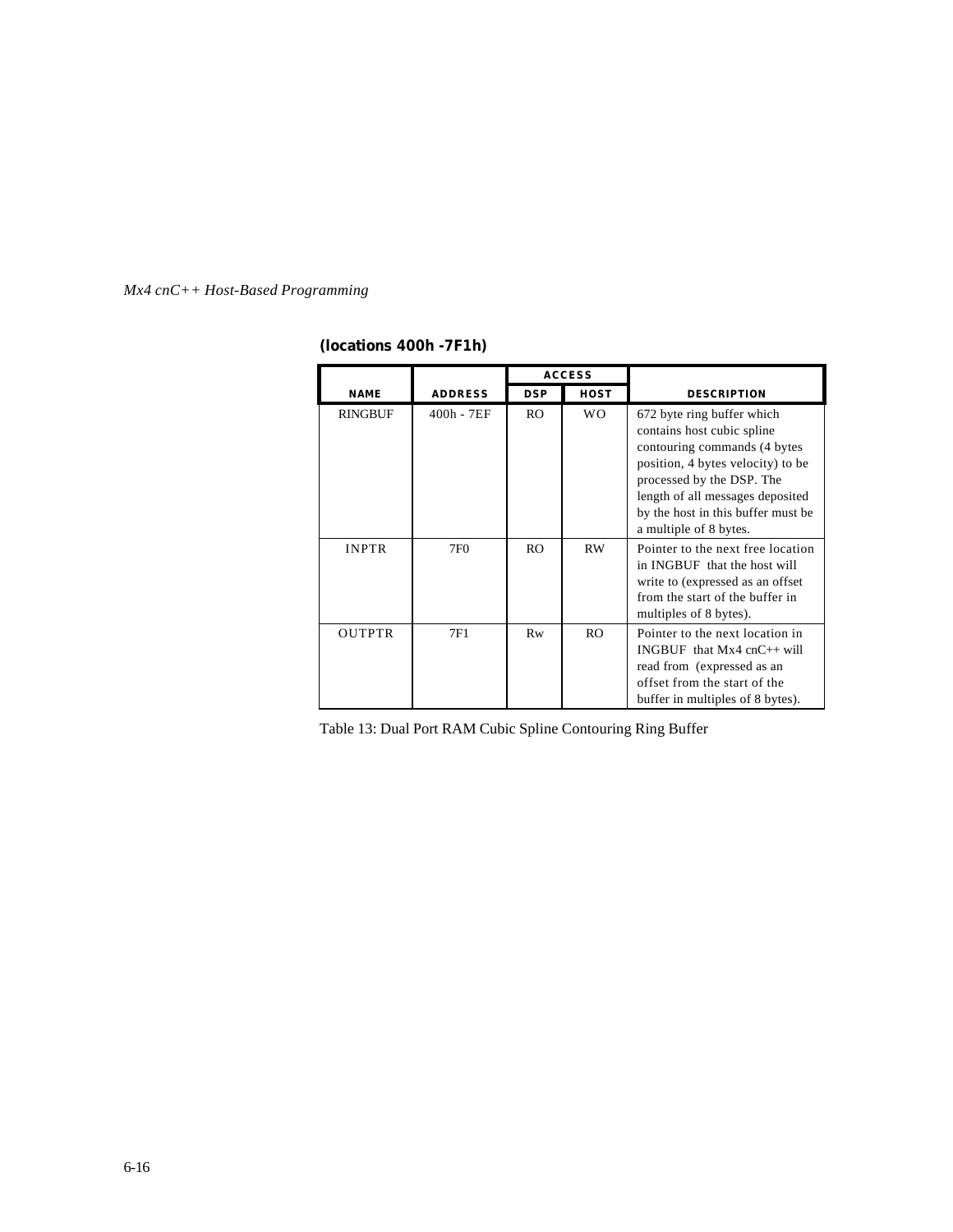## **Communication Protocols Revisited**

As is evident in *Mx4 cnC++ Dual Port RAM Organization*, many "windows" in the DPR are protected with access bytes. Table 6-11 lists each of the protected windows and its corresponding access bytes:

| <b>WINDOW</b>                 | <b>WINDOW</b><br><b>DESCRIPTION</b> | Mx4<br><b>ACCESS</b><br><b>BYTE</b> | <b>HOST</b><br><b>ACCESS</b><br><b>BYTE</b> |
|-------------------------------|-------------------------------------|-------------------------------------|---------------------------------------------|
| $000h - 08Dh$ .<br>3FEh. 7FEh | Interrupt and Status Registers      | 3FCh                                | 3FD <sub>h</sub>                            |
| $0D3h - 0E2h$                 | <b>Actual Position</b>              | 0C3h                                | $0$ CBh                                     |
| $0E3h - 0F2h$                 | <b>Actual Velocity</b>              | $0C_4h$                             | 0CC <sub>h</sub>                            |
| $0F3h - 102h$                 | <b>Following Error</b>              | 0C <sub>5h</sub>                    | 0CDh                                        |
| $103h - 112h$                 | <b>Index Position</b>               | 0C <sub>6h</sub>                    | $0$ CEh                                     |
| $113h - 114h$                 | Encoder/Servo Status                | 0C7h                                | $0$ CFh                                     |
| $0A7h - 0B6h$                 | Probe Position                      | 0C8h                                | OD <sub>0</sub> h                           |
| $097h - 0A6h$                 | Multi-Turn Position                 | 0C9h                                | 0D1h                                        |

Table 6-11: Access Bytes for DPR Windows

(It is noteworthy to remember that single byte values in the DPR are always protected by the arbitration hardware built into the DPR.)

A typical protocol that a host would use to access a 'protected' window would be:

- 1. Host writes 01h to the host access byte
- 2. Host polls the DSP access byte until it reads 00h
- 3. Host accesses window
- 4. When the host is finished with the window, host writes 00h to the host access byte.

Following this convention when accessing the windows listed in the above table ensures data integrity.

The RTC Window of the DPR is not protected with the access byte scheme, however it does use a different access protocol. As will become evident in later sections, Mx4 cnC++ checks for RTCs by looking for a host-written command code in location 3C2h. If Mx4 detects a command code, it interrupts the RTC data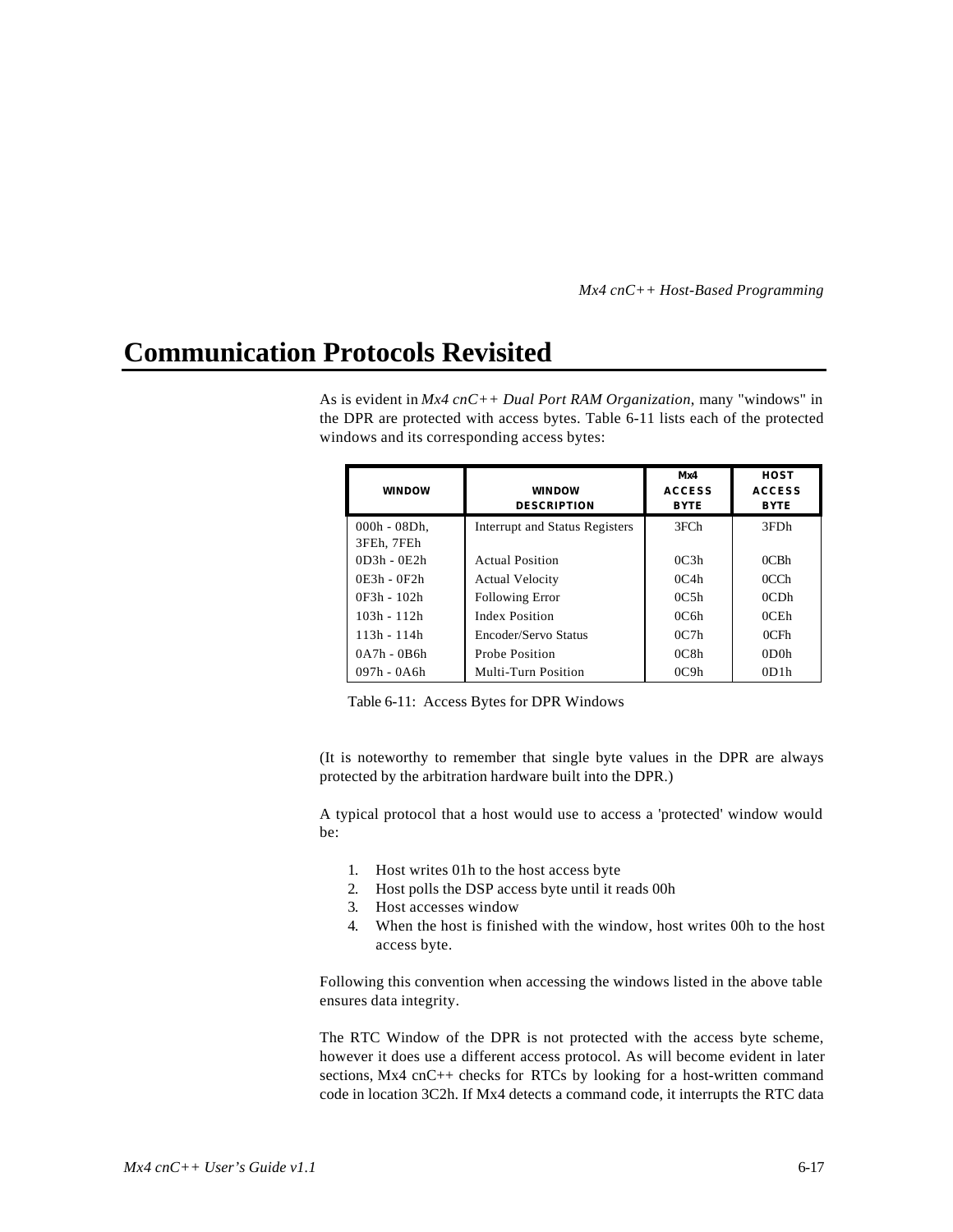and when finished, writes a zero to the RTC command code register (3C2h). Therefore, the host knows it can send an RTC command code only when location 3C2h has a zero value and Mx4 knows there is an RTC to process when location 3C2h contains a non-zero command code. The host should follow a procedure when writing RTCs to the DPR such as:

- 1. Host polls location 3C2h until it reads 00h
- 2. Host writes RTC data to locations 3C3h + as needed
- 3. Host writes RTC command code to location 3C2h

## **Handling Mx4 cnC++ Software / Hardware Interrupts**

Mx4 cnC++ signals interrupts to the host computer through both hardware and software. The host has the option of responding to "hardware" interrupts across the bus via an interrupt source routine or simply polling for "software" interrupts in the Mx4 cnC++ DPR.

Mx4 cnC $++$  signals interrupts to the host by setting a bit(s) in the DPR's 7FEh location. This in turn, generates a hardware interrupt to the host via the bus interrupt signals. The interrupt type and interrupt source information from Mx4 cnC++ is written to the Status Registers Block of the DPR via the DSPSTAT1, DSPSTAT2 and INTAXIS registers.

The host may check for interrupts by "software" by polling location 7FEh for set bits. An important exception to the communication protocols of the previous section is made here: read accesses (or polling) to location 7FEh do not require the use of the access bytes due to its single byte status. All host-write accesses to 7FEh must, however, use the MINTACC access byte. If the host detects an interrupt by polling 7FEh, it may interrogate the proper status registers (remember to use the access bytes) for interrupt type and source information.

If the host incorporates an interrupt source routine responding to bus interrupt signals, the access to 7FEh serves two purposes. First, an access to the 7FEh location terminates the hardware interrupt. Second, the 7FEh byte bit codes some interrupt source data which directs the host as to which status registers should be interrogated for further interrupt type and source information. For example, if an axis z motion complete interrupt occurs, bit 1 of location 7FEh (HOSTINT) is set. The interrupt type is coded with a set bit 4 of DSPSTAT1 (000h). The source, axis 2, is evident as bit 1 of location 005h is set.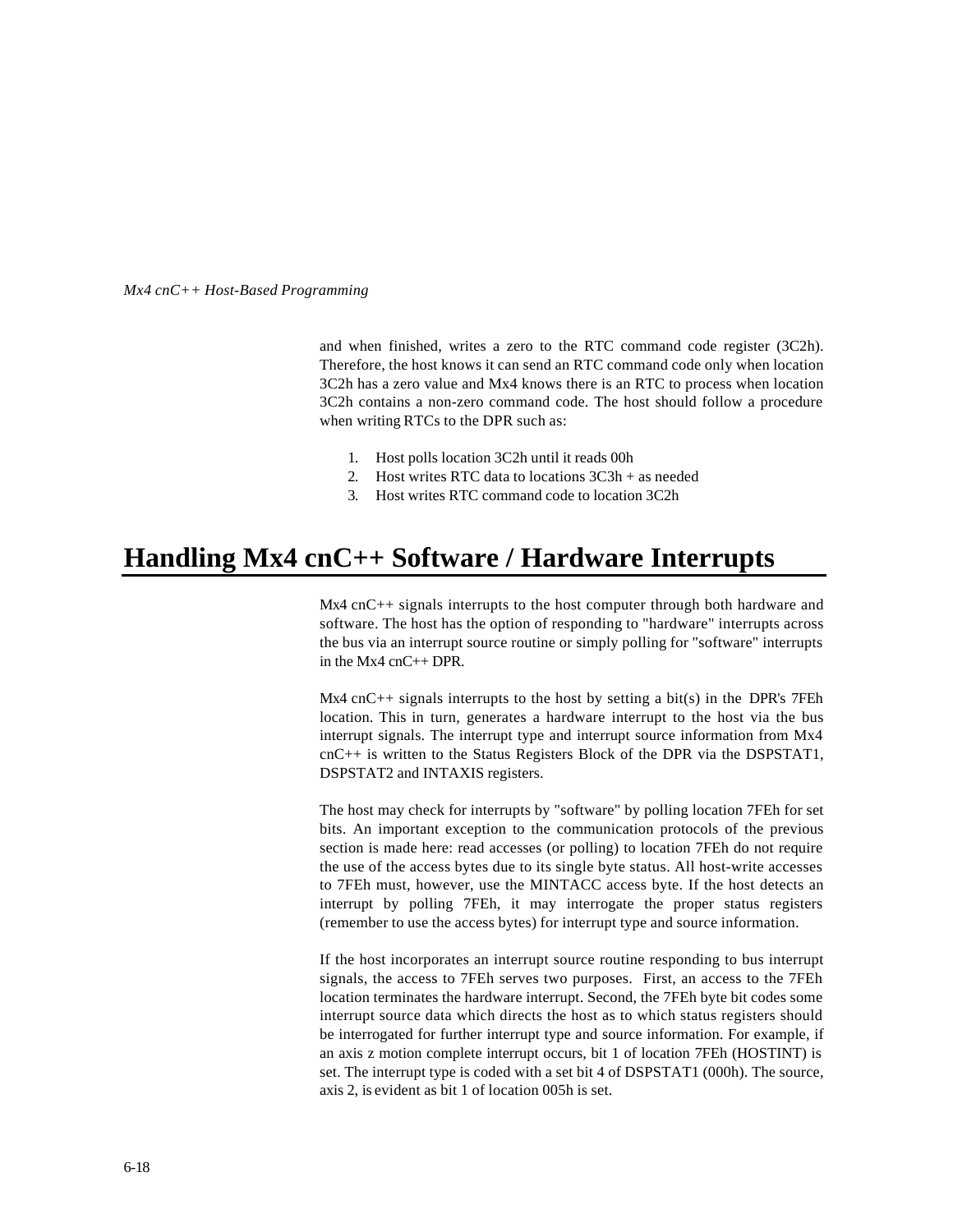

*Note*: It is important to remember that Mx4 cnC++ does not reset interrupt status register bits or 7FEh location bits. The host, after reading or recognizing an 'interrupt' location must reset bits of its own discretion.

# **Mx4 cnC++ Host Programming ... RTCs & Contouring**

Mx4 cnC++ programming includes both contouring and RTC Mx4 cnC++ modes of motion. Typical programming applications consist of a combination of contouring and RTCs, and any combination of the two types of commands is possible of the four axes.

### **Real-Time Commands**

Real-Time Commands (RTCs) are sent to Mx4 cnC++ via the Real-Time Command Window in the DPR (locations 3C3h to 3FBh). RTCs consist of a single byte command code and an argument list. As was introduced in *Communication Protocols Revisited*, the host should follow this procedure when writing RTCs to the DPR:

- **1. Host polls location 3C2h until it reads 00h \***
- **2. Host writes RTC arguments to locations 3C3h + (as needed)**
- **3. Host writes RTC command code to location 3C2h (RTC command code register)**



*Note*: Mx4 cnC++ polls for RTCs by checking location 3C2h for a valid command code. If a valid code is detected, Mx4 cnC++ interprets the RTC and writes 00h to location 3C2h. The host should verify that Mx4 has executed a previously transmitted RTC before writing another by checking the RTC command code register for value 00h.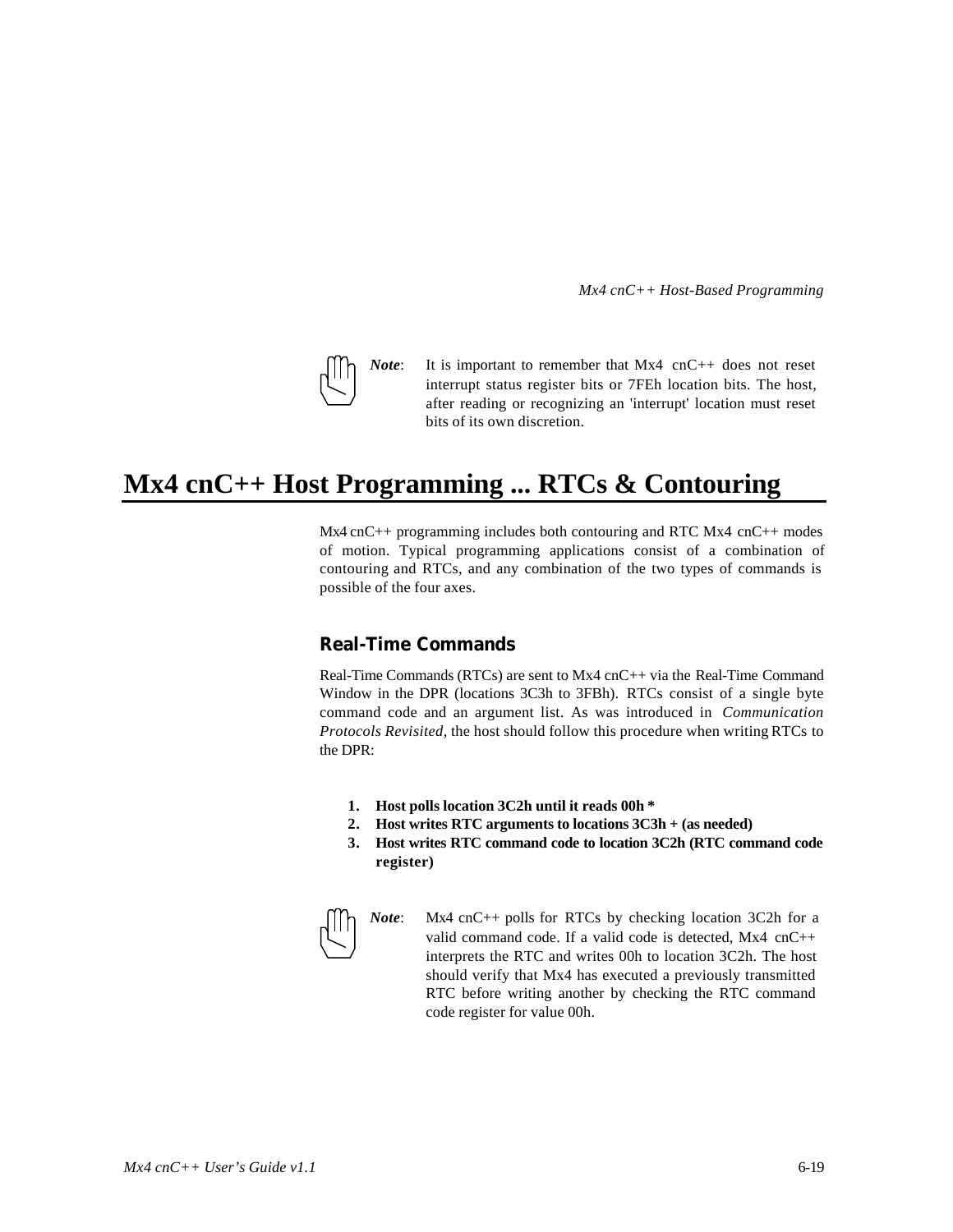When writing an RTC argument list to the RTC Window, the host must follow these rules:

- 1. RTC argument list always starts at DPR location 3C3h.
- 2. RTC arguments must be written to the DPR in the order they appear as arguments in the "ARGUMENTS" declaration of RTC listing (see *Mx4 cnC++ Host-Based Programming Command Listing* in Chapter 5).
- 3. When writing multi-byte value RTC arguments, write LSB to MSB order.
- 4. Argument lists for multi-axis RTCs must be written to the DPR in increasing-axis-number order.

These rules are illustrated in the following examples that depict RTCs written to the Mx4 cnC++ DPR Real-Time Command Window.



*Note*: DPR locations marked "xxh" or "not necessary" in the following examples do not need to be written to (for the examples in question). Mx4 cnC++ determines which locations contain valid data via the command code and n argument (if any).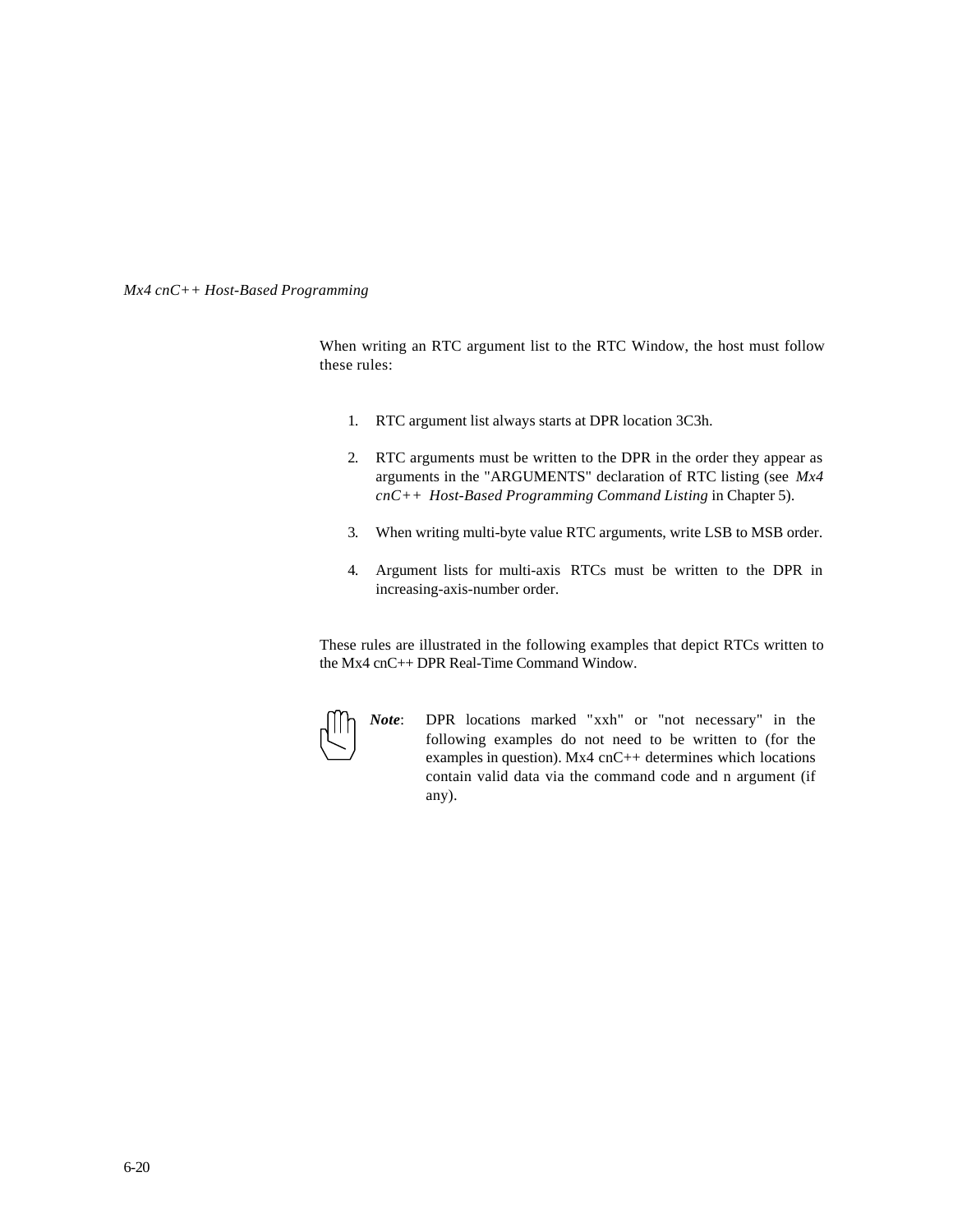## **Example 1**

Preset axis 3 position to 00112233h.

Use the HOME RTC,

n : 04h  $pset<sub>3</sub>:$ : 00112233h

The host must write to the following DPR locations as specified:

| <b>DPR</b>        |                 |               |                        |
|-------------------|-----------------|---------------|------------------------|
| <b>ADDRESS</b>    | <b>BYTE</b>     | <b>SYMBOL</b> | <b>DESCRIPTION</b>     |
| 03C2h             | 68h             |               | RTC command code       |
| 03C3h             | 04h             | n             | single byte form       |
| 03C <sub>4h</sub> | 33h             | pset 3        | low byte of low word   |
| 03C5h             | 22h             | pset 3        | high byte of low word  |
| 03C6h             | 11h             | pset          | low byte of high word  |
| 03C7h             | 00 <sub>h</sub> | pset 3        | high byte of high word |
| 03C8h             | xxh             |               | not necessary          |
|                   | xxh             |               | not necessary          |
| 03FBh             | xxh             |               | not necessary          |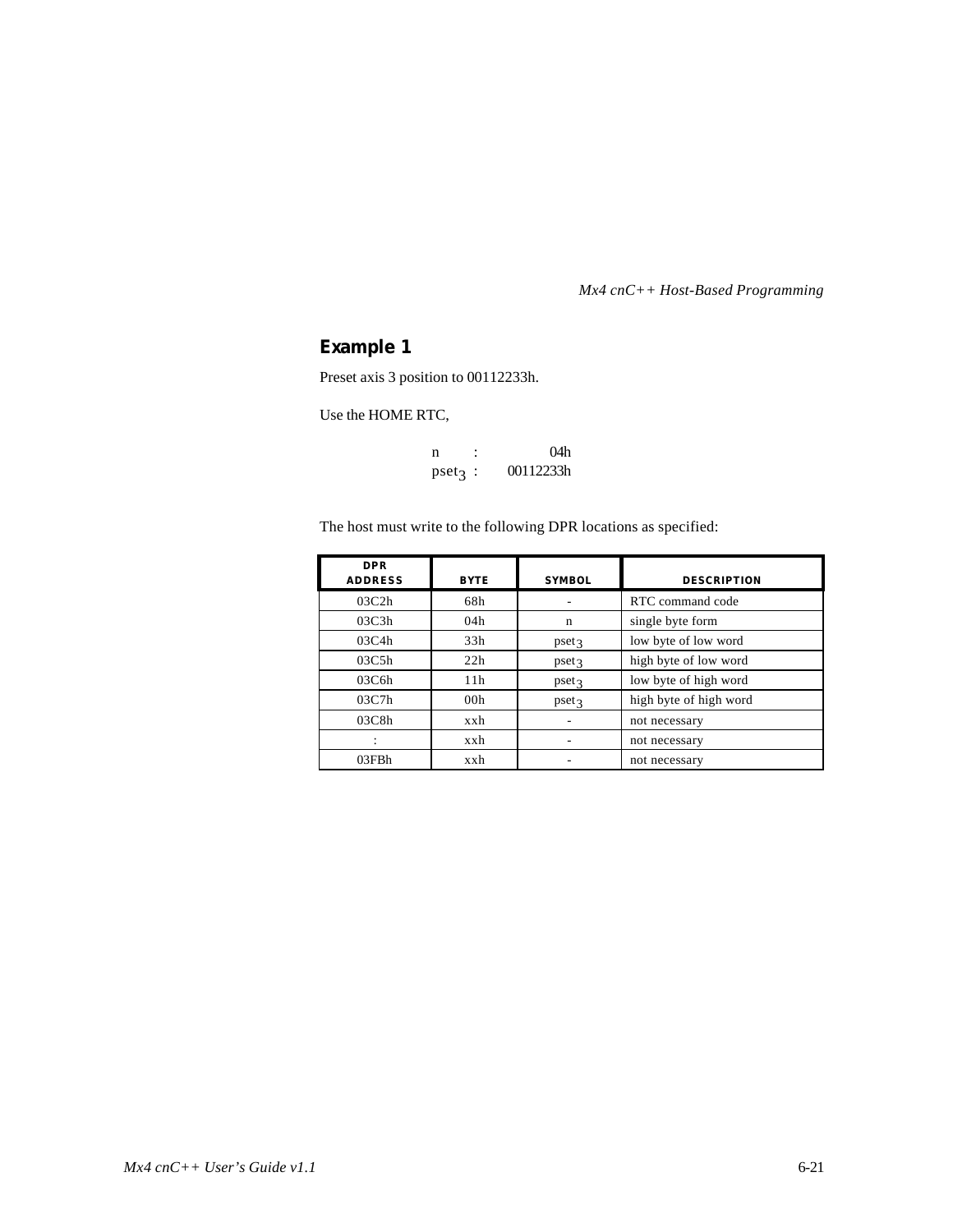### **Example 2**

Assuming current positions of zero for axes 2 and 4, we want to move axis 2 to the target position of 234567h and axis 4 to the target position of 112233h. Let's also assume that we want this move to be accomplished with the slew rate velocity of 200000h (200000h/2<sup>16</sup> counts/200  $\mu$ sec) and acceleration of 150h  $(150h/2^{15}$  counts/(200 µsec)<sup>2</sup>) for both axes. The values for the data parameters are:

Use the AXMOVE RTC,

| n                |   | 0Ah       |
|------------------|---|-----------|
| acc <sub>2</sub> |   | 0150h     |
| $pos_2$          | : | 00234567h |
| vel <sub>2</sub> |   | 00200000h |
| acc <sub>4</sub> |   | 0150h     |
| pos <sub>4</sub> | ÷ | 00112233h |
| $vel_4$          |   | 00200000h |

The host must write to the following DPR locations as specified:

| <b>DPR</b>     |                 |                  |                        |
|----------------|-----------------|------------------|------------------------|
| <b>ADDRESS</b> | <b>BYTE</b>     | <b>SYMBOL</b>    | <b>DESCRIPTION</b>     |
| 03C2h          | 60h             |                  | RTC command code       |
| 03C3h          | 0Ah             | n                | single byte for n      |
| 03C4h          | 50h             | acc <sub>2</sub> | low byte               |
| 03C5h          | 01h             | acc <sub>2</sub> | high byte              |
| 03C6h          | 67h             | pos <sub>2</sub> | low byte of low word   |
| 03C7h          | 45h             | pos <sub>2</sub> | high byte of low word  |
| 03C8h          | 23h             | pos <sub>2</sub> | low byte of high word  |
| 03C9h          | 00h             | pos <sub>2</sub> | high byte of high word |
| 03CAh          | 00h             | vel <sub>2</sub> | low byte of low word   |
| 03CBh          | 00 <sub>h</sub> | vel <sub>2</sub> | high byte of low word  |
| 03CCh          | 20 <sub>h</sub> | vel <sub>2</sub> | low byte of high word  |
| 03CDh          | 00h             | vel <sub>2</sub> | high byte of high word |
| 03CEh          | 50h             | acc <sub>4</sub> | low byte               |
| 03CFh          | 01 <sub>h</sub> | acc <sub>4</sub> | high byte              |
| 03D0h          | 33h             | pos <sub>4</sub> | low byte of low word   |
| 03D1h          | 22h             | pos <sub>4</sub> | high byte of low word  |
| 03D2h          | 11 <sub>h</sub> | $pos_4$          | low byte of high word  |
| 03D3h          | 00h             | $pos_4$          | high byte of high word |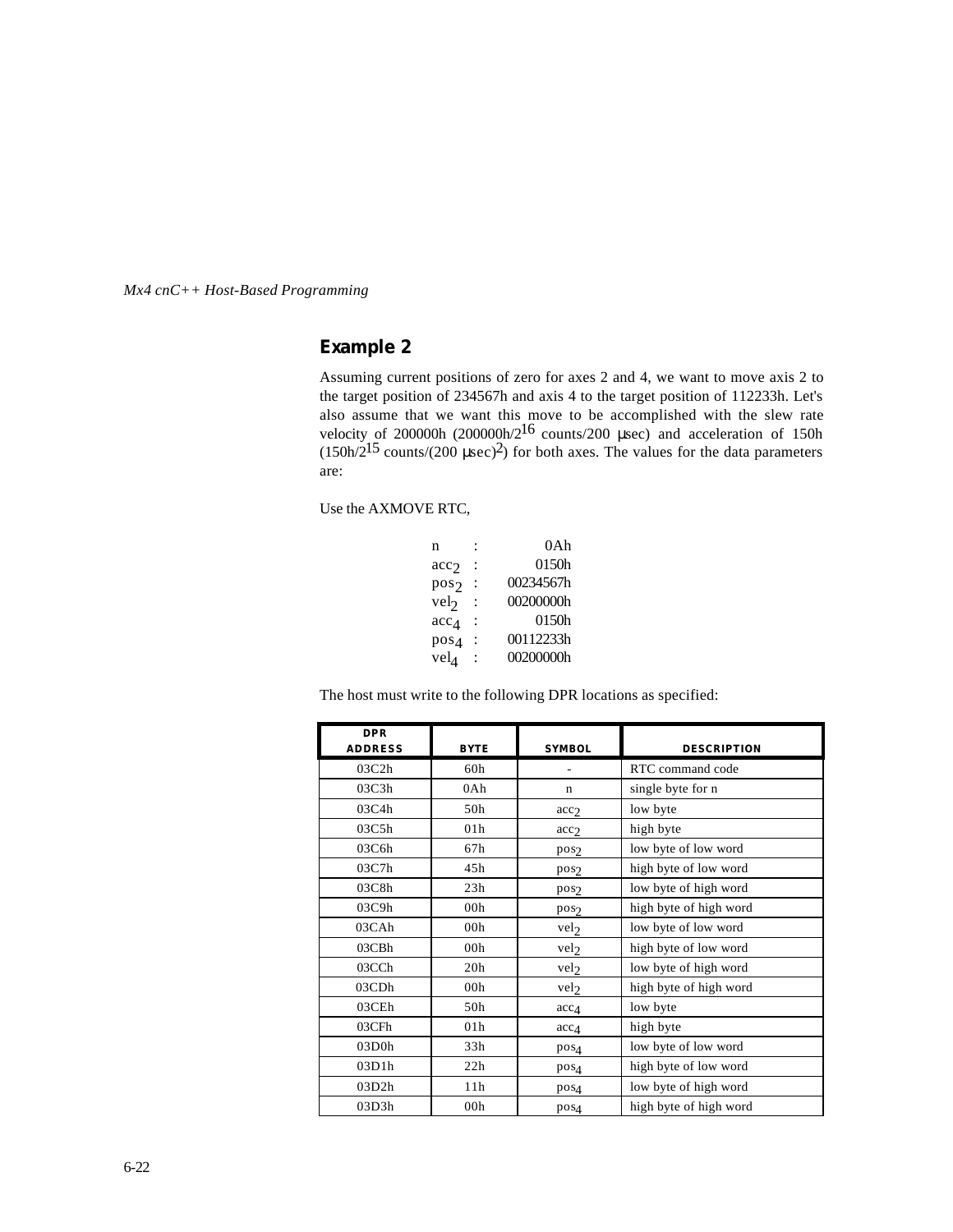| 03D4h | 00 <sub>h</sub> | $vel_4$        | low byte of low word   |
|-------|-----------------|----------------|------------------------|
| 03D5h | 00 <sub>h</sub> | $vel_4$        | high byte of low word  |
| 03D6h | 20 <sub>h</sub> | $vel_4$        | low byte of high word  |
| 03D7h | 00 <sub>h</sub> | $vel_{\Delta}$ | high byte of high word |
| 03D8h | xxh             |                | not necessary          |
|       | xxh             |                | not necessary          |
| 03FBh | xxh             |                | not necessary          |

## **Example 3**

Set a following error interrupt at 100, 101, 102 and 103 counts for axes 1 through 4, respectively.

Use the FERINT RTC,

| n                | 0Fh   |
|------------------|-------|
| fer <sub>1</sub> | 0064h |
| fer $2$          | 0065h |
| fer <sub>3</sub> | 0066h |
| fer $\Delta$     | 0067h |

The host must write to the following DPR locations as specified:

| <b>DPR</b><br><b>ADDRESS</b> | <b>BYTE</b>     | <b>SYMBOL</b>       | <b>DESCRIPTION</b> |
|------------------------------|-----------------|---------------------|--------------------|
|                              |                 |                     |                    |
| 03C2h                        | 67h             |                     | RTC command code   |
| 03C3h                        | 0Fh             | n                   | single byte for n  |
| 03C4h                        | 64h             | fer <sub>1</sub>    | low byte           |
| 03C5h                        | 00 <sub>h</sub> | fer <sub>1</sub>    | high byte          |
| 03C6h                        | 65h             | $f$ er <sub>2</sub> | low byte           |
| 03C7h                        | 00 <sub>h</sub> | fer <sub>2</sub>    | high byte          |
| 03C8h                        | 66h             | fer <sub>3</sub>    | low byte           |
| 03C9h                        | 00 <sub>h</sub> | ferz                | high byte          |
| 03CAh                        | 67h             | $fer_4$             | low byte           |
| 03CBh                        | 00 <sub>h</sub> | $fer_4$             | high byte          |
| 03CCh                        | xxh             |                     | not necessary      |
| ÷                            | xxh             |                     | not necessary      |
| 03FBh                        | xxh             |                     | not necessary      |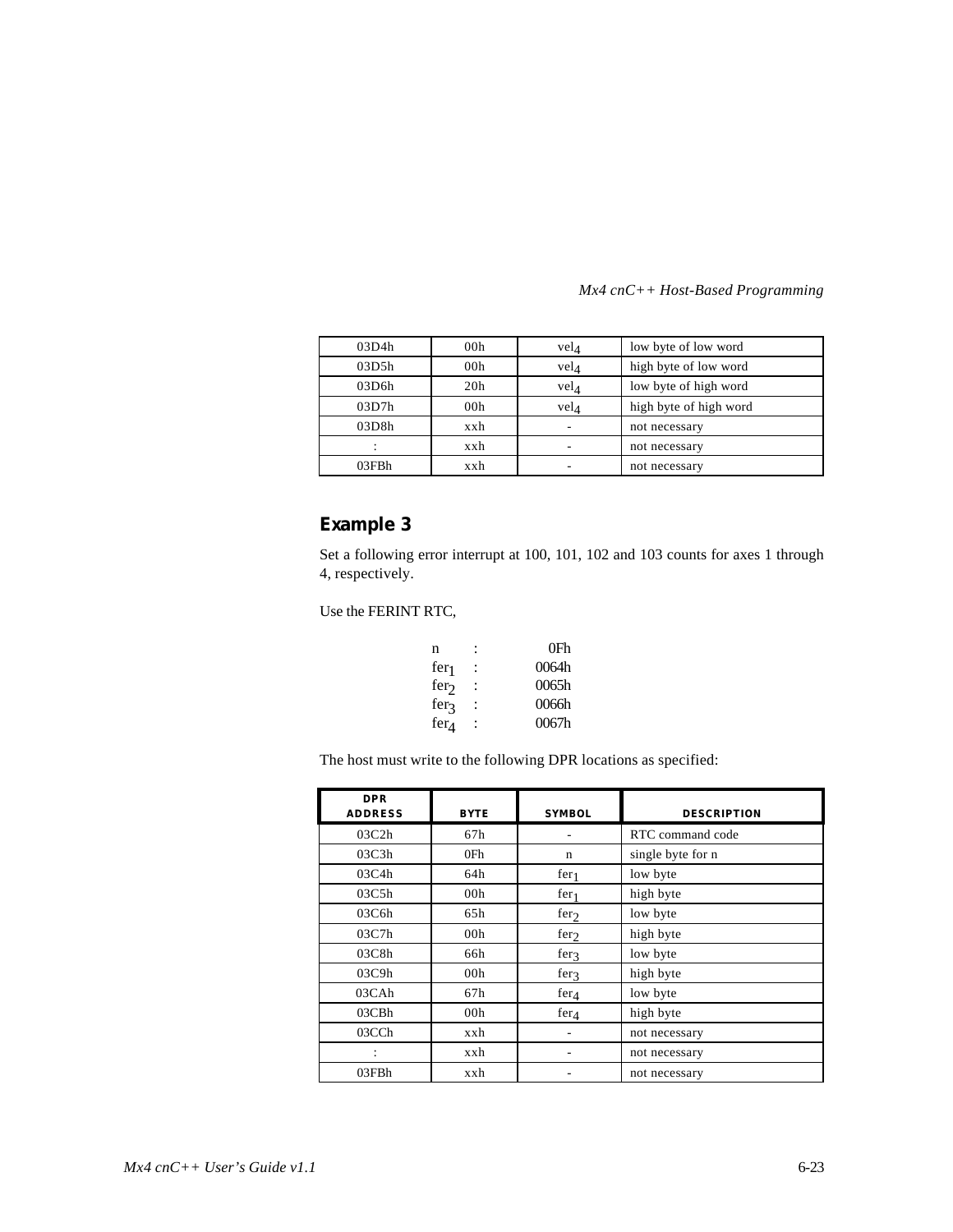### **Contouring**

Contouring commands consist of segment move commands transferred from the host to Mx4 cnC++ via the Contouring Ring Buffers [2nd order; DPR locations 120h to 3bfh, cubic spline; DPR locations 400h to 7EFh]. Each segment move consists of a 32-bit position value and 32-bit velocity value for each axis included in the contouring motion. The ring buffer size is (2nd order; 672 bytes) (cubic spline; 1008 bytes), and thus will hold (2nd order; 84) (cubic spline; 126) segment move [position, velocity] commands'.

Mx4 cnC++ performs either 2nd order or cubic spline interpolation on the 8-byte segment move data points. The interpolation time interval is programmable via the BTRATE (2nd order) or CUBIC\_RATE (cubic spline) commands. The segment move 'commands' are executed in sequence, with execution commencing only when the previously commanded segment move is complete.

The following contouring discussion is specific to 2nd order contouring. With reference to the cubic spline contouring ring buffer, the discussion is relevant to cubic spline contouring.

Before beginning a contour, the 2nd order contouring ring buffer must first be initialized with contouring points (segment move commands). The host must load the segment move commands into the DPR in round-robin format. The following rules must be followed when initializing the ring buffer with data.

- 1. Data should begin in the segment command data area indicated by the value of the Mx4 cnC++ pointer OUTPTR, loaded at incrementing addresses.
- 2. Position and velocity are interleaved, position first.
- 3. Multi-byte position and velocity are written to the ring buffer in LSB to MSB format.
- 4. For multi-axis contouring, the position/velocity pairs for each axis involved are interleaved, written to the ring buffer in increasing-axisnumber order.
- 5. Host should update the value of the host pointer INPTR to [offset of last segment move command + 1].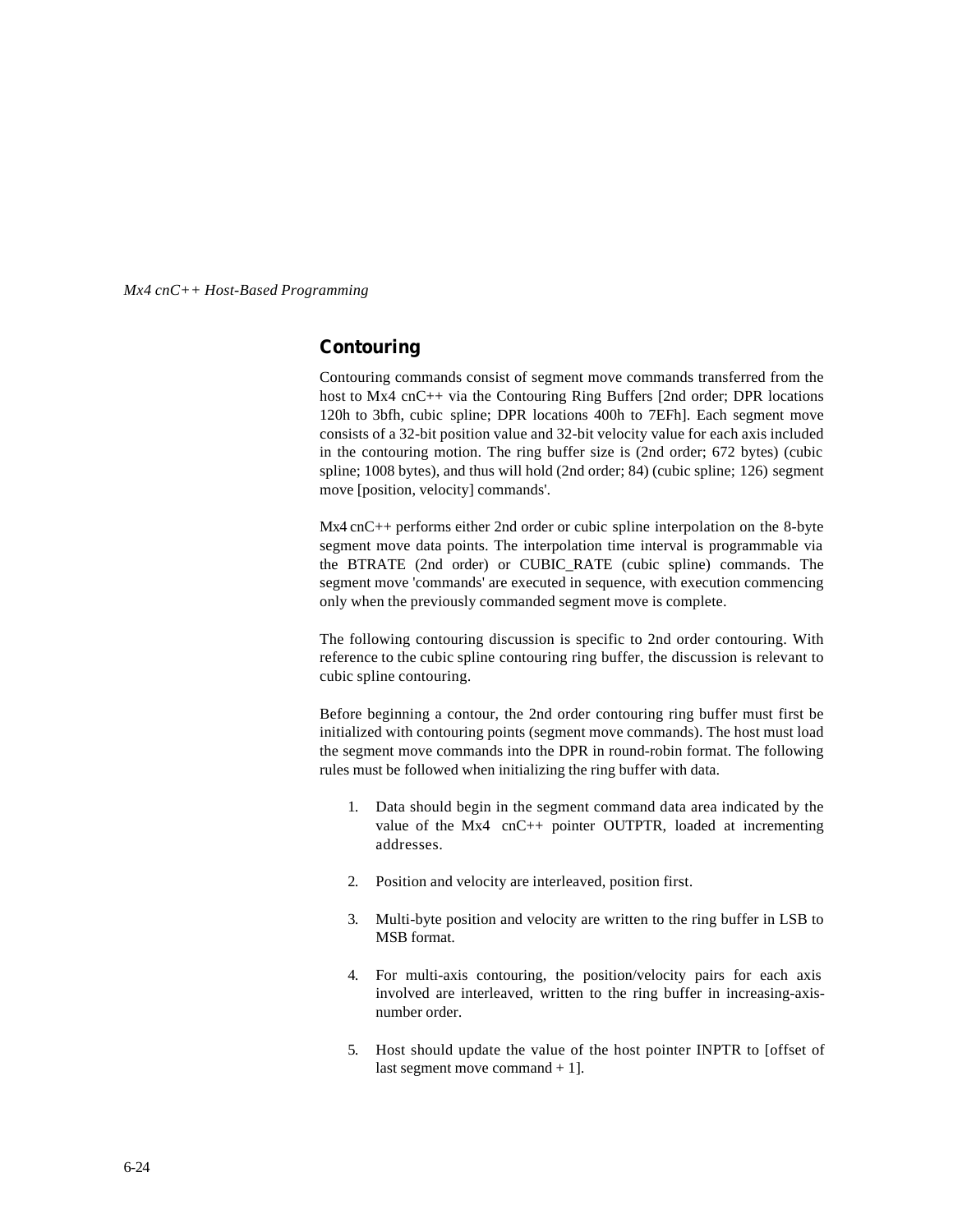

*Note:* The ring buffer is structured such that the next byte after location 3BFh is at location 120h; so the host must implement a roll-over to 120h after location 3BFh when loading data to the ring buffer (and/or a roll-over from 83 to 0 in the value of host pointer INPTR).

These rules are illustrated in the two examples of Fig. 6-4.



Fig. 6-4: Contouring Ring Buffer Example

As is evident in Rules 1 and 2, the DPR ring buffer area includes two pointers, INPTR and OUTPTR. Both pointers have values expressed as an offset from 120h in multiples of 8 bytes (or a single segment move command). The pointer values range from 0 to 83, pointing to one of the 84 segment move command data areas in the ring buffer.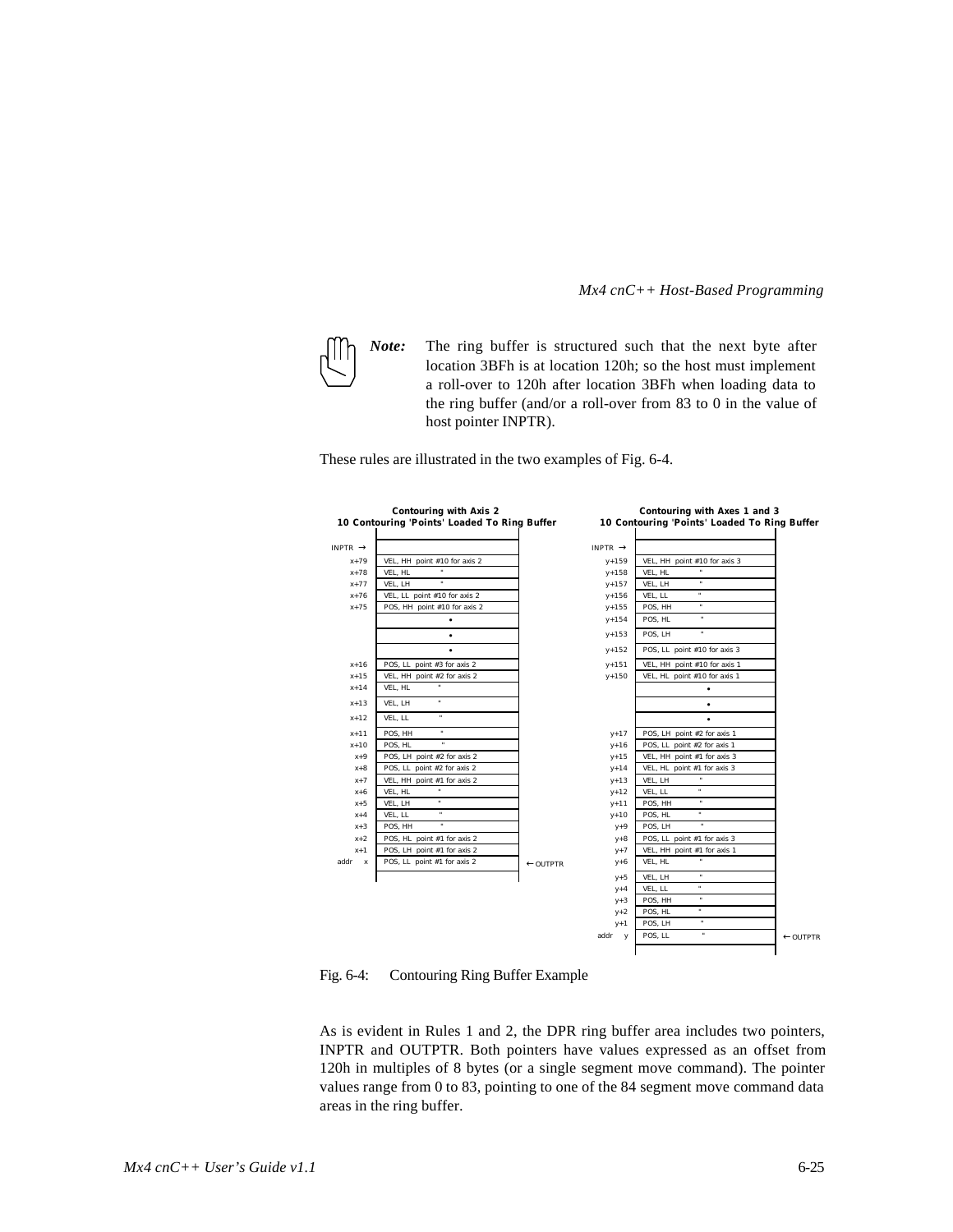OUTPTR is a Mx4 cnC++ pointer. It indicates which of the 84 data areas of the ring buffer Mx4 cnC++ will read the next segment move command from. Mx4 cnC++ increments OUTPTR as it reads data from the ring buffer. INPTR is a host pointer. Its value indicates which data in the ring buffer the host should begin to download additional contour data points.

Before initializing the ring buffer with contour data points, INPTR should equal OUTPTR indicating that the ring buffer is empty. The host increments INPTR as the ring buffer is initialized with data. After ring buffer initialization it is essential to ensure that INPTR always leads OUTPTR so that Mx4 cnC++ is never starved of segment move commands to read after a START RTC is issued.

The host may issue a buffer breakpoint interrupt command (BBINT RTC) in order that Mx4 cnC++ interrupts the host whenever the number of segment move commands in the ring buffer falls below a programmed threshold. This provides a system of informing the host when it should refresh the ring buffer with additional segment move commands. The number of segment move commands indicated by BBINT must always be greater than the number of segment move commands read by Mx4 cnC++ during a ring buffer refresh to prevent starvation.

When refreshing the ring buffer with additional segment move commands, Rules 2 through 5 should still be followed. Rule 1 is altered as follows:

1. Data should begin in the segment move command data area indicated by value of host pointer, INPTR.

The START RTC starts the contouring motion with the argument of START being a bit coding of the axes involved. Fig. 6-5 depicts a flowchart for a general host contouring algorithm.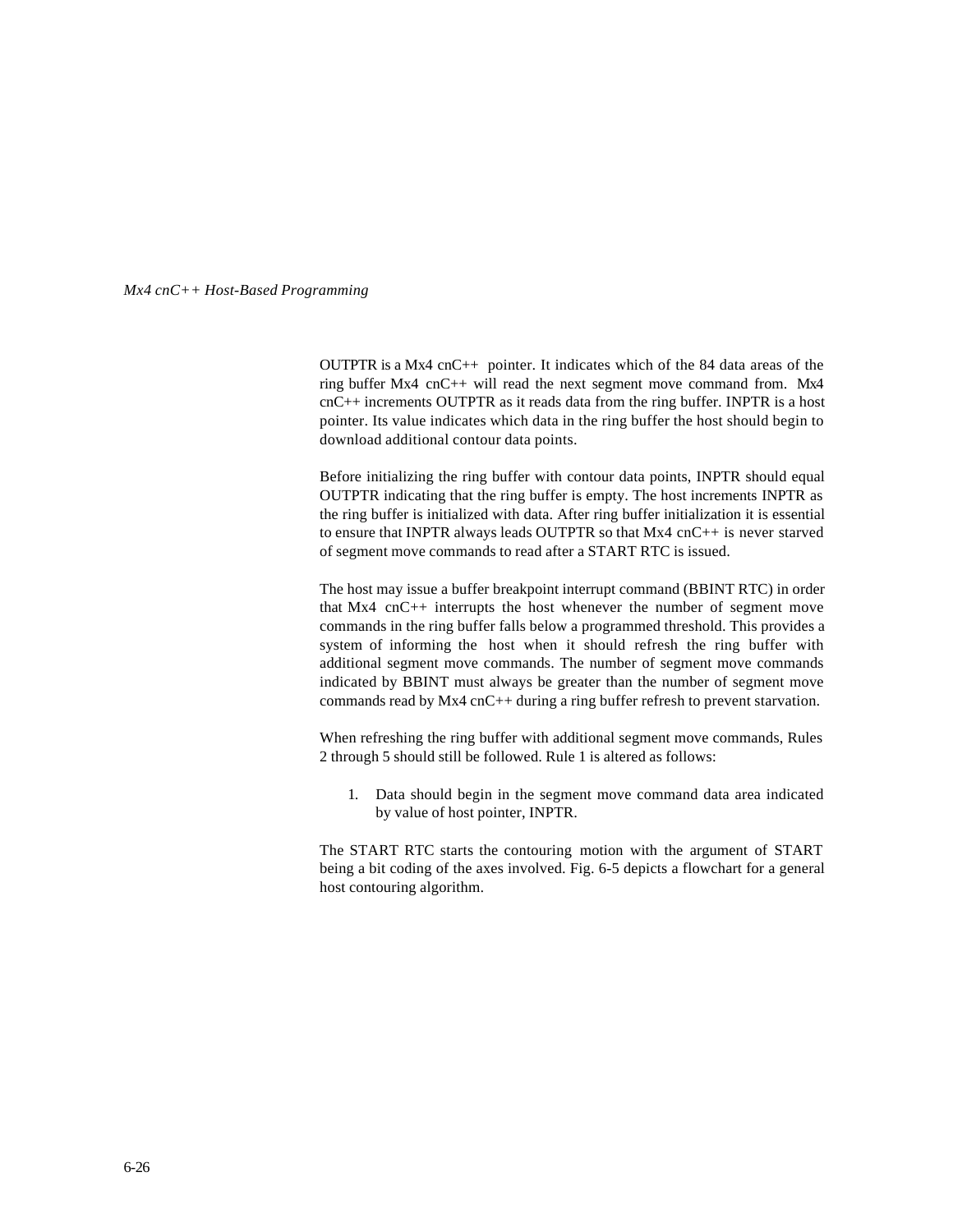

*Mx4 cnC++ Host-Based Programming*

Fig. 6-5: Ring Buffer Contouring Algorithm Flowchart

Mx4 cnC++ allows the axes involved in a contouring motion to be changed "on the fly" via the VECCHG (vector change) command (2nd order) or velocity argument bit coding (cubic spline). For 2nd order contouring, upon the execution of VECCHG, the contouring task assumes a new set of axes at the programmed segment move command data space in the ring buffer. The VECCHG is triple buffered in Mx4 cnC++, so up to three vector changes may be queued at any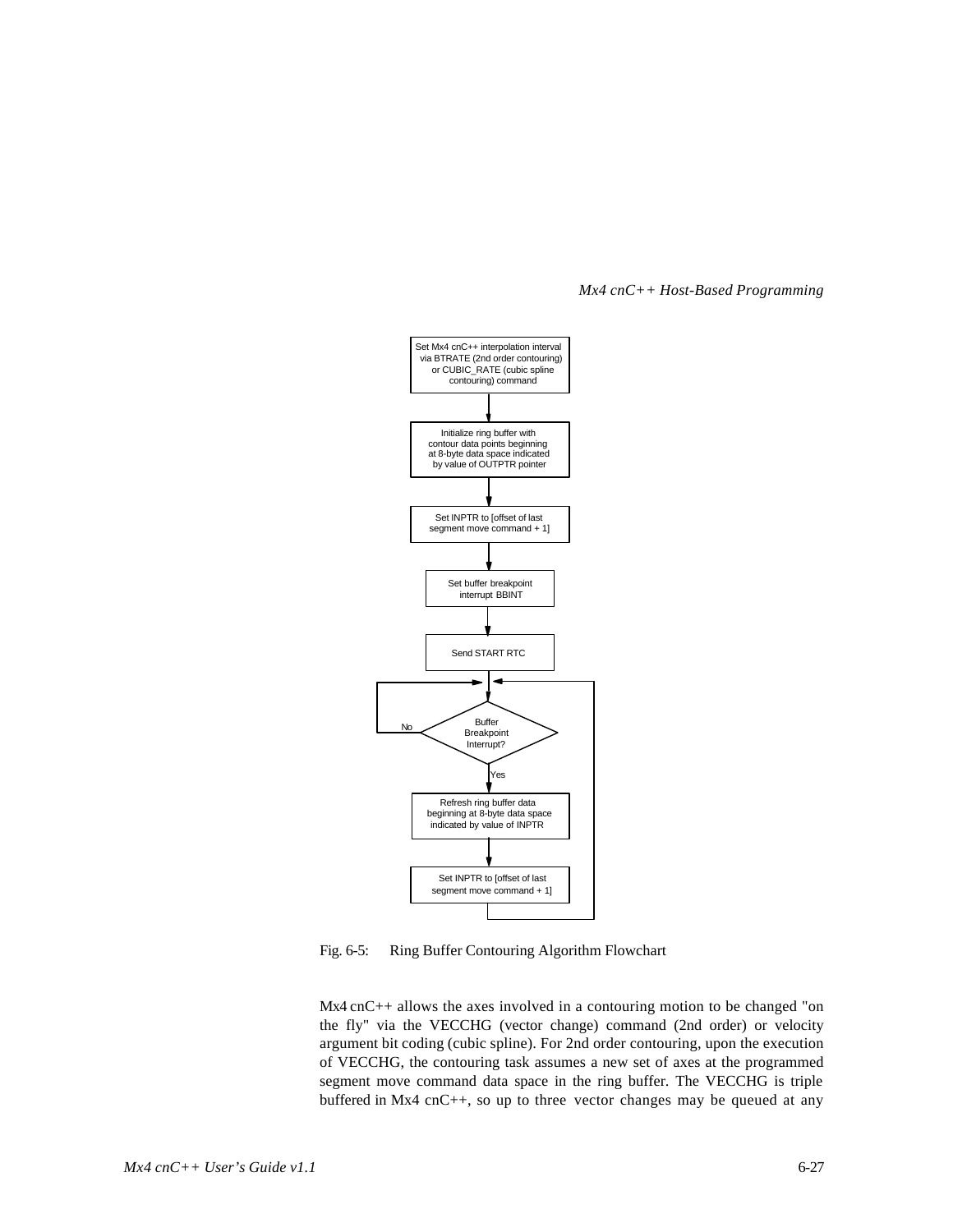time. Mx4 cnC++ sends a "vector change buffer overflown" interrupt to the host if the host attempts to queue more than three vector changes.

Changing contouring axes with cubic spline requires only a change in the axiscoding bits in the velocity argument upper nibble (see *Cubic Spline Application Notes*).

Contouring motion in a particular axis may be terminated with a STOP command, or if the emergency stop ESTOP\_ACC input is active. Attempting to execute a closed loop motion command such as VELMODE or AXMOVE for an axis while that axis is involved in contouring motion (or vice versa) will result in a "conflicting commands detected" host interrupt and the second command will be ignored.

# **Mx4 cnC++ Host Programming Using C, C++, Visual Basic or Visual C++**

Programming for the Mx4 cnC++ card with the Host programming method may involve many of the following programming items:

- transmitting RTCs to Mx4 cnC++
- sending contouring commands to Mx4 cnC++ in contouring applications
- create an interrupt service routine to process any Mx4 cnC++-to-host interrupts
- check Mx4 cnC++ status bytes and error codes
- read Mx4 cnC++ system state variables such as position, velocity and following error for user-feedback
- utilize the PARREAD RTC for debug support

Mx4 cnC++'s powerful instruction set and comprehensive DPR data reporting format enables the user to create application programs from the very simple to complex. The experienced programmer may want to write low-level code that deals with Mx4 cnC++ at the bit level through the 2K DPR interface. Others, however, might want to start out with higher-level Mx4 cnC++ programming; utilizing pre-defined functions and routines that take care of the lower-level Mx4 cnC++ programming aspects such as reading and writing bytes and utilizing the correct Mx4 cnC++ DPR communication protocols.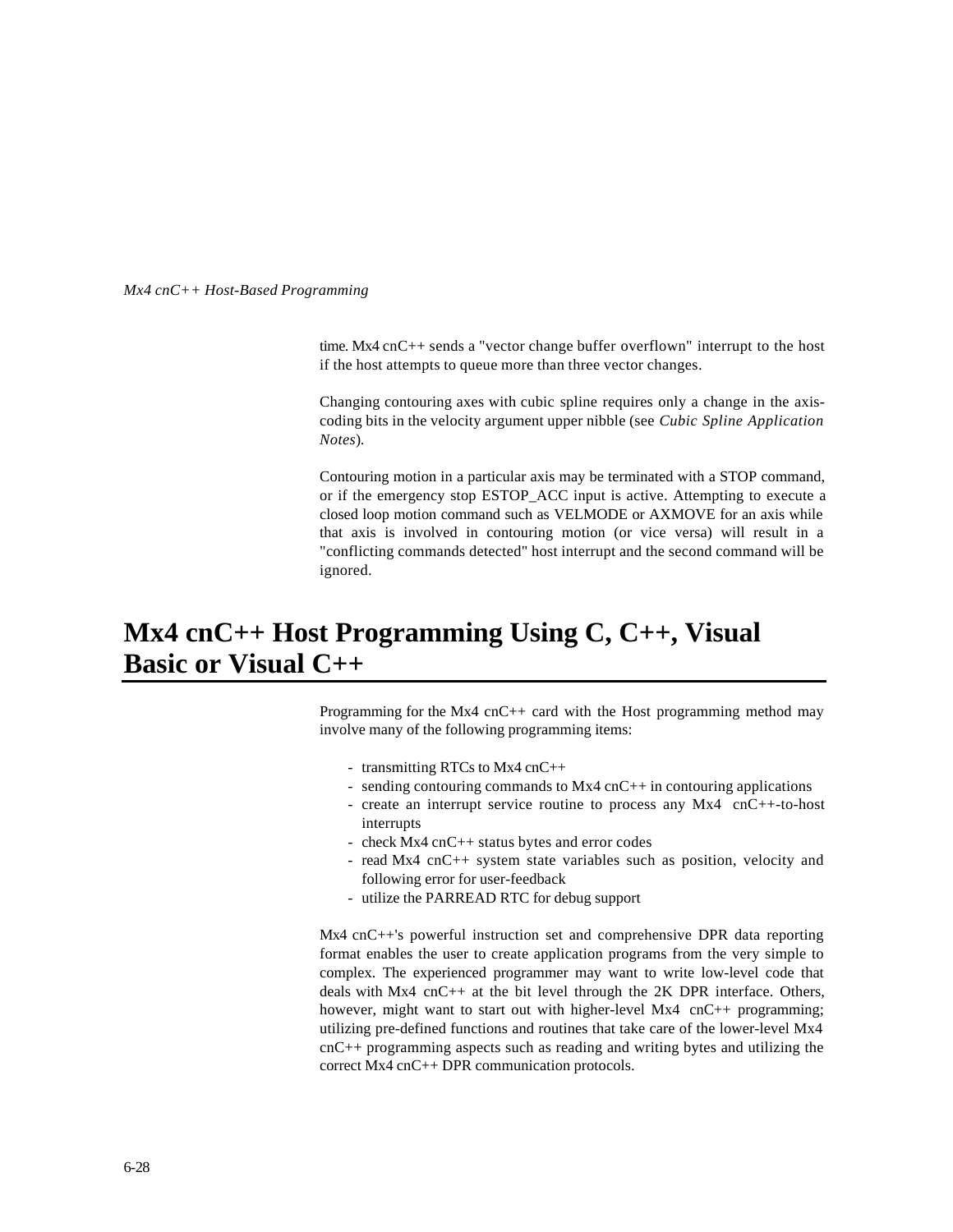For further information about programming the Mx4 cnC++ with C, please refer to the *Mx4 & C Programmer's Guide*.

For further information about programming the Mx4 cnC++ with C++, Visual Basic or Visual C++, contact DSP Control Group.

# **Mx4 cnC++ Power-Up / Reset Software Initialization**

A typical Mx4 cnC++ host programming application program should include a standard initialization routine. Upon power-up, the Mx4 cnC++ card resets itself just as it would as if it had received the RESET command from the host. After the Mx4 cnC++ reset sequence is completed (signaled by 'reset complete' interrupt to the host), the Mx4 cnC++ (and VECTOR, if installed) signature is written to the DPR. If the post-reset signature is not complete, the reset was unsuccessful and the Mx4 cnC++ system reset should be repeated. Following this initialization sequence ensures that Mx4 cnC++ (and VECTOR4, if installed) has been reset and is ready to be programmed before the host programming commences. The suggested initialization sequence is depicted in the flowchart of Fig. 6-6.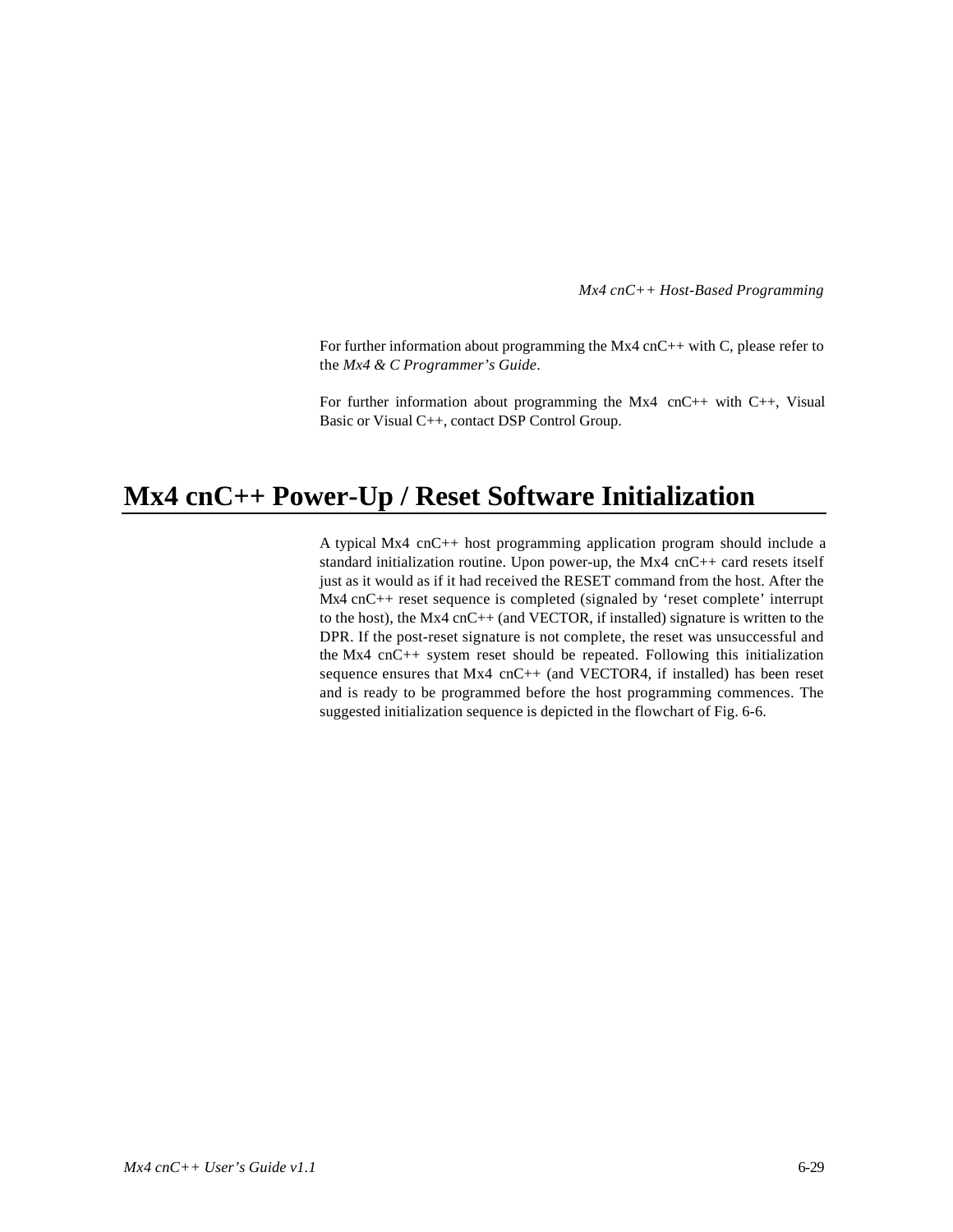



Fig. 6-6: Mx4 cnC++ Power-Up / Reset Software Initialization Routine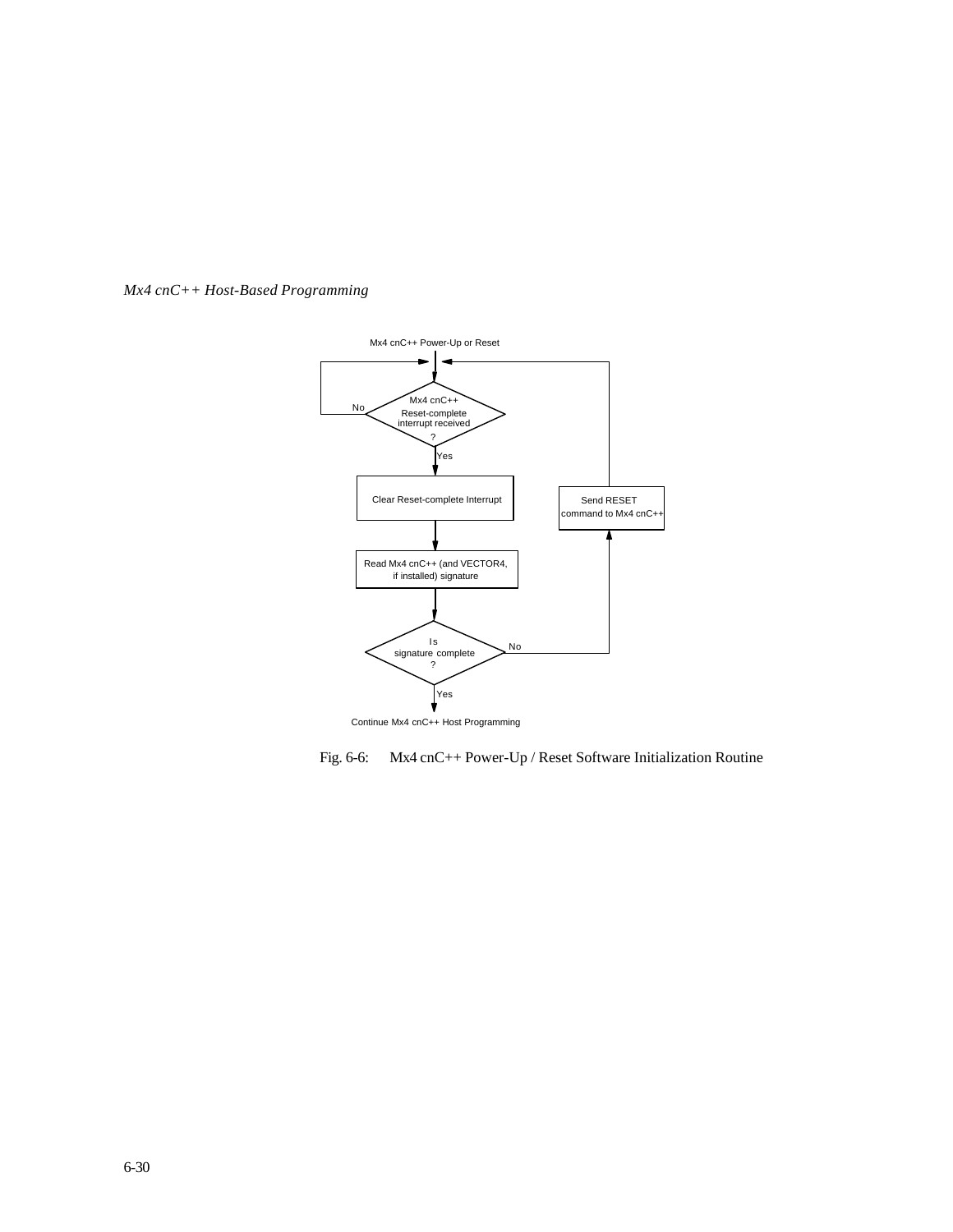# **7 Mx4 cnC++ Status & Error Reports**

# **Mx4 cnC++ Power-Up / Reset State**

Upon power-up, the Mx4  $cnC++$  card resets itself just as it would as if it had received the RESET RTC from the host. Upon completion of the reset, Mx4 cnC++ sends the 'reset finished' interrupt to the host. Thus, upon power-up of the Mx4 cnC++ card, the host should wait for and then clear the 'reset finished' interrupt generated by Mx4 cnC++. (See Chapter 6, *Mx4 cnC++ Power-Up / Reset Software Initialization*.)

A Mx4 cnC++ reset results in the clearing of all Mx4 cnC++ parameters including the 2K Dual Port RAM (DPR). Any programming of the Mx4 cnC++ card prior to reset must be repeated.

# **Mx4 cnC++ Interrupts, Status Codes & Error Condition Reports to the Dual Port RAM**

Mx4 cnC++ data reporting to the host includes a variety of interrupt conditions, status codes and error conditions. Table 7-1 sums up these reports.



*Note:* Refer to Chapter 6 *Mx4 cnC++ Host-Based Programming* for a detailed description of the Mx4 cnC++ DPR interface and protocols for host writing and reading of the DPR.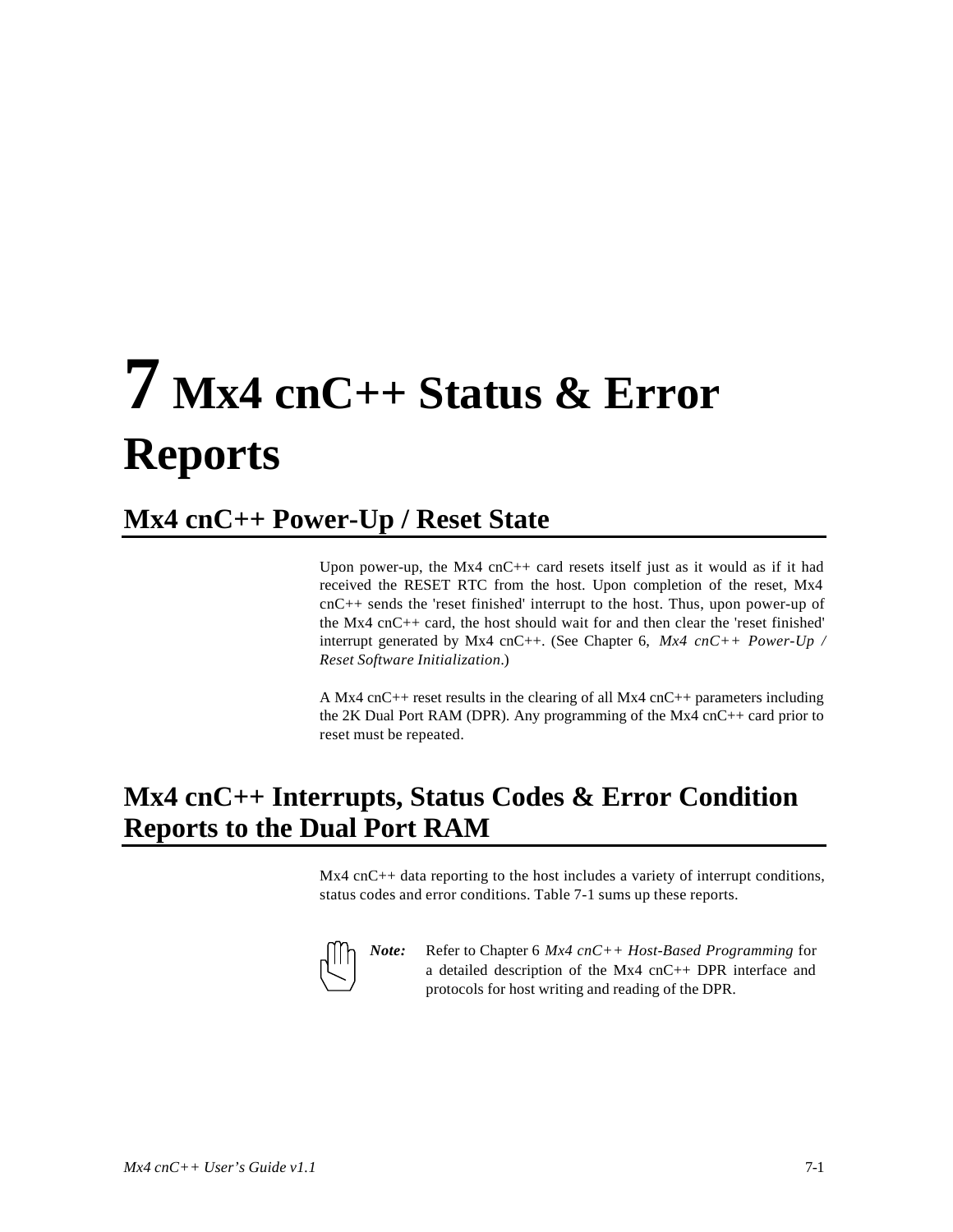| NAME                                                                                  | INTERRUPT<br><b>TSOH</b> | ENABLED<br><b>RTC</b> | <b>DESCRIPTION</b>                                                                                                                                                                                                                                                                                                                                                                                                                                                                                                                                                                                                                                                                                                                  |
|---------------------------------------------------------------------------------------|--------------------------|-----------------------|-------------------------------------------------------------------------------------------------------------------------------------------------------------------------------------------------------------------------------------------------------------------------------------------------------------------------------------------------------------------------------------------------------------------------------------------------------------------------------------------------------------------------------------------------------------------------------------------------------------------------------------------------------------------------------------------------------------------------------------|
| Following Error and Halt<br>Interrupt                                                 |                          |                       | see FERHLT command description                                                                                                                                                                                                                                                                                                                                                                                                                                                                                                                                                                                                                                                                                                      |
| Following Error Interrupt                                                             | ₹                        |                       | see FERINT command description                                                                                                                                                                                                                                                                                                                                                                                                                                                                                                                                                                                                                                                                                                      |
| Index Pulse Interrupt                                                                 |                          |                       | see INXINT command description                                                                                                                                                                                                                                                                                                                                                                                                                                                                                                                                                                                                                                                                                                      |
| Position Breakpoint Interrupt                                                         |                          |                       | see POSBRK command description                                                                                                                                                                                                                                                                                                                                                                                                                                                                                                                                                                                                                                                                                                      |
| Motion Complete Interrupt                                                             |                          |                       | see MCENBL command description                                                                                                                                                                                                                                                                                                                                                                                                                                                                                                                                                                                                                                                                                                      |
| External Interrupt                                                                    | ₹                        |                       | see PRBINT command description                                                                                                                                                                                                                                                                                                                                                                                                                                                                                                                                                                                                                                                                                                      |
| Conflicting Commands Detected                                                         |                          |                       | "Conflicting commands detected" is an error interrupt reported to the<br>attempting to combine both contouring and RTC motion in the same<br>2. AXMOVE or VELMODE motion in progress, and a contouring<br>1. contouring in progress, and an AXMOVE or VELMODE RTC<br>The "conflicting command(s)" that caused the error is not executed<br>Organization). This interrupt serves to report the host error of<br>host via bit 6 of DPR status register DSPSTAT1 (see Mx4 DPR<br>axis simultaneously. Any one of the following cases will yield a<br>START RTC involving that axis is sent to Mx4.<br>"conflicting commands detected" interrupt.<br>involving that axis is sent to Mx4<br>by Mx4, it is discarded.<br>For an axis with |
| Table 7-1: Mx4 Interrupts, Status Codes and Error Conditions (continued on next page) |                          |                       |                                                                                                                                                                                                                                                                                                                                                                                                                                                                                                                                                                                                                                                                                                                                     |

| $\begin{bmatrix} 1 & 0 & 0 & 0 \\ 0 & 0 & 0 & 0 \\ 0 & 0 & 0 & 0 \\ 0 & 0 & 0 & 0 \\ 0 & 0 & 0 & 0 \\ 0 & 0 & 0 & 0 \\ 0 & 0 & 0 & 0 \\ 0 & 0 & 0 & 0 \\ 0 & 0 & 0 & 0 & 0 \\ 0 & 0 & 0 & 0 & 0 \\ 0 & 0 & 0 & 0 & 0 \\ 0 & 0 & 0 & 0 & 0 & 0 \\ 0 & 0 & 0 & 0 & 0 & 0 \\ 0 & 0 & 0 & 0 & 0 & 0 & 0 \\ 0 & 0 & 0 & 0 & 0 & $ |
|------------------------------------------------------------------------------------------------------------------------------------------------------------------------------------------------------------------------------------------------------------------------------------------------------------------------------|
|                                                                                                                                                                                                                                                                                                                              |
|                                                                                                                                                                                                                                                                                                                              |
|                                                                                                                                                                                                                                                                                                                              |
|                                                                                                                                                                                                                                                                                                                              |
|                                                                                                                                                                                                                                                                                                                              |
|                                                                                                                                                                                                                                                                                                                              |
|                                                                                                                                                                                                                                                                                                                              |
|                                                                                                                                                                                                                                                                                                                              |
|                                                                                                                                                                                                                                                                                                                              |
|                                                                                                                                                                                                                                                                                                                              |
|                                                                                                                                                                                                                                                                                                                              |
|                                                                                                                                                                                                                                                                                                                              |
|                                                                                                                                                                                                                                                                                                                              |
| $\frac{1}{2}$                                                                                                                                                                                                                                                                                                                |
|                                                                                                                                                                                                                                                                                                                              |
|                                                                                                                                                                                                                                                                                                                              |
|                                                                                                                                                                                                                                                                                                                              |
|                                                                                                                                                                                                                                                                                                                              |
|                                                                                                                                                                                                                                                                                                                              |
|                                                                                                                                                                                                                                                                                                                              |
| .<br>.<br>.<br>:                                                                                                                                                                                                                                                                                                             |
| ļ                                                                                                                                                                                                                                                                                                                            |
| l<br>;<br>;<br>;                                                                                                                                                                                                                                                                                                             |
|                                                                                                                                                                                                                                                                                                                              |
| 50000                                                                                                                                                                                                                                                                                                                        |
|                                                                                                                                                                                                                                                                                                                              |
|                                                                                                                                                                                                                                                                                                                              |
|                                                                                                                                                                                                                                                                                                                              |
|                                                                                                                                                                                                                                                                                                                              |
|                                                                                                                                                                                                                                                                                                                              |
| I                                                                                                                                                                                                                                                                                                                            |
|                                                                                                                                                                                                                                                                                                                              |
|                                                                                                                                                                                                                                                                                                                              |
|                                                                                                                                                                                                                                                                                                                              |
| l                                                                                                                                                                                                                                                                                                                            |
|                                                                                                                                                                                                                                                                                                                              |
|                                                                                                                                                                                                                                                                                                                              |
|                                                                                                                                                                                                                                                                                                                              |
|                                                                                                                                                                                                                                                                                                                              |
| ļ                                                                                                                                                                                                                                                                                                                            |
|                                                                                                                                                                                                                                                                                                                              |
|                                                                                                                                                                                                                                                                                                                              |
|                                                                                                                                                                                                                                                                                                                              |
|                                                                                                                                                                                                                                                                                                                              |
| j<br>$\frac{1}{1}$                                                                                                                                                                                                                                                                                                           |
| Į                                                                                                                                                                                                                                                                                                                            |
|                                                                                                                                                                                                                                                                                                                              |
|                                                                                                                                                                                                                                                                                                                              |
| ì<br>ך<br>ר                                                                                                                                                                                                                                                                                                                  |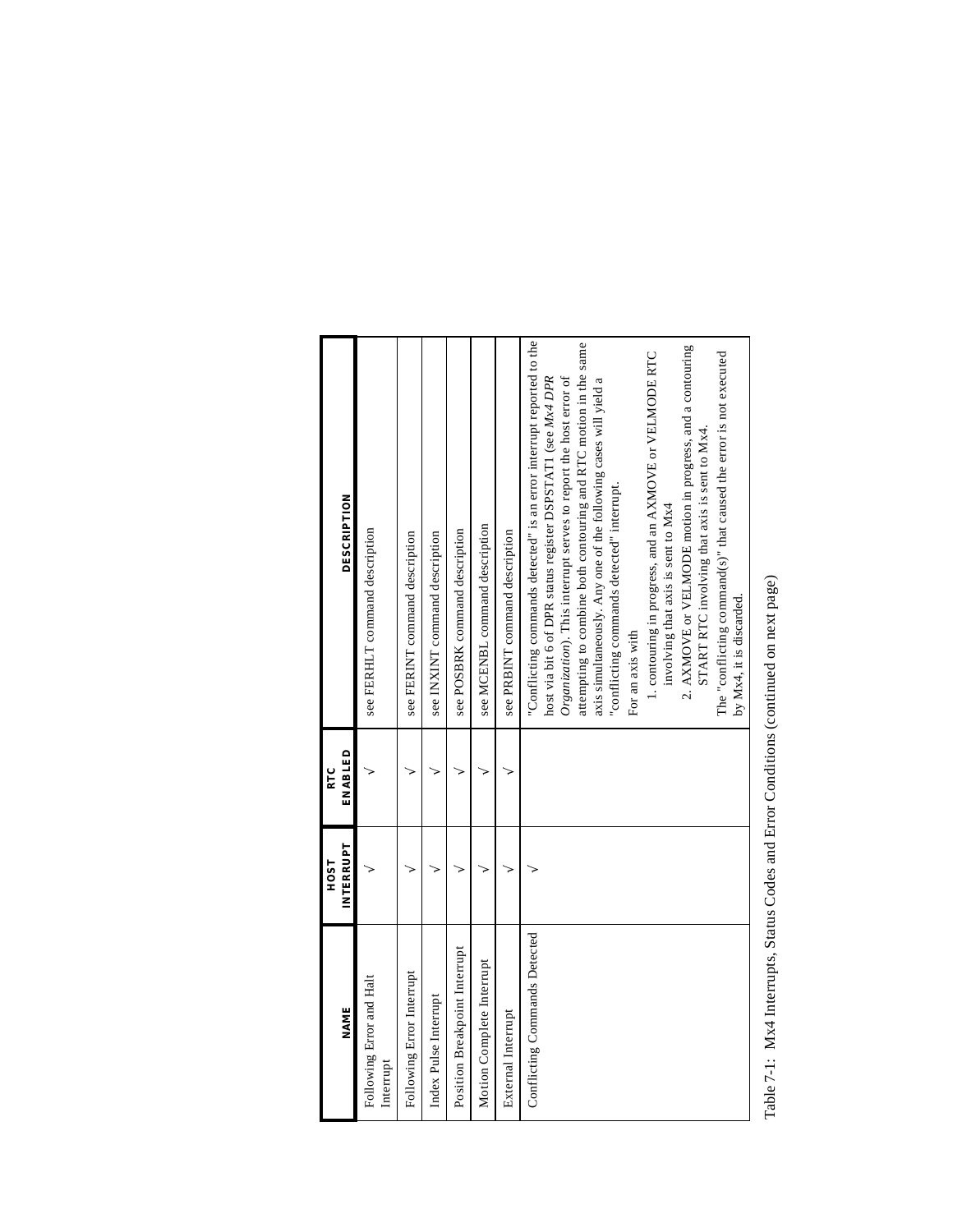| NAME                            | INTERRUPT<br><b>TSOH</b> | ENABLED<br><b>RTC</b> | <b>DESCRIPTION</b>                                                                                                                                                                                                                                                                                                                                                                                                                                                  |
|---------------------------------|--------------------------|-----------------------|---------------------------------------------------------------------------------------------------------------------------------------------------------------------------------------------------------------------------------------------------------------------------------------------------------------------------------------------------------------------------------------------------------------------------------------------------------------------|
| RTC Command Ignored             |                          |                       | previously executed STOP RTC or active ESTOP/ input. The motion<br>command ignored" interrupt is generated when a motion command is<br>received by Mx4 for an axis that is presently halting to a stop via a<br>This error interrupt is reported to the host via bit 7 of DPR status<br>register DSPSTAT1 (see Mx4 DPR Organization). The "RTC<br>commands are the AXMOVE, START or VELMODE RTCs.                                                                   |
| Positive Feedback Interrupt     |                          |                       | see POSFEED command description                                                                                                                                                                                                                                                                                                                                                                                                                                     |
| Encoder Lost Interrupt          |                          |                       | see ENCOLOS command description                                                                                                                                                                                                                                                                                                                                                                                                                                     |
| Offset Cancel Finished          |                          |                       | see OFFSET command description                                                                                                                                                                                                                                                                                                                                                                                                                                      |
| <b>Encoder Status</b>           |                          |                       | the encoder signals (A or B) actively toggles while the other one<br>detected an encoder hardware failure. Mx4 reports an "encoder status"<br>The "encoder status" is reported to the lower nibble of DPR location<br>2. the encoder feedback to Mx4 is losing encoder pulses or one of<br>113h (see Mx4 DPR Organization). A set bit indicates that Mx4 has<br>1. the following error count is $>$ 300h, and<br>error if for the axis in question:<br>is inactive. |
| Real Time Index Pulse Reporting |                          |                       | DPR Organization). A set bit indicates an index pulse and the nibble is<br>pulse reporting" in the upper nibble of DPR location 113h (see Mx4<br>In addition to the host-enabled index pulse interrupt, the host may<br>monitor the index pulses of all four axes via the "Real time index<br>updated in real-time (5 msec).                                                                                                                                        |

Table 7-1 cont.: Mx4 Interrupts, Status Codes and Error Conditions (continued on next page) Table 7-1 cont.: Mx4 Interrupts, Status Codes and Error Conditions (continued on next page)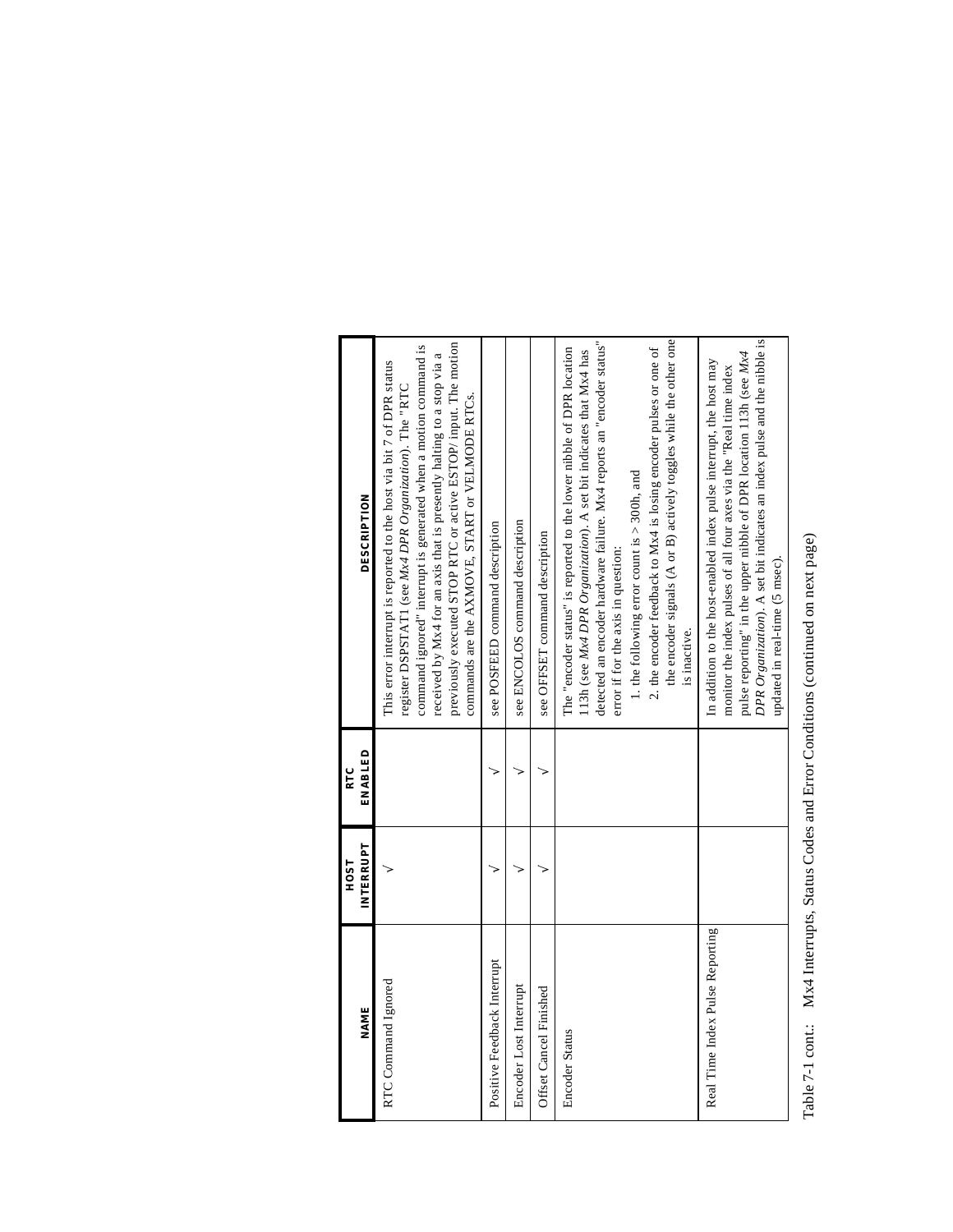| NAME                           | INTERRUPT<br><b>TSOH</b> | ENABLED<br><b>RTC</b> | <b>DESCRIPTION</b>                                                                                                                                                                                                                                                                                                                                                                                                                                           |
|--------------------------------|--------------------------|-----------------------|--------------------------------------------------------------------------------------------------------------------------------------------------------------------------------------------------------------------------------------------------------------------------------------------------------------------------------------------------------------------------------------------------------------------------------------------------------------|
| Servo Check Status             |                          |                       | used to report a Mx4 internal stack overflow error. Upon detection of<br>The "servocheck status" byte (SERVOCHK, DPR location 114h) is<br>a set bit 0 of SERVOCHK, the host may need to perform a system<br>reset.                                                                                                                                                                                                                                           |
| Buffer Breakpoint Interrupt    | >                        |                       | see BBINT command description                                                                                                                                                                                                                                                                                                                                                                                                                                |
| <b>ESTOP</b> Detected          |                          |                       | Mx4 reports the occurrence of an emergency stop (ESTOP/input) to<br>the host with an interrupt. The interrupt is reported via bit 2 of DPR<br>axes is brought to a halt with the programmed ESTOP/ acceleration /<br>Mx4 detects an active ESTOP/input, the motion (if any) of all four<br>interrupt register HOSTINT (see Mx4 DPR Organization). When<br>deceleration.                                                                                      |
| Vector Change Buffer Overflown |                          |                       | VECCHG commands, a host interrupt is generated and reported via bit<br>instruction. If the host attempts to "stack" or buffer more than three<br>3 of DPR interrupt register HOSTINT (see Mx4 DPR Organization).<br>The VECCHG RTC utilizes three buffer levels to implement the                                                                                                                                                                             |
| Reset Finished                 |                          |                       | 4 of DPR interrupt register HOSTINT (see Mx4 DPR Organization).<br>signals an interrupt to the host. The interrupt is bit-coded as a set bit<br>Upon completion of the power-up sequence or RESET RTC, Mx4                                                                                                                                                                                                                                                   |
| Data Run-Out In Ring Buffer    |                          |                       | It is essential for the host to provide Mx4 segment move commands<br>recorded in bits of DPR interrupt register HOSTINT (see Mx4 DPR Organization).<br>activated axis velocity is not zero, the ring buffer is out of data and<br>via the ring buffer(s) while contouring is in progress. If at any time<br>while contouring is active Mx4 detects INPTR=OUTPTR and any<br>Mx4 sends a "data run-out in ring buffer" interrupt to the host. The interrupt is |

Table 7-1 cont.: Mx4 Interrupts, Status Codes and Error Conditions Table 7-1 cont.: Mx4 Interrupts, Status Codes and Error Conditions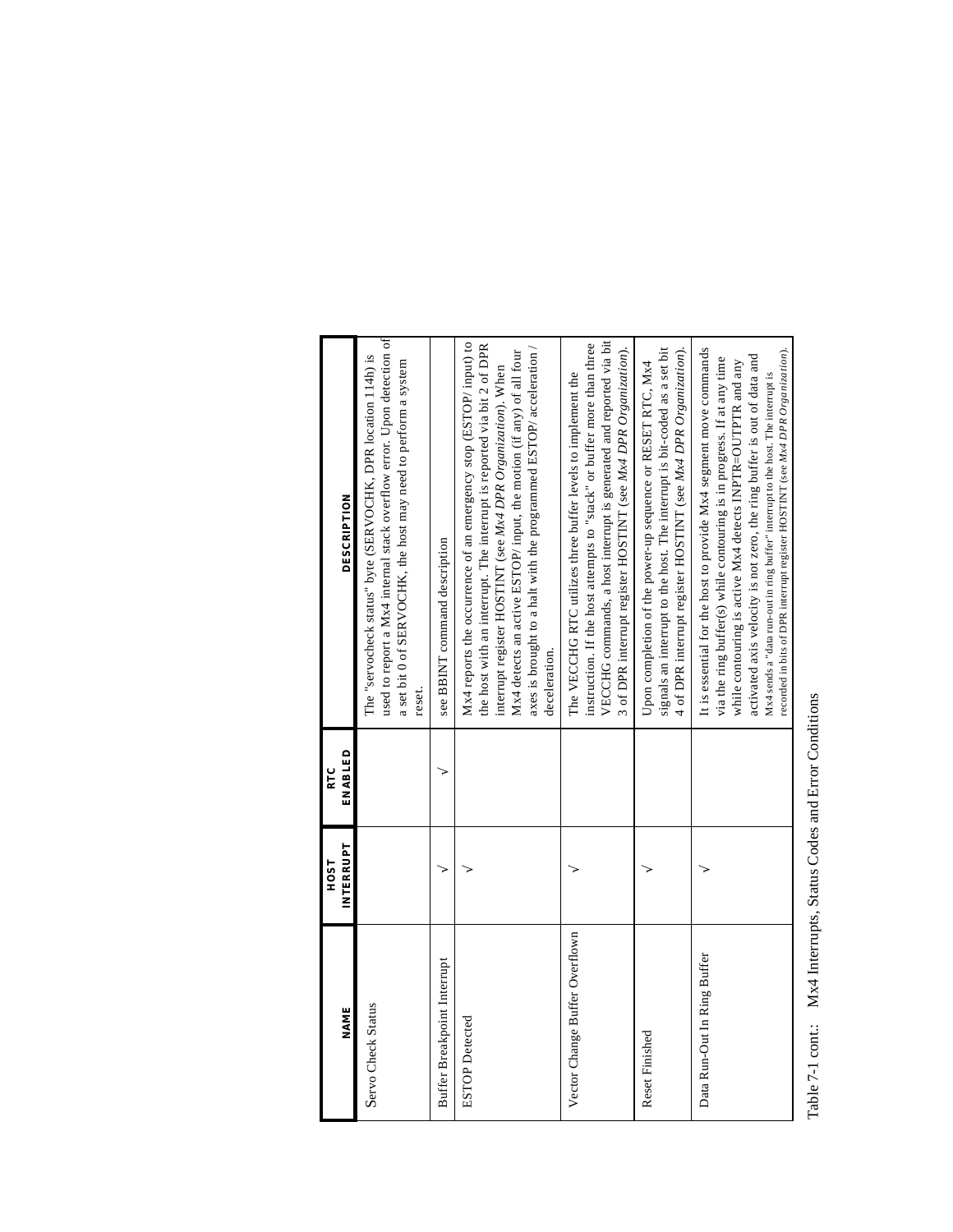

*Note:* The following is a brief description of the functionality and capabilities of the VECTOR4 drive control option. A more detailed VECTOR4 description can be found in the *VECTOR4 User's Guide* (included with the VECTOR4 option).

VECTOR4 is an add-on daughter-board to the Mx4 cnC++ card (PC/AT, Multibus and VME). VECTOR4 is an all digital AC servo controller for four axes of both AC and DC motors. With the VECTOR4 add-on drive controller, Mx4 cnC++ controls brushless DC, variable reluctance, AC induction and brush-type DC motors. Any combination of these motor technologies is programmable through a single instruction. Some of the features of VECTOR4 are listed below:

- $\Box$  Closes current and velocity loops for four axes
- $\Box$  State feedback optimum control algorithm along with modified vector control for better stability
- $\Box$  Programmable power electronics parameters
- $\Box$  PWM (Pulse Width Modulation) outputs allow VECTOR4 to interface to any generic output stage
- $\Box$  Current limit is programmable
- $\Box$  Full VECTOR4 debug support and state variable parameter reporting
- $\Box$  Performs field weakening for brushless DC and AC induction motors
- $\Box$  Current loop offset adjustment
- $\Box$  Interfaces to Mx4 cnC++ through the DSP bus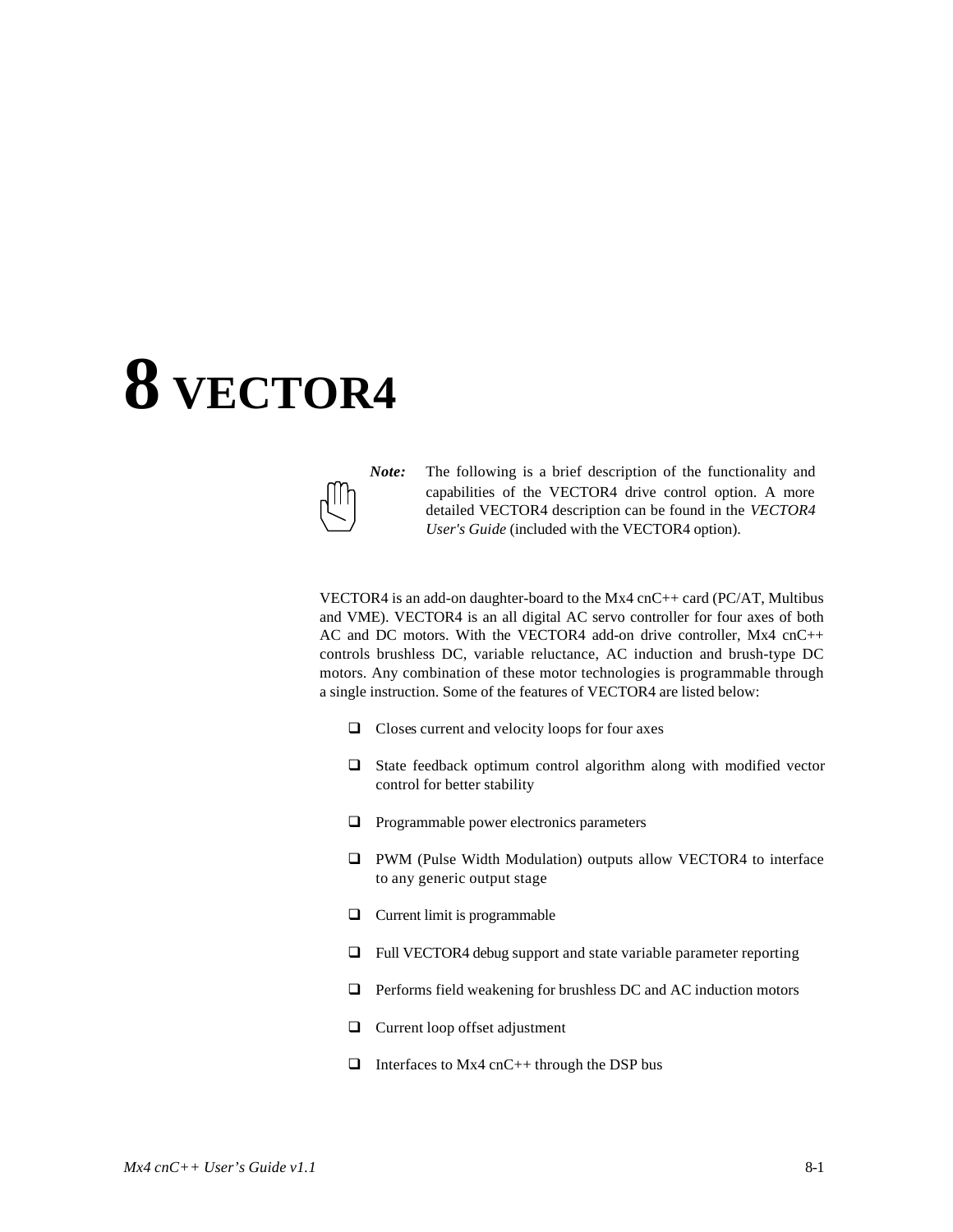The VECTOR4 card interfaces to Mx4 cnC++ via two 25-pin headers (see Fig. 8- 1). The Mx4 cnC++/VECTOR4 combination requires a double-slot width in the host bus card cage.



Fig. 8-1: PC/AT Mx4 cnC++ with VECTOR4 Option

Mx4 cnC++ transmits to VECTOR4 a set of torque or velocity commands through the DSP bus. VECTOR4 closes the velocity and/or torque loops and performs commutation (see VECTOR4 functional block diagram of Fig. 8-2). VECTOR4 uses state variable control rather than classical techniques such as lead-lag or PID. In addition to providing superior performance, this approach simplifies the task of tuning system parameters during initial system set-up. VECTOR4 linearizes the torque and current relations and closes a single composite current loop similar to that of a DC brush-type motor. This technique is superior to conventional vector control which requires closing three current loops and results in a motor-speed dependent current loop frequency response.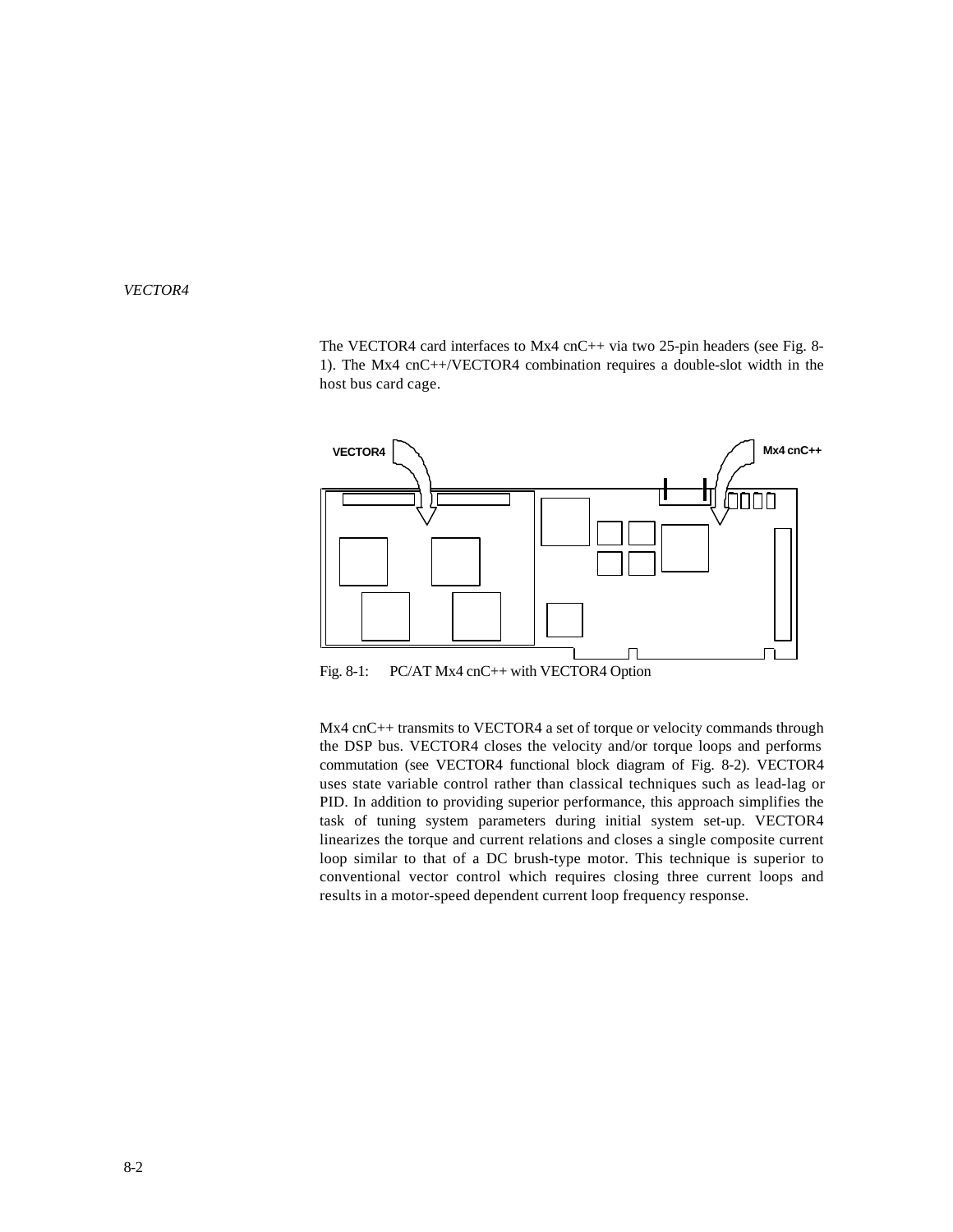

Fig. 8-2: Mx4 cnC++/VECTOR4 Functional Block Diagram

An industrial motor may be a brush type DC, brushless DC or AC induction machine. Instructions provided in VECTOR4 enable the user to select the appropriate technology suitable for their application. The encoder mounted on the motor shaft may be an incremental encoder alone (for AC induction motor or brush type DC motor control) or the combination of incremental and commutation encoders (for brushless DC motor control applications).

The commutation techniques used for brushless DC technology use only a 3-bit hall sensor or similar, as well as incremental encoder signals. This is in contrast with the use of an expensive resolver and resolver-to-digital converter. The incremental encoder signals enter into the Mx4 cnC++ card through the card connectors, whereas commutation encoder signals interface directly to VECTOR4.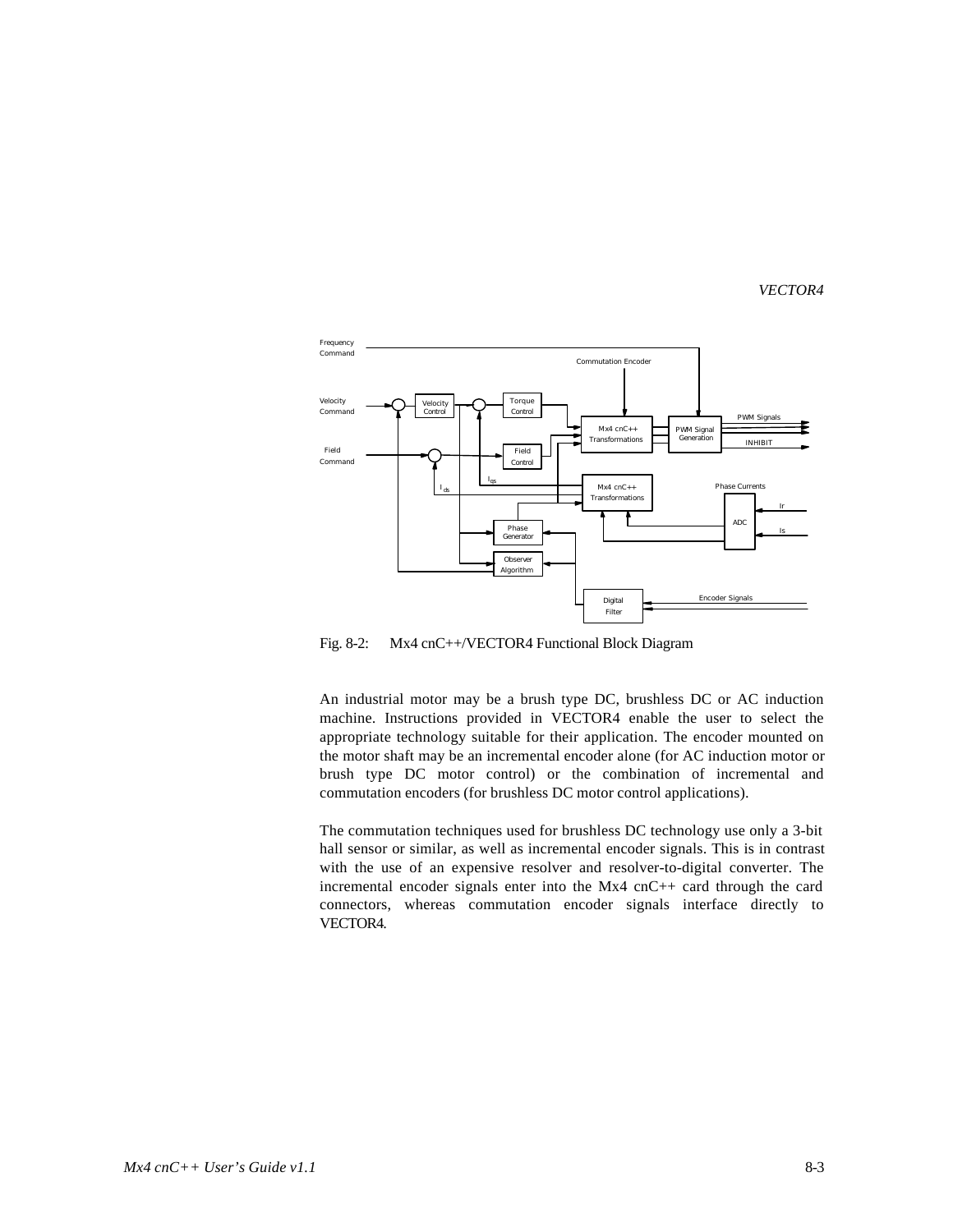# **VECTOR4 Programming Capabilities**

Like Mx4 cnC++, VECTOR4 is based on a powerful kernel that provides a very flexible programming platform. VECTOR4 supports both the host based and DSPL programming methods. VECTOR4's commands provide the user an easyto-use interface to VECTOR4's field-oriented control core. The VECTOR4 command summary is categorized as follows:

### **Initialization**

Initialization commands encompass those instructions used to define a particular set-up. For example, programming the type of motor being used or the encoder characteristics of an axis.

| <b>COMMAND</b>       | <b>DESCRIPTION</b>                    |
|----------------------|---------------------------------------|
| ENCOD MAG            | encoder line number                   |
| <b>FLUX CURRENT</b>  | bipolar field flux value              |
| MOTOR PAR            | set motor parameter                   |
| <b>MOTOR TECH</b>    | select motor technology               |
| <b>VECTOR4 BLOCK</b> | block further instructions to VECTOR4 |

### **Control Parameter**

Instructions used to set state variable control parameters and to tune the control loops.

| COMMAND            | <b>DESCRIPTION</b>             |
|--------------------|--------------------------------|
| <b>CURR OFFSET</b> | current loop offset adjustment |
| CURR PID           | program current loop gains     |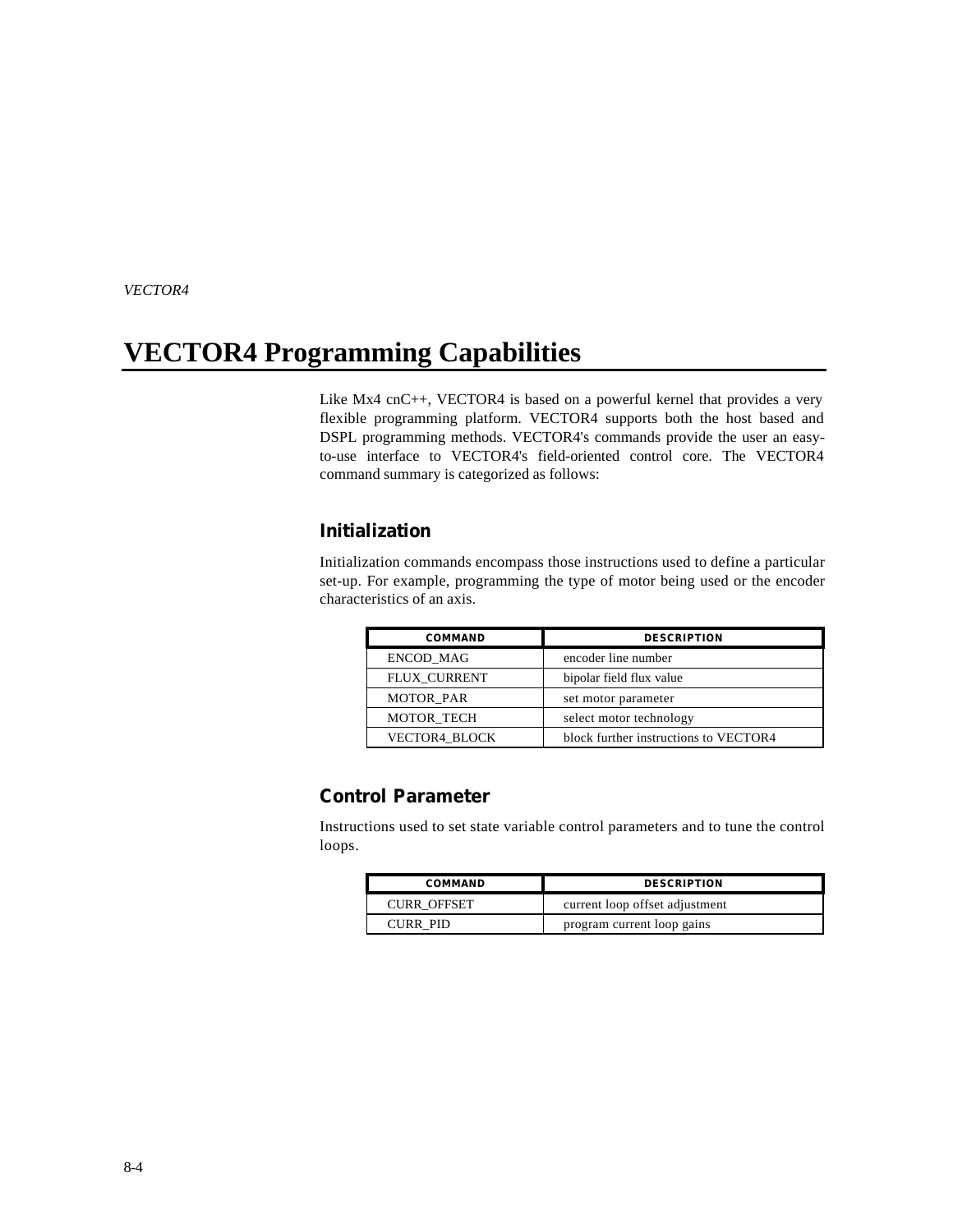## **Power Stage**

Power stage commands are used to characterize and define the VECTOR4-output stage interface.

| COMMAND           | <b>DESCRIPTION</b>               |
|-------------------|----------------------------------|
| <b>CURR LIMIT</b> | current limit setting            |
| <b>PWM FREO</b>   | set VECTOR4 PWM output frequency |

## **System Diagnostic**

System diagnostic instructions provide the Mx4 cnC++ programmer powerful debug support.

| COMMAND  | <b>DESCRIPTION</b>               |
|----------|----------------------------------|
| VIEWVEC. | select VECTOR4 variable feedback |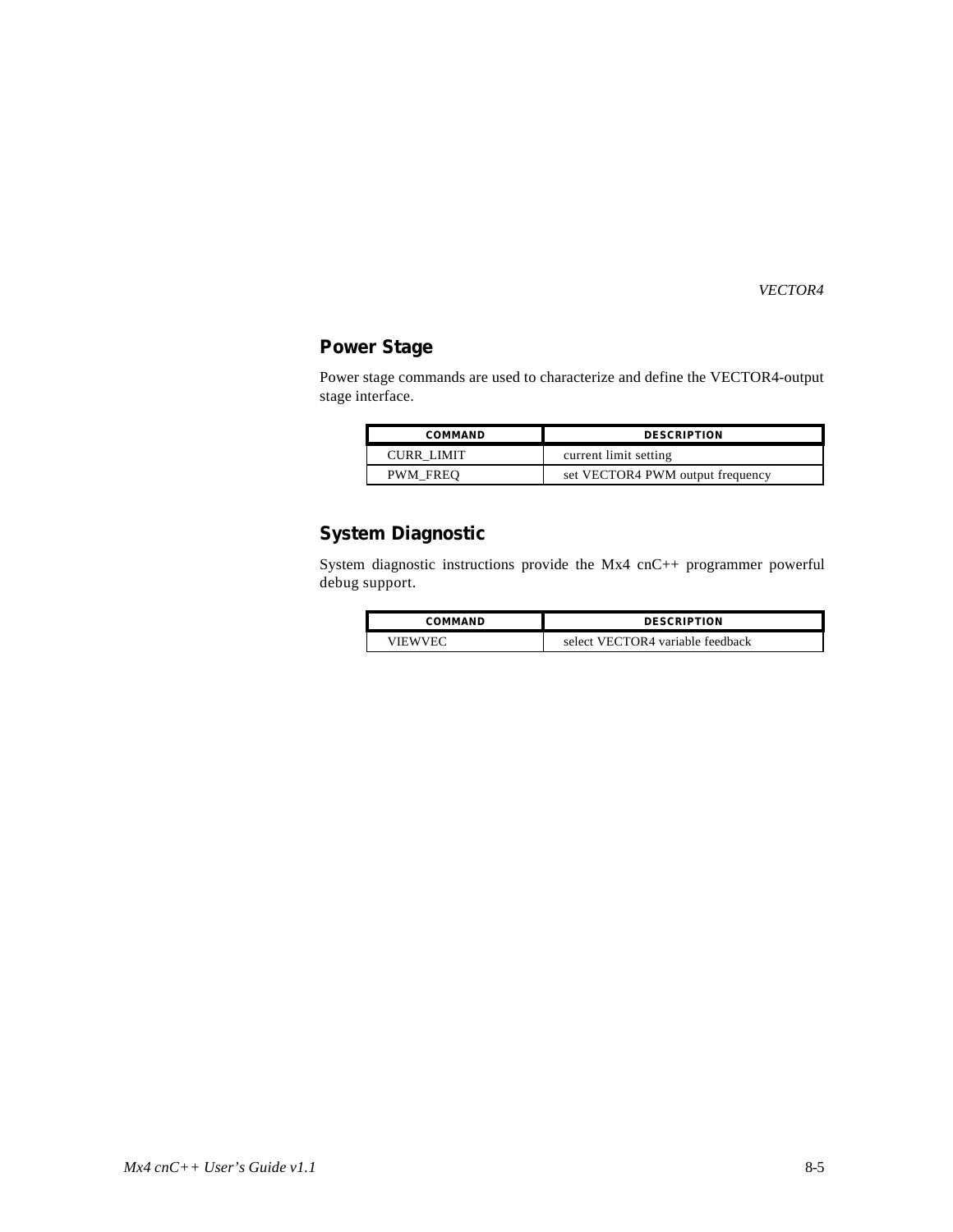This page intentionally blank.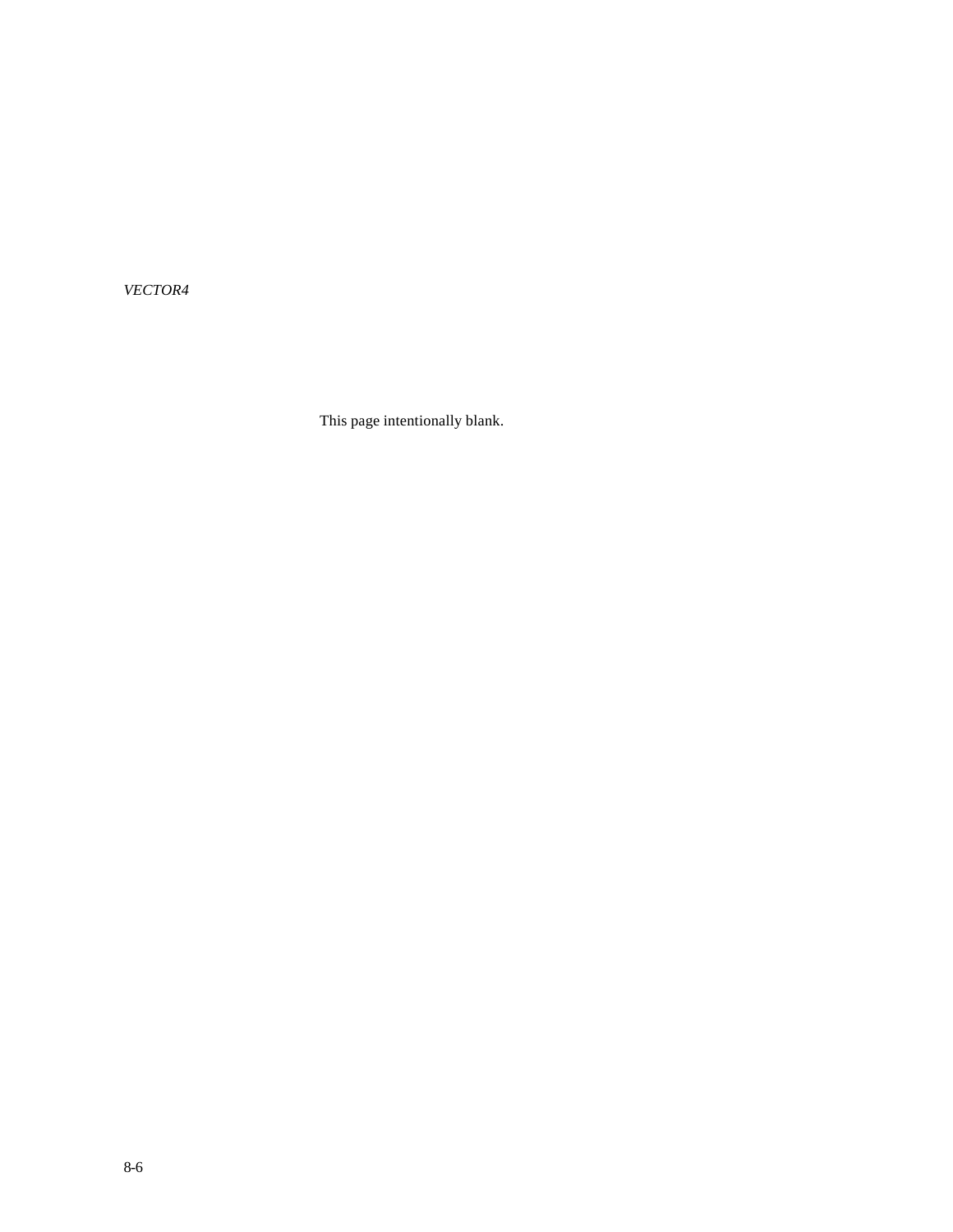### **Performance**

| ITEM                                | <b>DESCRIPTION</b>                                                                                  |
|-------------------------------------|-----------------------------------------------------------------------------------------------------|
| Servo Loop Update                   | 120 µsec (all axes included)                                                                        |
| Control Algorithms                  | State Feedback Multi-Input Multi-Output<br>Controller, Kalman Filter, Robust Control, PID,<br>Notch |
| Block Execution Rate (programmable) | 2nd Order: 5 to 20 msec<br>Cubic Spline: 1 to 100 msec                                              |
| <b>Position Range</b>               | $+/- 2$ , 147, 483, 650 counts, rollover, $+/- 1$ count                                             |
| <b>Position Capture</b>             | 100 ns max. delay from trigger                                                                      |
| <b>Velocity Range</b>               | 0 to 1,280,000 counts/sec, $\pm$ /- 1 count                                                         |
| <b>Acceleration Range</b>           | 0 to 50,000,000 counts/sec <sup>2</sup> , +/- 1 count                                               |
| Synchronization                     | Unlimited number of axes can be synchronized to<br>the same servo cycle                             |

### **Hardware**

| ITEM          | <b>DESCRIPTION</b>                                                          |
|---------------|-----------------------------------------------------------------------------|
| Processing    | Quad DSPs in Hyper-Cube Architecture, 36 MIPS                               |
| Analog Output | 16-bit parallel DAC per axis, 300 uV resolution,<br>$-10v$ to $+10v$ output |

## **Input/Output**

| <b>ITFM</b>             | <b>DESCRIPTION</b>                  |
|-------------------------|-------------------------------------|
| Protective Inputs       | ESTOP/ emergency stop               |
| External Interrupts     | /PR0, /PR1<br>12 I                  |
| General Purpose Inputs  | User-defined inputs [10], TTL logic |
| General Purpose Outputs | User-defined outputs [3], TTL logic |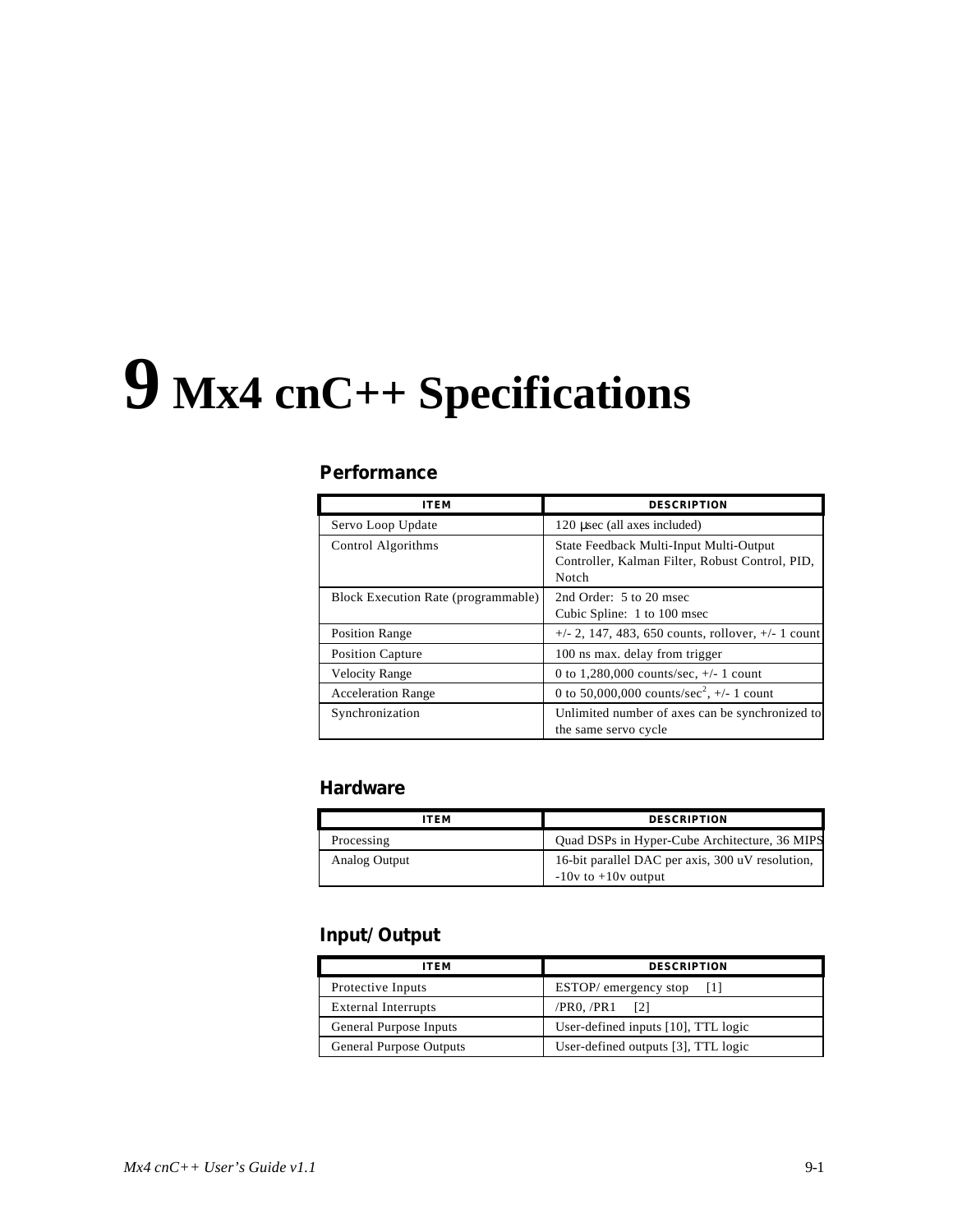## **Position Encoder Feedback**

| ITFM                  | <b>DESCRIPTION</b>                                                          |
|-----------------------|-----------------------------------------------------------------------------|
| Encoder Type          | A/B quadrature or single-ended with "I" (index<br>pulse) channel [optional] |
| Maximum Encoder Count | 5 MHz                                                                       |
| Maximum Encoder Pulse | $1.25 \text{ MHz}$                                                          |

## **Electrical**

| <b>ITEM</b>                                                           | <b>DESCRIPTION</b> |
|-----------------------------------------------------------------------|--------------------|
| $+5v$ Mx4 cnC $++$ Supply Voltage                                     | $MIN = 4.75v$      |
|                                                                       | $NOM = 5v$         |
|                                                                       | $MAX = 5.25v$      |
| Operating Free Air Temperature Range $0^{\circ}$ C to 70 $^{\circ}$ C |                    |

## **Power Consumption**

| <b>ITEM</b> | <b>DESCRIPTION</b> |
|-------------|--------------------|
| $+5v$       | $MAX = 3A$         |
| $+12v$      | $MAX = 250mA$      |
| $-12v$      | $MAX = 250mA$      |

### **Mechanical**

| <b>ITFM</b>                              | <b>DESCRIPTION</b>                                                      |
|------------------------------------------|-------------------------------------------------------------------------|
| $PC/AT Mx4 cnC++ Interface$<br>Connector | protected header, .100 x .100 centers, center and<br>dual polarized     |
| $PC/AT Mx4 cnC++ I/O$ Connector          | protected header, low profile, .100 x .100<br>centers, center polarized |
| $PC/AT$ Mx4 cn $C++$ Synch Connector     | AMP 640457-4 friction lock header                                       |
| <b>Mechanical Dimensions</b>             | See Fig. $9-1$                                                          |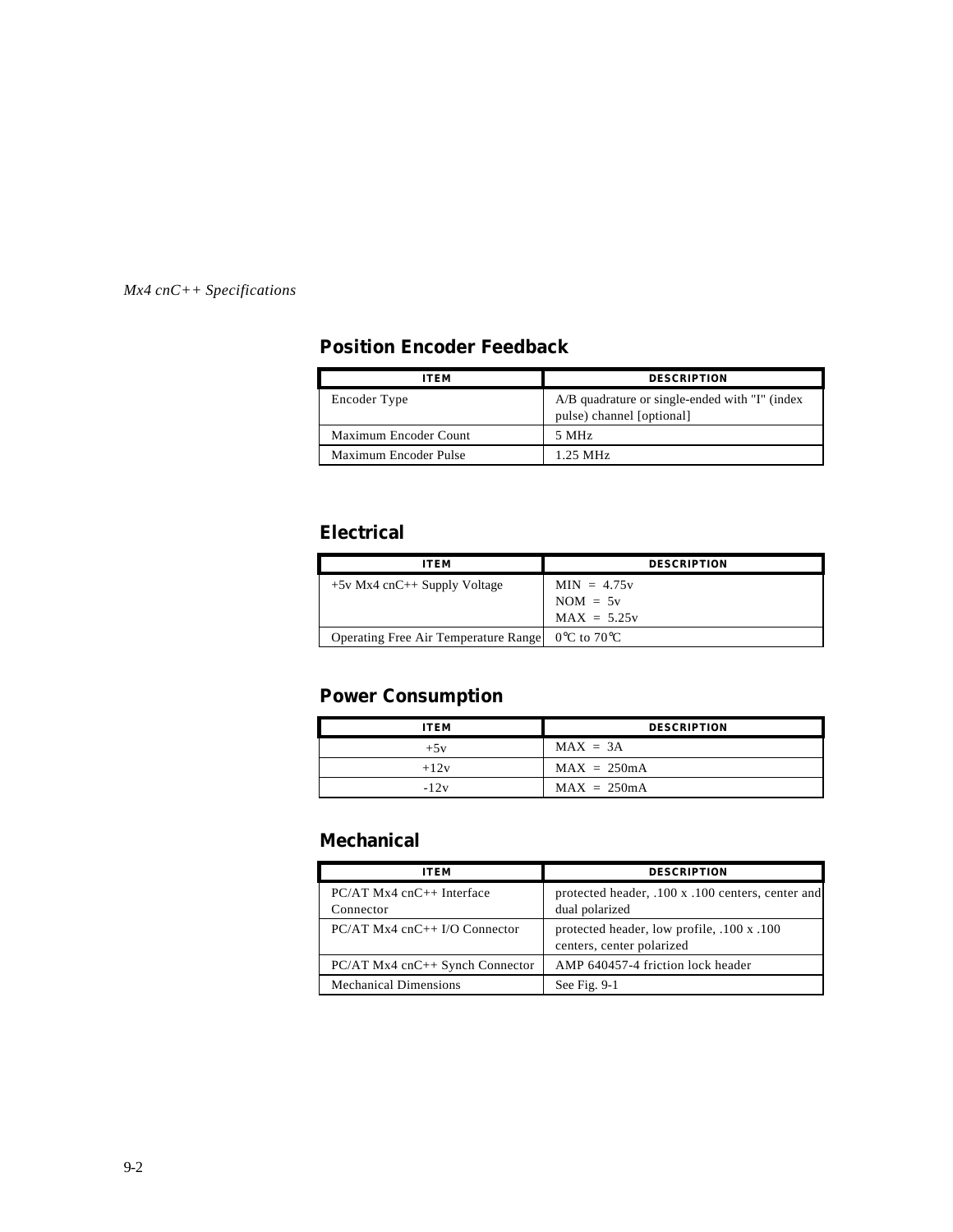

Fig. 9-1: PC/AT Mx4 cnC++ Mechanical Dimensions